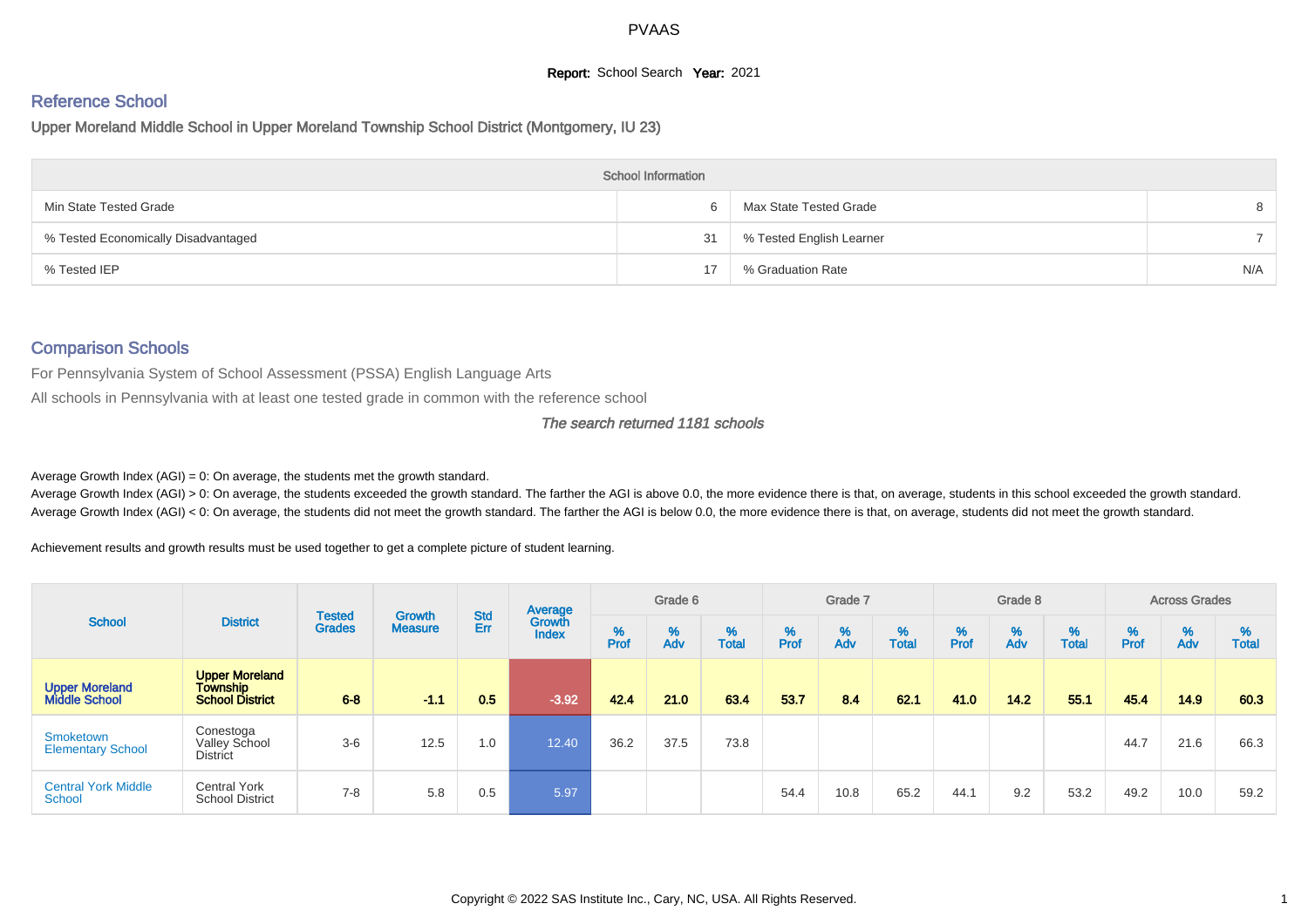|                                                                      |                                                                    | <b>Tested</b> | <b>Growth</b>  | <b>Std</b> |                                   |                  | Grade 6     |                   |           | Grade 7  |                   |              | Grade 8  |                   |              | <b>Across Grades</b> |                   |
|----------------------------------------------------------------------|--------------------------------------------------------------------|---------------|----------------|------------|-----------------------------------|------------------|-------------|-------------------|-----------|----------|-------------------|--------------|----------|-------------------|--------------|----------------------|-------------------|
| <b>School</b>                                                        | <b>District</b>                                                    | <b>Grades</b> | <b>Measure</b> | Err        | Average<br>Growth<br><b>Index</b> | %<br><b>Prof</b> | $\%$<br>Adv | %<br><b>Total</b> | %<br>Prof | %<br>Adv | %<br><b>Total</b> | $\%$<br>Prof | %<br>Adv | %<br><b>Total</b> | $\%$<br>Prof | %<br>Adv             | %<br><b>Total</b> |
| <b>Upper Moreland</b><br><b>Middle School</b>                        | <b>Upper Moreland</b><br><b>Township</b><br><b>School District</b> | $6 - 8$       | $-1.1$         | 0.5        | $-3.92$                           | 42.4             | 21.0        | 63.4              | 53.7      | 8.4      | 62.1              | 41.0         | 14.2     | 55.1              | 45.4         | 14.9                 | 60.3              |
| <b>Reiffton School</b>                                               | Exeter<br>Township<br><b>School District</b>                       | $5-6$         | 6.1            | 0.6        | 7.68                              | 44.8             | 26.6        | 71.4              |           |          |                   |              |          |                   | 47.4         | 18.8                 | 66.1              |
| <b>Homer-Center</b><br>Junior/Senior High<br>School                  | Homer-Center<br><b>School District</b>                             | $7 - 11$      | 10.2           | 1.0        | 6.62                              |                  |             |                   | 48.0      | 8.2      | 56.2              | 50.8         | 14.9     | 65.7              | 49.3         | 11.4                 | 60.7              |
| Saegertown<br><b>Elementary School</b>                               | Penncrest<br><b>School District</b>                                | $3-6$         | 10.8           | 1.2        | 9.39                              | 44.8             | 22.4        | 67.2              |           |          |                   |              |          |                   | 44.1         | 15.6                 | 59.7              |
| <b>Fort Couch Middle</b><br><b>School</b>                            | <b>Upper Saint</b><br>Clair School<br><b>District</b>              | $7 - 8$       | 4.4            | 0.5        | 2.22                              |                  |             |                   | 58.5      | 31.1     | 89.6              | 48.9         | 42.3     | 91.2              | 53.4         | 37.1                 | 90.5              |
| <b>Circle Of Seasons</b><br><b>Charter School</b>                    | Circle Of<br>Seasons<br>Charter School                             | $3 - 8$       | 11.4           | 1.3        | 3.16                              | 50.0             | 20.0        | 70.0              | 44.4      | 19.4     | 63.9              |              |          |                   | 50.8         | 18.6                 | 69.5              |
| <b>Eastern York Middle</b><br><b>School</b>                          | Eastern York<br><b>School District</b>                             | $6-8$         | 4.9            | 0.6        | 0.27                              | 49.7             | 23.1        | 72.8              | 49.4      | 24.4     | 73.8              | 50.0         | 16.5     | 66.5              | 49.7         | 21.1                 | 70.8              |
| <b>Memphis Street</b><br><b>Academy Charter</b><br>School @ Jp Jones | <b>Memphis Street</b><br>Academy<br>Charter School<br>@ JP Jones   | $5-8$         | 4.3            | 0.8        | $-0.02$                           | 12.9             | 0.0         | 12.9              | 21.3      | 1.6      | 23.0              | 18.0         | 0.0      | 18.0              | 16.6         | 0.6                  | 17.2              |
| <b>Line Mountain Middle</b><br><b>School</b>                         | Line Mountain<br><b>School District</b>                            | $5-8$         | 5.9            | 0.7        | 1.92                              | 43.1             | 23.6        | 66.7              | 48.0      | 21.4     | 69.4              | 43.7         | 11.3     | 54.9              | 45.0         | 17.9                 | 62.9              |
| <b>South Eastern Middle</b><br><b>School</b>                         | South Eastern<br><b>School District</b>                            | $7 - 8$       | 2.4            | 0.7        | $-2.63$                           |                  |             |                   | 48.6      | 13.1     | 61.7              | 44.1         | 10.6     | 54.7              | 46.4         | 11.9                 | 58.3              |
| <b>General Nash</b><br><b>Elementary School</b>                      | North Penn<br><b>School District</b>                               | $3-6$         | 9.1            | 1.1        | 3.60                              | 39.7             | 42.9        | 82.5              |           |          |                   |              |          |                   | 46.0         | 26.8                 | 72.8              |
| <b>Knapp Elementary</b><br><b>School</b>                             | North Penn<br><b>School District</b>                               | $3-6$         | 9.3            | 1.2        | 5.12                              | 36.5             | 38.1        | 74.6              |           |          |                   |              |          |                   | 41.4         | 20.9                 | 62.3              |
| <b>Centerville Middle</b><br>School                                  | Hempfield<br>School District                                       | $7 - 8$       | 4.8            | 0.6        | 5.16                              |                  |             |                   | 41.8      | 24.2     | 66.1              | 39.1         | 25.9     | 65.0              | 40.6         | 25.0                 | 65.6              |
| <b>Upper Merion Middle</b><br>School                                 | <b>Upper Merion</b><br>Area School<br><b>District</b>              | $5-8$         | 3.6            | 0.5        | 3.08                              | 45.2             | 26.4        | 71.6              | 53.5      | 10.8     | 64.3              | 43.3         | 14.0     | 57.3              | 49.6         | 14.6                 | 64.2              |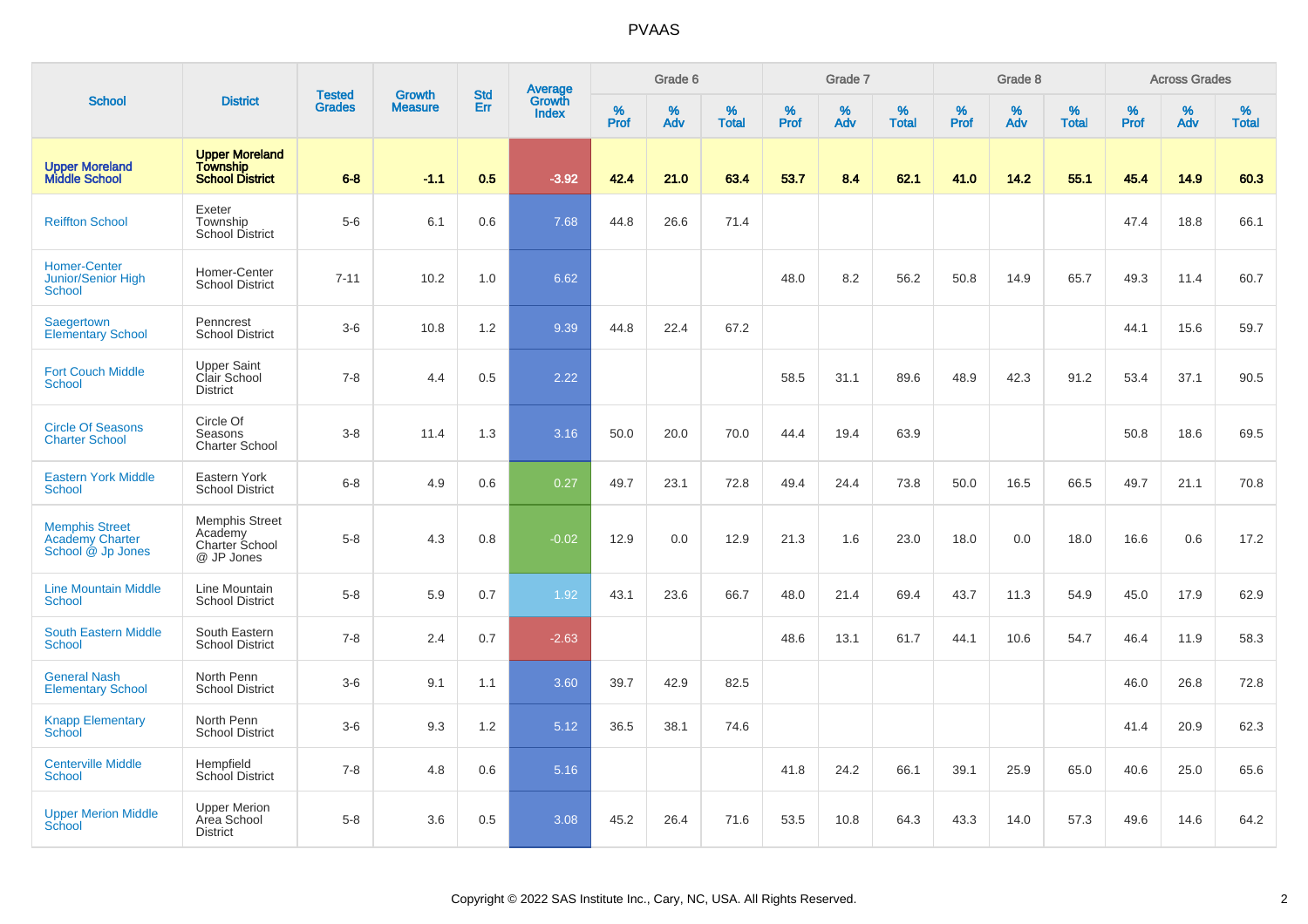|                                                                 |                                                                    |                                |                                 | <b>Std</b> |                                          |                  | Grade 6  |                   |           | Grade 7  |                   |           | Grade 8  |                   |           | <b>Across Grades</b> |                   |
|-----------------------------------------------------------------|--------------------------------------------------------------------|--------------------------------|---------------------------------|------------|------------------------------------------|------------------|----------|-------------------|-----------|----------|-------------------|-----------|----------|-------------------|-----------|----------------------|-------------------|
| <b>School</b>                                                   | <b>District</b>                                                    | <b>Tested</b><br><b>Grades</b> | <b>Growth</b><br><b>Measure</b> | Err        | <b>Average</b><br>Growth<br><b>Index</b> | %<br><b>Prof</b> | %<br>Adv | %<br><b>Total</b> | %<br>Prof | %<br>Adv | %<br><b>Total</b> | %<br>Prof | %<br>Adv | %<br><b>Total</b> | %<br>Prof | %<br>Adv             | %<br><b>Total</b> |
| <b>Upper Moreland</b><br><b>Middle School</b>                   | <b>Upper Moreland</b><br><b>Township</b><br><b>School District</b> | $6 - 8$                        | $-1.1$                          | 0.5        | $-3.92$                                  | 42.4             | 21.0     | 63.4              | 53.7      | 8.4      | 62.1              | 41.0      | 14.2     | 55.1              | 45.4      | 14.9                 | 60.3              |
| <b>Cecil Intermediate</b><br><b>School</b>                      | Canon-<br>Mcmillan<br><b>School District</b>                       | $5-6$                          | 2.7                             | 0.7        | 4.03                                     | 38.2             | 36.0     | 74.2              |           |          |                   |           |          |                   | 46.3      | 24.3                 | 70.6              |
| <b>Delahunty Middle</b><br>School                               | Hermitage<br>School District                                       | $6 - 7$                        | 5.7                             | 0.7        | 4.64                                     | 33.3             | 40.3     | 73.6              | 50.4      | 24.5     | 74.8              |           |          |                   | 41.8      | 32.4                 | 74.2              |
| <b>Folk Arts-Cultural</b><br><b>Treasures Charter</b><br>School | Folk Arts-<br>Cultural<br><b>Treasures</b><br>Charter School       | $3 - 7$                        | 7.1                             | 1.0        | 5.64                                     | 42.2             | 37.8     | 80.0              | 52.3      | 11.4     | 63.6              |           |          |                   | 46.5      | 14.6                 | 61.1              |
| <b>Curwensville Area</b><br><b>Elementary School</b>            | Curwensville<br>Area School<br><b>District</b>                     | $3-6$                          | 9.3                             | 1.2        | 7.63                                     | 39.1             | 30.4     | 69.6              |           |          |                   |           |          |                   | 45.6      | 20.8                 | 66.4              |
| <b>Glendale Elementary</b><br>School                            | Glendale<br><b>School District</b>                                 | $3-6$                          | 6.7                             | 1.3        | 5.26                                     | 40.7             | 24.1     | 64.8              |           |          |                   |           |          |                   | 48.7      | 13.8                 | 62.4              |
| <b>David E Williams</b><br><b>Middle School</b>                 | Montour School<br><b>District</b>                                  | $5-8$                          | 2.4                             | 0.5        | $-2.20$                                  | 49.7             | 25.4     | 75.1              | 45.7      | 30.0     | 75.7              | 51.6      | 23.2     | 74.7              | 52.1      | 24.2                 | 76.3              |
| <b>Smethport Area</b><br><b>Elementary School</b>               | Smethport Area<br>School District                                  | $3-6$                          | 8.8                             | 1.2        | 6.64                                     | 43.3             | 21.7     | 65.0              |           |          |                   |           |          |                   | 42.4      | 17.6                 | 60.0              |
| <b>Bedford Middle School</b>                                    | <b>Bedford Area</b><br><b>School District</b>                      | $6-8$                          | 4.8                             | 0.7        | 3.98                                     | 37.1             | 16.4     | 53.4              | 44.8      | 13.8     | 58.6              | 42.8      | 12.2     | 55.0              | 41.6      | 14.0                 | 55.6              |
| Armstrong<br>Junior/Senior High<br><b>School</b>                | Armstrong<br><b>School District</b>                                | $6 - 11$                       | 4.0                             | 0.6        | 3.78                                     |                  |          |                   | 47.7      | 8.4      | 56.1              | 46.0      | 9.2      | 55.2              | 46.8      | 8.8                  | 55.6              |
| <b>North Hills Elementary</b><br>School                         | <b>Central York</b><br><b>School District</b>                      | $3-6$                          | 4.9                             | 0.7        | 6.00                                     | 42.5             | 10.6     | 53.1              |           |          |                   |           |          |                   | 43.8      | 7.7                  | 51.6              |
| <b>Spring-Ford</b><br><b>Intermediate School</b><br>5th/6th     | Spring-Ford<br>Area School<br><b>District</b>                      | $5-6$                          | 2.7                             | 0.4        | 4.43                                     | 51.9             | 27.2     | 79.1              |           |          |                   |           |          |                   | 56.7      | 20.6                 | 77.3              |
| <b>New Hope-Solebury</b><br><b>Middle School</b>                | New Hope-<br>Solebury<br>School District                           | $6 - 8$                        | 3.0                             | 0.7        | $-0.65$                                  | 46.1             | 25.5     | 71.6              | 50.0      | 22.9     | 72.9              | 60.2      | 25.9     | 86.1              | 52.3      | 24.8                 | 77.1              |
| Foot Of Ten<br><b>Elementary School</b>                         | Hollidaysburg<br>Area School<br><b>District</b>                    | $3-6$                          | 6.1                             | 1.0        | 6.12                                     | 45.0             | 33.8     | 78.8              |           |          |                   |           |          |                   | 47.1      | 18.3                 | 65.4              |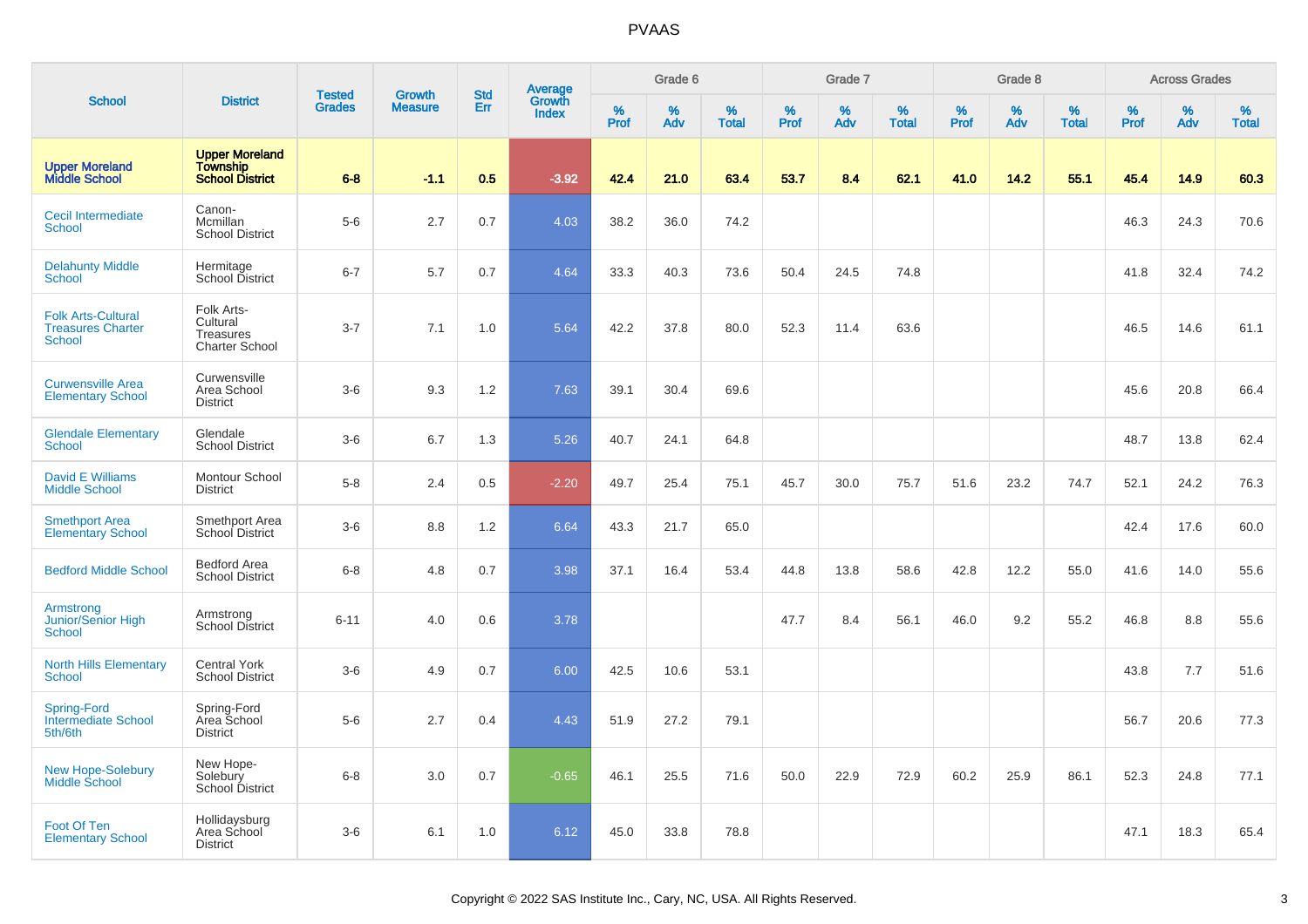|                                                                                 |                                                                    | <b>Tested</b> | <b>Growth</b>  | <b>Std</b> |                                   |           | Grade 6  |                   |           | Grade 7  |                   |           | Grade 8  |                   |           | <b>Across Grades</b> |                   |
|---------------------------------------------------------------------------------|--------------------------------------------------------------------|---------------|----------------|------------|-----------------------------------|-----------|----------|-------------------|-----------|----------|-------------------|-----------|----------|-------------------|-----------|----------------------|-------------------|
| <b>School</b>                                                                   | <b>District</b>                                                    | <b>Grades</b> | <b>Measure</b> | Err        | <b>Average</b><br>Growth<br>Index | %<br>Prof | %<br>Adv | %<br><b>Total</b> | %<br>Prof | %<br>Adv | %<br><b>Total</b> | %<br>Prof | %<br>Adv | %<br><b>Total</b> | %<br>Prof | %<br>Adv             | %<br><b>Total</b> |
| <b>Upper Moreland</b><br><b>Middle School</b>                                   | <b>Upper Moreland</b><br><b>Township</b><br><b>School District</b> | $6 - 8$       | $-1.1$         | 0.5        | $-3.92$                           | 42.4      | 21.0     | 63.4              | 53.7      | 8.4      | 62.1              | 41.0      | 14.2     | 55.1              | 45.4      | 14.9                 | 60.3              |
| <b>Defranco Elementary</b><br><b>School (8450)</b>                              | Bangor Area<br>School District                                     | $5-6$         | 4.9            | 0.7        | 5.68                              | 45.3      | 16.7     | 62.0              |           |          |                   |           |          |                   | 41.9      | 15.5                 | 57.4              |
| <b>Penns Valley Area</b><br><b>Elementary and</b><br><b>Intermediate School</b> | Penns Valley<br>Area School<br><b>District</b>                     | $3-6$         | 4.7            | 0.9        | 5.33                              | 41.8      | 33.0     | 74.8              |           |          |                   |           |          |                   | 46.9      | 17.7                 | 64.6              |
| Southern Columbia<br><b>Middle School</b>                                       | Southern<br>Columbia Area<br><b>School District</b>                | $5-8$         | 1.6            | 0.7        | $-4.91$                           | 46.9      | 25.0     | 71.9              | 51.5      | 14.8     | 66.3              | 39.4      | 11.7     | 51.1              | 48.1      | 14.8                 | 62.9              |
| <b>Charles F Patton</b><br><b>Middle School</b>                                 | Unionville-<br><b>Chadds Ford</b><br><b>School District</b>        | $6 - 8$       | 1.1            | 0.4        | $-2.15$                           | 48.8      | 36.0     | 84.8              | 54.4      | 26.8     | 81.2              | 45.3      | 38.9     | 84.2              | 49.7      | 33.6                 | 83.3              |
| <b>Richard Allen</b><br><b>Preparatory Charter</b><br>School                    | <b>Richard Allen</b><br>Preparatory<br>Charter School              | $5-8$         | 4.8            | 0.7        | 2.77                              | 16.1      | 0.0      | 16.1              | 16.7      | 1.8      | 18.5              | 19.1      | 1.8      | 20.9              | 16.4      | 1.1                  | 17.5              |
| <b>Tuscarora Middle</b><br><b>School</b>                                        | Juniata County<br>School District                                  | $6 - 8$       | 3.6            | 0.7        | 0.95                              | 29.0      | 4.7      | 33.6              | 33.1      | 3.2      | 36.2              | 31.4      | 10.2     | 41.5              | 31.2      | 6.0                  | 37.2              |
| <b>Saucon Valley Middle</b><br><b>School</b>                                    | Saucon Valley<br>School District                                   | $5-8$         | 3.7            | 0.5        | $-0.12$                           | 43.6      | 21.5     | 65.1              | 42.4      | 18.0     | 60.4              | 50.0      | 20.2     | 70.2              | 46.5      | 20.2                 | 66.7              |
| <b>Overlook School</b>                                                          | Abington<br><b>School District</b>                                 | $3-6$         | 6.0            | 1.2        | 4.96                              | 39.2      | 47.1     | 86.3              |           |          |                   |           |          |                   | 44.0      | 25.3                 | 69.3              |
| <b>Southern Lehigh</b><br><b>Intermediate School</b>                            | Southern<br>Lehigh School<br>District                              | $4 - 6$       | 4.1            | 0.7        | 6.17                              | 37.4      | 44.8     | 82.2              |           |          |                   |           |          |                   | 45.7      | 31.3                 | 77.0              |
| <b>Universal Alcorn</b><br><b>Charter School</b>                                | Universal<br><b>Alcorn Charter</b><br>School                       | $3-8$         | 6.0            | 0.9        | 1.47                              | 34.0      | 6.0      | 40.0              | 37.5      | 3.6      | 41.1              | 28.2      | 0.0      | 28.2              | 29.2      | 4.4                  | 33.6              |
| <b>Greenwood Middle</b><br><b>School</b>                                        | Greenwood<br><b>School District</b>                                | $6 - 10$      | 6.5            | 1.0        | 1.55                              | 45.3      | 28.3     | 73.6              | 43.6      | 9.1      | 52.7              | 51.8      | 31.5     | 83.3              | 46.9      | 22.8                 | 69.8              |
| Cochranton<br><b>Junior/Senior High</b><br>School                               | Crawford<br><b>Central School</b><br><b>District</b>               | $7 - 11$      | 6.9            | 1.1        | 2.19                              |           |          |                   | 44.8      | 24.1     | 69.0              | 56.3      | 15.5     | 71.8              | 51.2      | 19.4                 | 70.5              |
| <b>Wissahickon Middle</b><br>School                                             | Wissahickon<br><b>School District</b>                              | $6 - 8$       | 2.5            | 0.4        | 1.39                              | 42.3      | 37.3     | 79.6              | 56.8      | 19.3     | 76.1              | 49.7      | 28.8     | 78.5              | 49.5      | 28.6                 | 78.1              |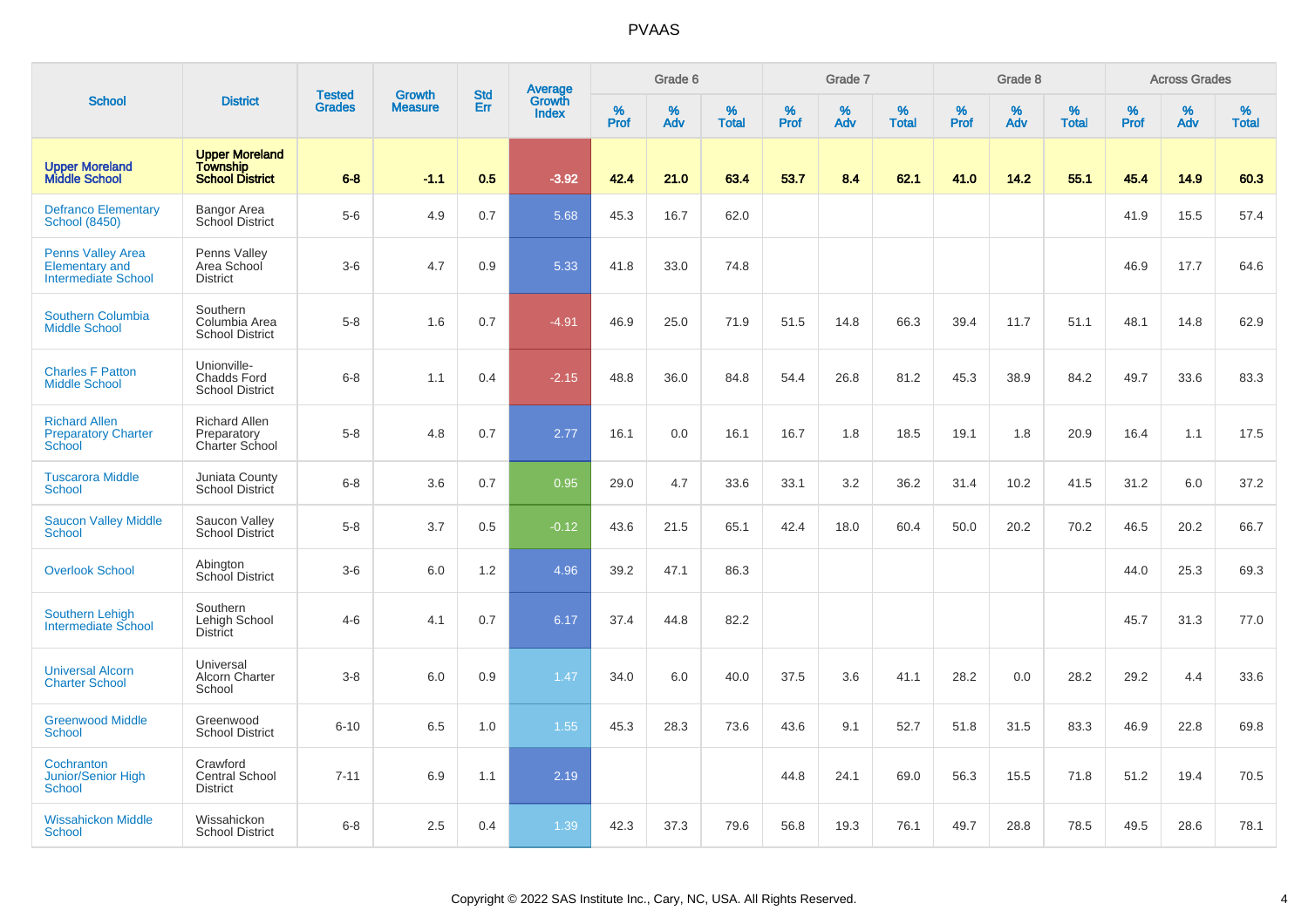|                                                                 |                                                                    | <b>Tested</b> | <b>Growth</b>  | <b>Std</b> |                                          |                  | Grade 6     |                   |              | Grade 7     |                      |              | Grade 8  |                   |              | <b>Across Grades</b> |                   |
|-----------------------------------------------------------------|--------------------------------------------------------------------|---------------|----------------|------------|------------------------------------------|------------------|-------------|-------------------|--------------|-------------|----------------------|--------------|----------|-------------------|--------------|----------------------|-------------------|
| <b>School</b>                                                   | <b>District</b>                                                    | <b>Grades</b> | <b>Measure</b> | Err        | <b>Average</b><br>Growth<br><b>Index</b> | %<br><b>Prof</b> | $\%$<br>Adv | %<br><b>Total</b> | $\%$<br>Prof | $\%$<br>Adv | $\%$<br><b>Total</b> | $\%$<br>Prof | %<br>Adv | %<br><b>Total</b> | $\%$<br>Prof | $\%$<br>Adv          | %<br><b>Total</b> |
| <b>Upper Moreland</b><br><b>Middle School</b>                   | <b>Upper Moreland</b><br><b>Township</b><br><b>School District</b> | $6 - 8$       | $-1.1$         | 0.5        | $-3.92$                                  | 42.4             | 21.0        | 63.4              | 53.7         | 8.4         | 62.1                 | 41.0         | 14.2     | 55.1              | 45.4         | 14.9                 | 60.3              |
| <b>Sinking Springs</b><br><b>Elementary School</b>              | <b>Central York</b><br><b>School District</b>                      | $4 - 6$       | 4.5            | 0.7        | 6.01                                     | 49.7             | 11.3        | 60.9              |              |             |                      |              |          |                   | 48.7         | 13.1                 | 61.8              |
| Philadelphia Academy<br><b>Charter School</b>                   | Philadelphia<br>Academy<br><b>Charter School</b>                   | $3 - 11$      | 1.9            | 0.8        | 0.01                                     | 48.0             | 28.6        | 76.6              | 51.5         | 19.1        | 70.6                 | 42.6         | 16.7     | 59.3              | 45.5         | 14.9                 | 60.4              |
| <b>Marticville Middle</b><br>School                             | Penn Manor<br><b>School District</b>                               | $7 - 8$       | 5.1            | 0.8        | 3.02                                     |                  |             |                   | 47.6         | 23.8        | 71.4                 | 40.0         | 17.4     | 57.4              | 44.3         | 21.0                 | 65.3              |
| <b>Floyd C Fretz Middle</b><br>School                           | <b>Bradford Area</b><br><b>School District</b>                     | $6-8$         | 3.7            | 0.6        | 2.56                                     | 40.7             | 19.2        | 59.9              | 47.0         | 11.6        | 58.6                 | 46.4         | 16.1     | 62.6              | 44.7         | 15.6                 | 60.2              |
| Lake-Lehman<br>Junior/Senior High<br>School                     | Lake-Lehman<br><b>School District</b>                              | $7 - 11$      | 5.2            | 0.8        | 4.20                                     |                  |             |                   | 53.0         | 9.6         | 62.6                 | 52.2         | 8.7      | 60.9              | 52.6         | 9.1                  | 61.7              |
| <b>Bridle Path Elementary</b><br>School                         | North Penn<br><b>School District</b>                               | $3-6$         | 6.6            | 1.0        | 5.86                                     | 28.8             | 48.8        | 77.5              |              |             |                      |              |          |                   | 48.1         | 26.4                 | 74.4              |
| <b>Bear Creek</b><br><b>Community Charter</b><br><b>School</b>  | <b>Bear Creek</b><br>Community<br>Charter School                   | $3-8$         | 5.5            | 0.9        | 2.43                                     | 47.1             | 19.6        | 66.7              | 42.3         | 7.7         | 50.0                 | 34.7         | 10.2     | 44.9              | 45.2         | 12.1                 | 57.4              |
| <b>Snyder Elementary</b><br>School                              | Sayre Area<br>School District                                      | $3-6$         | 7.1            | 1.1        | 5.87                                     | 51.8             | 19.8        | 71.6              |              |             |                      |              |          |                   | 45.4         | 13.2                 | 58.6              |
| <b>Central Columbia</b><br><b>Middle School</b>                 | Central<br>Columbia<br><b>School District</b>                      | $5-8$         | 3.0            | 0.5        | 0.58                                     | 32.1             | 33.6        | 65.7              | 56.3         | 16.9        | 73.2                 | 53.8         | 24.1     | 77.9              | 50.5         | 22.8                 | 73.3              |
| <b>Dubois Area Middle</b><br>School                             | Dubois Area<br><b>School District</b>                              | $5-8$         | $-0.5$         | 0.4        | $-2.47$                                  | 39.6             | 17.5        | 57.1              | 43.2         | 8.5         | 51.7                 | 36.8         | 8.9      | 45.8              | 41.7         | 10.0                 | 51.7              |
| <b>Walton Farm</b><br><b>Elementary School</b>                  | North Penn<br><b>School District</b>                               | $3-6$         | 4.1            | 1.0        | 4.07                                     | 53.6             | 27.4        | 81.0              |              |             |                      |              |          |                   | 46.3         | 20.5                 | 66.8              |
| Philadelphia<br><b>Performing Arts</b><br><b>Charter School</b> | Philadelphia<br>Performing Arts<br>Charter School                  | $3-9$         | 4.0            | 0.8        | 2.28                                     | 54.6             | 18.2        | 72.7              | 52.9         | 20.7        | 73.6                 | 58.8         | 11.8     | 70.6              | 50.6         | 15.6                 | 66.2              |
| <b>Universal Institute</b><br><b>Charter School</b>             | Universal<br><b>Institute Charter</b><br>School                    | $3-8$         | 2.4            | 0.7        | 0.43                                     | 21.9             | 1.4         | 23.3              | 28.6         | 0.0         | 28.6                 | 35.2         | 3.4      | 38.6              | 26.8         | 1.5                  | 28.3              |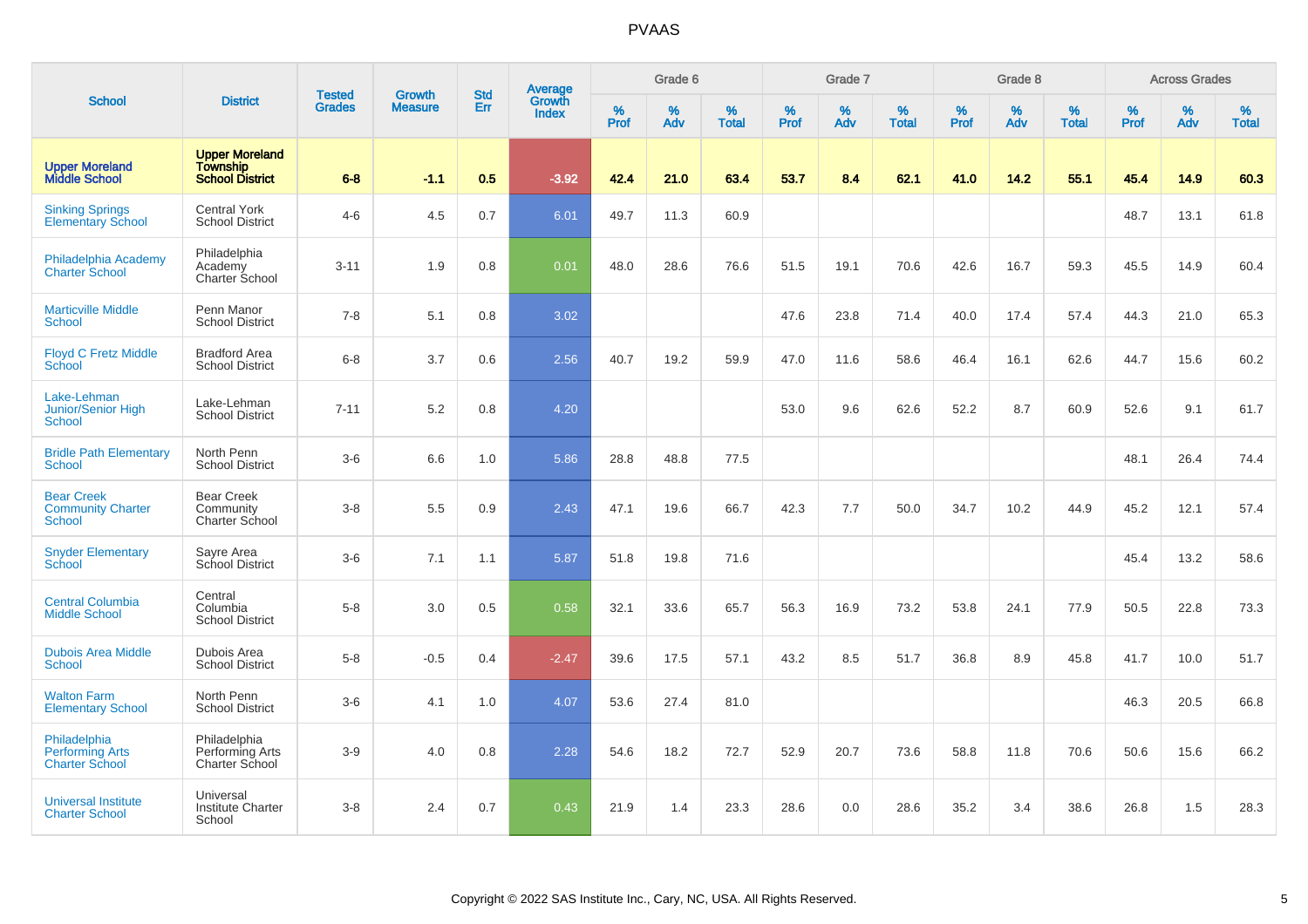|                                                         |                                                                    | <b>Tested</b> | <b>Growth</b>  | <b>Std</b> |                                   |           | Grade 6  |                   |                  | Grade 7  |                   |           | Grade 8  |                   |           | <b>Across Grades</b> |                   |
|---------------------------------------------------------|--------------------------------------------------------------------|---------------|----------------|------------|-----------------------------------|-----------|----------|-------------------|------------------|----------|-------------------|-----------|----------|-------------------|-----------|----------------------|-------------------|
| <b>School</b>                                           | <b>District</b>                                                    | <b>Grades</b> | <b>Measure</b> | Err        | Average<br>Growth<br><b>Index</b> | %<br>Prof | %<br>Adv | %<br><b>Total</b> | %<br><b>Prof</b> | %<br>Adv | %<br><b>Total</b> | %<br>Prof | %<br>Adv | %<br><b>Total</b> | %<br>Prof | %<br>Adv             | %<br><b>Total</b> |
| <b>Upper Moreland</b><br><b>Middle School</b>           | <b>Upper Moreland</b><br><b>Township</b><br><b>School District</b> | $6 - 8$       | $-1.1$         | 0.5        | $-3.92$                           | 42.4      | 21.0     | 63.4              | 53.7             | 8.4      | 62.1              | 41.0      | 14.2     | 55.1              | 45.4      | 14.9                 | 60.3              |
| <b>Central Dauphin East</b><br>Middle School            | Central<br>Dauphin School<br><b>District</b>                       | $6 - 8$       | 3.2            | 0.5        | 1.40                              | 36.4      | 8.7      | 45.1              | 37.7             | 4.4      | 42.0              | 35.8      | 3.7      | 39.6              | 36.7      | 5.6                  | 42.3              |
| <b>Brownstown</b><br><b>Elementary School</b>           | Conestoga<br>Valley School<br><b>District</b>                      | $3-6$         | 6.2            | 1.0        | 6.06                              | 39.7      | 41.0     | 80.8              |                  |          |                   |           |          |                   | 43.8      | 28.7                 | 72.4              |
| <b>Jersey Shore Middle</b><br>School                    | Jersey Shore<br>Area School<br><b>District</b>                     | $6 - 8$       | 1.4            | 0.6        | $-5.27$                           | 45.6      | 24.8     | 70.4              | 46.3             | 8.0      | 54.3              | 39.6      | 7.7      | 47.2              | 43.5      | 12.4                 | 55.9              |
| <b>Chester Community</b><br><b>Charter School</b>       | Chester<br>Community<br>Charter School                             | $3-8$         | 3.8            | 0.6        | 2.71                              | 11.9      | 1.8      | 13.8              | 15.2             | 1.0      | 16.2              | 14.8      | 0.0      | 14.8              | 13.2      | 0.7                  | 13.9              |
| <b>Ad Prima Charter</b><br>School                       | Ad Prima<br><b>Charter School</b>                                  | $3 - 8$       | 2.7            | 0.8        | 1.40                              | 34.7      | 16.3     | 51.0              | 36.1             | 3.3      | 39.3              | 27.4      | 4.8      | 32.3              | 33.2      | 4.8                  | 38.1              |
| <b>Bear Creek School</b>                                | Elizabethtown<br>Area School<br><b>District</b>                    | $4 - 6$       | 3.5            | 0.6        | 3.60                              | 38.4      | 27.4     | 65.9              |                  |          |                   |           |          |                   | 42.6      | 22.9                 | 65.5              |
| Spring-Ford Middle<br>School 8th Grade<br>Center        | Spring-Ford<br>Area School<br><b>District</b>                      | $8 - 8$       | 3.4            | 0.6        | 6.08                              |           |          |                   |                  |          |                   | 52.5      | 21.8     | 74.4              | 52.5      | 21.8                 | 74.4              |
| <b>Hopewell Elementary</b><br>School                    | Oxford Area<br><b>School District</b>                              | $5-6$         | 3.8            | 0.6        | 4.94                              | 41.5      | 17.6     | 59.0              |                  |          |                   |           |          |                   | 42.7      | 11.9                 | 54.6              |
| <b>Warrior Run Middle</b><br><b>School</b>              | <b>Warrior Run</b><br><b>School District</b>                       | $4 - 8$       | 2.6            | 0.6        | 2.87                              | 42.2      | 19.3     | 61.5              | 46.3             | 15.7     | 62.0              | 42.2      | 10.0     | 52.2              | 42.8      | 13.3                 | 56.1              |
| <b>Maple Avenue Middle</b><br>School                    | Littlestown Area<br><b>School District</b>                         | $6 - 8$       | 3.9            | 0.7        | 1.57                              | 50.8      | 15.6     | 66.4              | 37.4             | 7.5      | 44.9              | 55.6      | 6.4      | 61.9              | 48.4      | 9.9                  | 58.3              |
| <b>Central Dauphin</b><br>Middle School                 | Central<br>Dauphin School<br><b>District</b>                       | $6 - 8$       | 0.2            | 0.5        | $-4.51$                           | 48.1      | 21.2     | 69.3              | 50.2             | 14.4     | 64.6              | 49.5      | 17.0     | 66.5              | 49.3      | 17.6                 | 66.8              |
| John R Bonfield<br><b>Elementary School</b>             | <b>Warwick School</b><br><b>District</b>                           | $3-6$         | 4.1            | 1.0        | 4.00                              | 40.7      | 25.4     | 66.1              |                  |          |                   |           |          |                   | 44.8      | 10.7                 | 55.6              |
| <b>Moshannon Valley</b><br>Junior/Senior High<br>School | Moshannon<br><b>Valley School</b><br><b>District</b>               | $7 - 10$      | 6.1            | 1.1        | 1.91                              |           |          |                   | 45.2             | 1.6      | 46.8              | 42.4      | 6.1      | 48.5              | 43.8      | 3.9                  | 47.7              |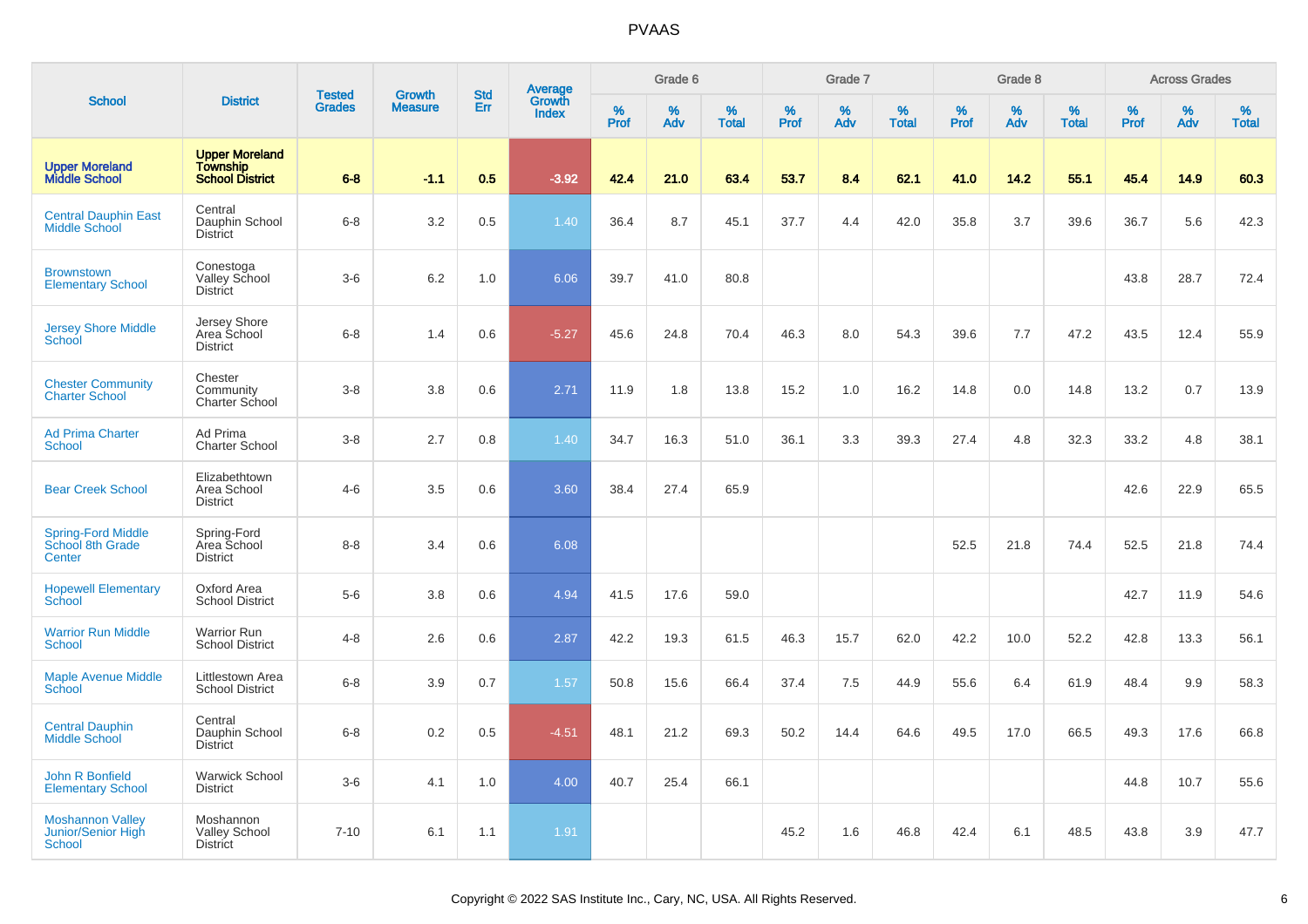|                                                                     |                                                                    | <b>Tested</b> | <b>Growth</b>  | <b>Std</b> | <b>Average</b><br>Growth |                  | Grade 6     |                   |           | Grade 7  |                   |                  | Grade 8  |                   |           | <b>Across Grades</b> |                   |
|---------------------------------------------------------------------|--------------------------------------------------------------------|---------------|----------------|------------|--------------------------|------------------|-------------|-------------------|-----------|----------|-------------------|------------------|----------|-------------------|-----------|----------------------|-------------------|
| <b>School</b>                                                       | <b>District</b>                                                    | <b>Grades</b> | <b>Measure</b> | Err        | <b>Index</b>             | %<br><b>Prof</b> | $\%$<br>Adv | %<br><b>Total</b> | %<br>Prof | %<br>Adv | %<br><b>Total</b> | %<br><b>Prof</b> | %<br>Adv | %<br><b>Total</b> | %<br>Prof | %<br>Adv             | %<br><b>Total</b> |
| <b>Upper Moreland</b><br><b>Middle School</b>                       | <b>Upper Moreland</b><br><b>Township</b><br><b>School District</b> | $6 - 8$       | $-1.1$         | 0.5        | $-3.92$                  | 42.4             | 21.0        | 63.4              | 53.7      | 8.4      | 62.1              | 41.0             | 14.2     | 55.1              | 45.4      | 14.9                 | 60.3              |
| Donald H Eichhorn<br><b>Middle School</b>                           | Lewisburg Area<br>School District                                  | $6 - 8$       | 3.7            | 0.6        | 2.27                     | 38.8             | 38.8        | 77.7              | 42.6      | 30.9     | 73.5              | 42.5             | 31.3     | 73.9              | 41.4      | 33.5                 | 74.9              |
| <b>Sandy Run Middle</b><br>School                                   | <b>Upper Dublin</b><br>School District                             | $6 - 8$       | 2.7            | 0.5        | 0.87                     | 45.4             | 34.4        | 79.8              | 59.5      | 20.0     | 79.5              | 55.1             | 22.0     | 77.1              | 53.1      | 25.7                 | 78.8              |
| <b>Montgomery</b><br><b>Elementary School</b>                       | North Penn<br><b>School District</b>                               | $3 - 6$       | 5.4            | 0.9        | 4.79                     | 33.3             | 48.3        | 81.6              |           |          |                   |                  |          |                   | 47.3      | 27.0                 | 74.2              |
| <b>Dutch Ridge</b><br><b>Elementary School</b>                      | Beaver Area<br><b>School District</b>                              | $3-6$         | 2.0            | 0.8        | 2.58                     | 40.3             | 48.7        | 89.1              |           |          |                   |                  |          |                   | 46.0      | 36.8                 | 82.8              |
| John B. Stetson<br><b>Charter School</b>                            | John B. Stetson<br>Charter School                                  | $5-8$         | 3.5            | 0.6        | 2.23                     | 6.4              | 0.0         | 6.4               | 10.2      | 0.0      | 10.2              | 10.5             | 1.6      | 12.1              | 8.5       | 0.5                  | 8.9               |
| <b>West Perry Middle</b><br><b>School</b>                           | <b>West Perry</b><br><b>School District</b>                        | $6 - 8$       | 3.1            | 0.6        | 1.38                     | 41.7             | 21.8        | 63.5              | 44.2      | 7.9      | 52.1              | 53.3             | 13.3     | 66.7              | 46.5      | 14.2                 | 60.7              |
| <b>Twin Valley Middle</b><br>School                                 | <b>Twin Valley</b><br><b>School District</b>                       | $5 - 8$       | 2.3            | 0.5        | 2.61                     | 41.1             | 26.7        | 67.8              | 40.6      | 19.2     | 59.9              | 55.4             | 15.0     | 70.5              | 47.2      | 17.8                 | 65.0              |
| <b>Eshleman Elementary</b><br>School                                | Penn Manor<br><b>School District</b>                               | $3-6$         | 7.8            | 1.4        | 4.79                     | 37.1             | 42.9        | 80.0              |           |          |                   |                  |          |                   | 46.5      | 26.5                 | 72.9              |
| Midd-West High<br><b>School</b>                                     | Midd-West<br><b>School District</b>                                | $7 - 11$      | 6.1            | 1.1        | 5.44                     |                  |             |                   |           |          |                   | 48.8             | 8.0      | 56.8              | 48.8      | 8.0                  | 56.8              |
| <b>Cowanesque Valley</b><br>Junior/Senior High<br><b>School</b>     | Northern Tioga<br><b>School District</b>                           | $7 - 12$      | 7.3            | 1.3        | 3.59                     |                  |             |                   | 43.5      | 13.0     | 56.5              | 48.3             | 13.8     | 62.1              | 44.9      | 13.3                 | 58.2              |
| <b>Brockway Area</b><br><b>Elementary School</b>                    | <b>Brockway Area</b><br><b>School District</b>                     | $3-6$         | 5.4            | 1.0        | 5.37                     | 40.6             | 34.8        | 75.4              |           |          |                   |                  |          |                   | 46.3      | 21.6                 | 67.8              |
| <b>Millville Area</b><br><b>Junior/Senior High</b><br><b>School</b> | Millville Area<br><b>School District</b>                           | $7 - 12$      | 7.6            | 1.4        | 3.28                     |                  |             |                   | 44.4      | 13.3     | 57.8              | 52.6             | 10.5     | 63.2              | 48.2      | 12.0                 | 60.2              |
| <b>Wyalusing Valley</b><br><b>Elementary School</b>                 | <b>Wyalusing Area</b><br>School District                           | $3-6$         | 0.1            | 0.9        | 0.09                     | 43.1             | 13.7        | 56.9              |           |          |                   |                  |          |                   | 39.7      | 11.1                 | 50.8              |
| <b>Smith Middle School</b>                                          | Solanco School<br><b>District</b>                                  | $6 - 8$       | 3.2            | 0.6        | 0.40                     | 51.3             | 17.6        | 68.9              | 39.3      | 12.4     | 51.7              | 41.0             | 12.0     | 53.0              | 43.7      | 14.0                 | 57.7              |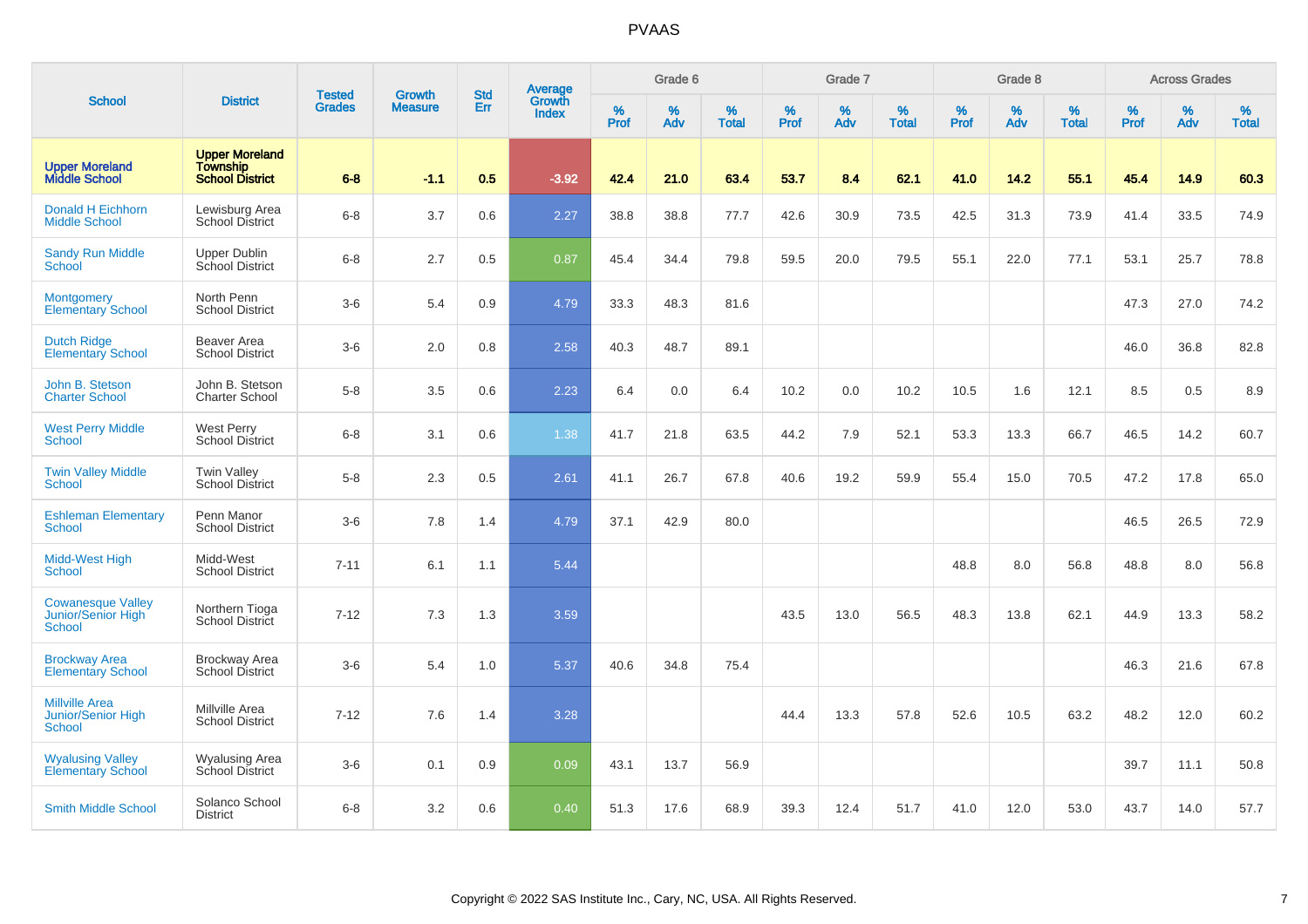|                                                            |                                                                    |                                | <b>Growth</b>  | <b>Std</b> |                                          |                  | Grade 6     |                   |           | Grade 7  |                   |           | Grade 8  |                   |           | <b>Across Grades</b> |                   |
|------------------------------------------------------------|--------------------------------------------------------------------|--------------------------------|----------------|------------|------------------------------------------|------------------|-------------|-------------------|-----------|----------|-------------------|-----------|----------|-------------------|-----------|----------------------|-------------------|
| <b>School</b>                                              | <b>District</b>                                                    | <b>Tested</b><br><b>Grades</b> | <b>Measure</b> | Err        | <b>Average</b><br>Growth<br><b>Index</b> | %<br><b>Prof</b> | $\%$<br>Adv | %<br><b>Total</b> | %<br>Prof | %<br>Adv | %<br><b>Total</b> | %<br>Prof | %<br>Adv | %<br><b>Total</b> | %<br>Prof | %<br>Adv             | %<br><b>Total</b> |
| <b>Upper Moreland<br/>Middle School</b>                    | <b>Upper Moreland</b><br><b>Township</b><br><b>School District</b> | $6 - 8$                        | $-1.1$         | 0.5        | $-3.92$                                  | 42.4             | 21.0        | 63.4              | 53.7      | 8.4      | 62.1              | 41.0      | 14.2     | 55.1              | 45.4      | 14.9                 | 60.3              |
| <b>Upper Perkiomen</b><br>Middle School                    | Upper<br>Perkiomen<br><b>School District</b>                       | $6 - 8$                        | 1.2            | 0.5        | $-1.46$                                  | 45.7             | 12.0        | 57.7              | 48.7      | 11.5     | 60.2              | 46.0      | 12.4     | 58.4              | 46.9      | 12.0                 | 58.8              |
| Greencastle-Antrim<br><b>Middle School</b>                 | Greencastle-<br>Antrim School<br><b>District</b>                   | $6 - 8$                        | 2.5            | 0.5        | 1.89                                     | 41.0             | 28.2        | 69.2              | 45.4      | 20.7     | 66.1              | 51.7      | 14.7     | 66.4              | 46.0      | 21.2                 | 67.2              |
| <b>Butler Middle School</b>                                | <b>Butler Area</b><br><b>School District</b>                       | $5-6$                          | 2.3            | 0.4        | 2.18                                     | 44.1             | 18.4        | 62.5              |           |          |                   |           |          |                   | 47.1      | 15.5                 | 62.6              |
| <b>Richland High School</b>                                | Richland<br><b>School District</b>                                 | $7 - 11$                       | 4.0            | 0.8        | 1.70                                     |                  |             |                   | 51.6      | 14.1     | 65.6              | 53.8      | 15.1     | 68.9              | 52.6      | 14.5                 | 67.1              |
| <b>Towanda Area</b><br><b>Elementary School</b>            | Towanda Area<br><b>School District</b>                             | $3-6$                          | 3.3            | 0.8        | 4.07                                     | 36.4             | 19.6        | 56.1              |           |          |                   |           |          |                   | 34.4      | 12.8                 | 47.2              |
| <b>Milton Area Middle</b><br><b>School</b>                 | Milton Area<br><b>School District</b>                              | $6 - 11$                       | 3.4            | 0.6        | 0.71                                     | 40.3             | 12.4        | 52.7              | 48.9      | 13.3     | 62.2              | 40.9      | 16.5     | 57.5              | 43.5      | 14.1                 | 57.5              |
| <b>Bucks County</b><br><b>Montessori Charter</b><br>School | <b>Bucks County</b><br>Montessori<br><b>Charter School</b>         | $3-6$                          | 10.3           | 1.9        | 3.15                                     | 35.7             | 57.1        | 92.9              |           |          |                   |           |          |                   | 51.1      | 35.1                 | 86.2              |
| <b>Central Mountain</b><br><b>Middle School</b>            | Keystone<br>Central School<br><b>District</b>                      | $5-8$                          | 2.2            | 0.4        | 1.79                                     | 37.8             | 14.2        | 52.0              | 33.7      | 4.9      | 38.7              | 36.9      | 3.2      | 40.1              | 35.9      | 6.3                  | 42.2              |
| <b>Mercer Area</b><br><b>Elementary School</b>             | Mercer Area<br><b>School District</b>                              | $3-6$                          | 4.9            | 1.1        | 4.46                                     | 31.3             | 35.8        | 67.2              |           |          |                   |           |          |                   | 42.5      | 19.7                 | 62.2              |
| <b>Belmont Charter</b><br><b>School</b>                    | <b>Belmont</b><br><b>Charter School</b>                            | $3 - 10$                       | 2.8            | 0.9        | $-1.72$                                  | 25.5             | 2.0         | 27.4              | 22.9      | 0.0      | 22.9              | 28.0      | 0.0      | 28.0              | 18.0      | 1.9                  | 19.9              |
| <b>Northley Middle</b><br><b>School</b>                    | Penn-Delco<br><b>School District</b>                               | $6 - 8$                        | 1.5            | 0.5        | $-2.27$                                  | 40.8             | 17.9        | 58.7              | 48.7      | 16.8     | 65.4              | 45.8      | 6.2      | 52.1              | 45.0      | 13.7                 | 58.7              |
| <b>Otto-Eldred</b><br>Junior/Senior High<br><b>School</b>  | Otto-Eldred<br><b>School District</b>                              | $7 - 11$                       | 6.6            | 1.3        | 3.30                                     |                  |             |                   | 42.2      | 11.1     | 53.3              | 35.4      | 12.5     | 47.9              | 38.7      | 11.8                 | 50.5              |
| <b>Independence Middle</b><br>School                       | <b>Bethel Park</b><br><b>School District</b>                       | $5-8$                          | 2.9            | 0.6        | 3.23                                     |                  |             |                   | 58.0      | 17.1     | 75.1              | 54.5      | 19.6     | 74.1              | 56.4      | 18.3                 | 74.6              |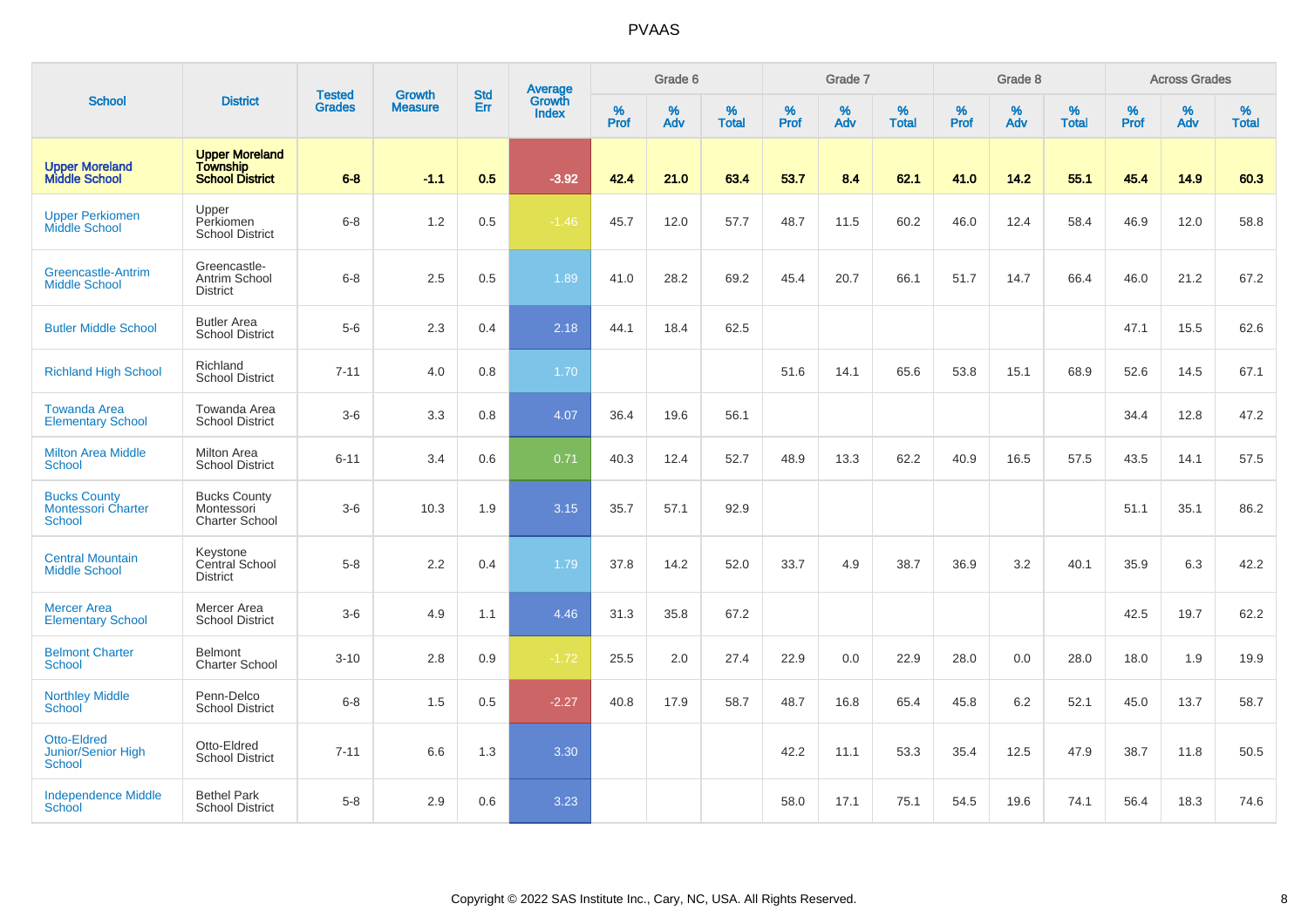|                                                         |                                                                    | <b>Tested</b> | <b>Growth</b>  | <b>Std</b> | <b>Average</b><br>Growth |           | Grade 6  |                   |           | Grade 7  |                   |           | Grade 8  |                   |           | <b>Across Grades</b> |                   |
|---------------------------------------------------------|--------------------------------------------------------------------|---------------|----------------|------------|--------------------------|-----------|----------|-------------------|-----------|----------|-------------------|-----------|----------|-------------------|-----------|----------------------|-------------------|
| <b>School</b>                                           | <b>District</b>                                                    | <b>Grades</b> | <b>Measure</b> | Err        | <b>Index</b>             | %<br>Prof | %<br>Adv | %<br><b>Total</b> | %<br>Prof | %<br>Adv | %<br><b>Total</b> | %<br>Prof | %<br>Adv | %<br><b>Total</b> | %<br>Prof | %<br>Adv             | %<br><b>Total</b> |
| <b>Upper Moreland</b><br><b>Middle School</b>           | <b>Upper Moreland</b><br><b>Township</b><br><b>School District</b> | $6 - 8$       | $-1.1$         | 0.5        | $-3.92$                  | 42.4      | 21.0     | 63.4              | 53.7      | 8.4      | 62.1              | 41.0      | 14.2     | 55.1              | 45.4      | 14.9                 | 60.3              |
| <b>Universal Vare Charter</b><br>School                 | Universal Vare<br><b>Charter School</b>                            | $6 - 8$       | 6.8            | 1.3        | 2.67                     | 11.8      | 17.6     | 29.4              | 16.7      | 0.0      | 16.7              | 28.6      | 1.6      | 30.2              | 22.7      | 3.6                  | 26.4              |
| <b>Spring-Ford Middle</b><br>School 7th Grade<br>Center | Spring-Ford<br>Area School<br><b>District</b>                      | $7 - 7$       | 2.7            | 0.5        | 5.10                     |           |          |                   | 52.7      | 21.3     | 74.0              |           |          |                   | 52.7      | 21.3                 | 74.0              |
| <b>Universal Daroff</b><br><b>Charter School</b>        | <b>Universal Daroff</b><br><b>Charter School</b>                   | $3 - 8$       | 4.3            | 0.8        | 2.37                     | 20.4      | 1.8      | 22.2              | 12.5      | 2.1      | 14.6              | 21.8      | 0.0      | 21.8              | 15.2      | 1.3                  | 16.5              |
| <b>Cambria Heights</b><br><b>Middle School</b>          | Cambria<br><b>Heights School</b><br><b>District</b>                | $6 - 8$       | 1.3            | 0.7        | $-2.37$                  | 43.0      | 25.0     | 68.0              | 51.0      | 5.2      | 56.2              | 48.2      | 13.4     | 61.6              | 47.4      | 14.6                 | 62.0              |
| <b>Canonsburg Middle</b><br>School                      | Canon-<br><b>Mcmillan</b><br><b>School District</b>                | $7 - 8$       | 1.3            | 0.5        | $-0.84$                  |           |          |                   | 51.6      | 18.2     | 69.7              | 57.3      | 17.8     | 75.1              | 54.1      | 18.0                 | 72.1              |
| <b>Shallow Brook Inter</b><br>School                    | Northeastern<br>York School<br><b>District</b>                     | $4 - 6$       | 4.3            | 0.8        | 2.01                     | 43.4      | 14.2     | 57.6              |           |          |                   |           |          |                   | 46.2      | 17.6                 | 63.8              |
| <b>First District</b><br><b>Elementary School</b>       | Crawford<br>Central School<br><b>District</b>                      | $3-6$         | 7.2            | 1.4        | 4.30                     | 47.7      | 11.4     | 59.1              |           |          |                   |           |          |                   | 43.9      | 8.7                  | 52.6              |
| <b>Franklin Regional</b><br><b>Middle School</b>        | Franklin<br>Regional<br>School District                            | $6 - 8$       | 1.3            | 0.5        | $-0.30$                  | 36.5      | 42.3     | 78.8              | 55.2      | 18.9     | 74.1              | 46.1      | 16.8     | 62.8              | 45.8      | 26.6                 | 72.3              |
| <b>Clearview Elementary</b><br><b>School</b>            | Red Lion Area<br><b>School District</b>                            | $3-6$         | 1.3            | 1.4        | 0.89                     | 42.5      | 27.5     | 70.0              |           |          |                   |           |          |                   | 41.7      | 11.1                 | 52.8              |
| <b>Wayne Highlands</b><br>Middle School                 | Wayne<br><b>Highlands</b><br>School District                       | $6 - 8$       | 2.8            | 0.7        | $-0.21$                  | 50.4      | 17.1     | 67.6              | 50.0      | 18.1     | 68.1              | 48.4      | 13.9     | 62.3              | 49.6      | 16.3                 | 65.9              |
| <b>Danville Area Middle</b><br><b>School</b>            | Danville Area<br><b>School District</b>                            | $6 - 8$       | 1.3            | 0.6        | $-1.18$                  | 41.0      | 27.1     | 68.1              | 52.9      | 20.3     | 73.2              | 43.3      | 21.7     | 65.0              | 45.8      | 22.9                 | 68.7              |
| <b>West Hills</b><br><b>Intermediate School</b>         | Armstrong<br>School District                                       | $4 - 6$       | 3.5            | 0.7        | 3.51                     | 41.9      | 18.9     | 60.8              |           |          |                   |           |          |                   | 43.1      | 15.8                 | 58.9              |
| <b>Discovery Charter</b><br>School                      | <b>Discovery</b><br>Charter School                                 | $3 - 8$       | 4.6            | 0.9        | 2.43                     | 27.3      | 9.1      | 36.4              | 35.6      | 3.4      | 39.0              | 45.7      | 5.7      | 51.4              | 29.8      | 3.4                  | 33.2              |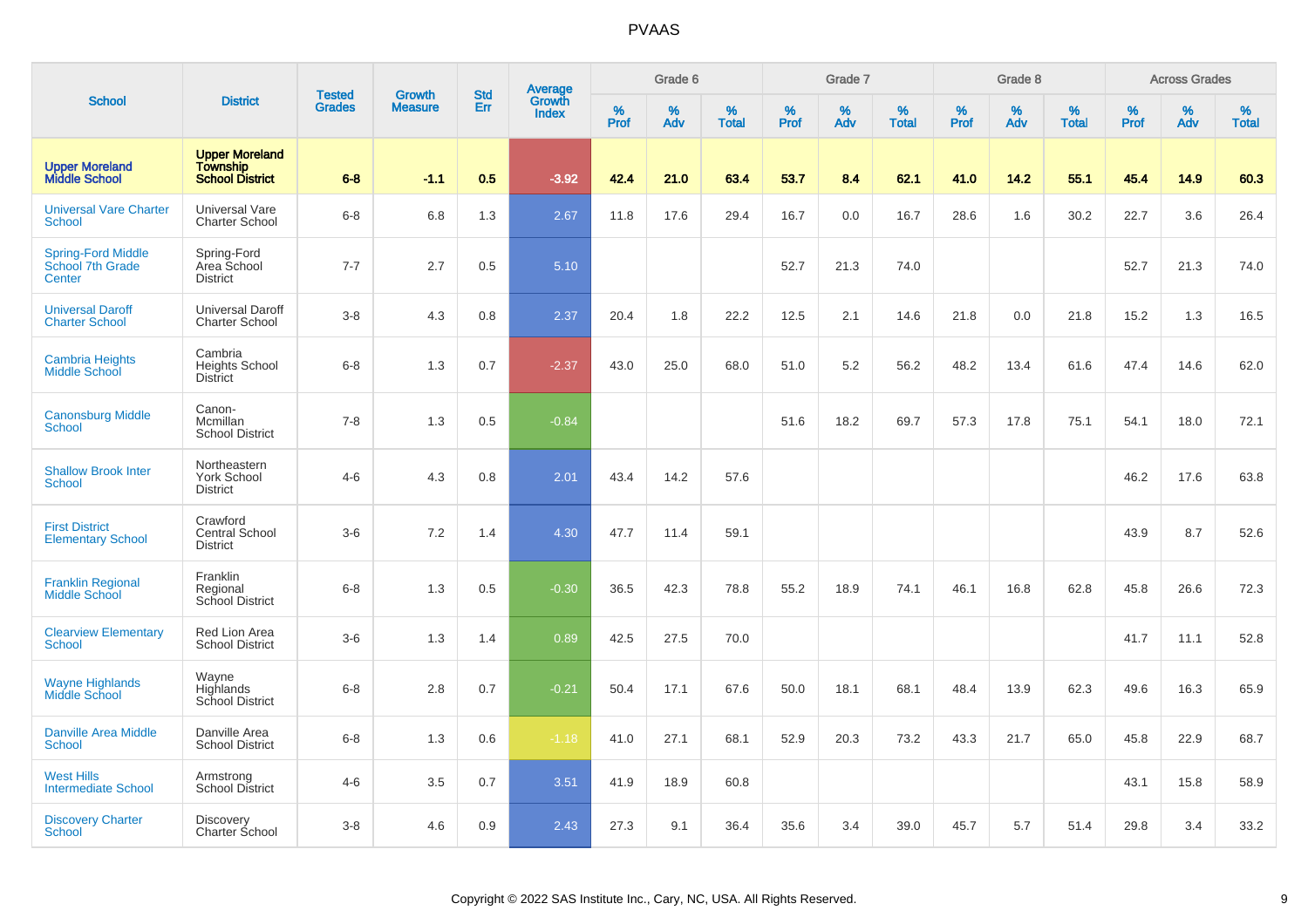|                                                                |                                                      |                                | <b>Growth</b>  | <b>Std</b> | <b>Average</b>         |           | Grade 6  |                   |           | Grade 7  |                   |                  | Grade 8  |                   |                  | <b>Across Grades</b> |                   |
|----------------------------------------------------------------|------------------------------------------------------|--------------------------------|----------------|------------|------------------------|-----------|----------|-------------------|-----------|----------|-------------------|------------------|----------|-------------------|------------------|----------------------|-------------------|
| <b>School</b>                                                  | <b>District</b>                                      | <b>Tested</b><br><b>Grades</b> | <b>Measure</b> | Err        | Growth<br><b>Index</b> | %<br>Prof | %<br>Adv | %<br><b>Total</b> | %<br>Prof | %<br>Adv | %<br><b>Total</b> | %<br><b>Prof</b> | %<br>Adv | %<br><b>Total</b> | %<br><b>Prof</b> | %<br>Adv             | %<br><b>Total</b> |
| <b>Upper Moreland</b><br><b>Middle School</b>                  | <b>Upper Moreland</b><br>Township<br>School District | $6 - 8$                        | $-1.1$         | 0.5        | $-3.92$                | 42.4      | 21.0     | 63.4              | 53.7      | 8.4      | 62.1              | 41.0             | 14.2     | 55.1              | 45.4             | 14.9                 | 60.3              |
| <b>Locust Grove</b><br><b>Elementary School</b>                | Red Lion Area<br><b>School District</b>              | $3-6$                          | 6.2            | 1.3        | 4.89                   | 40.9      | 22.7     | 63.6              |           |          |                   |                  |          |                   | 44.2             | 12.6                 | 56.8              |
| <b>Wattsburg Area Middle</b><br>School                         | Wattsburg Area<br>School District                    | $5-9$                          | 3.0            | 0.6        | 0.15                   | 52.7      | 18.3     | 71.0              | 46.2      | 13.2     | 59.3              | 60.8             | 5.9      | 66.7              | 52.4             | 11.5                 | 63.9              |
| <b>Pennwood Middle</b><br>School                               | Pennsbury<br><b>School District</b>                  | $6 - 8$                        | 0.1            | 0.5        | $-2.67$                | 52.7      | 20.4     | 73.1              | 52.3      | 13.7     | 66.0              | 48.4             | 12.6     | 61.0              | 51.1             | 15.5                 | 66.7              |
| Esperanza Academy<br><b>Charter School</b>                     | Esperanza<br>Academy<br>Charter School               | $4 - 11$                       | 1.2            | 0.5        | $-2.91$                | 17.4      | 0.5      | 17.9              | 22.3      | 1.4      | 23.6              | 18.9             | 0.5      | 19.4              | 19.0             | 0.9                  | 19.9              |
| Somerset Area Jr-Sr<br><b>High School</b>                      | Somerset Area<br><b>School District</b>              | $6 - 11$                       | 0.7            | 0.6        | $-3.13$                | 42.4      | 28.8     | 71.2              | 46.7      | 17.5     | 64.2              | 52.5             | 12.8     | 65.2              | 47.3             | 19.5                 | 66.8              |
| <b>Gettysburg Area</b><br>Middle School                        | Gettysburg<br>Area School<br><b>District</b>         | $6 - 8$                        | 2.4            | 0.5        | 2.01                   | 43.6      | 23.4     | 67.0              | 48.7      | 11.6     | 60.3              | 46.0             | 10.7     | 56.7              | 46.2             | 14.9                 | 61.2              |
| Pittsburgh Capa 6-12                                           | Pittsburgh<br>School District                        | $6 - 11$                       | 0.0            | 0.7        | $-2.97$                | 44.7      | 37.2     | 81.9              | 58.3      | 27.0     | 85.2              | 42.7             | 30.1     | 72.8              | 49.0             | 31.1                 | 80.1              |
| <b>Cambridge Springs</b><br><b>Elementary School</b>           | Penncrest<br><b>School District</b>                  | $3-6$                          | 5.7            | 1.2        | 3.02                   | 34.7      | 14.3     | 49.0              |           |          |                   |                  |          |                   | 40.4             | 13.2                 | 53.5              |
| <b>Delaware Valley</b><br><b>Middle School</b>                 | Delaware<br><b>Valley School</b><br><b>District</b>  | $6 - 8$                        | 2.3            | 0.6        | $-0.70$                | 47.3      | 17.6     | 64.9              | 50.8      | 21.0     | 71.8              | 51.9             | 20.2     | 72.1              | 50.0             | 19.5                 | 69.5              |
| <b>Oil City Area Middle</b><br>School                          | Oil City Area<br>School District                     | $5-8$                          | 2.6            | 0.5        | 0.85                   | 41.1      | 9.7      | 50.8              | 33.1      | 4.7      | 37.8              | 42.0             | 7.6      | 49.6              | 41.1             | 6.1                  | 47.2              |
| <b>Wyalusing Valley</b><br>Junior/Senior High<br><b>School</b> | <b>Wyalusing Area</b><br>School District             | $7 - 12$                       | 2.0            | 0.9        | $-1.80$                |           |          |                   | 43.5      | 12.0     | 55.4              | 36.8             | 3.8      | 40.6              | 39.9             | 7.6                  | 47.5              |
| <b>Hanover Middle</b><br>School                                | Hanover Public<br><b>School District</b>             | $5-8$                          | 1.6            | 0.5        | 0.20                   | 42.8      | 9.4      | 52.2              | 46.1      | 6.2      | 52.3              | 39.0             | 7.3      | 46.3              | 42.2             | 6.5                  | 48.7              |
| <b>Sayre Area High</b><br>School                               | Sayre Area<br><b>School District</b>                 | $7 - 11$                       | 1.6            | 1.0        | $-2.25$                |           |          |                   | 47.0      | 8.4      | 55.4              | 39.0             | 4.9      | 43.9              | 43.0             | 6.7                  | 49.7              |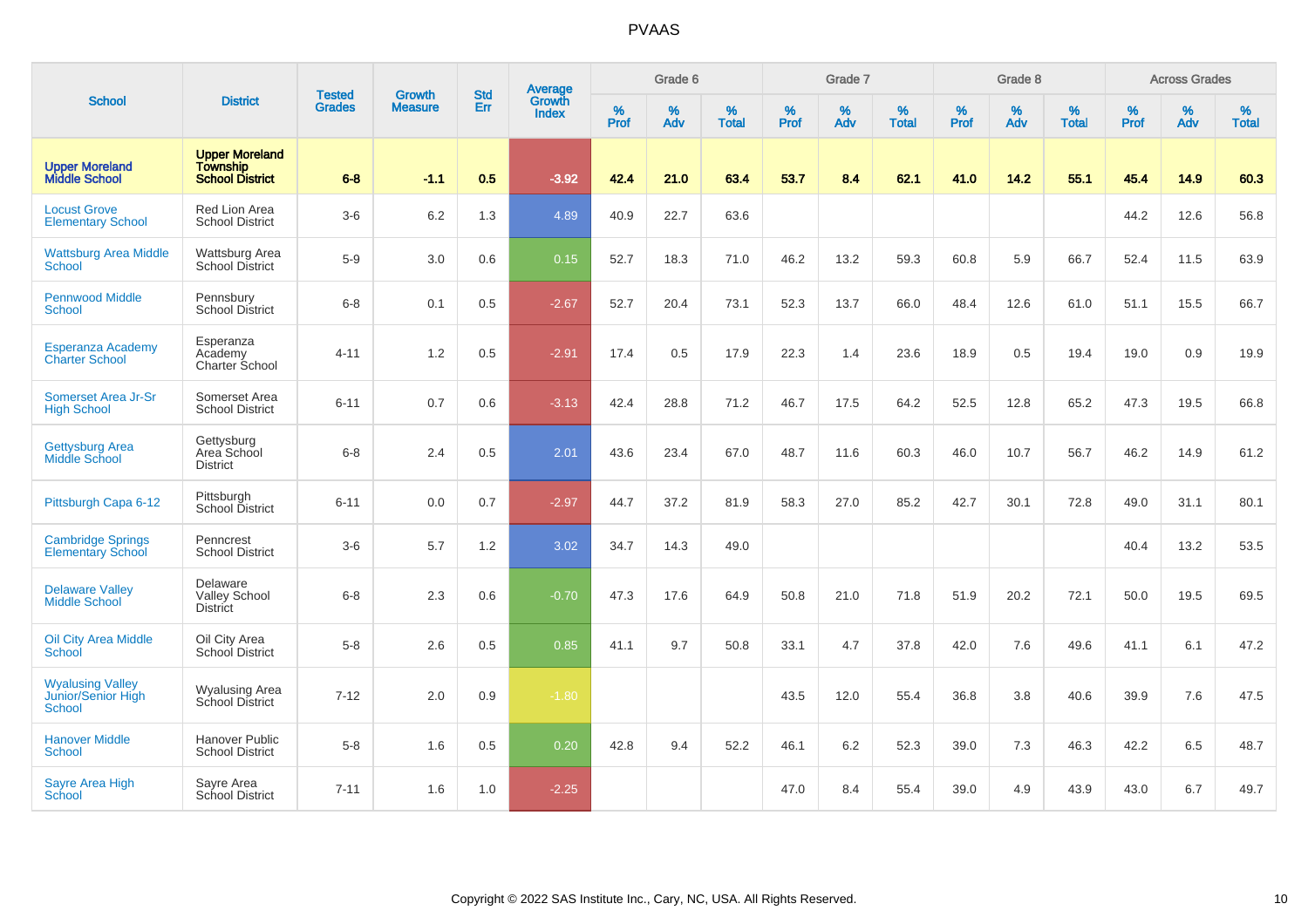|                                                                   |                                                                    |                                | <b>Growth</b>  | <b>Std</b> |                                   |              | Grade 6     |                   |              | Grade 7     |                   |              | Grade 8     |                   |              | <b>Across Grades</b> |                   |
|-------------------------------------------------------------------|--------------------------------------------------------------------|--------------------------------|----------------|------------|-----------------------------------|--------------|-------------|-------------------|--------------|-------------|-------------------|--------------|-------------|-------------------|--------------|----------------------|-------------------|
| <b>School</b>                                                     | <b>District</b>                                                    | <b>Tested</b><br><b>Grades</b> | <b>Measure</b> | Err        | Average<br>Growth<br><b>Index</b> | $\%$<br>Prof | $\%$<br>Adv | %<br><b>Total</b> | $\%$<br>Prof | $\%$<br>Adv | %<br><b>Total</b> | $\%$<br>Prof | $\%$<br>Adv | %<br><b>Total</b> | $\%$<br>Prof | $\%$<br>Adv          | %<br><b>Total</b> |
| <b>Upper Moreland</b><br><b>Middle School</b>                     | <b>Upper Moreland</b><br><b>Township</b><br><b>School District</b> | $6 - 8$                        | $-1.1$         | 0.5        | $-3.92$                           | 42.4         | 21.0        | 63.4              | 53.7         | 8.4         | 62.1              | 41.0         | 14.2        | 55.1              | 45.4         | 14.9                 | 60.3              |
| <b>Avella Area</b><br><b>Junior/Senior High</b><br><b>School</b>  | Avella Area<br><b>School District</b>                              | $7 - 12$                       | 6.3            | 1.5        | 0.80                              |              |             |                   | 60.0         | 5.7         | 65.7              | 63.0         | 18.5        | 81.5              | 61.3         | 11.3                 | 72.6              |
| <b>Harlan Rowe Middle</b><br><b>School</b>                        | Athens Area<br><b>School District</b>                              | $6 - 8$                        | 2.9            | 0.6        | 0.73                              | 39.6         | 18.7        | 58.2              | 56.9         | 5.1         | 62.0              | 45.3         | 7.2         | 52.5              | 47.3         | 10.2                 | 57.6              |
| Pennsylvania Distance<br><b>Learning Charter</b><br><b>School</b> | Pennsylvania<br>Distance<br>Learning<br><b>Charter School</b>      | $3 - 12$                       | 0.0            | 0.7        | $-1.90$                           | 16.2         | 4.0         | 20.3              | 25.6         | 1.2         | 26.7              | 33.3         | 2.3         | 35.6              | 25.8         | 3.0                  | 28.8              |
| <b>Tussey Mountain</b><br>Middle School                           | Tussey<br>Mountain<br><b>School District</b>                       | $5-8$                          | 1.8            | 0.8        | 0.21                              | 46.3         | 8.5         | 54.9              | 45.2         | 0.0         | 45.2              | 47.2         | 2.8         | 50.0              | 46.0         | 4.0                  | 50.0              |
| <b>Rhodes E Washington</b><br><b>School</b>                       | Philadelphia<br>City School<br><b>District</b>                     | $3 - 8$                        | 5.1            | 1.7        | $-0.19$                           |              |             |                   | 0.0          | 0.0         | 0.0               | 9.1          | 0.0         | 9.1               | 4.4          | 0.0                  | 4.4               |
| <b>Universal Creighton</b><br><b>Charter School</b>               | Universal<br>Creighton<br><b>Charter School</b>                    | $3 - 8$                        | $-0.0$         | 0.7        | $-3.71$                           | 25.6         | 2.3         | 27.9              | 15.4         | 4.6         | 20.0              | 34.9         | 5.8         | 40.7              | 28.8         | 4.7                  | 33.5              |
| <b>Wilson Middle School</b>                                       | Carlisle Area<br><b>School District</b>                            | $6 - 8$                        | 2.4            | 0.6        | $-1.27$                           | 42.0         | 14.0        | 56.0              | 45.6         | 10.6        | 56.2              | 38.6         | 10.3        | 49.0              | 42.2         | 11.6                 | 53.8              |
| <b>Camp Curtin Academy</b>                                        | Harrisburg City<br><b>School District</b>                          | $5-8$                          | 2.7            | 0.6        | 1.25                              | 6.2          | 0.0         | 6.2               | 5.3          | 0.8         | 6.1               | 6.6          | 0.0         | 6.6               | 4.9          | 0.2                  | 5.1               |
| <b>Decatur Stephen</b><br><b>School</b>                           | Philadelphia<br>City School<br><b>District</b>                     | $3 - 8$                        | 5.0            | 1.1        | 1.52                              | 22.2         | 11.1        | 33.3              | 38.9         | 5.6         | 44.4              | 50.0         | 0.0         | 50.0              | 41.1         | 7.5                  | 48.6              |
| Hartman Intermediate<br><b>School</b>                             | <b>Ellwood City</b><br>Area School<br><b>District</b>              | $5-6$                          | 3.7            | 0.8        | 3.45                              | 47.0         | 14.8        | 61.7              |              |             |                   |              |             |                   | 50.2         | 13.2                 | 63.5              |
| <b>Freire Charter School</b>                                      | <b>Freire Charter</b><br>School                                    | $5 - 11$                       | 1.6            | 0.7        | $-0.46$                           | 31.4         | 1.4         | 32.9              | 28.3         | 2.0         | 30.3              | 33.6         | 3.7         | 37.4              | 27.6         | 1.9                  | 29.5              |
| <b>Tacony Academy</b><br><b>Charter School</b>                    | Tacony<br>Academy<br><b>Charter School</b>                         | $3 - 11$                       | $-3.1$         | 0.8        | $-5.44$                           | 21.7         | 4.4         | 26.1              | 48.0         | 1.4         | 49.3              | 17.1         | 5.7         | 22.9              | 25.6         | 2.4                  | 28.0              |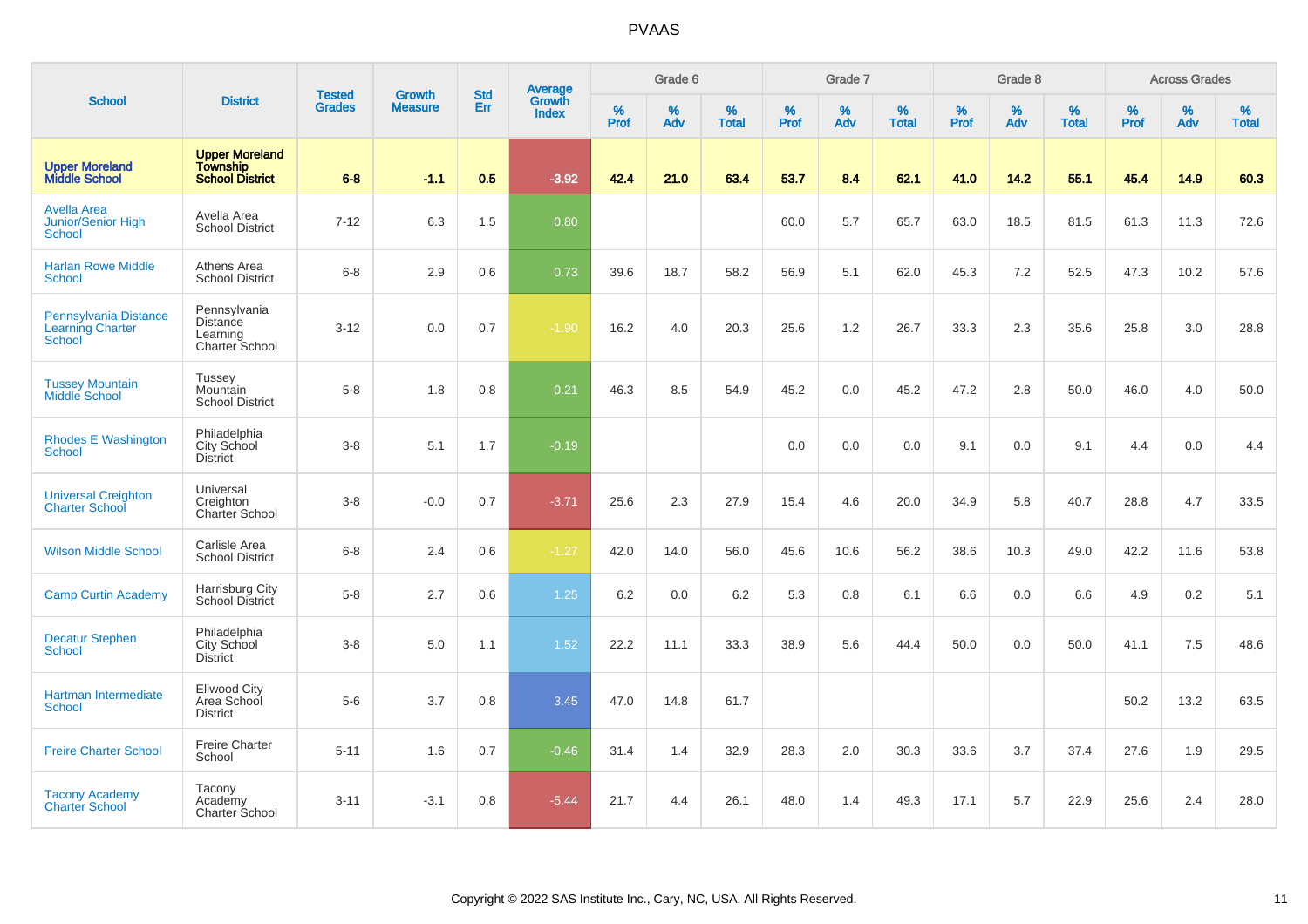|                                                           |                                                      |                                |                                 |                   |                                          |                  | Grade 6  |                   |           | Grade 7  |                   |           | Grade 8  |                   |           | <b>Across Grades</b> |                   |
|-----------------------------------------------------------|------------------------------------------------------|--------------------------------|---------------------------------|-------------------|------------------------------------------|------------------|----------|-------------------|-----------|----------|-------------------|-----------|----------|-------------------|-----------|----------------------|-------------------|
| <b>School</b>                                             | <b>District</b>                                      | <b>Tested</b><br><b>Grades</b> | <b>Growth</b><br><b>Measure</b> | <b>Std</b><br>Err | <b>Average</b><br>Growth<br><b>Index</b> | %<br><b>Prof</b> | %<br>Adv | %<br><b>Total</b> | %<br>Prof | %<br>Adv | %<br><b>Total</b> | %<br>Prof | %<br>Adv | %<br><b>Total</b> | %<br>Prof | %<br>Adv             | %<br><b>Total</b> |
| <b>Upper Moreland<br/>Middle School</b>                   | <b>Upper Moreland</b><br>Township<br>School District | $6 - 8$                        | $-1.1$                          | 0.5               | $-3.92$                                  | 42.4             | 21.0     | 63.4              | 53.7      | 8.4      | 62.1              | 41.0      | 14.2     | 55.1              | 45.4      | 14.9                 | 60.3              |
| Williamsburg<br>Community<br>Junior/Senior High<br>School | Williamsburg<br>Community<br><b>School District</b>  | $7 - 11$                       | 6.3                             | 1.4               | 1.93                                     |                  |          |                   | 47.6      | 9.5      | 57.1              | 43.8      | 12.5     | 56.2              | 46.0      | 10.8                 | 56.8              |
| <b>Hollidaysburg Area</b><br>Junior High School           | Hollidaysburg<br>Area School<br><b>District</b>      | $7 - 9$                        | $-0.6$                          | 0.6               | $-5.75$                                  |                  |          |                   | 46.8      | 17.3     | 64.1              | 45.3      | 12.0     | 57.3              | 46.0      | 14.7                 | 60.8              |
| <b>Spring Cove Middle</b><br>School                       | Spring Cove<br>School District                       | $6 - 8$                        | 0.7                             | 0.6               | $-1.46$                                  | 42.1             | 13.5     | 55.6              | 48.8      | 6.3      | 55.1              | 34.6      | 11.8     | 46.5              | 41.8      | 10.5                 | 52.4              |
| <b>East Coventry</b><br><b>Elementary School</b>          | Owen J Roberts<br><b>School District</b>             | $3-6$                          | 4.7                             | 1.0               | 2.53                                     | 43.1             | 31.9     | 75.0              |           |          |                   |           |          |                   | 54.0      | 21.1                 | 75.1              |
| <b>Annville Elementary</b><br><b>School</b>               | Annville-Cleona<br><b>School District</b>            | $3-6$                          | 2.9                             | 0.9               | 3.08                                     | 39.6             | 21.9     | 61.5              |           |          |                   |           |          |                   | 44.4      | 15.7                 | 60.2              |
| <b>Lycoming Valley</b><br>Intermediate School             | Williamsport<br>Area School<br><b>District</b>       | $4 - 6$                        | 1.0                             | 0.7               | 1.42                                     | 50.0             | 7.3      | 57.3              |           |          |                   |           |          |                   | 48.6      | 10.1                 | 58.7              |
| <b>Rowland Academy</b>                                    | Harrisburg City<br>School District                   | $5-8$                          | 0.7                             | 0.6               | $-0.15$                                  | 10.7             | 2.3      | 13.0              | 6.4       | 2.7      | 9.1               | 12.3      | 0.9      | 13.2              | 7.8       | 1.5                  | 9.3               |
| <b>Daniel Boone Area</b><br><b>Middle School</b>          | Daniel Boone<br>Area School<br><b>District</b>       | $6 - 8$                        | 1.9                             | $0.5\,$           | 0.63                                     | 31.7             | 16.1     | 47.8              | 46.1      | 7.4      | 53.4              | 43.0      | 9.3      | 52.3              | 40.4      | 10.8                 | 51.2              |
| <b>Peters Township</b><br><b>Middle School</b>            | Peters<br>Township<br><b>School District</b>         | $6 - 8$                        | 2.4                             | $0.5\,$           | 2.73                                     |                  |          |                   | 57.8      | 25.7     | 83.5              | 63.8      | 20.1     | 83.9              | 61.0      | 22.7                 | 83.7              |
| <b>Old Forge</b><br>Junior/Senior High<br><b>School</b>   | Old Forge<br>School District                         | $7 - 12$                       | 0.7                             | 1.1               | $-3.27$                                  |                  |          |                   | 33.3      | 24.2     | 57.6              | 44.1      | 6.8      | 50.8              | 38.4      | 16.0                 | 54.4              |
| <b>John Beck Elementary</b><br>School                     | <b>Warwick School</b><br><b>District</b>             | $3-6$                          | 4.0                             | 1.1               | 3.61                                     | 42.4             | 32.2     | 74.6              |           |          |                   |           |          |                   | 49.4      | 18.6                 | 68.0              |
| <b>Oakview Elementary</b><br>School                       | West Middlesex<br>Area School<br><b>District</b>     | $4 - 6$                        | 5.2                             | 1.2               | 2.85                                     | 41.0             | 26.2     | 67.2              |           |          |                   |           |          |                   | 43.0      | 18.0                 | 61.0              |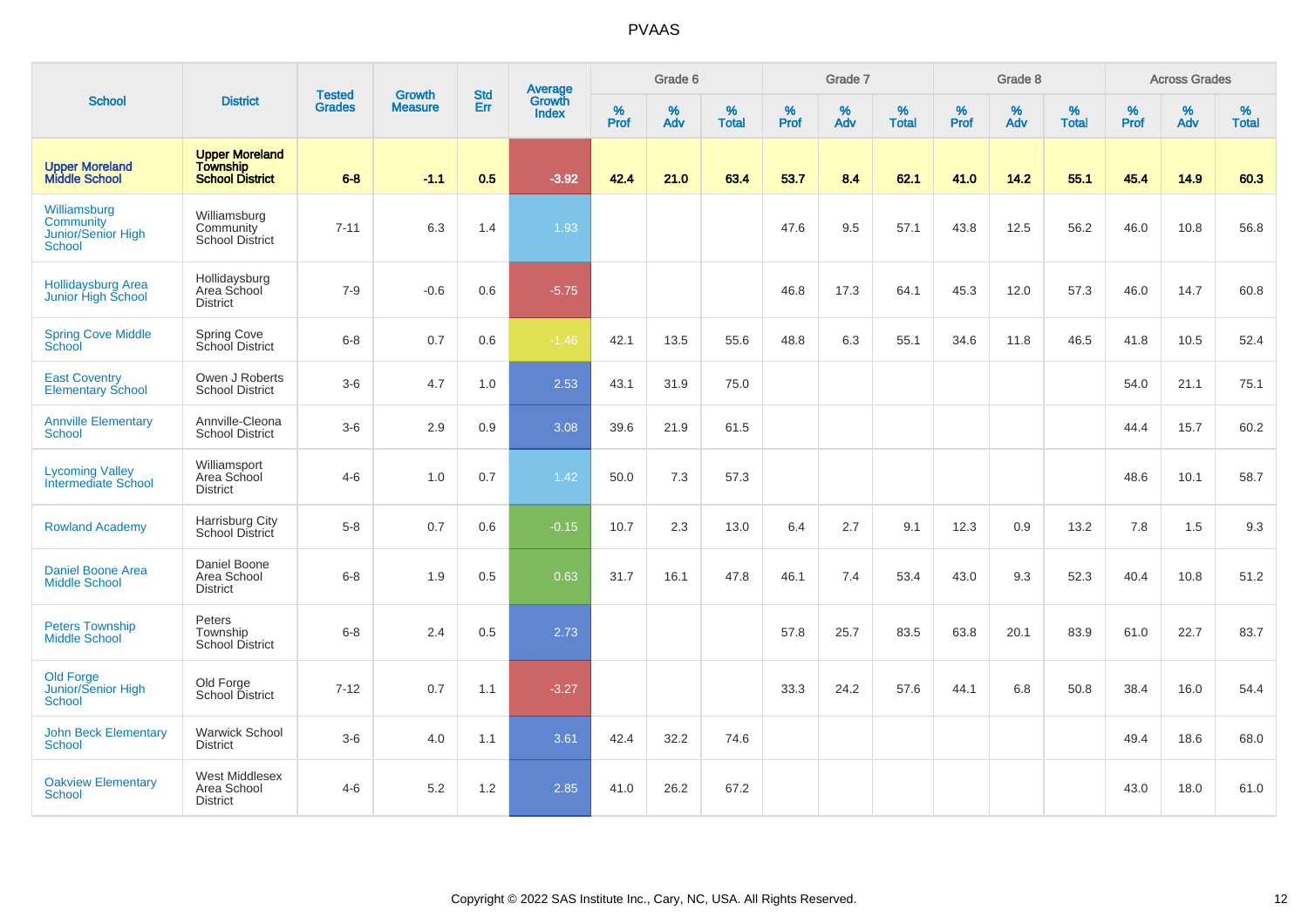|                                                      |                                                                    |                                |                                 | <b>Std</b> | <b>Average</b><br>Growth |           | Grade 6  |                   |           | Grade 7     |                   |           | Grade 8  |                   |           | <b>Across Grades</b> |                   |
|------------------------------------------------------|--------------------------------------------------------------------|--------------------------------|---------------------------------|------------|--------------------------|-----------|----------|-------------------|-----------|-------------|-------------------|-----------|----------|-------------------|-----------|----------------------|-------------------|
| <b>School</b>                                        | <b>District</b>                                                    | <b>Tested</b><br><b>Grades</b> | <b>Growth</b><br><b>Measure</b> | Err        | <b>Index</b>             | %<br>Prof | %<br>Adv | %<br><b>Total</b> | %<br>Prof | $\%$<br>Adv | %<br><b>Total</b> | %<br>Prof | %<br>Adv | %<br><b>Total</b> | %<br>Prof | $\%$<br>Adv          | %<br><b>Total</b> |
| <b>Upper Moreland<br/>Middle School</b>              | <b>Upper Moreland</b><br><b>Township</b><br><b>School District</b> | $6 - 8$                        | $-1.1$                          | 0.5        | $-3.92$                  | 42.4      | 21.0     | 63.4              | 53.7      | 8.4         | 62.1              | 41.0      | 14.2     | 55.1              | 45.4      | 14.9                 | 60.3              |
| Jefferson-Morgan<br><b>Middle/High School</b>        | Jefferson-<br>Morgan School<br><b>District</b>                     | $7 - 10$                       | 4.7                             | 1.2        | 0.88                     |           |          |                   | 41.8      | 5.4         | 47.3              | 44.4      | 6.7      | 51.1              | 43.0      | 6.0                  | 49.0              |
| <b>Lenape Elementary</b><br><b>School</b>            | Armstrong<br><b>School District</b>                                | $3-6$                          | 3.7                             | 0.9        | 4.12                     | 43.6      | 16.8     | 60.4              |           |             |                   |           |          |                   | 39.8      | 11.9                 | 51.7              |
| <b>Elk Lake Junior/Senior</b><br><b>High School</b>  | Elk Lake School<br><b>District</b>                                 | $7 - 11$                       | 2.3                             | 0.9        | $-0.66$                  |           |          |                   | 39.8      | 11.4        | 51.1              | 35.8      | 6.2      | 42.0              | 37.9      | 8.9                  | 46.8              |
| <b>Provident Charter</b><br><b>School</b>            | Provident<br><b>Charter School</b>                                 | $3 - 8$                        | 4.1                             | 1.1        | $-1.11$                  | 15.8      | 5.3      | 21.0              | 13.6      | 0.0         | 13.6              | 17.2      | 3.4      | 20.7              | 16.4      | 2.9                  | 19.3              |
| <b>Ward L Myers</b><br><b>Elementary School</b>      | Muncy School<br><b>District</b>                                    | $3-6$                          | 1.1                             | 1.0        | 1.03                     | 48.7      | 30.8     | 79.5              |           |             |                   |           |          |                   | 48.8      | 19.0                 | 67.7              |
| <b>Broughal Middle</b><br>School                     | <b>Bethlehem Area</b><br><b>School District</b>                    | $6 - 8$                        | 3.4                             | 0.9        | 0.30                     | 39.2      | 3.8      | 43.0              | 23.6      | 0.0         | 23.6              | 25.8      | $3.2\,$  | 29.0              | 30.0      | 2.4                  | 32.4              |
| <b>Pleasant Valley Middle</b><br><b>School</b>       | Pleasant Valley<br>School District                                 | $7 - 8$                        | 2.6                             | 0.7        | 1.39                     |           |          |                   | 47.2      | 10.7        | 57.9              | 52.6      | 7.7      | 60.3              | 49.6      | 9.4                  | 58.9              |
| Pennsylvania Cyber<br><b>Charter School</b>          | Pennsylvania<br>Cyber Charter<br>School                            | $3 - 11$                       | 2.1                             | 0.5        | 2.03                     | 39.5      | 11.2     | 50.7              | 42.9      | 3.4         | 46.4              | 39.5      | 2.6      | 42.0              | 40.1      | 7.4                  | 47.5              |
| <b>Shenandoah Valley</b><br><b>Elementary School</b> | Shenandoah<br><b>Valley School</b><br><b>District</b>              | $3-6$                          | 5.1                             | 1.2        | 4.21                     | 31.4      | 9.8      | 41.2              |           |             |                   |           |          |                   | 35.6      | 6.9                  | 42.5              |
| <b>Pine Grove Area</b><br><b>Middle School</b>       | Pine Grove<br>Area School<br><b>District</b>                       | $5-8$                          | 0.9                             | 0.6        | $-0.49$                  | 41.0      | 14.5     | 55.6              | 44.7      | 0.8         | 45.5              | 45.5      | 6.2      | 51.8              | 46.3      | 5.8                  | 52.1              |
| <b>Clark Wood</b><br><b>Elementary School</b>        | Northern Tioga<br>School District                                  | $3-6$                          | 6.3                             | 1.5        | 3.66                     | 36.8      | 18.4     | 55.3              |           |             |                   |           |          |                   | 41.7      | 10.9                 | 52.6              |
| <b>Pottsgrove Middle</b><br>School                   | Pottsgrove<br>School District                                      | $6 - 8$                        | 0.3                             | 0.5        | $-3.00$                  | 42.3      | 6.4      | 48.7              | 53.1      | 9.1         | 62.3              | 40.4      | 3.7      | 44.2              | 45.1      | 6.3                  | 51.4              |
| <b>Springton Lake Middle</b><br>School               | Rose Tree<br>Media School<br><b>District</b>                       | $6 - 8$                        | 0.3                             | 0.5        | $-2.54$                  | 41.0      | 44.4     | 85.4              | 51.8      | 27.0        | 78.8              | 56.2      | 22.8     | 79.0              | 49.2      | 32.1                 | 81.3              |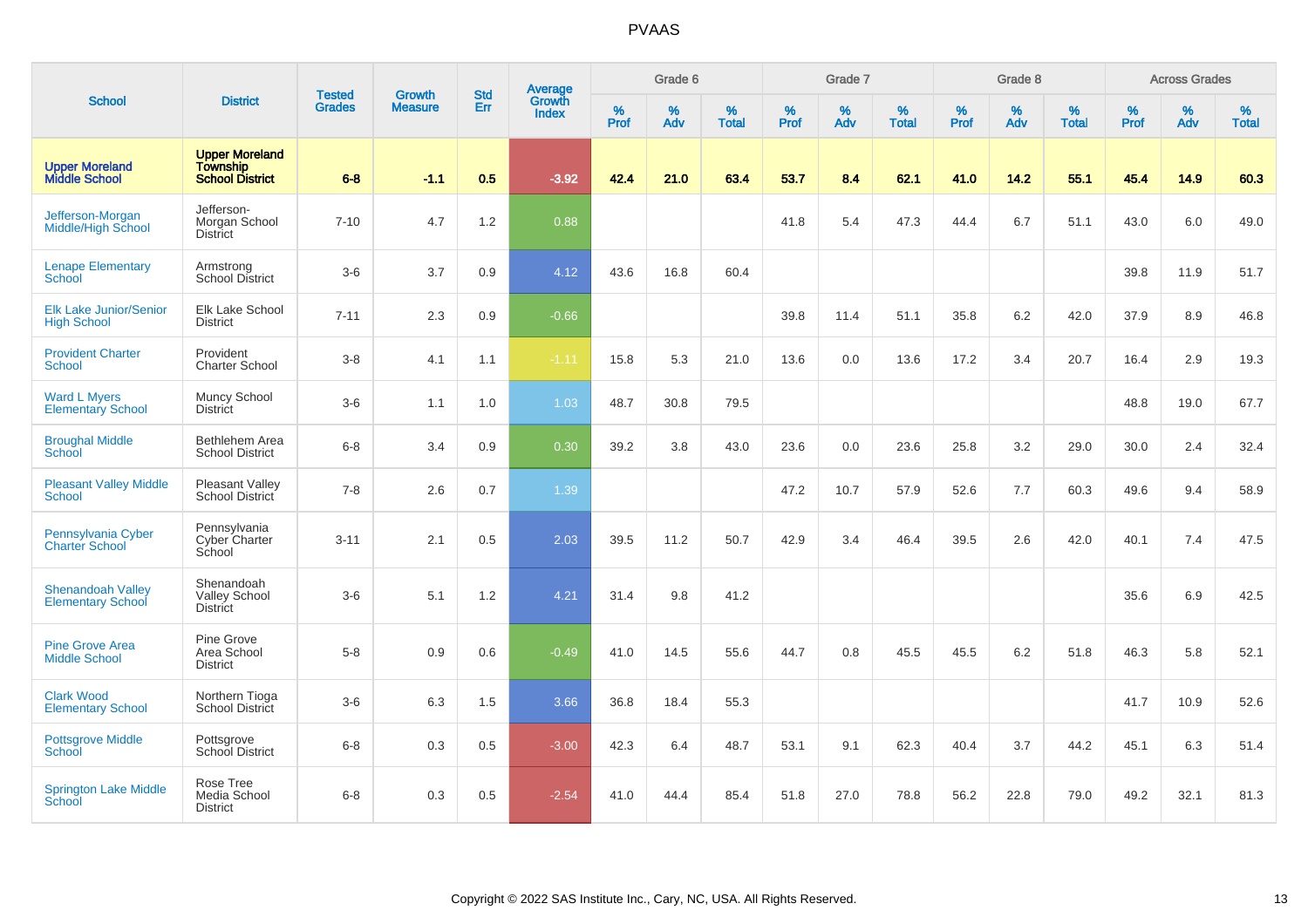|                                                                           |                                                                    |                                | <b>Growth</b>  | <b>Std</b> |                                          |                  | Grade 6  |                   |           | Grade 7  |                   |           | Grade 8  |                   |                     | <b>Across Grades</b> |                   |
|---------------------------------------------------------------------------|--------------------------------------------------------------------|--------------------------------|----------------|------------|------------------------------------------|------------------|----------|-------------------|-----------|----------|-------------------|-----------|----------|-------------------|---------------------|----------------------|-------------------|
| <b>School</b>                                                             | <b>District</b>                                                    | <b>Tested</b><br><b>Grades</b> | <b>Measure</b> | Err        | <b>Average</b><br>Growth<br><b>Index</b> | %<br><b>Prof</b> | %<br>Adv | %<br><b>Total</b> | %<br>Prof | %<br>Adv | %<br><b>Total</b> | %<br>Prof | %<br>Adv | %<br><b>Total</b> | $\%$<br><b>Prof</b> | $\%$<br>Adv          | %<br><b>Total</b> |
| <b>Upper Moreland</b><br><b>Middle School</b>                             | <b>Upper Moreland</b><br><b>Township</b><br><b>School District</b> | $6 - 8$                        | $-1.1$         | 0.5        | $-3.92$                                  | 42.4             | 21.0     | 63.4              | 53.7      | 8.4      | 62.1              | 41.0      | 14.2     | 55.1              | 45.4                | 14.9                 | 60.3              |
| <b>Kulp Elementary</b><br>School                                          | North Penn<br><b>School District</b>                               | $3-6$                          | 3.8            | 1.1        | 3.56                                     | 42.6             | 29.4     | 72.1              |           |          |                   |           |          |                   | 50.4                | 17.9                 | 68.3              |
| <b>Rock L Butler Middle</b><br>School                                     | <b>Wellsboro Area</b><br><b>School District</b>                    | $5-8$                          | $-0.6$         | 0.6        | $-4.12$                                  | 41.8             | 15.3     | 57.1              | 46.6      | 15.2     | 61.9              | 44.3      | 15.5     | 59.8              | 49.2                | 13.0                 | 62.2              |
| Landisville<br><b>Intermediate Center</b>                                 | Hempfield<br>School District                                       | $4 - 6$                        | 3.1            | 0.8        | 3.92                                     | 39.3             | 36.6     | 75.9              |           |          |                   |           |          |                   | 46.3                | 26.4                 | 72.8              |
| <b>Moon Area Upper</b><br>Middle School                                   | Moon Area<br><b>School District</b>                                | $7 - 8$                        | $-0.9$         | 0.5        | $-6.58$                                  |                  |          |                   | 51.6      | 10.8     | 62.4              | 52.0      | 17.4     | 69.4              | 51.8                | 14.1                 | 65.9              |
| <b>Mid Valley Elementary</b><br>Center                                    | Mid Valley<br><b>School District</b>                               | $3-6$                          | 2.6            | 0.8        | 3.22                                     | 48.8             | 10.4     | 59.2              |           |          |                   |           |          |                   | 43.3                | 10.6                 | 53.9              |
| <b>California Area Middle</b><br>School                                   | California Area<br><b>School District</b>                          | $7 - 9$                        | 3.3            | 1.2        | $-0.06$                                  |                  |          |                   | 45.4      | 18.2     | 63.6              | 50.0      | 18.5     | 68.5              | 47.7                | 18.4                 | 66.1              |
| <b>Kane Area Middle</b><br><b>School</b>                                  | Kane Area<br><b>School District</b>                                | $6 - 10$                       | 3.3            | 0.8        | 0.65                                     | 40.6             | 15.6     | 56.2              | 50.8      | 6.0      | 56.7              | 50.0      | 9.8      | 59.8              | 47.4                | 10.3                 | 57.8              |
| <b>Linglestown Middle</b><br>School                                       | Central<br>Dauphin School<br><b>District</b>                       | $6 - 8$                        | 1.3            | 0.5        | $-1.36$                                  | 45.2             | 18.8     | 63.9              | 45.4      | 7.7      | 53.1              | 40.4      | 14.5     | 54.9              | 43.8                | 13.6                 | 57.4              |
| <b>Troy Area</b><br>Junior/Senior High<br>School                          | <b>Troy Area</b><br>School District                                | $7 - 10$                       | 3.5            | 0.9        | 2.14                                     |                  |          |                   | 45.6      | 6.5      | 52.2              | 42.4      | 10.2     | 52.5              | 43.8                | 8.6                  | 52.4              |
| East Pennsboro Area<br><b>Middle School</b>                               | East Pennsboro<br>Area School<br><b>District</b>                   | $6 - 8$                        | 2.3            | 0.6        | $-0.26$                                  | 35.0             | 18.1     | 53.1              | 50.6      | 10.0     | 60.6              | 47.1      | 8.2      | 55.3              | 44.5                | 12.0                 | 56.5              |
| <b>Union High School</b>                                                  | Union School<br><b>District</b>                                    | $6 - 12$                       | 3.1            | 1.1        | $-0.02$                                  | 40.9             | 20.4     | 61.4              | 40.5      | 0.0      | 40.5              | 40.0      | 6.7      | 46.7              | 40.5                | 9.5                  | 50.0              |
| <b>Robert Benjamin Wiley</b><br><b>Community Charter</b><br><b>School</b> | Robert<br><b>Benjamin Wiley</b><br>Community<br>Charter School     | $3 - 8$                        | 3.6            | 0.9        | 2.78                                     | 23.4             | 4.3      | 27.7              | 28.1      | 1.8      | 29.8              | 31.1      | 0.0      | 31.1              | 24.2                | 2.4                  | 26.5              |
| <b>Portage Area</b><br><b>Elementary School</b>                           | Portage Area<br><b>School District</b>                             | $3 - 6$                        | 5.2            | 1.3        | 3.73                                     | 52.0             | 28.0     | 80.0              |           |          |                   |           |          |                   | 51.4                | 21.4                 | 72.9              |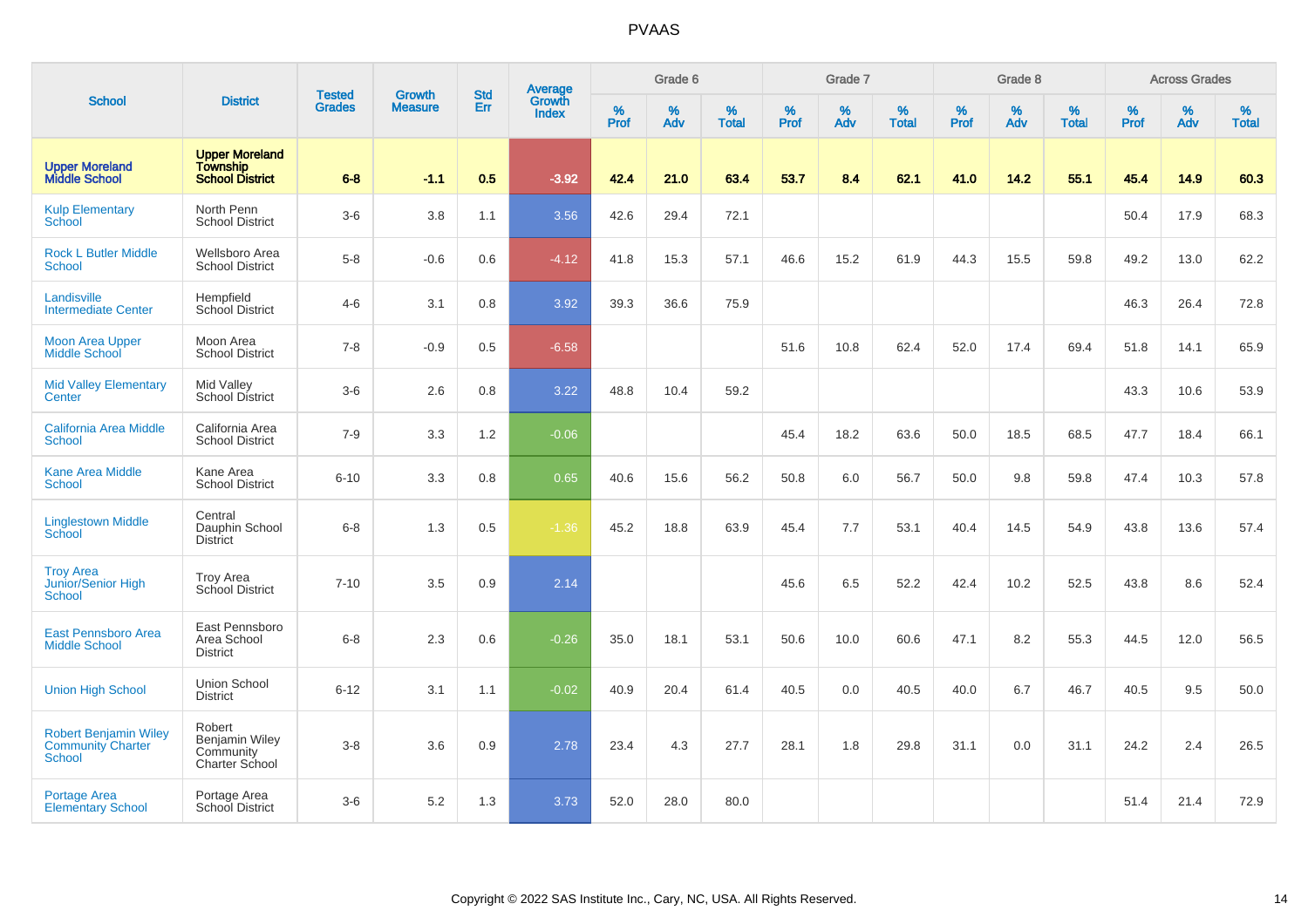|                                                     |                                                                    |                                | <b>Growth</b>  | <b>Std</b> | <b>Average</b><br>Growth |                  | Grade 6  |                   |                  | Grade 7  |                   |           | Grade 8  |                   |           | <b>Across Grades</b> |                   |
|-----------------------------------------------------|--------------------------------------------------------------------|--------------------------------|----------------|------------|--------------------------|------------------|----------|-------------------|------------------|----------|-------------------|-----------|----------|-------------------|-----------|----------------------|-------------------|
| <b>School</b>                                       | <b>District</b>                                                    | <b>Tested</b><br><b>Grades</b> | <b>Measure</b> | Err        | <b>Index</b>             | %<br><b>Prof</b> | %<br>Adv | %<br><b>Total</b> | %<br><b>Prof</b> | %<br>Adv | %<br><b>Total</b> | %<br>Prof | %<br>Adv | %<br><b>Total</b> | %<br>Prof | %<br>Adv             | %<br><b>Total</b> |
| <b>Upper Moreland</b><br><b>Middle School</b>       | <b>Upper Moreland</b><br><b>Township</b><br><b>School District</b> | $6 - 8$                        | $-1.1$         | 0.5        | $-3.92$                  | 42.4             | 21.0     | 63.4              | 53.7             | 8.4      | 62.1              | 41.0      | 14.2     | 55.1              | 45.4      | 14.9                 | 60.3              |
| <b>Laboratory Charter</b><br><b>School</b>          | Laboratory<br>Charter School                                       | $3 - 8$                        | 3.4            | 1.2        | 2.35                     | 26.2             | 7.1      | 33.3              | 52.0             | 0.0      | 52.0              | 33.3      | 4.8      | 38.1              | 27.2      | 2.4                  | 29.6              |
| <b>Riverside Middle</b><br><b>School</b>            | Riverside<br><b>Beaver County</b><br>School District               | $6 - 8$                        | 1.6            | 0.7        | $-2.64$                  | 37.0             | 36.0     | 73.0              | 48.8             | 12.5     | 61.2              | 51.6      | 15.8     | 67.4              | 45.4      | 22.2                 | 67.6              |
| <b>Chestnut Ridge Senior</b><br><b>High School</b>  | <b>Chestnut Ridge</b><br><b>School District</b>                    | $8 - 12$                       | 5.0            | 1.2        | 4.00                     |                  |          |                   |                  |          |                   | 50.5      | 6.2      | 56.7              | 50.5      | 6.2                  | 56.7              |
| <b>Butler Elementary</b><br>School                  | <b>Central Bucks</b><br><b>School District</b>                     | $3-6$                          | 0.1            | 0.9        | 0.08                     | 42.7             | 37.5     | 80.2              |                  |          |                   |           |          |                   | 52.0      | 21.3                 | 73.3              |
| <b>Klinger Middle School</b>                        | Centennial<br><b>School District</b>                               | $6 - 8$                        | 0.5            | 0.5        | $-1.37$                  | 39.9             | 10.1     | 50.0              | 44.2             | 6.4      | 50.5              | 52.0      | 4.0      | 55.9              | 45.4      | 6.8                  | 52.2              |
| <b>Redbank Valley High</b><br>School                | <b>Redbank Valley</b><br><b>School District</b>                    | $6 - 11$                       | 3.3            | 0.8        | 1.03                     | 38.8             | 13.8     | 52.5              | 54.6             | 12.5     | 67.0              | 55.4      | 15.4     | 70.8              | 49.4      | 13.7                 | 63.1              |
| <b>Grove City Area</b><br><b>Middle School</b>      | Grove City Area<br><b>School District</b>                          | $6 - 8$                        | 0.7            | 0.7        | $-1.21$                  | 36.9             | 23.8     | 60.7              | 58.9             | 16.1     | 75.0              | 47.1      | 12.6     | 59.7              | 47.3      | 17.6                 | 64.9              |
| <b>Big Spring Middle</b><br>School                  | <b>Big Spring</b><br>School District                               | $6 - 8$                        | $-0.5$         | 0.6        | $-4.01$                  | 45.6             | 12.0     | 57.6              | 52.2             | 8.8      | 61.0              | 49.7      | 9.2      | 58.9              | 48.8      | 10.2                 | 59.0              |
| <b>Cold Spring</b><br>Elementary School             | <b>Central Bucks</b><br><b>School District</b>                     | $3-6$                          | 4.4            | 1.1        | 3.27                     | 64.8             | 21.1     | 85.9              |                  |          |                   |           |          |                   | 54.8      | 18.4                 | 73.2              |
| <b>Moshannon Valley</b><br><b>Elementary School</b> | Moshannon<br><b>Valley School</b><br><b>District</b>               | $3-6$                          | 4.8            | 1.2        | 2.22                     | 24.5             | 22.6     | 47.2              |                  |          |                   |           |          |                   | 37.3      | 10.4                 | 47.8              |
| <b>Southern Fulton</b><br><b>Elementary School</b>  | Southern Fulton<br><b>School District</b>                          | $3-6$                          | 1.7            | 1.2        | 1.37                     | 41.4             | 15.5     | 56.9              |                  |          |                   |           |          |                   | 46.9      | 10.0                 | 56.9              |
| <b>KIPP Philadelphia</b><br><b>Charter School</b>   | <b>KIPP</b><br>Philadelphia<br>Charter School                      | $3 - 8$                        | 2.8            | 0.9        | 0.52                     | 28.0             | 0.0      | 28.0              | 29.0             | 0.0      | 29.0              | 25.6      | 0.0      | 25.6              | 21.5      | 0.4                  | 21.9              |
| <b>People For People</b><br><b>Charter School</b>   | People For<br>People Charter<br>School                             | $3 - 12$                       | 3.5            | 1.0        | 1.73                     | 19.4             | 0.0      | 19.4              | 23.1             | 0.0      | 23.1              | 6.8       | 0.0      | 6.8               | 13.2      | 0.4                  | 13.6              |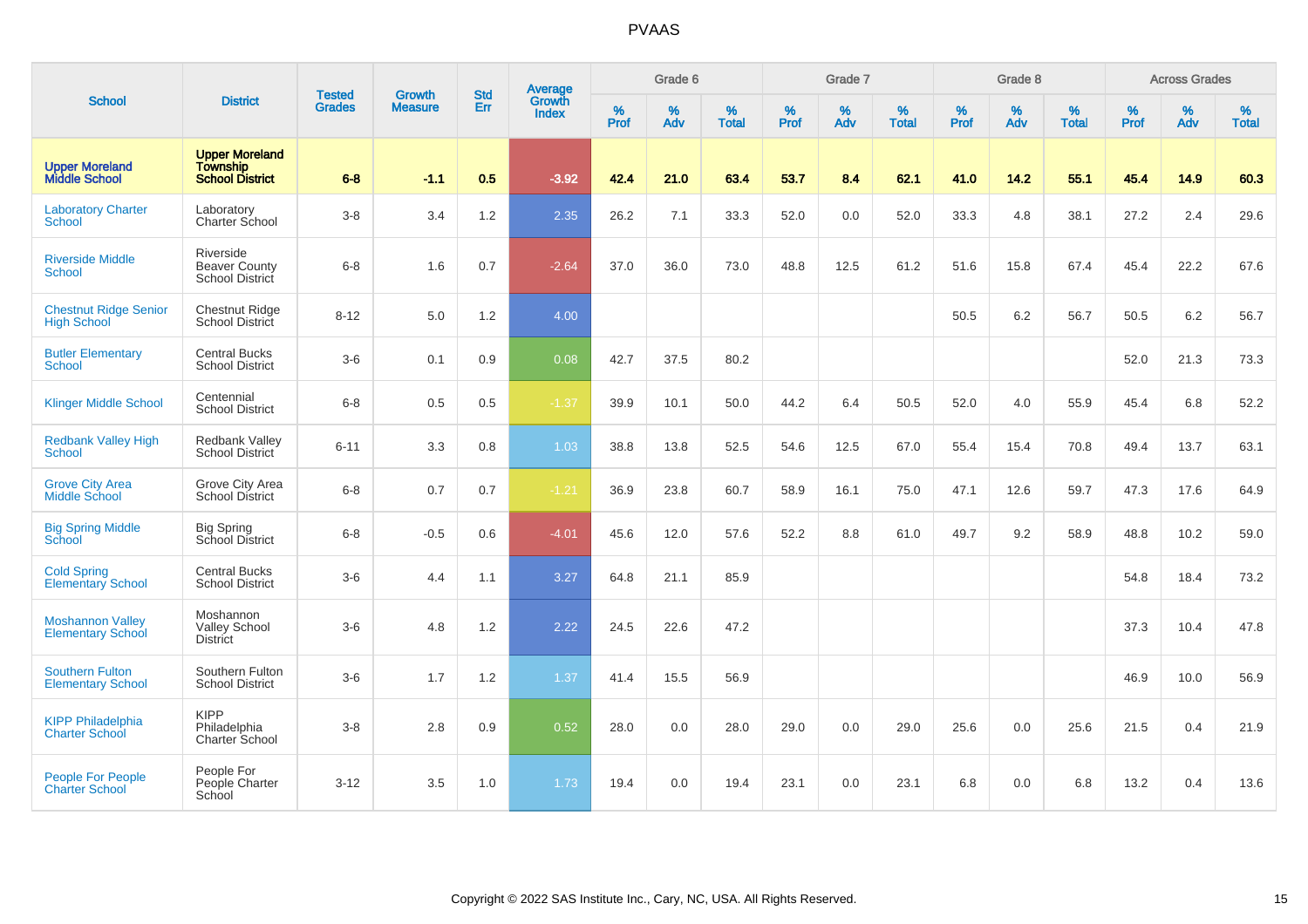|                                                         |                                                                    |                                | <b>Growth</b>  | <b>Std</b> | <b>Average</b><br>Growth |                  | Grade 6  |                   |                  | Grade 7  |                   |                  | Grade 8  |                   |                     | <b>Across Grades</b> |                   |
|---------------------------------------------------------|--------------------------------------------------------------------|--------------------------------|----------------|------------|--------------------------|------------------|----------|-------------------|------------------|----------|-------------------|------------------|----------|-------------------|---------------------|----------------------|-------------------|
| <b>School</b>                                           | <b>District</b>                                                    | <b>Tested</b><br><b>Grades</b> | <b>Measure</b> | Err        | <b>Index</b>             | %<br><b>Prof</b> | %<br>Adv | %<br><b>Total</b> | %<br><b>Prof</b> | %<br>Adv | %<br><b>Total</b> | %<br><b>Prof</b> | %<br>Adv | %<br><b>Total</b> | $\%$<br><b>Prof</b> | %<br>Adv             | %<br><b>Total</b> |
| <b>Upper Moreland</b><br><b>Middle School</b>           | <b>Upper Moreland</b><br><b>Township</b><br><b>School District</b> | $6 - 8$                        | $-1.1$         | 0.5        | $-3.92$                  | 42.4             | 21.0     | 63.4              | 53.7             | 8.4      | 62.1              | 41.0             | 14.2     | 55.1              | 45.4                | 14.9                 | 60.3              |
| <b>Wyoming Valley West</b><br>Middle School             | <b>Wyoming Valley</b><br>West School<br><b>District</b>            | $6 - 8$                        | 1.6            | 0.6        | 0.18                     | 32.6             | 7.6      | 40.3              | 40.5             | 4.2      | 44.6              | 30.1             | 12.1     | 42.2              | 34.3                | 8.0                  | 42.3              |
| <b>Marshall Thurgood</b>                                | Philadelphia<br>City School<br><b>District</b>                     | $3 - 8$                        | 7.4            | 1.9        | 2.10                     | 5.9              | 0.0      | 5.9               | 25.0             | $6.2\,$  | 31.2              | 4.4              | 0.0      | 4.4               | 15.2                | 0.9                  | 16.1              |
| <b>Marshall Middle</b><br>School                        | North Allegheny<br><b>School District</b>                          | $6-8$                          | 0.2            | 0.5        | $-1.92$                  | 43.6             | 37.0     | 80.6              | 52.8             | 31.4     | 84.3              | 51.1             | 28.1     | 79.2              | 49.3                | 32.0                 | 81.3              |
| <b>Russell Byers Charter</b><br><b>School</b>           | <b>Russell Byers</b><br>Charter School                             | $3 - 8$                        | 1.4            | 0.9        | $-0.79$                  | 36.8             | 0.0      | 36.8              | 28.1             | 0.0      | 28.1              | 14.3             | 2.0      | 16.3              | 22.4                | 3.0                  | 25.3              |
| Altoona Area Jr High<br>School                          | Altoona Area<br><b>School District</b>                             | $6-8$                          | 0.6            | 0.3        | $-1.90$                  | 31.0             | 11.4     | 42.4              | 38.5             | 4.6      | 43.0              | 43.9             | 7.4      | 51.3              | 37.7                | 7.8                  | 45.6              |
| <b>North Strabane</b><br><b>Intermediate School</b>     | Canon-<br>Mcmillan<br><b>School District</b>                       | $5-6$                          | 2.8            | 0.7        | 3.75                     | 46.0             | 26.1     | 72.0              |                  |          |                   |                  |          |                   | 55.5                | 18.7                 | 74.2              |
| <b>Wind Gap Middle</b><br><b>School</b>                 | Pen Argyl Area<br>School District                                  | $4 - 8$                        | 2.2            | 0.6        | $-0.56$                  | 43.9             | 13.4     | 57.3              | 44.6             | 9.1      | 53.6              | 44.7             | 4.8      | 49.5              | 44.6                | 11.6                 | 56.2              |
| Towamensing<br><b>Elementary School</b>                 | Palmerton Area<br><b>School District</b>                           | $3-6$                          | 4.7            | 1.6        | 2.88                     | 48.6             | 29.7     | 78.4              |                  |          |                   |                  |          |                   | 45.1                | 19.6                 | 64.7              |
| <b>Tenth Street</b><br><b>Elementary School</b>         | Riverview<br><b>School District</b>                                | $3-6$                          | 1.7            | 1.4        | 1.24                     | 37.0             | 41.3     | 78.3              |                  |          |                   |                  |          |                   | 53.3                | 31.1                 | 84.4              |
| <b>Riverside</b><br>Junior/Senior High<br><b>School</b> | Riverside<br><b>School District</b>                                | $7 - 11$                       | 2.4            | 0.9        | 0.11                     |                  |          |                   | 45.0             | 12.0     | 57.0              | 45.4             | 8.3      | 53.7              | 45.2                | 10.1                 | 55.3              |
| <b>Charles H Boehm</b><br><b>Middle School</b>          | Pennsbury<br><b>School District</b>                                | $6 - 8$                        | 2.1            | 0.5        | $-0.16$                  | 45.3             | 21.6     | 66.8              | 53.4             | 15.5     | 68.9              | 49.7             | 23.4     | 73.0              | 49.3                | 20.2                 | 69.6              |
| <b>Pequea Valley</b><br><b>Intermediate School</b>      | Pequea Valley<br>School District                                   | $7 - 8$                        | 3.2            | 0.8        | 2.27                     |                  |          |                   | 43.2             | 4.8      | 48.0              | 37.6             | 6.9      | 44.6              | 40.7                | 5.8                  | 46.5              |
| <b>Marshall Math Science</b><br>Academy                 | Harrisburg City<br>School District                                 | $5-8$                          | 1.4            | 0.8        | $-2.28$                  | 45.2             | 5.5      | 50.7              | 57.1             | 4.8      | 61.9              | 57.4             | 8.8      | 66.2              | 47.4                | 5.2                  | 52.6              |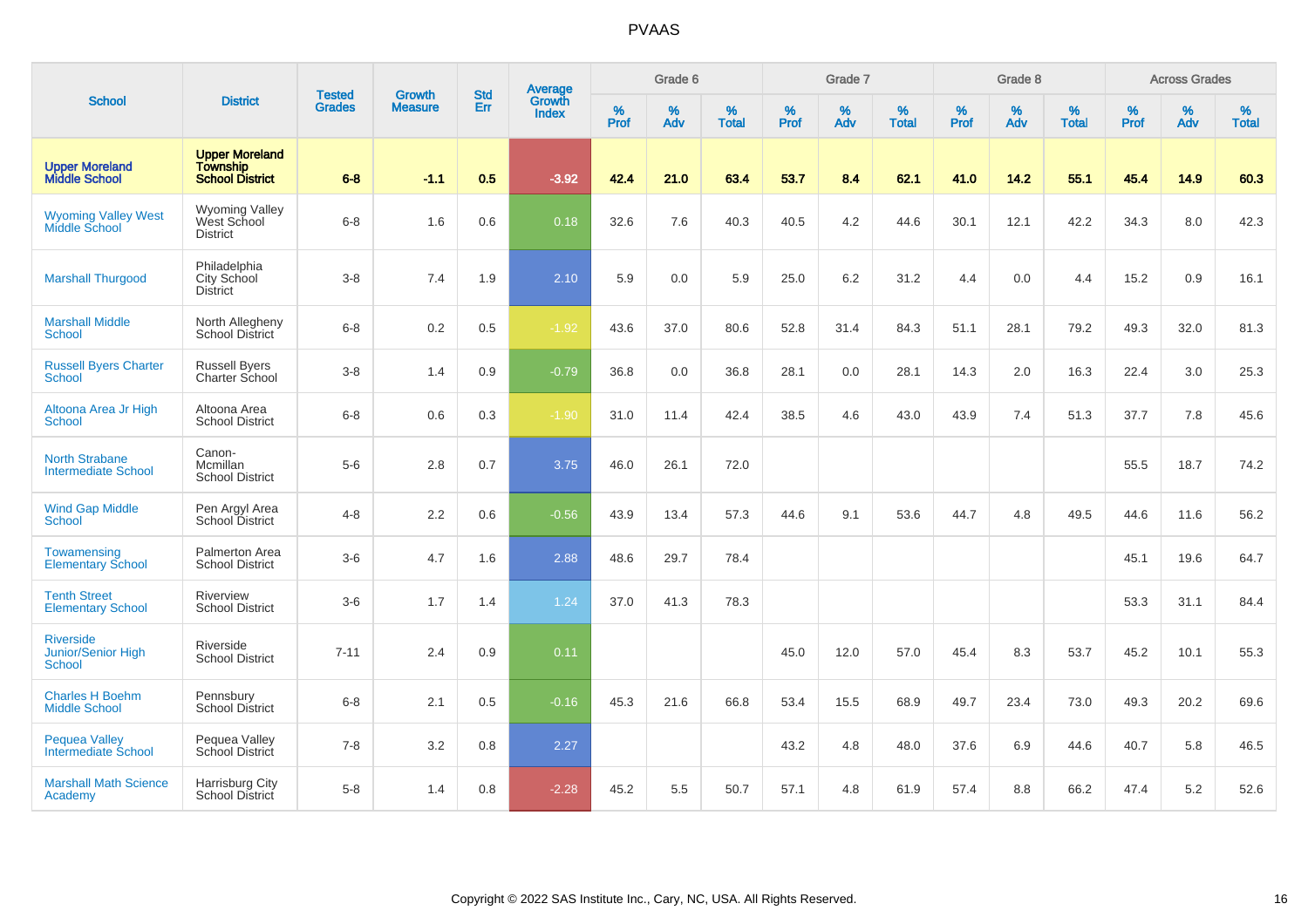|                                                                      |                                                                    | <b>Tested</b> | <b>Growth</b>  | <b>Std</b> |                                          |                  | Grade 6  |                   |                  | Grade 7  |                   |           | Grade 8  |                   |           | <b>Across Grades</b> |                   |
|----------------------------------------------------------------------|--------------------------------------------------------------------|---------------|----------------|------------|------------------------------------------|------------------|----------|-------------------|------------------|----------|-------------------|-----------|----------|-------------------|-----------|----------------------|-------------------|
| <b>School</b>                                                        | <b>District</b>                                                    | <b>Grades</b> | <b>Measure</b> | Err        | <b>Average</b><br>Growth<br><b>Index</b> | %<br><b>Prof</b> | %<br>Adv | %<br><b>Total</b> | %<br><b>Prof</b> | %<br>Adv | %<br><b>Total</b> | %<br>Prof | %<br>Adv | %<br><b>Total</b> | %<br>Prof | %<br>Adv             | %<br><b>Total</b> |
| <b>Upper Moreland</b><br><b>Middle School</b>                        | <b>Upper Moreland</b><br><b>Township</b><br><b>School District</b> | $6 - 8$       | $-1.1$         | 0.5        | $-3.92$                                  | 42.4             | 21.0     | 63.4              | 53.7             | 8.4      | 62.1              | 41.0      | 14.2     | 55.1              | 45.4      | 14.9                 | 60.3              |
| <b>Neason Hill</b><br><b>Elementary School</b>                       | Crawford<br><b>Central School</b><br><b>District</b>               | $3-6$         | 5.6            | 1.5        | 2.02                                     | 25.0             | 7.5      | 32.5              |                  |          |                   |           |          |                   | 33.8      | 8.6                  | 42.4              |
| <b>Derry Area Middle</b><br>School                                   | Derry Area<br>School District                                      | $6-8$         | 1.8            | 0.7        | $-0.12$                                  | 45.2             | 29.6     | 74.8              | 49.6             | 17.1     | 66.7              | 43.1      | 12.9     | 56.0              | 46.0      | 19.8                 | 65.8              |
| <b>Wallenpaupack Area</b><br>Middle School                           | Wallenpaupack<br>Area School<br><b>District</b>                    | $6-8$         | 1.3            | 0.6        | $-0.06$                                  | 52.4             | 8.5      | 61.0              | 49.3             | 12.8     | 62.2              | 40.4      | 6.8      | 47.3              | 47.6      | 9.4                  | 57.0              |
| <b>East Hills Middle</b><br><b>School</b>                            | <b>Bethlehem Area</b><br><b>School District</b>                    | $6 - 8$       | 2.1            | 0.9        | $-0.45$                                  | 47.5             | 12.1     | 59.6              | 58.1             | 7.0      | 65.1              | 53.2      | 6.4      | 59.6              | 52.6      | 9.0                  | 61.6              |
| Ridgway Area Middle<br>School                                        | Ridgway Area<br>School District                                    | $6 - 8$       | 3.3            | 1.0        | $-0.57$                                  | 45.9             | 32.8     | 78.7              | 48.3             | 8.3      | 56.7              | 57.4      | 8.2      | 65.6              | 50.6      | 16.5                 | 67.0              |
| <b>Jeannette Mckee</b><br><b>Elementary School</b>                   | Jeannette City<br><b>School District</b>                           | $3-6$         | 3.0            | 1.1        | 2.63                                     | 34.0             | 18.9     | 52.8              |                  |          |                   |           |          |                   | 38.1      | 8.1                  | 46.2              |
| <b>South Fayette Middle</b><br><b>School</b>                         | South Fayette<br>Township<br><b>School District</b>                | $6-8$         | 0.4            | 0.4        | $-1.75$                                  | 44.7             | 39.0     | 83.7              | 56.4             | 27.0     | 83.4              | 46.8      | 40.6     | 87.4              | 49.3      | 35.6                 | 84.9              |
| <b>Mastery Charter</b><br><b>School-Gratz Campus</b>                 | <b>Mastery Charter</b><br>School - Gratz<br>Campus                 | $7 - 10$      | 5.0            | 1.4        | 1.26                                     |                  |          |                   | 19.4             | 0.0      | 19.4              | 7.3       | 0.0      | 7.3               | 13.0      | 0.0                  | 13.0              |
| <b>Southern Elementary</b><br>School                                 | Southern York<br><b>County School</b><br><b>District</b>           | $3-6$         | 2.1            | 1.1        | 1.90                                     | 56.2             | 21.2     | 77.5              |                  |          |                   |           |          |                   | 53.6      | 15.3                 | 69.0              |
| <b>Bald Eagle Area</b><br><b>Junior/Senior High</b><br><b>School</b> | <b>Bald Eagle</b><br>Area School<br><b>District</b>                | $6 - 11$      | 0.3            | 0.7        | $-2.55$                                  | 41.6             | 7.9      | 49.5              | 32.2             | 2.5      | 34.8              | 34.2      | 14.0     | 48.2              | 35.7      | 8.1                  | 43.8              |
| <b>Sto-Rox Upper</b><br><b>Elementary School</b>                     | Sto-Rox School<br><b>District</b>                                  | $4 - 6$       | 2.3            | 1.0        | 2.36                                     | 28.2             | 1.2      | 29.4              |                  |          |                   |           |          |                   | 18.0      | 1.6                  | 19.6              |
| <b>Keith Valley Middle</b><br>School                                 | Hatboro-<br>Horsham<br><b>School District</b>                      | $6-8$         | 1.0            | 0.4        | $-0.68$                                  | 49.0             | 19.5     | 68.5              | 52.9             | 10.9     | 63.8              | 51.3      | 9.1      | 60.5              | 51.2      | 13.0                 | 64.2              |
| <b>Souderton Charter</b><br><b>School Collaborative</b>              | Souderton<br><b>Charter School</b><br>Collaborative                | $3-8$         | 4.3            | 1.3        | $-0.07$                                  | 48.0             | 48.0     | 96.0              | 33.3             | 61.9     | 95.2              | 47.1      | 41.2     | 88.2              | 50.7      | 40.8                 | 91.6              |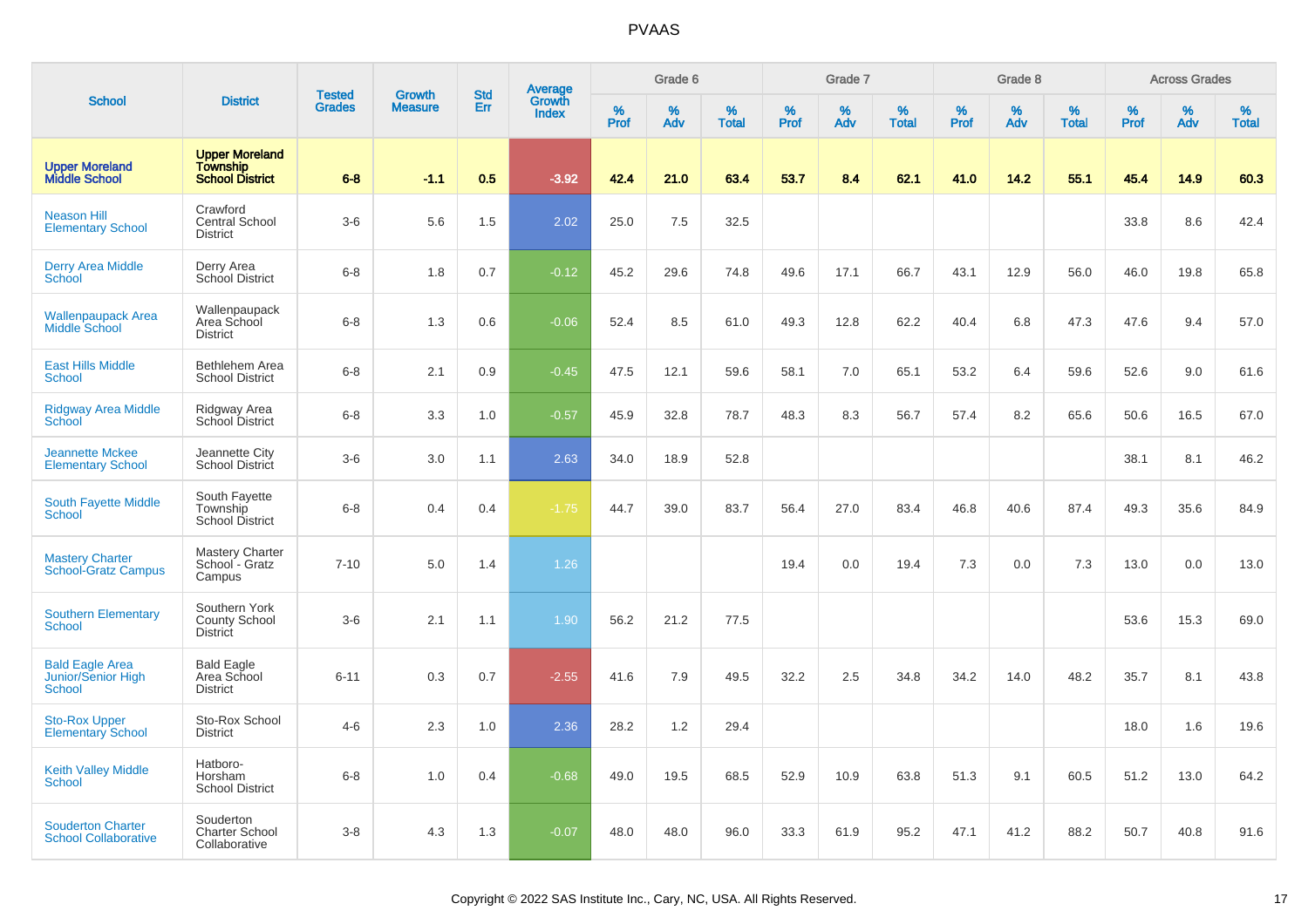|                                                   |                                                                    |                                | <b>Growth</b>  | <b>Std</b> |                                          |                  | Grade 6     |                   |           | Grade 7     |                      |              | Grade 8  |                   |              | <b>Across Grades</b> |                   |
|---------------------------------------------------|--------------------------------------------------------------------|--------------------------------|----------------|------------|------------------------------------------|------------------|-------------|-------------------|-----------|-------------|----------------------|--------------|----------|-------------------|--------------|----------------------|-------------------|
| <b>School</b>                                     | <b>District</b>                                                    | <b>Tested</b><br><b>Grades</b> | <b>Measure</b> | <b>Err</b> | <b>Average</b><br>Growth<br><b>Index</b> | %<br><b>Prof</b> | $\%$<br>Adv | %<br><b>Total</b> | %<br>Prof | $\%$<br>Adv | $\%$<br><b>Total</b> | $\%$<br>Prof | %<br>Adv | %<br><b>Total</b> | $\%$<br>Prof | $\%$<br>Adv          | %<br><b>Total</b> |
| <b>Upper Moreland</b><br><b>Middle School</b>     | <b>Upper Moreland</b><br><b>Township</b><br><b>School District</b> | $6 - 8$                        | $-1.1$         | 0.5        | $-3.92$                                  | 42.4             | 21.0        | 63.4              | 53.7      | 8.4         | 62.1                 | 41.0         | 14.2     | 55.1              | 45.4         | 14.9                 | 60.3              |
| <b>Swift Middle School</b>                        | Solanco School<br><b>District</b>                                  | $6 - 8$                        | 2.7            | 0.7        | 0.83                                     | 53.8             | 16.1        | 69.9              | 32.1      | 19.0        | 51.2                 | 39.6         | 18.0     | 57.7              | 42.0         | 17.7                 | 59.7              |
| <b>Keystone Elementary</b><br>School              | Keystone<br>School District                                        | $3-6$                          | 4.2            | 1.1        | 0.66                                     | 50.0             | 17.3        | 67.3              |           |             |                      |              |          |                   | 45.2         | 25.8                 | 71.0              |
| <b>Clairton Middle/High</b><br><b>School</b>      | <b>Clairton City</b><br><b>School District</b>                     | $6 - 11$                       | 0.5            | 0.9        | $-1.63$                                  | 22.4             | 6.0         | 28.4              | 17.7      | 0.0         | 17.7                 | 25.5         | 0.0      | 25.5              | 21.7         | 2.2                  | 23.9              |
| <b>Brecknock Elementary</b><br><b>School</b>      | Eastern<br>Lancaster<br>County School<br><b>District</b>           | $3-6$                          | 2.3            | 1.1        | 2.02                                     | 36.1             | 3.3         | 39.3              |           |             |                      |              |          |                   | 40.5         | 5.6                  | 46.0              |
| Susquehanna<br><b>Township Middle</b><br>School   | Susquehanna<br>Township<br><b>School District</b>                  | $6 - 8$                        | $-0.1$         | 0.5        | $-2.28$                                  | 31.9             | 2.1         | 34.0              | 26.9      | 2.9         | 29.7                 | 34.4         | 6.2      | 40.5              | 31.2         | 3.8                  | 35.0              |
| <b>Northeast Middle</b><br>School                 | Bethlehem Area<br><b>School District</b>                           | $6 - 9$                        | 4.3            | 1.2        | 0.63                                     | 50.9             | 7.6         | 58.5              | 33.3      | 8.3         | 41.7                 | 27.0         | 8.1      | 35.1              | 38.9         | 7.9                  | 46.8              |
| <b>Lengel Middle School</b>                       | Pottsville Area<br><b>School District</b>                          | $5 - 8$                        | $-1.5$         | 0.5        | $-5.35$                                  | 39.2             | 7.7         | 46.8              | 34.4      | 4.9         | 39.3                 | 40.0         | 4.1      | 44.1              | 39.0         | 5.1                  | 44.0              |
| <b>Corry Area Middle</b><br><b>School</b>         | Corry Area<br>School District                                      | $6 - 8$                        | 2.3            | 0.6        | 1.01                                     | 40.5             | 16.2        | 56.8              | 42.0      | 6.5         | 48.6                 | 33.8         | 9.5      | 43.2              | 38.5         | 10.3                 | 48.9              |
| <b>Loyalsock Township</b><br>Middle School        | Loyalsock<br>Township<br>School District                           | $6 - 8$                        | 0.0            | 0.7        | $-1.90$                                  | 43.9             | 17.4        | 61.2              | 51.2      | 7.1         | 58.3                 | 51.0         | 5.0      | 56.0              | 48.9         | 9.5                  | 58.5              |
| <b>Rice Avenue Middle</b><br><b>School</b>        | <b>Girard School</b><br><b>District</b>                            | $5-8$                          | 1.9            | 0.6        | $-2.32$                                  | 38.1             | 22.9        | 61.0              | 47.7      | 16.5        | 64.2                 | 54.1         | 7.3      | 61.5              | 48.4         | 15.0                 | 63.4              |
| <b>Jamestown Area</b><br><b>Elementary School</b> | Jamestown<br>Area School<br><b>District</b>                        | $3-6$                          | 2.5            | 1.5        | 1.69                                     | 30.6             | 19.4        | 50.0              |           |             |                      |              |          |                   | 38.6         | 9.6                  | 48.2              |
| <b>Riverside Elementary</b><br><b>School East</b> | Riverside<br><b>School District</b>                                | $3-6$                          | 3.1            | 0.9        | 3.13                                     | 45.4             | 13.1        | 58.6              |           |             |                      |              |          |                   | 44.4         | 11.2                 | 55.6              |
| <b>Shrewsbury</b><br><b>Elementary School</b>     | Southern York<br>County School<br><b>District</b>                  | $3-6$                          | $-0.7$         | 1.1        | $-0.59$                                  | 45.9             | 29.5        | 75.4              |           |             |                      |              |          |                   | 38.0         | 21.6                 | 59.6              |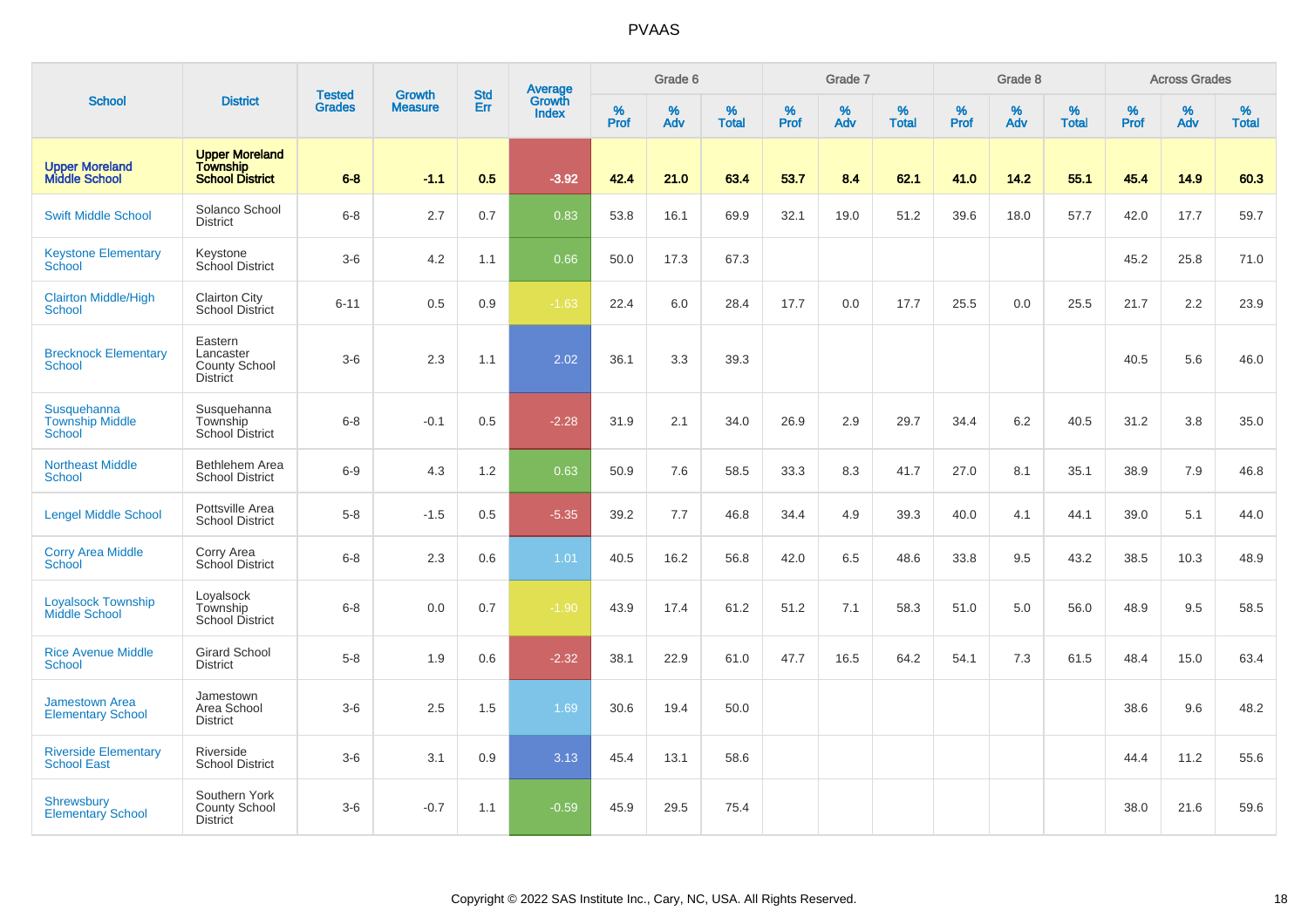|                                                        |                                                      |                                |                                 |                   |                                          |                  | Grade 6  |                   |           | Grade 7  |                   |           | Grade 8  |                   |           | <b>Across Grades</b> |                   |
|--------------------------------------------------------|------------------------------------------------------|--------------------------------|---------------------------------|-------------------|------------------------------------------|------------------|----------|-------------------|-----------|----------|-------------------|-----------|----------|-------------------|-----------|----------------------|-------------------|
| <b>School</b>                                          | <b>District</b>                                      | <b>Tested</b><br><b>Grades</b> | <b>Growth</b><br><b>Measure</b> | <b>Std</b><br>Err | <b>Average</b><br>Growth<br><b>Index</b> | %<br><b>Prof</b> | %<br>Adv | %<br><b>Total</b> | %<br>Prof | %<br>Adv | %<br><b>Total</b> | %<br>Prof | %<br>Adv | %<br><b>Total</b> | %<br>Prof | %<br>Adv             | %<br><b>Total</b> |
| <b>Upper Moreland<br/>Middle School</b>                | <b>Upper Moreland</b><br>Township<br>School District | $6 - 8$                        | $-1.1$                          | 0.5               | $-3.92$                                  | 42.4             | 21.0     | 63.4              | 53.7      | 8.4      | 62.1              | 41.0      | 14.2     | 55.1              | 45.4      | 14.9                 | 60.3              |
| <b>Hampton Middle</b><br><b>School</b>                 | Hampton<br>Township<br>School District               | $6 - 8$                        | 0.9                             | 0.5               | $-3.40$                                  | 35.8             | 44.4     | 80.2              | 54.9      | 26.5     | 81.4              | 46.9      | 34.3     | 81.1              | 46.1      | 34.8                 | 80.9              |
| East Juniata<br><b>Elementary School</b>               | Juniata County<br>School District                    | $3-6$                          | 3.5                             | 1.1               | 3.19                                     | 37.7             | 9.4      | 47.2              |           |          |                   |           |          |                   | 39.4      | 12.8                 | 52.3              |
| <b>Easton Area Middle</b><br><b>School</b>             | Easton Area<br><b>School District</b>                | $6 - 8$                        | 0.4                             | 0.4               | $-1.50$                                  | 34.0             | 8.0      | 42.0              | 39.9      | 7.3      | 47.2              | 35.4      | 6.0      | 41.4              | 36.4      | 7.1                  | 43.6              |
| Williamsburg<br>Community<br><b>Elementary School</b>  | Williamsburg<br>Community<br><b>School District</b>  | $3-6$                          | $-0.2$                          | 1.5               | $-0.12$                                  | 51.4             | 17.1     | 68.6              |           |          |                   |           |          |                   | 41.9      | 18.6                 | 60.5              |
| Claysburg-Kimmel<br><b>High School</b>                 | Claysburg-<br>Kimmel School<br><b>District</b>       | $7 - 11$                       | 3.7                             | 1.1               | 1.06                                     |                  |          |                   | 35.1      | 8.8      | 43.9              | 43.9      | 7.0      | 50.9              | 39.5      | 7.9                  | 47.4              |
| <b>Leola Elementary</b><br><b>School</b>               | Conestoga<br>Valley School<br><b>District</b>        | $3-6$                          | 4.5                             | 1.3               | 1.98                                     | 34.6             | 17.3     | 51.9              |           |          |                   |           |          |                   | 37.1      | 11.8                 | 48.9              |
| <b>Richland Elementary</b><br><b>School</b>            | Richland<br><b>School District</b>                   | $3-6$                          | 3.1                             | 0.9               | $-0.07$                                  | 54.7             | 20.0     | 74.7              |           |          |                   |           |          |                   | 50.0      | 21.4                 | 71.4              |
| <b>Mastery Charter</b><br>School - Shoemaker<br>Campus | Mastery Charter<br>School-<br>Shoemaker<br>Campus    | $7 - 10$                       | 5.8                             | 1.6               | 1.55                                     |                  |          |                   | 26.7      | 6.7      | 33.3              | 25.9      | 0.0      | 25.9              | 26.3      | 3.5                  | 29.8              |
| <b>Linden Elementary</b><br><b>School</b>              | <b>Central Bucks</b><br><b>School District</b>       | $3-6$                          | 4.5                             | 1.4               | 3.32                                     | 38.6             | 36.4     | 75.0              |           |          |                   |           |          |                   | 54.1      | 25.4                 | 79.6              |
| <b>Stroudsburg Middle</b><br>School                    | Stroudsburg<br>Area School<br><b>District</b>        | $5 - 7$                        | 1.1                             | 0.5               | 2.17                                     | 39.0             | 11.2     | 50.2              | 46.6      | 8.5      | 55.2              |           |          |                   | 41.6      | 7.9                  | 49.5              |
| <b>Clarion-Limestone</b><br><b>Elementary School</b>   | Clarion-<br>Limestone Area<br><b>School District</b> | $3-6$                          | 4.2                             | 1.2               | 1.20                                     | 57.7             | 26.9     | 84.6              |           |          |                   |           |          |                   | 48.8      | 23.5                 | 72.4              |
| Pittsburgh Schiller 6-8                                | Pittsburgh<br>School District                        | $6 - 8$                        | 0.4                             | 0.9               | $-1.11$                                  | 38.4             | 9.6      | 48.0              | 43.6      | 3.8      | 47.4              | 36.6      | 4.9      | 41.5              | 40.1      | 6.2                  | 46.4              |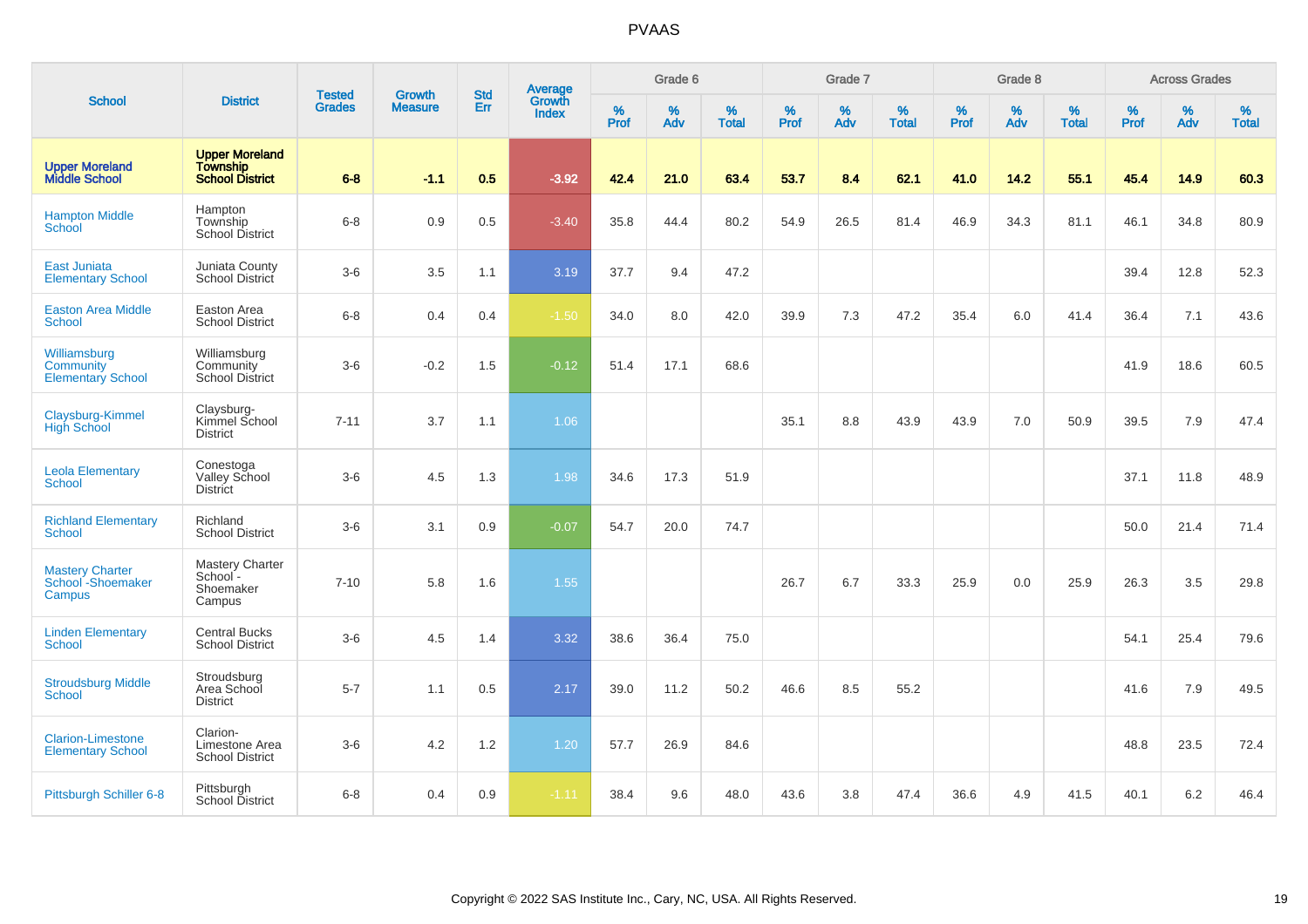|                                                    |                                                                    |                                |                          | <b>Std</b> |                                          |                  | Grade 6  |                   |           | Grade 7  |                   |           | Grade 8  |                   |           | <b>Across Grades</b> |                   |
|----------------------------------------------------|--------------------------------------------------------------------|--------------------------------|--------------------------|------------|------------------------------------------|------------------|----------|-------------------|-----------|----------|-------------------|-----------|----------|-------------------|-----------|----------------------|-------------------|
| <b>School</b>                                      | <b>District</b>                                                    | <b>Tested</b><br><b>Grades</b> | Growth<br><b>Measure</b> | Err        | <b>Average</b><br>Growth<br><b>Index</b> | %<br><b>Prof</b> | %<br>Adv | %<br><b>Total</b> | %<br>Prof | %<br>Adv | %<br><b>Total</b> | %<br>Prof | %<br>Adv | %<br><b>Total</b> | %<br>Prof | $\%$<br>Adv          | %<br><b>Total</b> |
| <b>Upper Moreland<br/>Middle School</b>            | <b>Upper Moreland</b><br><b>Township</b><br><b>School District</b> | $6 - 8$                        | $-1.1$                   | 0.5        | $-3.92$                                  | 42.4             | 21.0     | 63.4              | 53.7      | 8.4      | 62.1              | 41.0      | 14.2     | 55.1              | 45.4      | 14.9                 | 60.3              |
| <b>Blue Ball Elementary</b><br><b>School</b>       | Eastern<br>Lancaster<br><b>County School</b><br><b>District</b>    | $3-6$                          | 3.9                      | 1.1        | 1.77                                     | 39.7             | 7.9      | 47.6              |           |          |                   |           |          |                   | 42.1      | 7.9                  | 50.0              |
| <b>Millersburg Area</b><br>Middle School           | Millersburg<br>Area School<br><b>District</b>                      | $6 - 9$                        | 0.1                      | 0.9        | $-2.85$                                  | 40.4             | 0.0      | 40.4              | 51.6      | 3.1      | 54.7              | 40.3      | 3.2      | 43.6              | 44.4      | 2.2                  | 46.6              |
| Frankstown<br><b>Elementary School</b>             | Hollidaysburg<br>Area School<br><b>District</b>                    | $3-6$                          | 3.1                      | 0.9        | 3.48                                     | 38.4             | 29.1     | 67.4              |           |          |                   |           |          |                   | 44.2      | 23.3                 | 67.6              |
| Jeannette High School                              | Jeannette City<br>School District                                  | $7 - 11$                       | 4.1                      | 1.2        | 1.54                                     |                  |          |                   | 46.0      | 9.5      | 55.6              | 48.1      | 7.7      | 55.8              | 47.0      | 8.7                  | 55.6              |
| <b>Lamberton Middle</b><br><b>School</b>           | Carlisle Area<br><b>School District</b>                            | $6 - 8$                        | 0.8                      | $0.7\,$    | $-1.40$                                  | 33.3             | 27.6     | 61.0              | 38.1      | 15.6     | 53.7              | 46.7      | 11.2     | 57.9              | 39.0      | 18.3                 | 57.3              |
| <b>Susquenita Middle</b><br><b>School</b>          | Susquenita<br><b>School District</b>                               | $5-8$                          | 0.7                      | 0.6        | $-1.53$                                  | 45.3             | 8.5      | 53.8              | 38.0      | 7.4      | 45.4              | 42.1      | 6.5      | 48.6              | 43.0      | 7.9                  | 50.9              |
| <b>East Petersburg</b><br><b>Elementary School</b> | Hempfield<br>School District                                       | $3-6$                          | 3.7                      | 1.1        | 3.27                                     | 51.5             | 16.2     | 67.6              |           |          |                   |           |          |                   | 44.7      | 13.6                 | 58.3              |
| <b>Conneaut Lake Middle</b><br><b>School</b>       | Conneaut<br><b>School District</b>                                 | $5 - 8$                        | 1.1                      | 0.7        | $-2.38$                                  | 36.4             | 25.8     | 62.1              | 50.8      | 4.5      | 55.2              | 49.3      | 5.3      | 54.7              | 44.0      | 9.2                  | 53.2              |
| <b>Drums</b><br>Elementary/Middle<br><b>School</b> | Hazleton Area<br><b>School District</b>                            | $3-8$                          | 3.7                      | 1.1        | $-0.13$                                  | 50.0             | 5.6      | 55.6              | 37.1      | 8.6      | 45.7              | 40.7      | 25.9     | 66.7              | 42.7      | 12.0                 | 54.8              |
| <b>Mcconnellsburg Middle</b><br><b>School</b>      | <b>Central Fulton</b><br><b>School District</b>                    | $6 - 8$                        | 1.5                      | 0.9        | $-1.74$                                  | 36.2             | 8.7      | 44.9              | 43.2      | 2.7      | 46.0              | 53.6      | 16.1     | 69.6              | 43.7      | 8.5                  | 52.3              |
| <b>Turner Intermediate</b><br>School               | Wilkinsburg<br>Borough School<br><b>District</b>                   | $3-6$                          | 4.9                      | 1.4        | 0.81                                     | 26.2             | 2.4      | 28.6              |           |          |                   |           |          |                   | 23.5      | 1.0                  | 24.5              |
| <b>Gateway Middle</b><br><b>School</b>             | Gateway<br><b>School District</b>                                  | $7 - 8$                        | 2.1                      | 0.6        | 2.06                                     |                  |          |                   | 50.2      | 11.0     | 61.2              | 43.9      | 14.0     | 57.9              | 47.0      | 12.5                 | 59.6              |
| <b>Inglewood Elementary</b><br>School              | North Penn<br><b>School District</b>                               | $3-6$                          | 4.2                      | 1.2        | 0.79                                     | 57.1             | 19.6     | 76.8              |           |          |                   |           |          |                   | 51.5      | 15.5                 | 67.0              |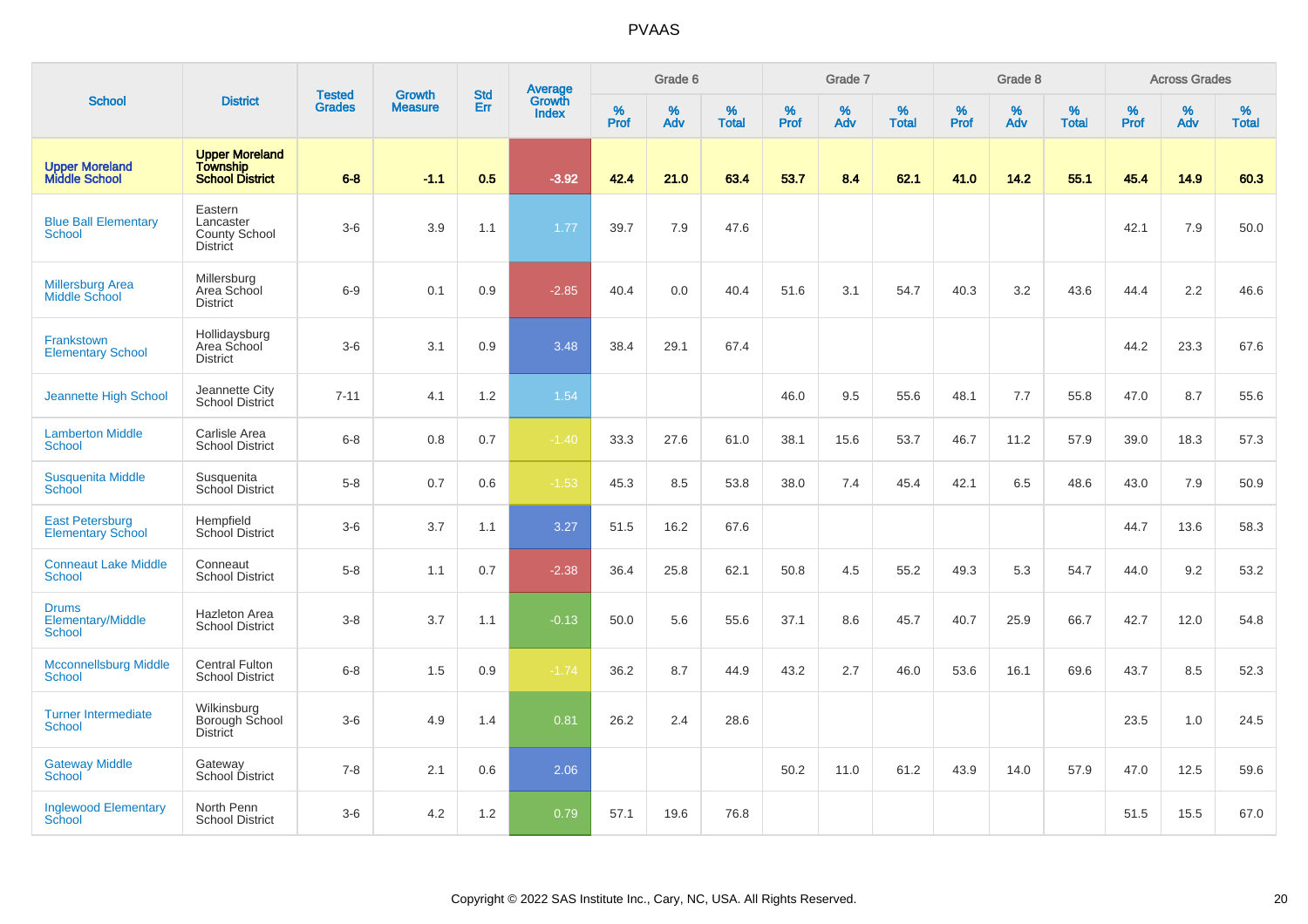|                                                                            |                                                                    |                                | <b>Growth</b>  | <b>Std</b> | <b>Average</b><br>Growth |                  | Grade 6  |                   |           | Grade 7  |                   |           | Grade 8  |                   |           | <b>Across Grades</b> |                   |
|----------------------------------------------------------------------------|--------------------------------------------------------------------|--------------------------------|----------------|------------|--------------------------|------------------|----------|-------------------|-----------|----------|-------------------|-----------|----------|-------------------|-----------|----------------------|-------------------|
| <b>School</b>                                                              | <b>District</b>                                                    | <b>Tested</b><br><b>Grades</b> | <b>Measure</b> | Err        | <b>Index</b>             | %<br><b>Prof</b> | %<br>Adv | %<br><b>Total</b> | %<br>Prof | %<br>Adv | %<br><b>Total</b> | %<br>Prof | %<br>Adv | %<br><b>Total</b> | %<br>Prof | $\%$<br>Adv          | %<br><b>Total</b> |
| <b>Upper Moreland</b><br><b>Middle School</b>                              | <b>Upper Moreland</b><br><b>Township</b><br><b>School District</b> | $6 - 8$                        | $-1.1$         | 0.5        | $-3.92$                  | 42.4             | 21.0     | 63.4              | 53.7      | 8.4      | 62.1              | 41.0      | 14.2     | 55.1              | 45.4      | 14.9                 | 60.3              |
| <b>Gwynedd Square</b><br><b>Elementary School</b>                          | North Penn<br><b>School District</b>                               | $3-6$                          | 3.8            | 1.1        | 1.43                     | 43.3             | 45.0     | 88.3              |           |          |                   |           |          |                   | 48.5      | 26.9                 | 75.4              |
| <b>Northern Bedford</b><br><b>County Middle School</b>                     | <b>Northern</b><br><b>Bedford County</b><br><b>School District</b> | $6 - 8$                        | $-0.2$         | 0.9        | $-2.81$                  | 57.6             | 28.8     | 86.4              | 43.1      | 17.2     | 60.3              | 50.0      | 15.6     | 65.6              | 50.3      | 20.4                 | 70.7              |
| <b>Punxsutawney Area</b><br><b>High School</b>                             | Punxsutawney<br>Area School<br><b>District</b>                     | $7 - 11$                       | 1.8            | 0.8        | $-0.17$                  |                  |          |                   | 37.7      | 5.7      | 43.4              | 40.0      | 5.4      | 45.4              | 38.9      | 5.6                  | 44.4              |
| <b>Mifflin County Middle</b><br>School                                     | Mifflin County<br><b>School District</b>                           | $6 - 7$                        | 1.6            | 0.5        | 1.98                     | 35.1             | 15.2     | 50.3              | 45.2      | 7.3      | 52.5              |           |          |                   | 40.2      | 11.2                 | 51.4              |
| <b>Greater Johnstown</b><br><b>Senior High School</b>                      | Greater<br>Johnstown<br><b>School District</b>                     | $8 - 11$                       | 3.4            | 1.0        | 3.38                     |                  |          |                   |           |          |                   | 23.4      | 0.6      | 24.0              | 23.4      | 0.6                  | 24.0              |
| <b>West Vincent</b><br><b>Elementary School</b>                            | Owen J Roberts<br><b>School District</b>                           | $3-6$                          | 2.8            | 1.0        | 2.72                     | 40.0             | 51.4     | 91.4              |           |          |                   |           |          |                   | 48.8      | 32.6                 | 81.4              |
| <b>Quaker Valley Middle</b><br>School                                      | <b>Quaker Valley</b><br>School District                            | $6 - 8$                        | 2.1            | 0.6        | 1.70                     | 33.6             | 45.4     | 79.0              | 53.5      | 25.7     | 79.2              | 57.6      | 23.5     | 81.1              | 48.9      | 30.9                 | 79.8              |
| <b>Western Beaver</b><br><b>County Junior/Senior</b><br><b>High School</b> | <b>Western Beaver</b><br><b>County School</b><br><b>District</b>   | $6 - 11$                       | 1.4            | 1.1        | $-1.64$                  | 57.1             | 31.0     | 88.1              | 52.1      | 8.3      | 60.4              | 52.8      | 5.6      | 58.3              | 54.0      | 15.1                 | 69.0              |
| <b>South Eastern</b><br><b>Intermediate School</b>                         | South Eastern<br><b>School District</b>                            | $5-6$                          | 2.2            | 0.7        | 1.05                     | 42.9             | 16.5     | 59.4              |           |          |                   |           |          |                   | 49.1      | 11.3                 | 60.5              |
| <b>Mazie Gable</b><br><b>Elementary School</b>                             | <b>Red Lion Area</b><br><b>School District</b>                     | $3-6$                          | 0.7            | 1.2        | 0.64                     | 32.4             | 7.4      | 39.7              |           |          |                   |           |          |                   | 34.0      | 5.1                  | 39.2              |
| <b>Weatherly Area Middle</b><br><b>School</b>                              | <b>Weatherly Area</b><br><b>School District</b>                    | $6 - 8$                        | 2.0            | 1.3        | $-1.97$                  | 48.5             | 15.2     | 63.6              | 51.7      | 3.4      | 55.2              | 29.7      | 13.5     | 43.2              | 42.4      | 11.1                 | 53.5              |
| <b>Boys Latin Of</b><br>Philadelphia Charter<br><b>School</b>              | Boys Latin Of<br>Philadelphia<br>Charter School                    | $6 - 12$                       | 2.7            | $0.8\,$    | 1.58                     | 9.0              | 1.5      | 10.4              | 18.1      | 1.2      | 19.3              | 22.6      | 1.1      | 23.7              | 17.3      | 1.2                  | 18.5              |
| <b>Southern Middle</b><br><b>School</b>                                    | Reading School<br><b>District</b>                                  | $5-8$                          | 1.6            | 0.9        | $-0.07$                  | 9.2              | 1.5      | 10.8              | 10.6      | 0.0      | 10.6              | 21.6      | 0.0      | 21.6              | 13.3      | 0.8                  | 14.2              |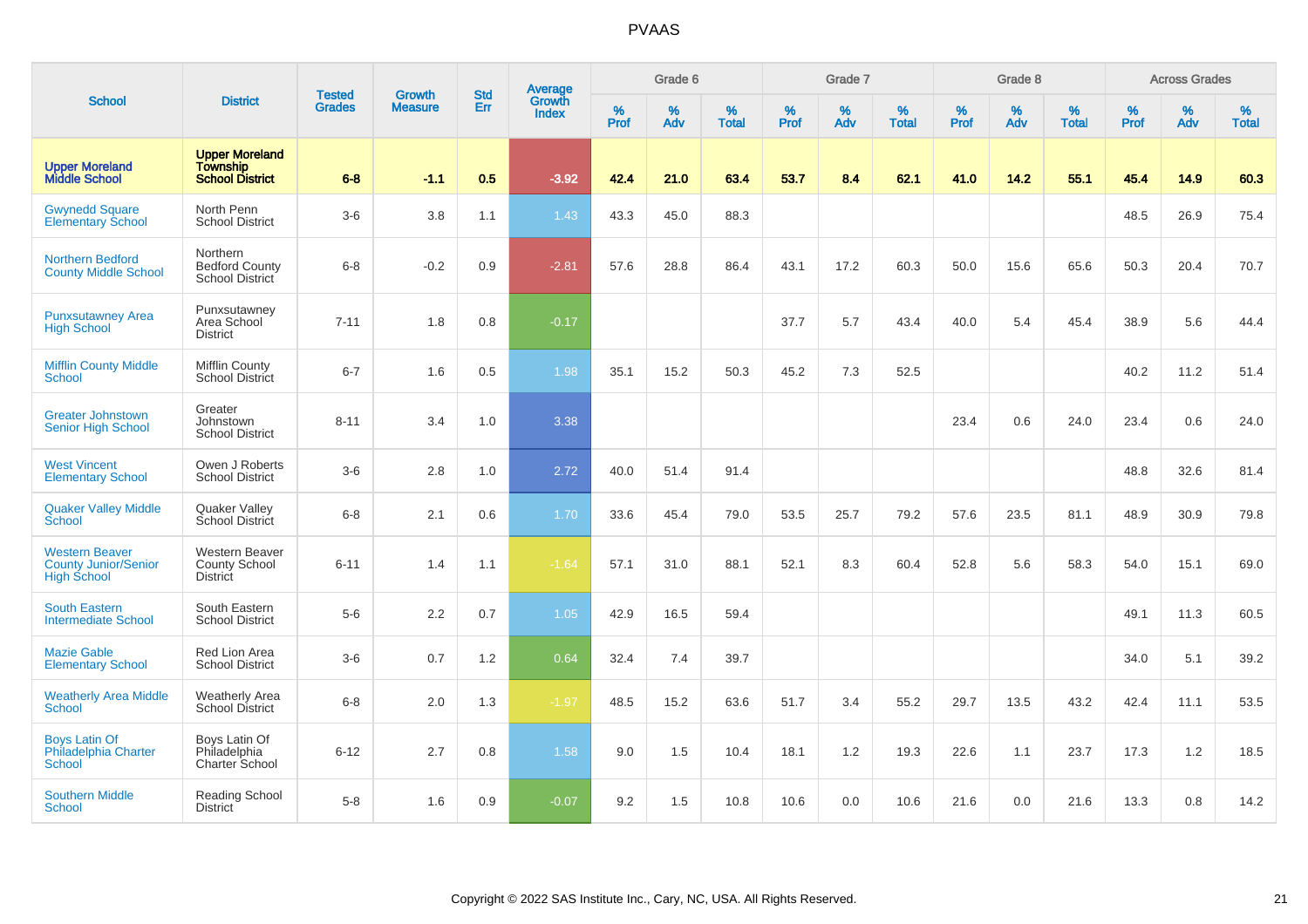|                                                                        |                                                                    | <b>Tested</b> | <b>Growth</b>  | <b>Std</b> |                                   |           | Grade 6  |                   |           | Grade 7  |                   |           | Grade 8  |                   |           | <b>Across Grades</b> |                   |
|------------------------------------------------------------------------|--------------------------------------------------------------------|---------------|----------------|------------|-----------------------------------|-----------|----------|-------------------|-----------|----------|-------------------|-----------|----------|-------------------|-----------|----------------------|-------------------|
| <b>School</b>                                                          | <b>District</b>                                                    | <b>Grades</b> | <b>Measure</b> | Err        | Average<br>Growth<br><b>Index</b> | %<br>Prof | %<br>Adv | %<br><b>Total</b> | %<br>Prof | %<br>Adv | %<br><b>Total</b> | %<br>Prof | %<br>Adv | %<br><b>Total</b> | %<br>Prof | %<br>Adv             | %<br><b>Total</b> |
| <b>Upper Moreland</b><br><b>Middle School</b>                          | <b>Upper Moreland</b><br><b>Township</b><br><b>School District</b> | $6 - 8$       | $-1.1$         | 0.5        | $-3.92$                           | 42.4      | 21.0     | 63.4              | 53.7      | 8.4      | 62.1              | 41.0      | 14.2     | 55.1              | 45.4      | 14.9                 | 60.3              |
| <b>Conemaugh Township</b><br>Area Middle/Senior<br><b>High School</b>  | Conemaugh<br>Township Area<br><b>School District</b>               | $6 - 12$      | 1.2            | 0.9        | $-1.21$                           | 36.1      | 36.1     | 72.1              | 62.5      | 18.1     | 80.6              | 50.7      | 16.4     | 67.1              | 50.5      | 22.8                 | 73.3              |
| <b>Northeast Bradford</b><br><b>Junior/Senior High</b><br>School       | Northeast<br><b>Bradford School</b><br><b>District</b>             | $7 - 10$      | 3.8            | 1.2        | 1.49                              |           |          |                   | 40.4      | 11.5     | 51.9              | 39.3      | 7.1      | 46.4              | 39.8      | 9.3                  | 49.1              |
| Pennsylvania Virtual<br><b>Charter School</b>                          | Pennsylvania<br>Virtual Charter<br>School                          | $3 - 11$      | 2.2            | 0.7        | 2.03                              | 41.9      | 14.0     | 55.9              | 38.4      | 13.1     | 51.5              | 43.8      | 9.0      | 52.8              | 42.3      | 11.6                 | 53.9              |
| <b>Young Scholars Of</b><br><b>Central PA Charter</b><br><b>School</b> | <b>Young Scholars</b><br>Of Central PA<br><b>Charter School</b>    | $3 - 8$       | 3.9            | 1.2        | $-0.10$                           | 28.0      | 12.0     | 40.0              | 50.0      | 14.3     | 64.3              | 43.8      | 0.0      | 43.8              | 42.6      | 11.6                 | 54.2              |
| <b>Chambersburg Area</b><br>Middle School - North                      | Chambersburg<br>Area School<br><b>District</b>                     | $6 - 8$       | 1.2            | 0.4        | 0.61                              | 34.2      | 21.4     | 55.6              | 39.1      | 9.9      | 49.0              | 38.3      | 14.9     | 53.2              | 37.2      | 15.4                 | 52.6              |
| Donegal Intermediate<br>School                                         | Donegal School<br><b>District</b>                                  | $3-6$         | 1.8            | 0.6        | 2.86                              | 40.9      | 18.8     | 59.7              |           |          |                   |           |          |                   | 40.0      | 16.9                 | 56.8              |
| <b>Grandview Elementary</b><br>School                                  | Derry Area<br>School District                                      | $3-6$         | 3.7            | 1.2        | 3.22                              |           |          |                   |           |          |                   |           |          |                   | 42.3      | 15.2                 | 57.4              |
| <b>United Junior/Senior</b><br><b>High School</b>                      | <b>United School</b><br><b>District</b>                            | $7 - 11$      | 1.6            | 1.1        | $-1.11$                           |           |          |                   | 52.3      | 7.7      | 60.0              | 35.8      | 16.4     | 52.2              | 43.9      | 12.1                 | 56.1              |
| <b>Second District</b><br><b>Elementary School</b>                     | Crawford<br>Central School<br><b>District</b>                      | $3-6$         | 4.4            | 1.4        | 1.73                              | 47.8      | 6.5      | 54.4              |           |          |                   |           |          |                   | 39.5      | 6.6                  | 46.0              |
| <b>Pan American</b><br><b>Academy Charter</b><br>School                | Pan American<br>Academy<br>Charter School                          | $3 - 8$       | 0.9            | 0.8        | 0.71                              | 17.1      | 0.0      | 17.1              | 28.1      | 1.8      | 29.8              | 21.3      | 1.6      | 23.0              | 19.6      | 2.0                  | 21.5              |
| <b>Slippery Rock Area</b><br><b>Middle School</b>                      | Slippery Rock<br>Area School<br><b>District</b>                    | $6 - 8$       | 0.3            | 0.6        | $-2.14$                           | 42.1      | 32.3     | 74.4              | 51.6      | 6.6      | 58.2              | 47.2      | 18.1     | 65.4              | 46.9      | 19.4                 | 66.2              |
| <b>Smethport Area</b><br><b>Junior/Senior High</b><br>School           | Smethport Area<br><b>School District</b>                           | $7 - 12$      | 3.5            | 1.1        | 2.07                              |           |          |                   | 33.8      | 9.2      | 43.1              | 46.9      | 12.5     | 59.4              | 40.3      | 10.8                 | 51.2              |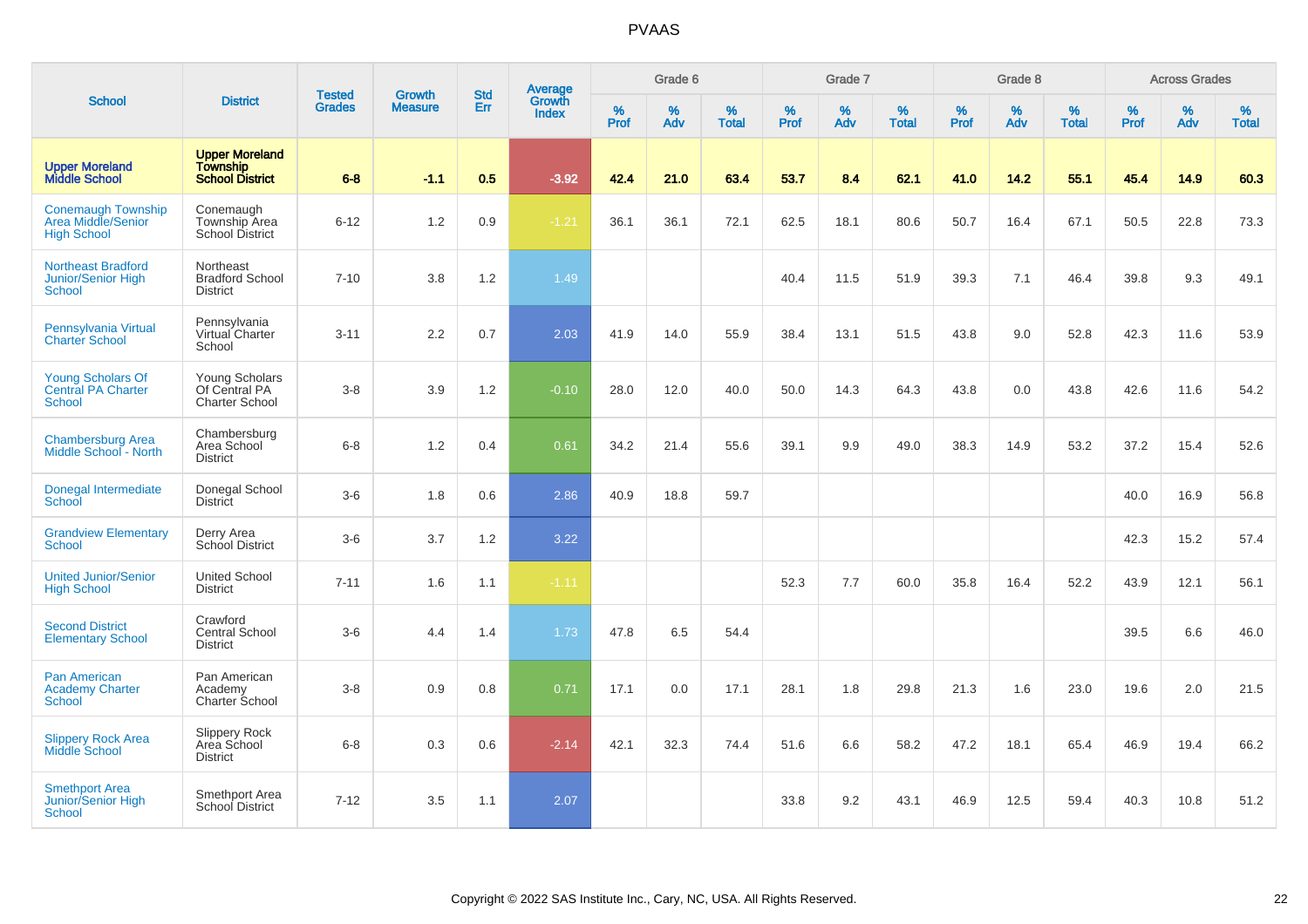|                                                                      |                                                                    | <b>Tested</b> | <b>Growth</b>  | <b>Std</b> |                                          |                  | Grade 6     |                   |           | Grade 7     |                   |           | Grade 8  |                   |              | <b>Across Grades</b> |                   |
|----------------------------------------------------------------------|--------------------------------------------------------------------|---------------|----------------|------------|------------------------------------------|------------------|-------------|-------------------|-----------|-------------|-------------------|-----------|----------|-------------------|--------------|----------------------|-------------------|
| <b>School</b>                                                        | <b>District</b>                                                    | <b>Grades</b> | <b>Measure</b> | <b>Err</b> | <b>Average</b><br>Growth<br><b>Index</b> | %<br><b>Prof</b> | $\%$<br>Adv | %<br><b>Total</b> | %<br>Prof | $\%$<br>Adv | %<br><b>Total</b> | %<br>Prof | %<br>Adv | %<br><b>Total</b> | $\%$<br>Prof | $\%$<br>Adv          | %<br><b>Total</b> |
| <b>Upper Moreland</b><br><b>Middle School</b>                        | <b>Upper Moreland</b><br><b>Township</b><br><b>School District</b> | $6 - 8$       | $-1.1$         | 0.5        | $-3.92$                                  | 42.4             | 21.0        | 63.4              | 53.7      | 8.4         | 62.1              | 41.0      | 14.2     | 55.1              | 45.4         | 14.9                 | 60.3              |
| <b>Devers School</b>                                                 | York City<br>School District                                       | $3-8$         | 2.4            | 0.8        | 0.72                                     | 20.3             | 1.4         | 21.6              | 13.3      | 0.0         | 13.3              | 20.0      | 0.0      | 20.0              | 16.8         | 0.6                  | 17.4              |
| <b>Bellwood Antis Middle</b><br><b>School</b>                        | Bellwood-Antis<br><b>School District</b>                           | $5-8$         | 1.5            | 0.7        | 0.46                                     | 34.4             | 16.7        | 51.1              | 44.0      | 10.7        | 54.8              | 41.3      | 26.1     | 67.4              | 41.4         | 14.4                 | 55.8              |
| <b>Northwest Middle</b><br>School                                    | Reading School<br>District                                         | $5-8$         | 2.0            | 1.0        | 1.11                                     | 14.0             | 2.3         | 16.3              | 17.1      | 0.0         | 17.1              | 23.3      | 0.0      | 23.3              | 15.6         | 0.5                  | 16.1              |
| Pittsburgh Arsenal 6-8                                               | Pittsburgh<br>School District                                      | $6 - 8$       | 2.9            | 1.2        | $-0.05$                                  | 33.3             | 2.4         | 35.7              | 31.0      | 2.4         | 33.3              | 13.5      | 0.0      | 13.5              | 26.4         | 1.6                  | 28.1              |
| Rohrerstown<br><b>Elementary School</b>                              | Hempfield<br>School District                                       | $3-6$         | 3.7            | 1.2        | 1.67                                     | 44.0             | 26.0        | 70.0              |           |             |                   |           |          |                   | 46.8         | 21.3                 | 68.1              |
| <b>Spring Grove Area</b><br>Intermediate School                      | <b>Spring Grove</b><br>Area School<br><b>District</b>              | $5-6$         | 0.8            | 0.6        | 1.33                                     | 40.6             | 25.1        | 65.7              |           |             |                   |           |          |                   | 44.6         | 21.2                 | 65.9              |
| <b>Lincoln Leadership</b><br><b>Academy Charter</b><br><b>School</b> | Lincoln<br>Leadership<br>Academy<br><b>Charter School</b>          | $3 - 12$      | 1.6            | 0.9        | $-0.39$                                  | 25.0             | 12.5        | 37.5              | 24.5      | 5.7         | 30.2              | 22.0      | 2.4      | 24.4              | 28.4         | 5.4                  | 33.8              |
| <b>Elk Lake Elementary</b><br>School                                 | Elk Lake School<br><b>District</b>                                 | $3-6$         | 2.9            | 0.9        | 1.27                                     | 35.8             | 21.0        | 56.8              |           |             |                   |           |          |                   | 38.5         | 13.3                 | 51.8              |
| <b>West Allegheny Middle</b><br>School                               | West Allegheny<br>School District                                  | $6 - 8$       | $-1.0$         | 0.5        | $-4.79$                                  | 44.4             | 28.3        | 72.6              | 56.6      | 17.0        | 73.6              | 50.7      | 12.1     | 62.8              | 50.6         | 19.4                 | 69.9              |
| <b>Mechanicsburg Middle</b><br>School                                | Mechanicsburg<br>Area School<br><b>District</b>                    | $6 - 8$       | 0.0            | 0.4        | $-2.84$                                  | 45.6             | 16.3        | 61.9              | 46.2      | 12.4        | 58.6              | 52.3      | 8.7      | 61.0              | 47.9         | 12.4                 | 60.3              |
| <b>Lititz Elementary</b><br><b>School</b>                            | Warwick School<br><b>District</b>                                  | $3-6$         | 2.7            | 1.1        | 2.37                                     | 39.7             | 23.8        | 63.5              |           |             |                   |           |          |                   | 39.5         | 16.0                 | 55.6              |
| Dingman-Delaware<br><b>Middle School</b>                             | Delaware<br><b>Valley School</b><br><b>District</b>                | $6 - 8$       | 1.9            | 0.6        | 0.55                                     | 45.6             | 14.0        | 59.6              | 50.8      | 9.1         | 59.8              | 39.1      | 13.7     | 52.8              | 44.8         | 12.4                 | 57.1              |
| Arcola Intermediate<br><b>School</b>                                 | Methacton<br><b>School District</b>                                | $5 - 8$       | 1.6            | 0.5        | 2.05                                     |                  |             |                   | 56.8      | 11.2        | 68.0              | 49.7      | 21.0     | 70.7              | 53.2         | 16.1                 | 69.4              |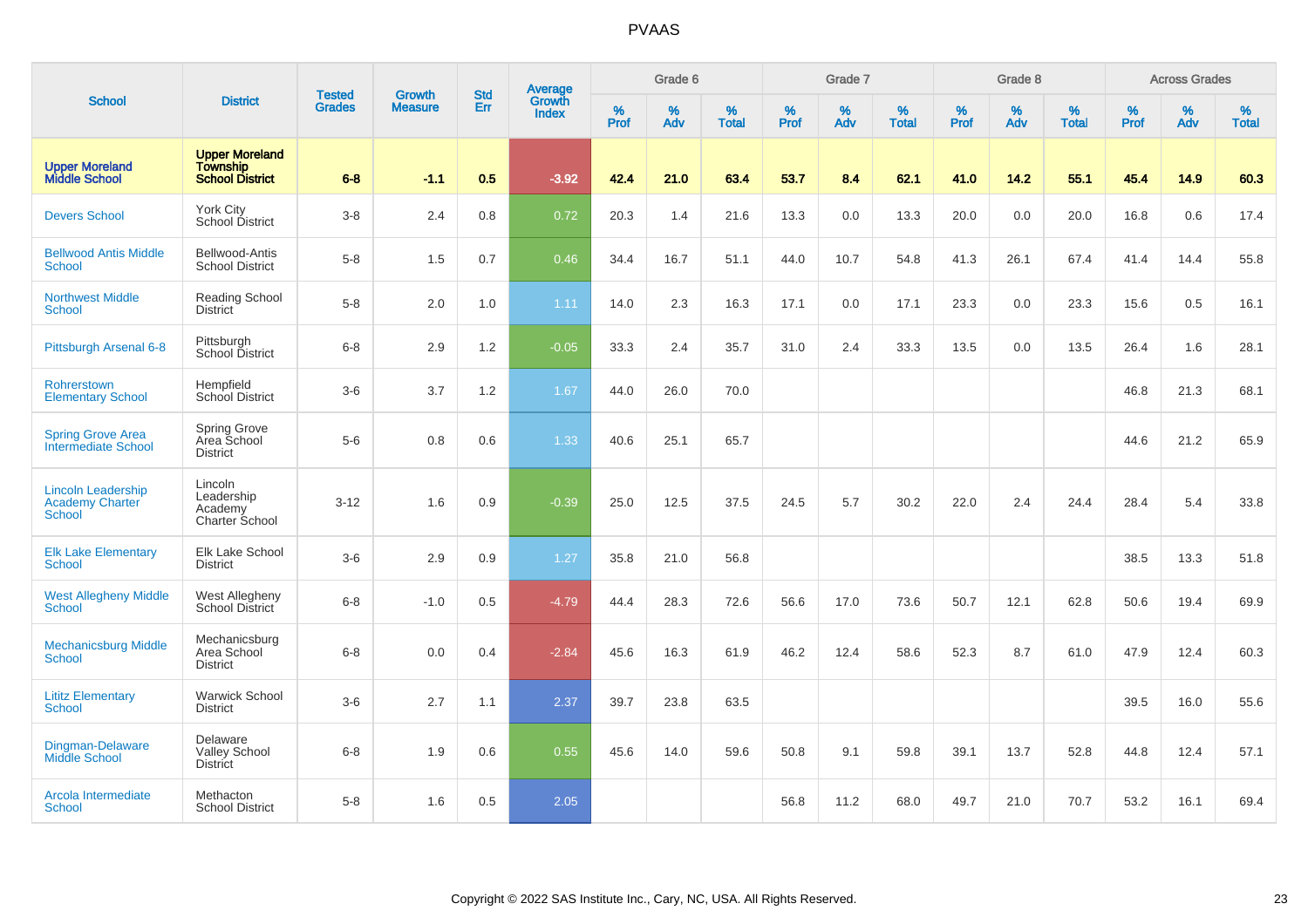|                                                       |                                                                    |                                | <b>Growth</b>  | <b>Std</b> |                                   |                  | Grade 6     |                   |           | Grade 7     |                      |              | Grade 8  |                   |              | <b>Across Grades</b> |                   |
|-------------------------------------------------------|--------------------------------------------------------------------|--------------------------------|----------------|------------|-----------------------------------|------------------|-------------|-------------------|-----------|-------------|----------------------|--------------|----------|-------------------|--------------|----------------------|-------------------|
| <b>School</b>                                         | <b>District</b>                                                    | <b>Tested</b><br><b>Grades</b> | <b>Measure</b> | <b>Err</b> | Average<br>Growth<br><b>Index</b> | %<br><b>Prof</b> | $\%$<br>Adv | %<br><b>Total</b> | %<br>Prof | $\%$<br>Adv | $\%$<br><b>Total</b> | $\%$<br>Prof | %<br>Adv | %<br><b>Total</b> | $\%$<br>Prof | $\%$<br>Adv          | %<br><b>Total</b> |
| <b>Upper Moreland</b><br><b>Middle School</b>         | <b>Upper Moreland</b><br><b>Township</b><br><b>School District</b> | $6 - 8$                        | $-1.1$         | 0.5        | $-3.92$                           | 42.4             | 21.0        | 63.4              | 53.7      | 8.4         | 62.1                 | 41.0         | 14.2     | 55.1              | 45.4         | 14.9                 | 60.3              |
| <b>Central Middle School</b>                          | <b>Reading School</b><br>District                                  | $5-8$                          | 1.8            | 0.6        | 0.14                              | 16.3             | $2.2\,$     | 18.5              | 12.4      | 1.8         | 14.2                 | 10.7         | 0.0      | 10.7              | 14.1         | $1.2\,$              | 15.4              |
| <b>Brockway Area</b><br>Junior/Senior High<br>School  | <b>Brockway Area</b><br>School District                            | $7 - 11$                       | 3.1            | 1.0        | 1.99                              |                  |             |                   | 44.4      | 9.9         | 54.3                 | 50.0         | 9.7      | 59.7              | 47.1         | 9.8                  | 56.9              |
| <b>Mckinley School</b>                                | <b>York City</b><br>School District                                | $3 - 8$                        | 2.6            | 0.8        | $-0.22$                           | 20.6             | 1.4         | 21.9              | 7.8       | 0.0         | 7.8                  | 12.1         | 0.0      | 12.1              | 12.7         | 1.2                  | 13.8              |
| <b>Lionville Middle School</b>                        | Downingtown<br>Area School<br><b>District</b>                      | $7 - 8$                        | $-1.3$         | 0.7        | $-7.11$                           |                  |             |                   | 50.0      | 27.7        | 77.7                 | 50.3         | 34.9     | 85.2              | 50.1         | 30.6                 | 80.7              |
| <b>Preston School</b>                                 | Wayne<br>Highlands<br>School District                              | $3 - 8$                        | 4.5            | 1.6        | 0.08                              | 64.7             | 5.9         | 70.6              | 41.2      | 5.9         | 47.1                 | 53.8         | 0.0      | 53.8              | 48.5         | 8.1                  | 56.6              |
| <b>Conestoga Elementary</b><br>School                 | Penn Manor<br><b>School District</b>                               | $3-6$                          | 4.0            | 1.3        | 1.88                              | 39.5             | 46.5        | 86.0              |           |             |                      |              |          |                   | 49.7         | 24.9                 | 74.6              |
| <b>Northeastern Middle</b><br>School                  | Northeastern<br><b>York School</b><br><b>District</b>              | $7 - 9$                        | 1.2            | 0.6        | $-0.02$                           |                  |             |                   | 48.7      | 10.6        | 59.3                 | 43.4         | 18.3     | 61.8              | 46.0         | 14.6                 | 60.6              |
| <b>West Hill Elementary</b><br>School                 | Sharon City<br><b>School District</b>                              | $3-6$                          | 2.2            | 1.5        | 1.46                              | 34.4             | 6.2         | 40.6              |           |             |                      |              |          |                   | 24.6         | 4.0                  | 28.6              |
| <b>North Pocono Middle</b><br><b>School</b>           | North Pocono<br><b>School District</b>                             | $6 - 8$                        | 1.2            | 0.7        | $-0.97$                           | 57.8             | 12.1        | 69.8              | 61.3      | 16.0        | 77.3                 | 48.7         | 12.4     | 61.1              | 56.0         | 13.5                 | 69.5              |
| <b>Bentworth Middle</b><br>School                     | <b>Bentworth</b><br><b>School District</b>                         | $5-8$                          | 2.1            | 0.7        | 1.15                              | 46.1             | 6.7         | 52.8              | 52.5      | 20.0        | 72.5                 | 43.3         | 11.9     | 55.2              | 50.6         | 13.4                 | 64.0              |
| <b>Jamestown Area</b><br>Junior/Senior High<br>School | Jamestown<br>Area School<br><b>District</b>                        | $7 - 11$                       | 2.8            | 1.8        | $-0.42$                           |                  |             |                   | 41.4      | 6.9         | 48.3                 | 54.6         | 0.0      | 54.6              | 47.1         | 3.9                  | 51.0              |
| Joseph C Ashkar<br><b>Elementary School</b>           | East Lycoming<br>School District                                   | $3 - 6$                        | 1.5            | 1.1        | 1.39                              | 45.9             | 26.2        | 72.1              |           |             |                      |              |          |                   | 47.0         | 18.3                 | 65.3              |
| <b>Eagle View Middle</b><br>School                    | Cumberland<br><b>Valley School</b><br><b>District</b>              | $5-8$                          | 0.8            | 0.4        | $-0.75$                           | 43.5             | 25.5        | 69.0              | 51.6      | 12.4        | 64.1                 | 53.5         | 17.3     | 70.8              | 49.4         | 18.4                 | 67.8              |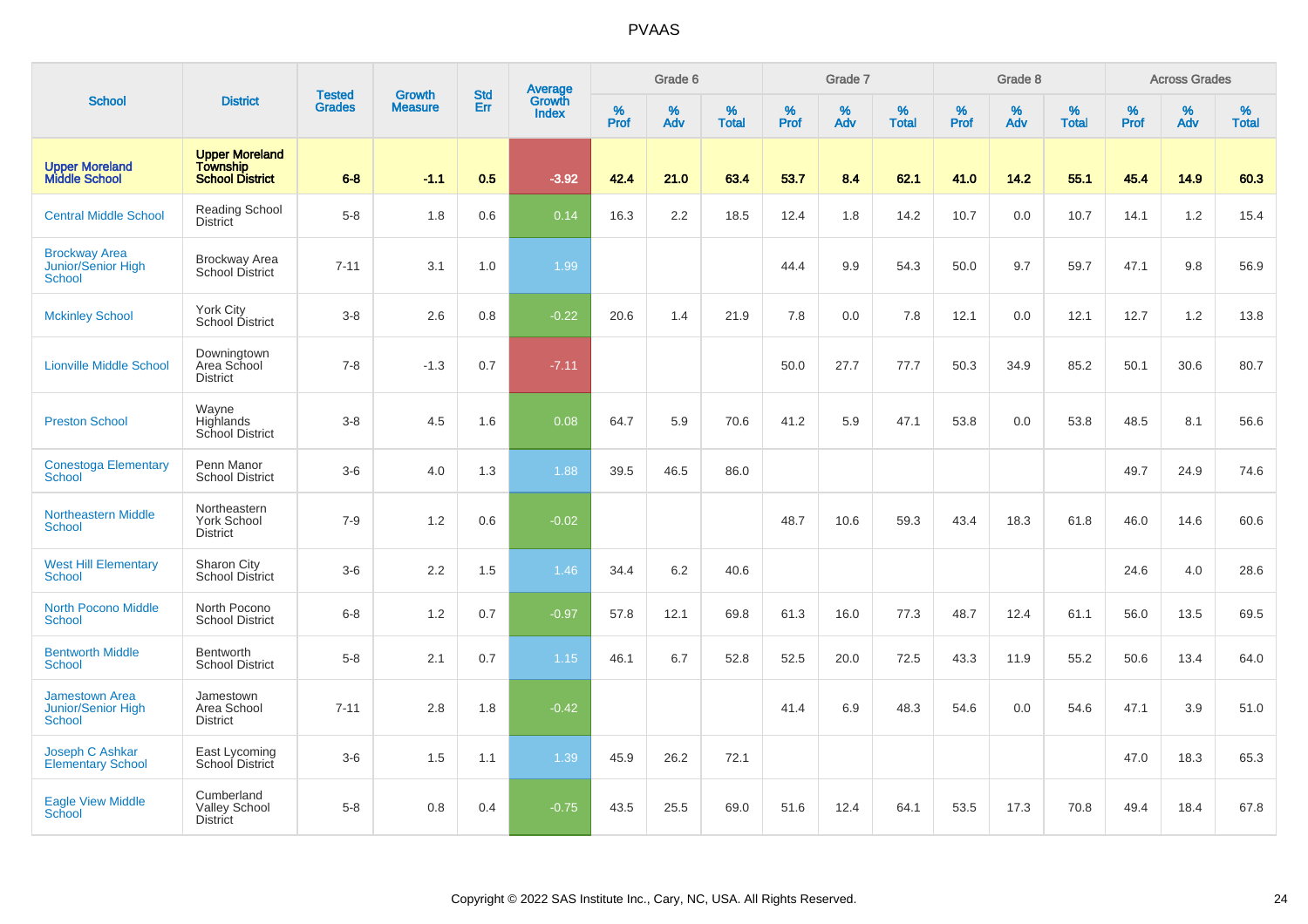|                                                             |                                                                    |                                | <b>Growth</b>  | <b>Std</b> | <b>Average</b><br>Growth |           | Grade 6  |                   |           | Grade 7  |                   |           | Grade 8  |                   |           | <b>Across Grades</b> |                   |
|-------------------------------------------------------------|--------------------------------------------------------------------|--------------------------------|----------------|------------|--------------------------|-----------|----------|-------------------|-----------|----------|-------------------|-----------|----------|-------------------|-----------|----------------------|-------------------|
| <b>School</b>                                               | <b>District</b>                                                    | <b>Tested</b><br><b>Grades</b> | <b>Measure</b> | <b>Err</b> | <b>Index</b>             | %<br>Prof | %<br>Adv | %<br><b>Total</b> | %<br>Prof | %<br>Adv | %<br><b>Total</b> | %<br>Prof | %<br>Adv | %<br><b>Total</b> | %<br>Prof | $\%$<br>Adv          | %<br><b>Total</b> |
| <b>Upper Moreland</b><br><b>Middle School</b>               | <b>Upper Moreland</b><br><b>Township</b><br><b>School District</b> | $6 - 8$                        | $-1.1$         | 0.5        | $-3.92$                  | 42.4      | 21.0     | 63.4              | 53.7      | 8.4      | 62.1              | 41.0      | 14.2     | 55.1              | 45.4      | 14.9                 | 60.3              |
| <b>Case Avenue</b><br><b>Elementary School</b>              | Sharon City<br><b>School District</b>                              | $3-6$                          | 3.1            | 1.0        | 2.66                     | 31.2      | 19.7     | 50.8              |           |          |                   |           |          |                   | 39.3      | 9.3                  | 48.6              |
| <b>Shawmont School</b>                                      | Philadelphia<br>City School<br><b>District</b>                     | $3 - 8$                        | 4.3            | 1.6        | 0.80                     | 30.0      | 5.0      | 35.0              | 60.0      | 5.0      | 65.0              |           |          |                   | 35.0      | 6.0                  | 41.0              |
| <b>Harding Warren G</b><br><b>Middle School</b>             | Philadelphia<br>City School<br><b>District</b>                     | $6 - 8$                        | 3.8            | 1.6        | 0.20                     | 12.8      | 5.1      | 18.0              | 15.0      | 0.0      | 15.0              | 20.0      | 3.3      | 23.3              | 15.6      | 2.8                  | 18.4              |
| <b>Glendale Junior/Senior</b><br><b>High School</b>         | Glendale<br><b>School District</b>                                 | $7 - 10$                       | 1.0            | 1.2        | $-1.44$                  |           |          |                   | 44.6      | 20.0     | 64.6              | 44.9      | 14.3     | 59.2              | 44.7      | 17.5                 | 62.3              |
| <b>Hopewell Junior High</b><br>School                       | <b>Hopewell Area</b><br><b>School District</b>                     | $5-8$                          | $-0.4$         | 0.5        | $-1.88$                  | 50.0      | 19.2     | 69.2              | 49.3      | 11.1     | 60.4              | 43.3      | 6.7      | 50.0              | 49.3      | 9.7                  | 59.0              |
| <b>Marion Center Area</b><br>Jr/Sr High School              | <b>Marion Center</b><br>Area School<br><b>District</b>             | $7 - 10$                       | 2.0            | 0.9        | 0.03                     |           |          |                   | 52.9      | 5.9      | 58.8              | 49.5      | 7.4      | 56.8              | 51.1      | 6.7                  | 57.8              |
| <b>Ben Franklin School</b>                                  | Uniontown Area<br><b>School District</b>                           | $3 - 8$                        | 2.5            | 1.1        | $-1.16$                  | 44.1      | 20.6     | 64.7              | 47.5      | 5.0      | 52.5              | 50.0      | 7.9      | 57.9              | 41.9      | 10.2                 | 52.2              |
| <b>North Penn-Mansfield</b><br>Junior/Senior High<br>School | Southern Tioga<br>School District                                  | $7 - 10$                       | 2.8            | 0.9        | 1.21                     |           |          |                   | 43.6      | 5.3      | 48.9              | 35.8      | 6.2      | 42.0              | 40.0      | 5.7                  | 45.7              |
| <b>Selinsgrove Area</b><br>Middle School                    | Selinsgrove<br>Area School<br><b>District</b>                      | $6-9$                          | $-0.8$         | 0.6        | $-3.69$                  | 46.4      | 19.0     | 65.4              | 40.0      | 16.8     | 56.8              | 47.6      | 12.6     | 60.2              | 44.9      | 15.8                 | 60.7              |
| <b>Shannock Valley</b><br><b>Elementary School</b>          | Armstrong<br><b>School District</b>                                | $3-6$                          | 3.5            | 1.3        | 2.59                     | 43.6      | 20.5     | 64.1              |           |          |                   |           |          |                   | 44.9      | 14.4                 | 59.4              |
| <b>Pleasant Valley</b><br><b>Intermediate School</b>        | Pleasant Valley<br>School District                                 | $4 - 6$                        | 0.1            | 0.6        | 0.13                     | 50.5      | 8.4      | 58.9              |           |          |                   |           |          |                   | 48.8      | 5.4                  | 54.2              |
| Maplewood<br><b>Elementary School</b>                       | Penncrest<br><b>School District</b>                                | $3-6$                          | 3.2            | 1.1        | 0.10                     | 39.1      | 20.3     | 59.4              |           |          |                   |           |          |                   | 39.4      | 10.0                 | 49.4              |
| <b>Eisenhower M/Hs</b>                                      | <b>Warren County</b><br><b>School District</b>                     | $6 - 11$                       | 1.8            | 0.9        | $-1.11$                  | 38.0      | 16.9     | 54.9              | 32.7      | 3.6      | 36.4              | 48.2      | 11.1     | 59.3              | 39.4      | 11.1                 | 50.6              |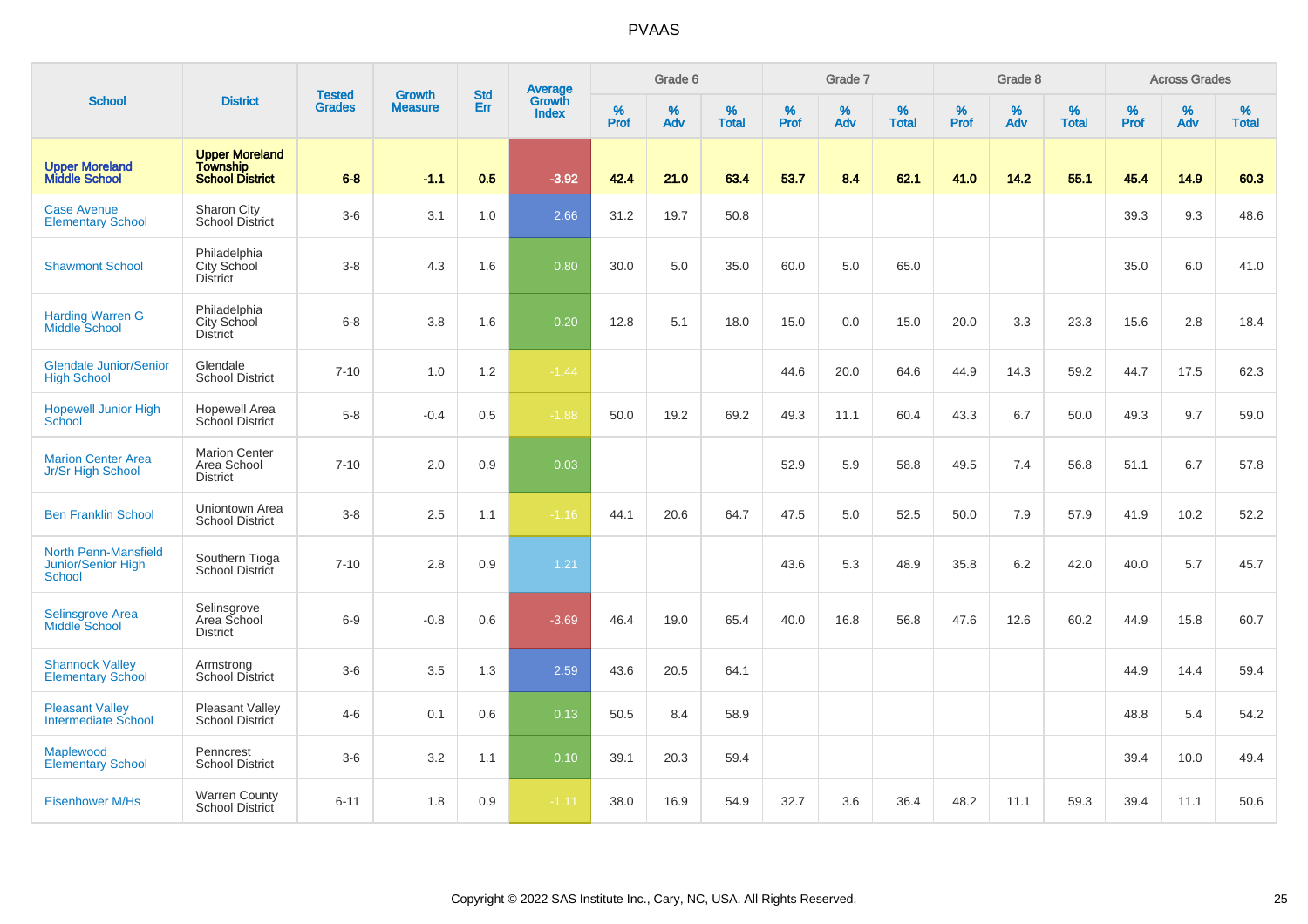|                                                             |                                                                    |                                |                          | <b>Std</b> |                                          |                  | Grade 6  |                   |           | Grade 7  |                   |           | Grade 8  |                   |           | <b>Across Grades</b> |                   |
|-------------------------------------------------------------|--------------------------------------------------------------------|--------------------------------|--------------------------|------------|------------------------------------------|------------------|----------|-------------------|-----------|----------|-------------------|-----------|----------|-------------------|-----------|----------------------|-------------------|
| <b>School</b>                                               | <b>District</b>                                                    | <b>Tested</b><br><b>Grades</b> | Growth<br><b>Measure</b> | Err        | <b>Average</b><br>Growth<br><b>Index</b> | %<br><b>Prof</b> | %<br>Adv | %<br><b>Total</b> | %<br>Prof | %<br>Adv | %<br><b>Total</b> | %<br>Prof | %<br>Adv | %<br><b>Total</b> | %<br>Prof | $\%$<br>Adv          | %<br><b>Total</b> |
| <b>Upper Moreland<br/>Middle School</b>                     | <b>Upper Moreland</b><br><b>Township</b><br><b>School District</b> | $6 - 8$                        | $-1.1$                   | 0.5        | $-3.92$                                  | 42.4             | 21.0     | 63.4              | 53.7      | 8.4      | 62.1              | 41.0      | 14.2     | 55.1              | 45.4      | 14.9                 | 60.3              |
| <b>Russell B Walter</b><br><b>Elementary School</b>         | Northern Tioga<br><b>School District</b>                           | $3-6$                          | 3.3                      | 1.1        | 2.84                                     | 59.7             | 4.8      | 64.5              |           |          |                   |           |          |                   | 48.4      | 12.0                 | 60.3              |
| <b>Buckingham</b><br><b>Elementary School</b>               | <b>Central Bucks</b><br><b>School District</b>                     | $3-6$                          | 0.1                      | 1.2        | 0.05                                     | 51.5             | 38.2     | 89.7              |           |          |                   |           |          |                   | 49.5      | 30.3                 | 79.8              |
| Ephrata Intermediate<br>School                              | Ephrata Area<br>School District                                    | $5-6$                          | 1.5                      | 0.5        | $-2.85$                                  | 48.7             | 13.2     | 61.9              |           |          |                   |           |          |                   | 50.0      | 11.8                 | 61.8              |
| Northern Cambria<br><b>Middle School</b>                    | Northern<br>Cambria School<br><b>District</b>                      | $5 - 11$                       | 1.6                      | 0.8        | $-0.86$                                  | 33.3             | 7.4      | 40.7              | 52.8      | 5.7      | 58.5              | 47.7      | 4.6      | 52.3              | 43.6      | 5.7                  | 49.3              |
| <b>Manchester Academic</b><br><b>Charter School</b>         | Manchester<br>Academic<br><b>Charter School</b>                    | $3-8$                          | 2.1                      | 1.1        | 1.75                                     | 35.7             | 3.6      | 39.3              | 46.2      | 0.0      | 46.2              | 31.4      | 0.0      | 31.4              | 30.7      | 1.7                  | 32.4              |
| <b>Cornell Elementary</b><br><b>School</b>                  | <b>Cornell School</b><br><b>District</b>                           | $3-6$                          | 0.1                      | 1.5        | 0.06                                     | 34.9             | 7.0      | 41.9              |           |          |                   |           |          |                   | 34.3      | 8.8                  | 43.1              |
| <b>Minersville Area</b><br><b>Elementary Center</b>         | Minersville Area<br><b>School District</b>                         | $3-6$                          | 1.1                      | $1.0\,$    | 1.09                                     | 38.7             | 24.0     | 62.7              |           |          |                   |           |          |                   | 41.8      | 13.8                 | 55.6              |
| <b>Hatfield Elementary</b><br>School                        | North Penn<br><b>School District</b>                               | $3-6$                          | 3.4                      | 1.2        | 1.82                                     | 33.8             | 27.9     | 61.8              |           |          |                   |           |          |                   | 41.8      | 16.3                 | 58.2              |
| <b>Penn Bernville</b><br><b>Elementary School</b>           | Tulpehocken<br>Area School<br><b>District</b>                      | $3-6$                          | 1.8                      | 1.2        | 1.47                                     | 36.2             | 22.4     | 58.6              |           |          |                   |           |          |                   | 44.4      | 12.7                 | 57.1              |
| <b>Palmerton Area Junior</b><br><b>High School</b>          | <b>Palmerton Area</b><br><b>School District</b>                    | $7 - 8$                        | 1.1                      | 0.8        | $-0.74$                                  |                  |          |                   | 43.3      | 11.8     | 55.1              | 38.3      | 11.2     | 49.5              | 41.0      | 11.5                 | 52.6              |
| <b>Gerald G Huesken</b><br><b>Middle School</b>             | Conestoga<br><b>Valley School</b><br>District                      | $7 - 8$                        | 1.6                      | 0.6        | 1.50                                     |                  |          |                   | 44.6      | 10.7     | 55.4              | 39.9      | 18.5     | 58.4              | 42.2      | 14.6                 | 56.9              |
| <b>Gwyn-Nor Elementary</b><br>School                        | North Penn<br><b>School District</b>                               | $3-6$                          | 3.3                      | 1.2        | 1.45                                     | 62.7             | 20.3     | 83.0              |           |          |                   |           |          |                   | 45.9      | 21.2                 | 67.1              |
| <b>Mastery Charter</b><br>School - Hardy<br><b>Williams</b> | <b>Mastery Charter</b><br>School - Hardy<br>Williams               | $3 - 11$                       | 0.9                      | 1.2        | 0.01                                     | 37.8             | 13.5     | 51.4              | 29.2      | 0.0      | 29.2              |           |          |                   | 21.1      | 3.6                  | 24.7              |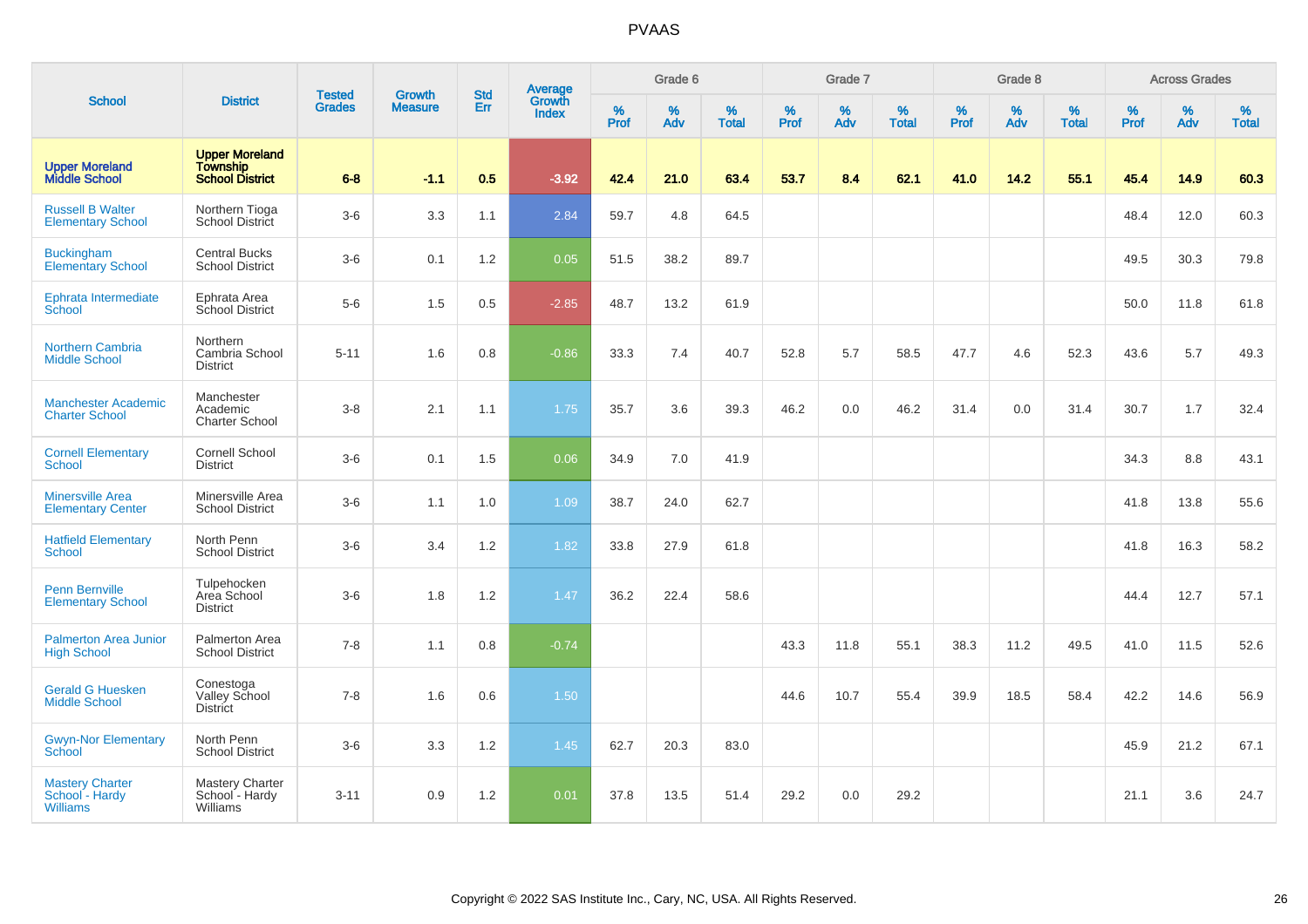|                                                                    |                                                                    | <b>Tested</b> | <b>Growth</b>  | <b>Std</b> | <b>Average</b><br>Growth |           | Grade 6  |                   |           | Grade 7  |                   |           | Grade 8  |                   |           | <b>Across Grades</b> |                   |
|--------------------------------------------------------------------|--------------------------------------------------------------------|---------------|----------------|------------|--------------------------|-----------|----------|-------------------|-----------|----------|-------------------|-----------|----------|-------------------|-----------|----------------------|-------------------|
| <b>School</b>                                                      | <b>District</b>                                                    | <b>Grades</b> | <b>Measure</b> | Err        | Index                    | %<br>Prof | %<br>Adv | %<br><b>Total</b> | %<br>Prof | %<br>Adv | %<br><b>Total</b> | %<br>Prof | %<br>Adv | %<br><b>Total</b> | %<br>Prof | %<br>Adv             | %<br><b>Total</b> |
| <b>Upper Moreland</b><br><b>Middle School</b>                      | <b>Upper Moreland</b><br><b>Township</b><br><b>School District</b> | $6 - 8$       | $-1.1$         | 0.5        | $-3.92$                  | 42.4      | 21.0     | 63.4              | 53.7      | 8.4      | 62.1              | 41.0      | 14.2     | 55.1              | 45.4      | 14.9                 | 60.3              |
| <b>Jenkintown</b><br><b>Elementary School</b>                      | Jenkintown<br><b>School District</b>                               | $3-6$         | 3.0            | 1.3        | 2.24                     | 54.0      | 18.9     | 73.0              |           |          |                   |           |          |                   | 54.1      | 24.3                 | 78.4              |
| <b>Sugarcreek</b><br><b>Elementary School</b>                      | Karns City Area<br><b>School District</b>                          | $3-6$         | 4.2            | 1.5        | 2.74                     | 57.1      | 17.1     | 74.3              |           |          |                   |           |          |                   | 53.2      | 11.3                 | 64.5              |
| <b>North Clarion County</b><br>Junior/Senior High<br><b>School</b> | North Clarion<br><b>County School</b><br><b>District</b>           | $7 - 12$      | 3.1            | 1.4        | 0.36                     |           |          |                   | 45.2      | 4.8      | 50.0              | 54.6      | 11.4     | 65.9              | 50.0      | 8.1                  | 58.1              |
| <b>Tidioute Community</b><br><b>Charter School</b>                 | Tidioute<br>Community<br>Charter School                            | $3 - 11$      | 2.0            | 1.5        | 0.12                     | 61.1      | 5.6      | 66.7              | 26.3      | 0.0      | 26.3              | 37.0      | 0.0      | 37.0              | 43.2      | 4.0                  | 47.2              |
| <b>Avon Grove Charter</b><br><b>School</b>                         | Avon Grove<br><b>Charter School</b>                                | $3 - 11$      | 1.7            | 0.6        | 0.18                     | 47.4      | 18.2     | 65.7              | 51.1      | 16.3     | 67.4              | 38.6      | 9.9      | 48.5              | 42.6      | 14.8                 | 57.4              |
| <b>Apollo-Ridge Middle</b><br>School                               | Apollo-Ridge<br>School District                                    | $6-8$         | $-2.7$         | 0.8        | $-4.51$                  | 25.3      | 9.6      | 34.9              | 34.6      | 0.0      | 34.6              | 42.1      | 5.3      | 47.4              | 33.8      | 5.0                  | 38.8              |
| <b>York Academy</b><br><b>Regional Charter</b><br>School           | York Academy<br>Regional<br>Charter School                         | $3 - 11$      | 0.3            | 0.8        | $-0.33$                  | 55.9      | 11.9     | 67.8              | 47.3      | 7.3      | 54.6              | 35.1      | 12.3     | 47.4              | 40.8      | 14.1                 | 54.9              |
| <b>MaST Community</b><br><b>Charter School</b>                     | MaST<br>Community<br>Charter School                                | $3 - 10$      | $-4.3$         | 0.6        | $-7.06$                  | 45.3      | 21.7     | 67.0              | 59.8      | 12.8     | 72.6              | 54.4      | 12.6     | 67.0              | 51.0      | 14.1                 | 65.2              |
| <b>Tredyffrin-Easttown</b><br>Middle School                        | Tredyffrin-<br>Easttown<br><b>School District</b>                  | $5-8$         | 0.4            | 0.6        | $-1.88$                  | 52.8      | 34.0     | 86.8              | 54.4      | 30.4     | 84.8              | 42.1      | 46.0     | 88.2              | 55.8      | 30.8                 | 86.6              |
| <b>Conewago Valley</b><br><b>Intermediate School</b>               | Conewago<br>Valley School<br><b>District</b>                       | $4 - 6$       | 1.5            | 0.5        | 2.35                     | 44.7      | 14.1     | 58.8              |           |          |                   |           |          |                   | 46.6      | 11.0                 | 57.6              |
| <b>North East Middle</b><br><b>School</b>                          | North East<br><b>School District</b>                               | $6-8$         | 0.5            | 0.6        | $-0.64$                  | 44.8      | 21.6     | 66.4              | 50.7      | 9.4      | 60.1              | 56.9      | 16.8     | 73.7              | 50.9      | 15.9                 | 66.8              |
| Fanny Jackson Coppin<br>School                                     | Philadelphia<br>City School<br><b>District</b>                     | $3-8$         | 8.0            | 2.9        | 2.78                     |           |          |                   |           |          |                   |           |          |                   | 29.7      | 6.2                  | 35.9              |
| <b>Millville Area</b><br><b>Elementary School</b>                  | Millville Area<br><b>School District</b>                           | $3-6$         | 2.5            | 1.2        | 2.00                     | 43.4      | 22.6     | 66.0              |           |          |                   |           |          |                   | 51.2      | 13.8                 | 64.9              |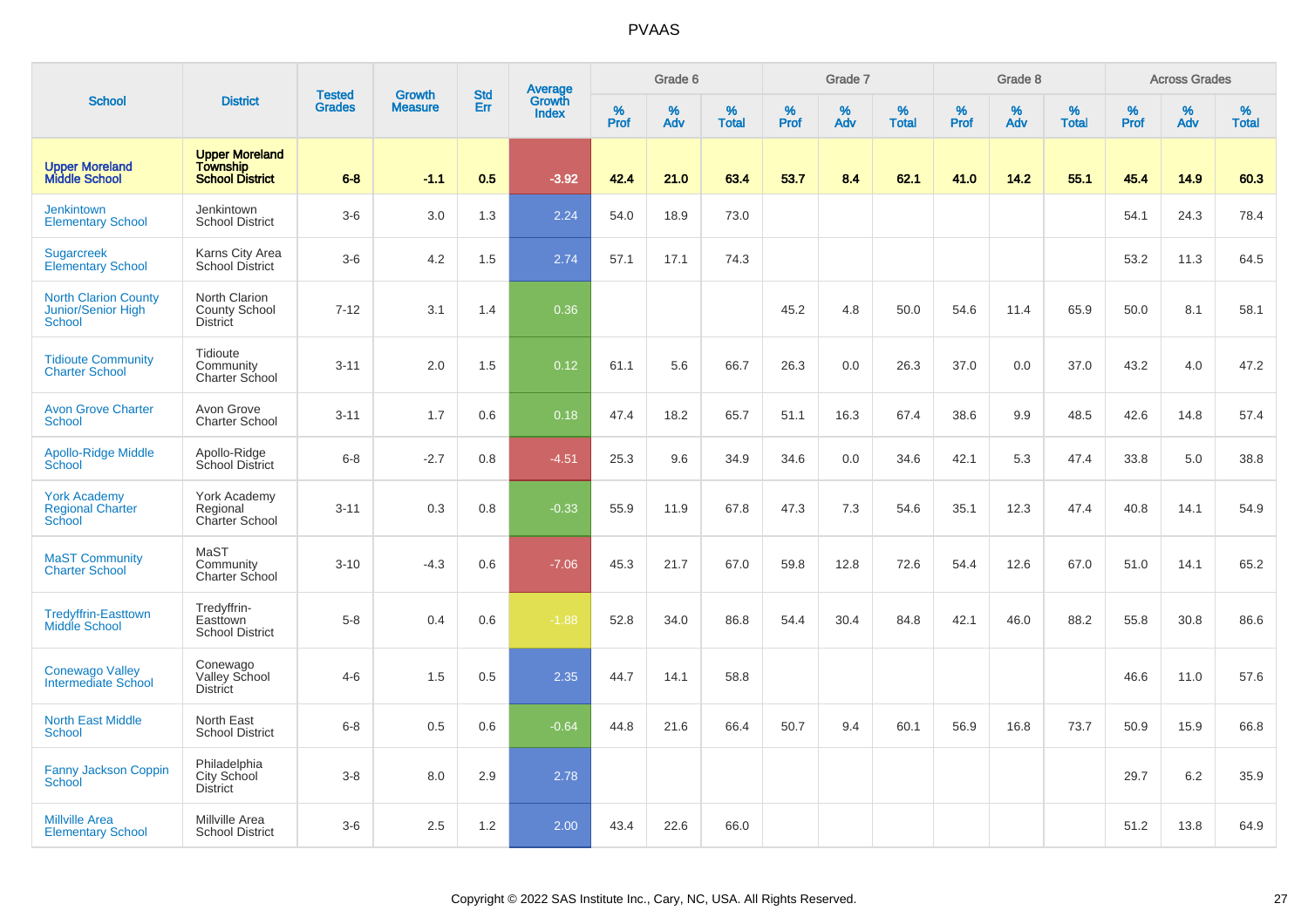|                                                 |                                                              |                                |                                 | <b>Std</b> |                                   |           | Grade 6     |                   |                  | Grade 7  |                   |                     | Grade 8     |                   |                     | <b>Across Grades</b> |                   |
|-------------------------------------------------|--------------------------------------------------------------|--------------------------------|---------------------------------|------------|-----------------------------------|-----------|-------------|-------------------|------------------|----------|-------------------|---------------------|-------------|-------------------|---------------------|----------------------|-------------------|
| <b>School</b>                                   | <b>District</b>                                              | <b>Tested</b><br><b>Grades</b> | <b>Growth</b><br><b>Measure</b> | Err        | Average<br>Growth<br><b>Index</b> | %<br>Prof | $\%$<br>Adv | %<br><b>Total</b> | %<br><b>Prof</b> | %<br>Adv | %<br><b>Total</b> | $\%$<br><b>Prof</b> | $\%$<br>Adv | %<br><b>Total</b> | $\%$<br><b>Prof</b> | $\%$<br>Adv          | %<br><b>Total</b> |
| <b>Upper Moreland<br/>Middle School</b>         | <b>Upper Moreland</b><br><b>Township<br/>School District</b> | $6-8$                          | $-1.1$                          | 0.5        | $-3.92$                           | 42.4      | 21.0        | 63.4              | 53.7             | 8.4      | 62.1              | 41.0                | 14.2        | 55.1              | 45.4                | 14.9                 | 60.3              |
| <b>Mountville Elementary</b><br>School          | Hempfield<br>School District                                 | $3-6$                          | 3.2                             | 1.1        | 1.38                              | 40.8      | 12.2        | 53.1              |                  |          |                   |                     |             |                   | 40.3                | 15.7                 | 56.0              |
| <b>Farrell Area Es/Lms</b>                      | <b>Farrell Area</b><br><b>School District</b>                | $3-6$                          | 2.4                             | 1.3        | 1.77                              | 32.5      | 2.5         | 35.0              |                  |          |                   |                     |             |                   | 26.9                | 3.4                  | 30.3              |
| <b>Northeast Middle</b><br>School               | Reading School<br><b>District</b>                            | $5-8$                          | 2.5                             | 0.9        | 1.62                              | 19.2      | 4.1         | 23.3              | 22.0             | 4.0      | 26.0              | 25.0                | 2.5         | 27.5              | 20.4                | 2.5                  | 22.9              |
| Claysburg-Kimmel<br><b>Elementary School</b>    | Claysburg-<br>Kimmel School<br><b>District</b>               | $3-6$                          | 2.0                             | 1.2        | 1.71                              | 33.3      | 15.7        | 49.0              |                  |          |                   |                     |             |                   | 45.4                | 9.2                  | 54.6              |
| Mccall Gen George A<br><b>School</b>            | Philadelphia<br>City School<br><b>District</b>               | $3 - 8$                        | 8.0                             | 3.0        | 2.68                              |           |             |                   |                  |          |                   |                     |             |                   | 50.5                | 33.3                 | 83.9              |
| <b>Shamokin Area Middle</b><br>School           | Shamokin Area<br><b>School District</b>                      | $7 - 8$                        | 2.0                             | 0.7        | 1.74                              |           |             |                   | 44.0             | 1.5      | 45.5              | 31.3                | 5.5         | 36.8              | 37.0                | 3.7                  | 40.7              |
| <b>Everett Area Middle</b><br><b>School</b>     | Everett Area<br><b>School District</b>                       | $6 - 11$                       | 0.0                             | 0.8        | $-3.51$                           | 34.9      | 11.6        | 46.5              | 47.5             | 5.9      | 53.5              | 37.3                | 9.3         | 46.7              | 40.5                | 8.8                  | 49.2              |
| <b>New Foundations</b><br><b>Charter School</b> | <b>New</b><br>Foundations<br><b>Charter School</b>           | $3 - 11$                       | $-0.9$                          | 0.8        | $-1.93$                           | 38.1      | 9.5         | 47.6              | 50.8             | 3.3      | 54.1              | 36.1                | 6.0         | 42.2              | 41.1                | 6.7                  | 47.8              |
| <b>Finletter Thomas K</b><br>School             | Philadelphia<br>City School<br><b>District</b>               | $3 - 8$                        | 3.5                             | 1.9        | 0.37                              |           |             |                   | 14.3             | 21.4     | 35.7              | 11.8                | 0.0         | 11.8              | 16.2                | 5.0                  | 21.2              |
| Rockwood Area<br><b>Elementary School</b>       | Rockwood Area<br><b>School District</b>                      | $3-6$                          | 3.6                             | 1.3        | $-0.34$                           | 38.1      | 31.0        | 69.0              |                  |          |                   |                     |             |                   | 49.7                | 13.2                 | 62.9              |
| <b>Ardmore Avenue</b><br>School                 | <b>William Penn</b><br><b>School District</b>                | $3-6$                          | 4.0                             | 1.5        | 2.59                              | 38.2      | 2.9         | 41.2              |                  |          |                   |                     |             |                   | 27.0                | 4.6                  | 31.6              |
| <b>Blue Mountain Middle</b><br><b>School</b>    | <b>Blue Mountain</b><br><b>School District</b>               | $6 - 8$                        | $-0.7$                          | 0.6        | $-2.43$                           | 50.9      | 12.4        | 63.3              | 52.0             | 10.1     | 62.0              | 47.3                | 11.5        | 58.8              | 50.2                | 11.3                 | 61.5              |
| <b>Tinicum School</b>                           | Interboro<br><b>School District</b>                          | $3 - 8$                        | 2.7                             | 1.0        | 0.98                              | 47.6      | 14.3        | 61.9              | 48.6             | 8.6      | 57.1              | 36.4                | 9.1         | 45.4              | 41.4                | 10.2                 | 51.6              |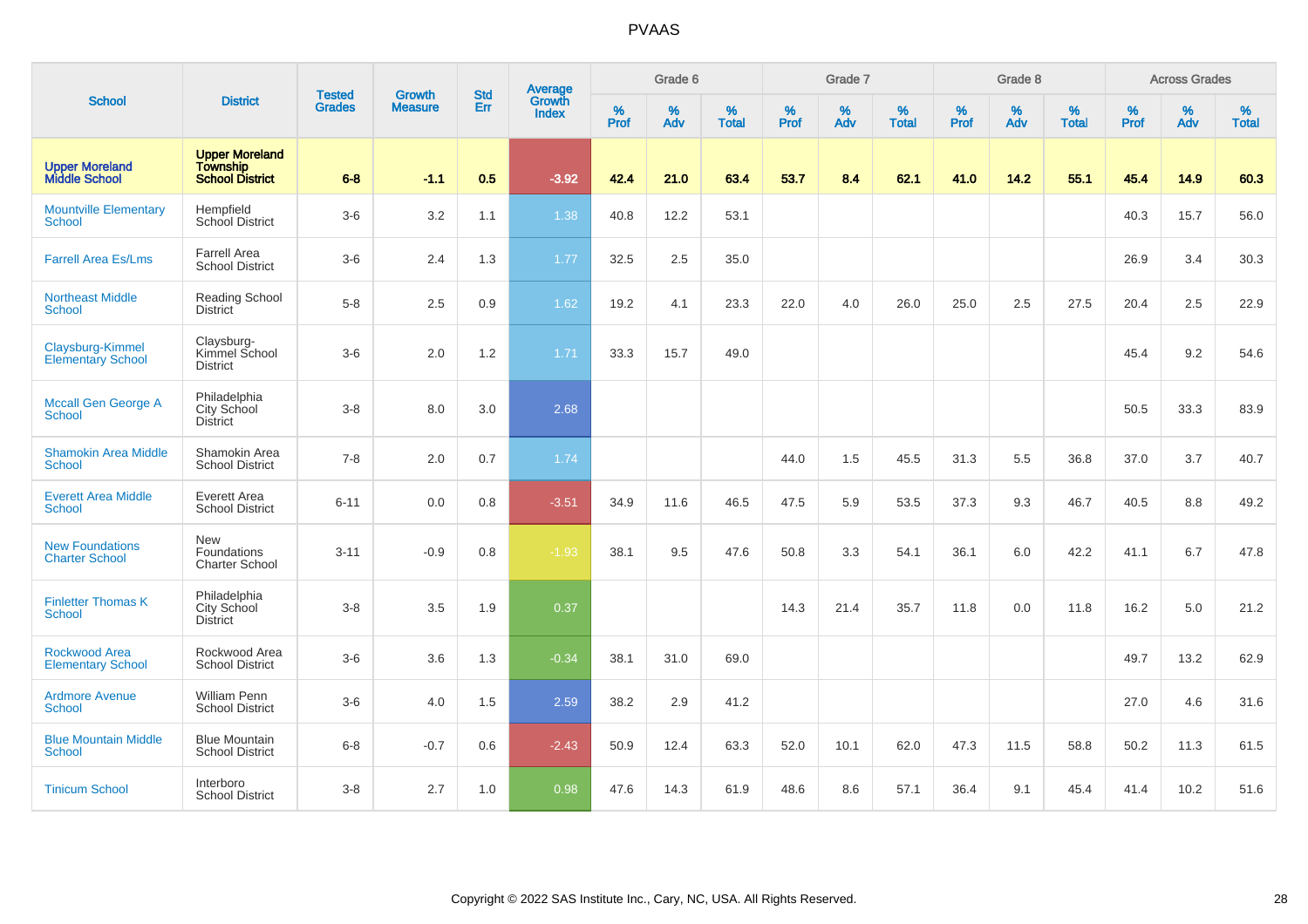|                                                                           |                                                                    |                                |                          | <b>Std</b> |                                          |                  | Grade 6  |                   |                  | Grade 7  |                   |           | Grade 8  |                   |           | <b>Across Grades</b> |                   |
|---------------------------------------------------------------------------|--------------------------------------------------------------------|--------------------------------|--------------------------|------------|------------------------------------------|------------------|----------|-------------------|------------------|----------|-------------------|-----------|----------|-------------------|-----------|----------------------|-------------------|
| <b>School</b>                                                             | <b>District</b>                                                    | <b>Tested</b><br><b>Grades</b> | Growth<br><b>Measure</b> | Err        | <b>Average</b><br>Growth<br><b>Index</b> | %<br><b>Prof</b> | %<br>Adv | %<br><b>Total</b> | %<br><b>Prof</b> | %<br>Adv | %<br><b>Total</b> | %<br>Prof | %<br>Adv | %<br><b>Total</b> | %<br>Prof | %<br>Adv             | %<br><b>Total</b> |
| <b>Upper Moreland</b><br><b>Middle School</b>                             | <b>Upper Moreland</b><br><b>Township</b><br><b>School District</b> | $6 - 8$                        | $-1.1$                   | 0.5        | $-3.92$                                  | 42.4             | 21.0     | 63.4              | 53.7             | 8.4      | 62.1              | 41.0      | 14.2     | 55.1              | 45.4      | 14.9                 | 60.3              |
| <b>Valley Forge Middle</b><br>School                                      | Tredyffrin-<br>Easttown<br><b>School District</b>                  | $5-8$                          | 0.7                      | 0.6        | 0.20                                     | 40.8             | 47.5     | 88.3              | 58.5             | 28.8     | 87.3              | 55.9      | 33.8     | 89.7              | 53.9      | 34.1                 | 88.0              |
| <b>Young Scholars Of</b><br>Western Pennsylvania<br><b>Charter School</b> | Young Scholars<br>Of Western<br>Pennsylvania<br>Charter School     | $3 - 8$                        | 2.0                      | 1.1        | 0.21                                     | 40.6             | 6.2      | 46.9              | 32.1             | 3.6      | 35.7              | 43.5      | 8.7      | 52.2              | 31.2      | 9.1                  | 40.3              |
| <b>Port Allegany</b><br><b>Junior/Senior High</b><br>School               | Port Allegany<br>School District                                   | $7 - 11$                       | $-1.2$                   | 1.1        | $-3.97$                                  |                  |          |                   | 32.9             | 5.7      | 38.6              | 40.3      | 3.2      | 43.6              | 36.4      | 4.6                  | 40.9              |
| <b>Harris School</b>                                                      | Southeast<br>Delco School<br><b>District</b>                       | $3 - 8$                        | $-0.6$                   | 1.1        | $-1.53$                                  | 25.0             | 0.0      | 25.0              | 32.6             | 2.2      | 34.8              | 26.9      | 7.7      | 34.6              | 23.9      | 2.7                  | 26.6              |
| <b>Wendover Middle</b><br>School                                          | <b>Hempfield Area</b><br><b>School District</b>                    | $6 - 8$                        | 0.3                      | 0.6        | $-1.52$                                  | 41.4             | 26.9     | 68.3              | 54.8             | 21.2     | 76.0              | 52.1      | 15.7     | 67.9              | 49.4      | 21.4                 | 70.8              |
| <b>Propel Charter School-</b><br>East                                     | <b>Propel Charter</b><br>School - East                             | $3-8$                          | 1.1                      | 1.0        | $-2.14$                                  | 34.3             | 11.4     | 45.7              | 33.3             | 9.1      | 42.4              | 29.4      | 0.0      | 29.4              | 31.6      | 4.7                  | 36.3              |
| <b>Beverly Hills Middle</b><br>School                                     | <b>Upper Darby</b><br>School District                              | $6 - 8$                        | 1.4                      | 0.5        | $-0.53$                                  | 17.7             | 5.9      | 23.7              | 25.6             | 1.4      | 27.0              | 23.0      | 3.0      | 26.1              | 22.2      | 3.4                  | 25.6              |
| <b>Valley View Middle</b><br>School                                       | Valley View<br>School District                                     | $6 - 8$                        | 0.8                      | 0.9        | $-2.68$                                  | 41.4             | 10.3     | 51.7              | 53.7             | 4.9      | 58.5              | 42.6      | 4.9      | 47.5              | 44.4      | 7.4                  | 51.8              |
| <b>Curtin Intermediate</b><br><b>School</b>                               | Williamsport<br>Area School<br><b>District</b>                     | $4 - 6$                        | $-0.0$                   | 0.7        | $-0.00$                                  | 37.9             | 10.5     | 48.4              |                  |          |                   |           |          |                   | 37.6      | 9.7                  | 47.2              |
| <b>North Star East Middle</b><br><b>School</b>                            | North Star<br><b>School District</b>                               | $5-8$                          | $-0.3$                   | 0.7        | $-0.54$                                  | 35.9             | 17.2     | 53.1              | 44.4             | 8.3      | 52.8              | 49.5      | 17.2     | 66.7              | 43.8      | 11.8                 | 55.6              |
| <b>Aspira Bilingual Cyber</b><br><b>Charter School</b>                    | Aspira Bilingual<br>Cyber Charter<br>School                        | $3 - 11$                       | 2.8                      | 1.6        | $-0.41$                                  | 12.9             | 0.0      | 12.9              | 0.0              | 0.0      | 0.0               | 0.0       | 0.0      | 0.0               | 5.9       | 0.0                  | 5.9               |
| <b>Elmer L Meyers</b><br>Junior/Senior High<br>School                     | Wilkes-Barre<br>Area School<br><b>District</b>                     | $7 - 11$                       | 1.8                      | 1.6        | $-0.68$                                  |                  |          |                   | 32.6             | 4.1      | 36.7              | 43.3      | 6.7      | 50.0              | 36.7      | 5.1                  | 41.8              |
| <b>Otto-Eldred</b><br><b>Elementary School</b>                            | Otto-Eldred<br><b>School District</b>                              | $3-6$                          | 3.6                      | 1.4        | 2.50                                     | 47.5             | 15.0     | 62.5              |                  |          |                   |           |          |                   | 47.0      | 10.6                 | 57.6              |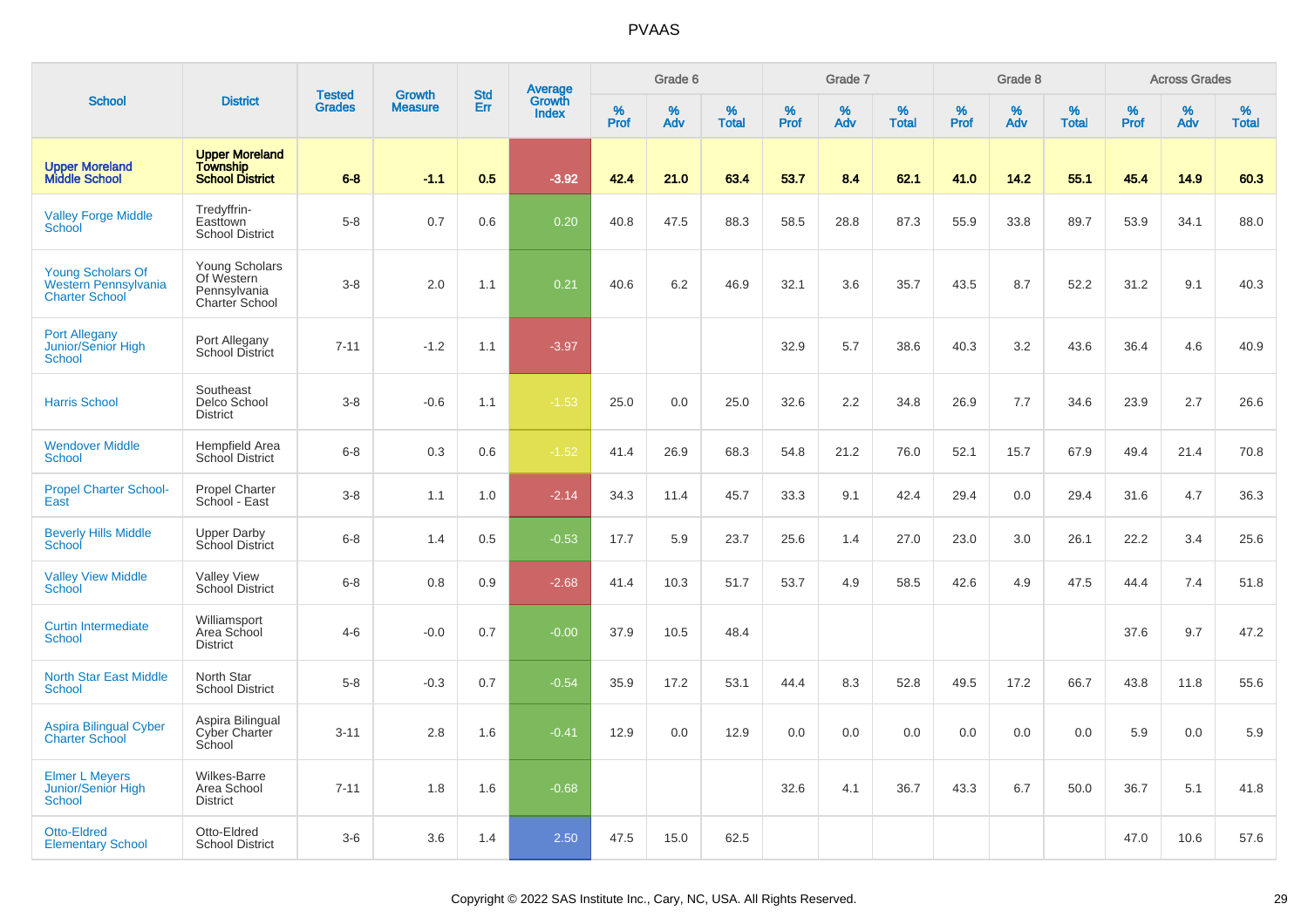|                                                            |                                                                    |                                |                          | <b>Std</b> |                                          |                  | Grade 6     |                   |           | Grade 7     |                   |           | Grade 8  |                   |              | <b>Across Grades</b> |                   |
|------------------------------------------------------------|--------------------------------------------------------------------|--------------------------------|--------------------------|------------|------------------------------------------|------------------|-------------|-------------------|-----------|-------------|-------------------|-----------|----------|-------------------|--------------|----------------------|-------------------|
| <b>School</b>                                              | <b>District</b>                                                    | <b>Tested</b><br><b>Grades</b> | Growth<br><b>Measure</b> | Err        | <b>Average</b><br>Growth<br><b>Index</b> | %<br><b>Prof</b> | $\%$<br>Adv | %<br><b>Total</b> | %<br>Prof | $\%$<br>Adv | %<br><b>Total</b> | %<br>Prof | %<br>Adv | %<br><b>Total</b> | $\%$<br>Prof | $\%$<br>Adv          | %<br><b>Total</b> |
| <b>Upper Moreland<br/>Middle School</b>                    | <b>Upper Moreland</b><br><b>Township</b><br><b>School District</b> | $6 - 8$                        | $-1.1$                   | 0.5        | $-3.92$                                  | 42.4             | 21.0        | 63.4              | 53.7      | 8.4         | 62.1              | 41.0      | 14.2     | 55.1              | 45.4         | 14.9                 | 60.3              |
| <b>Clarion Area</b><br><b>Junior/Senior High</b><br>School | Clarion Area<br><b>School District</b>                             | $7 - 11$                       | 2.2                      | 1.1        | 0.05                                     |                  |             |                   | 44.8      | 4.5         | 49.2              | 39.0      | 11.9     | 50.8              | 42.1         | 7.9                  | 50.0              |
| <b>Gayman Elementary</b><br>School                         | <b>Central Bucks</b><br><b>School District</b>                     | $3-6$                          | 1.9                      | 1.2        | 1.60                                     | 52.6             | 31.6        | 84.2              |           |             |                   |           |          |                   | 58.8         | 22.0                 | 80.9              |
| <b>Shenango High School</b>                                | Shenango Area<br>School District                                   | $7 - 11$                       | 2.4                      | 0.9        | 1.54                                     |                  |             |                   | 45.7      | 9.6         | 55.3              | 41.1      | 18.9     | 60.0              | 43.5         | 14.1                 | 57.6              |
| <b>Damascus Area</b><br><b>School</b>                      | Wavne<br>Highlands<br>School District                              | $3 - 8$                        | 2.9                      | 1.2        | $-0.01$                                  | 30.0             | 50.0        | 80.0              | 35.3      | 32.4        | 67.6              | 53.6      | 21.4     | 75.0              | 45.0         | 30.2                 | 75.2              |
| <b>Palisades Middle</b><br>School                          | Palisades<br><b>School District</b>                                | $6 - 8$                        | $-0.5$                   | 0.7        | $-3.54$                                  | 48.5             | 19.2        | 67.7              | 60.2      | 10.7        | 70.9              | 43.2      | 9.1      | 52.3              | 51.0         | 13.1                 | 64.1              |
| <b>St Marys Area Middle</b><br>School                      | Saint Marys<br>Area School<br><b>District</b>                      | $5-8$                          | $-0.7$                   | 0.6        | $-3.59$                                  | 42.7             | 13.7        | 56.4              | 40.8      | 7.7         | 48.5              | 46.4      | 8.0      | 54.3              | 43.5         | 9.6                  | 53.1              |
| <b>Bucktail Area Middle</b><br><b>School</b>               | Keystone<br>Central School<br><b>District</b>                      | $5-8$                          | $-0.3$                   | 1.2        | $-0.87$                                  | 44.0             | 12.0        | 56.0              | 31.2      | 0.0         | 31.2              | 40.7      | 7.4      | 48.2              | 38.9         | 4.6                  | 43.5              |
| <b>Walnut Creek Middle</b><br><b>School</b>                | <b>Millcreek</b><br>Township<br>School District                    | $6 - 8$                        | 0.6                      | 0.6        | $-2.22$                                  | 46.0             | 27.7        | 73.7              | 50.3      | 25.5        | 75.8              | 47.1      | 20.0     | 67.1              | 47.9         | 24.4                 | 72.3              |
| <b>Penn Cambria Middle</b><br><b>School</b>                | Penn Cambria<br><b>School District</b>                             | $5 - 8$                        | $-0.4$                   | 0.6        | $-3.46$                                  | 45.9             | 7.1         | 53.1              | 58.1      | 7.7         | 65.8              | 52.0      | 8.0      | 60.0              | 53.8         | 6.0                  | 59.8              |
| <b>Swatara Middle School</b>                               | Central<br>Dauphin School<br><b>District</b>                       | $6 - 8$                        | 1.4                      | 0.6        | 1.12                                     | 28.5             | 10.1        | 38.6              | 30.2      | 2.9         | 33.1              | 27.3      | 4.7      | 32.0              | 28.8         | 5.8                  | 34.6              |
| <b>Holland Elementary</b><br>School                        | Council Rock<br><b>School District</b>                             | $3-6$                          | 2.8                      | 1.1        | 2.30                                     | 44.8             | 25.9        | 70.7              |           |             |                   |           |          |                   | 48.1         | 16.9                 | 65.0              |
| <b>Dallastown Area</b><br><b>Intermediate School</b>       | Dallastown<br>Area School<br><b>District</b>                       | $4-6$                          | $-0.6$                   | 0.5        | $-1.25$                                  | 44.7             | 30.8        | 75.5              |           |             |                   |           |          |                   | 44.5         | 23.6                 | 68.1              |
| <b>Greater Latrobe Junior</b><br><b>High School</b>        | <b>Greater Latrobe</b><br><b>School District</b>                   | $7 - 8$                        | $-0.8$                   | 0.6        | $-4.38$                                  |                  |             |                   | 49.0      | 10.1        | 59.1              | 46.2      | 20.0     | 66.2              | 47.6         | 15.2                 | 62.8              |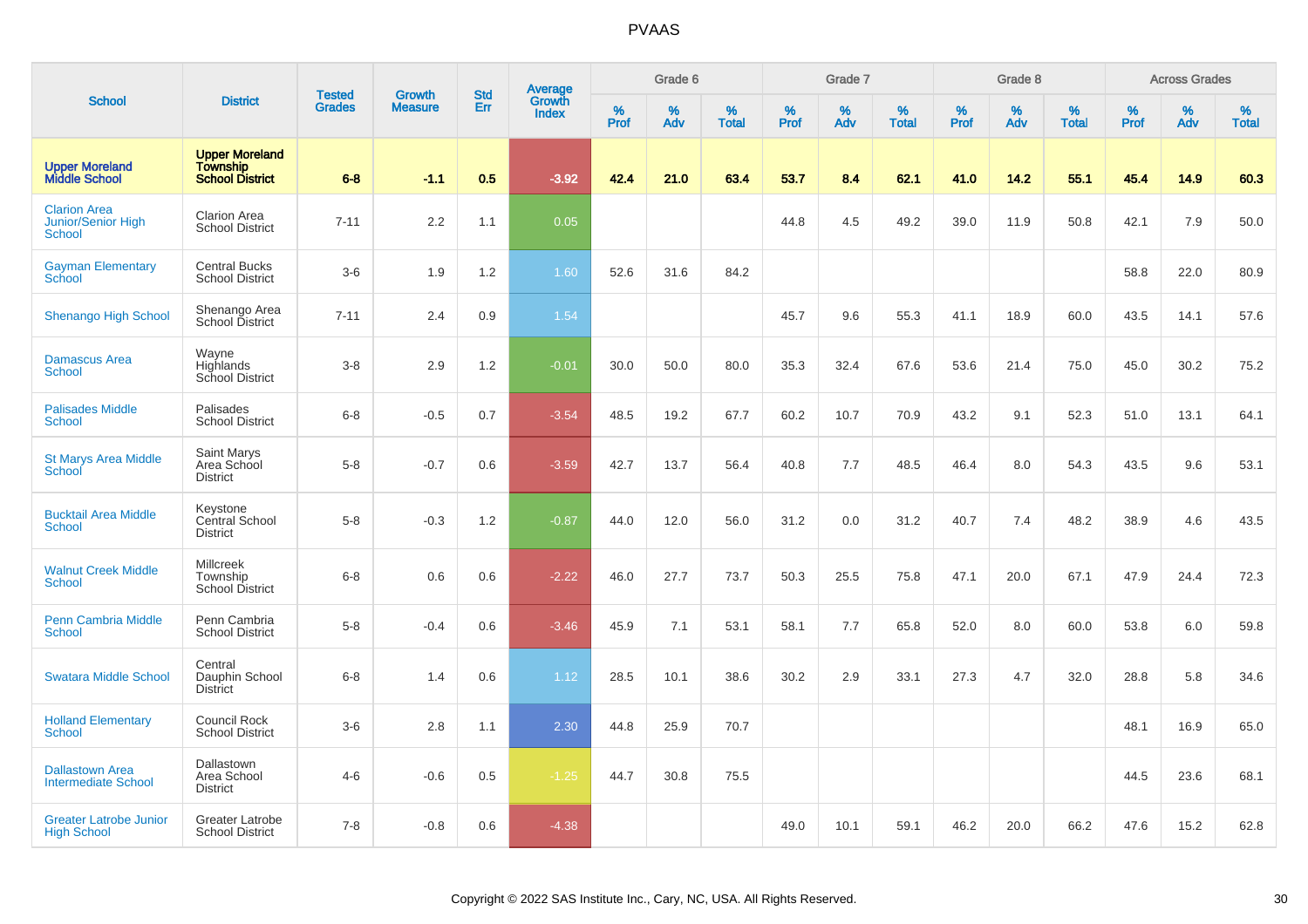|                                                                        |                                                                    | <b>Tested</b> | <b>Growth</b>  | <b>Std</b> | <b>Average</b><br>Growth |           | Grade 6  |                   |                  | Grade 7  |                   |           | Grade 8  |                   |           | <b>Across Grades</b> |                   |
|------------------------------------------------------------------------|--------------------------------------------------------------------|---------------|----------------|------------|--------------------------|-----------|----------|-------------------|------------------|----------|-------------------|-----------|----------|-------------------|-----------|----------------------|-------------------|
| <b>School</b>                                                          | <b>District</b>                                                    | <b>Grades</b> | <b>Measure</b> | Err        | <b>Index</b>             | %<br>Prof | %<br>Adv | %<br><b>Total</b> | %<br><b>Prof</b> | %<br>Adv | %<br><b>Total</b> | %<br>Prof | %<br>Adv | %<br><b>Total</b> | %<br>Prof | %<br>Adv             | %<br><b>Total</b> |
| <b>Upper Moreland</b><br><b>Middle School</b>                          | <b>Upper Moreland</b><br><b>Township</b><br><b>School District</b> | $6 - 8$       | $-1.1$         | 0.5        | $-3.92$                  | 42.4      | 21.0     | 63.4              | 53.7             | 8.4      | 62.1              | 41.0      | 14.2     | 55.1              | 45.4      | 14.9                 | 60.3              |
| <b>Southwest Leadership</b><br><b>Academy Charter</b><br><b>School</b> | Southwest<br>Leadership<br>Academy<br>Charter School               | $3 - 8$       | 0.2            | 1.1        | 0.19                     | 16.1      | 6.4      | 22.6              | 15.8             | 2.6      | 18.4              | 20.8      | 0.0      | 20.8              | 19.0      | 3.3                  | 22.3              |
| <b>Bangor Area Middle</b><br>School                                    | <b>Bangor Area</b><br>School District                              | $7 - 8$       | 1.8            | 0.7        | 1.44                     |           |          |                   | 47.3             | 9.5      | 56.8              | 43.3      | 8.0      | 51.3              | 45.3      | 8.7                  | 54.0              |
| Pittsburgh Classical 6-<br>8                                           | Pittsburgh<br>School District                                      | $6 - 8$       | 0.6            | 0.9        | $-1.69$                  | 19.7      | 6.6      | 26.2              | 32.2             | 3.3      | 35.6              | 35.3      | 0.0      | 35.3              | 29.2      | 3.5                  | 32.7              |
| <b>Ingomar Middle School</b>                                           | North Allegheny<br><b>School District</b>                          | $6 - 8$       | 0.1            | 0.6        | $-2.72$                  | 43.4      | 33.5     | 76.9              | 53.0             | 27.6     | 80.6              | 57.6      | 26.7     | 84.2              | 50.9      | 29.5                 | 80.5              |
| Allegheny-Clarion<br><b>Valley High School</b>                         | Allegheny-<br><b>Clarion Valley</b><br><b>School District</b>      | $7 - 10$      | 3.4            | 1.4        | 1.00                     |           |          |                   | 43.9             | 2.4      | 46.3              | 40.0      | 0.0      | 40.0              | 42.1      | 1.3                  | 43.4              |
| <b>George A Ferrell</b><br><b>Elementary School</b>                    | East Lycoming<br>School District                                   | $3-6$         | 4.9            | 2.0        | 2.10                     | 23.8      | 42.9     | 66.7              |                  |          |                   |           |          |                   | 41.9      | 21.6                 | 63.5              |
| <b>Penn Wood Middle</b><br>School                                      | William Penn<br><b>School District</b>                             | $7 - 8$       | 1.5            | 0.7        | 0.74                     |           |          |                   | 30.8             | 0.6      | 31.4              | 21.8      | 2.4      | 24.2              | 26.4      | 1.5                  | 27.8              |
| Northwood Academy<br><b>Charter School</b>                             | Northwood<br>Academy<br><b>Charter School</b>                      | $3 - 8$       | $-0.1$         | 0.7        | $-0.12$                  | 44.2      | 6.5      | 50.6              | 37.5             | 5.6      | 43.1              | 29.6      | 13.0     | 42.6              | 31.0      | 5.4                  | 36.4              |
| <b>Mastery Charter</b><br>School-Harrity<br><b>Campus</b>              | <b>Mastery Charter</b><br>School - Harrity<br>Campus               | $3-8$         | 0.5            | 1.2        | 0.04                     | 12.8      | 2.1      | 14.9              | 26.5             | 0.0      | 26.5              | 11.1      | 7.4      | 18.5              | 18.2      | 2.0                  | 20.2              |
| Dorseyville Middle<br>School                                           | Fox Chapel<br>Area School<br><b>District</b>                       | $4 - 8$       | $-0.3$         | 0.5        | $-5.13$                  | 34.8      | 51.8     | 86.6              | 50.0             | 27.0     | 77.0              | 52.9      | 31.4     | 84.3              | 46.0      | 36.7                 | 82.6              |
| Muncy Junior/Senior<br><b>High School</b>                              | Muncy School<br><b>District</b>                                    | $7 - 11$      | $-0.5$         | 1.0        | $-3.34$                  |           |          |                   | 58.0             | 8.7      | 66.7              | 44.4      | 12.2     | 56.7              | 50.3      | 10.7                 | 61.0              |
| <b>Delcroft School</b>                                                 | Southeast<br>Delco School<br><b>District</b>                       | $3 - 8$       | $-0.2$         | 1.1        | $-0.69$                  | 37.5      | 0.0      | 37.5              | 15.4             | 0.0      | 15.4              | 34.2      | 0.0      | 34.2              | 28.9      | 1.0                  | 29.9              |
| <b>Welsh Valley Middle</b><br>School                                   | Lower Merion<br><b>School District</b>                             | $6 - 10$      | $-0.3$         | 0.4        | $-1.87$                  | 46.7      | 33.5     | 80.2              | 55.2             | 25.2     | 80.4              | 51.8      | 28.3     | 80.2              | 51.3      | 28.9                 | 80.2              |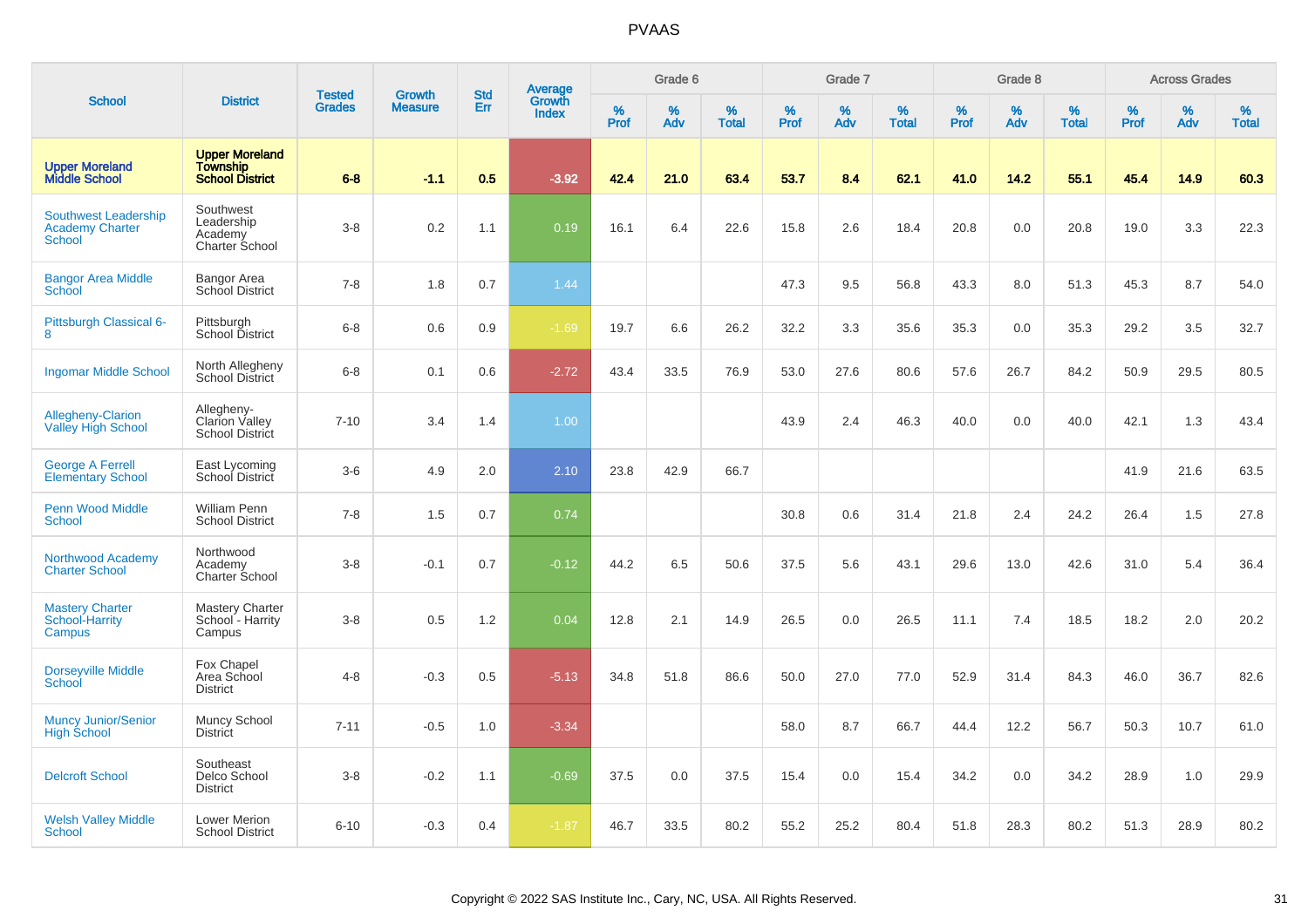|                                                 |                                                                    |                                |                                 | <b>Std</b> | <b>Average</b><br>Growth |           | Grade 6  |                   |           | Grade 7  |                   |           | Grade 8  |                   |           | <b>Across Grades</b> |                   |
|-------------------------------------------------|--------------------------------------------------------------------|--------------------------------|---------------------------------|------------|--------------------------|-----------|----------|-------------------|-----------|----------|-------------------|-----------|----------|-------------------|-----------|----------------------|-------------------|
| <b>School</b>                                   | <b>District</b>                                                    | <b>Tested</b><br><b>Grades</b> | <b>Growth</b><br><b>Measure</b> | Err        | <b>Index</b>             | %<br>Prof | %<br>Adv | %<br><b>Total</b> | %<br>Prof | %<br>Adv | %<br><b>Total</b> | %<br>Prof | %<br>Adv | %<br><b>Total</b> | %<br>Prof | %<br>Adv             | %<br><b>Total</b> |
| <b>Upper Moreland<br/>Middle School</b>         | <b>Upper Moreland</b><br><b>Township</b><br><b>School District</b> | $6 - 8$                        | $-1.1$                          | 0.5        | $-3.92$                  | 42.4      | 21.0     | 63.4              | 53.7      | 8.4      | 62.1              | 41.0      | 14.2     | 55.1              | 45.4      | 14.9                 | 60.3              |
| <b>Southwark School</b>                         | Philadelphia<br>City School<br><b>District</b>                     | $3 - 8$                        | 1.4                             | 1.3        | $-0.57$                  | 23.8      | 0.0      | 23.8              | 17.2      | 6.9      | 24.1              | 31.2      | 0.0      | 31.2              | 19.0      | 4.4                  | 23.4              |
| <b>Penn Middle School</b>                       | Penn-Trafford<br><b>School District</b>                            | $6 - 8$                        | 0.3                             | 0.6        | $-1.07$                  | 47.5      | 32.5     | 80.0              | 58.9      | 22.2     | 81.1              | 55.8      | 14.0     | 69.8              | 54.3      | 22.7                 | 77.0              |
| <b>New Oxford Middle</b><br><b>School</b>       | Conewago<br>Valley School<br><b>District</b>                       | $7 - 8$                        | $-0.0$                          | 0.5        | $-2.43$                  |           |          |                   | 46.6      | 8.9      | 55.5              | 46.8      | 5.7      | 52.5              | 46.7      | 7.3                  | 54.0              |
| <b>Union City Middle</b><br><b>School</b>       | Union City Area<br><b>School District</b>                          | $6 - 11$                       | 0.1                             | 0.8        | $-1.88$                  | 35.5      | 16.1     | 51.6              | 44.7      | 10.5     | 55.3              | 42.2      | 8.9      | 51.1              | 41.2      | 11.4                 | 52.6              |
| <b>S S Palmer</b><br><b>Elementary School</b>   | Palmerton Area<br><b>School District</b>                           | $3-6$                          | 0.8                             | 1.1        | 0.77                     | 46.5      | 5.6      | 52.1              |           |          |                   |           |          |                   | 49.0      | 7.5                  | 56.5              |
| <b>Toby Farms</b><br><b>Intermediate School</b> | Chester-Upland<br><b>School District</b>                           | $5-8$                          | 1.2                             | 1.0        | $-0.31$                  | 17.9      | 3.6      | 21.4              | 7.5       | 0.0      | 7.5               | 7.3       | 0.0      | 7.3               | 11.4      | 1.2                  | 12.6              |
| <b>Haverford Middle</b><br><b>School</b>        | Haverford<br>Township<br><b>School District</b>                    | $6 - 8$                        | 0.1                             | 0.4        | $-2.65$                  | 51.1      | 27.6     | 78.7              | 55.0      | 18.3     | 73.3              | 44.5      | 32.3     | 76.7              | 50.6      | 25.7                 | 76.3              |
| Youngsville<br>Middle/High School               | <b>Warren County</b><br>School District                            | $6 - 11$                       | 2.5                             | 1.0        | 0.44                     | 42.3      | 9.6      | 51.9              | 24.0      | 0.0      | 24.0              | 42.5      | 0.0      | 42.5              | 35.9      | 3.5                  | 39.4              |
| <b>Founders Hall Middle</b><br><b>School</b>    | Mckeesport<br>Area School<br><b>District</b>                       | $6 - 8$                        | $-0.4$                          | 0.5        | $-3.84$                  | 29.1      | 1.3      | 30.4              | 24.1      | 0.0      | 24.1              | 22.9      | 1.1      | 23.9              | 25.1      | 0.7                  | 25.9              |
| <b>Marshall Academy</b>                         | Harrisburg City<br>School District                                 | $5-8$                          | 4.2                             | 1.7        | 0.92                     | 8.7       | 0.0      | 8.7               | 0.0       | 0.0      | 0.0               | 11.8      | 0.0      | 11.8              | 5.9       | 0.0                  | 5.9               |
| <b>Fritz Elementary</b><br><b>School</b>        | Conestoga<br>Valley School<br><b>District</b>                      | $3-6$                          | 2.3                             | 1.0        | 1.53                     | 39.1      | 16.1     | 55.2              |           |          |                   |           |          |                   | 43.6      | 13.5                 | 57.1              |
| <b>Pittsburgh South Hills</b><br>$6 - 8$        | Pittsburgh<br>School District                                      | $6 - 8$                        | $-0.9$                          | 0.8        | $-3.86$                  | 25.2      | 5.4      | 30.6              | 22.2      | 5.6      | 27.8              | 23.3      | 0.0      | 23.3              | 23.7      | 3.8                  | 27.5              |
| <b>Fort Leboeuf Middle</b><br>School            | Fort Leboeuf<br><b>School District</b>                             | $6 - 8$                        | $-0.7$                          | 0.6        | $-2.85$                  | 39.4      | 26.8     | 66.2              | 49.4      | 15.2     | 64.6              | 42.1      | 16.6     | 58.6              | 44.1      | 19.1                 | 63.2              |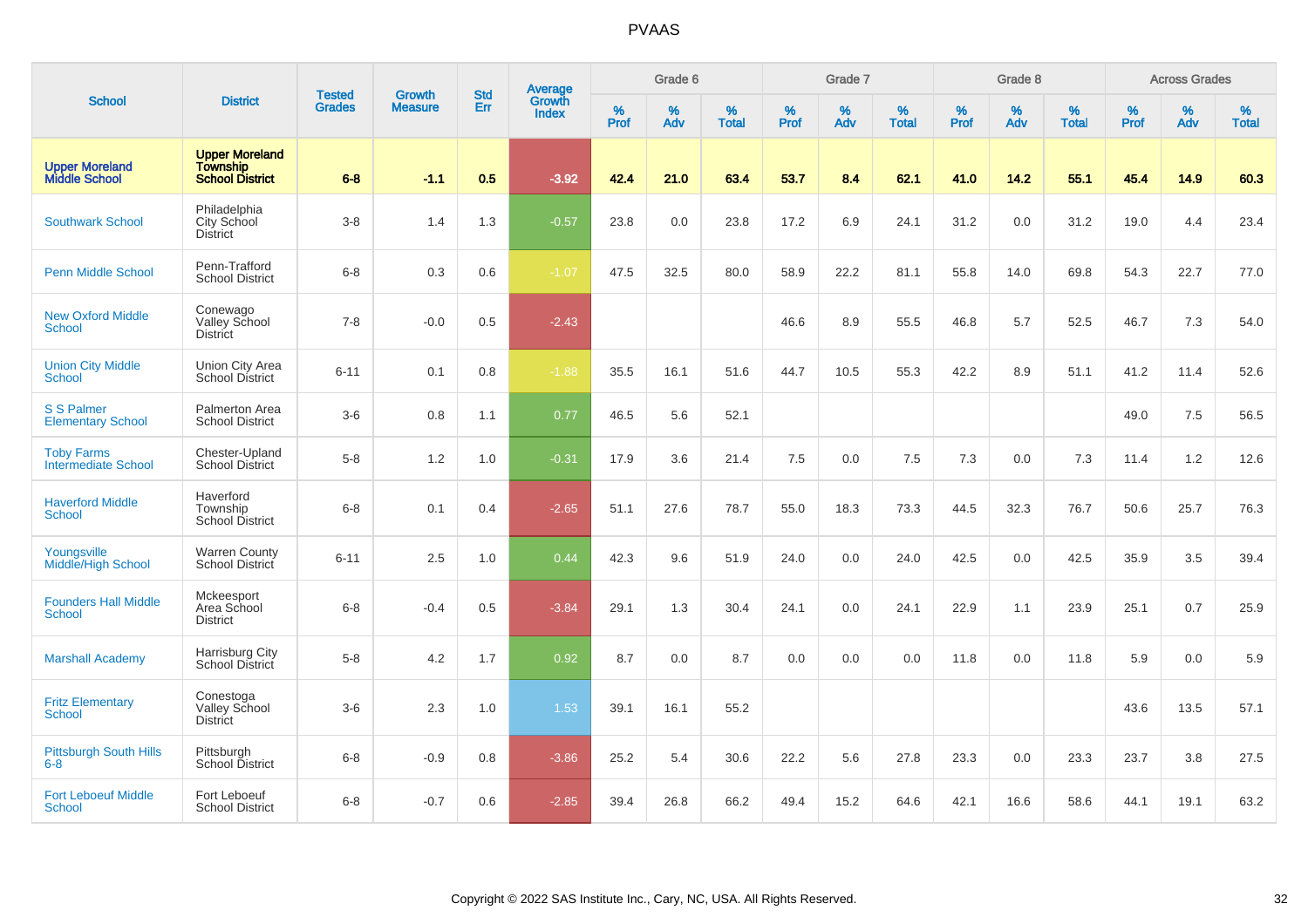|                                                                |                                                                    | <b>Tested</b> | <b>Growth</b>  | <b>Std</b> |                                          |                  | Grade 6     |                   |           | Grade 7     |                   |           | Grade 8  |                   |              | <b>Across Grades</b> |                   |
|----------------------------------------------------------------|--------------------------------------------------------------------|---------------|----------------|------------|------------------------------------------|------------------|-------------|-------------------|-----------|-------------|-------------------|-----------|----------|-------------------|--------------|----------------------|-------------------|
| <b>School</b>                                                  | <b>District</b>                                                    | <b>Grades</b> | <b>Measure</b> | Err        | <b>Average</b><br>Growth<br><b>Index</b> | %<br><b>Prof</b> | $\%$<br>Adv | %<br><b>Total</b> | %<br>Prof | $\%$<br>Adv | %<br><b>Total</b> | %<br>Prof | %<br>Adv | %<br><b>Total</b> | $\%$<br>Prof | %<br>Adv             | %<br><b>Total</b> |
| <b>Upper Moreland</b><br><b>Middle School</b>                  | <b>Upper Moreland</b><br><b>Township</b><br><b>School District</b> | $6 - 8$       | $-1.1$         | 0.5        | $-3.92$                                  | 42.4             | 21.0        | 63.4              | 53.7      | 8.4         | 62.1              | 41.0      | 14.2     | 55.1              | 45.4         | 14.9                 | 60.3              |
| N Hopewell-<br>Winterstown<br><b>Elementary School</b>         | Red Lion Area<br><b>School District</b>                            | $3-6$         | 2.2            | 1.6        | 1.39                                     | 46.9             | 21.9        | 68.8              |           |             |                   |           |          |                   | 41.5         | 17.0                 | 58.5              |
| <b>Mastery Charter</b><br>School-Pickett<br>Campus             | <b>Mastery Charter</b><br>School - Pickett<br>Campus               | $6 - 10$      | 1.6            | 1.1        | $-0.80$                                  | 4.9              | 0.0         | 4.9               | 15.4      | 0.0         | 15.4              | 8.8       | 2.9      | 11.8              | 9.6          | 0.9                  | 10.5              |
| <b>Conemaugh Valley</b><br>Junior/Senior High<br><b>School</b> | Conemaugh<br>Valley School<br><b>District</b>                      | $7 - 12$      | 2.4            | 1.2        | 0.50                                     |                  |             |                   | 45.1      | 5.9         | 51.0              | 49.1      | 9.4      | 58.5              | 47.1         | 7.7                  | 54.8              |
| Aliquippa<br>Junior/Senior High<br><b>School</b>               | Aliquippa<br>School District                                       | $7 - 11$      | 1.8            | 1.1        | $-0.04$                                  |                  |             |                   | 27.4      | 2.7         | 30.1              | 14.1      | 0.0      | 14.1              | 21.2         | 1.5                  | 22.6              |
| <b>Lower Macungie</b><br>Middle School                         | East Penn<br><b>School District</b>                                | $6-8$         | 0.4            | 0.4        | $-1.54$                                  | 41.8             | 15.4        | 57.1              | 52.5      | 9.4         | 62.0              | 51.4      | 12.7     | 64.1              | 48.6         | 12.5                 | 61.1              |
| Pittsburgh Sterrett 6-8                                        | Pittsburgh<br>School District                                      | $5-8$         | 0.4            | 0.8        | $-1.93$                                  | 18.6             | 4.3         | 22.9              | 19.0      | 3.6         | 22.6              | 31.7      | 1.7      | 33.3              | 22.3         | 3.3                  | 25.6              |
| <b>Albert Gallatin South</b><br><b>Middle School</b>           | <b>Albert Gallatin</b><br>Area School<br><b>District</b>           | $6-8$         | 1.7            | 0.8        | 0.50                                     | 29.5             | 12.6        | 42.1              | 31.9      | 3.2         | 35.1              | 42.4      | 8.2      | 50.6              | 34.3         | 8.0                  | 42.3              |
| <b>Blue Ridge Middle</b><br><b>School</b>                      | <b>Blue Ridge</b><br>School District                               | $6 - 8$       | 1.9            | 0.9        | $-0.10$                                  | 46.0             | 8.1         | 54.0              | 50.0      | 16.1        | 66.1              | 47.1      | 8.6      | 55.7              | 47.6         | 10.7                 | 58.2              |
| <b>Newport Middle</b><br>School                                | Newport School<br>District                                         | $6 - 8$       | 0.6            | 0.9        | $-1.64$                                  | 44.4             | 11.1        | 55.6              | 41.3      | 1.6         | 42.9              | 43.8      | 7.8      | 51.6              | 43.2         | 7.0                  | 50.2              |
| <b>Stewart Middle School</b>                                   | Norristown Area<br><b>School District</b>                          | $5-8$         | $-0.0$         | 0.7        | $-2.72$                                  | 34.3             | 3.0         | 37.3              | 25.0      | 5.4         | 30.4              | 22.5      | 4.2      | 26.8              | 24.6         | 3.5                  | 28.2              |
| <b>Duquesne Elementary</b><br>School                           | Duquesne City<br><b>School District</b>                            | $3-6$         | 3.1            | 1.3        | 0.74                                     | 10.8             | 2.7         | 13.5              |           |             |                   |           |          |                   | 15.2         | 0.6                  | 15.8              |
| <b>Pequea Elementary</b><br>School                             | Penn Manor<br><b>School District</b>                               | $3-6$         | 2.7            | 1.4        | 1.88                                     | 51.6             | 12.9        | 64.5              |           |             |                   |           |          |                   | 49.7         | 16.6                 | 66.3              |
| <b>Mastery Charter</b><br>School - Cleveland<br>Elementary     | Mastery Charter<br>School-<br>Cleveland<br>Elementary              | $3-8$         | 2.7            | 1.3        | 0.20                                     | 23.5             | 0.0         | 23.5              | 24.1      | 3.4         | 27.6              | 21.7      | 0.0      | 21.7              | 18.8         | 1.9                  | 20.6              |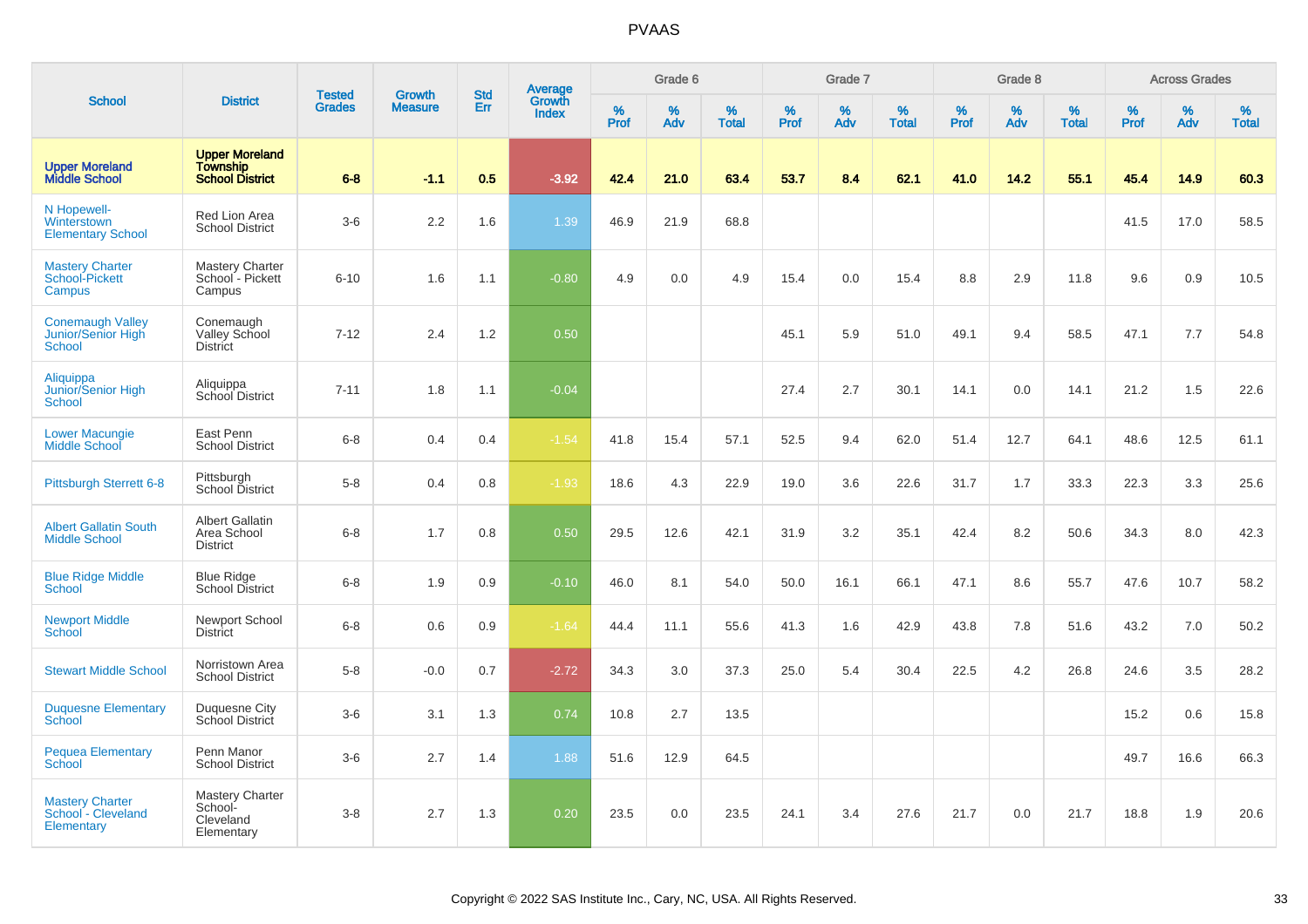|                                                                     |                                                                    |                                | <b>Growth</b>  | <b>Std</b> | <b>Average</b><br>Growth |                  | Grade 6  |                   |           | Grade 7  |                   |           | Grade 8  |                   |           | <b>Across Grades</b> |                   |
|---------------------------------------------------------------------|--------------------------------------------------------------------|--------------------------------|----------------|------------|--------------------------|------------------|----------|-------------------|-----------|----------|-------------------|-----------|----------|-------------------|-----------|----------------------|-------------------|
| <b>School</b>                                                       | <b>District</b>                                                    | <b>Tested</b><br><b>Grades</b> | <b>Measure</b> | Err        | <b>Index</b>             | %<br><b>Prof</b> | %<br>Adv | %<br><b>Total</b> | %<br>Prof | %<br>Adv | %<br><b>Total</b> | %<br>Prof | %<br>Adv | %<br><b>Total</b> | %<br>Prof | %<br>Adv             | %<br><b>Total</b> |
| <b>Upper Moreland<br/>Middle School</b>                             | <b>Upper Moreland</b><br><b>Township</b><br><b>School District</b> | $6 - 8$                        | $-1.1$         | 0.5        | $-3.92$                  | 42.4             | 21.0     | 63.4              | 53.7      | 8.4      | 62.1              | 41.0      | 14.2     | 55.1              | 45.4      | 14.9                 | 60.3              |
| <b>Skyview Upper</b><br><b>Elementary School</b>                    | Methacton<br><b>School District</b>                                | $5-6$                          | $-0.7$         | 0.5        | $-1.42$                  | 54.8             | 21.0     | 75.8              |           |          |                   |           |          |                   | 59.6      | 14.9                 | 74.5              |
| <b>Deer Lakes Middle</b><br><b>School</b>                           | Deer Lakes<br><b>School District</b>                               | $6-8$                          | $-0.3$         | 0.7        | $-2.25$                  | 47.2             | 22.0     | 69.1              | 42.4      | 10.6     | 53.0              | 45.1      | 10.8     | 55.9              | 44.8      | 14.6                 | 59.4              |
| <b>Central Elementary</b><br><b>School</b>                          | Franklin Area<br><b>School District</b>                            | $3-6$                          | 2.6            | 1.2        | 1.46                     | 40.4             | 11.5     | 51.9              |           |          |                   |           |          |                   | 36.4      | 4.3                  | 40.7              |
| <b>Ferndale Area</b><br>Junior/Senior High<br><b>School</b>         | Ferndale Area<br><b>School District</b>                            | $7 - 10$                       | 3.1            | 1.4        | 1.45                     |                  |          |                   | 61.5      | 5.1      | 66.7              | 54.4      | 4.4      | 58.7              | 57.6      | 4.7                  | 62.4              |
| <b>Hannah Penn</b>                                                  | York City<br>School District                                       | $3-8$                          | 1.5            | 0.9        | 0.31                     | 9.8              | 0.0      | 9.8               | 7.0       | 0.0      | 7.0               | 10.4      | 2.1      | 12.5              | 8.6       | 0.3                  | 8.9               |
| <b>James W Parker</b><br><b>Middle School</b>                       | General Mclane<br><b>School District</b>                           | $5-8$                          | 0.2            | 0.5        | $-0.87$                  | 45.7             | 23.5     | 69.1              | 50.3      | 15.6     | 66.0              | 44.9      | 12.2     | 57.0              | 49.5      | 15.0                 | 64.5              |
| <b>Conneaut Valley</b><br><b>Middle School</b>                      | Conneaut<br><b>School District</b>                                 | $5-8$                          | $-1.1$         | 0.8        | $-3.14$                  | 55.2             | 10.3     | 65.5              | 52.2      | 9.0      | 61.2              | 45.8      | 5.6      | 51.4              | 50.2      | 8.3                  | 58.5              |
| <b>Kutz Elementary</b><br>School                                    | <b>Central Bucks</b><br><b>School District</b>                     | $3-6$                          | 1.2            | 1.1        | 1.10                     | 37.7             | 50.7     | 88.4              |           |          |                   |           |          |                   | 47.2      | 33.5                 | 80.7              |
| <b>Manor Middle School</b>                                          | Penn Manor<br><b>School District</b>                               | $7 - 8$                        | 1.5            | 0.7        | 0.90                     |                  |          |                   | 49.0      | 9.0      | 58.1              | 46.3      | 14.0     | 60.4              | 47.6      | 11.6                 | 59.2              |
| <b>Eisenhower Middle</b><br><b>School</b>                           | Norristown Area<br><b>School District</b>                          | $5-8$                          | $-0.2$         | 0.7        | $-1.75$                  | 31.5             | 4.6      | 36.1              | 21.8      | 3.8      | 25.6              | 32.1      | 3.7      | 35.8              | 28.1      | 3.4                  | 31.5              |
| <b>Eastern Lebanon</b><br><b>County Middle School</b>               | Eastern<br>Lebanon<br><b>County School</b><br><b>District</b>      | $6 - 8$                        | $-1.1$         | 0.6        | $-4.82$                  | 42.0             | 9.1      | 51.1              | 45.1      | 8.0      | 53.1              | 29.8      | 7.0      | 36.8              | 38.9      | 8.1                  | 47.0              |
| <b>Lindley Academy</b><br><b>Charter School At</b><br><b>Birney</b> | Lindley<br>Academy<br>Charter School<br>At Birney                  | $3 - 8$                        | 1.0            | 0.7        | $-0.04$                  | 24.0             | 2.5      | 26.6              | 20.6      | 3.2      | 23.8              | 19.4      | 4.8      | 24.2              | 19.6      | 2.3                  | 21.9              |
| Log College Middle<br>School                                        | Centennial<br><b>School District</b>                               | $6 - 8$                        | 1.2            | 0.5        | 0.17                     | 43.4             | 12.5     | 56.0              | 49.1      | 8.0      | 57.1              | 35.1      | 6.3      | 41.4              | 42.4      | 8.9                  | 51.3              |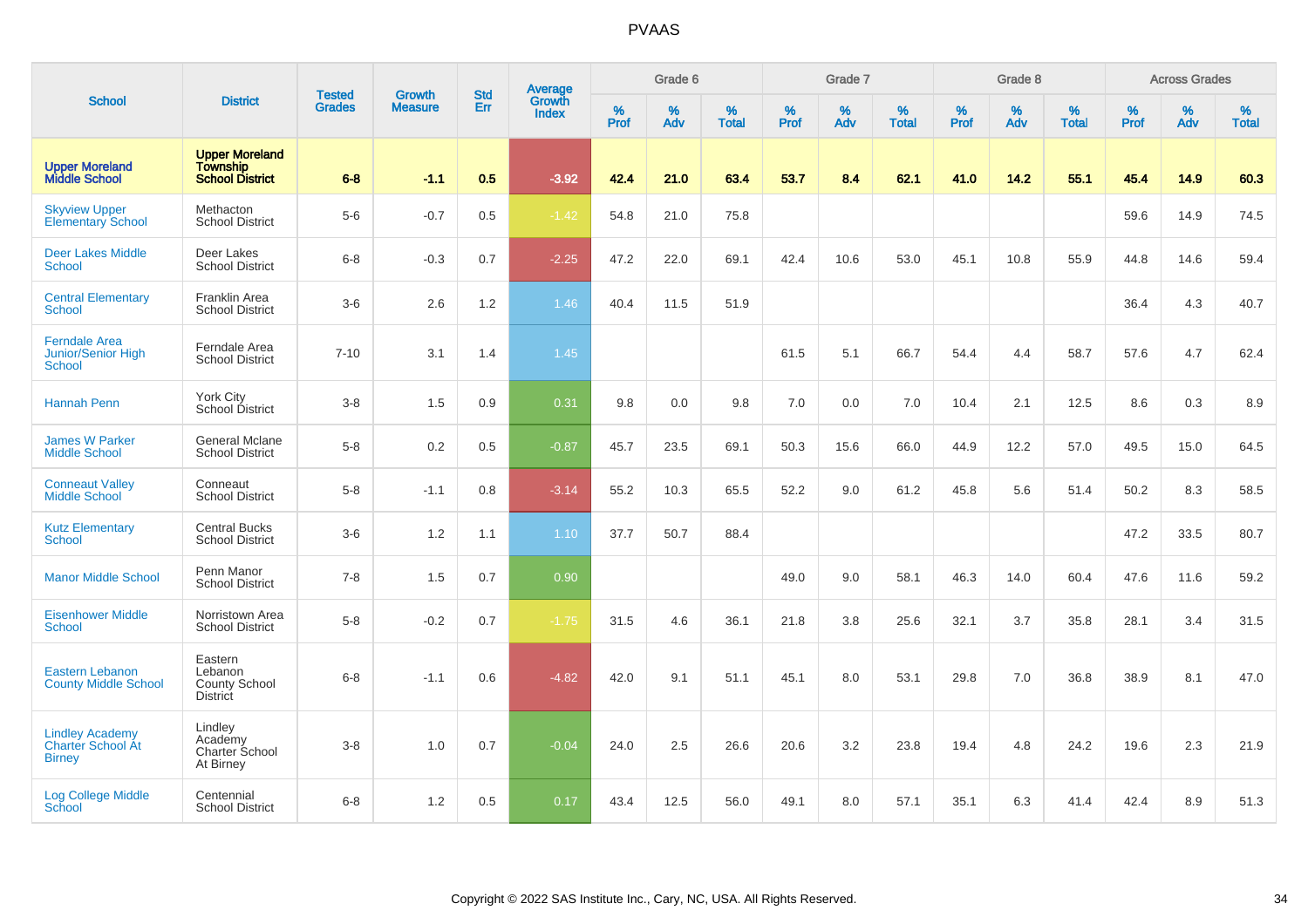|                                                         |                                                                    | <b>Tested</b> | <b>Growth</b>  | <b>Std</b> |                                          |                  | Grade 6  |                   |           | Grade 7  |                   |           | Grade 8  |                   |           | <b>Across Grades</b> |                   |
|---------------------------------------------------------|--------------------------------------------------------------------|---------------|----------------|------------|------------------------------------------|------------------|----------|-------------------|-----------|----------|-------------------|-----------|----------|-------------------|-----------|----------------------|-------------------|
| <b>School</b>                                           | <b>District</b>                                                    | <b>Grades</b> | <b>Measure</b> | <b>Err</b> | <b>Average</b><br>Growth<br><b>Index</b> | %<br><b>Prof</b> | %<br>Adv | %<br><b>Total</b> | %<br>Prof | %<br>Adv | %<br><b>Total</b> | %<br>Prof | %<br>Adv | %<br><b>Total</b> | %<br>Prof | %<br>Adv             | %<br><b>Total</b> |
| <b>Upper Moreland</b><br><b>Middle School</b>           | <b>Upper Moreland</b><br><b>Township</b><br><b>School District</b> | $6 - 8$       | $-1.1$         | 0.5        | $-3.92$                                  | 42.4             | 21.0     | 63.4              | 53.7      | 8.4      | 62.1              | 41.0      | 14.2     | 55.1              | 45.4      | 14.9                 | 60.3              |
| <b>Westlake Middle</b><br>School                        | <b>Millcreek</b><br>Township<br>School District                    | $6 - 8$       | 1.3            | 0.6        | 0.57                                     | 40.9             | 20.5     | 61.4              | 42.3      | 13.1     | 55.5              | 44.9      | 17.7     | 62.7              | 42.9      | 17.1                 | 60.0              |
| <b>Conrad Weiser Middle</b><br><b>School</b>            | <b>Conrad Weiser</b><br>Area School<br><b>District</b>             | $5-8$         | $-2.3$         | 0.5        | $-7.45$                                  | 40.0             | 8.7      | 48.7              | 26.2      | 2.7      | 28.9              | 30.0      | 3.4      | 33.5              | 34.7      | 3.7                  | 38.4              |
| <b>Red Lion Area Junior</b><br><b>High School</b>       | Red Lion Area<br><b>School District</b>                            | $7 - 8$       | 0.6            | 0.6        | $-0.57$                                  |                  |          |                   | 41.7      | 10.5     | 52.3              | 38.9      | 7.5      | 46.5              | 40.4      | 9.2                  | 49.6              |
| <b>Jackson School</b>                                   | York City<br>School District                                       | $3 - 8$       | 1.8            | 1.0        | 0.57                                     | 10.4             | 2.1      | 12.5              | 22.2      | 0.0      | 22.2              | 24.3      | 0.0      | 24.3              | 15.9      | 0.7                  | 16.6              |
| <b>Mifflinburg Area Middle</b><br>School                | Mifflinburg Area<br><b>School District</b>                         | $6-9$         | 0.1            | 0.7        | $-2.08$                                  | 47.8             | 20.7     | 68.5              | 47.5      | 5.8      | 53.3              | 53.8      | 8.6      | 62.5              | 49.6      | 11.6                 | 61.2              |
| <b>Yellow Breeches</b><br><b>Middle School</b>          | South<br>Middleton<br><b>School District</b>                       | $6 - 8$       | 0.0            | 0.6        | $-3.57$                                  | 45.2             | 21.0     | 66.1              | 44.4      | 12.9     | 57.3              | 42.1      | 12.0     | 54.1              | 43.9      | 15.0                 | 58.9              |
| <b>Spring Grove Area</b><br>Middle School               | Spring Grove<br>Area School<br><b>District</b>                     | $7 - 8$       | $-0.9$         | 0.6        | $-4.46$                                  |                  |          |                   | 48.0      | 15.7     | 63.7              | 50.6      | 6.8      | 57.4              | 49.3      | 11.3                 | 60.6              |
| <b>Coudersport Area</b><br><b>Elementary School</b>     | Coudersport<br>Area School<br><b>District</b>                      | $3-6$         | 2.8            | 1.3        | 1.69                                     | 40.5             | 4.8      | 45.2              |           |          |                   |           |          |                   | 43.9      | 3.9                  | 47.8              |
| <b>Carl G Renn</b><br><b>Elementary School</b>          | East Lycoming<br>School District                                   | $3-6$         | 1.1            | 1.6        | 0.70                                     | 62.5             | 4.2      | 66.7              |           |          |                   |           |          |                   | 47.3      | 9.8                  | 57.1              |
| <b>Penns Manor Area</b><br>Junior/Senior High<br>School | Penns Manor<br>Area School<br><b>District</b>                      | $6 - 12$      | 1.6            | 1.0        | $-1.17$                                  | 30.9             | 3.6      | 34.6              | 39.2      | 3.9      | 43.1              | 31.0      | 12.1     | 43.1              | 33.5      | 6.7                  | 40.2              |
| <b>West Oak Lane</b><br><b>Charter School</b>           | West Oak Lane<br><b>Charter School</b>                             | $3 - 8$       | 0.8            | 0.7        | $-0.74$                                  | 26.5             | 2.9      | 29.4              | 35.1      | 6.8      | 41.9              | 41.5      | 4.6      | 46.2              | 31.4      | 4.3                  | 35.8              |
| Antonia Pantoja<br><b>Community Charter</b><br>School   | Antonia Pantoja<br>Community<br>Charter School                     | $3-8$         | 0.5            | 0.9        | $-0.94$                                  | 32.3             | 6.4      | 38.7              | 37.0      | 2.2      | 39.1              | 35.1      | 8.1      | 43.2              | 25.4      | 3.3                  | 28.7              |
| Leechburg Area<br><b>Middle School</b>                  | Leechburg Area<br><b>School District</b>                           | $6 - 8$       | $-2.4$         | 1.1        | $-3.60$                                  | 29.7             | 2.7      | 32.4              | 42.9      | 0.0      | 42.9              | 51.2      | 11.6     | 62.8              | 41.9      | 4.6                  | 46.5              |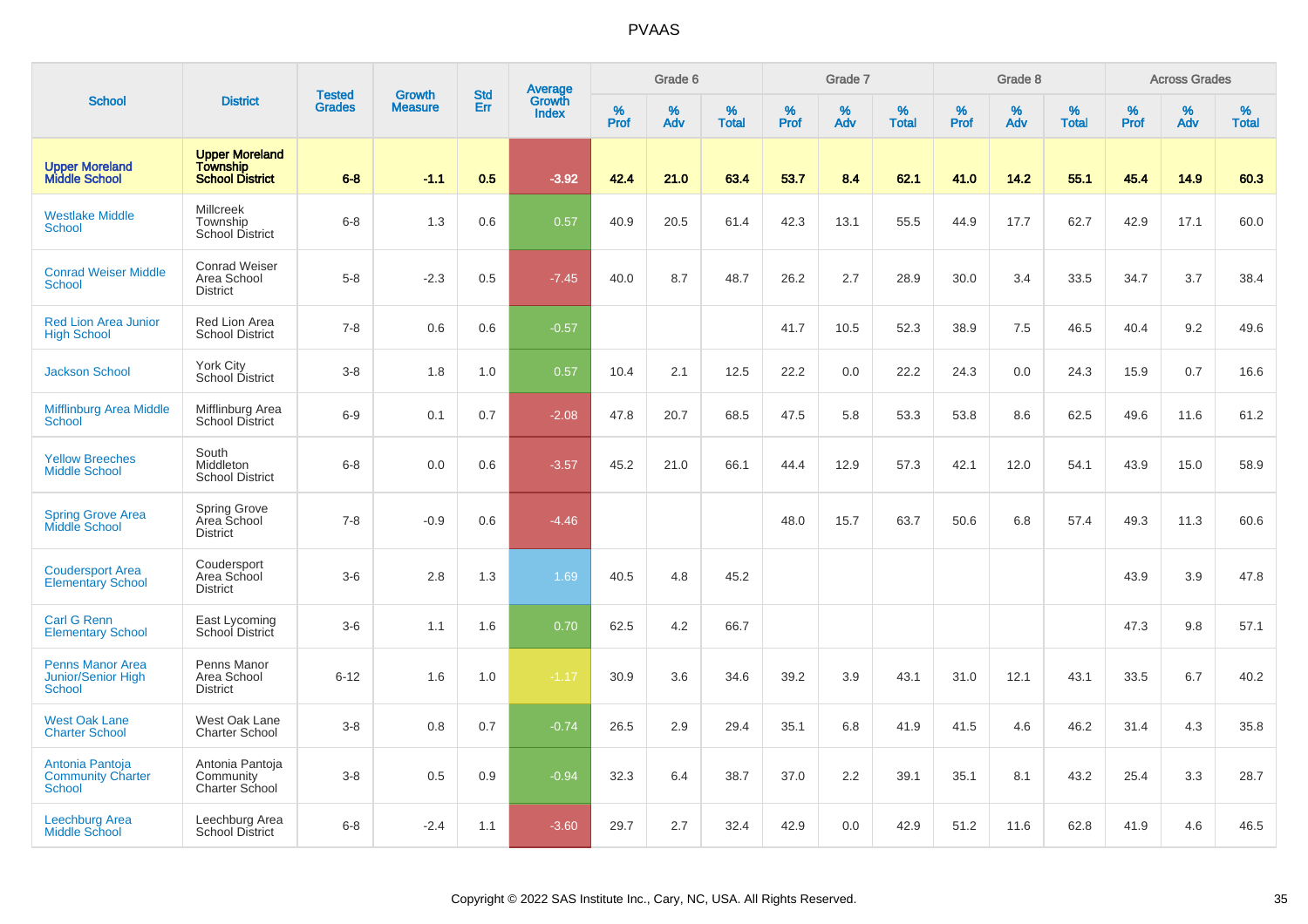| <b>School</b>                                         | <b>District</b>                                                    | <b>Tested</b><br><b>Grades</b> | <b>Growth</b><br><b>Measure</b> | <b>Std</b><br>Err | <b>Average</b><br>Growth<br><b>Index</b> | Grade 6   |          |                   | Grade 7   |          |                   | Grade 8   |          |                   | <b>Across Grades</b> |          |                   |
|-------------------------------------------------------|--------------------------------------------------------------------|--------------------------------|---------------------------------|-------------------|------------------------------------------|-----------|----------|-------------------|-----------|----------|-------------------|-----------|----------|-------------------|----------------------|----------|-------------------|
|                                                       |                                                                    |                                |                                 |                   |                                          | %<br>Prof | %<br>Adv | %<br><b>Total</b> | %<br>Prof | %<br>Adv | %<br><b>Total</b> | %<br>Prof | %<br>Adv | %<br><b>Total</b> | %<br>Prof            | %<br>Adv | %<br><b>Total</b> |
| <b>Upper Moreland</b><br><b>Middle School</b>         | <b>Upper Moreland</b><br><b>Township</b><br><b>School District</b> | $6 - 8$                        | $-1.1$                          | 0.5               | $-3.92$                                  | 42.4      | 21.0     | 63.4              | 53.7      | 8.4      | 62.1              | 41.0      | 14.2     | 55.1              | 45.4                 | 14.9     | 60.3              |
| <b>Hope For Hyndman</b><br><b>Charter School</b>      | Hope For<br>Hyndman<br>Charter School                              | $3 - 11$                       | 4.1                             | 1.9               | 0.17                                     | 12.5      | 6.2      | 18.8              | 41.7      | 8.3      | 50.0              | 37.5      | 0.0      | 37.5              | 27.4                 | 6.0      | 33.3              |
| <b>Ferguson School</b>                                | York City<br>School District                                       | $3 - 8$                        | 0.5                             | 0.8               | $-0.67$                                  | 15.0      | 3.3      | 18.3              | 8.5       | 0.0      | 8.5               | 12.3      | 0.0      | 12.3              | 10.3                 | 0.6      | 10.8              |
| <b>Meadville Middle</b><br><b>School</b>              | Crawford<br>Central School<br><b>District</b>                      | $7 - 8$                        | 1.4                             | 0.7               | 0.77                                     |           |          |                   | 40.7      | 9.9      | 50.6              | 36.8      | 11.0     | 47.9              | 38.7                 | 10.5     | 49.2              |
| <b>Gettysburg Montessori</b><br><b>Charter School</b> | Gettysburg<br>Montessori<br><b>Charter School</b>                  | $3-6$                          | 2.6                             | 2.0               | 1.29                                     | 44.4      | 22.2     | 66.7              |           |          |                   |           |          |                   | 43.0                 | 14.0     | 57.0              |
| <b>Mastery Charter</b><br>School - Thomas<br>Campus   | <b>Mastery Charter</b><br>School -<br>Thomas<br>Campus             | $3 - 10$                       | 0.4                             | 1.0               | $-1.24$                                  | 17.1      | 0.0      | 17.1              | 20.9      | 2.3      | 23.3              | 28.9      | 0.0      | 28.9              | 24.9                 | 2.3      | 27.2              |
| <b>Wissahickon Charter</b><br><b>School</b>           | Wissahickon<br><b>Charter School</b>                               | $3-8$                          | $-1.5$                          | 0.7               | $-2.41$                                  | 20.5      | 6.0      | 26.5              | 24.1      | 1.2      | 25.3              | 22.1      | 0.0      | 22.1              | 22.4                 | 2.8      | 25.2              |
| <b>Chicora Elementary</b><br>School                   | Karns City Area<br><b>School District</b>                          | $3-6$                          | 1.4                             | 1.2               | 1.17                                     | 38.5      | 13.5     | 51.9              |           |          |                   |           |          |                   | 40.1                 | 9.5      | 49.6              |
| <b>Mount Union Area</b><br><b>Junior High School</b>  | <b>Mount Union</b><br>Area School<br><b>District</b>               | $6 - 8$                        | 1.7                             | 0.8               | 0.87                                     | 28.4      | 0.0      | 28.4              | 28.9      | 4.8      | 33.7              | 36.9      | 1.2      | 38.1              | 31.4                 | 2.0      | 33.5              |
| Cochranton<br><b>Elementary School</b>                | Crawford<br><b>Central School</b><br><b>District</b>               | $3-6$                          | 2.2                             | 1.2               | 1.83                                     | 31.9      | 21.3     | 53.2              |           |          |                   |           |          |                   | 38.8                 | 10.6     | 49.5              |
| <b>Mountain View</b><br><b>Elementary School</b>      | Mountain View<br><b>School District</b>                            | $3-6$                          | 2.5                             | 1.2               | 1.01                                     | 49.0      | 6.1      | 55.1              |           |          |                   |           |          |                   | 42.0                 | 4.5      | 46.4              |
| <b>Propel Charter School-</b><br><b>Northside</b>     | <b>Propel Charter</b><br>School-<br>Northside                      | $3 - 8$                        | $-1.3$                          | 1.0               | $-2.13$                                  | 14.6      | 0.0      | 14.6              | 5.0       | 0.0      | 5.0               | 10.0      | 0.0      | 10.0              | 9.0                  | 0.0      | 9.0               |
| <b>Childs George W</b><br>School                      | Philadelphia<br>City School<br><b>District</b>                     | $3 - 8$                        | $-0.0$                          | 1.9               | $-0.90$                                  |           |          |                   | 17.6      | 11.8     | 29.4              | 22.2      | 0.0      | 22.2              | 15.4                 | 1.8      | 17.3              |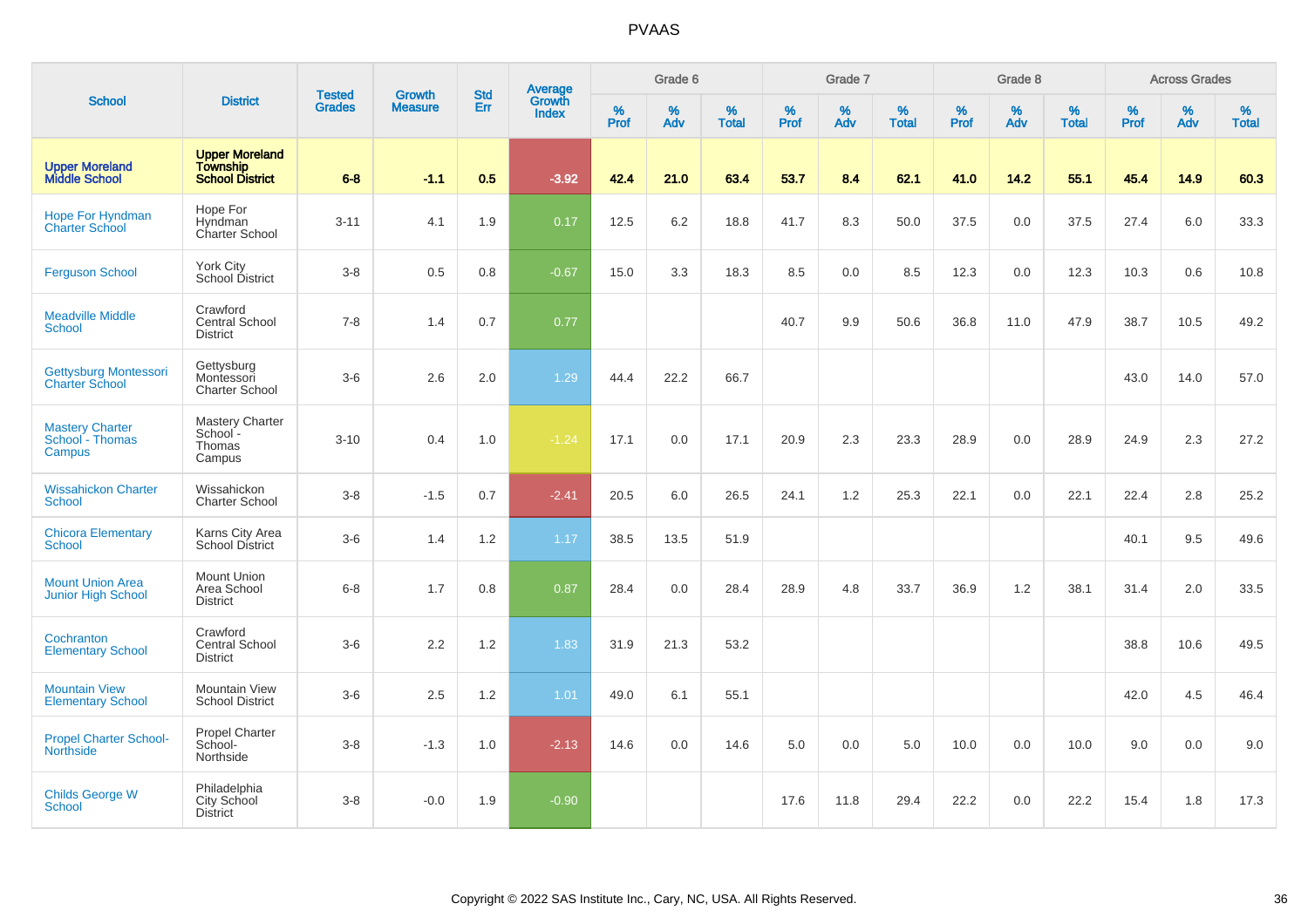|                                                                            |                                                                        | <b>Tested</b> | <b>Growth</b>  | <b>Std</b> |                                   |           | Grade 6  |                   |           | Grade 7  |                   |           | Grade 8  |                   |           | <b>Across Grades</b> |                   |
|----------------------------------------------------------------------------|------------------------------------------------------------------------|---------------|----------------|------------|-----------------------------------|-----------|----------|-------------------|-----------|----------|-------------------|-----------|----------|-------------------|-----------|----------------------|-------------------|
| <b>School</b>                                                              | <b>District</b>                                                        | <b>Grades</b> | <b>Measure</b> | Err        | <b>Average</b><br>Growth<br>Index | %<br>Prof | %<br>Adv | %<br><b>Total</b> | %<br>Prof | %<br>Adv | %<br><b>Total</b> | %<br>Prof | %<br>Adv | %<br><b>Total</b> | %<br>Prof | %<br>Adv             | %<br><b>Total</b> |
| <b>Upper Moreland</b><br><b>Middle School</b>                              | <b>Upper Moreland</b><br><b>Township</b><br><b>School District</b>     | $6 - 8$       | $-1.1$         | 0.5        | $-3.92$                           | 42.4      | 21.0     | 63.4              | 53.7      | 8.4      | 62.1              | 41.0      | 14.2     | 55.1              | 45.4      | 14.9                 | 60.3              |
| <b>Elderton Elementary</b><br><b>School</b>                                | Armstrong<br><b>School District</b>                                    | $3-6$         | 1.2            | 1.7        | 0.72                              | 53.8      | 11.5     | 65.4              |           |          |                   |           |          |                   | 50.5      | 11.6                 | 62.1              |
| <b>West Reading</b><br><b>Elementary Center</b>                            | Wyomissing<br>Area School<br><b>District</b>                           | $5-6$         | 1.7            | 0.8        | $-0.53$                           | 50.5      | 21.8     | 72.3              |           |          |                   |           |          |                   | 48.7      | 17.8                 | 66.5              |
| <b>Schuylkill Valley</b><br>Middle School                                  | Schuylkill Valley<br>School District                                   | $5-8$         | 0.6            | 0.6        | $-0.37$                           | 44.4      | 16.9     | 61.3              | 42.9      | 7.5      | 50.4              | 45.0      | 6.3      | 51.4              | 46.4      | 8.5                  | 54.8              |
| <b>Meyersdale Area</b><br>Middle School                                    | Meyersdale<br>Area School<br><b>District</b>                           | $6-8$         | 1.0            | 0.9        | $-1.65$                           | 55.4      | 12.3     | 67.7              | 62.3      | 1.9      | 64.2              | 54.2      | 5.1      | 59.3              | 57.1      | 6.8                  | 63.8              |
| <b>Groveland Elementary</b><br><b>School</b>                               | <b>Central Bucks</b><br><b>School District</b>                         | $3-6$         | 1.7            | 0.8        | 0.64                              | 56.8      | 20.0     | 76.8              |           |          |                   |           |          |                   | 55.1      | 15.2                 | 70.3              |
| <b>Salisbury Middle</b><br><b>School</b>                                   | Salisbury<br>Township<br>School District                               | $5-8$         | $-1.7$         | 0.6        | $-5.09$                           | 33.0      | 22.0     | 55.0              | 34.8      | 4.4      | 39.1              | 47.1      | 12.6     | 59.8              | 38.2      | 11.5                 | 49.7              |
| Pittsburgh King K-8                                                        | Pittsburgh<br>School District                                          | $3-8$         | $-1.6$         | 1.2        | $-1.56$                           | 19.4      | 0.0      | 19.4              | 30.0      | 0.0      | 30.0              | 17.6      | 0.0      | 17.6              | 21.4      | 0.6                  | 22.0              |
| <b>Huntingdon Area</b><br>Middle School                                    | Huntingdon<br>Area School<br><b>District</b>                           | $6 - 8$       | 0.1            | 0.6        | $-4.06$                           | 33.0      | 11.9     | 44.9              | 34.5      | 7.9      | 42.4              | 34.9      | 7.1      | 42.1              | 34.2      | 8.9                  | 43.1              |
| Southern Huntingdon<br><b>County HS/MS</b>                                 | Southern<br>Huntingdon<br>County School<br><b>District</b>             | $6 - 11$      | 0.1            | 0.8        | $-0.84$                           | 26.6      | 7.6      | 34.2              | 43.2      | 4.6      | 47.7              | 41.5      | 3.7      | 45.1              | 37.4      | 5.2                  | 42.6              |
| <b>Lathrop Street</b><br><b>Elementary School</b>                          | Montrose Area<br><b>School District</b>                                | $3-6$         | 2.7            | 1.3        | 0.62                              | 32.6      | 36.7     | 69.4              |           |          |                   |           |          |                   | 41.4      | 21.0                 | 62.4              |
| <b>Chester Charter</b><br><b>Scholars Academy</b><br><b>Charter School</b> | <b>Chester Charter</b><br><b>Scholars</b><br>Academy<br>Charter School | $3 - 12$      | 0.0            | 0.9        | 0.02                              | 31.9      | 4.3      | 36.2              | 37.5      | 4.2      | 41.7              | 16.0      | 0.0      | 16.0              | 23.8      | 1.8                  | 25.6              |
| Churchville<br><b>Elementary School</b>                                    | Council Rock<br><b>School District</b>                                 | $3-6$         | 0.2            | 1.0        | 0.15                              | 50.0      | 18.2     | 68.2              |           |          |                   |           |          |                   | 46.1      | 15.8                 | 62.0              |
| <b>Shenango Elementary</b><br><b>School</b>                                | Shenango Area<br>School District                                       | $3-6$         | 1.5            | 1.1        | 1.46                              | 37.5      | 25.0     | 62.5              |           |          |                   |           |          |                   | 41.6      | 21.7                 | 63.3              |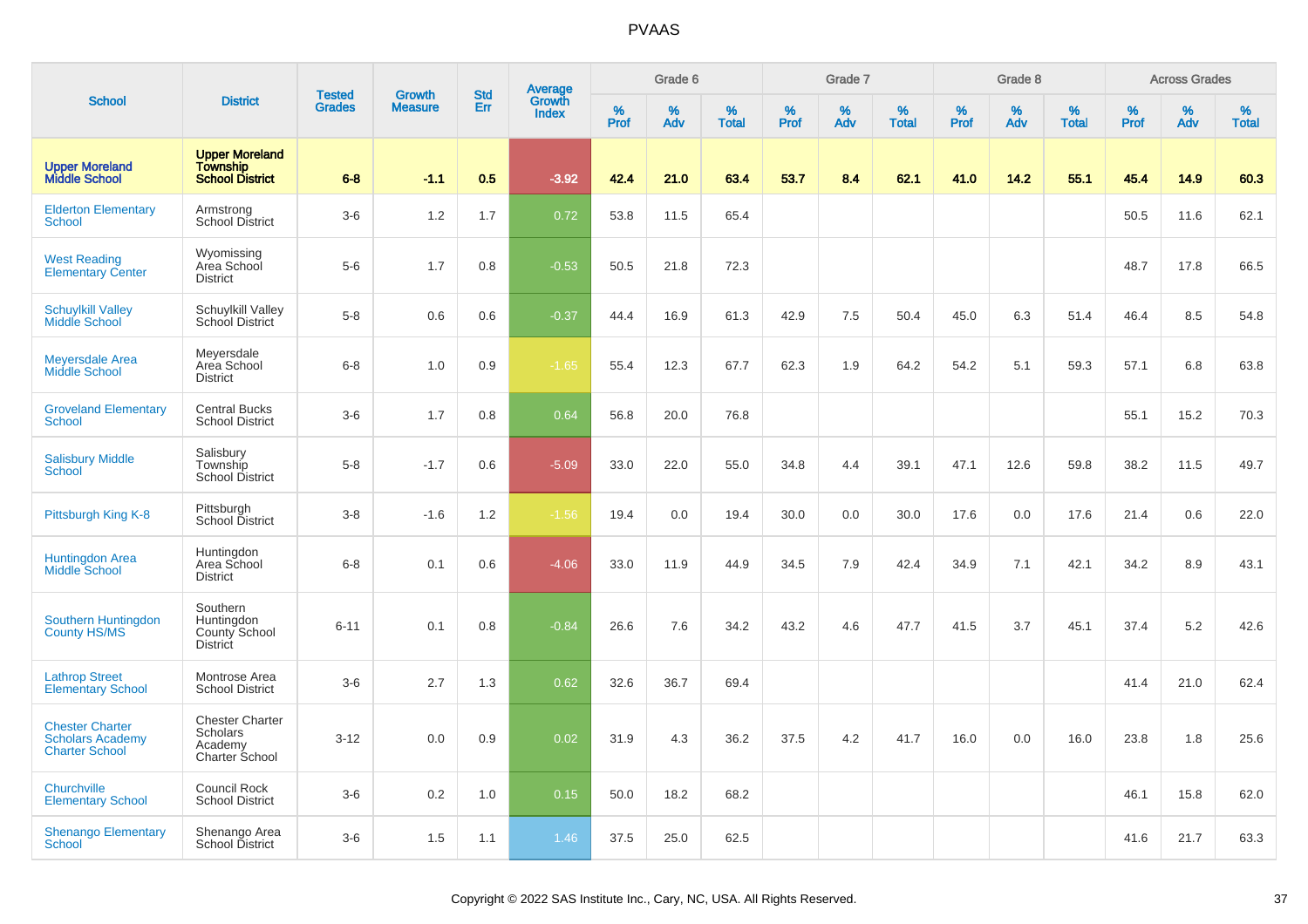|                                                        |                                                                    |                                | <b>Growth</b>  | <b>Std</b> | <b>Average</b><br>Growth |                  | Grade 6  |                   |                  | Grade 7  |                   |           | Grade 8  |                   |                  | <b>Across Grades</b> |                   |
|--------------------------------------------------------|--------------------------------------------------------------------|--------------------------------|----------------|------------|--------------------------|------------------|----------|-------------------|------------------|----------|-------------------|-----------|----------|-------------------|------------------|----------------------|-------------------|
| <b>School</b>                                          | <b>District</b>                                                    | <b>Tested</b><br><b>Grades</b> | <b>Measure</b> | Err        | <b>Index</b>             | %<br><b>Prof</b> | %<br>Adv | %<br><b>Total</b> | %<br><b>Prof</b> | %<br>Adv | %<br><b>Total</b> | %<br>Prof | %<br>Adv | %<br><b>Total</b> | %<br><b>Prof</b> | %<br>Adv             | %<br><b>Total</b> |
| <b>Upper Moreland<br/>Middle School</b>                | <b>Upper Moreland</b><br><b>Township</b><br><b>School District</b> | $6 - 8$                        | $-1.1$         | 0.5        | $-3.92$                  | 42.4             | 21.0     | 63.4              | 53.7             | 8.4      | 62.1              | 41.0      | 14.2     | 55.1              | 45.4             | 14.9                 | 60.3              |
| <b>Schuylkill Haven</b><br>Middle School               | Schuylkill<br>Haven Area<br><b>School District</b>                 | $5 - 7$                        | $-1.1$         | 0.8        | $-1.38$                  | 47.5             | 6.2      | 53.8              | 50.0             | 8.7      | 58.7              |           |          |                   | 47.2             | 5.5                  | 52.8              |
| <b>Vida Charter School</b>                             | Vida Charter<br>School                                             | $3-6$                          | 3.8            | 1.9        | $-0.39$                  | 27.8             | 27.8     | 55.6              |                  |          |                   |           |          |                   | 33.7             | 19.8                 | 53.5              |
| <b>French Creek</b><br><b>Elementary School</b>        | Owen J Roberts<br><b>School District</b>                           | $3-6$                          | 2.2            | 1.1        | 1.87                     | 48.4             | 43.6     | 91.9              |                  |          |                   |           |          |                   | 52.4             | 25.1                 | 77.5              |
| <b>Northeast Bradford</b><br><b>Elementary School</b>  | Northeast<br><b>Bradford School</b><br><b>District</b>             | $3-6$                          | 2.1            | 1.4        | 1.56                     | 37.8             | 11.1     | 48.9              |                  |          |                   |           |          |                   | 48.6             | 10.4                 | 59.0              |
| <b>Reynolds</b><br>Junior/Senior High<br><b>School</b> | Revnolds<br>School District                                        | $7 - 10$                       | $-1.0$         | 1.1        | $-2.88$                  |                  |          |                   | 36.0             | 8.0      | 44.0              | 47.1      | 8.8      | 55.9              | 42.4             | 8.5                  | 50.8              |
| <b>Green Woods Charter</b><br><b>School</b>            | Green Woods<br><b>Charter School</b>                               | $3 - 8$                        | 1.6            | 0.8        | $-0.37$                  | 39.3             | 19.7     | 59.0              | 43.9             | 12.3     | 56.1              | 39.2      | 17.6     | 56.9              | 40.6             | 17.4                 | 58.0              |
| Pittsburgh Obama 6-<br>12                              | Pittsburgh<br>School District                                      | $6 - 11$                       | $-1.9$         | 0.7        | $-5.96$                  | 33.3             | 10.3     | 43.6              | 34.3             | 2.9      | 37.1              | 38.1      | 3.6      | 41.7              | 35.0             | 5.9                  | 40.8              |
| <b>West End Elementary</b><br>School                   | Crawford<br>Central School<br><b>District</b>                      | $3-6$                          | 1.7            | 1.2        | 1.37                     | 37.2             | 15.7     | 52.9              |                  |          |                   |           |          |                   | 45.7             | 10.3                 | 56.0              |
| <b>Allen Middle School</b>                             | West Shore<br><b>School District</b>                               | $6 - 8$                        | 1.2            | 0.6        | 0.67                     | 52.0             | 13.0     | 65.1              | 50.0             | 7.2      | 57.2              | 39.0      | 16.2     | 55.2              | 46.8             | 12.3                 | 59.1              |
| <b>Tyrone Area Middle</b><br>School                    | <b>Tyrone Area</b><br>School District                              | $5-8$                          | $-2.0$         | 0.6        | $-3.55$                  | 43.4             | 10.1     | 53.5              | 43.8             | 5.0      | 48.8              | 44.7      | 6.1      | 50.9              | 45.7             | 6.0                  | 51.7              |
| Pittsburgh Langley K-8                                 | Pittsburgh<br>School District                                      | $3 - 8$                        | $-0.9$         | 1.1        | $-2.67$                  | 15.9             | 0.0      | 15.9              | 15.7             | 0.0      | 15.7              | 7.7       | 0.0      | 7.7               | 11.7             | 0.4                  | 12.1              |
| <b>West Scranton</b><br><b>Intermediate School</b>     | Scranton<br><b>School District</b>                                 | $6 - 8$                        | 0.9            | 0.9        | $-0.96$                  | 32.9             | 6.3      | 39.2              | 23.4             | 0.0      | 23.4              | 26.4      | 6.9      | 33.3              | 27.9             | 4.6                  | 32.6              |
| <b>North Schuylkill</b><br><b>Elementary School</b>    | North Schuylkill<br><b>School District</b>                         | $3-6$                          | 0.4            | 0.8        | 0.49                     | 42.7             | 8.9      | 51.6              |                  |          |                   |           |          |                   | 37.9             | 11.0                 | 48.9              |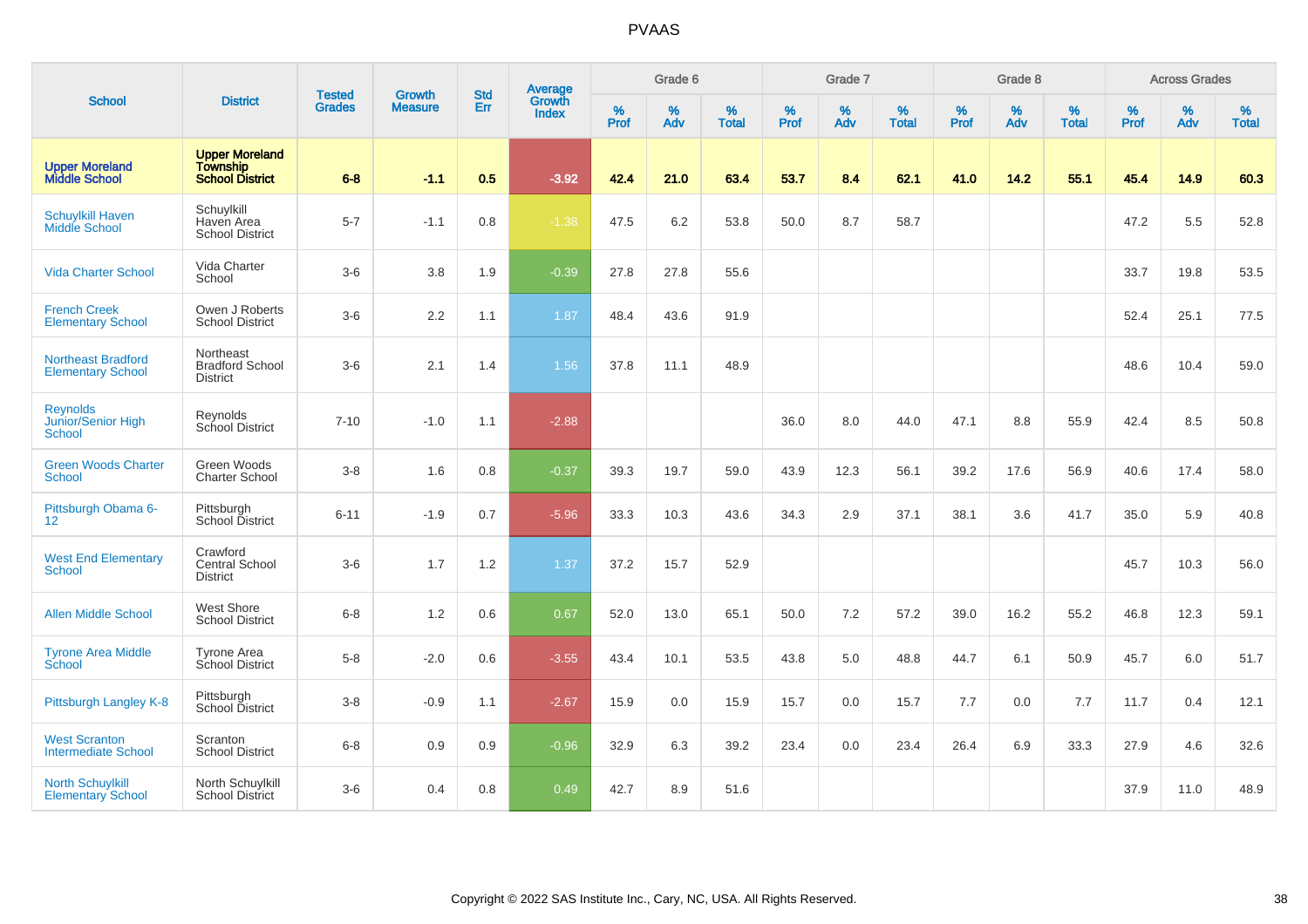| <b>School</b>                                                                              |                                                                                    |                                |                                 | <b>Std</b> |                                          |                  | Grade 6  |                   |           | Grade 7  |                   |                  | Grade 8  |                   |           | <b>Across Grades</b> |                   |
|--------------------------------------------------------------------------------------------|------------------------------------------------------------------------------------|--------------------------------|---------------------------------|------------|------------------------------------------|------------------|----------|-------------------|-----------|----------|-------------------|------------------|----------|-------------------|-----------|----------------------|-------------------|
|                                                                                            | <b>District</b>                                                                    | <b>Tested</b><br><b>Grades</b> | <b>Growth</b><br><b>Measure</b> | Err        | <b>Average</b><br>Growth<br><b>Index</b> | %<br><b>Prof</b> | %<br>Adv | %<br><b>Total</b> | %<br>Prof | %<br>Adv | %<br><b>Total</b> | %<br><b>Prof</b> | %<br>Adv | %<br><b>Total</b> | %<br>Prof | %<br>Adv             | %<br><b>Total</b> |
| <b>Upper Moreland<br/>Middle School</b>                                                    | <b>Upper Moreland</b><br>Township<br>School District                               | $6 - 8$                        | $-1.1$                          | 0.5        | $-3.92$                                  | 42.4             | 21.0     | 63.4              | 53.7      | 8.4      | 62.1              | 41.0             | 14.2     | 55.1              | 45.4      | 14.9                 | 60.3              |
| <b>Innovative Arts</b><br><b>Academy Charter</b><br><b>School</b>                          | <b>Innovative Arts</b><br>Academy<br>Charter School                                | $6 - 11$                       | $-2.2$                          | 0.9        | $-3.49$                                  | 15.4             | 1.9      | 17.3              | 19.1      | 0.0      | 19.1              | 15.4             | 1.1      | 16.5              | 16.6      | 1.0                  | 17.5              |
| <b>West Shamokin</b><br><b>Junior/Senior High</b><br><b>School</b>                         | Armstrong<br><b>School District</b>                                                | $7 - 10$                       | 1.4                             | 0.8        | 0.29                                     |                  |          |                   | 50.9      | 9.6      | 60.5              | 44.1             | 17.6     | 61.8              | 47.7      | 13.4                 | 61.1              |
| <b>Park Forest Middle</b><br>School                                                        | <b>State College</b><br>Area School<br><b>District</b>                             | $6 - 8$                        | 0.7                             | 0.6        | $-0.37$                                  | 49.4             | 22.0     | 71.3              | 59.8      | 17.5     | 77.4              | 48.3             | 17.0     | 65.2              | 52.5      | 19.1                 | 71.6              |
| <b>Oley Valley Middle</b><br>School                                                        | Oley Valley<br>School District                                                     | $6 - 8$                        | 0.9                             | 0.7        | $-1.76$                                  | 40.0             | 19.0     | 59.0              | 50.0      | 7.8      | 57.8              | 54.8             | 5.4      | 60.2              | 48.1      | 10.8                 | 58.9              |
| <b>Middle Years</b><br><b>Alternative</b>                                                  | Philadelphia<br>City School<br><b>District</b>                                     | $5-8$                          | 1.0                             | 1.8        | $-2.26$                                  | 7.1              | 0.0      | 7.1               | 35.7      | 0.0      | 35.7              | 33.3             | 0.0      | 33.3              | 25.0      | 0.0                  | 25.0              |
| <b>Taggart John H School</b>                                                               | Philadelphia<br>City School<br><b>District</b>                                     | $3 - 8$                        | 2.6                             | 2.1        | 1.22                                     | 33.3             | 0.0      | 33.3              |           |          |                   |                  |          |                   | 19.2      | 0.0                  | 19.2              |
| <b>Homer-Center</b><br><b>Elementary School</b>                                            | Homer-Center<br><b>School District</b>                                             | $3-6$                          | 2.3                             | 1.2        | 1.92                                     | 47.7             | 13.6     | 61.4              |           |          |                   |                  |          |                   | 42.7      | 11.8                 | 54.6              |
| <b>Phoenixville Area</b><br><b>Middle School</b>                                           | Phoenixville<br>Area School<br><b>District</b>                                     | $6 - 8$                        | $-1.6$                          | 0.5        | $-4.84$                                  | 46.3             | 27.5     | 73.8              | 45.6      | 19.4     | 65.0              | 52.8             | 12.7     | 65.5              | 48.0      | 20.1                 | 68.1              |
| <b>Mahanoy Area</b><br><b>Elementary School</b>                                            | Mahanoy Area<br>School District                                                    | $3-6$                          | 0.4                             | 1.1        | 0.32                                     | 31.5             | 8.2      | 39.7              |           |          |                   |                  |          |                   | 32.1      | 4.0                  | 36.1              |
| The Philadelphia<br><b>Charter School for Arts</b><br>and Sciences at HR<br><b>Edmunds</b> | The<br>Philadelphia<br>Charter School<br>for Arts and<br>Sciences at HR<br>Edmunds | $3 - 8$                        | $-1.2$                          | 0.7        | $-2.66$                                  | 18.6             | 0.0      | 18.6              | 17.2      | 0.0      | 17.2              | 24.4             | 0.0      | 24.4              | 16.1      | 0.6                  | 16.7              |
| <b>Benjamin Rush</b><br><b>Elementary School</b>                                           | Bensalem<br>Township<br><b>School District</b>                                     | $3-6$                          | 2.5                             | 1.3        | 1.91                                     | 28.6             | 12.5     | 41.1              |           |          |                   |                  |          |                   | 23.7      | 4.7                  | 28.4              |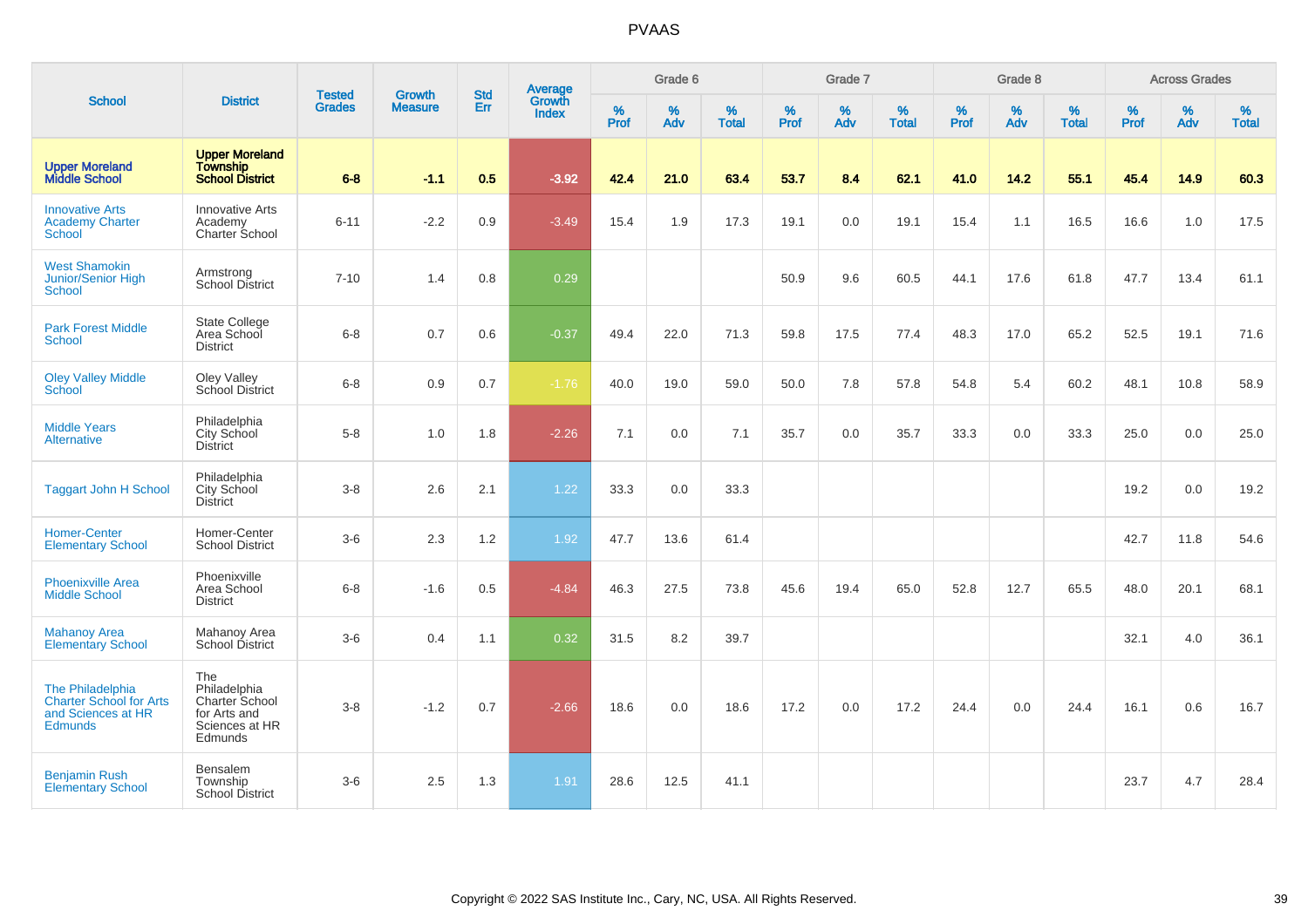|                                                               |                                                                    |                                |                                 | <b>Std</b> |                                          |                  | Grade 6  |                   |           | Grade 7  |                   |           | Grade 8     |                   |           | <b>Across Grades</b> |                   |
|---------------------------------------------------------------|--------------------------------------------------------------------|--------------------------------|---------------------------------|------------|------------------------------------------|------------------|----------|-------------------|-----------|----------|-------------------|-----------|-------------|-------------------|-----------|----------------------|-------------------|
| <b>School</b>                                                 | <b>District</b>                                                    | <b>Tested</b><br><b>Grades</b> | <b>Growth</b><br><b>Measure</b> | Err        | <b>Average</b><br>Growth<br><b>Index</b> | %<br><b>Prof</b> | %<br>Adv | %<br><b>Total</b> | %<br>Prof | %<br>Adv | %<br><b>Total</b> | %<br>Prof | $\%$<br>Adv | %<br><b>Total</b> | %<br>Prof | %<br>Adv             | %<br><b>Total</b> |
| <b>Upper Moreland</b><br><b>Middle School</b>                 | <b>Upper Moreland</b><br><b>Township</b><br><b>School District</b> | $6 - 8$                        | $-1.1$                          | 0.5        | $-3.92$                                  | 42.4             | 21.0     | 63.4              | 53.7      | 8.4      | 62.1              | 41.0      | 14.2        | 55.1              | 45.4      | 14.9                 | 60.3              |
| Johnsonburg Area<br><b>Elementary School</b>                  | Johnsonburg<br>Area School<br><b>District</b>                      | $3-6$                          | 0.1                             | 1.4        | 0.06                                     | 60.6             | 12.1     | 72.7              |           |          |                   |           |             |                   | 56.1      | 12.8                 | 68.9              |
| <b>Norwood School</b>                                         | Interboro<br><b>School District</b>                                | $3 - 8$                        | 0.6                             | 0.9        | 0.43                                     | 39.1             | 13.0     | 52.2              | 45.3      | 13.2     | 58.5              | 40.5      | 2.7         | 43.2              | 41.4      | 8.8                  | 50.2              |
| Antietam Middle/High<br><b>School</b>                         | Antietam<br><b>School District</b>                                 | $7 - 10$                       | 1.4                             | 1.2        | $-0.34$                                  |                  |          |                   | 29.1      | 0.0      | 29.1              | 34.0      | 1.9         | 35.8              | 31.5      | 0.9                  | 32.4              |
| <b>Laurel Middle School</b>                                   | Laurel School<br><b>District</b>                                   | $7 - 8$                        | 1.9                             | 1.0        | 1.23                                     |                  |          |                   | 60.8      | 10.1     | 70.9              | 50.8      | 10.4        | 61.2              | 56.2      | 10.3                 | 66.4              |
| Vare-Washington<br><b>Elementary School</b>                   | Philadelphia<br>City School<br><b>District</b>                     | $3 - 8$                        | 6.2                             | 3.3        | 1.88                                     |                  |          |                   |           |          |                   | 70.6      | 17.6        | 88.2              | 39.4      | 15.2                 | 54.6              |
| <b>North Schuylkill</b><br>Junior/Senior High<br>School       | North Schuylkill<br><b>School District</b>                         | $7 - 11$                       | 1.1                             | 0.7        | 0.34                                     |                  |          |                   | 41.3      | 3.9      | 45.2              | 50.0      | 5.2         | 55.2              | 45.3      | 4.5                  | 49.8              |
| <b>Fort Cherry</b><br>Junior/Senior High<br><b>School</b>     | Fort Cherry<br><b>School District</b>                              | $7 - 10$                       | $-0.6$                          | 1.0        | $-2.29$                                  |                  |          |                   | 45.6      | 8.8      | 54.4              | 39.5      | 26.7        | 66.3              | 42.0      | 19.6                 | 61.5              |
| <b>Carnegie Elementary</b><br>School                          | Carlynton<br>School District                                       | $3-6$                          | 1.3                             | 1.2        | 1.10                                     | 48.0             | 16.0     | 64.0              |           |          |                   |           |             |                   | 43.7      | 10.0                 | 53.7              |
| <b>Spring Forge</b><br><b>Intermediate School</b>             | Northeastern<br><b>York School</b><br><b>District</b>              | $4 - 6$                        | $-0.8$                          | 0.9        | $-0.91$                                  | 46.6             | 29.1     | 75.7              |           |          |                   |           |             |                   | 43.9      | 19.0                 | 62.9              |
| <b>Turkeyfoot Valley Area</b><br>Junior/Senior High<br>School | Turkeyfoot<br>Valley Area<br>School District                       | $7 - 12$                       | 3.3                             | 1.9        | 0.47                                     |                  |          |                   | 30.0      | 5.0      | 35.0              | 30.4      | 0.0         | 30.4              | 30.2      | 2.3                  | 32.6              |
| <b>Fairview Middle</b><br>School                              | <b>Fairview School</b><br><b>District</b>                          | $5-8$                          | $-1.8$                          | 0.5        | $-5.43$                                  | 47.8             | 30.6     | 78.4              | 46.6      | 26.7     | 73.3              | 55.9      | 16.9        | 72.8              | 52.8      | 21.2                 | 74.0              |
| <b>Warwick Elementary</b><br><b>School</b>                    | <b>Central Bucks</b><br><b>School District</b>                     | $3-6$                          | 2.0                             | 1.1        | 0.85                                     | 49.2             | 24.6     | 73.8              |           |          |                   |           |             |                   | 54.6      | 22.1                 | 76.7              |
| <b>Dayton Elementary</b><br>School                            | Armstrong<br>School District                                       | $3-6$                          | 0.6                             | 1.7        | 0.34                                     | 56.0             | 12.0     | 68.0              |           |          |                   |           |             |                   | 56.6      | 14.2                 | 70.8              |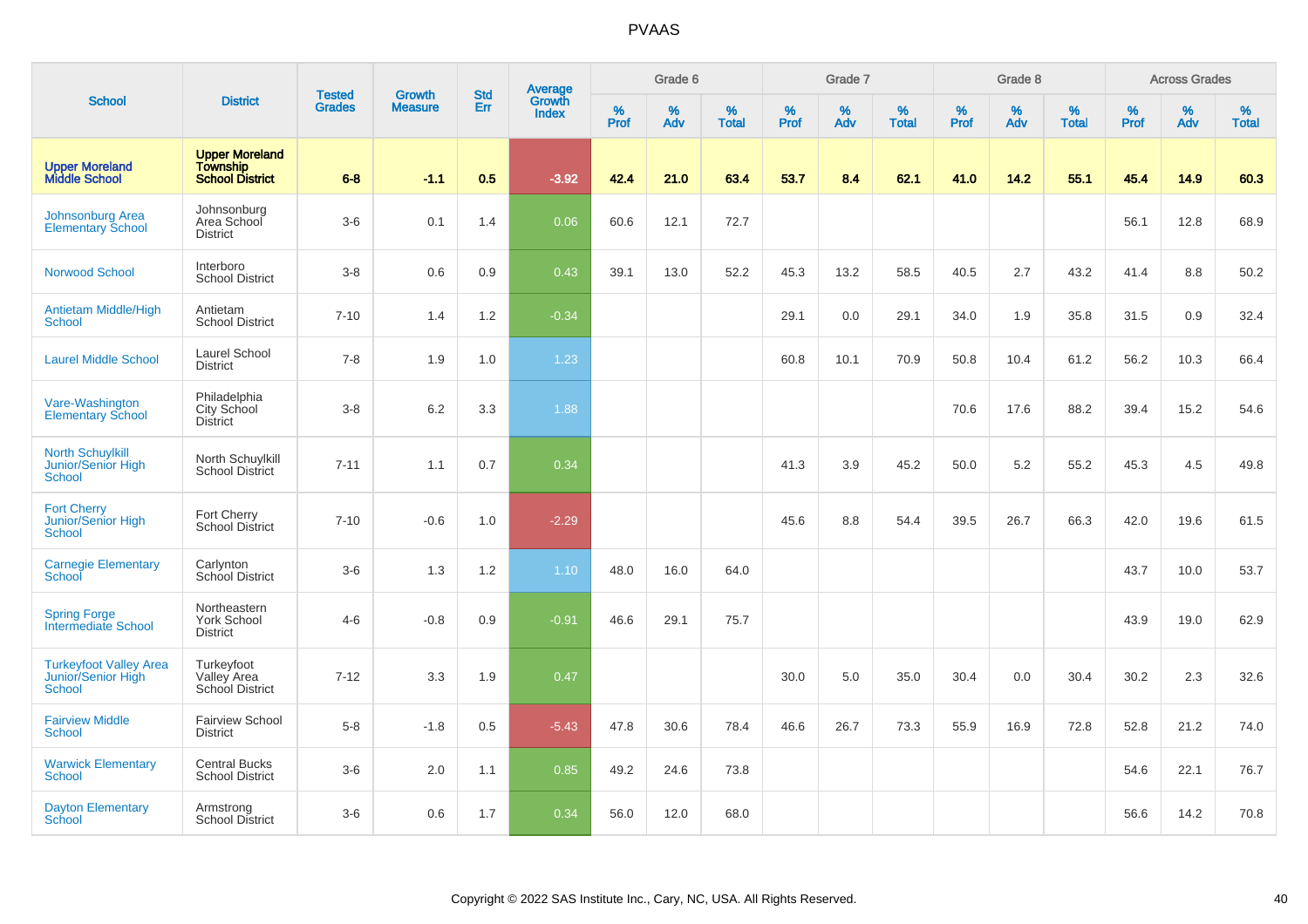|                                                                        |                                                                 |                                | <b>Growth</b>  | <b>Std</b> |                                          |                  | Grade 6     |                   |           | Grade 7  |                   |                     | Grade 8     |                   |           | <b>Across Grades</b> |                   |
|------------------------------------------------------------------------|-----------------------------------------------------------------|--------------------------------|----------------|------------|------------------------------------------|------------------|-------------|-------------------|-----------|----------|-------------------|---------------------|-------------|-------------------|-----------|----------------------|-------------------|
| <b>School</b>                                                          | <b>District</b>                                                 | <b>Tested</b><br><b>Grades</b> | <b>Measure</b> | Err        | <b>Average</b><br>Growth<br><b>Index</b> | %<br><b>Prof</b> | $\%$<br>Adv | %<br><b>Total</b> | %<br>Prof | %<br>Adv | %<br><b>Total</b> | $\%$<br><b>Prof</b> | $\%$<br>Adv | %<br><b>Total</b> | %<br>Prof | %<br>Adv             | %<br><b>Total</b> |
| <b>Upper Moreland</b><br><b>Middle School</b>                          | <b>Upper Moreland</b><br>Township<br>School District            | $6 - 8$                        | $-1.1$         | 0.5        | $-3.92$                                  | 42.4             | 21.0        | 63.4              | 53.7      | 8.4      | 62.1              | 41.0                | 14.2        | 55.1              | 45.4      | 14.9                 | 60.3              |
| <b>Western Wayne</b><br><b>Middle School</b>                           | Western Wayne<br><b>School District</b>                         | $6 - 8$                        | $-0.3$         | 0.7        | $-2.12$                                  | 43.0             | 21.5        | 64.5              | 45.6      | 10.7     | 56.3              | 45.8                | 15.0        | 60.8              | 44.8      | 15.8                 | 60.6              |
| <b>Governor Mifflin</b><br><b>Middle School</b>                        | Governor Mifflin<br><b>School District</b>                      | $7 - 8$                        | 0.6            | 0.6        | $-0.35$                                  |                  |             |                   | 44.4      | 8.3      | 52.8              | 45.8                | 5.5         | 51.3              | 45.2      | 6.8                  | 52.0              |
| <b>Hamburg Area Middle</b><br><b>School</b>                            | Hamburg Area<br>School District                                 | $6 - 8$                        | $-0.4$         | 0.6        | $-3.49$                                  | 43.6             | 6.4         | 50.0              | 33.1      | 1.9      | 35.0              | 32.4                | 3.5         | 35.9              | 36.0      | 3.7                  | 39.7              |
| <b>Greenberg Joseph</b><br><b>School</b>                               | Philadelphia<br>City School<br><b>District</b>                  | $3 - 8$                        | 3.2            | 1.8        | 0.67                                     | 54.6             | 9.1         | 63.6              | 50.0      | 27.3     | 77.3              |                     |             |                   | 53.2      | 16.1                 | 69.4              |
| <b>Roslyn School</b>                                                   | Abington<br>School District                                     | $3-6$                          | 1.5            | 1.2        | 1.31                                     | 53.6             | 14.3        | 67.9              |           |          |                   |                     |             |                   | 50.0      | 15.7                 | 65.7              |
| <b>Gillingham Charter</b><br>School                                    | Gillingham<br><b>Charter School</b>                             | $3 - 11$                       | 2.2            | 2.0        | 1.08                                     | 38.5             | 0.0         | 38.5              |           |          |                   | 30.8                | 15.4        | 46.2              | 34.3      | 4.3                  | 38.6              |
| <b>Chartiers-Houston</b><br><b>Junior/Senior High</b><br><b>School</b> | Chartiers-<br><b>Houston School</b><br><b>District</b>          | $7 - 10$                       | 0.3            | 1.0        | $-1.44$                                  |                  |             |                   | 53.5      | 5.6      | 59.2              | 55.1                | 7.2         | 62.3              | 54.3      | 6.4                  | 60.7              |
| <b>Fannett-Metal Middle</b><br><b>School</b>                           | Fannett-Metal<br><b>School District</b>                         | $6 - 8$                        | $-0.7$         | 1.2        | $-1.76$                                  | 44.8             | 6.9         | 51.7              | 38.7      | 3.2      | 41.9              | 33.3                | 2.2         | 35.6              | 38.1      | 3.8                  | 41.9              |
| <b>Cougar Academy</b>                                                  | Harrisburg City<br>School District                              | $3 - 10$                       | 1.7            | 1.2        | 0.08                                     | 9.1              | 0.0         | 9.1               | 16.0      | 0.0      | 16.0              | 18.2                | 0.0         | 18.2              | 11.7      | 0.0                  | 11.7              |
| <b>Canton Area</b><br><b>Elementary School</b>                         | Canton Area<br><b>School District</b>                           | $3-6$                          | $-0.1$         | 1.2        | $-0.10$                                  | 46.0             | 4.8         | 50.8              |           |          |                   |                     |             |                   | 46.2      | 9.2                  | 55.5              |
| <b>Northern Potter</b><br><b>Childrens School</b>                      | Northern Potter<br><b>School District</b>                       | $3-6$                          | 0.2            | 1.5        | 0.14                                     | 31.0             | 14.3        | 45.2              |           |          |                   |                     |             |                   | 31.9      | 9.7                  | 41.7              |
| <b>Avella Elementary</b><br>Center                                     | Avella Area<br><b>School District</b>                           | $3-6$                          | $-1.0$         | 1.5        | $-0.69$                                  | 42.4             | 18.2        | 60.6              |           |          |                   |                     |             |                   | 40.2      | 13.1                 | 53.3              |
| <b>New Holland</b><br>Elementary                                       | Eastern<br>Lancaster<br><b>County School</b><br><b>District</b> | $3-6$                          | 2.0            | 1.1        | 1.72                                     | 40.3             | 23.9        | 64.2              |           |          |                   |                     |             |                   | 39.4      | 13.3                 | 52.7              |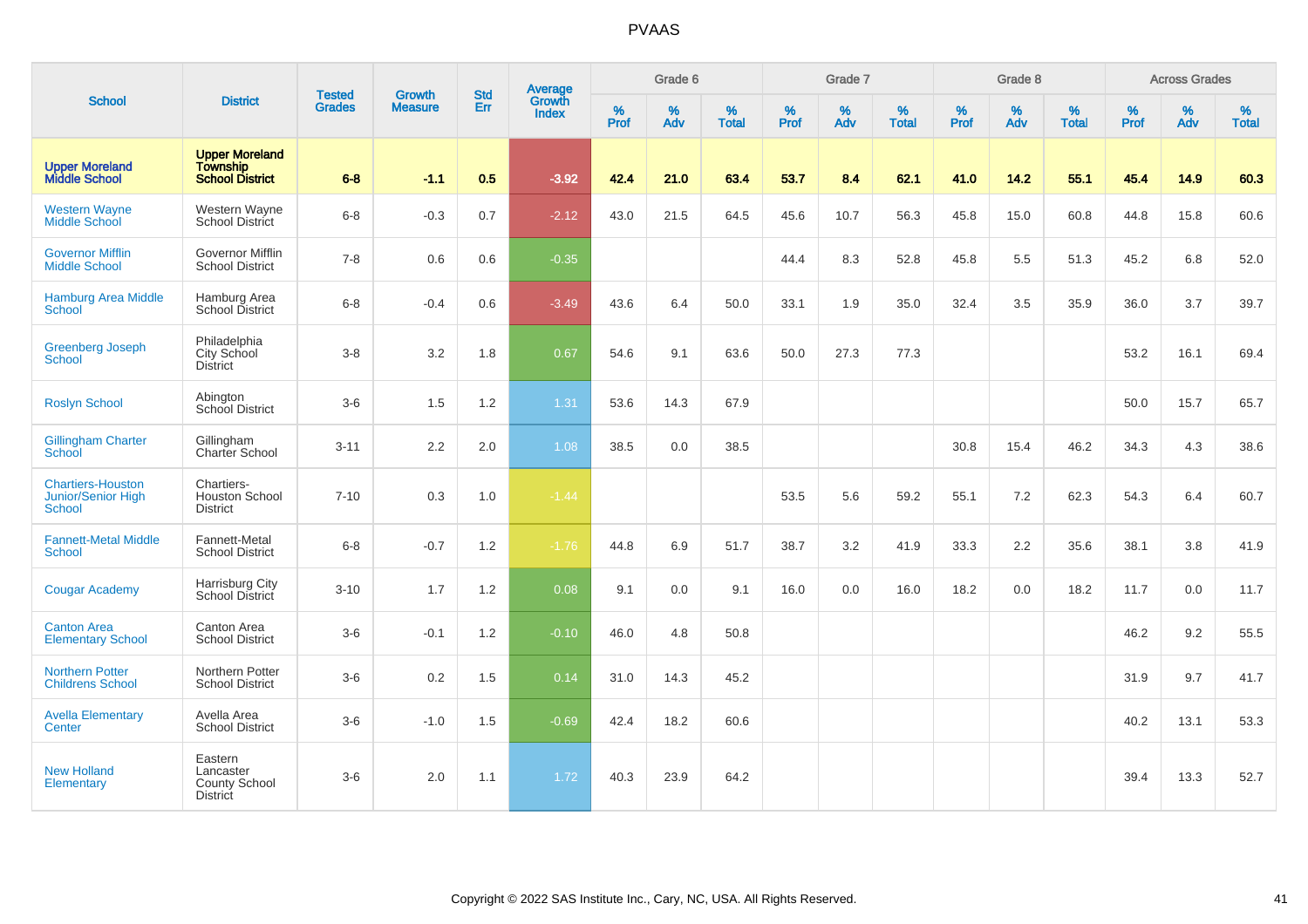|                                                            |                                                                    |                                |                                 | <b>Std</b> |                                   |           | Grade 6     |                   |           | Grade 7     |                      |           | Grade 8  |                   |              | <b>Across Grades</b> |                   |
|------------------------------------------------------------|--------------------------------------------------------------------|--------------------------------|---------------------------------|------------|-----------------------------------|-----------|-------------|-------------------|-----------|-------------|----------------------|-----------|----------|-------------------|--------------|----------------------|-------------------|
| <b>School</b>                                              | <b>District</b>                                                    | <b>Tested</b><br><b>Grades</b> | <b>Growth</b><br><b>Measure</b> | Err        | Average<br>Growth<br><b>Index</b> | %<br>Prof | $\%$<br>Adv | %<br><b>Total</b> | %<br>Prof | $\%$<br>Adv | $\%$<br><b>Total</b> | %<br>Prof | %<br>Adv | %<br><b>Total</b> | $\%$<br>Prof | $\%$<br>Adv          | %<br><b>Total</b> |
| <b>Upper Moreland<br/>Middle School</b>                    | <b>Upper Moreland</b><br><b>Township</b><br><b>School District</b> | $6 - 8$                        | $-1.1$                          | 0.5        | $-3.92$                           | 42.4      | 21.0        | 63.4              | 53.7      | 8.4         | 62.1                 | 41.0      | 14.2     | 55.1              | 45.4         | 14.9                 | 60.3              |
| <b>Feltonville School Of</b><br><b>Arts &amp; Sciences</b> | Philadelphia<br>City School<br><b>District</b>                     | $6 - 8$                        | 6.2                             | 3.4        | 1.80                              | 18.8      | 0.0         | 18.8              |           |             |                      |           |          |                   | 13.5         | 0.0                  | 13.5              |
| <b>Mckinley School</b>                                     | Abington<br>School District                                        | $3 - 6$                        | $-2.4$                          | 1.0        | $-2.31$                           | 46.2      | 24.6        | 70.8              |           |             |                      |           |          |                   | 43.9         | 17.6                 | 61.5              |
| <b>South Scranton</b><br><b>Intermediate School</b>        | Scranton<br><b>School District</b>                                 | $6 - 8$                        | $-1.1$                          | 0.9        | $-3.27$                           | 27.5      | 1.8         | 29.4              | 31.2      | 1.3         | 32.5                 | 20.0      | 5.4      | 25.4              | 27.0         | 2.5                  | 29.5              |
| <b>United Elementary</b><br><b>School</b>                  | <b>United School</b><br><b>District</b>                            | $3-6$                          | $-0.2$                          | 1.1        | $-0.21$                           | 54.0      | 14.3        | 68.2              |           |             |                      |           |          |                   | 49.2         | 12.6                 | 61.8              |
| <b>Midland</b><br>Elementary/Middle<br><b>School</b>       | Midland<br>Borough School<br><b>District</b>                       | $3 - 8$                        | 0.1                             | 1.3        | $-0.58$                           | 52.4      | 9.5         | 61.9              | 42.9      | 7.1         | 50.0                 | 47.6      | 0.0      | 47.6              | 49.3         | 5.7                  | 55.0              |
| <b>School Lane Charter</b><br><b>School</b>                | School Lane<br><b>Charter School</b>                               | $3 - 11$                       | 0.1                             | 0.7        | $-0.99$                           | 40.0      | 18.3        | 58.3              | 43.8      | 6.8         | 50.7                 | 40.9      | 21.2     | 62.1              | 43.3         | 14.5                 | 57.9              |
| <b>Heights Terrace</b><br>Elementary/Middle<br>School      | Hazleton Area<br><b>School District</b>                            | $3 - 8$                        | 0.9                             | 1.3        | 0.00                              | 21.9      | 3.1         | 25.0              | 13.3      | 0.0         | 13.3                 | 8.3       | 0.0      | 8.3               | 22.7         | 1.0                  | 23.7              |
| <b>Park Lane Elementary</b><br><b>School</b>               | William Penn<br><b>School District</b>                             | $3-6$                          | 1.1                             | 2.0        | 0.55                              | 37.0      | 0.0         | 37.0              |           |             |                      |           |          |                   | 26.0         | 1.0                  | 26.9              |
| <b>Brownsville Area</b><br><b>Middle School</b>            | <b>Brownsville</b><br>Area School<br><b>District</b>               | $6 - 8$                        | 0.9                             | 0.8        | $-0.17$                           | 24.7      | 1.2         | 25.9              | 30.0      | 3.8         | 33.8                 | 37.0      | 1.4      | 38.4              | 30.3         | 2.1                  | 32.5              |
| <b>Swiftwater</b><br><b>Intermediate School</b><br>(8281)  | Pocono<br>Mountain<br><b>School District</b>                       | $4 - 6$                        | 1.6                             | 1.0        | 1.62                              | 43.7      | 14.1        | 57.8              |           |             |                      |           |          |                   | 44.7         | 13.4                 | 58.2              |
| Springdale<br>Junior/Senior High<br>School                 | Allegheny<br>Valley School<br><b>District</b>                      | $7 - 11$                       | $-1.3$                          | 1.1        | $-3.51$                           |           |             |                   | 38.8      | 6.0         | 44.8                 | 44.3      | 13.1     | 57.4              | 41.4         | 9.4                  | 50.8              |
| <b>Carson Middle School</b>                                | North Allegheny<br><b>School District</b>                          | $6 - 8$                        | $-1.4$                          | 0.5        | $-5.29$                           | 46.5      | 28.2        | 74.7              | 51.1      | 27.2        | 78.3                 | 59.2      | 18.9     | 78.1              | 52.6         | 24.6                 | 77.1              |
| <b>Jefferson Middle</b><br>School                          | Mt Lebanon<br><b>School District</b>                               | $6 - 8$                        | $-0.9$                          | 0.6        | $-3.67$                           | 40.3      | 51.1        | 91.4              | 48.7      | 33.6        | 82.4                 | 53.9      | 37.6     | 91.5              | 47.6         | 41.1                 | 88.7              |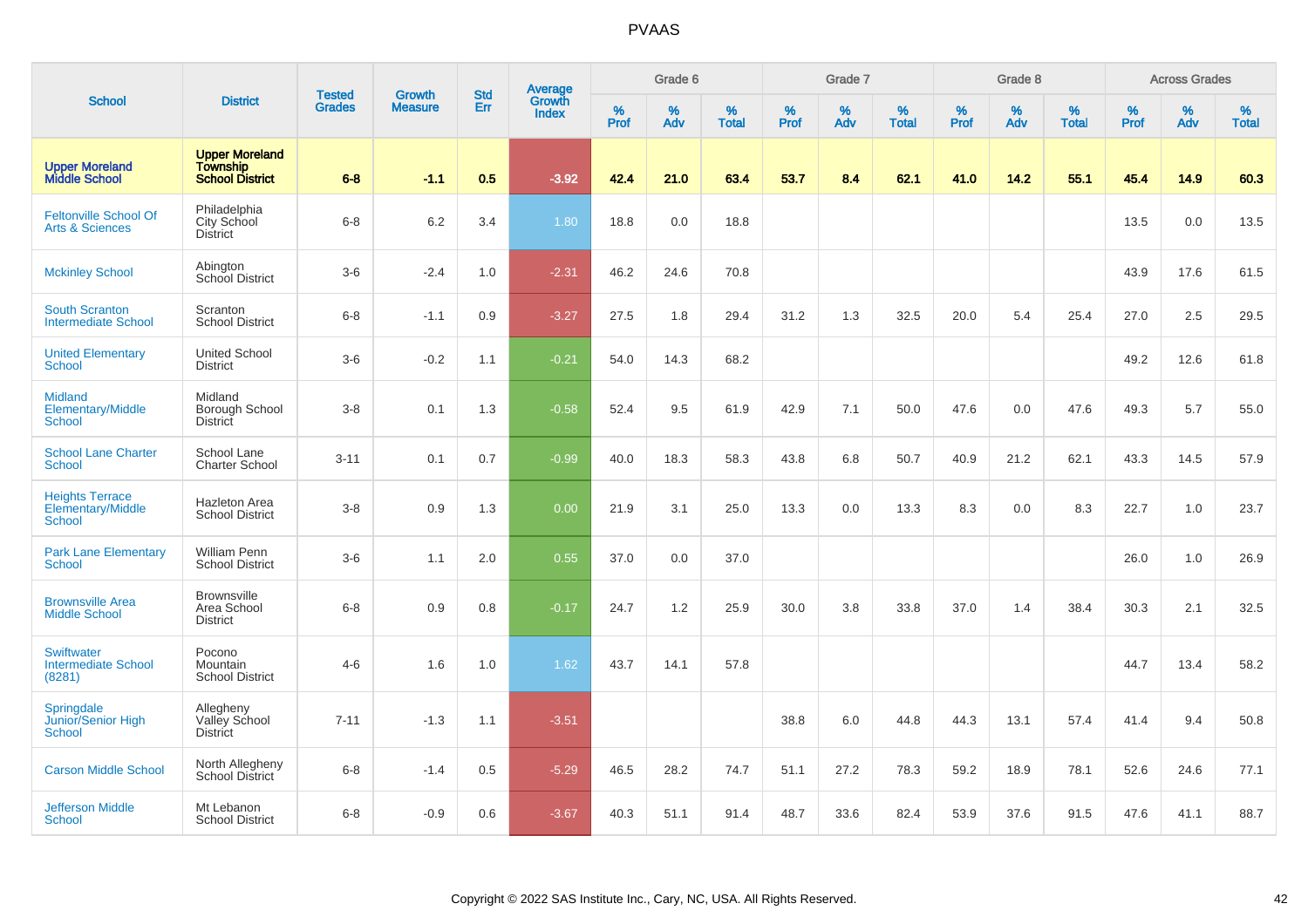|                                                     |                                                       |                                | <b>Growth</b>  | <b>Std</b> |                                          |                  | Grade 6  |                   |                  | Grade 7  |                   |                  | Grade 8  |                   |                  | <b>Across Grades</b> |                   |
|-----------------------------------------------------|-------------------------------------------------------|--------------------------------|----------------|------------|------------------------------------------|------------------|----------|-------------------|------------------|----------|-------------------|------------------|----------|-------------------|------------------|----------------------|-------------------|
| <b>School</b>                                       | <b>District</b>                                       | <b>Tested</b><br><b>Grades</b> | <b>Measure</b> | Err        | <b>Average</b><br>Growth<br><b>Index</b> | %<br><b>Prof</b> | %<br>Adv | %<br><b>Total</b> | %<br><b>Prof</b> | %<br>Adv | %<br><b>Total</b> | %<br><b>Prof</b> | %<br>Adv | %<br><b>Total</b> | %<br><b>Prof</b> | %<br>Adv             | %<br><b>Total</b> |
| <b>Upper Moreland</b><br><b>Middle School</b>       | <b>Upper Moreland</b><br>Township<br>School District  | $6 - 8$                        | $-1.1$         | 0.5        | $-3.92$                                  | 42.4             | 21.0     | 63.4              | 53.7             | 8.4      | 62.1              | 41.0             | 14.2     | 55.1              | 45.4             | 14.9                 | 60.3              |
| <b>Berwick Area Middle</b><br><b>School</b>         | <b>Berwick Area</b><br><b>School District</b>         | $5-8$                          | $-0.6$         | 0.5        | $-1.19$                                  | 44.2             | 19.0     | 63.3              | 48.4             | 13.2     | 61.6              | 41.4             | 11.5     | 52.9              | 44.6             | 12.5                 | 57.1              |
| <b>Rochester Middle</b><br>School                   | Rochester Area<br><b>School District</b>              | $6 - 8$                        | $-1.8$         | 1.0        | $-4.42$                                  | 40.4             | 13.5     | 53.8              | 24.5             | 2.0      | 26.5              | 47.2             | 1.9      | 49.1              | 37.7             | 5.8                  | 43.5              |
| <b>Martic Elementary</b><br>School                  | Penn Manor<br><b>School District</b>                  | $3-6$                          | 0.8            | 1.5        | 0.51                                     | 54.8             | 25.8     | 80.6              |                  |          |                   |                  |          |                   | 46.8             | 18.0                 | 64.7              |
| <b>Boyce Middle School</b>                          | <b>Upper Saint</b><br>Clair School<br><b>District</b> | $5-6$                          | 0.9            | 0.5        | $-1.06$                                  | 47.8             | 39.3     | 87.1              |                  |          |                   |                  |          |                   | 48.7             | 37.7                 | 86.5              |
| <b>Lakeland Junior/Senior</b><br><b>High School</b> | Lakeland<br><b>School District</b>                    | $7 - 11$                       | $-0.1$         | 0.9        | $-1.73$                                  |                  |          |                   | 49.1             | 9.4      | 58.5              | 39.3             | 5.6      | 44.9              | 44.6             | 7.7                  | 52.3              |
| <b>East Lansdowne</b><br><b>Elementary School</b>   | <b>William Penn</b><br><b>School District</b>         | $3-6$                          | 2.9            | 1.7        | 1.21                                     | 29.6             | 3.7      | 33.3              |                  |          |                   |                  |          |                   | 27.2             | 5.4                  | 32.6              |
| <b>Forbes Road</b><br><b>Elementary School</b>      | <b>Forbes Road</b><br>School District                 | $3-6$                          | 0.6            | 2.0        | 0.31                                     | 40.0             | 6.7      | 46.7              |                  |          |                   |                  |          |                   | 49.0             | 10.0                 | 59.0              |
| <b>Letort Elementary</b><br><b>School</b>           | Penn Manor<br><b>School District</b>                  | $3-6$                          | 1.1            | 1.5        | 0.77                                     | 53.3             | 28.9     | 82.2              |                  |          |                   |                  |          |                   | 48.0             | 30.9                 | 79.0              |
| <b>Bala-Cynwyd Middle</b><br>School                 | <b>Lower Merion</b><br><b>School District</b>         | $6 - 8$                        | 0.7            | 0.4        | 0.37                                     | 41.7             | 46.7     | 88.5              | 53.7             | 33.6     | 87.3              | 47.2             | 30.6     | 77.8              | 47.0             | 37.5                 | 84.5              |
| <b>Sharon Hill School</b>                           | Southeast<br>Delco School<br><b>District</b>          | $3 - 8$                        | 1.6            | 1.5        | $-2.04$                                  | 37.5             | 4.2      | 41.7              | 42.9             | 0.0      | 42.9              | 53.3             | 6.7      | 60.0              | 31.9             | 3.5                  | 35.4              |
| <b>Chambersburg Area</b><br>Middle School - South   | Chambersburg<br>Area School<br><b>District</b>        | $6 - 8$                        | $-0.9$         | 0.4        | $-3.23$                                  | 34.3             | 10.7     | 45.0              | 37.5             | 6.7      | 44.2              | 39.6             | 8.2      | 47.8              | 37.2             | 8.6                  | 45.7              |
| <b>Propel Charter School-</b><br>Homestead          | Propel Charter<br>School-<br>Homestead                | $3 - 11$                       | $-1.0$         | 1.0        | $-1.58$                                  | 16.7             | 5.6      | 22.2              | 11.8             | 0.0      | 11.8              | 9.5              | 2.4      | 11.9              | 15.3             | 2.2                  | 17.6              |
| <b>Charleroi Area Middle</b><br>School              | Charleroi<br><b>School District</b>                   | $6 - 8$                        | $-1.1$         | 0.7        | $-3.53$                                  | 44.0             | 11.0     | 55.0              | 37.7             | 11.3     | 49.1              | 45.3             | 4.2      | 49.5              | 42.2             | 9.0                  | 51.2              |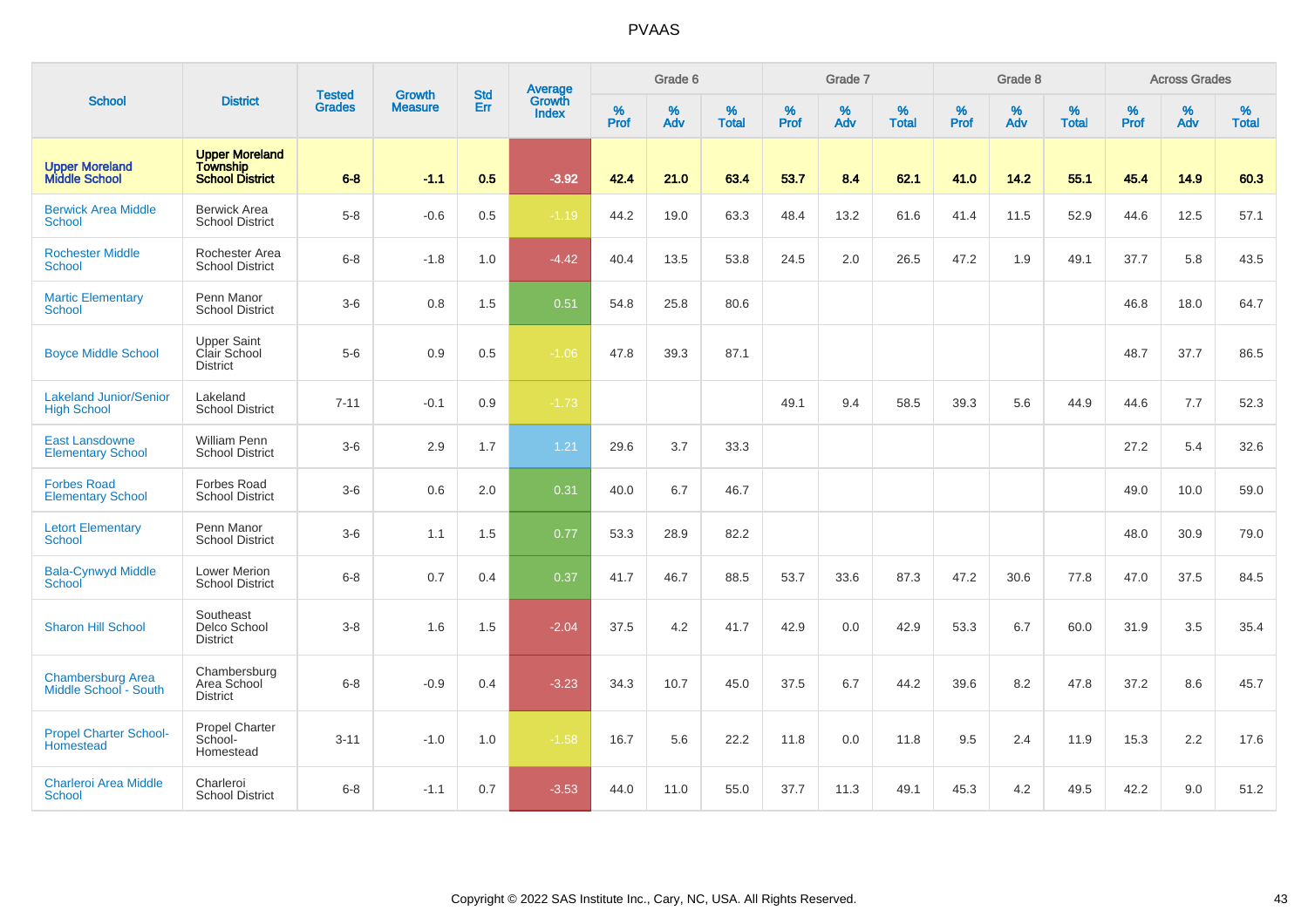|                                                                        |                                                                    |                                |                                 |                   |                                          |           | Grade 6  |                   |           | Grade 7  |                   |           | Grade 8  |                   |           | <b>Across Grades</b> |                   |
|------------------------------------------------------------------------|--------------------------------------------------------------------|--------------------------------|---------------------------------|-------------------|------------------------------------------|-----------|----------|-------------------|-----------|----------|-------------------|-----------|----------|-------------------|-----------|----------------------|-------------------|
| <b>School</b>                                                          | <b>District</b>                                                    | <b>Tested</b><br><b>Grades</b> | <b>Growth</b><br><b>Measure</b> | <b>Std</b><br>Err | <b>Average</b><br>Growth<br><b>Index</b> | %<br>Prof | %<br>Adv | %<br><b>Total</b> | %<br>Prof | %<br>Adv | %<br><b>Total</b> | %<br>Prof | %<br>Adv | %<br><b>Total</b> | %<br>Prof | %<br>Adv             | %<br><b>Total</b> |
| <b>Upper Moreland<br/>Middle School</b>                                | <b>Upper Moreland</b><br><b>Township</b><br><b>School District</b> | $6 - 8$                        | $-1.1$                          | 0.5               | $-3.92$                                  | 42.4      | 21.0     | 63.4              | 53.7      | 8.4      | 62.1              | 41.0      | 14.2     | 55.1              | 45.4      | 14.9                 | 60.3              |
| <b>Renaissance Academy</b><br><b>Charter School</b>                    | Renaissance<br>Academy<br>Charter School                           | $3 - 11$                       | $-1.3$                          | 0.7               | $-1.72$                                  | 39.7      | 16.4     | 56.2              | 50.7      | 5.3      | 56.0              | 40.6      | 18.8     | 59.4              | 41.0      | 10.8                 | 51.8              |
| <b>Hazleton</b><br>Elementary/Middle<br><b>School</b>                  | Hazleton Area<br><b>School District</b>                            | $3 - 8$                        | 1.4                             | 1.3               | $-0.06$                                  | 23.1      | 0.0      | 23.1              | 7.7       | 0.0      | 7.7               | 12.9      | 0.0      | 12.9              | 19.4      | 0.5                  | 19.9              |
| <b>Penns Valley Area</b><br><b>Junior/Senior High</b><br><b>School</b> | Penns Valley<br>Area School<br><b>District</b>                     | $6 - 12$                       | 0.3                             | 0.9               | $-1.19$                                  |           |          |                   | 45.7      | 1.9      | 47.6              | 35.8      | 8.5      | 44.3              | 40.8      | 5.2                  | 46.0              |
| <b>Halifax Area Middle</b><br><b>School</b>                            | Halifax Area<br><b>School District</b>                             | $6 - 8$                        | 0.8                             | 0.9               | $-1.26$                                  | 51.8      | 20.4     | 72.2              | 41.6      | 6.5      | 48.0              | 35.5      | 2.6      | 38.2              | 42.0      | 8.7                  | 50.7              |
| <b>Mount Nittany Middle</b><br><b>School</b>                           | <b>State College</b><br>Area School<br><b>District</b>             | $6 - 8$                        | 0.5                             | 0.6               | $-0.23$                                  | 44.5      | 30.8     | 75.3              | 64.6      | 13.3     | 77.8              | 45.4      | 16.5     | 62.0              | 52.2      | 20.2                 | 72.5              |
| Shanksville-<br><b>Stonycreek Middle</b><br>School                     | Shanksville-<br>Stonycreek<br>School District                      | $6 - 8$                        | 2.5                             | 1.5               | 0.34                                     | 41.7      | 16.7     | 58.3              | 45.0      | 5.0      | 50.0              | 44.4      | 5.6      | 50.0              | 43.6      | 9.7                  | 53.2              |
| <b>York Suburban Middle</b><br><b>School</b>                           | York Suburban<br><b>School District</b>                            | $6 - 8$                        | 0.9                             | 0.6               | 0.19                                     | 44.5      | 25.0     | 69.5              | 51.9      | 18.1     | 70.0              | 37.9      | 20.3     | 58.2              | 44.9      | 21.2                 | 66.0              |
| <b>Juniata Valley</b><br><b>Junior/Senior High</b><br>School           | Juniata Valley<br><b>School District</b>                           | $6 - 11$                       | $-1.5$                          | 1.0               | $-4.40$                                  | 35.7      | 8.9      | 44.6              | 50.9      | 5.3      | 56.1              | 33.3      | 4.2      | 37.5              | 40.4      | 6.2                  | 46.6              |
| <b>Westfield Area</b><br><b>Elementary School</b>                      | Northern Tioga<br><b>School District</b>                           | $3-6$                          | 1.7                             | 1.2               | 1.42                                     | 43.9      | 9.8      | 53.7              |           |          |                   |           |          |                   | 41.9      | 8.6                  | 50.5              |
| <b>Galeton Area School</b>                                             | Galeton Area<br><b>School District</b>                             | $3 - 11$                       | 2.2                             | 1.3               | 0.68                                     | 38.1      | 14.3     | 52.4              | 28.0      | 0.0      | 28.0              | 35.0      | 5.0      | 40.0              | 37.7      | 6.9                  | 44.6              |
| <b>Sugar Valley Rural</b><br><b>Charter School</b>                     | <b>Sugar Valley</b><br><b>Rural Charter</b><br>School              | $3 - 11$                       | 0.5                             | 1.0               | $-0.14$                                  | 34.2      | 7.9      | 42.1              | 21.0      | 5.3      | 26.3              | 8.6       | 2.9      | 11.4              | 25.4      | 4.7                  | 30.0              |
| <b>Sharpsville Area</b><br><b>Middle School</b>                        | Sharpsville<br>Area School<br><b>District</b>                      | $6 - 8$                        | 0.3                             | 0.9               | $-1.87$                                  | 52.9      | 19.1     | 72.1              | 40.0      | 10.8     | 50.8              | 47.1      | 12.9     | 60.0              | 46.8      | 14.3                 | 61.1              |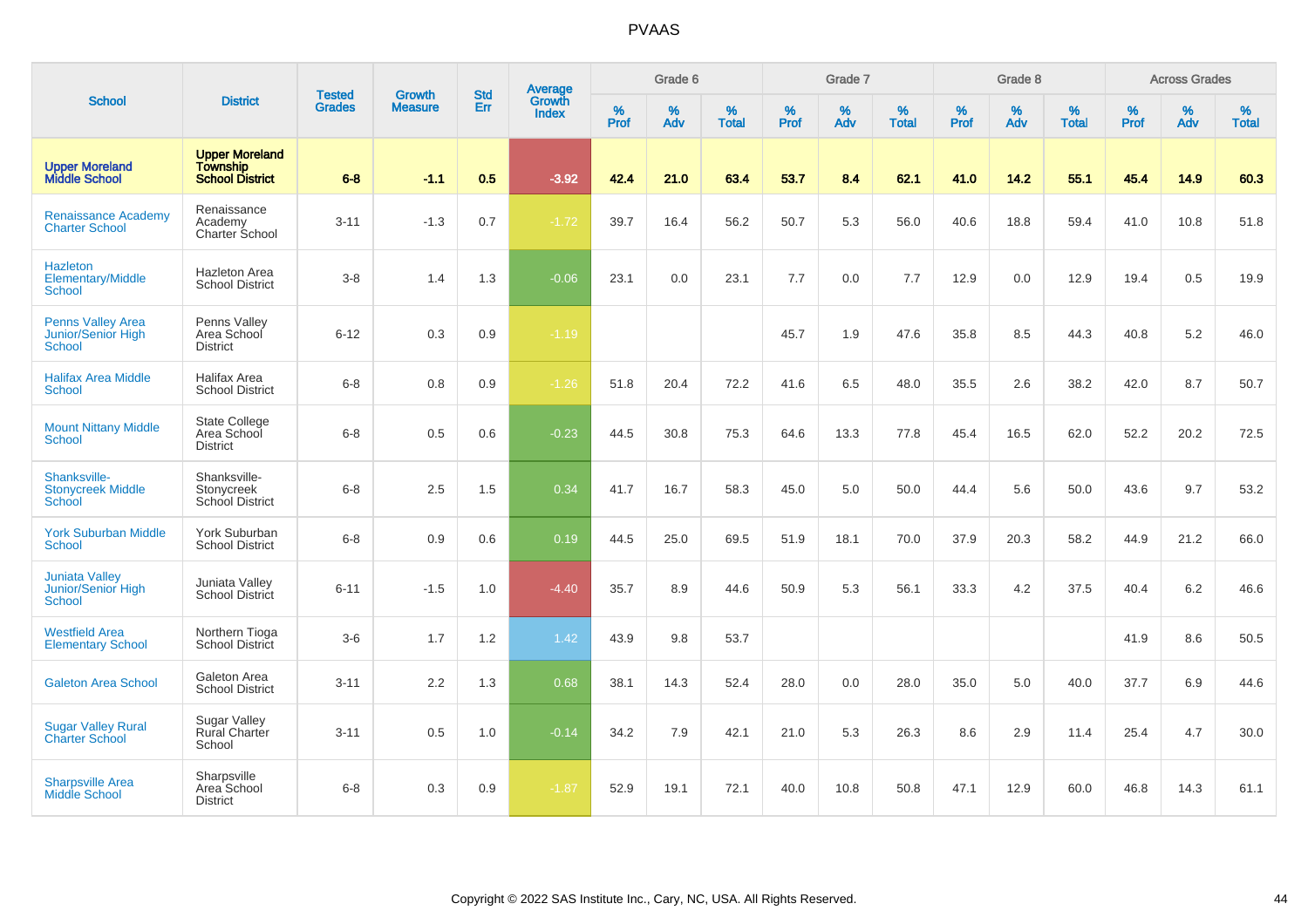|                                                               |                                                             | <b>Tested</b> | <b>Growth</b>  | <b>Std</b> | <b>Average</b><br>Growth |                  | Grade 6  |                   |                  | Grade 7         |                   |                  | Grade 8  |                   |                  | <b>Across Grades</b> |                   |
|---------------------------------------------------------------|-------------------------------------------------------------|---------------|----------------|------------|--------------------------|------------------|----------|-------------------|------------------|-----------------|-------------------|------------------|----------|-------------------|------------------|----------------------|-------------------|
| <b>School</b>                                                 | <b>District</b>                                             | <b>Grades</b> | <b>Measure</b> | Err        | <b>Index</b>             | %<br><b>Prof</b> | %<br>Adv | %<br><b>Total</b> | %<br><b>Prof</b> | %<br><b>Adv</b> | %<br><b>Total</b> | %<br><b>Prof</b> | %<br>Adv | %<br><b>Total</b> | %<br><b>Prof</b> | %<br>Adv             | %<br><b>Total</b> |
| <b>Upper Moreland<br/>Middle School</b>                       | <b>Upper Moreland</b><br>Township<br><b>School District</b> | $6 - 8$       | $-1.1$         | 0.5        | $-3.92$                  | 42.4             | 21.0     | 63.4              | 53.7             | 8.4             | 62.1              | 41.0             | 14.2     | 55.1              | 45.4             | 14.9                 | 60.3              |
| <b>North Clarion County</b><br><b>Elementary School</b>       | North Clarion<br>County School<br><b>District</b>           | $3-6$         | 2.1            | 1.3        | $-0.17$                  | 46.3             | 19.5     | 65.8              |                  |                 |                   |                  |          |                   | 42.5             | 14.4                 | 56.9              |
| <b>Rayne Elementary</b><br>School                             | <b>Marion Center</b><br>Area School<br><b>District</b>      | $3-6$         | 2.1            | 1.4        | 1.53                     | 52.1             | 18.8     | 70.8              |                  |                 |                   |                  |          |                   | 51.6             | 15.5                 | 67.1              |
| Indiana Area Junior<br><b>High School</b>                     | Indiana Area<br><b>School District</b>                      | $6 - 8$       | 0.6            | 0.5        | $-0.74$                  | 37.5             | 22.5     | 60.0              | 53.6             | 16.6            | 70.2              | 52.0             | 16.3     | 68.4              | 47.5             | 18.5                 | 66.0              |
| <b>Penn-Kidder Campus</b>                                     | Jim Thorpe<br>Area School<br><b>District</b>                | $3 - 8$       | $-3.4$         | 0.9        | $-3.74$                  | 24.5             | 6.1      | 30.6              | 46.6             | 5.2             | 51.7              | 31.8             | 4.6      | 36.4              | 38.1             | 6.9                  | 45.0              |
| <b>Pittston Area Middle</b><br>School                         | <b>Pittston Area</b><br><b>School District</b>              | $5-8$         | $-3.7$         | 0.8        | $-4.83$                  | 35.5             | 4.3      | 39.8              | 28.8             | 1.5             | 30.3              | 35.1             | 3.5      | 38.6              | 34.2             | 2.8                  | 36.9              |
| <b>Rydal East School</b>                                      | Abington<br>School District                                 | $3-6$         | $-1.0$         | 1.1        | $-0.91$                  | 51.4             | 28.6     | 80.0              |                  |                 |                   |                  |          |                   | 46.6             | 28.0                 | 74.6              |
| <b>Frederick Douglass</b><br><b>Mastery Charter</b><br>School | Frederick<br>Douglass<br>Mastery Charter<br>School          | $3 - 8$       | 1.8            | 1.4        | $-0.08$                  | 22.2             | 0.0      | 22.2              | 14.3             | 0.0             | 14.3              | 34.6             | 3.8      | 38.5              | 19.1             | 0.9                  | 20.0              |
| <b>East Vincent</b><br><b>Elementary School</b>               | Owen J Roberts<br><b>School District</b>                    | $3-6$         | 1.7            | 1.0        | 0.91                     | 38.5             | 40.0     | 78.5              |                  |                 |                   |                  |          |                   | 48.5             | 24.6                 | 73.1              |
| <b>Marion Elementary</b><br><b>School</b>                     | <b>Belle Vernon</b><br>Area School<br><b>District</b>       | $3-6$         | 1.8            | 1.1        | 1.05                     | 53.2             | 21.0     | 74.2              |                  |                 |                   |                  |          |                   | 46.2             | 12.2                 | 58.4              |
| <b>Pittsburgh Greenfield</b><br>$K-8$                         | Pittsburgh<br>School District                               | $3 - 8$       | $-3.2$         | 1.1        | $-2.87$                  | 47.5             | 25.0     | 72.5              | 60.5             | 2.6             | 63.2              | 29.6             | 3.7      | 33.3              | 45.2             | 16.1                 | 61.3              |
| <b>Menallen School</b>                                        | Uniontown Area<br><b>School District</b>                    | $3-6$         | 2.6            | 1.8        | 1.45                     | 65.5             | 10.3     | 75.9              |                  |                 |                   |                  |          |                   | 51.9             | 14.2                 | 66.0              |
| <b>Cecelia Snyder Middle</b><br>School                        | Bensalem<br>Township<br>School District                     | $7 - 8$       | 1.0            | 0.8        | 0.20                     |                  |          |                   | 29.4             | 3.7             | 33.1              | 39.4             | 2.4      | 41.7              | 34.2             | 3.0                  | 37.3              |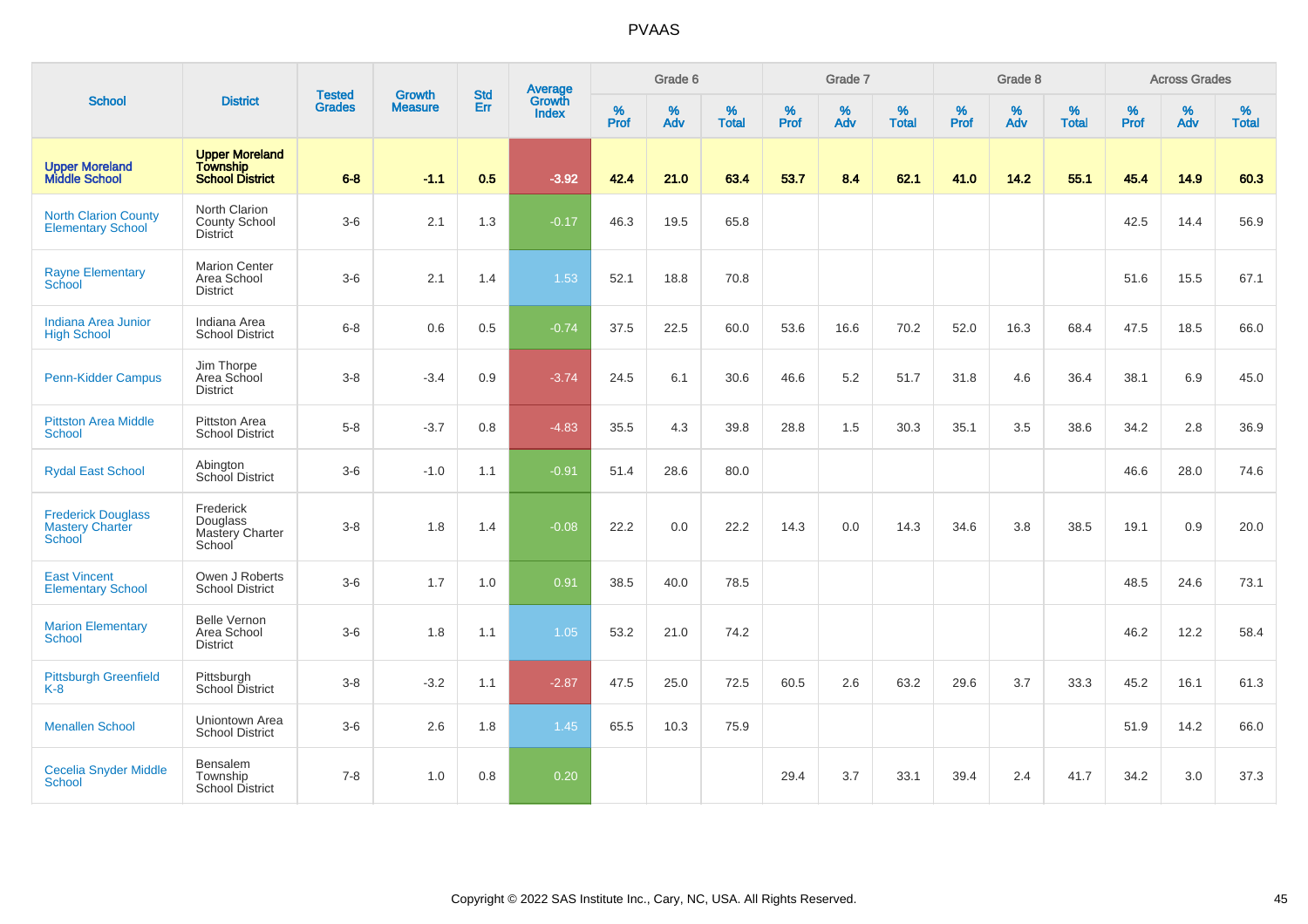|                                                                          |                                                                    |                                |                                 | <b>Std</b> |                                          |           | Grade 6  |                   |           | Grade 7  |                   |           | Grade 8  |                   |           | <b>Across Grades</b> |                   |
|--------------------------------------------------------------------------|--------------------------------------------------------------------|--------------------------------|---------------------------------|------------|------------------------------------------|-----------|----------|-------------------|-----------|----------|-------------------|-----------|----------|-------------------|-----------|----------------------|-------------------|
| <b>School</b>                                                            | <b>District</b>                                                    | <b>Tested</b><br><b>Grades</b> | <b>Growth</b><br><b>Measure</b> | Err        | <b>Average</b><br>Growth<br><b>Index</b> | %<br>Prof | %<br>Adv | %<br><b>Total</b> | %<br>Prof | %<br>Adv | %<br><b>Total</b> | %<br>Prof | %<br>Adv | %<br><b>Total</b> | %<br>Prof | %<br>Adv             | %<br><b>Total</b> |
| <b>Upper Moreland<br/>Middle School</b>                                  | <b>Upper Moreland</b><br><b>Township</b><br><b>School District</b> | $6 - 8$                        | $-1.1$                          | 0.5        | $-3.92$                                  | 42.4      | 21.0     | 63.4              | 53.7      | 8.4      | 62.1              | 41.0      | 14.2     | 55.1              | 45.4      | 14.9                 | 60.3              |
| <b>Lehigh Valley</b><br><b>Academy Regional</b><br><b>Charter School</b> | Lehigh Valley<br>Academy<br>Regional<br>Charter School             | $3 - 11$                       | 0.4                             | 0.6        | $-1.72$                                  | 38.3      | 18.8     | 57.0              | 50.9      | 3.8      | 54.7              | 51.8      | 4.6      | 56.4              | 46.4      | 11.0                 | 57.4              |
| <b>Glenolden School</b>                                                  | Interboro<br><b>School District</b>                                | $3 - 8$                        | $-0.9$                          | 0.8        | $-2.62$                                  | 40.7      | 13.6     | 54.2              | 51.6      | 6.4      | 58.1              | 47.0      | 7.6      | 54.6              | 42.9      | 8.2                  | 51.1              |
| <b>Deburgos Bilingual</b><br><b>Magnet Middle School</b>                 | Philadelphia<br>City School<br><b>District</b>                     | $3 - 8$                        | 1.1                             | 1.7        | $-0.56$                                  | 11.8      | 0.0      | 11.8              | 33.3      | 0.0      | 33.3              | 13.3      | 0.0      | 13.3              | 20.0      | 0.0                  | 20.0              |
| <b>West Greene</b><br>Junior/Senior High<br>School                       | <b>West Greene</b><br><b>School District</b>                       | $7 - 11$                       | 1.8                             | 1.2        | 0.51                                     |           |          |                   | 28.3      | 11.3     | 39.6              | 36.0      | 4.0      | 40.0              | 32.0      | 7.8                  | 39.8              |
| <b>Sheffield M/Hs</b>                                                    | <b>Warren County</b><br>School District                            | $6 - 11$                       | 0.9                             | 1.2        | $-0.81$                                  | 35.1      | 0.0      | 35.1              | 42.4      | 3.0      | 45.4              | 38.7      | 3.2      | 41.9              | 38.6      | 2.0                  | 40.6              |
| <b>East Middle School</b>                                                | Erie City School<br><b>District</b>                                | $6 - 8$                        | $-1.4$                          | 0.6        | $-4.38$                                  | 10.6      | 0.0      | 10.6              | 9.0       | 0.0      | 9.0               | 10.4      | 0.0      | 10.4              | 10.1      | 0.0                  | 10.1              |
| <b>James Buchanan</b><br><b>Middle School</b>                            | Tuscarora<br><b>School District</b>                                | $6 - 8$                        | 0.1                             | 0.5        | $-1.91$                                  | 43.7      | 11.9     | 55.6              | 45.8      | 5.6      | 51.4              | 45.6      | 6.3      | 51.8              | 45.1      | 7.7                  | 52.8              |
| <b>Oak Park Elementary</b><br>School                                     | North Penn<br><b>School District</b>                               | $3-6$                          | 0.9                             | 1.2        | 0.73                                     | 42.1      | 17.5     | 59.6              |           |          |                   |           |          |                   | 41.4      | 13.0                 | 54.4              |
| South Williamsport<br><b>Area Junior/Senior</b><br><b>High School</b>    | South<br>Williamsport<br>Area School<br><b>District</b>            | $7 - 10$                       | 0.3                             | 0.9        | $-1.09$                                  |           |          |                   | 40.5      | 8.3      | 48.8              | 43.2      | 12.5     | 55.7              | 41.9      | 10.5                 | 52.3              |
| <b>Baldwin Senior High</b><br>School                                     | Baldwin-<br>Whitehall<br><b>School District</b>                    | $7 - 11$                       | $-1.3$                          | 0.6        | $-4.85$                                  |           |          |                   | 48.6      | 8.3      | 56.8              | 45.1      | 7.0      | 52.0              | 46.8      | 7.6                  | 54.4              |
| <b>Valley</b><br>Elementary/Middle<br>School                             | Hazleton Area<br><b>School District</b>                            | $3 - 8$                        | 0.0                             | 1.1        | $-1.45$                                  | 40.6      | 15.6     | 56.2              | 34.5      | 0.0      | 34.5              | 36.4      | 12.1     | 48.5              | 43.9      | 8.0                  | 51.9              |
| <b>Murray Avenue School</b>                                              | Lower Moreland<br>Township<br><b>School District</b>               | $6 - 8$                        | $-0.9$                          | 0.5        | $-3.83$                                  | 50.0      | 25.9     | 75.9              | 55.2      | 14.7     | 69.9              | 49.3      | 19.0     | 68.2              | 51.3      | 19.8                 | 71.1              |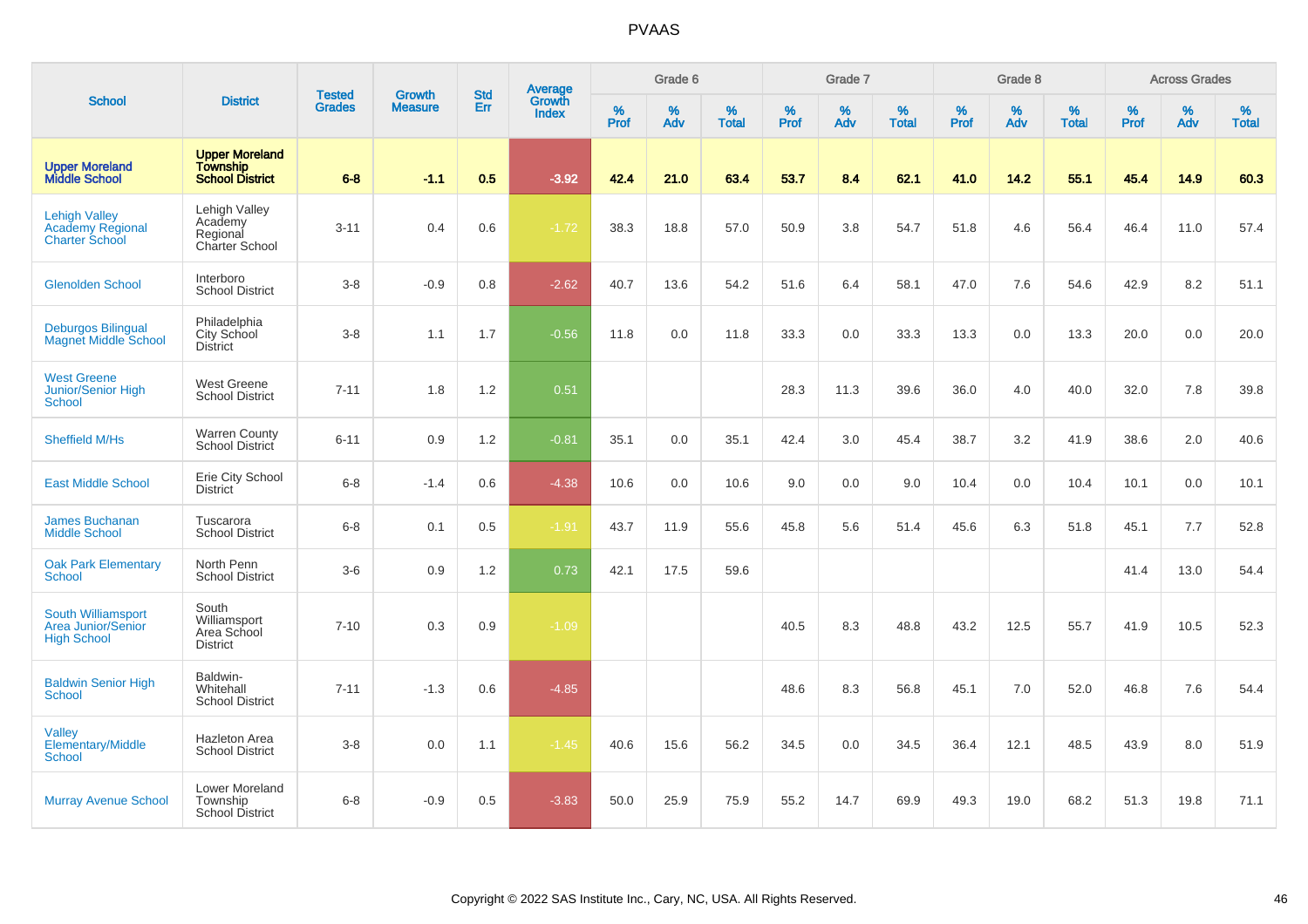|                                                          |                                                       |                                | <b>Growth</b>  | <b>Std</b> | <b>Average</b><br>Growth |                  | Grade 6  |                   |           | Grade 7  |                   |                  | Grade 8     |                   |           | <b>Across Grades</b> |                   |
|----------------------------------------------------------|-------------------------------------------------------|--------------------------------|----------------|------------|--------------------------|------------------|----------|-------------------|-----------|----------|-------------------|------------------|-------------|-------------------|-----------|----------------------|-------------------|
| <b>School</b>                                            | <b>District</b>                                       | <b>Tested</b><br><b>Grades</b> | <b>Measure</b> | Err        | <b>Index</b>             | %<br><b>Prof</b> | %<br>Adv | %<br><b>Total</b> | %<br>Prof | %<br>Adv | %<br><b>Total</b> | %<br><b>Prof</b> | $\%$<br>Adv | %<br><b>Total</b> | %<br>Prof | %<br>Adv             | %<br><b>Total</b> |
| <b>Upper Moreland<br/>Middle School</b>                  | <b>Upper Moreland</b><br>Township<br>School District  | $6 - 8$                        | $-1.1$         | 0.5        | $-3.92$                  | 42.4             | 21.0     | 63.4              | 53.7      | 8.4      | 62.1              | 41.0             | 14.2        | 55.1              | 45.4      | 14.9                 | 60.3              |
| <b>Highlands Middle</b><br>School                        | Highlands<br>School District                          | $5-8$                          | $-0.6$         | $0.5\,$    | $-2.16$                  | 37.1             | 9.8      | 46.8              | 42.2      | 5.4      | 47.6              | 39.2             | 9.5         | 48.6              | 41.5      | 6.2                  | 47.7              |
| <b>Beaty-Warren Middle</b><br>School                     | <b>Warren County</b><br>School District               | $5-8$                          | $-0.8$         | 0.6        | $-2.12$                  | 43.3             | 5.2      | 48.5              | 34.9      | 5.9      | 40.8              | 43.0             | 3.4         | 46.3              | 38.9      | 5.0                  | 43.9              |
| <b>Elizabeth Forward</b><br><b>Middle School</b>         | Elizabeth<br>Forward School<br><b>District</b>        | $6 - 8$                        | $-0.3$         | 0.6        | $-1.84$                  | 47.5             | 18.5     | 66.0              | 56.9      | 11.1     | 68.0              | 50.6             | 6.3         | 56.9              | 51.5      | 11.9                 | 63.4              |
| <b>Bridge Valley</b><br><b>Elementary School</b>         | <b>Central Bucks</b><br><b>School District</b>        | $3-6$                          | 1.2            | 0.9        | 1.29                     | 45.5             | 32.7     | 78.2              |           |          |                   |                  |             |                   | 48.5      | 26.0                 | 74.5              |
| <b>Newtown Middle</b><br><b>School</b>                   | Council Rock<br><b>School District</b>                | $7 - 8$                        | $-0.7$         | 0.5        | $-3.47$                  |                  |          |                   | 53.7      | 21.6     | 75.3              | 51.8             | 19.6        | 71.4              | 52.8      | 20.7                 | 73.5              |
| <b>Mountain View Middle</b><br><b>School</b>             | Cumberland<br><b>Valley School</b><br><b>District</b> | $6 - 8$                        | $-1.1$         | 0.4        | $-4.46$                  | 46.1             | 24.3     | 70.4              | 55.1      | 20.2     | 75.3              | 49.5             | 16.7        | 66.2              | 50.2      | 20.5                 | 70.7              |
| Pittsburgh Arlington K-<br>8                             | Pittsburgh<br>School District                         | $3 - 8$                        | $-1.7$         | 1.2        | $-2.00$                  | 9.4              | 3.1      | 12.5              | 8.6       | 0.0      | 8.6               | 5.3              | 0.0         | 5.3               | 10.2      | 1.1                  | 11.4              |
| <b>Shenandoah Valley</b><br>Junior/Senior High<br>School | Shenandoah<br><b>Valley School</b><br><b>District</b> | $7 - 11$                       | $-1.8$         | 1.2        | $-3.54$                  |                  |          |                   | 36.2      | 1.7      | 37.9              | 26.3             | 0.0         | 26.3              | 31.3      | 0.9                  | 32.2              |
| <b>Eyer Middle School</b>                                | East Penn<br><b>School District</b>                   | $6 - 8$                        | 0.6            | 0.5        | $-0.52$                  | 49.6             | 21.3     | 70.9              | 52.3      | 21.5     | 73.8              | 55.6             | 16.5        | 72.2              | 52.5      | 19.8                 | 72.3              |
| <b>Stroudsburg Junior</b><br><b>High School</b>          | Stroudsburg<br>Area School<br><b>District</b>         | $8 - 9$                        | 1.2            | 0.8        | 1.43                     |                  |          |                   |           |          |                   | 48.9             | 7.8         | 56.7              | 48.9      | 7.8                  | 56.7              |
| <b>Prospect Park School</b>                              | Interboro<br><b>School District</b>                   | $3 - 8$                        | $-0.6$         | 0.8        | $-1.30$                  | 35.2             | 7.4      | 42.6              | 32.1      | 7.6      | 39.6              | 50.0             | 9.6         | 59.6              | 42.6      | 8.5                  | 51.1              |
| <b>Warren L Miller</b><br><b>Elementary School</b>       | Southern Tioga<br>School District                     | $3-6$                          | 1.3            | 1.2        | 1.13                     | 40.9             | 18.2     | 59.1              |           |          |                   |                  |             |                   | 37.8      | 10.0                 | 47.9              |
| <b>Davis School</b>                                      | York City<br><b>School District</b>                   | $3 - 8$                        | $-1.9$         | 1.0        | $-1.78$                  | 6.4              | 0.0      | 6.4               | 7.7       | 0.0      | 7.7               | 2.5              | 0.0         | 2.5               | 9.2       | 0.4                  | 9.7               |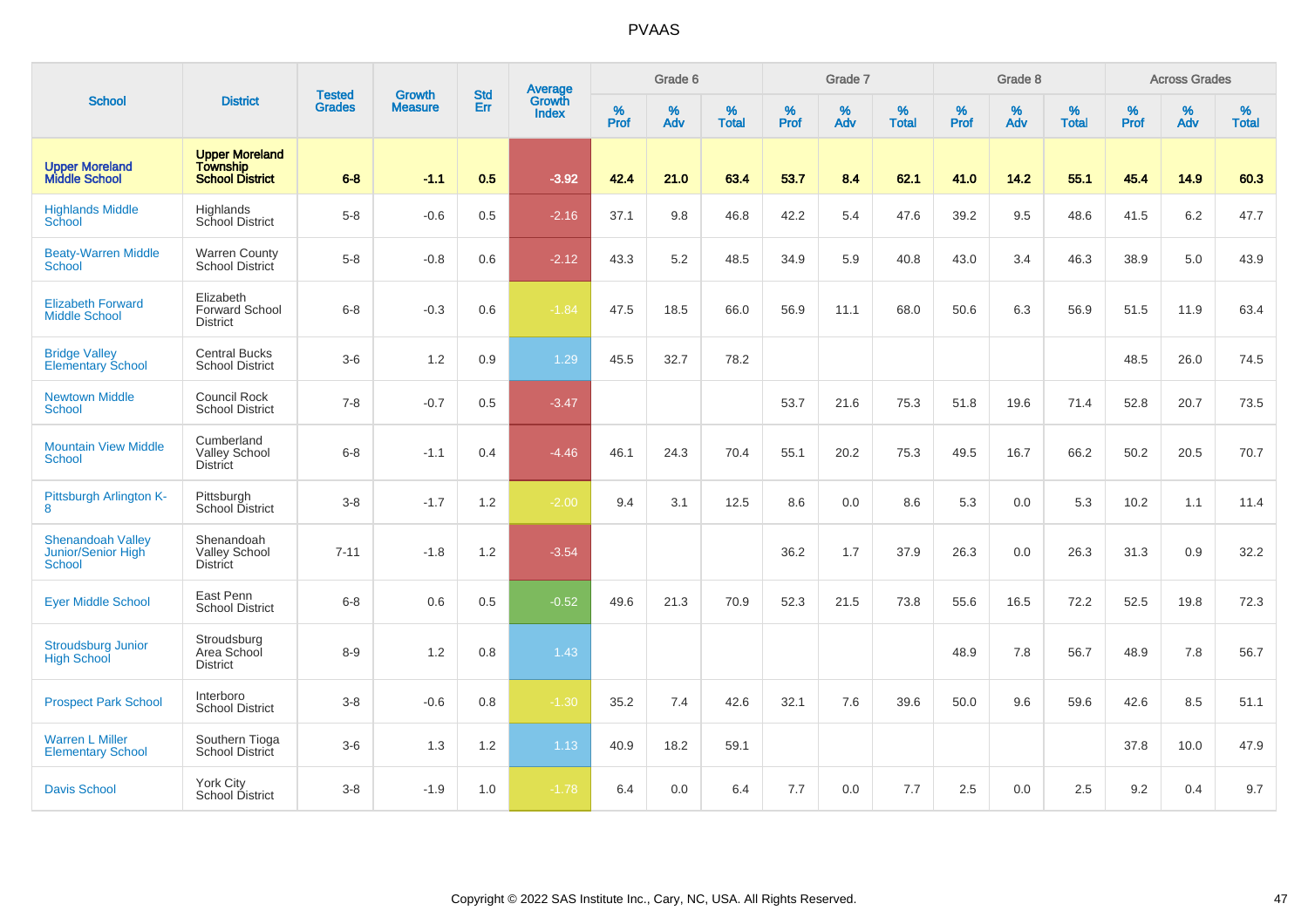|                                                           |                                                                    |                                | <b>Growth</b>  | <b>Std</b> |                                          |                     | Grade 6  |                   |                  | Grade 7  |                   |                  | Grade 8  |                   |              | <b>Across Grades</b> |                   |
|-----------------------------------------------------------|--------------------------------------------------------------------|--------------------------------|----------------|------------|------------------------------------------|---------------------|----------|-------------------|------------------|----------|-------------------|------------------|----------|-------------------|--------------|----------------------|-------------------|
| <b>School</b>                                             | <b>District</b>                                                    | <b>Tested</b><br><b>Grades</b> | <b>Measure</b> | <b>Err</b> | <b>Average</b><br>Growth<br><b>Index</b> | $\%$<br><b>Prof</b> | %<br>Adv | %<br><b>Total</b> | %<br><b>Prof</b> | %<br>Adv | %<br><b>Total</b> | %<br><b>Prof</b> | %<br>Adv | %<br><b>Total</b> | $\%$<br>Prof | %<br>Adv             | %<br><b>Total</b> |
| <b>Upper Moreland<br/>Middle School</b>                   | <b>Upper Moreland</b><br><b>Township</b><br><b>School District</b> | $6 - 8$                        | $-1.1$         | 0.5        | $-3.92$                                  | 42.4                | 21.0     | 63.4              | 53.7             | 8.4      | 62.1              | 41.0             | 14.2     | 55.1              | 45.4         | 14.9                 | 60.3              |
| <b>Nebinger George W</b><br>School                        | Philadelphia<br>City School<br><b>District</b>                     | $3-8$                          | 0.5            | 2.5        | $-1.12$                                  |                     |          |                   | 46.2             | 0.0      | 46.2              | 23.1             | 0.0      | 23.1              | 30.8         | 10.6                 | 41.5              |
| <b>Kennett Middle School</b>                              | Kennett<br>Consolidated<br><b>School District</b>                  | $6 - 8$                        | 0.4            | 0.5        | $-1.43$                                  | 35.8                | 24.1     | 59.9              | 44.2             | 15.2     | 59.4              | 45.2             | 5.8      | 51.0              | 41.6         | 15.6                 | 57.2              |
| <b>Colonial Middle School</b>                             | Colonial School<br><b>District</b>                                 | $6 - 8$                        | $-0.2$         | 0.4        | $-2.45$                                  | 43.0                | 38.9     | 81.8              | 49.7             | 19.2     | 68.9              | 52.2             | 17.0     | 69.2              | 48.1         | 25.3                 | 73.5              |
| <b>Jenkintown</b><br><b>Middle/High School</b>            | Jenkintown<br><b>School District</b>                               | $6 - 11$                       | 0.0            | 1.4        | $-1.17$                                  |                     |          |                   | 42.9             | 35.7     | 78.6              | 60.6             | 21.2     | 81.8              | 50.7         | 29.3                 | 80.0              |
| <b>Goode School</b>                                       | <b>York City</b><br>School District                                | $3-8$                          | $-0.7$         | 0.9        | $-0.81$                                  | 14.9                | 0.0      | 14.9              | 16.1             | 0.0      | 16.1              | 12.3             | 0.0      | 12.3              | 15.0         | 0.3                  | 15.3              |
| <b>Sharon Middle School</b>                               | Sharon City<br>School District                                     | $7 - 8$                        | $-0.5$         | 0.8        | $-2.40$                                  |                     |          |                   | 33.3             | 1.8      | 35.2              | 42.1             | 6.4      | 48.4              | 38.0         | 4.3                  | 42.3              |
| <b>Mcguffey Middle</b><br>School                          | Mcguffey<br>School District                                        | $6 - 9$                        | $-1.0$         | 0.7        | $-5.09$                                  | 43.1                | 12.8     | 55.9              | 35.2             | 0.9      | 36.1              | 38.0             | 4.1      | 42.2              | 38.7         | 5.7                  | 44.4              |
| <b>Moon Area Lower</b><br><b>Middle School</b>            | Moon Area<br><b>School District</b>                                | $5-6$                          | 0.8            | 0.6        | $-3.29$                                  | 49.6                | 19.3     | 68.9              |                  |          |                   |                  |          |                   | 53.5         | 18.0                 | 71.6              |
| <b>Rolling Ridge</b><br><b>Elementary School</b>          | <b>Harbor Creek</b><br><b>School District</b>                      | $3-6$                          | $-0.0$         | 1.1        | $-0.01$                                  | 30.4                | 40.5     | 70.9              |                  |          |                   |                  |          |                   | 44.9         | 34.2                 | 79.1              |
| <b>Clear Run</b><br><b>Intermediate School</b>            | Pocono<br>Mountain<br><b>School District</b>                       | $3-6$                          | 1.4            | 1.1        | 1.23                                     | 37.5                | 4.7      | 42.2              |                  |          |                   |                  |          |                   | 38.1         | 5.4                  | 43.6              |
| <b>West Branch Middle</b><br>School                       | West Branch<br>Area School<br><b>District</b>                      | $5-8$                          | 0.4            | 0.8        | $-0.63$                                  | 32.8                | 6.6      | 39.3              | 48.6             | 6.8      | 55.4              | 50.0             | 3.0      | 53.0              | 42.6         | 4.9                  | 47.5              |
| <b>Turkeyfoot Valley Area</b><br><b>Elementary School</b> | Turkeyfoot<br>Valley Area<br>School District                       | $3 - 11$                       | $-2.2$         | 1.9        | $-1.18$                                  | 38.1                | 9.5      | 47.6              |                  |          |                   |                  |          |                   | 34.8         | 4.4                  | 39.1              |
| Pittsburgh Colfax K-8                                     | Pittsburgh<br>School District                                      | $3-8$                          | $-2.1$         | 0.8        | $-3.13$                                  | 17.2                | 48.3     | 65.5              | 41.8             | 28.4     | 70.2              | 43.1             | 27.7     | 70.8              | 36.0         | 34.6                 | 70.6              |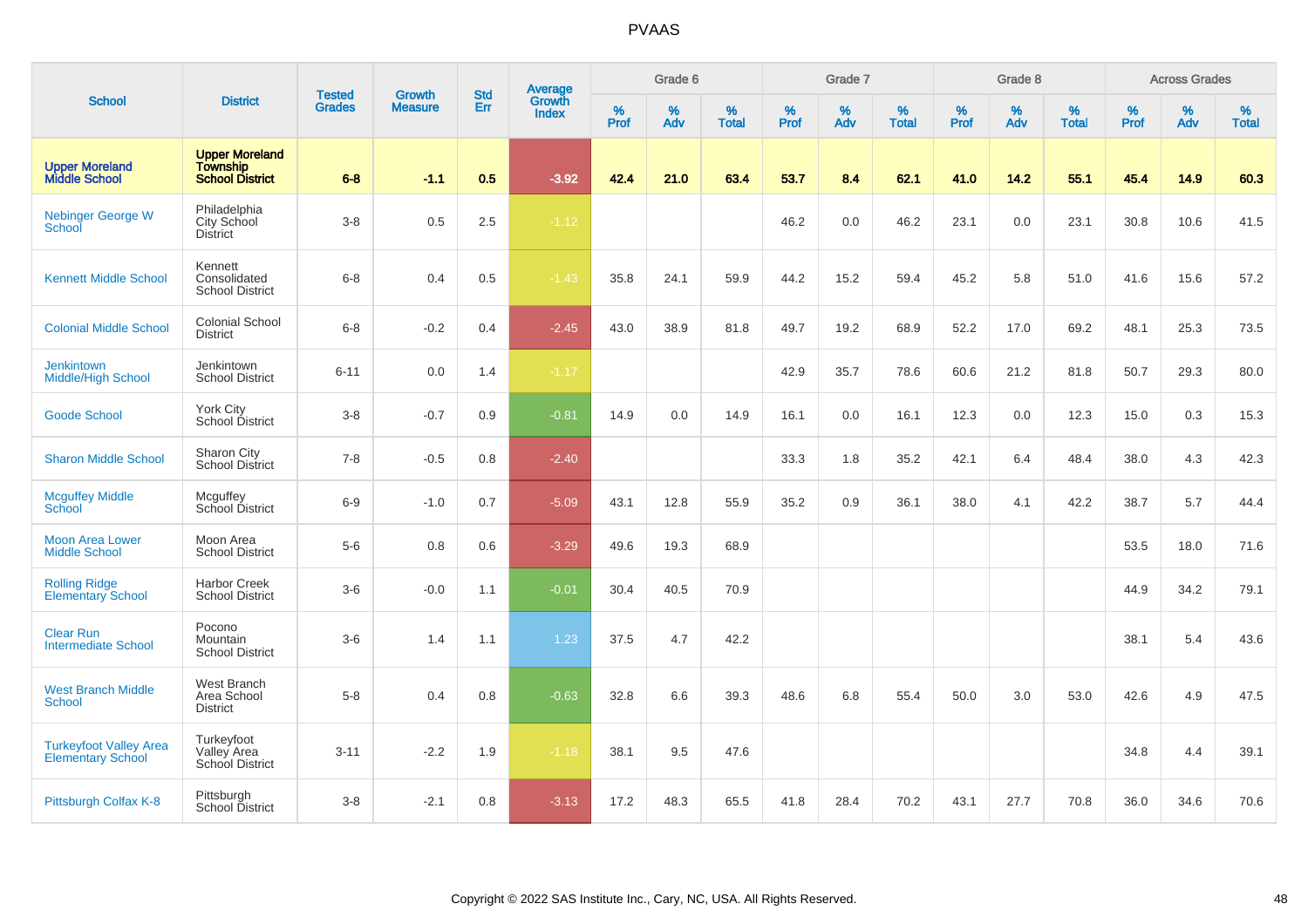|                                                                                |                                                                        |                                |                                 |                   |                                          |                  | Grade 6  |                   |           | Grade 7  |                   |           | Grade 8  |                   |           | <b>Across Grades</b> |                   |
|--------------------------------------------------------------------------------|------------------------------------------------------------------------|--------------------------------|---------------------------------|-------------------|------------------------------------------|------------------|----------|-------------------|-----------|----------|-------------------|-----------|----------|-------------------|-----------|----------------------|-------------------|
| <b>School</b>                                                                  | <b>District</b>                                                        | <b>Tested</b><br><b>Grades</b> | <b>Growth</b><br><b>Measure</b> | <b>Std</b><br>Err | <b>Average</b><br>Growth<br><b>Index</b> | %<br><b>Prof</b> | %<br>Adv | %<br><b>Total</b> | %<br>Prof | %<br>Adv | %<br><b>Total</b> | %<br>Prof | %<br>Adv | %<br><b>Total</b> | %<br>Prof | %<br>Adv             | %<br><b>Total</b> |
| <b>Upper Moreland<br/>Middle School</b>                                        | <b>Upper Moreland</b><br><b>Township</b><br><b>School District</b>     | $6 - 8$                        | $-1.1$                          | 0.5               | $-3.92$                                  | 42.4             | 21.0     | 63.4              | 53.7      | 8.4      | 62.1              | 41.0      | 14.2     | 55.1              | 45.4      | 14.9                 | 60.3              |
| <b>Benton Area Middle</b><br>School                                            | Benton Area<br><b>School District</b>                                  | $7 - 8$                        | 0.5                             | 1.3               | $-1.07$                                  |                  |          |                   | 37.3      | 5.1      | 42.4              | 46.2      | 2.6      | 48.7              | 40.8      | 4.1                  | 44.9              |
| J.E. Harrison<br><b>Education Center</b>                                       | Baldwin-<br>Whitehall<br><b>School District</b>                        | $3-6$                          | $-0.5$                          | 0.7               | $-0.72$                                  | 49.0             | 11.9     | 60.9              |           |          |                   |           |          |                   | 46.3      | 10.7                 | 57.0              |
| <b>Mifflin County Junior</b><br><b>High School</b>                             | Mifflin County<br><b>School District</b>                               | $8 - 9$                        | 0.9                             | 0.7               | 1.36                                     |                  |          |                   |           |          |                   | 40.4      | 4.9      | 45.3              | 40.4      | 4.9                  | 45.3              |
| <b>Trafford Middle School</b>                                                  | Penn-Trafford<br><b>School District</b>                                | $6 - 8$                        | $-0.1$                          | 0.7               | $-2.35$                                  | 42.4             | 38.8     | 81.2              | 51.6      | 25.3     | 76.9              | 51.6      | 16.5     | 68.0              | 48.7      | 26.4                 | 75.1              |
| <b>Franklin Area</b><br>Junior/Senior High<br>School                           | <b>Franklin Area</b><br><b>School District</b>                         | $7 - 11$                       | $-1.2$                          | 0.8               | $-3.42$                                  |                  |          |                   | 36.6      | 4.9      | 41.5              | 42.9      | 6.0      | 48.9              | 39.8      | 5.5                  | 45.3              |
| <b>Warren Snyder-John</b><br><b>Girotti Elementary</b><br>School               | <b>Bristol Borough</b><br>School District                              | $3-6$                          | 0.5                             | 1.0               | 0.54                                     | 28.4             | 18.2     | 46.6              |           |          |                   |           |          |                   | 33.2      | 8.7                  | 41.9              |
| <b>Freedom Area Middle</b><br><b>School</b>                                    | Freedom Area<br><b>School District</b>                                 | $5-8$                          | $-1.9$                          | 0.7               | $-2.86$                                  | 36.8             | 12.6     | 49.4              | 37.9      | 1.9      | 39.8              | 40.3      | 1.3      | 41.6              | 37.7      | 4.5                  | 42.2              |
| <b>Howard Gardner</b><br><b>Multiple Intelligence</b><br><b>Charter School</b> | Howard<br>Gardner<br><b>Multiple</b><br>Intelligence<br>Charter School | $3 - 8$                        | $-1.2$                          | 1.2               | $-2.23$                                  | 39.4             | 3.0      | 42.4              | 63.6      | 0.0      | 63.6              | 55.6      | 11.1     | 66.7              | 48.8      | 7.1                  | 55.9              |
| <b>Edgar Fahs Smith</b><br><b>Steam Academy</b>                                | York City<br>School District                                           | $3 - 8$                        | 1.1                             | 0.8               | $-0.15$                                  | 32.4             | 5.9      | 38.2              | 34.4      | 0.0      | 34.4              | 36.2      | 0.0      | 36.2              | 34.0      | 1.4                  | 35.4              |
| <b>Colwyn Elementary</b><br><b>School</b>                                      | <b>William Penn</b><br><b>School District</b>                          | $3-6$                          | 2.8                             | 2.1               | 0.67                                     | 13.3             | 6.7      | 20.0              |           |          |                   |           |          |                   | 19.7      | 4.6                  | 24.2              |
| <b>Friendship Elementary</b><br><b>School</b>                                  | Southern York<br><b>County School</b><br><b>District</b>               | $3 - 6$                        | $-2.3$                          | 1.4               | $-1.59$                                  | 47.4             | 23.7     | 71.0              |           |          |                   |           |          |                   | 40.9      | 10.9                 | 51.8              |
| <b>Bethlehem-Center</b><br><b>Middle School</b>                                | Bethlehem-<br>Center School<br><b>District</b>                         | $6 - 8$                        | $-2.1$                          | 0.9               | $-4.12$                                  | 29.8             | 1.5      | 31.3              | 29.0      | 0.0      | 29.0              | 29.2      | 0.0      | 29.2              | 29.3      | 0.5                  | 29.8              |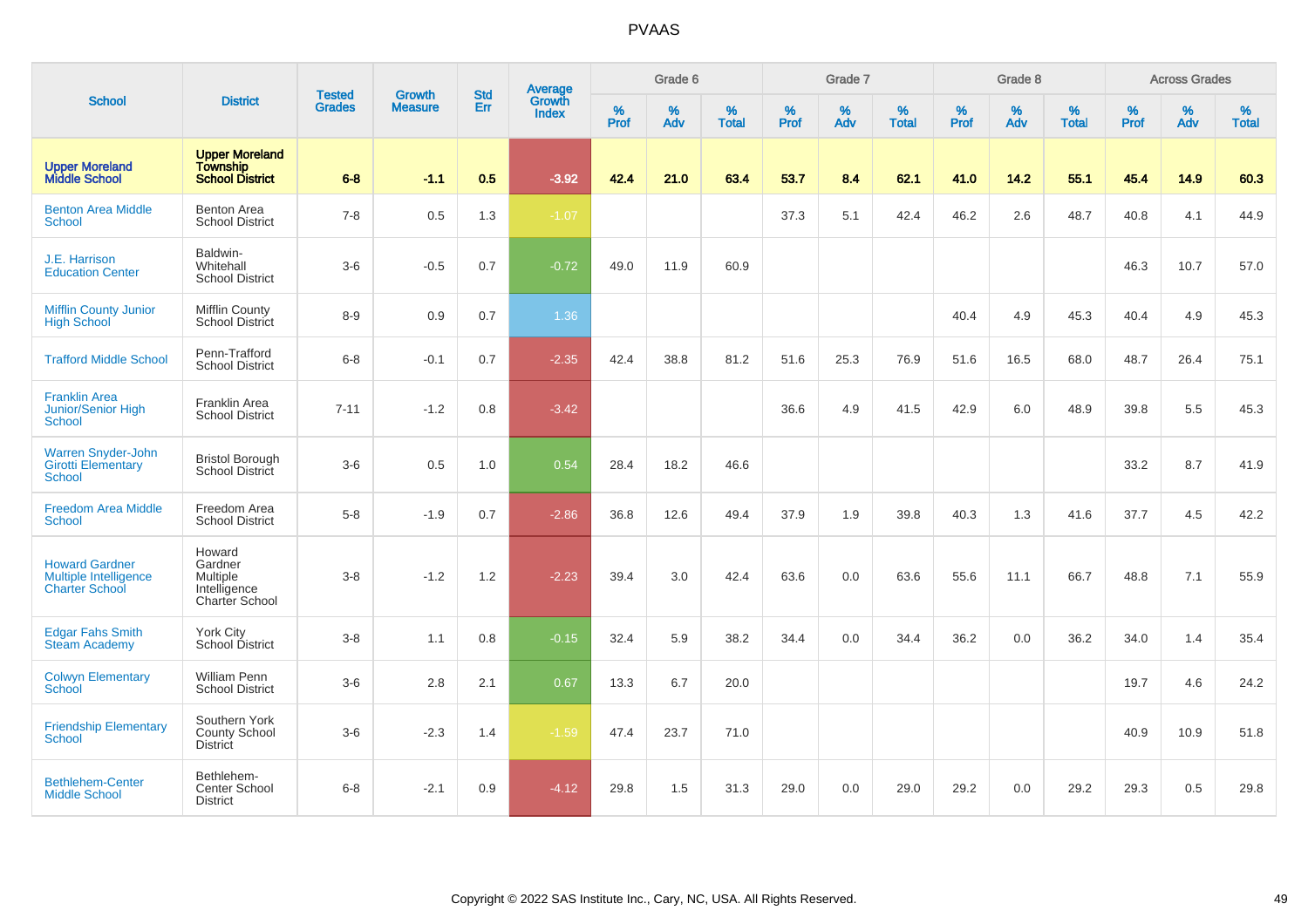|                                                           |                                                                    |                                |                                 | <b>Std</b> |                                          |           | Grade 6  |                   |           | Grade 7  |                   |                  | Grade 8     |                   |           | <b>Across Grades</b> |                   |
|-----------------------------------------------------------|--------------------------------------------------------------------|--------------------------------|---------------------------------|------------|------------------------------------------|-----------|----------|-------------------|-----------|----------|-------------------|------------------|-------------|-------------------|-----------|----------------------|-------------------|
| <b>School</b>                                             | <b>District</b>                                                    | <b>Tested</b><br><b>Grades</b> | <b>Growth</b><br><b>Measure</b> | Err        | <b>Average</b><br>Growth<br><b>Index</b> | %<br>Prof | %<br>Adv | %<br><b>Total</b> | %<br>Prof | %<br>Adv | %<br><b>Total</b> | %<br><b>Prof</b> | $\%$<br>Adv | %<br><b>Total</b> | %<br>Prof | %<br>Adv             | %<br><b>Total</b> |
| <b>Upper Moreland</b><br><b>Middle School</b>             | <b>Upper Moreland</b><br><b>Township</b><br><b>School District</b> | $6 - 8$                        | $-1.1$                          | 0.5        | $-3.92$                                  | 42.4      | 21.0     | 63.4              | 53.7      | 8.4      | 62.1              | 41.0             | 14.2        | 55.1              | 45.4      | 14.9                 | 60.3              |
| <b>Belle Vernon Area</b><br><b>Middle School</b>          | <b>Belle Vernon</b><br>Area School<br><b>District</b>              | $7 - 8$                        | 0.9                             | 0.9        | 0.23                                     |           |          |                   | 48.6      | 4.5      | 53.2              | 44.1             | 6.4         | 50.5              | 46.6      | 5.4                  | 52.0              |
| <b>Mohawk Elementary</b><br><b>School</b>                 | Mohawk Area<br><b>School District</b>                              | $3-6$                          | 1.2                             | 0.9        | $-2.13$                                  | 44.7      | 21.3     | 66.0              |           |          |                   |                  |             |                   | 41.5      | 21.4                 | 62.9              |
| Wrightstown<br><b>Elementary School</b>                   | Council Rock<br><b>School District</b>                             | $3-6$                          | 1.6                             | 1.2        | 1.21                                     | 59.6      | 25.0     | 84.6              |           |          |                   |                  |             |                   | 53.8      | 22.4                 | 76.2              |
| Freeland<br>Elementary/Middle<br><b>School</b>            | <b>Hazleton Area</b><br><b>School District</b>                     | $3 - 8$                        | 0.7                             | 1.2        | $-0.68$                                  | 9.7       | 3.2      | 12.9              | 19.0      | 9.5      | 28.6              | 42.9             | 4.8         | 47.6              | 23.8      | 3.5                  | 27.3              |
| <b>Fell Charter School</b>                                | <b>Fell Charter</b><br>School                                      | $3 - 8$                        | 3.1                             | 2.3        | 0.37                                     | 50.0      | 6.2      | 56.2              |           |          |                   |                  |             |                   | 60.5      | 4.0                  | 64.5              |
| <b>KIPP West</b><br><b>Philadelphia Charter</b><br>School | <b>KIPP West</b><br>Philadelphia<br>Charter School                 | $3 - 8$                        | $-0.4$                          | 1.2        | $-0.75$                                  | 19.4      | $0.0\,$  | 19.4              | 25.0      | 0.0      | 25.0              | 16.7             | 0.0         | 16.7              | 17.6      | 0.6                  | 18.1              |
| James S Wilson<br><b>Middle School</b>                    | <b>Millcreek</b><br>Township<br>School District                    | $6 - 8$                        | 0.1                             | 0.6        | $-1.44$                                  | 44.4      | 19.2     | 63.6              | 48.8      | 14.3     | 63.1              | 43.1             | 14.4        | 57.5              | 45.6      | 15.9                 | 61.4              |
| Northeast Intermediate<br><b>School</b>                   | Scranton<br><b>School District</b>                                 | $6 - 8$                        | 0.4                             | 0.9        | $-1.15$                                  | 28.4      | 6.0      | 34.3              | 20.6      | 7.4      | 27.9              | 32.4             | 5.4         | 37.8              | 27.3      | 6.2                  | 33.5              |
| <b>Harrold Middle School</b>                              | <b>Hempfield Area</b><br>School District                           | $6 - 8$                        | 0.7                             | 0.7        | $-0.21$                                  | 42.6      | 15.6     | 58.2              | 58.2      | 8.2      | 66.4              | 49.6             | 8.7         | 58.3              | 50.1      | 10.9                 | 61.0              |
| <b>Clemente Roberto</b><br><b>Middle School</b>           | Philadelphia<br>City School<br><b>District</b>                     | $6 - 8$                        | 4.9                             | 3.7        | 1.32                                     |           |          |                   |           |          |                   | 7.7              | 0.0         | 7.7               | 8.0       | 0.0                  | 8.0               |
| <b>Mellon Middle School</b>                               | Mt Lebanon<br><b>School District</b>                               | $6 - 8$                        | $-0.4$                          | 0.6        | $-1.93$                                  | 39.2      | 49.4     | 88.6              | 45.3      | 36.7     | 82.0              | 51.1             | 34.1        | 85.2              | 44.8      | 40.6                 | 85.4              |
| <b>Cranberry Area</b><br>Junior/Senior High<br>School     | <b>Cranberry Area</b><br><b>School District</b>                    | $7 - 12$                       | 0.9                             | 1.0        | $-0.17$                                  |           |          |                   | 41.0      | 2.1      | 43.2              | 46.7             | 9.3         | 56.0              | 43.5      | 5.3                  | 48.8              |
| <b>Fairview Elementary</b><br>School                      | Crestwood<br><b>School District</b>                                | $3-6$                          | 1.3                             | 1.1        | 1.18                                     | 51.4      | 23.0     | 74.3              |           |          |                   |                  |             |                   | 48.7      | 17.8                 | 66.5              |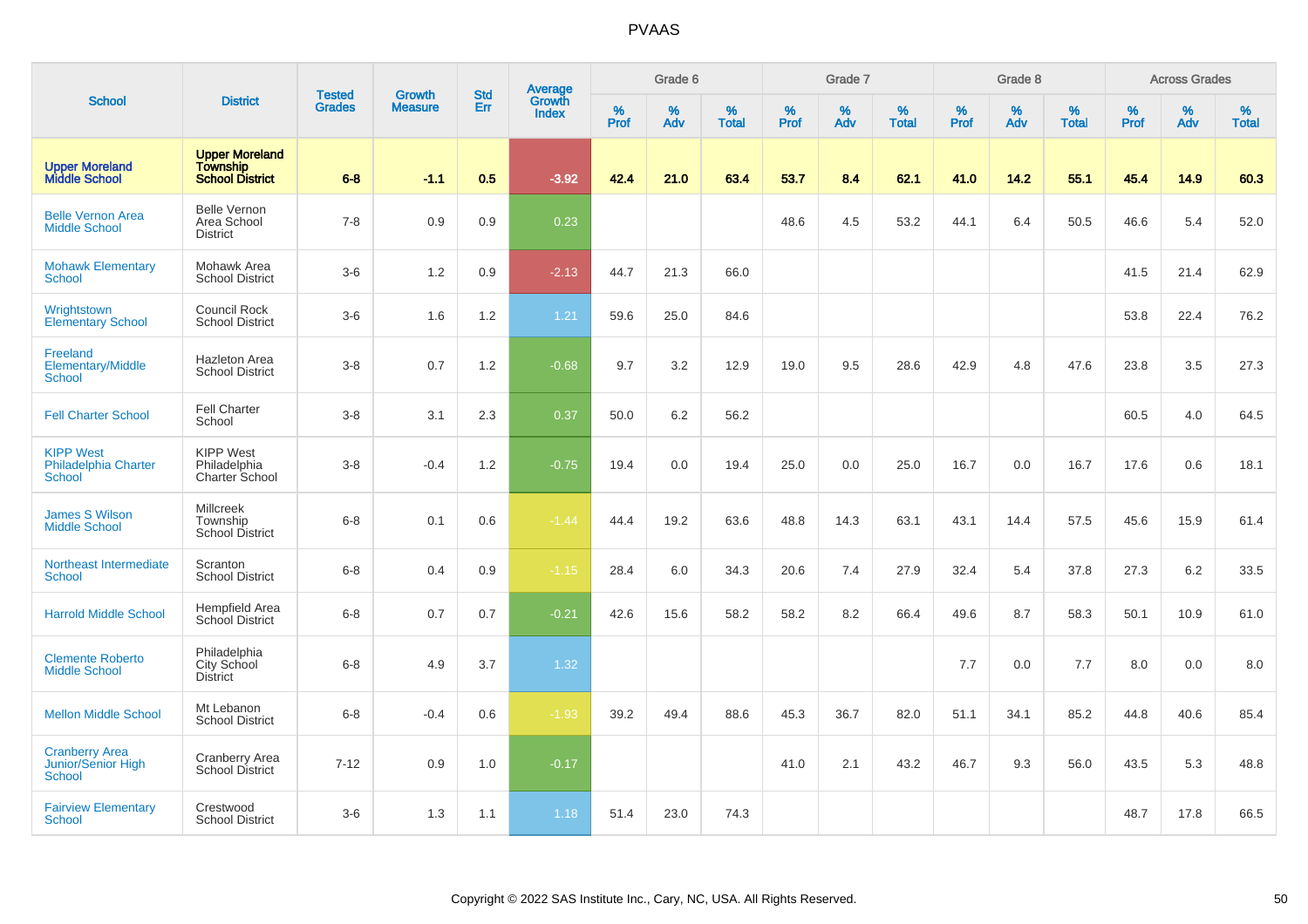|                                                                  |                                                                    |                                | <b>Growth</b>  | <b>Std</b> |                                          |           | Grade 6     |                   |           | Grade 7     |                      |                     | Grade 8  |                   |              | <b>Across Grades</b> |                   |
|------------------------------------------------------------------|--------------------------------------------------------------------|--------------------------------|----------------|------------|------------------------------------------|-----------|-------------|-------------------|-----------|-------------|----------------------|---------------------|----------|-------------------|--------------|----------------------|-------------------|
| <b>School</b>                                                    | <b>District</b>                                                    | <b>Tested</b><br><b>Grades</b> | <b>Measure</b> | Err        | <b>Average</b><br>Growth<br><b>Index</b> | %<br>Prof | $\%$<br>Adv | %<br><b>Total</b> | %<br>Prof | $\%$<br>Adv | $\%$<br><b>Total</b> | $\%$<br><b>Prof</b> | %<br>Adv | %<br><b>Total</b> | $\%$<br>Prof | $\%$<br>Adv          | %<br><b>Total</b> |
| <b>Upper Moreland</b><br><b>Middle School</b>                    | <b>Upper Moreland</b><br><b>Township</b><br><b>School District</b> | $6 - 8$                        | $-1.1$         | 0.5        | $-3.92$                                  | 42.4      | 21.0        | 63.4              | 53.7      | 8.4         | 62.1                 | 41.0                | 14.2     | 55.1              | 45.4         | 14.9                 | 60.3              |
| <b>Greater Nanticoke</b><br><b>Area Educational</b><br>Center    | Greater<br>Nanticoke Area<br><b>School District</b>                | $6 - 8$                        | 0.5            | 0.7        | $-0.25$                                  | 27.0      | 6.1         | 33.0              | 23.8      | 1.9         | 25.7                 | 35.6                | 3.5      | 39.1              | 29.0         | 3.9                  | 32.8              |
| Northwestern Lehigh<br><b>Middle School</b>                      | Northwestern<br>Lehigh School<br>District                          | $6 - 8$                        | $-2.2$         | 0.6        | $-6.02$                                  | 46.0      | 15.3        | 61.3              | 51.0      | 7.1         | 58.1                 | 40.1                | 16.6     | 56.7              | 45.7         | 13.0                 | 58.7              |
| W.A. Mccreery<br><b>Elementary School</b>                        | <b>Marion Center</b><br>Area School<br><b>District</b>             | $3-6$                          | 1.7            | 1.3        | $-1.43$                                  | 40.0      | 25.4        | 65.4              |           |             |                      |                     |          |                   | 45.2         | 18.4                 | 63.7              |
| <b>Manheim Central</b><br><b>Middle School</b>                   | Manheim<br><b>Central School</b><br><b>District</b>                | $5-8$                          | $-0.3$         | 0.5        | $-0.71$                                  | 48.3      | 9.2         | 57.5              | 37.6      | 6.2         | 43.8                 | 41.9                | 11.7     | 53.6              | 40.6         | 8.2                  | 48.8              |
| <b>William Penn Middle</b><br><b>School</b>                      | Pennsbury<br><b>School District</b>                                | $6 - 8$                        | $-0.5$         | 0.5        | $-1.85$                                  | 48.4      | 23.7        | 72.2              | 51.7      | 15.2        | 66.8                 | 51.3                | 19.5     | 70.8              | 50.4         | 19.5                 | 69.9              |
| <b>Mastery Charter</b><br>School-Clymer<br>Elementary            | <b>Mastery Charter</b><br>School - Clymer<br>Elementary            | $3-6$                          | 1.7            | 1.5        | 1.09                                     | 24.1      | 3.4         | 27.6              |           |             |                      |                     |          |                   | 17.5         | 0.8                  | 18.3              |
| <b>Bloomsburg Area</b><br><b>Middle School</b>                   | Bloomsburg<br>Area School<br><b>District</b>                       | $6 - 8$                        | $-0.6$         | 0.7        | $-2.23$                                  | 43.3      | 15.6        | 58.9              | 36.6      | 7.9         | 44.6                 | 50.5                | 6.1      | 56.6              | 43.4         | 9.7                  | 53.1              |
| Jefferson-Morgan<br><b>Elementary School</b>                     | Jefferson-<br>Morgan School<br><b>District</b>                     | $3-6$                          | 0.7            | 1.1        | 0.58                                     | 40.0      | 7.3         | 47.3              |           |             |                      |                     |          |                   | 41.1         | 6.8                  | 47.9              |
| <b>Albert Gallatin North</b><br><b>Middle School</b>             | <b>Albert Gallatin</b><br>Area School<br><b>District</b>           | $6 - 8$                        | $-0.1$         | 0.8        | $-2.30$                                  | 38.3      | 4.3         | 42.6              | 47.8      | 1.1         | 48.9                 | 32.3                | 1.5      | 33.8              | 40.2         | 2.4                  | 42.6              |
| <b>Aldan Elementary</b><br><b>School</b>                         | <b>William Penn</b><br><b>School District</b>                      | $3-6$                          | $-0.6$         | 2.1        | $-0.28$                                  | 28.6      | 7.1         | 35.7              |           |             |                      |                     |          |                   | 35.7         | 2.0                  | 37.8              |
| <b>Mars Area Centennial</b><br><b>School</b>                     | Mars Area<br><b>School District</b>                                | $5-6$                          | 0.1            | 0.6        | 0.13                                     | 45.1      | 33.8        | 79.0              |           |             |                      |                     |          |                   | 55.4         | 22.6                 | 78.0              |
| <b>North Penn-Liberty</b><br>Junior/Senior High<br><b>School</b> | Southern Tioga<br><b>School District</b>                           | $7 - 11$                       | 1.7            | 1.4        | 0.50                                     |           |             |                   | 47.7      | 0.0         | 47.7                 | 40.0                | 12.5     | 52.5              | 44.0         | 6.0                  | 50.0              |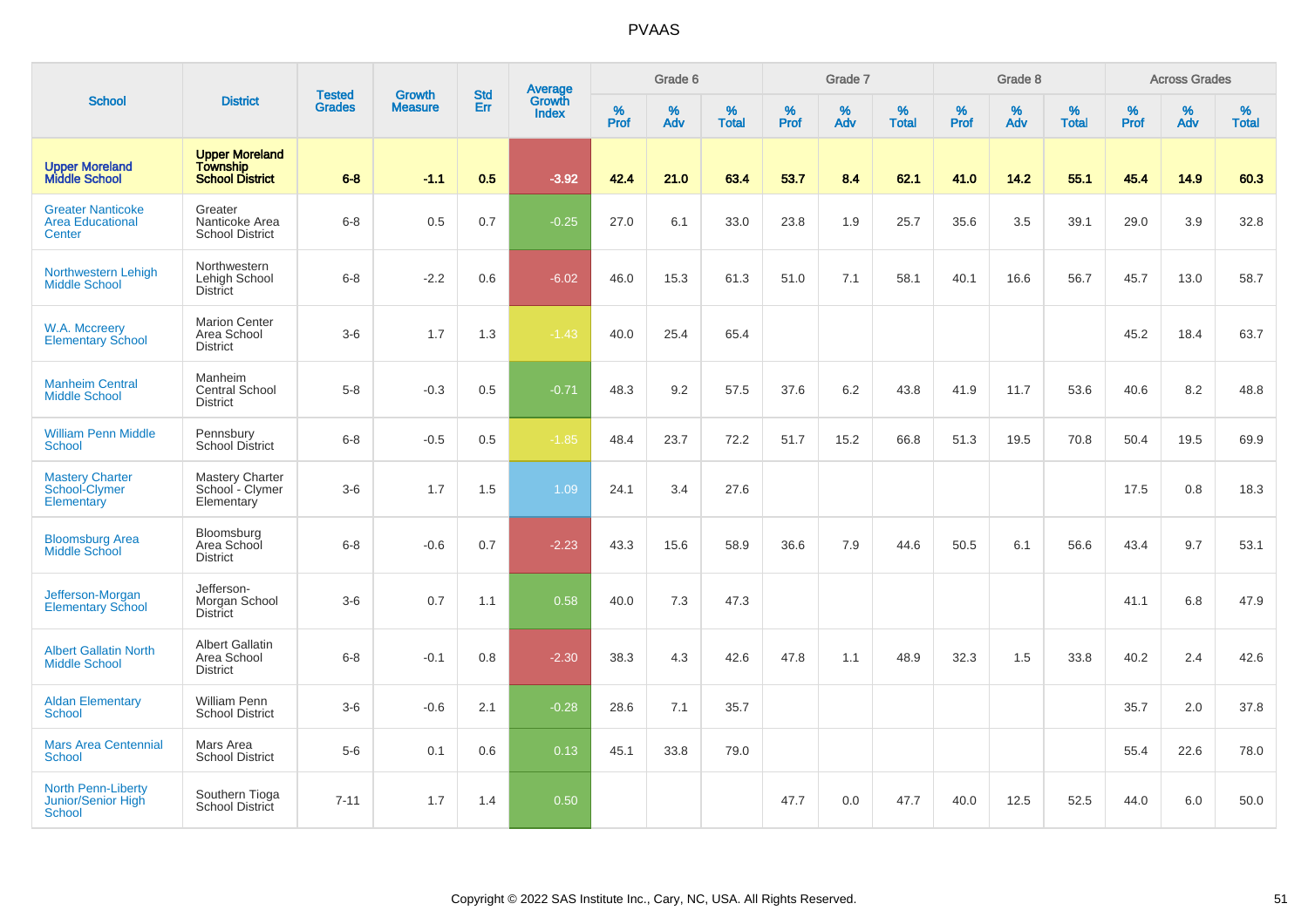|                                                             |                                                                    |                                |                                 | <b>Std</b> |                                          |                  | Grade 6  |                   |           | Grade 7  |                   |           | Grade 8  |                   |           | <b>Across Grades</b> |                   |
|-------------------------------------------------------------|--------------------------------------------------------------------|--------------------------------|---------------------------------|------------|------------------------------------------|------------------|----------|-------------------|-----------|----------|-------------------|-----------|----------|-------------------|-----------|----------------------|-------------------|
| <b>School</b>                                               | <b>District</b>                                                    | <b>Tested</b><br><b>Grades</b> | <b>Growth</b><br><b>Measure</b> | Err        | <b>Average</b><br>Growth<br><b>Index</b> | %<br><b>Prof</b> | %<br>Adv | %<br><b>Total</b> | %<br>Prof | %<br>Adv | %<br><b>Total</b> | %<br>Prof | %<br>Adv | %<br><b>Total</b> | %<br>Prof | %<br>Adv             | %<br><b>Total</b> |
| <b>Upper Moreland<br/>Middle School</b>                     | <b>Upper Moreland</b><br><b>Township</b><br><b>School District</b> | $6 - 8$                        | $-1.1$                          | 0.5        | $-3.92$                                  | 42.4             | 21.0     | 63.4              | 53.7      | 8.4      | 62.1              | 41.0      | 14.2     | 55.1              | 45.4      | 14.9                 | 60.3              |
| <b>Upper Moreland</b><br><b>Middle School</b>               | <b>Upper Moreland</b><br><b>Township</b><br><b>School District</b> | $6 - 8$                        | $-1.1$                          | 0.5        | $-3.92$                                  | 42.4             | 21.0     | 63.4              | 53.7      | 8.4      | 62.1              | 41.0      | 14.2     | 55.1              | 45.4      | 14.9                 | 60.3              |
| <b>Radnor Middle School</b>                                 | Radnor<br>Township<br>School District                              | $6 - 8$                        | 0.6                             | 0.5        | 0.63                                     | 53.9             | 37.8     | 91.7              | 48.0      | 32.3     | 80.3              | 51.4      | 36.7     | 88.1              | 51.3      | 35.7                 | 87.0              |
| <b>Bristol Middle School</b>                                | <b>Bristol Borough</b><br>School District                          | $7 - 8$                        | 0.3                             | 1.0        | $-0.80$                                  |                  |          |                   | 40.0      | 7.5      | 47.5              | 27.7      | 6.0      | 33.7              | 33.7      | 6.8                  | 40.5              |
| <b>Keystone Academy</b><br><b>Charter School</b>            | Keystone<br>Academy<br>Charter School                              | $3-8$                          | 0.9                             | 0.8        | $-0.53$                                  | 38.7             | 19.4     | 58.1              | 47.4      | 3.5      | 50.9              | 40.7      | 8.5      | 49.2              | 40.7      | 7.4                  | 48.1              |
| Amy NW                                                      | Philadelphia<br>City School<br><b>District</b>                     | $6 - 8$                        | $-0.1$                          | 1.5        | $-2.23$                                  | 21.7             | 4.4      | 26.1              | 54.6      | 0.0      | 54.6              | 38.5      | 3.8      | 42.3              | 38.0      | 2.8                  | 40.8              |
| <b>Greenville Elementary</b><br>School                      | Greenville Area<br><b>School District</b>                          | $3-6$                          | 1.2                             | 0.9        | $-0.17$                                  | 52.5             | 11.2     | 63.8              |           |          |                   |           |          |                   | 44.1      | 10.9                 | 55.0              |
| <b>Montrose Area</b><br><b>Junior/Senior High</b><br>School | Montrose Area<br><b>School District</b>                            | $7 - 10$                       | 0.2                             | 1.0        | $-0.90$                                  |                  |          |                   | 38.2      | 13.2     | 51.5              | 45.0      | 10.0     | 55.0              | 41.9      | 11.5                 | 53.4              |
| <b>Ligonier Valley Middle</b><br>School                     | <b>Ligonier Valley</b><br>School District                          | $6 - 8$                        | $-0.3$                          | 0.8        | $-1.60$                                  | 46.0             | 16.0     | 62.0              | 40.5      | 2.7      | 43.2              | 45.9      | 10.2     | 56.1              | 44.5      | 10.3                 | 54.8              |
| <b>Ramsay Elementary</b><br><b>School</b>                   | Mount Pleasant<br>Area School<br><b>District</b>                   | $4 - 6$                        | $-2.1$                          | 0.8        | $-2.67$                                  | 41.6             | 12.0     | 53.6              |           |          |                   |           |          |                   | 42.4      | 9.3                  | 51.7              |
| <b>Shippensburg Area</b><br>Middle School                   | Shippensburg<br>Area School<br><b>District</b>                     | $6 - 8$                        | $-2.3$                          | 0.5        | $-5.37$                                  | 30.4             | 13.1     | 43.5              | 40.3      | 5.9      | 46.2              | 46.9      | 10.2     | 57.1              | 39.6      | 9.6                  | 49.2              |
| <b>Clarion Area</b><br><b>Elementary School</b>             | <b>Clarion Area</b><br><b>School District</b>                      | $3-6$                          | $-0.1$                          | 1.2        | $-0.05$                                  | 46.4             | 7.1      | 53.6              |           |          |                   |           |          |                   | 46.9      | 11.4                 | 58.3              |
| <b>Blairsville Middle</b><br><b>School</b>                  | Blairsville-<br>Saltsburg<br><b>School District</b>                | $6 - 8$                        | $-0.8$                          | 1.0        | $-2.80$                                  | 47.1             | 15.7     | 62.8              | 39.4      | 10.6     | 50.0              | 50.9      | 14.6     | 65.4              | 45.4      | 13.4                 | 58.7              |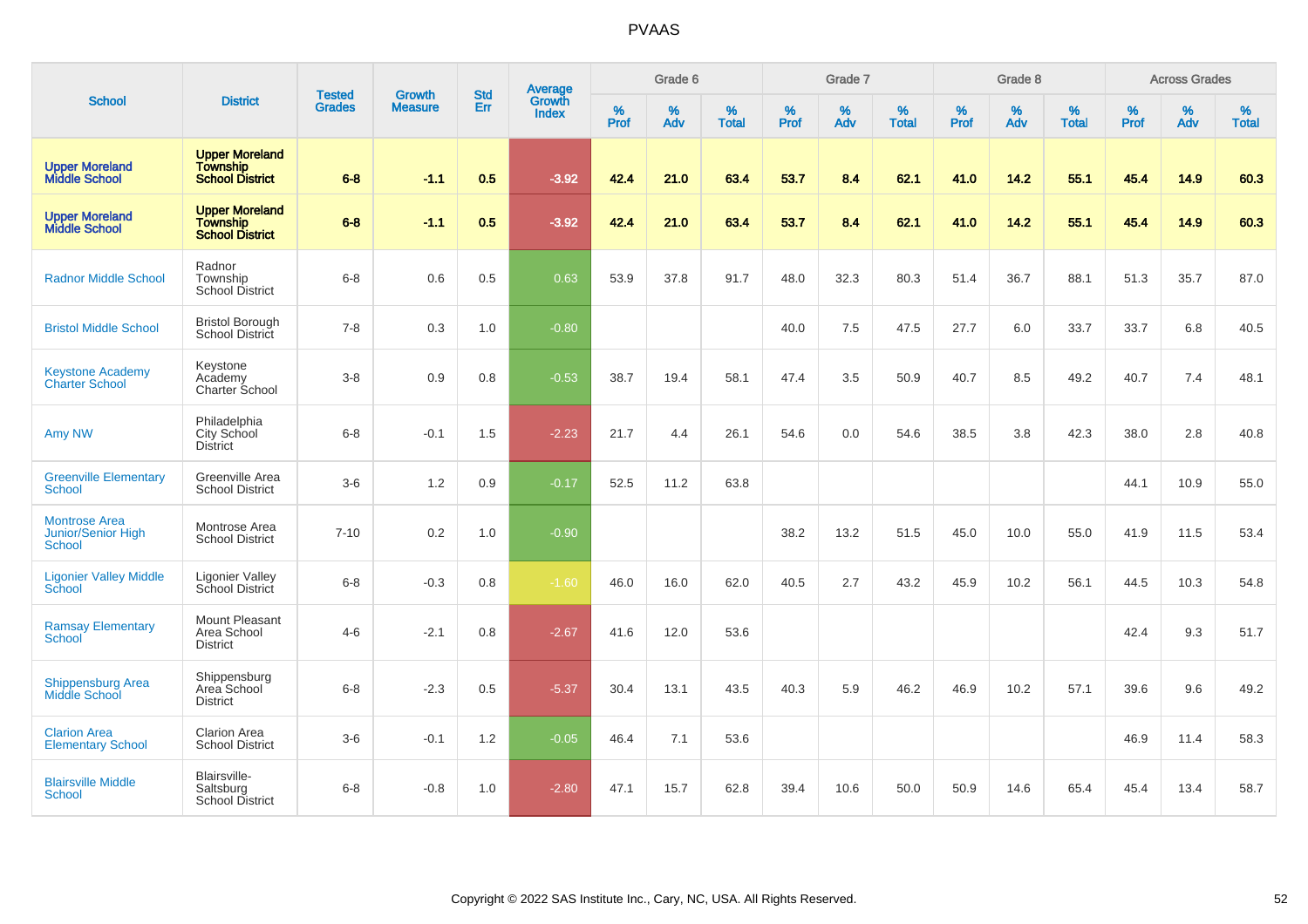|                                                                  |                                                                    |                                |                                 | <b>Std</b> |                                          |                  | Grade 6     |                      |              | Grade 7     |                      |              | Grade 8     |                      |              | <b>Across Grades</b> |                      |
|------------------------------------------------------------------|--------------------------------------------------------------------|--------------------------------|---------------------------------|------------|------------------------------------------|------------------|-------------|----------------------|--------------|-------------|----------------------|--------------|-------------|----------------------|--------------|----------------------|----------------------|
| <b>School</b>                                                    | <b>District</b>                                                    | <b>Tested</b><br><b>Grades</b> | <b>Growth</b><br><b>Measure</b> | Err        | <b>Average</b><br>Growth<br><b>Index</b> | %<br><b>Prof</b> | $\%$<br>Adv | $\%$<br><b>Total</b> | $\%$<br>Prof | $\%$<br>Adv | $\%$<br><b>Total</b> | $\%$<br>Prof | $\%$<br>Adv | $\%$<br><b>Total</b> | $\%$<br>Prof | $\%$<br>Adv          | $\%$<br><b>Total</b> |
| <b>Upper Moreland</b><br><b>Middle School</b>                    | <b>Upper Moreland</b><br><b>Township</b><br><b>School District</b> | $6 - 8$                        | $-1.1$                          | 0.5        | $-3.92$                                  | 42.4             | 21.0        | 63.4                 | 53.7         | 8.4         | 62.1                 | 41.0         | 14.2        | 55.1                 | 45.4         | 14.9                 | 60.3                 |
| <b>Saltsburg Middle/High</b><br><b>School</b>                    | Blairsville-<br>Saltsburg<br>School District                       | $6 - 11$                       | $-0.6$                          | 1.2        | $-2.47$                                  | 29.7             | 32.4        | 62.2                 | 36.4         | 9.1         | 45.4                 | 50.0         | 13.3        | 63.3                 | 38.0         | 19.0                 | 57.0                 |
| <b>G A R Middle School</b>                                       | <b>Wilkes-Barre</b><br>Area School<br><b>District</b>              | $7 - 11$                       | 1.7                             | 1.4        | 0.71                                     |                  |             |                      | 22.2         | 0.0         | 22.2                 | 23.4         | 2.1         | 25.5                 | 22.9         | 1.2                  | 24.1                 |
| <b>Forest City Regional</b><br><b>High School</b>                | <b>Forest City</b><br>Regional<br>School District                  | $7 - 12$                       | 0.5                             | 1.3        | $-0.60$                                  |                  |             |                      | 39.5         | 5.3         | 44.7                 | 52.1         | 8.3         | 60.4                 | 46.5         | 7.0                  | 53.5                 |
| <b>East Juniata</b><br>Junior/Senior High<br>School              | Juniata County<br>School District                                  | $7 - 12$                       | 0.8                             | 1.2        | $-0.27$                                  |                  |             |                      | 44.6         | 10.7        | 55.4                 | 49.0         | 4.1         | 53.1                 | 46.7         | 7.6                  | 54.3                 |
| <b>Upper Adams</b><br>Intermediate School                        | <b>Upper Adams</b><br>School District                              | $4 - 6$                        | 0.9                             | 0.8        | 1.16                                     | 40.2             | 16.2        | 56.4                 |              |             |                      |              |             |                      | 40.3         | 13.2                 | 53.5                 |
| <b>Valley Grove</b><br><b>Elementary School</b>                  | <b>Valley Grove</b><br>School District                             | $3-6$                          | 1.4                             | 1.2        | 1.03                                     | 55.9             | 8.5         | 64.4                 |              |             |                      |              |             |                      | 48.6         | 9.8                  | 58.4                 |
| <b>Farrell Area High</b><br>School/Upper Middle<br><b>School</b> | Farrell Area<br><b>School District</b>                             | $7 - 11$                       | 0.2                             | 1.4        | $-0.93$                                  |                  |             |                      | 20.9         | 0.0         | 20.9                 | 28.2         | 0.0         | 28.2                 | 24.4         | 0.0                  | 24.4                 |
| <b>Forbes Road</b><br><b>Junior/Senior High</b><br>School        | <b>Forbes Road</b><br><b>School District</b>                       | $7 - 11$                       | 1.9                             | 2.0        | 0.19                                     |                  |             |                      | 57.9         | 0.0         | 57.9                 | 27.8         | 0.0         | 27.8                 | 43.2         | 0.0                  | 43.2                 |
| <b>Abington Heights</b><br>Middle School                         | Abington<br>Heights School<br><b>District</b>                      | $5 - 11$                       | $-0.6$                          | 0.5        | $-1.34$                                  | 50.9             | 18.8        | 69.6                 | 63.6         | 10.7        | 74.3                 |              |             |                      | 57.6         | 12.6                 | 70.2                 |
| Pittsburgh Mifflin K-8                                           | Pittsburgh<br>School District                                      | $3 - 8$                        | 1.5                             | 1.3        | $-1.45$                                  | 23.1             | 0.0         | 23.1                 | 5.0          | 0.0         | 5.0                  | 11.1         | 3.7         | 14.8                 | 19.1         | 2.3                  | 21.4                 |
| <b>Cambridge Springs</b><br>Junior/Senior High<br><b>School</b>  | Penncrest<br><b>School District</b>                                | $7 - 11$                       | 0.2                             | 1.1        | $-0.72$                                  |                  |             |                      | 36.4         | 7.6         | 43.9                 | 37.7         | 3.8         | 41.5                 | 37.0         | 5.9                  | 42.9                 |
| <b>Verner Elementary</b><br><b>School</b>                        | Riverview<br><b>School District</b>                                | $3-6$                          | $-3.0$                          | 1.9        | $-1.57$                                  | 46.7             | 13.3        | 60.0                 |              |             |                      |              |             |                      | 47.3         | 16.1                 | 63.4                 |
| <b>Crafton Elementary</b><br><b>School</b>                       | Carlynton<br>School District                                       | $3-6$                          | $-0.5$                          | 1.5        | $-0.33$                                  | 45.7             | 22.9        | 68.6                 |              |             |                      |              |             |                      | 47.7         | 16.6                 | 64.2                 |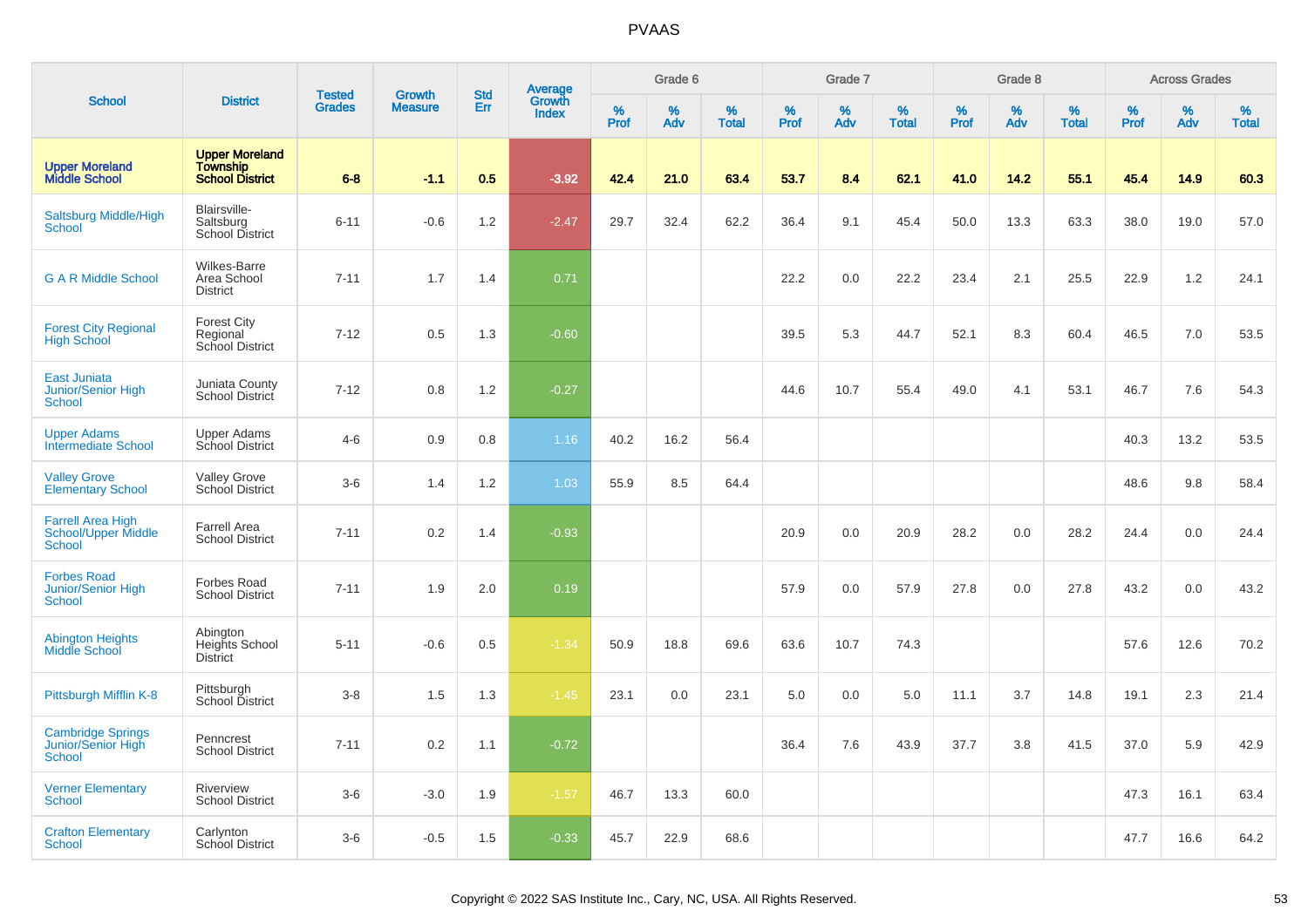|                                                                      |                                                                    |                                | <b>Growth</b>  | <b>Std</b> |                                          |           | Grade 6  |                   |           | Grade 7  |                   |           | Grade 8     |                   |           | <b>Across Grades</b> |                   |
|----------------------------------------------------------------------|--------------------------------------------------------------------|--------------------------------|----------------|------------|------------------------------------------|-----------|----------|-------------------|-----------|----------|-------------------|-----------|-------------|-------------------|-----------|----------------------|-------------------|
| <b>School</b>                                                        | <b>District</b>                                                    | <b>Tested</b><br><b>Grades</b> | <b>Measure</b> | <b>Err</b> | <b>Average</b><br>Growth<br><b>Index</b> | %<br>Prof | %<br>Adv | %<br><b>Total</b> | %<br>Prof | %<br>Adv | %<br><b>Total</b> | %<br>Prof | $\%$<br>Adv | %<br><b>Total</b> | %<br>Prof | %<br>Adv             | %<br><b>Total</b> |
| <b>Upper Moreland</b><br><b>Middle School</b>                        | <b>Upper Moreland</b><br><b>Township</b><br><b>School District</b> | $6 - 8$                        | $-1.1$         | 0.5        | $-3.92$                                  | 42.4      | 21.0     | 63.4              | 53.7      | 8.4      | 62.1              | 41.0      | 14.2        | 55.1              | 45.4      | 14.9                 | 60.3              |
| <b>Frazier Middle School</b>                                         | <b>Frazier School</b><br><b>District</b>                           | $6-8$                          | $-1.9$         | 0.9        | $-4.06$                                  | 48.8      | 17.5     | 66.2              | 43.0      | 12.8     | 55.8              | 20.8      | 3.8         | 24.5              | 39.7      | 12.3                 | 52.0              |
| <b>Klein Elementary</b><br><b>School</b>                             | <b>Harbor Creek</b><br><b>School District</b>                      | $3-6$                          | 1.0            | 1.1        | 0.88                                     | 46.7      | 33.3     | 80.0              |           |          |                   |           |             |                   | 52.0      | 28.1                 | 80.1              |
| Donegal Junior High<br>School                                        | Donegal School<br><b>District</b>                                  | $7 - 8$                        | 0.7            | 0.7        | 0.57                                     |           |          |                   | 44.4      | 12.4     | 56.8              | 32.4      | 16.2        | 48.6              | 38.3      | 14.3                 | 52.6              |
| <b>Maple Manor</b><br>Elementary/Middle<br><b>School</b>             | <b>Hazleton Area</b><br><b>School District</b>                     | $3 - 8$                        | $-0.8$         | 1.1        | $-1.63$                                  | 20.6      | 2.9      | 23.5              | 28.6      | 0.0      | 28.6              | 20.0      | 0.0         | 20.0              | 21.7      | 1.3                  | 23.0              |
| <b>York Avenue</b><br><b>Elementary School</b>                       | North Penn<br><b>School District</b>                               | $3-6$                          | 1.8            | 1.6        | 0.45                                     | 40.6      | 37.5     | 78.1              |           |          |                   |           |             |                   | 41.4      | 28.4                 | 69.8              |
| <b>Global Leadership</b><br><b>Academy Charter</b><br>School         | Global<br>Leadership<br>Academy<br>Charter School                  | $3 - 8$                        | 0.6            | 1.9        | $-0.13$                                  |           |          |                   | 14.3      | 0.0      | 14.3              | 25.0      | 0.0         | 25.0              | 13.4      | 0.0                  | 13.4              |
| <b>Cairnbrook Elementary</b><br><b>School</b>                        | Shade-Central<br>City School<br><b>District</b>                    | $3-6$                          | $-0.9$         | 2.0        | $-0.44$                                  | 44.4      | 14.8     | 59.3              |           |          |                   |           |             |                   | 38.9      | 8.9                  | 47.8              |
| <b>Infinity Charter School</b>                                       | <b>Infinity Charter</b><br>School                                  | $3-8$                          | $-0.5$         | 1.3        | $-0.69$                                  | 50.0      | 38.5     | 88.5              | 62.5      | 25.0     | 87.5              | 68.2      | 18.2        | 86.4              | 56.6      | 31.5                 | 88.1              |
| <b>Carbondale Area</b><br><b>Junior/Senior High</b><br><b>School</b> | Carbondale<br>Area School<br><b>District</b>                       | $7 - 10$                       | 0.8            | 0.9        | 0.22                                     |           |          |                   | 29.4      | 3.5      | 32.9              | 42.9      | 5.7         | 48.6              | 36.8      | 4.7                  | 41.6              |
| <b>Chestnut Ridge Middle</b><br><b>School</b>                        | <b>Chestnut Ridge</b><br>School District                           | $3 - 7$                        | $-0.1$         | 0.7        | $-0.10$                                  | 42.0      | 19.8     | 61.7              | 57.9      | 3.2      | 61.0              |           |             |                   | 47.3      | 12.8                 | 60.1              |
| <b>Paradise Elementary</b><br>School                                 | Pequea Valley<br>School District                                   | $3-6$                          | $-0.3$         | 1.1        | $-0.24$                                  | 33.3      | 9.5      | 42.9              |           |          |                   |           |             |                   | 35.4      | 5.7                  | 41.1              |
| Academy at<br>Westinghouse                                           | Pittsburgh<br>School District                                      | $5 - 11$                       | $-0.3$         | 1.1        | $-1.66$                                  | 13.8      | 0.0      | 13.8              | 18.8      | 0.0      | 18.8              | 10.5      | 0.0         | 10.5              | 14.6      | 0.0                  | 14.6              |
| <b>Landisville Middle</b><br>School                                  | Hempfield<br><b>School District</b>                                | $7 - 8$                        | $-0.9$         | 0.7        | $-2.97$                                  |           |          |                   | 44.9      | 17.3     | 62.2              | 54.2      | 13.2        | 67.5              | 49.3      | 15.4                 | 64.7              |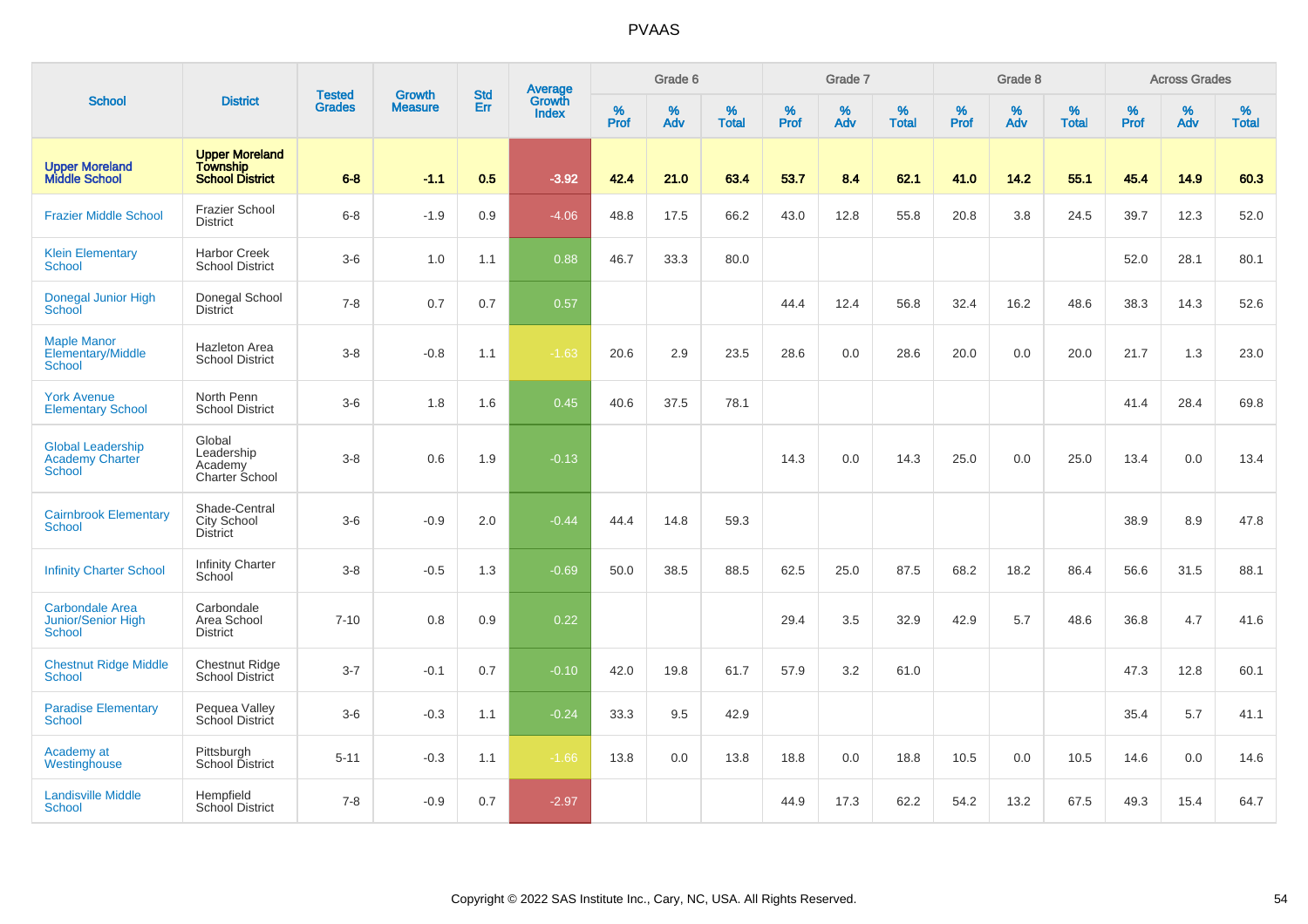|                                                             |                                                                    | <b>Tested</b> | <b>Growth</b>  | <b>Std</b> |                                          |           | Grade 6     |                   |           | Grade 7  |                   |                  | Grade 8  |                   |           | <b>Across Grades</b> |                   |
|-------------------------------------------------------------|--------------------------------------------------------------------|---------------|----------------|------------|------------------------------------------|-----------|-------------|-------------------|-----------|----------|-------------------|------------------|----------|-------------------|-----------|----------------------|-------------------|
| <b>School</b>                                               | <b>District</b>                                                    | <b>Grades</b> | <b>Measure</b> | Err        | <b>Average</b><br>Growth<br><b>Index</b> | %<br>Prof | $\%$<br>Adv | %<br><b>Total</b> | %<br>Prof | %<br>Adv | %<br><b>Total</b> | %<br><b>Prof</b> | %<br>Adv | %<br><b>Total</b> | %<br>Prof | %<br>Adv             | %<br><b>Total</b> |
| <b>Upper Moreland</b><br><b>Middle School</b>               | <b>Upper Moreland</b><br><b>Township</b><br><b>School District</b> | $6 - 8$       | $-1.1$         | 0.5        | $-3.92$                                  | 42.4      | 21.0        | 63.4              | 53.7      | 8.4      | 62.1              | 41.0             | 14.2     | 55.1              | 45.4      | 14.9                 | 60.3              |
| <b>Tamaqua Area Middle</b><br>School                        | Tamaqua Area<br>School District                                    | $6 - 8$       | $-1.1$         | 0.6        | $-2.18$                                  | 39.1      | 7.8         | 46.9              | 37.9      | 5.2      | 43.1              | 42.2             | 7.0      | 49.3              | 39.7      | 6.6                  | 46.3              |
| Rockwood Area<br><b>Junior/Senior High</b><br><b>School</b> | Rockwood Area<br><b>School District</b>                            | $7 - 11$      | 0.1            | 1.2        | $-0.77$                                  |           |             |                   | 63.0      | 6.5      | 69.6              | 50.8             | 19.0     | 69.8              | 56.0      | 13.8                 | 69.7              |
| <b>Fleetwood Middle</b><br><b>School</b>                    | Fleetwood Area<br><b>School District</b>                           | $5-8$         | $-1.3$         | 0.5        | $-3.59$                                  | 37.7      | 6.5         | 44.2              | 37.5      | 6.2      | 43.8              | 45.3             | 7.4      | 52.8              | 41.3      | 6.6                  | 47.9              |
| <b>Propel Charter School-</b><br><b>Braddock Hills</b>      | Propel Charter<br>School -<br><b>Braddock Hills</b>                | $3 - 11$      | $-3.7$         | 0.8        | $-4.64$                                  | 15.8      | 3.5         | 19.3              | 19.0      | 0.0      | 19.0              | 14.5             | 2.9      | 17.4              | 15.6      | 1.9                  | 17.5              |
| <b>Vision Academy</b><br><b>Charter School</b>              | Vision Academy<br>Charter School                                   | $3 - 8$       | $-0.9$         | 1.2        | $-2.67$                                  | 36.0      | 0.0         | 36.0              | 37.1      | 2.9      | 40.0              | 28.6             | 0.0      | 28.6              | 32.1      | 1.1                  | 33.2              |
| <b>Insight PA Cyber</b><br><b>Charter School</b>            | Insight PA<br><b>Cyber Charter</b><br>School                       | $3 - 11$      | $-1.0$         | 1.6        | $-1.68$                                  | 31.6      | 5.3         | 36.8              | 37.0      | 11.1     | 48.2              | 48.2             | 11.1     | 59.3              | 41.5      | 9.2                  | 50.8              |
| <b>West Mifflin Area</b><br><b>Middle School</b>            | West Mifflin<br>Area School<br><b>District</b>                     | $4 - 11$      | $-3.0$         | 0.5        | $-6.17$                                  | 37.7      | 5.5         | 43.2              | 39.2      | 1.0      | 40.2              | 35.4             | 4.4      | 39.9              | 38.1      | 4.3                  | 42.4              |
| <b>Harmony Area</b><br>Junior/Senior High<br>School         | Harmony Area<br>School District                                    | $7 - 10$      | 3.2            | 3.1        | 1.03                                     |           |             |                   | 33.3      | 0.0      | 33.3              |                  |          |                   | 50.0      | 4.2                  | 54.2              |
| Northern Lebanon<br><b>Middle School</b>                    | <b>Northern</b><br>Lebanon<br><b>School District</b>               | $6 - 8$       | $-3.0$         | 0.6        | $-6.44$                                  | 43.1      | 9.2         | 52.3              | 35.3      | 1.3      | 36.6              | 32.5             | 2.6      | 35.1              | 36.6      | 4.1                  | 40.7              |
| <b>Central Valley Middle</b><br>School                      | <b>Central Valley</b><br><b>School District</b>                    | $6 - 8$       | $-1.8$         | 0.6        | $-4.56$                                  | 39.3      | 25.0        | 64.3              | 50.3      | 9.2      | 59.5              | 41.9             | 8.8      | 50.7              | 44.1      | 14.2                 | 58.3              |
| <b>Pollock Robert B</b><br><b>School</b>                    | Philadelphia<br>City School<br><b>District</b>                     | $3-6$         | $-0.6$         | 2.3        | $-0.25$                                  | 38.9      | 22.2        | 61.1              |           |          |                   |                  |          |                   | 22.4      | 7.1                  | 29.4              |
| <b>Pittsburgh Allegheny</b><br>$6 - 8$                      | Pittsburgh<br>School District                                      | $6 - 8$       | 0.1            | 1.1        | $-0.66$                                  | 23.8      | 2.4         | 26.2              | 26.4      | 0.0      | 26.4              | 31.0             | 3.4      | 34.5              | 26.6      | 1.6                  | 28.2              |
| <b>Freeport Area Middle</b><br>School                       | <b>Freeport Area</b><br><b>School District</b>                     | $6 - 8$       | 0.4            | 0.6        | $-0.92$                                  | 35.8      | 23.6        | 59.4              | 57.0      | 14.1     | 71.1              | 53.5             | 20.2     | 73.6              | 49.1      | 19.1                 | 68.2              |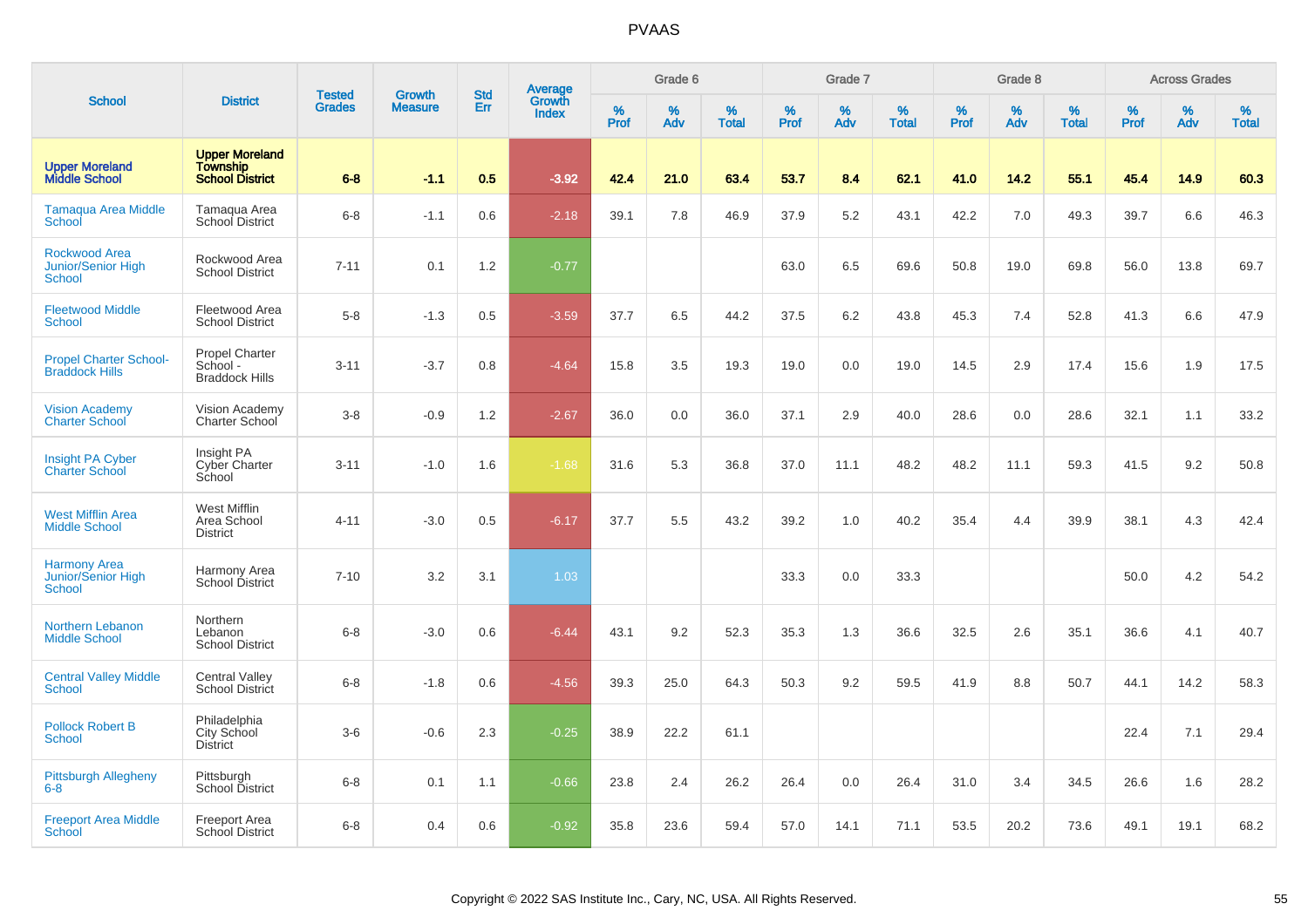|                                                                        |                                                                    |                                |                                 | <b>Std</b> |                                          |              | Grade 6     |                   |           | Grade 7     |                   |           | Grade 8     |                   |              | <b>Across Grades</b> |                   |
|------------------------------------------------------------------------|--------------------------------------------------------------------|--------------------------------|---------------------------------|------------|------------------------------------------|--------------|-------------|-------------------|-----------|-------------|-------------------|-----------|-------------|-------------------|--------------|----------------------|-------------------|
| <b>School</b>                                                          | <b>District</b>                                                    | <b>Tested</b><br><b>Grades</b> | <b>Growth</b><br><b>Measure</b> | Err        | <b>Average</b><br>Growth<br><b>Index</b> | $\%$<br>Prof | $\%$<br>Adv | %<br><b>Total</b> | %<br>Prof | $\%$<br>Adv | %<br><b>Total</b> | %<br>Prof | $\%$<br>Adv | %<br><b>Total</b> | $\%$<br>Prof | $\%$<br>Adv          | %<br><b>Total</b> |
| <b>Upper Moreland<br/>Middle School</b>                                | <b>Upper Moreland</b><br><b>Township</b><br><b>School District</b> | $6 - 8$                        | $-1.1$                          | 0.5        | $-3.92$                                  | 42.4         | 21.0        | 63.4              | 53.7      | 8.4         | 62.1              | 41.0      | 14.2        | 55.1              | 45.4         | 14.9                 | 60.3              |
| <b>Pleasant Hills Middle</b><br><b>School</b>                          | West Jefferson<br>Hills School<br><b>District</b>                  | $6 - 8$                        | $-1.0$                          | 0.5        | $-4.02$                                  | 50.7         | 20.0        | 70.7              | 60.2      | 13.1        | 73.3              | 57.9      | 17.8        | 75.7              | 56.4         | 16.8                 | 73.2              |
| <b>Mayfair School</b>                                                  | Philadelphia<br>City School<br>District                            | $3-8$                          | $-0.9$                          | 1.2        | $-1.66$                                  | 16.7         | 5.6         | 22.2              | 22.5      | 0.0         | 22.5              | 38.1      | 0.0         | 38.1              | 24.9         | 0.5                  | 25.4              |
| <b>Bache-Martin School</b>                                             | Philadelphia<br>City School<br><b>District</b>                     | $3-8$                          | 3.5                             | 3.5        | 0.99                                     |              |             |                   |           |             |                   | 14.3      | 7.1         | 21.4              | 22.7         | 24.7                 | 47.4              |
| <b>Oswayo Valley Middle</b><br>School                                  | Oswayo Valley<br>School District                                   | $6 - 8$                        | $-1.0$                          | 1.4        | $-2.97$                                  | 40.7         | 18.5        | 59.3              | 46.2      | 0.0         | 46.2              | 51.6      | 6.4         | 58.1              | 46.4         | 8.3                  | 54.8              |
| <b>Rhoads James School</b>                                             | Philadelphia<br>City School<br><b>District</b>                     | $3-8$                          | 3.5                             | 3.6        | 0.98                                     | 16.7         | 8.3         | 25.0              |           |             |                   |           |             |                   | 15.7         | 2.0                  | 17.6              |
| <b>Pittsburgh Sunnyside</b><br>K-8                                     | Pittsburgh<br>School District                                      | $3 - 8$                        | 1.2                             | 1.5        | $-0.47$                                  | 50.0         | 0.0         | 50.0              | 33.3      | 3.3         | 36.7              | 46.7      | 6.7         | 53.3              | 36.1         | 3.3                  | 39.3              |
| <b>Curwensville Area</b><br><b>Junior/Senior High</b><br><b>School</b> | Curwensville<br>Area School<br><b>District</b>                     | $7 - 11$                       | $-0.8$                          | 1.0        | $-2.09$                                  |              |             |                   | 42.9      | 18.6        | 61.4              | 62.0      | 8.4         | 70.4              | 52.5         | 13.5                 | 66.0              |
| <b>Slatington Elementary</b><br>School                                 | Northern Lehigh<br>School District                                 | $3-6$                          | $-0.1$                          | 0.9        | $-0.07$                                  | 44.4         | 6.2         | 50.6              |           |             |                   |           |             |                   | 44.1         | 6.2                  | 50.3              |
| <b>Avalon Elementary</b><br><b>School</b>                              | Northgate<br>School District                                       | $3-6$                          | 1.4                             | 1.8        | 0.80                                     | 64.5         | 12.9        | 77.4              |           |             |                   |           |             |                   | 48.2         | 13.9                 | 62.0              |
| Allegheny-Clarion<br><b>Valley Elementary</b>                          | Allegheny-<br>Clarion Valley<br>School District                    | $3-6$                          | 0.9                             | 1.3        | 0.70                                     | 42.1         | 15.8        | 57.9              |           |             |                   |           |             |                   | 40.4         | 12.2                 | 52.7              |
| <b>Samuel K Faust</b><br><b>Elementary School</b>                      | Bensalem<br>Township<br><b>School District</b>                     | $3-6$                          | $-0.4$                          | 1.1        | $-0.33$                                  | 31.2         | 6.5         | 37.7              |           |             |                   |           |             |                   | 19.8         | 4.3                  | 24.0              |
| <b>Trinity Middle School</b>                                           | <b>Trinity Area</b><br>School District                             | $6 - 8$                        | $-0.4$                          | 0.5        | $-3.12$                                  | 43.3         | 14.8        | 58.1              | 49.0      | 9.3         | 58.2              | 48.2      | 13.5        | 61.6              | 46.9         | 12.4                 | 59.4              |
| <b>New Cumberland</b><br><b>Middle School</b>                          | West Shore<br><b>School District</b>                               | $6 - 8$                        | $-0.1$                          | 0.6        | $-0.83$                                  | 38.5         | 18.0        | 56.5              | 37.6      | 4.6         | 42.2              | 43.0      | 7.4         | 50.3              | 39.5         | 9.9                  | 49.5              |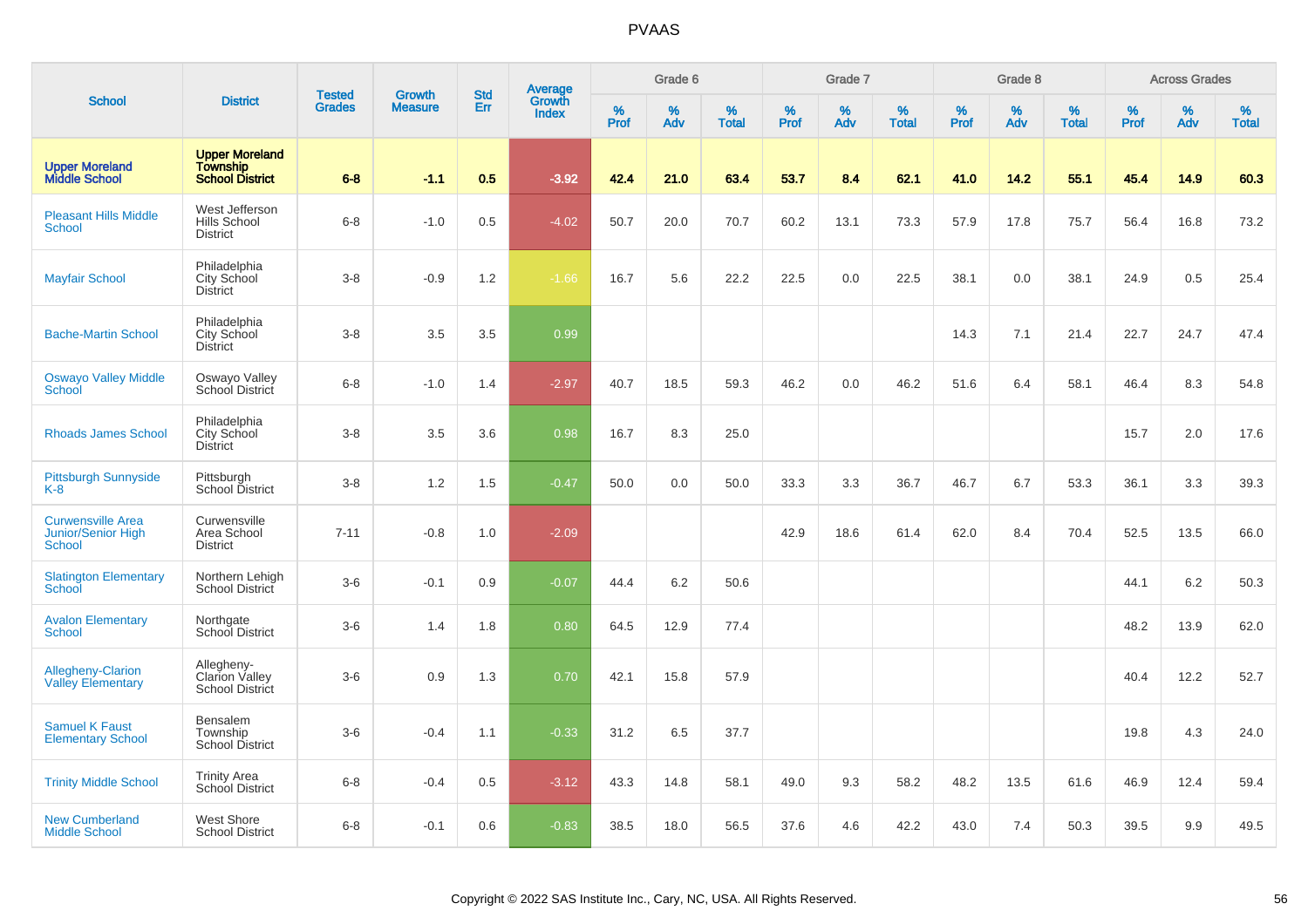|                                                          |                                                                    | <b>Tested</b> | <b>Growth</b>  | <b>Std</b> |                                          |           | Grade 6  |                   |           | Grade 7  |                   |           | Grade 8  |                   |           | <b>Across Grades</b> |                   |
|----------------------------------------------------------|--------------------------------------------------------------------|---------------|----------------|------------|------------------------------------------|-----------|----------|-------------------|-----------|----------|-------------------|-----------|----------|-------------------|-----------|----------------------|-------------------|
| <b>School</b>                                            | <b>District</b>                                                    | <b>Grades</b> | <b>Measure</b> | Err        | <b>Average</b><br>Growth<br><b>Index</b> | %<br>Prof | %<br>Adv | %<br><b>Total</b> | %<br>Prof | %<br>Adv | %<br><b>Total</b> | %<br>Prof | %<br>Adv | %<br><b>Total</b> | %<br>Prof | %<br>Adv             | %<br><b>Total</b> |
| <b>Upper Moreland<br/>Middle School</b>                  | <b>Upper Moreland</b><br><b>Township</b><br><b>School District</b> | $6 - 8$       | $-1.1$         | 0.5        | $-3.92$                                  | 42.4      | 21.0     | 63.4              | 53.7      | 8.4      | 62.1              | 41.0      | 14.2     | 55.1              | 45.4      | 14.9                 | 60.3              |
| <b>W B Evans Magnet</b><br><b>School</b>                 | <b>William Penn</b><br><b>School District</b>                      | $3-6$         | 1.2            | 2.0        | 0.59                                     | 52.6      | 0.0      | 52.6              |           |          |                   |           |          |                   | 41.8      | 4.4                  | 46.2              |
| <b>Highland School</b>                                   | Abington<br>School District                                        | $3-6$         | 0.6            | 1.2        | 0.46                                     | 39.6      | 39.6     | 79.2              |           |          |                   |           |          |                   | 41.0      | 29.5                 | 70.5              |
| <b>Drexel Hill Middle</b><br>School                      | <b>Upper Darby</b><br>School District                              | $6 - 8$       | $-0.6$         | 0.5        | $-2.36$                                  | 39.8      | 7.1      | 46.9              | 27.4      | 1.4      | 28.8              | 36.5      | 4.2      | 40.6              | 34.6      | 4.3                  | 38.9              |
| <b>Dodson Elementary</b><br><b>School</b>                | Wilkes-Barre<br>Area School<br><b>District</b>                     | $3-6$         | 0.6            | 1.8        | 0.34                                     | 20.8      | 4.2      | 25.0              |           |          |                   |           |          |                   | 19.0      | 1.0                  | 20.0              |
| Greenville<br>Junior/Senior High<br>School               | Greenville Area<br><b>School District</b>                          | $7 - 11$      | 0.9            | 0.9        | 0.56                                     |           |          |                   | 43.8      | 5.7      | 49.5              | 31.2      | 12.5     | 43.8              | 38.4      | 8.6                  | 47.0              |
| <b>Rommelt Elementary</b><br><b>School</b>               | South<br>Williamsport<br>Area School<br><b>District</b>            | $5-6$         | 0.8            | 0.9        | 0.85                                     | 37.8      | 15.6     | 53.3              |           |          |                   |           |          |                   | 41.4      | 11.0                 | 52.5              |
| <b>C E Mccall Middle</b><br><b>School</b>                | Montoursville<br>Area School<br><b>District</b>                    | $5-8$         | $-1.3$         | 0.5        | $-2.38$                                  | 55.2      | 16.8     | 72.0              | 51.5      | 7.6      | 59.1              | 45.4      | 10.6     | 56.0              | 51.5      | 11.4                 | 62.9              |
| <b>Bellefonte Area Middle</b><br><b>School</b>           | <b>Bellefonte Area</b><br><b>School District</b>                   | $6 - 8$       | $-1.5$         | 0.5        | $-4.27$                                  | 40.3      | 19.3     | 59.7              | 50.6      | 6.0      | 56.6              | 32.2      | 8.8      | 41.0              | 40.4      | 11.4                 | 51.8              |
| <b>Pocono Mountain East</b><br><b>Junior High School</b> | Pocono<br>Mountain<br><b>School District</b>                       | $7 - 8$       | $-1.3$         | 1.4        | $-2.15$                                  |           |          |                   | 45.4      | 1.8      | 47.3              | 51.1      | 2.2      | 53.3              | 48.0      | 2.0                  | 50.0              |
| <b>Lower Dauphin Middle</b><br>School                    | Lower Dauphin<br><b>School District</b>                            | $6 - 8$       | $-1.4$         | 0.5        | $-4.41$                                  | 42.7      | 15.9     | 58.6              | 49.4      | 8.2      | 57.6              | 33.0      | 10.9     | 43.9              | 41.8      | 11.6                 | 53.5              |
| <b>Northern Potter</b><br>Junior/Senior High<br>School   | Northern Potter<br><b>School District</b>                          | $7 - 12$      | 0.4            | 1.7        | $-0.48$                                  |           |          |                   | 51.6      | 9.7      | 61.3              | 38.5      | 3.8      | 42.3              | 45.6      | 7.0                  | 52.6              |
| Susquehanna<br>Community<br><b>Elementary School</b>     | Susquehanna<br>Community<br><b>School District</b>                 | $3-6$         | 0.5            | 1.2        | 0.44                                     | 43.1      | 12.1     | 55.2              |           |          |                   |           |          |                   | 41.4      | 13.5                 | 55.0              |
| <b>Sandycreek</b><br><b>Elementary School</b>            | <b>Franklin Area</b><br><b>School District</b>                     | $3-6$         | 1.2            | 1.4        | 0.86                                     | 33.3      | 14.3     | 47.6              |           |          |                   |           |          |                   | 45.5      | 9.6                  | 55.1              |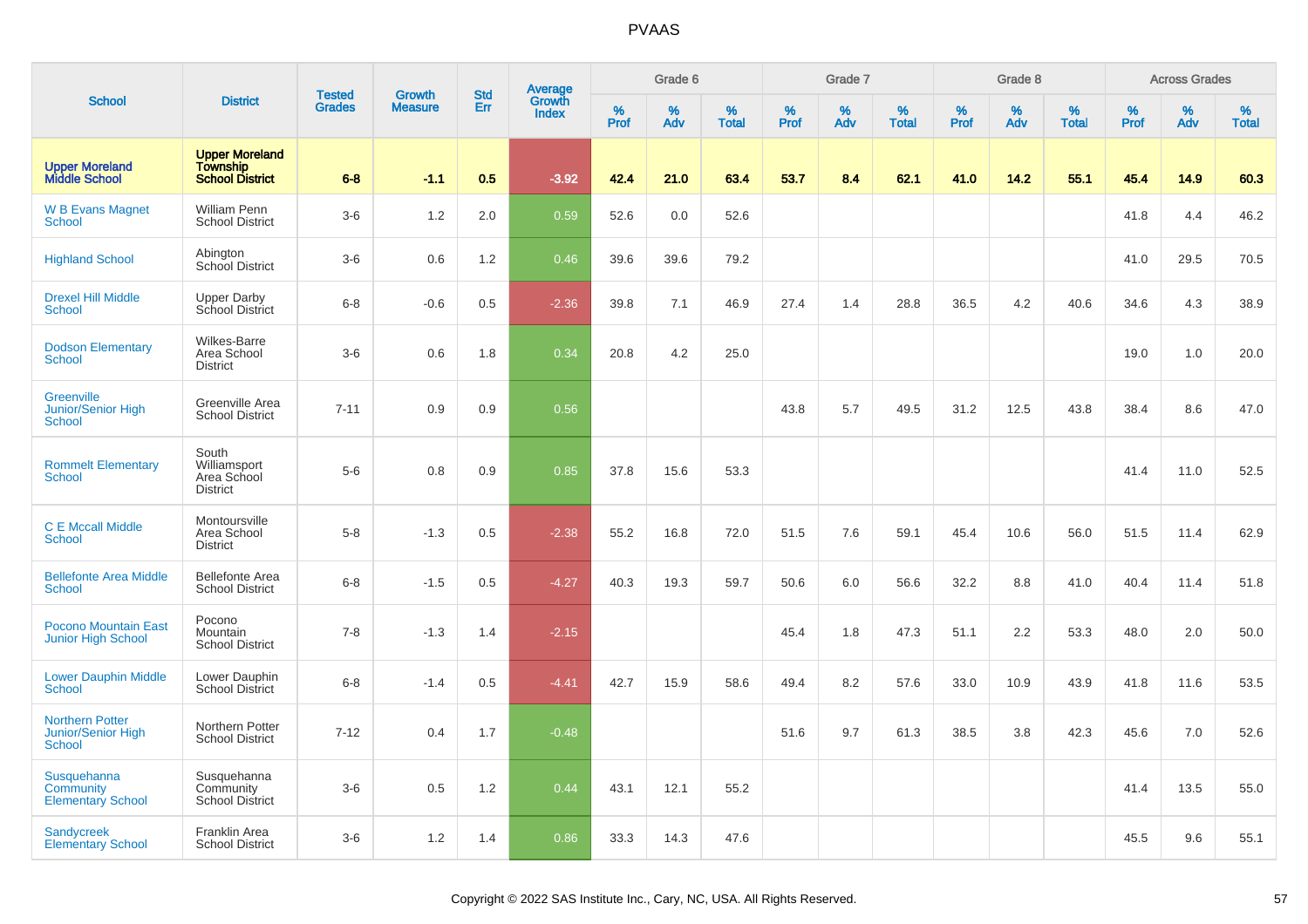|                                                               |                                                                    | <b>Tested</b> | <b>Growth</b>  | <b>Std</b> |                                          |                  | Grade 6     |                   |           | Grade 7  |                   |              | Grade 8  |                   |              | <b>Across Grades</b> |                   |
|---------------------------------------------------------------|--------------------------------------------------------------------|---------------|----------------|------------|------------------------------------------|------------------|-------------|-------------------|-----------|----------|-------------------|--------------|----------|-------------------|--------------|----------------------|-------------------|
| <b>School</b>                                                 | <b>District</b>                                                    | <b>Grades</b> | <b>Measure</b> | <b>Err</b> | <b>Average</b><br>Growth<br><b>Index</b> | %<br><b>Prof</b> | $\%$<br>Adv | %<br><b>Total</b> | %<br>Prof | %<br>Adv | %<br><b>Total</b> | $\%$<br>Prof | %<br>Adv | %<br><b>Total</b> | $\%$<br>Prof | %<br>Adv             | %<br><b>Total</b> |
| <b>Upper Moreland</b><br><b>Middle School</b>                 | <b>Upper Moreland</b><br><b>Township</b><br><b>School District</b> | $6 - 8$       | $-1.1$         | 0.5        | $-3.92$                                  | 42.4             | 21.0        | 63.4              | 53.7      | 8.4      | 62.1              | 41.0         | 14.2     | 55.1              | 45.4         | 14.9                 | 60.3              |
| <b>Musser Elementary</b><br><b>School</b>                     | Sharon City<br><b>School District</b>                              | $3-6$         | 1.4            | 1.6        | 0.62                                     | 26.9             | 15.4        | 42.3              |           |          |                   |              |          |                   | 27.3         | 5.5                  | 32.8              |
| <b>Knoch Middle School</b>                                    | South Butler<br><b>County School</b><br><b>District</b>            | $6 - 8$       | 0.4            | 0.6        | $-0.14$                                  | 50.7             | 14.5        | 65.2              | 45.1      | 11.5     | 56.6              | 53.7         | 13.0     | 66.7              | 50.0         | 13.1                 | 63.1              |
| <b>Saint Clair Area</b><br>Elementary/Middle<br><b>School</b> | Saint Clair Area<br><b>School District</b>                         | $3 - 8$       | $-1.8$         | 0.9        | $-2.99$                                  | 58.0             | 6.0         | 64.0              | 36.5      | 7.7      | 44.2              | 41.5         | 2.4      | 43.9              | 43.9         | 4.7                  | 48.6              |
| Heights/Murray<br><b>Elementary School</b>                    | Wilkes-Barre<br>Area School<br><b>District</b>                     | $3-6$         | 0.1            | 1.3        | 0.08                                     | 27.5             | 0.0         | 27.5              |           |          |                   |              |          |                   | 24.9         | 0.6                  | 25.4              |
| <b>Maureen M Welch</b><br><b>Elementary School</b>            | Council Rock<br><b>School District</b>                             | $3-6$         | $-0.5$         | 1.0        | $-0.50$                                  | 48.0             | 20.8        | 68.8              |           |          |                   |              |          |                   | 47.1         | 11.1                 | 58.1              |
| <b>Olney Elementary</b><br><b>School</b>                      | Philadelphia<br>City School<br><b>District</b>                     | $3-8$         | $-3.1$         | 1.8        | $-2.16$                                  | 21.4             | 0.0         | 21.4              |           |          |                   | 17.4         | 0.0      | 17.4              | 14.0         | 0.0                  | 14.0              |
| <b>Old Forge Elementary</b><br><b>School</b>                  | Old Forge<br>School District                                       | $3-6$         | 0.2            | 1.1        | 0.22                                     | 41.1             | 17.9        | 58.9              |           |          |                   |              |          |                   | 41.0         | 5.6                  | 46.6              |
| Catasauqua Middle<br>School                                   | Catasaugua<br>Area School<br><b>District</b>                       | $5-8$         | $-1.3$         | 0.7        | $-2.04$                                  | 56.2             | 9.6         | 65.8              | 33.3      | 2.9      | 36.3              | 25.0         | 8.0      | 33.0              | 35.4         | 4.8                  | 40.2              |
| <b>Darby Township</b><br>School                               | Southeast<br>Delco School<br><b>District</b>                       | $3 - 8$       | $-1.4$         | 1.0        | $-1.42$                                  | 25.0             | 2.8         | 27.8              | 35.5      | 3.2      | 38.7              | 32.6         | 4.1      | 36.7              | 31.3         | 2.6                  | 33.9              |
| <b>Cranberry Elementary</b><br>School                         | <b>Cranberry Area</b><br>School District                           | $3-6$         | $-0.9$         | 0.9        | $-0.97$                                  | 52.1             | 9.4         | 61.5              |           |          |                   |              |          |                   | 45.0         | 8.9                  | 53.8              |
| <b>Bethune Mary Mcleod</b><br>School                          | Philadelphia<br>City School<br><b>District</b>                     | $3-8$         | 1.9            | 2.3        | 0.29                                     | 5.9              | 0.0         | 5.9               |           |          |                   |              |          |                   | 4.3          | 0.0                  | 4.3               |
| <b>Young Scholars</b><br><b>Charter School</b>                | <b>Young Scholars</b><br>Charter School                            | $6 - 8$       | 0.5            | 0.9        | $-0.06$                                  | 23.2             | 5.4         | 28.6              | 14.3      | 5.7      | 20.0              | 13.0         | 0.0      | 13.0              | 16.3         | 3.4                  | 19.7              |
| <b>Midd-West Middle</b><br>School                             | Midd-West<br><b>School District</b>                                | $6 - 7$       | $-1.4$         | 0.8        | $-2.88$                                  | 42.5             | 9.7         | 52.2              | 51.0      | 5.1      | 56.1              |              |          |                   | 46.1         | 7.8                  | 53.9              |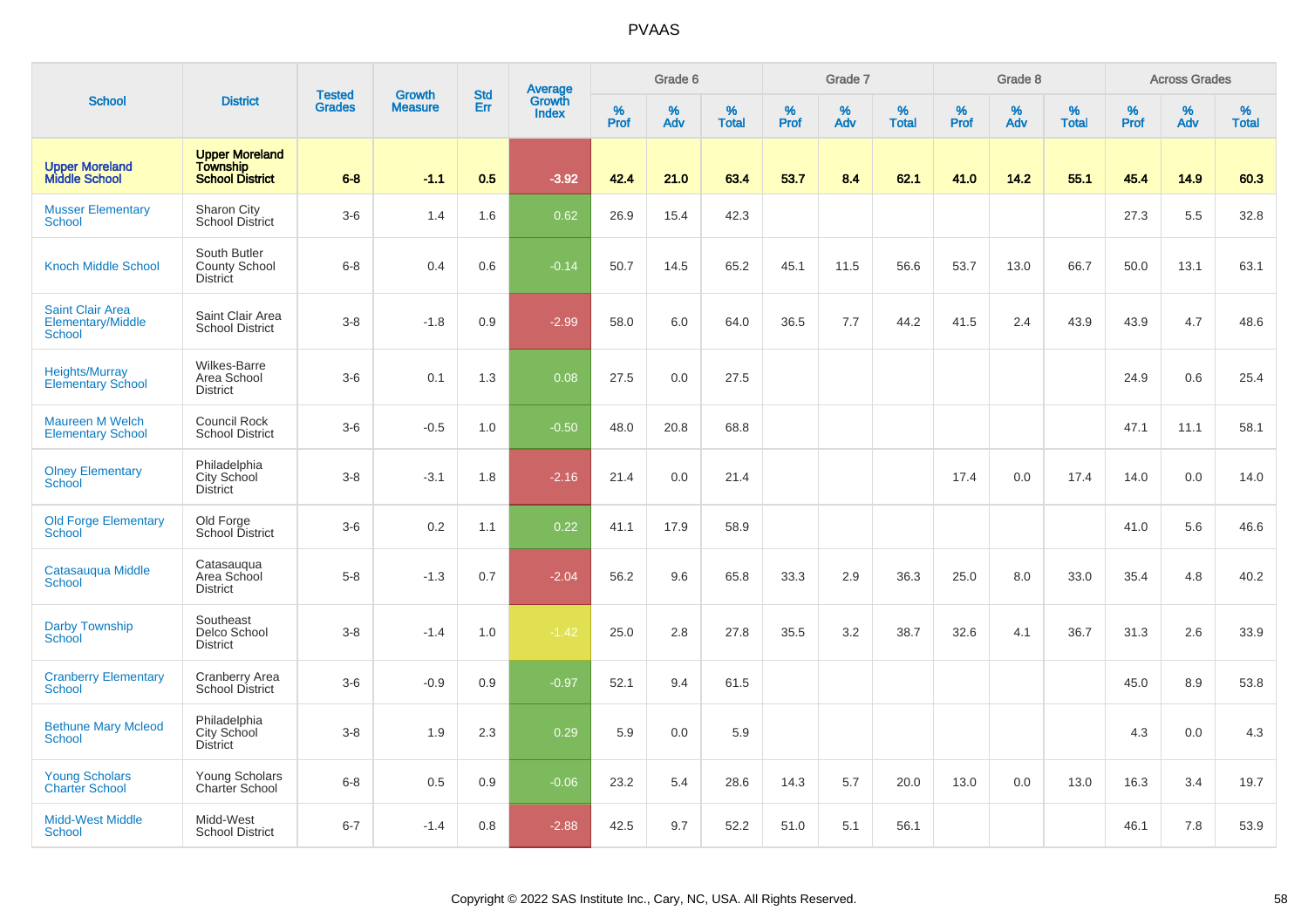|                                                                      |                                                                    | <b>Tested</b> | <b>Growth</b>  | <b>Std</b> |                                          |                  | Grade 6     |                   |           | Grade 7  |                   |           | Grade 8  |                   |              | <b>Across Grades</b> |                   |
|----------------------------------------------------------------------|--------------------------------------------------------------------|---------------|----------------|------------|------------------------------------------|------------------|-------------|-------------------|-----------|----------|-------------------|-----------|----------|-------------------|--------------|----------------------|-------------------|
| <b>School</b>                                                        | <b>District</b>                                                    | <b>Grades</b> | <b>Measure</b> | Err        | <b>Average</b><br>Growth<br><b>Index</b> | %<br><b>Prof</b> | $\%$<br>Adv | %<br><b>Total</b> | %<br>Prof | %<br>Adv | %<br><b>Total</b> | %<br>Prof | %<br>Adv | %<br><b>Total</b> | $\%$<br>Prof | $\%$<br>Adv          | %<br><b>Total</b> |
| <b>Upper Moreland</b><br><b>Middle School</b>                        | <b>Upper Moreland</b><br><b>Township</b><br><b>School District</b> | $6 - 8$       | $-1.1$         | 0.5        | $-3.92$                                  | 42.4             | 21.0        | 63.4              | 53.7      | 8.4      | 62.1              | 41.0      | 14.2     | 55.1              | 45.4         | 14.9                 | 60.3              |
| <b>Clark Elementary</b><br>School                                    | <b>Harbor Creek</b><br><b>School District</b>                      | $3-6$         | 1.0            | 1.3        | $-1.82$                                  | 37.2             | 33.3        | 70.6              |           |          |                   |           |          |                   | 47.3         | 28.7                 | 76.0              |
| <b>Community Academy</b><br>Of Philadelphia<br><b>Charter School</b> | Community<br>Academy Of<br>Philadelphia<br>Charter School          | $3 - 11$      | $-4.1$         | 1.0        | $-4.18$                                  | 27.3             | 0.0         | 27.3              | 33.3      | 2.8      | 36.1              | 12.2      | 0.0      | 12.2              | 24.9         | 1.4                  | 26.3              |
| Kiski Area Ihs                                                       | Kiski Area<br><b>School District</b>                               | $7 - 8$       | $-1.2$         | 0.6        | $-3.39$                                  |                  |             |                   | 54.0      | 7.6      | 61.6              | 45.5      | 5.1      | 50.6              | 49.9         | 6.3                  | 56.2              |
| <b>Sullivan County</b><br>Junior/Senior High<br>School               | <b>Sullivan County</b><br>School District                          | $7 - 10$      | $-0.9$         | 1.6        | $-1.51$                                  |                  |             |                   | 41.2      | 5.9      | 47.1              | 40.0      | 2.9      | 42.9              | 40.6         | 4.4                  | 44.9              |
| <b>Punxsutawney Area</b><br><b>Elementary School</b>                 | Punxsutawney<br>Area School<br><b>District</b>                     | $3-6$         | 0.4            | 0.8        | 0.54                                     | 54.9             | 13.3        | 68.1              |           |          |                   |           |          |                   | 42.9         | 15.7                 | 58.6              |
| Mohawk Junior High<br><b>School</b>                                  | Mohawk Area<br><b>School District</b>                              | $7 - 8$       | 0.6            | 0.9        | 0.25                                     |                  |             |                   | 56.9      | 7.8      | 64.7              | 55.9      | 8.6      | 64.5              | 56.4         | 8.2                  | 64.6              |
| <b>Panther Valley</b><br>Junior/Senior High<br><b>School</b>         | <b>Panther Valley</b><br>School District                           | $7 - 12$      | 0.6            | 0.9        | 0.25                                     |                  |             |                   | 34.9      | 2.8      | 37.6              | 33.0      | 4.7      | 37.7              | 34.0         | 3.7                  | 37.7              |
| Susquehanna<br>Community<br>Junior/Senior High<br><b>School</b>      | Susquehanna<br>Community<br><b>School District</b>                 | $7 - 11$      | $-0.3$         | 1.3        | $-1.04$                                  |                  |             |                   | 43.5      | 6.5      | 50.0              | 36.7      | 2.0      | 38.8              | 40.0         | 4.2                  | 44.2              |
| <b>North Coventry</b><br><b>Elementary School</b>                    | Owen J Roberts<br><b>School District</b>                           | $3-6$         | 0.8            | 1.1        | $-0.70$                                  | 37.9             | 25.8        | 63.6              |           |          |                   |           |          |                   | 40.6         | 28.1                 | 68.8              |
| <b>Indian Valley Middle</b><br>School                                | Souderton Area<br><b>School District</b>                           | $6 - 8$       | $-1.8$         | 0.5        | $-4.64$                                  | 51.7             | 17.1        | 68.8              | 59.7      | 12.0     | 71.7              | 44.8      | 14.8     | 59.6              | 52.6         | 14.5                 | 67.1              |
| <b>Victory Elementary</b><br>School                                  | Franklin Area<br><b>School District</b>                            | $3-6$         | 1.2            | 1.6        | $-0.79$                                  | 54.6             | 12.1        | 66.7              |           |          |                   |           |          |                   | 40.3         | 6.2                  | 46.5              |
| <b>Monessen Middle</b><br><b>School</b>                              | Monessen City<br>School District                                   | $6-8$         | $-2.4$         | 1.4        | $-2.59$                                  | 18.0             | 2.6         | 20.5              | 13.3      | 0.0      | 13.3              | 4.8       | 0.0      | 4.8               | 13.3         | 1.1                  | 14.4              |
| <b>Pine-Richland Middle</b><br><b>School</b>                         | Pine-Richland<br><b>School District</b>                            | $6-8$         | $-1.3$         | 0.5        | $-4.62$                                  |                  |             |                   | 57.0      | 18.5     | 75.6              | 56.2      | 27.0     | 83.3              | 56.6         | 22.8                 | 79.5              |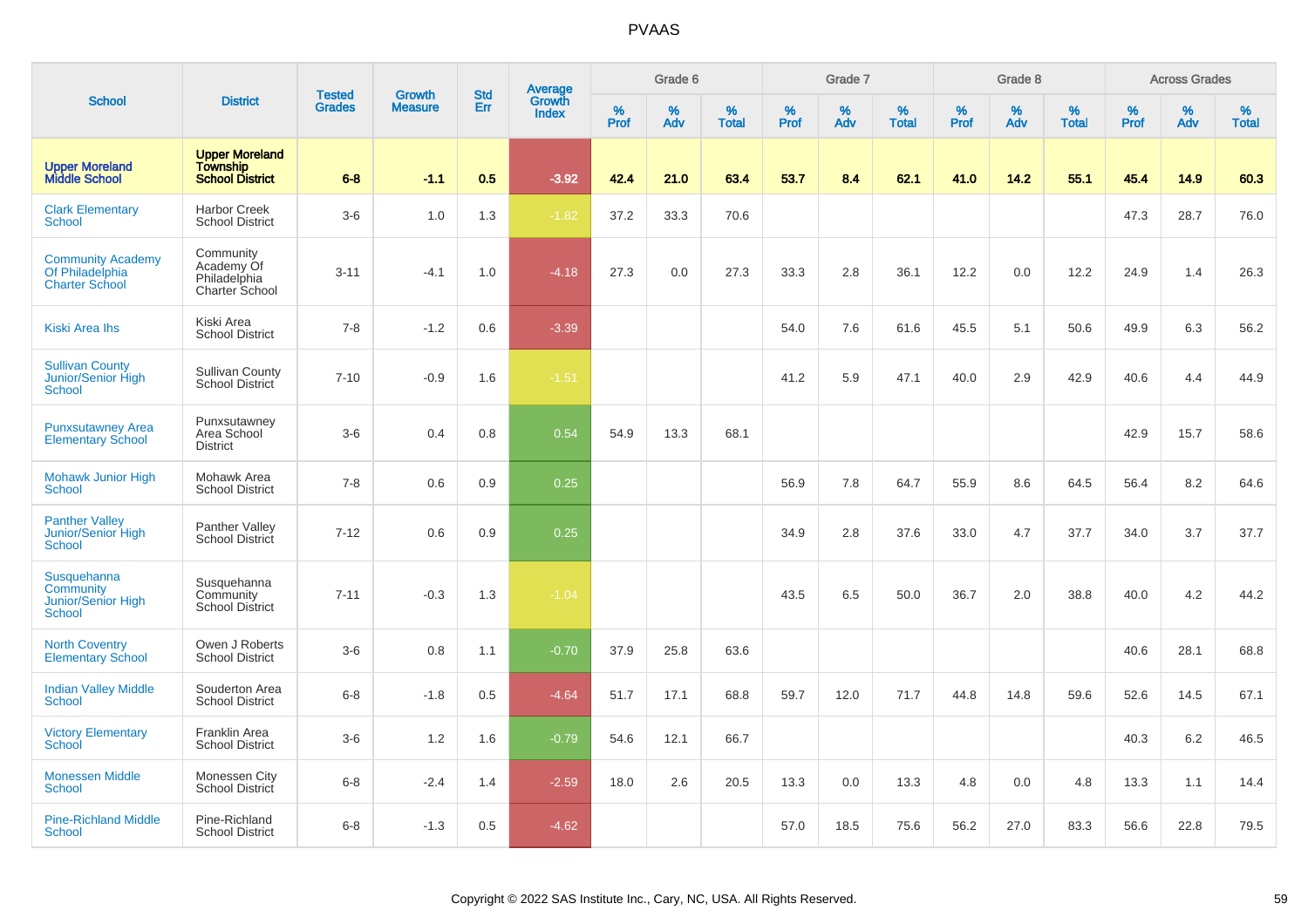|                                                                        |                                                                    |                                | <b>Growth</b>  | <b>Std</b> |                                          |           | Grade 6  |                   |           | Grade 7  |                   |           | Grade 8  |                   |           | <b>Across Grades</b> |                   |
|------------------------------------------------------------------------|--------------------------------------------------------------------|--------------------------------|----------------|------------|------------------------------------------|-----------|----------|-------------------|-----------|----------|-------------------|-----------|----------|-------------------|-----------|----------------------|-------------------|
| <b>School</b>                                                          | <b>District</b>                                                    | <b>Tested</b><br><b>Grades</b> | <b>Measure</b> | <b>Err</b> | <b>Average</b><br>Growth<br><b>Index</b> | %<br>Prof | %<br>Adv | %<br><b>Total</b> | %<br>Prof | %<br>Adv | %<br><b>Total</b> | %<br>Prof | %<br>Adv | %<br><b>Total</b> | %<br>Prof | $\%$<br>Adv          | %<br><b>Total</b> |
| <b>Upper Moreland<br/>Middle School</b>                                | <b>Upper Moreland</b><br><b>Township</b><br><b>School District</b> | $6 - 8$                        | $-1.1$         | 0.5        | $-3.92$                                  | 42.4      | 21.0     | 63.4              | 53.7      | 8.4      | 62.1              | 41.0      | 14.2     | 55.1              | 45.4      | 14.9                 | 60.3              |
| <b>Erie Rise Leadership</b><br><b>Academy Charter</b><br><b>School</b> | Erie Rise<br>Leadership<br>Academy<br>Charter School               | $3 - 8$                        | 0.0            | 1.2        | $-0.41$                                  | 6.9       | 0.0      | 6.9               | 4.8       | 2.4      | 7.1               | 0.0       | 0.0      | 0.0               | 7.8       | 0.5                  | 8.3               |
| <b>Blossburg Elementary</b><br>School                                  | Southern Tioga<br>School District                                  | $3-6$                          | $-1.9$         | 1.9        | $-0.98$                                  | 27.3      | 9.1      | 36.4              |           |          |                   |           |          |                   | 32.1      | 2.8                  | 34.9              |
| <b>Upper Adams Middle</b><br>School                                    | Upper Adams<br>School District                                     | $7 - 8$                        | 0.4            | 0.8        | $-0.01$                                  |           |          |                   | 38.1      | 6.7      | 44.8              | 51.5      | 0.0      | 51.5              | 45.6      | $3.0\,$              | 48.5              |
| <b>Iroquois Junior/Senior</b><br><b>High School</b>                    | Iroquois School<br><b>District</b>                                 | $7 - 11$                       | 0.6            | 0.9        | 0.45                                     |           |          |                   | 38.8      | 6.1      | 44.9              | 44.0      | 10.0     | 54.0              | 41.4      | 8.1                  | 49.5              |
| <b>Propel Charter School</b><br>- Hazelwood                            | Propel Charter<br>School-<br>Hazelwood                             | $3 - 8$                        | $-0.7$         | 1.2        | $-1.40$                                  | 14.3      | 0.0      | 14.3              | 14.3      | 4.8      | 19.0              | 16.0      | 0.0      | 16.0              | 10.2      | 0.6                  | 10.8              |
| <b>Panther Valley</b><br>Intermediate School                           | Panther Valley<br>School District                                  | $4 - 6$                        | $-0.3$         | 0.8        | $-0.38$                                  | 33.1      | 1.6      | 34.7              |           |          |                   |           |          |                   | 28.4      | 2.8                  | 31.2              |
| <b>Williams Valley</b><br><b>Elementary School</b>                     | <b>Williams Valley</b><br>School District                          | $3-6$                          | 0.8            | 1.2        | 0.52                                     | 42.1      | 7.0      | 49.1              |           |          |                   |           |          |                   | 40.9      | 4.6                  | 45.4              |
| <b>Mt Penn Elementary</b><br><b>School</b>                             | Antietam<br><b>School District</b>                                 | $3-6$                          | 0.4            | 1.1        | 0.31                                     | 35.6      | 5.1      | 40.7              |           |          |                   |           |          |                   | 31.4      | 3.9                  | 35.4              |
| <b>Upper Dauphin Area</b><br>Middle School                             | <b>Upper Dauphin</b><br>Area School<br><b>District</b>             | $5-8$                          | $-1.6$         | 0.7        | $-2.12$                                  | 41.7      | 16.7     | 58.3              | 48.6      | 8.1      | 56.8              | 41.4      | 8.6      | 50.0              | 43.2      | 9.0                  | 52.2              |
| <b>Alliance For Progress</b><br><b>Charter School</b>                  | Alliance For<br>Progress<br>Charter School                         | $3 - 8$                        | $-1.1$         | 1.2        | $-0.97$                                  | 32.0      | 0.0      | 32.0              | 26.9      | 0.0      | 26.9              | 3.4       | 0.0      | 3.4               | 19.4      | 0.0                  | 19.4              |
| <b>Shamokin Area</b><br><b>Intermediate School</b>                     | Shamokin Area<br><b>School District</b>                            | $5-6$                          | 0.5            | 0.8        | $-1.30$                                  | 32.6      | 9.4      | 42.0              |           |          |                   |           |          |                   | 37.9      | 5.8                  | 43.7              |
| <b>Miller Middle School</b>                                            | <b>Central Greene</b><br><b>School District</b>                    | $7 - 8$                        | $-1.6$         | 0.8        | $-3.43$                                  |           |          |                   | 34.8      | 5.2      | 40.0              | 32.1      | 1.8      | 33.9              | 33.5      | 3.6                  | 37.0              |
| Lafayette Middle<br>School                                             | Uniontown Area<br><b>School District</b>                           | $6 - 8$                        | $-1.1$         | 1.4        | $-1.67$                                  | 13.6      | 0.0      | 13.6              | 12.1      | 0.0      | 12.1              | 39.3      | 0.0      | 39.3              | 21.7      | 0.0                  | 21.7              |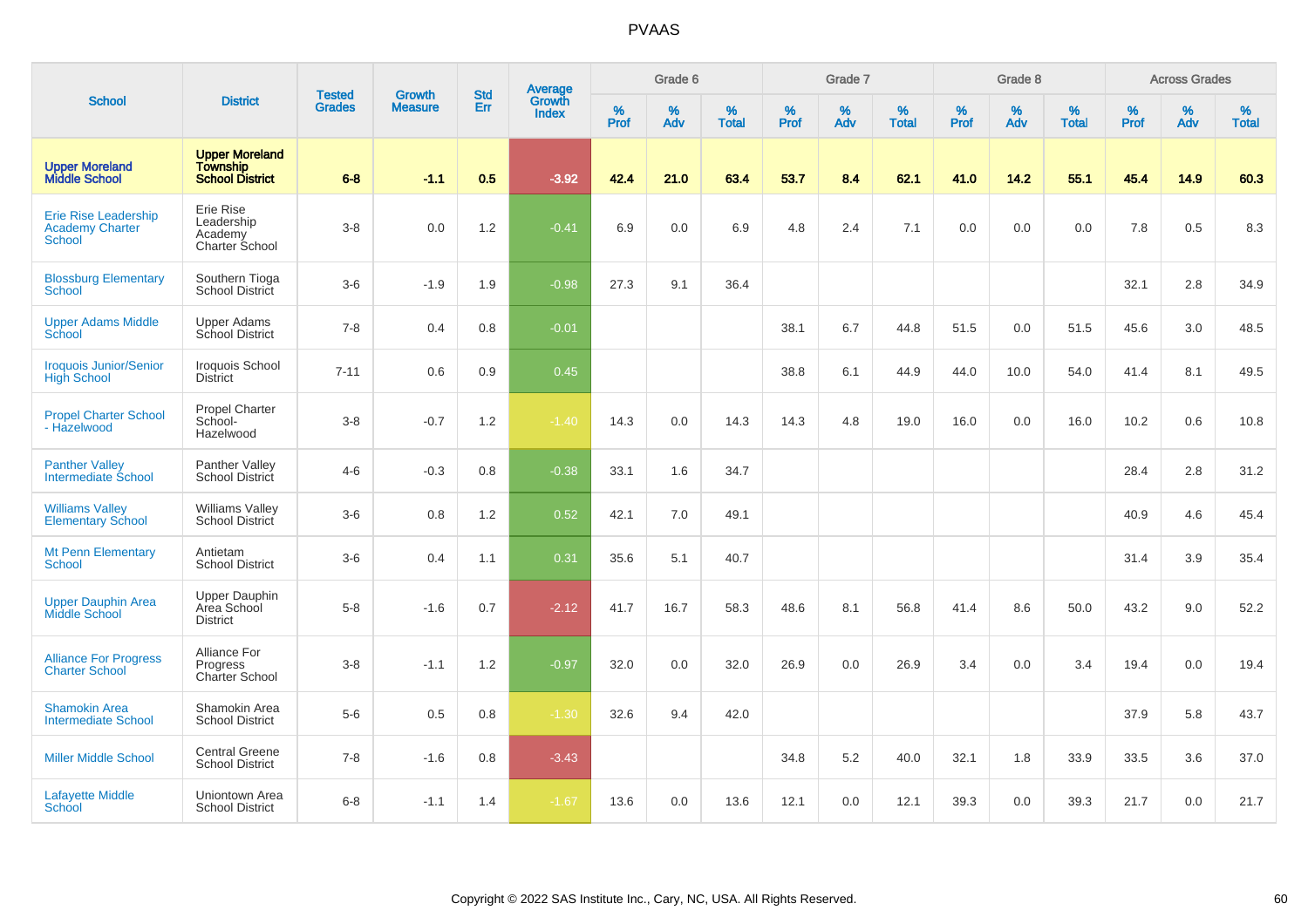|                                                                               |                                                                    | <b>Tested</b> | <b>Growth</b>  | <b>Std</b> |                                          |                  | Grade 6  |                   |                  | Grade 7  |                   |           | Grade 8  |                   |           | <b>Across Grades</b> |                   |
|-------------------------------------------------------------------------------|--------------------------------------------------------------------|---------------|----------------|------------|------------------------------------------|------------------|----------|-------------------|------------------|----------|-------------------|-----------|----------|-------------------|-----------|----------------------|-------------------|
| <b>School</b>                                                                 | <b>District</b>                                                    | <b>Grades</b> | <b>Measure</b> | Err        | <b>Average</b><br>Growth<br><b>Index</b> | %<br><b>Prof</b> | %<br>Adv | %<br><b>Total</b> | %<br><b>Prof</b> | %<br>Adv | %<br><b>Total</b> | %<br>Prof | %<br>Adv | %<br><b>Total</b> | %<br>Prof | %<br>Adv             | %<br><b>Total</b> |
| <b>Upper Moreland</b><br><b>Middle School</b>                                 | <b>Upper Moreland</b><br><b>Township</b><br><b>School District</b> | $6 - 8$       | $-1.1$         | 0.5        | $-3.92$                                  | 42.4             | 21.0     | 63.4              | 53.7             | 8.4      | 62.1              | 41.0      | 14.2     | 55.1              | 45.4      | 14.9                 | 60.3              |
| <b>Steel Valley Middle</b><br><b>School</b>                                   | <b>Steel Valley</b><br><b>School District</b>                      | $5-8$         | $-3.0$         | 0.7        | $-4.12$                                  | 39.0             | 15.2     | 54.2              | 26.8             | 3.7      | 30.5              | 26.7      | 6.7      | 33.3              | 32.6      | 6.0                  | 38.5              |
| <b>East Norriton Middle</b><br><b>School</b>                                  | Norristown Area<br><b>School District</b>                          | $5-8$         | $-2.8$         | 0.6        | $-4.31$                                  | 35.0             | 6.8      | 41.8              | 34.1             | 5.9      | 40.0              | 26.4      | 3.3      | 29.7              | 30.9      | 3.7                  | 34.6              |
| <b>Martin School</b>                                                          | Lancaster<br><b>School District</b>                                | $3-8$         | $-3.0$         | 0.9        | $-5.25$                                  | 26.5             | 4.1      | 30.6              | 22.4             | 3.0      | 25.4              | 15.8      | 2.6      | 18.4              | 25.1      | 3.3                  | 28.4              |
| <b>Carver High School</b>                                                     | Philadelphia<br>City School<br><b>District</b>                     | $7 - 11$      | 2.2            | 3.4        | 0.65                                     |                  |          |                   | 76.5             | 11.8     | 88.2              |           |          |                   | 70.8      | 8.3                  | 79.2              |
| <b>Morrisville High School</b><br>(8381)                                      | Morrisville<br>Borough School<br>District                          | $6 - 11$      | $-0.3$         | 1.1        | $-1.01$                                  | 19.2             | 1.9      | 21.2              | 32.7             | 0.0      | 32.7              | 27.9      | 0.0      | 27.9              | 26.5      | 0.7                  | 27.2              |
| <b>Clearfield Area</b><br><b>Elementary School</b>                            | Clearfield Area<br><b>School District</b>                          | $3-6$         | $-0.7$         | 0.8        | $-0.96$                                  | 35.8             | 5.8      | 41.6              |                  |          |                   |           |          |                   | 35.0      | 7.4                  | 42.4              |
| <b>Austin Area</b><br>Junior/Senior High<br>School                            | Austin Area<br><b>School District</b>                              | $7 - 11$      | $-0.6$         | 2.2        | $-1.09$                                  |                  |          |                   | 26.7             | 0.0      | 26.7              | 56.2      | 6.2      | 62.5              | 41.9      | 3.2                  | 45.2              |
| <b>Cedar Crest Middle</b><br><b>School</b>                                    | Cornwall-<br>Lebanon<br><b>School District</b>                     | $6 - 8$       | $-0.5$         | 0.4        | $-2.77$                                  | 45.0             | 15.9     | 60.9              | 48.6             | 7.2      | 55.8              | 49.4      | 12.2     | 61.6              | 47.6      | 11.9                 | 59.5              |
| <b>Keystone Oaks Middle</b><br>School                                         | <b>Keystone Oaks</b><br>School District                            | $6-8$         | $-2.4$         | 0.7        | $-5.58$                                  | 35.4             | 25.7     | 61.1              | 45.1             | 13.3     | 58.4              | 41.1      | 12.5     | 53.6              | 40.5      | 17.2                 | 57.7              |
| <b>Reach Cyber Charter</b><br><b>School</b>                                   | Reach Cyber<br>Charter School                                      | $3 - 11$      | $-2.6$         | 0.9        | $-2.78$                                  | 52.2             | 8.7      | 60.9              | 38.5             | 1.9      | 40.4              | 47.5      | 5.1      | 52.5              | 46.8      | 5.5                  | 52.3              |
| <b>Young Scholars of</b><br><b>Greater Allegheny</b><br><b>Charter School</b> | Young Scholars<br>of Greater<br>Allegheny<br>Charter School        | $3-8$         | $-1.6$         | 1.7        | $-0.93$                                  | 40.0             | 0.0      | 40.0              | 35.0             | 0.0      | 35.0              |           |          |                   | 29.9      | 0.8                  | 30.8              |
| <b>Meredith William M</b><br><b>School</b>                                    | Philadelphia<br>City School<br><b>District</b>                     | $3-8$         | 0.2            | 1.4        | $-1.83$                                  | 53.6             | 28.6     | 82.1              | 50.0             | 31.8     | 81.8              | 38.5      | 38.5     | 76.9              | 48.4      | 34.1                 | 82.4              |
| <b>Wilmington Area</b><br><b>Middle School</b>                                | Wilmington<br>Area School<br><b>District</b>                       | $5-8$         | $-0.8$         | 0.8        | $-1.50$                                  | 43.3             | 11.7     | 55.0              | 33.3             | 11.8     | 45.1              | 32.2      | 10.2     | 42.4              | 42.5      | 11.8                 | 54.4              |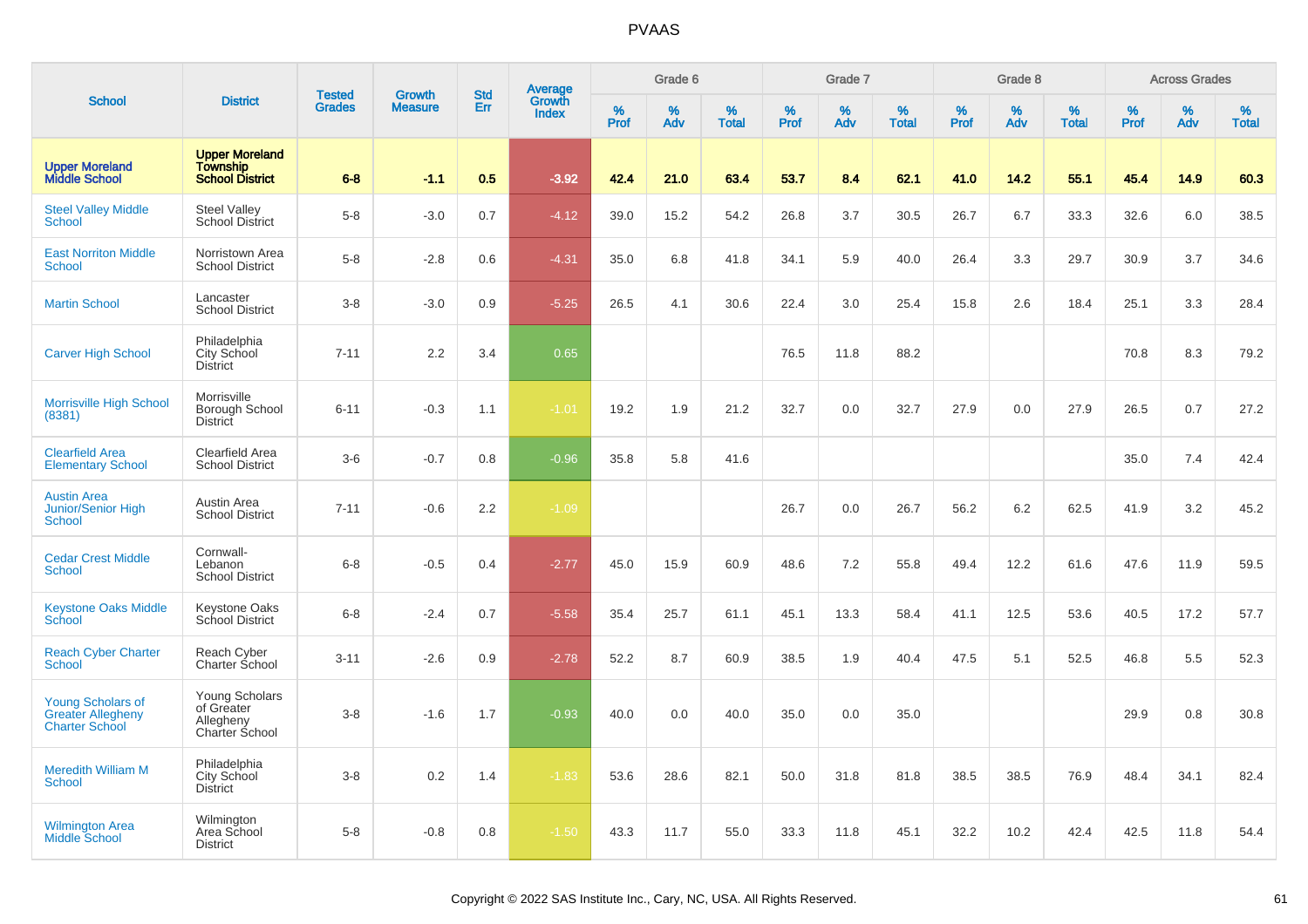|                                                                      |                                                                            | <b>Tested</b> | <b>Growth</b>  | <b>Std</b> |                                          |           | Grade 6  |                   |           | Grade 7  |                   |           | Grade 8  |                   |           | <b>Across Grades</b> |                   |
|----------------------------------------------------------------------|----------------------------------------------------------------------------|---------------|----------------|------------|------------------------------------------|-----------|----------|-------------------|-----------|----------|-------------------|-----------|----------|-------------------|-----------|----------------------|-------------------|
| <b>School</b>                                                        | <b>District</b>                                                            | <b>Grades</b> | <b>Measure</b> | Err        | <b>Average</b><br>Growth<br><b>Index</b> | %<br>Prof | %<br>Adv | %<br><b>Total</b> | %<br>Prof | %<br>Adv | %<br><b>Total</b> | %<br>Prof | %<br>Adv | %<br><b>Total</b> | %<br>Prof | %<br>Adv             | %<br><b>Total</b> |
| <b>Upper Moreland</b><br><b>Middle School</b>                        | <b>Upper Moreland</b><br><b>Township</b><br><b>School District</b>         | $6 - 8$       | $-1.1$         | 0.5        | $-3.92$                                  | 42.4      | 21.0     | 63.4              | 53.7      | 8.4      | 62.1              | 41.0      | 14.2     | 55.1              | 45.4      | 14.9                 | 60.3              |
| Mariana Bracetti<br><b>Academy Charter</b><br>School                 | Mariana<br><b>Bracetti</b><br>Academy<br>Charter School                    | $3 - 10$      | 0.4            | 0.9        | $-0.00$                                  | 17.8      | 0.0      | 17.8              | 38.2      | 1.8      | 40.0              | 12.1      | 3.0      | 15.2              | 26.5      | 2.0                  | 28.5              |
| <b>Highland Middle</b><br>School                                     | <b>Blackhawk</b><br><b>School District</b>                                 | $5-8$         | $-3.2$         | 0.5        | $-6.42$                                  | 43.4      | 16.4     | 59.8              | 52.5      | 4.9      | 57.4              | 39.7      | 6.7      | 46.4              | 48.0      | 7.5                  | 55.5              |
| <b>Mountain View</b><br>Junior/Senior High<br>School                 | <b>Mountain View</b><br><b>School District</b>                             | $7 - 11$      | 0.6            | 1.2        | 0.20                                     |           |          |                   | 47.2      | 5.7      | 52.8              | 55.0      | 10.0     | 65.0              | 51.3      | 8.0                  | 59.3              |
| <b>Farmdale Elementary</b><br><b>School</b>                          | Hempfield<br><b>School District</b>                                        | $3-6$         | 0.6            | 1.1        | 0.33                                     | 42.6      | 24.1     | 66.7              |           |          |                   |           |          |                   | 46.8      | 20.8                 | 67.6              |
| North Hills Middle<br><b>School</b>                                  | North Hills<br><b>School District</b>                                      | $6 - 8$       | $-0.9$         | 0.4        | $-2.40$                                  | 45.2      | 26.0     | 71.2              | 52.0      | 20.1     | 72.0              | 48.3      | 18.4     | 66.7              | 48.4      | 21.6                 | 70.0              |
| <b>Kutztown Area Middle</b><br>School                                | Kutztown Area<br><b>School District</b>                                    | $6-9$         | $-0.6$         | 1.0        | $-0.90$                                  | 46.8      | 17.7     | 64.5              | 37.5      | 17.5     | 55.0              | 50.0      | 10.3     | 60.3              | 45.9      | 14.7                 | 60.6              |
| <b>Harmony Area</b><br><b>Elementary School</b>                      | Harmony Area<br>School District                                            | $3-6$         | $-0.4$         | 2.1        | $-0.17$                                  | 54.2      | 12.5     | 66.7              |           |          |                   |           |          |                   | 41.4      | 7.1                  | 48.6              |
| <b>Choconut Valley</b><br><b>Elementary School</b>                   | Montrose Area<br><b>School District</b>                                    | $3-6$         | 0.9            | 1.5        | $-1.67$                                  | 48.8      | 18.6     | 67.4              |           |          |                   |           |          |                   | 48.6      | 21.6                 | 70.3              |
| <b>Lakeland Elementary</b><br>School - Mayfield<br>Campus            | Lakeland<br><b>School District</b>                                         | $3-6$         | $-3.4$         | 1.5        | $-2.24$                                  | 40.5      | 0.0      | 40.5              |           |          |                   |           |          |                   | 35.1      | 6.0                  | 41.0              |
| <b>Lehighton Area Middle</b><br>School                               | Lehighton Area<br>School District                                          | $6 - 8$       | $-1.2$         | 0.6        | $-3.77$                                  | 40.8      | 8.3      | 49.2              | 42.0      | 5.8      | 47.7              | 34.2      | 9.8      | 43.9              | 38.9      | 7.9                  | 46.7              |
| <b>North Brandywine</b><br><b>Middle School</b>                      | Coatesville<br>Area School<br><b>District</b>                              | $7 - 7$       | 0.4            | 0.8        | 0.54                                     |           |          |                   | 30.3      | 4.5      | 34.8              |           |          |                   | 30.3      | 4.5                  | 34.8              |
| <b>Center For Student</b><br><b>Lrng Charter School</b><br>Pennsbury | Center For<br><b>Student</b><br>Learning<br>Charter School<br>At Pennsbury | $6 - 12$      | 1.9            | 3.5        | 0.54                                     |           |          |                   |           |          |                   | 25.0      | 8.3      | 33.3              | 26.9      | 3.8                  | 30.8              |
| <b>Ferndale Elementary</b><br>School                                 | Ferndale Area<br><b>School District</b>                                    | $3-6$         | 0.7            | 1.3        | 0.06                                     | 46.3      | 14.6     | 61.0              |           |          |                   |           |          |                   | 40.4      | 13.4                 | 53.8              |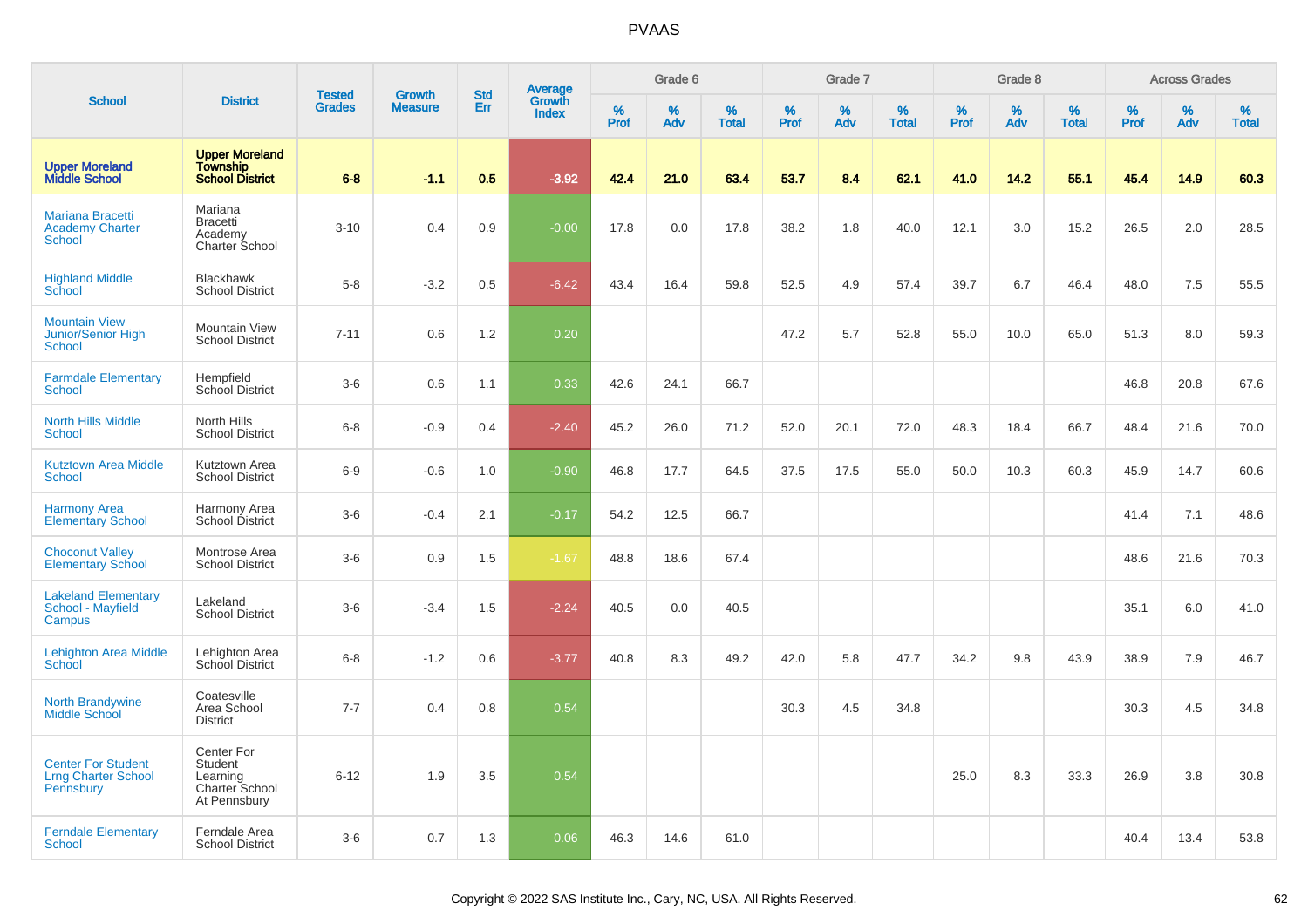|                                                          |                                                                    | <b>Tested</b> | <b>Growth</b>  | <b>Std</b> |                                          |           | Grade 6  |                   |           | Grade 7  |                   |           | Grade 8  |                   |                  | <b>Across Grades</b> |                   |
|----------------------------------------------------------|--------------------------------------------------------------------|---------------|----------------|------------|------------------------------------------|-----------|----------|-------------------|-----------|----------|-------------------|-----------|----------|-------------------|------------------|----------------------|-------------------|
| <b>School</b>                                            | <b>District</b>                                                    | <b>Grades</b> | <b>Measure</b> | Err        | <b>Average</b><br>Growth<br><b>Index</b> | %<br>Prof | %<br>Adv | %<br><b>Total</b> | %<br>Prof | %<br>Adv | %<br><b>Total</b> | %<br>Prof | %<br>Adv | %<br><b>Total</b> | %<br><b>Prof</b> | %<br>Adv             | %<br><b>Total</b> |
| <b>Upper Moreland<br/>Middle School</b>                  | <b>Upper Moreland</b><br><b>Township</b><br><b>School District</b> | $6 - 8$       | $-1.1$         | 0.5        | $-3.92$                                  | 42.4      | 21.0     | 63.4              | 53.7      | 8.4      | 62.1              | 41.0      | 14.2     | 55.1              | 45.4             | 14.9                 | 60.3              |
| <b>Wilson Woodrow</b><br><b>Middle School</b>            | Philadelphia<br>City School<br><b>District</b>                     | $6 - 8$       | $-1.0$         | 1.4        | $-1.03$                                  | 34.8      | 8.7      | 43.5              | 16.1      | 9.7      | 25.8              | 8.8       | 5.9      | 14.7              | 18.2             | 8.0                  | 26.1              |
| Pittsburgh Brookline K-<br>8                             | Pittsburgh<br>School District                                      | $3 - 8$       | $-1.8$         | 1.0        | $-1.72$                                  | 37.8      | 13.3     | 51.1              | 33.3      | 0.0      | 33.3              | 34.5      | 3.4      | 37.9              | 38.5             | 7.8                  | 46.3              |
| <b>Burgettstown</b><br>Middle/High School                | Burgettstown<br>Area School<br><b>District</b>                     | $6 - 11$      | $-3.1$         | 0.8        | $-4.33$                                  | 58.5      | 7.7      | 66.2              | 32.9      | 2.4      | 35.4              | 35.6      | 5.5      | 41.1              | 41.4             | 5.0                  | 46.4              |
| <b>Garden Spot Middle</b><br><b>School</b>               | Eastern<br>Lancaster<br>County School<br><b>District</b>           | $7 - 8$       | $-0.4$         | 0.6        | $-1.43$                                  |           |          |                   | 35.5      | 4.6      | 40.1              | 38.2      | 15.6     | 53.8              | 36.8             | 9.9                  | 46.7              |
| <b>Tri-Valley</b><br>Junior/Senior High<br><b>School</b> | Tri-Valley<br><b>School District</b>                               | $7 - 10$      | $-2.8$         | 1.3        | $-3.90$                                  |           |          |                   | 36.7      | 0.0      | 36.7              | 40.5      | 9.5      | 50.0              | 38.5             | 4.4                  | 42.9              |
| <b>Esperanza Cyber</b><br><b>Charter School</b>          | Esperanza<br><b>Cyber Charter</b><br>School                        | $3 - 11$      | $-2.3$         | 1.3        | $-1.73$                                  | 8.7       | 0.0      | 8.7               | 12.8      | 0.0      | 12.8              | 9.1       | 0.0      | 9.1               | 9.4              | 0.8                  | 10.2              |
| <b>Lyndwood Elementary</b><br>School                     | Hanover Area<br><b>School District</b>                             | $6-6$         | 0.9            | 1.7        | 0.51                                     | 14.6      | 9.1      | 23.6              |           |          |                   |           |          |                   | 14.6             | 9.1                  | 23.6              |
| <b>Connellsville Area</b><br><b>Middle School</b>        | Connellsville<br>Area School<br><b>District</b>                    | $6 - 8$       | $-2.3$         | 0.4        | $-5.28$                                  | 32.7      | 6.4      | 39.1              | 27.1      | 5.1      | 32.2              | 33.8      | 3.6      | 37.4              | 31.1             | 5.0                  | 36.0              |
| Eugenio Maria De<br><b>Hostos Charter School</b>         | Eugenio Maria<br>De Hostos<br><b>Charter School</b>                | $3-8$         | $-0.5$         | 1.4        | $-1.78$                                  | 16.7      | 16.7     | 33.3              | 18.2      | 9.1      | 27.3              | 46.7      | 0.0      | 46.7              | 35.0             | 6.7                  | 41.7              |
| <b>Richardson Middle</b><br><b>School</b>                | Springfield<br>School District                                     | $6 - 8$       | $-1.1$         | 0.4        | $-2.90$                                  | 53.6      | 25.6     | 79.2              | 58.6      | 20.9     | 79.5              | 51.5      | 18.2     | 69.7              | 54.6             | 21.7                 | 76.4              |
| <b>Montgomery</b><br><b>Elementary School</b>            | Montgomery<br>Area School<br><b>District</b>                       | $3-6$         | 0.5            | 1.1        | $-0.10$                                  | 43.6      | 19.4     | 62.9              |           |          |                   |           |          |                   | 43.6             | 14.8                 | 58.3              |
| <b>Shaler Area Middle</b><br>School                      | Shaler Area<br><b>School District</b>                              | $7 - 8$       | 0.0            | 0.5        | $-0.47$                                  |           |          |                   | 50.2      | 7.8      | 58.0              | 47.0      | 13.0     | 60.0              | 48.6             | 10.4                 | 59.0              |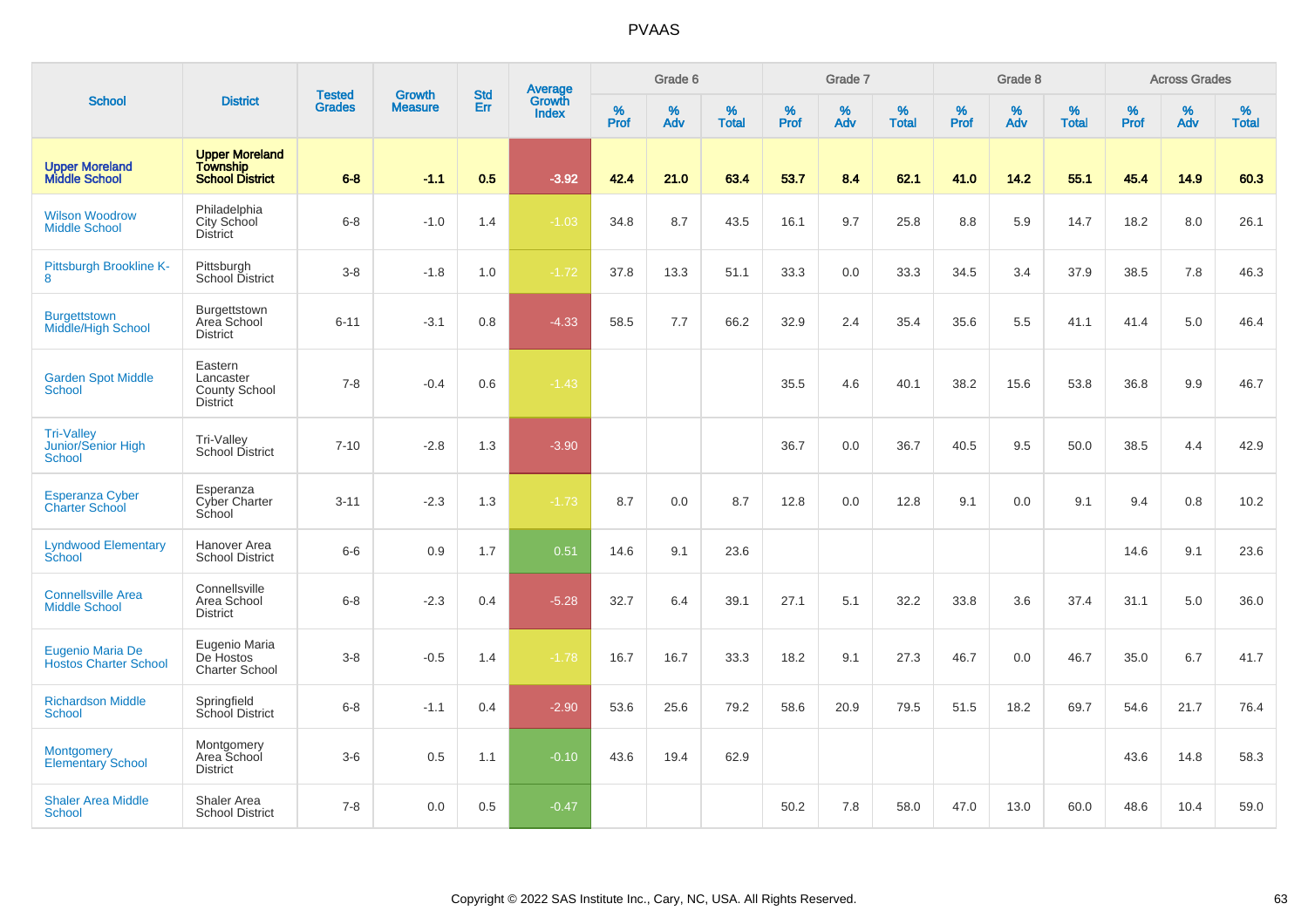|                                                                     |                                                                    |                                | <b>Growth</b>  | <b>Std</b> |                                          |                     | Grade 6     |                   |                     | Grade 7     |                      |              | Grade 8  |                      |                     | <b>Across Grades</b> |                      |
|---------------------------------------------------------------------|--------------------------------------------------------------------|--------------------------------|----------------|------------|------------------------------------------|---------------------|-------------|-------------------|---------------------|-------------|----------------------|--------------|----------|----------------------|---------------------|----------------------|----------------------|
| <b>School</b>                                                       | <b>District</b>                                                    | <b>Tested</b><br><b>Grades</b> | <b>Measure</b> | Err        | <b>Average</b><br>Growth<br><b>Index</b> | $\%$<br><b>Prof</b> | $\%$<br>Adv | %<br><b>Total</b> | $\%$<br><b>Prof</b> | $\%$<br>Adv | $\%$<br><b>Total</b> | $\%$<br>Prof | %<br>Adv | $\%$<br><b>Total</b> | $\%$<br><b>Prof</b> | $\%$<br>Adv          | $\%$<br><b>Total</b> |
| <b>Upper Moreland</b><br><b>Middle School</b>                       | <b>Upper Moreland</b><br><b>Township</b><br><b>School District</b> | $6 - 8$                        | $-1.1$         | 0.5        | $-3.92$                                  | 42.4                | 21.0        | 63.4              | 53.7                | 8.4         | 62.1                 | 41.0         | 14.2     | 55.1                 | 45.4                | 14.9                 | 60.3                 |
| <b>John Hancock</b><br><b>Demonstration School</b>                  | Philadelphia<br>City School<br><b>District</b>                     | $3 - 8$                        | 0.6            | 1.4        | $-0.88$                                  | 40.0                | 0.0         | 40.0              | 46.7                | 10.0        | 56.7                 | 48.5         | 0.0      | 48.5                 | 39.5                | 5.9                  | 45.4                 |
| <b>Franklin Towne</b><br><b>Charter Elementary</b><br><b>School</b> | Franklin Towne<br>Charter<br>Elementary<br>School                  | $3 - 8$                        | $-3.1$         | 1.2        | $-3.10$                                  | 48.2                | 7.4         | 55.6              | 53.6                | 7.1         | 60.7                 | 59.1         | 0.0      | 59.1                 | 50.6                | 6.8                  | 57.4                 |
| <b>MaST Community</b><br>Charter School II                          | MaST<br>Community<br>Charter School<br>Ш.                          | $3 - 10$                       | $-4.6$         | 0.7        | $-6.45$                                  | 38.7                | 4.3         | 43.0              | 50.0                | 5.9         | 55.9                 |              |          |                      | 44.5                | 7.0                  | 51.5                 |
| <b>Cornell High School</b>                                          | <b>Cornell School</b><br><b>District</b>                           | $7 - 11$                       | $-1.6$         | 1.5        | $-2.02$                                  |                     |             |                   | 35.9                | 0.0         | 35.9                 | 24.3         | 2.7      | 27.0                 | 30.3                | 1.3                  | 31.6                 |
| <b>Washington Park</b><br><b>Elementary School</b>                  | Washington<br>School District                                      | $3-6$                          | $-2.2$         | 0.9        | $-2.44$                                  | 39.6                | 6.2         | 45.8              |                     |             |                      |              |          |                      | 39.0                | 3.8                  | 42.8                 |
| <b>Wilson West Middle</b><br>School                                 | Wilson School<br><b>District</b>                                   | $6 - 8$                        | $-3.0$         | 0.9        | $-5.13$                                  | 52.4                | 9.5         | 61.9              | 48.5                | 6.9         | 55.4                 | 54.0         | 10.8     | 64.9                 | 51.1                | 8.7                  | 59.8                 |
| <b>Laurel Highlands</b><br>Middle School                            | Laurel<br>Highlands<br>School District                             | $6 - 8$                        | $-1.6$         | 0.6        | $-4.07$                                  | 39.6                | 11.7        | 51.3              | 36.0                | 2.9         | 38.8                 | 37.8         | 5.5      | 43.3                 | 37.9                | 6.8                  | 44.6                 |
| <b>Titus Elementary</b><br>School                                   | <b>Central Bucks</b><br><b>School District</b>                     | $3-6$                          | 0.4            | 1.0        | $-0.56$                                  | 51.6                | 26.4        | 78.0              |                     |             |                      |              |          |                      | 50.0                | 22.3                 | 72.3                 |
| <b>Tohickon Middle</b><br>School                                    | <b>Central Bucks</b><br><b>School District</b>                     | $7-9$                          | $-0.5$         | 0.6        | $-1.79$                                  |                     |             |                   | 50.6                | 17.7        | 68.4                 | 52.3         | 22.4     | 74.6                 | 51.5                | 20.2                 | 71.7                 |
| <b>Juniata Park Academy</b>                                         | Philadelphia<br>City School<br><b>District</b>                     | $3 - 8$                        | 1.0            | 2.3        | 0.13                                     |                     |             |                   | 45.4                | 0.0         | 45.4                 |              |          |                      | 29.6                | 0.0                  | 29.6                 |
| <b>Bermudian Springs</b><br>Middle School                           | <b>Bermudian</b><br>Springs School<br><b>District</b>              | $5-8$                          | 0.2            | 0.6        | $-0.73$                                  | 37.5                | 10.6        | 48.1              | 44.5                | 5.9         | 50.4                 | 40.2         | 6.6      | 46.7                 | 43.3                | 5.6                  | 48.9                 |
| <b>Blacklick Valley</b><br><b>Elementary Center</b>                 | <b>Blacklick Valley</b><br>School District                         | $3-6$                          | 0.5            | 1.6        | 0.34                                     | 52.6                | 7.9         | 60.5              |                     |             |                      |              |          |                      | 48.0                | 5.9                  | 54.0                 |
| <b>Walnut Street</b><br><b>Elementary School</b>                    | William Penn<br><b>School District</b>                             | $3-6$                          | 0.8            | 2.0        | $-0.97$                                  | 14.3                | 0.0         | 14.3              |                     |             |                      |              |          |                      | 16.5                | 0.0                  | 16.5                 |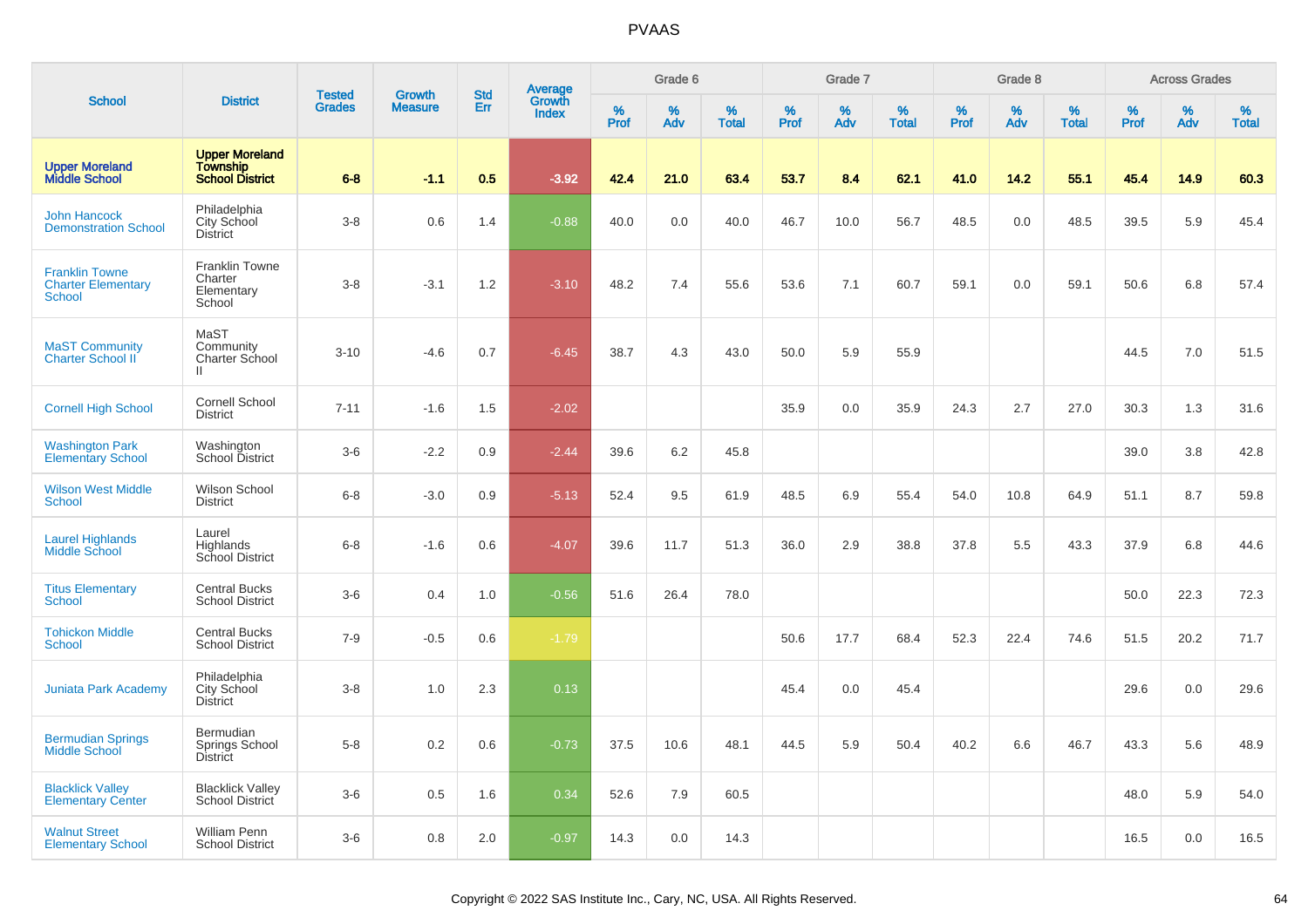|                                                                       |                                                                    | <b>Tested</b> | <b>Growth</b>  | <b>Std</b> |                                          |                  | Grade 6  |                   |           | Grade 7  |                   |              | Grade 8  |                   |                     | <b>Across Grades</b> |                   |
|-----------------------------------------------------------------------|--------------------------------------------------------------------|---------------|----------------|------------|------------------------------------------|------------------|----------|-------------------|-----------|----------|-------------------|--------------|----------|-------------------|---------------------|----------------------|-------------------|
| <b>School</b>                                                         | <b>District</b>                                                    | <b>Grades</b> | <b>Measure</b> | Err        | <b>Average</b><br>Growth<br><b>Index</b> | %<br><b>Prof</b> | %<br>Adv | %<br><b>Total</b> | %<br>Prof | %<br>Adv | %<br><b>Total</b> | $\%$<br>Prof | %<br>Adv | %<br><b>Total</b> | $\%$<br><b>Prof</b> | %<br>Adv             | %<br><b>Total</b> |
| <b>Upper Moreland</b><br><b>Middle School</b>                         | <b>Upper Moreland</b><br><b>Township</b><br><b>School District</b> | $6 - 8$       | $-1.1$         | 0.5        | $-3.92$                                  | 42.4             | 21.0     | 63.4              | 53.7      | 8.4      | 62.1              | 41.0         | 14.2     | 55.1              | 45.4                | 14.9                 | 60.3              |
| <b>Northgate Middle</b><br><b>School High School</b>                  | Northgate<br>School District                                       | $7 - 11$      | 0.2            | 1.1        | $-0.08$                                  |                  |          |                   | 36.1      | 9.8      | 45.9              | 37.5         | 17.9     | 55.4              | 36.8                | 13.7                 | 50.4              |
| <b>Waynesboro Area</b><br><b>Middle School</b>                        | Waynesboro<br>Area School<br><b>District</b>                       | $6 - 8$       | $-2.2$         | 0.4        | $-5.34$                                  | 38.4             | 14.0     | 52.4              | 37.7      | 7.2      | 44.9              | 37.5         | 12.8     | 50.3              | 37.8                | 11.2                 | 49.1              |
| <b>Conemaugh Valley</b><br><b>Elementary School</b>                   | Conemaugh<br>Valley School<br><b>District</b>                      | $3-6$         | $-1.4$         | 1.2        | $-1.17$                                  | 30.0             | 30.0     | 60.0              |           |          |                   |              |          |                   | 41.6                | 15.0                 | 56.5              |
| <b>Perseus House</b><br><b>Charter School Of</b><br><b>Excellence</b> | Perseus House<br><b>Charter School</b><br>Of Excellence            | $6 - 11$      | $-0.9$         | 1.2        | $-1.85$                                  | 4.8              | 0.0      | 4.8               | 20.4      | 0.0      | 20.4              | 22.7         | 1.5      | 24.2              | 19.2                | 0.7                  | 19.9              |
| <b>Pittsburgh Science</b><br><b>And Technology</b><br>Academy 6-12    | Pittsburgh<br>School District                                      | $6 - 11$      | $-0.3$         | 1.0        | $-1.04$                                  | 36.6             | 41.5     | 78.0              | 72.3      | 12.8     | 85.1              | 60.6         | 15.5     | 76.1              | 57.9                | 21.4                 | 79.2              |
| <b>Titusville Middle</b><br>School                                    | <b>Titusville Area</b><br><b>School District</b>                   | $6 - 8$       | $-0.3$         | 0.6        | $-0.98$                                  | 35.2             | 12.7     | 47.9              | 46.2      | 8.3      | 54.6              | 40.9         | 11.7     | 52.6              | 40.6                | 11.0                 | 51.6              |
| <b>Centre Learning</b><br><b>Community Charter</b><br>School          | Centre Learning<br>Community<br><b>Charter School</b>              | $5-8$         | $-1.3$         | 2.1        | $-1.22$                                  |                  |          |                   | 37.5      | 12.5     | 50.0              | 47.1         | 11.8     | 58.8              | 51.8                | 16.7                 | 68.5              |
| <b>Woodland Elementary</b><br>School                                  | Cameron<br><b>County School</b><br><b>District</b>                 | $3-6$         | $-0.5$         | 1.5        | $-0.36$                                  | 48.7             | 25.6     | 74.4              |           |          |                   |              |          |                   | 55.1                | 19.6                 | 74.7              |
| <b>Penn Hills Charter</b><br>School of<br>Entrepreneurship            | Penn Hills<br>Charter School<br>of<br>Entrepreneurshi<br>D         | $3 - 8$       | $-1.5$         | 1.0        | $-3.06$                                  | 37.1             | 8.6      | 45.7              | 34.2      | 0.0      | 34.2              | 45.4         | 0.0      | 45.4              | 40.8                | 6.4                  | 47.2              |
| Mcadoo-Kelayres<br><b>Elementary/Middle</b><br><b>School</b>          | Hazleton Area<br><b>School District</b>                            | $3 - 8$       | 0.4            | 1.3        | $-1.35$                                  | 16.7             | 6.7      | 23.3              | 12.9      | 0.0      | 12.9              | 7.1          | 0.0      | 7.1               | 26.5                | 2.4                  | 28.9              |
| <b>Windber Area Middle</b><br><b>School</b>                           | Windber Area<br><b>School District</b>                             | $6 - 8$       | $-0.3$         | 0.8        | $-0.64$                                  | 49.2             | 14.9     | 64.2              | 50.0      | 9.5      | 59.5              | 57.1         | 10.7     | 67.9              | 52.4                | 11.6                 | 64.0              |
| <b>Middletown Area</b><br><b>Middle School</b>                        | Middletown<br>Area School<br><b>District</b>                       | $6 - 8$       | $-1.3$         | 0.6        | $-2.55$                                  | 28.7             | 7.0      | 35.7              | 43.8      | 5.6      | 49.3              | 38.5         | 3.8      | 42.3              | 37.1                | 5.6                  | 42.7              |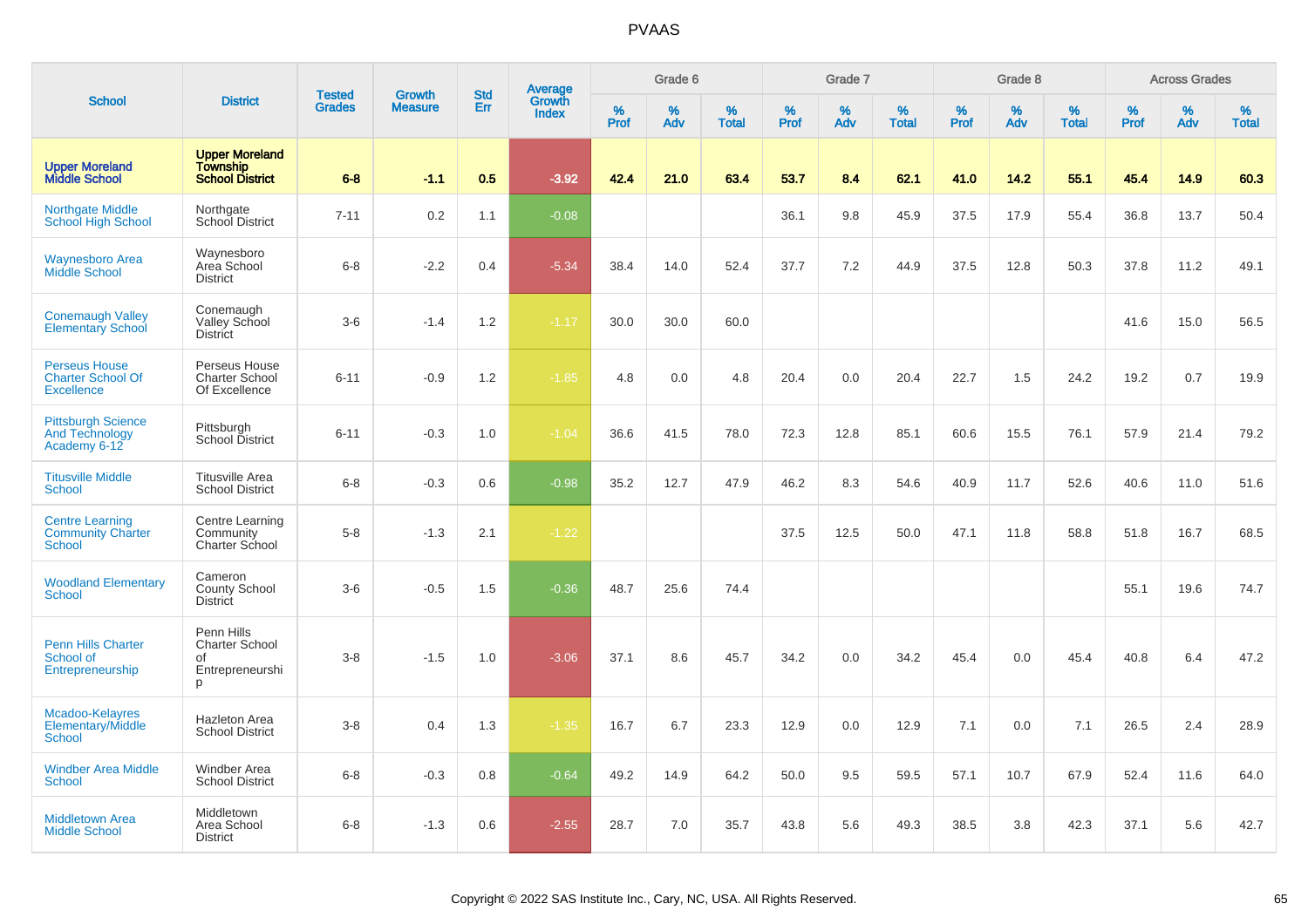|                                                        |                                                                    | <b>Tested</b> | Growth         | <b>Std</b> |                                          |           | Grade 6  |                   |           | Grade 7  |                   |           | Grade 8  |                   |           | <b>Across Grades</b> |                   |
|--------------------------------------------------------|--------------------------------------------------------------------|---------------|----------------|------------|------------------------------------------|-----------|----------|-------------------|-----------|----------|-------------------|-----------|----------|-------------------|-----------|----------------------|-------------------|
| <b>School</b>                                          | <b>District</b>                                                    | <b>Grades</b> | <b>Measure</b> | Err        | <b>Average</b><br>Growth<br><b>Index</b> | %<br>Prof | %<br>Adv | %<br><b>Total</b> | %<br>Prof | %<br>Adv | %<br><b>Total</b> | %<br>Prof | %<br>Adv | %<br><b>Total</b> | %<br>Prof | %<br>Adv             | %<br><b>Total</b> |
| <b>Upper Moreland</b><br><b>Middle School</b>          | <b>Upper Moreland</b><br><b>Township</b><br><b>School District</b> | $6 - 8$       | $-1.1$         | 0.5        | $-3.92$                                  | 42.4      | 21.0     | 63.4              | 53.7      | 8.4      | 62.1              | 41.0      | 14.2     | 55.1              | 45.4      | 14.9                 | 60.3              |
| <b>Dassa Mckinney</b><br><b>Elementary School</b>      | Moniteau<br><b>School District</b>                                 | $3-6$         | $-1.1$         | 0.9        | $-1.21$                                  | 33.3      | 19.0     | 52.4              |           |          |                   |           |          |                   | 42.0      | 13.8                 | 55.8              |
| <b>Carmichaels Area</b><br><b>Middle School</b>        | Carmichaels<br>Area School<br><b>District</b>                      | $6-8$         | $-2.3$         | 0.9        | $-4.02$                                  | 25.8      | 7.6      | 33.3              | 33.3      | 1.5      | 34.8              | 35.2      | 1.4      | 36.6              | 31.5      | 3.4                  | 35.0              |
| <b>Hillcrest Intermediate</b><br>School                | Norwin School<br><b>District</b>                                   | $5-6$         | 0.1            | 0.5        | $-0.32$                                  | 41.0      | 36.7     | 77.6              |           |          |                   |           |          |                   | 50.0      | 27.9                 | 77.9              |
| <b>Duckrey Tanner</b><br>School                        | Philadelphia<br>City School<br><b>District</b>                     | $3 - 8$       | 1.1            | 3.6        | 0.31                                     |           |          |                   |           |          |                   |           |          |                   | 9.1       | 0.0                  | 9.1               |
| <b>Franklin School</b>                                 | Uniontown Area<br><b>School District</b>                           | $3-6$         | 0.6            | 2.1        | $-0.17$                                  | 46.7      | 26.7     | 73.3              |           |          |                   |           |          |                   | 49.2      | 17.5                 | 66.7              |
| <b>Springfield Township</b><br>Middle School           | Springfield<br>Township<br><b>School District</b>                  | $6 - 8$       | $-1.3$         | 0.6        | $-2.89$                                  | 51.4      | 15.0     | 66.5              | 56.3      | 10.8     | 67.1              | 47.3      | 14.0     | 61.3              | 51.8      | 13.3                 | 65.1              |
| <b>Norwin Middle School</b>                            | Norwin School<br><b>District</b>                                   | $7 - 8$       | $-1.3$         | 0.5        | $-3.94$                                  |           |          |                   | 60.1      | 18.1     | 78.2              | 52.4      | 13.9     | 66.2              | 56.3      | 16.0                 | 72.3              |
| <b>Greenfield Albert M</b><br><b>School</b>            | Philadelphia<br>City School<br><b>District</b>                     | $3-8$         | $-3.2$         | 1.2        | $-4.08$                                  | 47.7      | 34.1     | 81.8              | 45.4      | 36.4     | 81.8              | 42.1      | 31.6     | 73.7              | 46.6      | 35.1                 | 81.7              |
| <b>Welsh John School</b>                               | Philadelphia<br>City School<br><b>District</b>                     | $3 - 7$       | 0.9            | 3.4        | 0.28                                     |           |          |                   |           |          |                   |           |          |                   | 15.8      | 0.0                  | 15.8              |
| <b>Hill Freedman World</b><br>Academy                  | Philadelphia<br>City School<br><b>District</b>                     | $6 - 10$      | 0.7            | 2.7        | 0.27                                     | 43.5      | 8.7      | 52.2              |           |          |                   |           |          |                   | 44.7      | 4.3                  | 48.9              |
| <b>Clearfield Area</b><br>Junior/Senior High<br>School | Clearfield Area<br><b>School District</b>                          | $7 - 10$      | $-0.3$         | 0.7        | $-0.85$                                  |           |          |                   | 39.0      | 1.5      | 40.4              | 32.4      | 4.1      | 36.6              | 35.6      | 2.8                  | 38.4              |
| <b>Camp Hill Middle</b><br>School                      | Camp Hill<br>School District                                       | $6 - 8$       | $-2.5$         | 0.8        | $-3.80$                                  | 53.3      | 8.0      | 61.3              | 63.7      | 5.5      | 69.2              | 49.6      | 15.3     | 64.9              | 55.2      | 10.1                 | 65.3              |
| <b>Henry Charles W</b><br>School                       | Philadelphia<br>City School<br><b>District</b>                     | $3 - 8$       | 0.9            | 3.6        | 0.24                                     |           |          |                   |           |          |                   |           |          |                   | 40.6      | 14.1                 | 54.7              |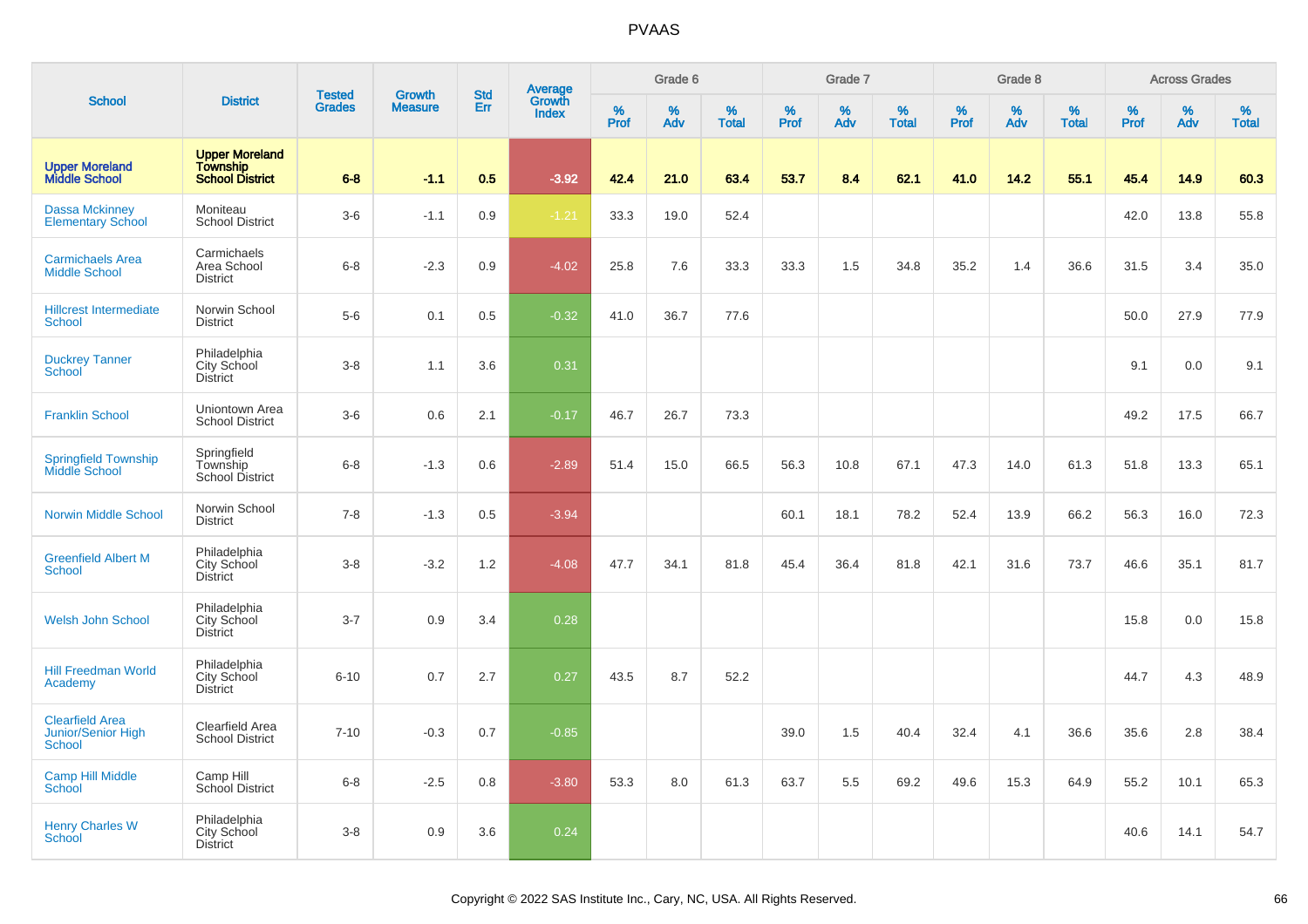|                                                           |                                                                    |                                |                                 | <b>Std</b> |                                          |                  | Grade 6  |                   |           | Grade 7  |                   |           | Grade 8  |                   |           | <b>Across Grades</b> |                   |
|-----------------------------------------------------------|--------------------------------------------------------------------|--------------------------------|---------------------------------|------------|------------------------------------------|------------------|----------|-------------------|-----------|----------|-------------------|-----------|----------|-------------------|-----------|----------------------|-------------------|
| <b>School</b>                                             | <b>District</b>                                                    | <b>Tested</b><br><b>Grades</b> | <b>Growth</b><br><b>Measure</b> | Err        | <b>Average</b><br>Growth<br><b>Index</b> | %<br><b>Prof</b> | %<br>Adv | %<br><b>Total</b> | %<br>Prof | %<br>Adv | %<br><b>Total</b> | %<br>Prof | %<br>Adv | %<br><b>Total</b> | %<br>Prof | %<br>Adv             | %<br><b>Total</b> |
| <b>Upper Moreland</b><br><b>Middle School</b>             | <b>Upper Moreland</b><br><b>Township</b><br><b>School District</b> | $6 - 8$                        | $-1.1$                          | 0.5        | $-3.92$                                  | 42.4             | 21.0     | 63.4              | 53.7      | 8.4      | 62.1              | 41.0      | 14.2     | 55.1              | 45.4      | 14.9                 | 60.3              |
| <b>Southwest Middle</b><br><b>School</b>                  | <b>Reading School</b><br><b>District</b>                           | $5-8$                          | $-0.5$                          | 1.0        | $-0.46$                                  | 14.6             | 0.0      | 14.6              | 25.0      | 0.0      | 25.0              | 15.6      | 0.0      | 15.6              | 17.6      | 0.0                  | 17.6              |
| <b>Westmont Hilltop</b><br>Junior/Senior High<br>School   | Westmont<br><b>Hilltop School</b><br><b>District</b>               | $7 - 11$                       | $-1.9$                          | 0.9        | $-2.95$                                  |                  |          |                   | 47.6      | 1.2      | 48.8              | 57.0      | 4.3      | 61.3              | 52.5      | 2.8                  | 55.4              |
| <b>Independence Charter</b><br><b>School West</b>         | Independence<br>Charter School<br>West                             | $3 - 7$                        | $-3.2$                          | 1.8        | $-1.80$                                  | 15.4             | 7.7      | 23.1              | 15.8      | 0.0      | 15.8              |           |          |                   | 15.0      | 2.6                  | 17.7              |
| <b>Copper Beech School</b>                                | Abington<br><b>School District</b>                                 | $3-6$                          | $-2.0$                          | 0.8        | $-2.40$                                  | 40.3             | 24.2     | 64.5              |           |          |                   |           |          |                   | 41.7      | 21.3                 | 63.0              |
| Lehman-Jackson<br><b>Elementary School</b>                | Lake-Lehman<br><b>School District</b>                              | $3-6$                          | $-0.5$                          | 1.3        | $-0.38$                                  | 49.0             | 19.6     | 68.6              |           |          |                   |           |          |                   | 53.6      | 11.6                 | 65.2              |
| <b>Berlin Brothersvalley</b><br><b>Middle School</b>      | <b>Berlin</b><br>Brothersvalley<br>School District                 | $5-8$                          | $-1.0$                          | 0.8        | $-3.05$                                  | 42.4             | 15.2     | 57.6              | 55.8      | 3.8      | 59.6              | 54.2      | 6.2      | 60.4              | 52.5      | 7.3                  | 59.8              |
| <b>Pennfield Middle</b><br>School                         | North Penn<br><b>School District</b>                               | $6-9$                          | $-0.2$                          | 0.6        | $-0.74$                                  |                  |          |                   | 53.0      | 12.8     | 65.8              | 50.8      | 20.0     | 70.8              | 51.8      | 16.6                 | 68.4              |
| <b>6th Grade Center</b>                                   | Quakertown<br>Community<br><b>School District</b>                  | $6-6$                          | 0.2                             | 0.7        | 0.21                                     | 40.2             | 19.6     | 59.8              |           |          |                   |           |          |                   | 40.2      | 19.6                 | 59.8              |
| Tulpehocken<br>Junior/Senior High<br>School               | Tulpehocken<br>Area School<br><b>District</b>                      | $7 - 12$                       | $-0.8$                          | 0.9        | $-1.63$                                  |                  |          |                   | 39.8      | 4.8      | 44.7              | 42.7      | 6.4      | 49.1              | 41.3      | 5.6                  | 47.0              |
| <b>Hickory High School</b>                                | Hermitage<br>School District                                       | $7 - 12$                       | 0.2                             | 1.0        | 0.20                                     |                  |          |                   |           |          |                   | 51.0      | 19.3     | 70.3              | 51.0      | 19.3                 | 70.3              |
| <b>Keystone Education</b><br><b>Center Charter School</b> | Keystone<br>Education<br>Center Charter<br>School                  | $3 - 12$                       | 0.7                             | 3.3        | 0.20                                     |                  |          |                   |           |          |                   | 0.0       | 0.0      | 0.0               | 0.0       | 0.0                  | 0.0               |
| <b>Southmoreland Middle</b><br>School                     | Southmoreland<br><b>School District</b>                            | $6 - 8$                        | $-3.7$                          | 0.7        | $-6.39$                                  | 41.4             | 8.1      | 49.6              | 43.1      | 4.6      | 47.7              | 49.5      | 4.8      | 54.4              | 44.6      | 5.9                  | 50.5              |
| <b>Exeter Township</b><br>Junior High School              | Exeter<br>Township<br><b>School District</b>                       | $7 - 8$                        | 0.0                             | 0.6        | $-0.14$                                  |                  |          |                   | 49.8      | 9.8      | 59.6              | 45.0      | 14.8     | 59.8              | 47.5      | 12.2                 | 59.7              |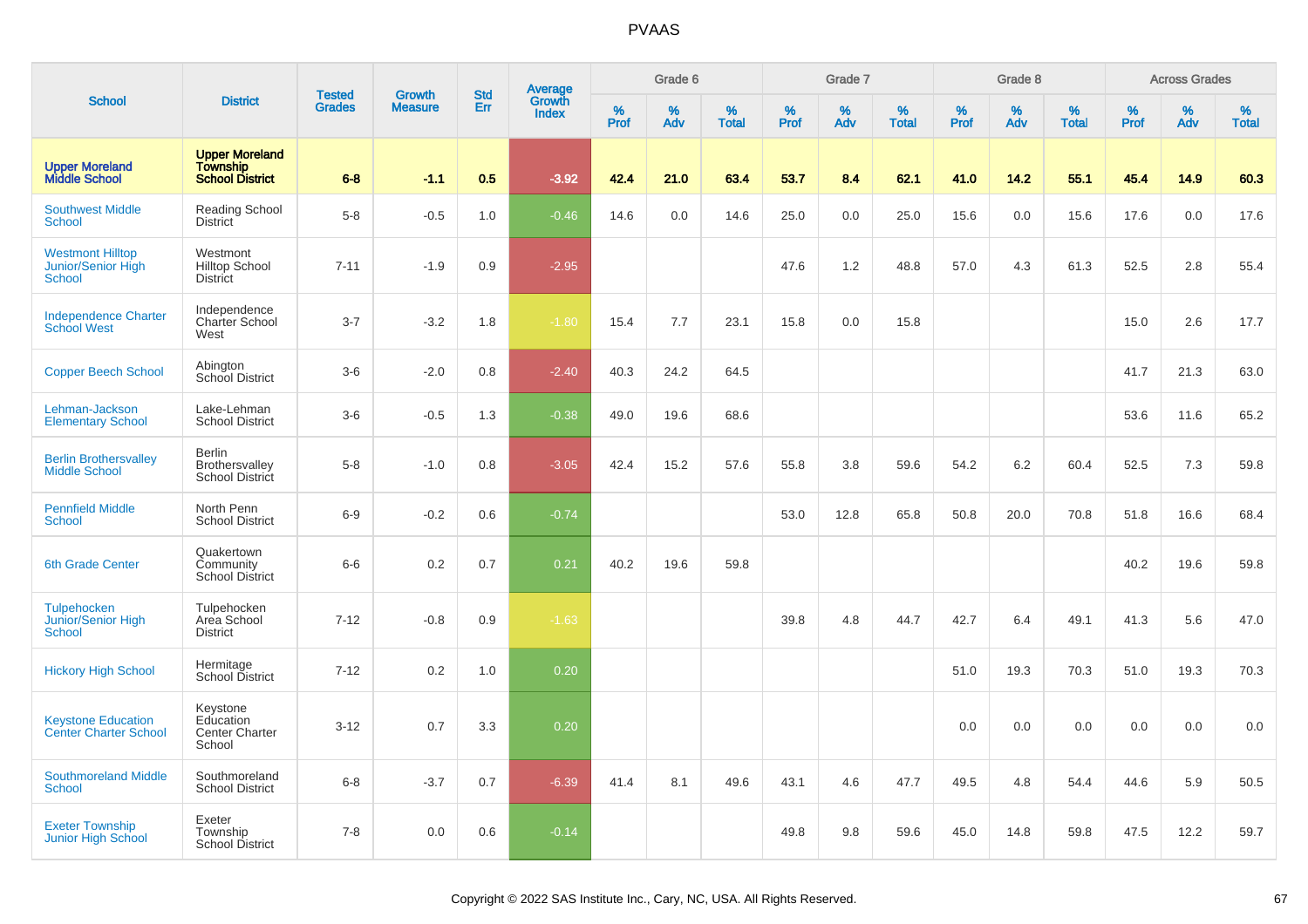|                                                             |                                                                    | <b>Tested</b> | <b>Growth</b>  | <b>Std</b> |                                          |                  | Grade 6     |                   |           | Grade 7  |                   |           | Grade 8  |                   |              | <b>Across Grades</b> |                   |
|-------------------------------------------------------------|--------------------------------------------------------------------|---------------|----------------|------------|------------------------------------------|------------------|-------------|-------------------|-----------|----------|-------------------|-----------|----------|-------------------|--------------|----------------------|-------------------|
| <b>School</b>                                               | <b>District</b>                                                    | <b>Grades</b> | <b>Measure</b> | <b>Err</b> | <b>Average</b><br>Growth<br><b>Index</b> | %<br><b>Prof</b> | $\%$<br>Adv | %<br><b>Total</b> | %<br>Prof | %<br>Adv | %<br><b>Total</b> | %<br>Prof | %<br>Adv | %<br><b>Total</b> | $\%$<br>Prof | %<br>Adv             | %<br><b>Total</b> |
| <b>Upper Moreland</b><br><b>Middle School</b>               | <b>Upper Moreland</b><br><b>Township</b><br><b>School District</b> | $6 - 8$       | $-1.1$         | 0.5        | $-3.92$                                  | 42.4             | 21.0        | 63.4              | 53.7      | 8.4      | 62.1              | 41.0      | 14.2     | 55.1              | 45.4         | 14.9                 | 60.3              |
| <b>Hershey Middle</b><br>School                             | Derry Township<br>School District                                  | $6-8$         | $-3.6$         | 1.7        | $-4.50$                                  | 38.2             | 44.1        | 82.4              | 66.7      | 20.8     | 87.5              | 46.7      | 53.3     | 100.0             | 49.3         | 38.4                 | 87.7              |
| <b>West Hazleton</b><br>Elementary/Middle<br>School         | Hazleton Area<br><b>School District</b>                            | $3 - 8$       | $-0.4$         | 1.3        | $-1.37$                                  | 14.7             | 2.9         | 17.6              | 36.4      | 4.6      | 40.9              | 25.0      | 0.0      | 25.0              | 24.3         | 1.1                  | 25.4              |
| <b>Goodnoe Elementary</b><br><b>School</b>                  | Council Rock<br><b>School District</b>                             | $3-6$         | $-2.1$         | 0.8        | $-2.51$                                  | 48.3             | 40.0        | 88.3              |           |          |                   |           |          |                   | 53.0         | 27.5                 | 80.5              |
| <b>Chichester Middle</b><br>School                          | Chichester<br><b>School District</b>                               | $5-8$         | $-4.2$         | 0.7        | $-5.88$                                  | 39.2             | 8.1         | 47.3              | 31.6      | 6.3      | 38.0              | 40.6      | 0.0      | 40.6              | 34.3         | 3.9                  | 38.2              |
| Greensburg-Salem<br><b>Middle School</b>                    | Greensburg<br>Salem School<br><b>District</b>                      | $6 - 8$       | $-1.4$         | 0.5        | $-2.72$                                  | 40.1             | 13.8        | 53.9              | 44.0      | 5.5      | 49.4              | 48.3      | 7.2      | 55.6              | 44.2         | 8.7                  | 52.9              |
| <b>Scott Middle School</b>                                  | Coatesville<br>Area School<br><b>District</b>                      | $6-6$         | 0.1            | 0.8        | 0.17                                     | 30.4             | 2.8         | 33.2              |           |          |                   |           |          |                   | 30.4         | 2.8                  | 33.2              |
| <b>Williamson Senior</b><br><b>High School</b>              | Northern Tioga<br>School District                                  | $7 - 10$      | $-0.1$         | 0.9        | $-0.29$                                  |                  |             |                   | 40.2      | 2.3      | 42.5              | 52.0      | 6.9      | 58.8              | 46.6         | 4.8                  | 51.3              |
| <b>Blaine James G</b><br>School                             | Philadelphia<br>City School<br><b>District</b>                     | $3 - 8$       | $-0.1$         | 2.3        | $-0.04$                                  | 25.0             | 0.0         | 25.0              |           |          |                   |           |          |                   | 10.4         | 0.0                  | 10.4              |
| <b>Hambright Elementary</b><br>School                       | Penn Manor<br><b>School District</b>                               | $3-6$         | 0.1            | 1.0        | $-1.14$                                  | 37.2             | 15.1        | 52.3              |           |          |                   |           |          |                   | 43.6         | 10.8                 | 54.4              |
| <b>Environmental Charter</b><br><b>School At Frick Park</b> | Environmental<br>Charter School<br>At Frick Park                   | $3-9$         | $-2.5$         | 0.7        | $-3.49$                                  | 41.5             | 10.6        | 52.1              | 46.6      | 13.6     | 60.2              | 25.4      | 11.9     | 37.3              | 43.3         | 14.6                 | 57.9              |
| <b>Salisbury Elementary</b><br><b>School</b>                | Pequea Valley<br>School District                                   | $3-6$         | $-1.1$         | 1.5        | $-0.78$                                  | 43.3             | 3.3         | 46.7              |           |          |                   |           |          |                   | 36.9         | 9.4                  | 46.3              |
| Urban Pathways 6-12<br><b>Charter School</b>                | Urban<br>Pathways 6-12<br>Charter School                           | $6 - 11$      | $-0.2$         | 2.1        | $-0.24$                                  |                  |             |                   | 22.2      | 0.0      | 22.2              | 0.0       | 0.0      | 0.0               | 15.9         | 0.0                  | 15.9              |
| <b>Commodore Perry</b><br>School                            | Commodore<br>Perry School<br><b>District</b>                       | $3-6$         | $-0.8$         | 1.6        | $-0.51$                                  | 41.9             | 6.4         | 48.4              |           |          |                   |           |          |                   | 51.3         | 11.8                 | 63.0              |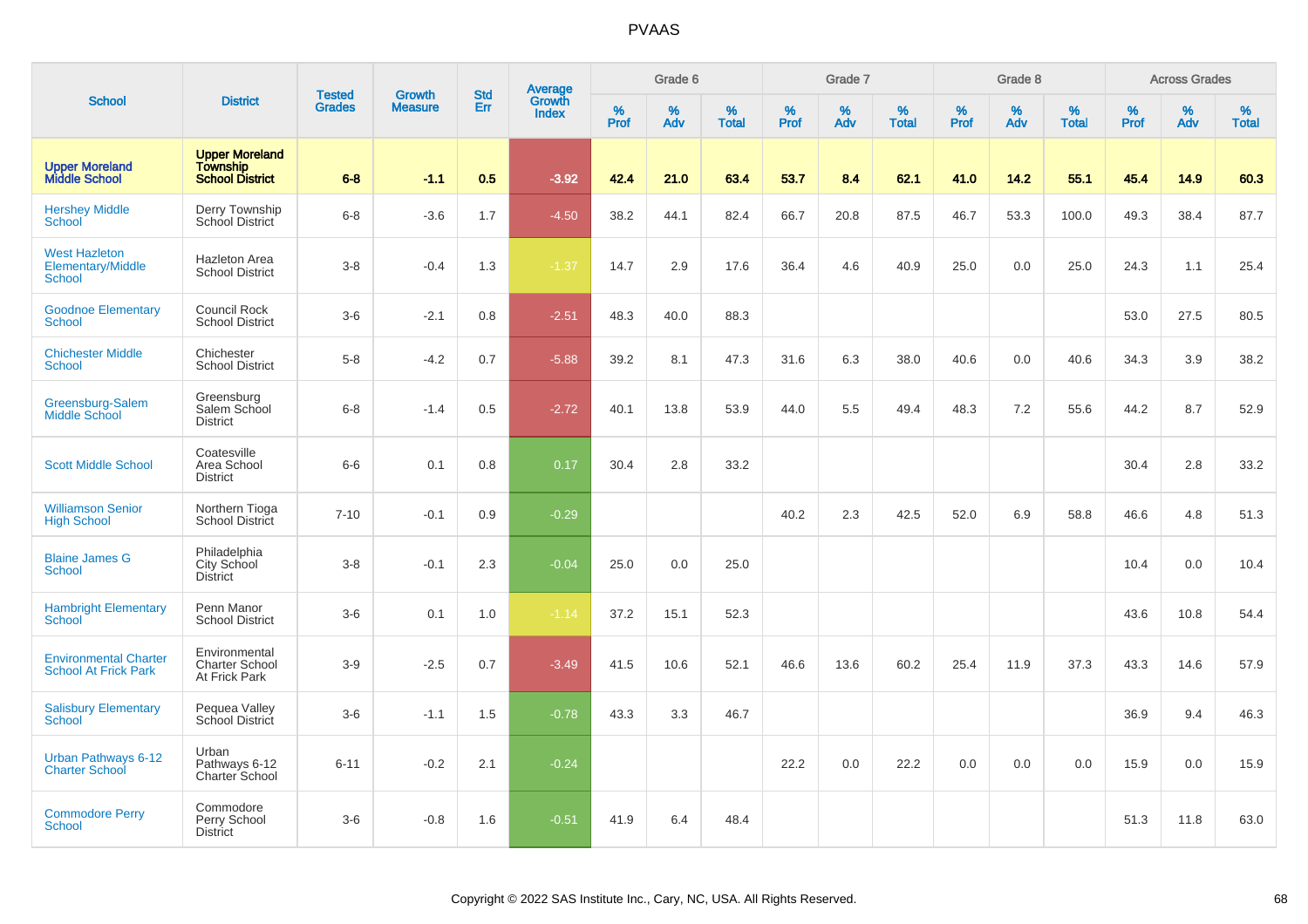|                                                           |                                                                    |                                | <b>Growth</b>  | <b>Std</b> |                                          |           | Grade 6  |                   |           | Grade 7  |                   |           | Grade 8  |                   |           | <b>Across Grades</b> |                   |
|-----------------------------------------------------------|--------------------------------------------------------------------|--------------------------------|----------------|------------|------------------------------------------|-----------|----------|-------------------|-----------|----------|-------------------|-----------|----------|-------------------|-----------|----------------------|-------------------|
| <b>School</b>                                             | <b>District</b>                                                    | <b>Tested</b><br><b>Grades</b> | <b>Measure</b> | Err        | <b>Average</b><br>Growth<br><b>Index</b> | %<br>Prof | %<br>Adv | %<br><b>Total</b> | %<br>Prof | %<br>Adv | %<br><b>Total</b> | %<br>Prof | %<br>Adv | %<br><b>Total</b> | %<br>Prof | %<br>Adv             | %<br><b>Total</b> |
| <b>Upper Moreland<br/>Middle School</b>                   | <b>Upper Moreland</b><br><b>Township</b><br><b>School District</b> | $6 - 8$                        | $-1.1$         | 0.5        | $-3.92$                                  | 42.4      | 21.0     | 63.4              | 53.7      | 8.4      | 62.1              | 41.0      | 14.2     | 55.1              | 45.4      | 14.9                 | 60.3              |
| <b>Fairfield Area Middle</b><br><b>School</b>             | Fairfield Area<br><b>School District</b>                           | $5-8$                          | $-1.0$         | 0.8        | $-1.24$                                  | 44.3      | 6.6      | 50.8              | 45.4      | 1.8      | 47.3              | 37.0      | 5.6      | 42.6              | 44.8      | 4.4                  | 49.1              |
| <b>Purchase Line</b><br><b>Elementary School</b>          | Purchase Line<br><b>School District</b>                            | $3-6$                          | 0.1            | 1.2        | $-0.38$                                  | 40.9      | 6.1      | 47.0              |           |          |                   |           |          |                   | 42.2      | 8.1                  | 50.2              |
| Lake-Noxen<br><b>Elementary School</b>                    | Lake-Lehman<br><b>School District</b>                              | $3-6$                          | $-1.4$         | 1.5        | $-0.90$                                  | 37.5      | 0.0      | 37.5              |           |          |                   |           |          |                   | 42.2      | 10.4                 | 52.6              |
| <b>Nazareth Area Middle</b><br><b>School</b>              | Nazareth Area<br><b>School District</b>                            | $7 - 8$                        | $-1.7$         | 0.5        | $-4.30$                                  |           |          |                   | 56.3      | 8.8      | 65.0              | 51.9      | 8.5      | 60.5              | 54.1      | 8.6                  | 62.8              |
| <b>Barclay Elementary</b><br><b>School</b>                | <b>Central Bucks</b><br><b>School District</b>                     | $3-6$                          | 0.1            | 1.0        | $-0.79$                                  | 50.8      | 17.9     | 68.7              |           |          |                   |           |          |                   | 47.4      | 11.8                 | 59.1              |
| 21st Century Cyber<br><b>Charter School</b>               | 21st Century<br><b>Cyber Charter</b><br>School                     | $6 - 12$                       | $-2.2$         | 0.7        | $-4.36$                                  | 48.2      | 16.7     | 64.9              | 54.9      | 10.5     | 65.4              | 58.0      | 6.7      | 64.7              | 54.2      | 10.8                 | 65.0              |
| <b>Crossroads Middle</b><br>School                        | West Shore<br><b>School District</b>                               | $6 - 8$                        | $-1.6$         | 0.5        | $-4.03$                                  | 43.4      | 14.1     | 57.6              | 46.4      | 11.8     | 58.3              | 45.7      | 11.7     | 57.4              | 45.2      | 12.5                 | 57.8              |
| <b>Valley Junior/Senior</b><br><b>High School</b>         | <b>New</b><br>Kensington-<br>Arnold School<br><b>District</b>      | $7 - 11$                       | $-0.7$         | 1.0        | $-1.07$                                  |           |          |                   | 27.0      | 0.0      | 27.0              | 25.9      | 3.5      | 29.4              | 26.4      | 1.7                  | 28.2              |
| <b>Dunmore Elementary</b><br>Center                       | Dunmore<br><b>School District</b>                                  | $3-6$                          | $-0.6$         | 1.0        | $-0.59$                                  | 48.9      | 14.1     | 63.0              |           |          |                   |           |          |                   | 46.7      | 12.3                 | 59.1              |
| Pittsburgh Morrow K-8                                     | Pittsburgh<br>School District                                      | $3 - 8$                        | $-0.9$         | 1.0        | $-0.88$                                  | 22.2      | 0.0      | 22.2              | 27.8      | 0.0      | 27.8              | 29.2      | 0.0      | 29.2              | 24.2      | 1.5                  | 25.6              |
| <b>Columbia Middle</b><br>School                          | Columbia<br>Borough School<br>District                             | $5 - 8$                        | $-0.9$         | 0.8        | $-3.77$                                  | 31.0      | 8.4      | 39.4              | 20.0      | 4.3      | 24.3              | 21.9      | 1.4      | 23.3              | 26.9      | 4.9                  | 31.8              |
| <b>Rocky Grove</b><br>Junior/Senior High<br><b>School</b> | <b>Valley Grove</b><br>School District                             | $7 - 10$                       | $-0.0$         | 1.2        | $-0.06$                                  |           |          |                   | 43.4      | 9.4      | 52.8              | 56.9      | 7.8      | 64.7              | 50.0      | 8.6                  | 58.6              |
| <b>Avonworth Middle</b><br><b>School</b>                  | Avonworth<br><b>School District</b>                                | $6 - 8$                        | $-0.7$         | 0.8        | $-1.40$                                  |           |          |                   | 62.3      | 7.7      | 70.0              | 60.7      | 16.2     | 76.9              | 61.5      | 11.7                 | 73.3              |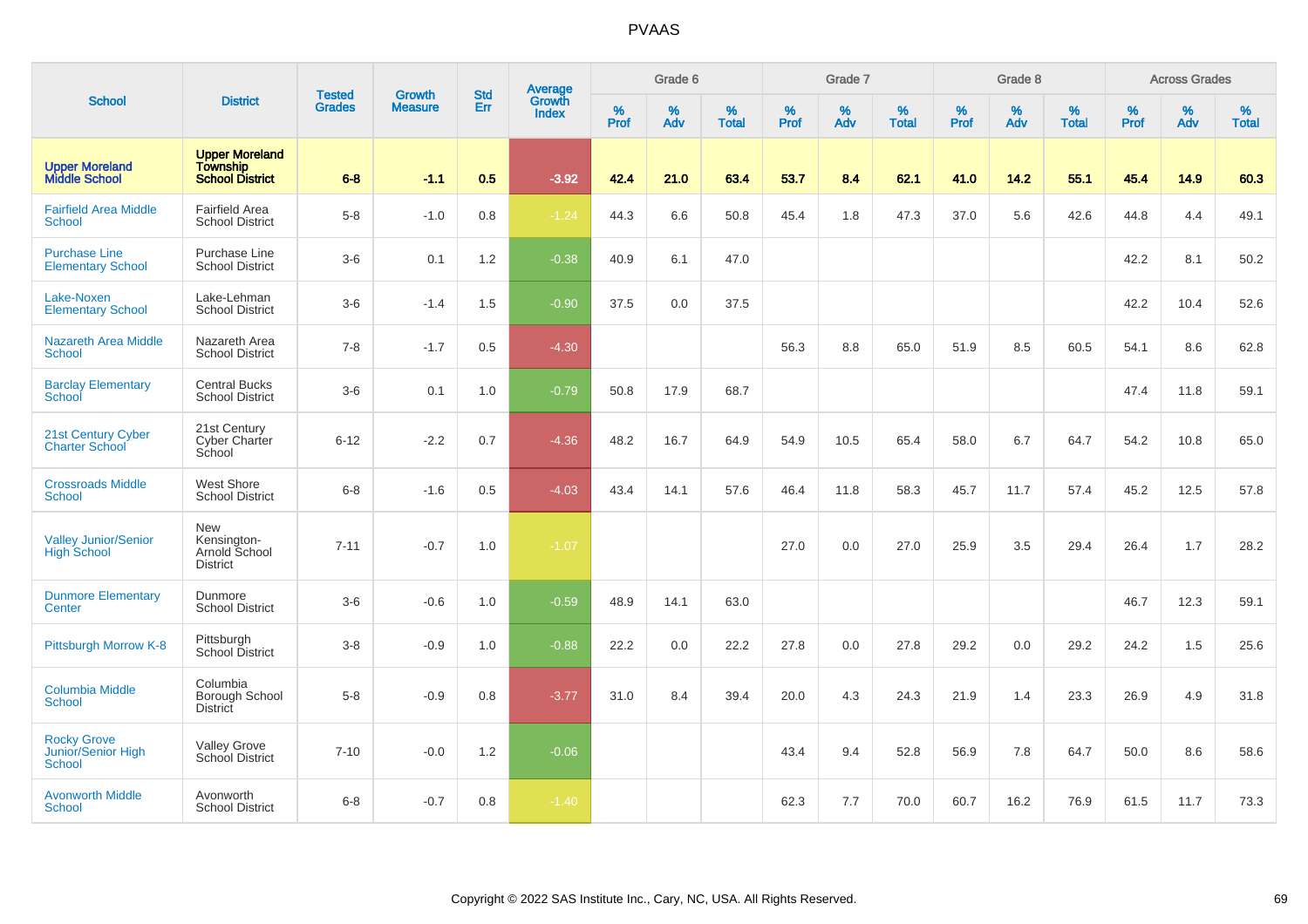| <b>School</b><br><b>Upper Moreland</b><br><b>Middle School</b><br><b>South Park Middle</b><br>School<br><b>Ridley Middle School</b><br><b>Indian Crest Middle</b><br>School<br><b>Rice Elementary</b><br><b>School</b><br><b>Commodore Perry</b><br>Junior/Senior High<br>School |                                                                           | <b>Tested</b> | <b>Growth</b>  | <b>Std</b> |                                          |                     | Grade 6     |                   |           | Grade 7  |                   |              | Grade 8  |                   |              | <b>Across Grades</b> |                   |
|----------------------------------------------------------------------------------------------------------------------------------------------------------------------------------------------------------------------------------------------------------------------------------|---------------------------------------------------------------------------|---------------|----------------|------------|------------------------------------------|---------------------|-------------|-------------------|-----------|----------|-------------------|--------------|----------|-------------------|--------------|----------------------|-------------------|
|                                                                                                                                                                                                                                                                                  | <b>District</b>                                                           | <b>Grades</b> | <b>Measure</b> | Err        | <b>Average</b><br>Growth<br><b>Index</b> | $\%$<br><b>Prof</b> | $\%$<br>Adv | %<br><b>Total</b> | %<br>Prof | %<br>Adv | %<br><b>Total</b> | $\%$<br>Prof | %<br>Adv | %<br><b>Total</b> | $\%$<br>Prof | $\%$<br>Adv          | %<br><b>Total</b> |
|                                                                                                                                                                                                                                                                                  | <b>Upper Moreland</b><br><b>Township</b><br><b>School District</b>        | $6 - 8$       | $-1.1$         | 0.5        | $-3.92$                                  | 42.4                | 21.0        | 63.4              | 53.7      | 8.4      | 62.1              | 41.0         | 14.2     | 55.1              | 45.4         | 14.9                 | 60.3              |
|                                                                                                                                                                                                                                                                                  | South Park<br><b>School District</b>                                      | $5-8$         | $-0.8$         | 0.6        | $-2.32$                                  | 40.0                | 13.3        | 53.3              | 47.9      | 12.6     | 60.5              | 55.8         | 7.7      | 63.5              | 50.6         | 9.5                  | 60.1              |
|                                                                                                                                                                                                                                                                                  | <b>Ridley School</b><br><b>District</b>                                   | $6 - 8$       | $-0.9$         | 0.4        | $-3.14$                                  | 38.5                | 12.4        | 50.9              | 39.6      | 5.9      | 45.6              | 41.1         | 7.5      | 48.6              | 39.7         | 8.7                  | 48.4              |
|                                                                                                                                                                                                                                                                                  | Souderton Area<br><b>School District</b>                                  | $6-8$         | $-2.6$         | 0.5        | $-5.70$                                  | 44.2                | 15.2        | 59.4              | 52.9      | 7.9      | 60.8              | 49.5         | 7.8      | 57.4              | 48.8         | 10.3                 | 59.2              |
|                                                                                                                                                                                                                                                                                  | Crestwood<br><b>School District</b>                                       | $3-6$         | $-1.6$         | 0.9        | $-1.86$                                  | 47.2                | 29.7        | 76.9              |           |          |                   |              |          |                   | 48.2         | 16.7                 | 64.9              |
|                                                                                                                                                                                                                                                                                  | Commodore<br>Perry School<br><b>District</b>                              | $7 - 11$      | $-0.7$         | 1.6        | $-0.62$                                  |                     |             |                   | 48.6      | 8.1      | 56.8              | 38.5         | 26.9     | 65.4              | 44.4         | 15.9                 | 60.3              |
| <b>Blacklick Valley</b><br>Junior/Senior High<br>School                                                                                                                                                                                                                          | <b>Blacklick Valley</b><br><b>School District</b>                         | $7 - 11$      | $-0.8$         | 1.3        | $-0.94$                                  |                     |             |                   | 36.2      | 0.0      | 36.2              | 34.2         | 0.0      | 34.2              | 35.2         | 0.0                  | 35.2              |
| <b>Global Leadership</b><br><b>Academy Charter</b><br>School Southwest at<br>Huey                                                                                                                                                                                                | Global<br>Leadership<br>Academy<br>Charter School<br>Southwest at<br>Huey | $3 - 8$       | $-0.4$         | 1.8        | $-1.72$                                  | 0.0                 | 0.0         | 0.0               |           |          |                   | 21.4         | 0.0      | 21.4              | 11.1         | 0.0                  | 11.1              |
| A J Mcmullen School                                                                                                                                                                                                                                                              | Uniontown Area<br><b>School District</b>                                  | $6-8$         | $-1.0$         | 1.4        | $-0.88$                                  | 34.4                | 18.8        | 53.1              | 50.0      | 5.9      | 55.9              | 37.5         | 0.0      | 37.5              | 41.1         | 8.9                  | 50.0              |
| Steelton-Highspire<br><b>Elementary School</b>                                                                                                                                                                                                                                   | Steelton-<br>Highspire<br>School District                                 | $3-6$         | $-0.0$         | 1.1        | $-0.83$                                  | 11.5                | 0.0         | 11.5              |           |          |                   |              |          |                   | 12.1         | 0.0                  | 12.1              |
| Roy A. Hunt<br><b>Elementary School</b>                                                                                                                                                                                                                                          | New<br>Kensington-<br>Arnold School<br><b>District</b>                    | $3-6$         | $-1.2$         | 0.9        | $-1.42$                                  | 21.2                | 10.6        | 31.7              |           |          |                   |              |          |                   | 27.4         | 5.2                  | 32.6              |
| <b>Washington Martha</b><br>School                                                                                                                                                                                                                                               | Philadelphia<br>City School<br><b>District</b>                            | $3 - 8$       | $-0.1$         | 3.4        | $-0.02$                                  |                     |             |                   |           |          |                   | 25.0         | 6.2      | 31.2              | 18.6         | 4.6                  | 23.3              |
| <b>Mitchell Elementary</b><br>School                                                                                                                                                                                                                                             | Philadelphia<br>City School<br><b>District</b>                            | $3 - 8$       | $-0.1$         | 3.7        | $-0.03$                                  |                     |             |                   |           |          |                   | 9.1          | 0.0      | 9.1               | 9.1          | 0.0                  | 9.1               |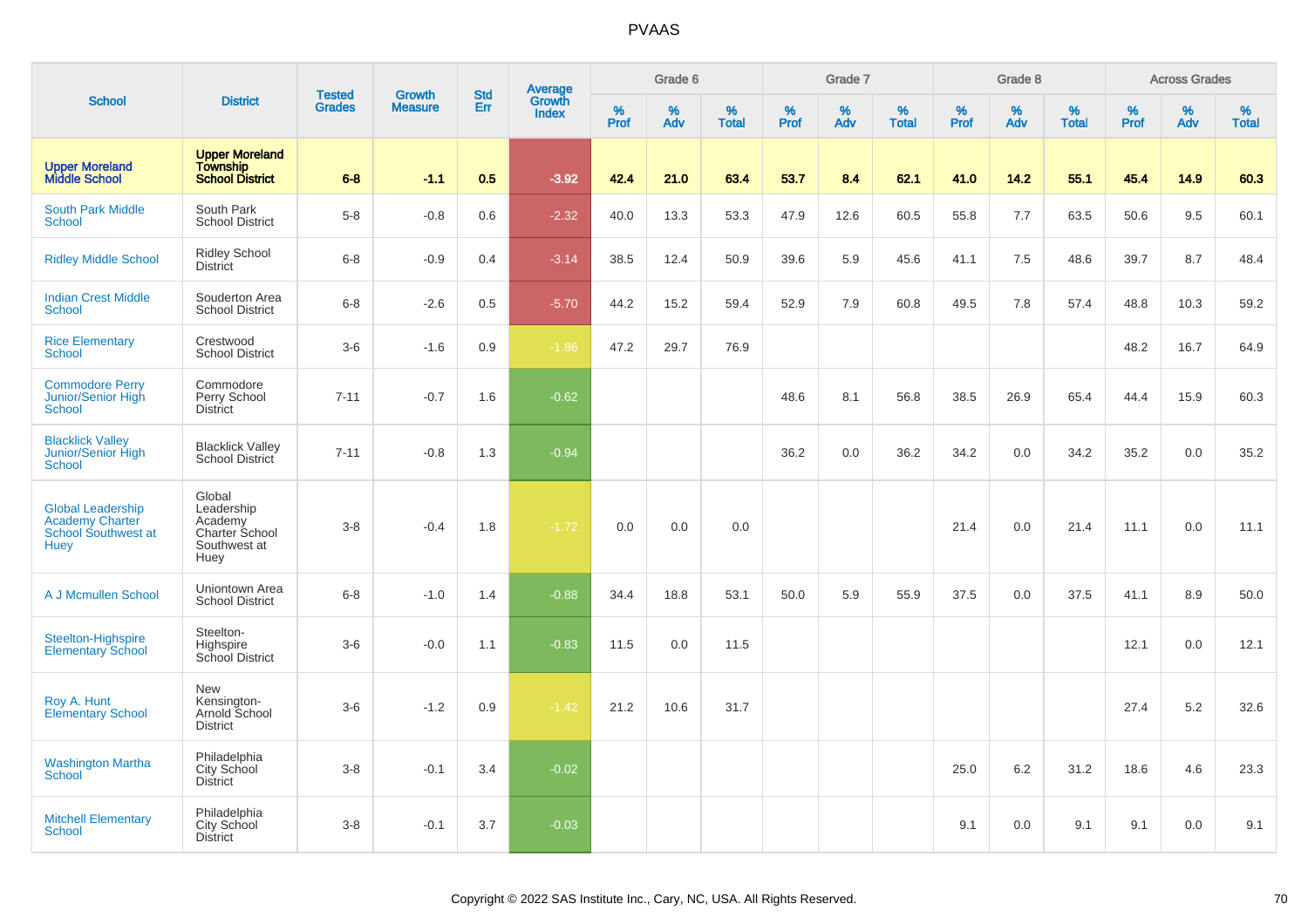|                                                        |                                                                    | <b>Tested</b> | <b>Growth</b>  | <b>Std</b> |                                          |                  | Grade 6     |                   |           | Grade 7  |                   |              | Grade 8  |                   |              | <b>Across Grades</b> |                   |
|--------------------------------------------------------|--------------------------------------------------------------------|---------------|----------------|------------|------------------------------------------|------------------|-------------|-------------------|-----------|----------|-------------------|--------------|----------|-------------------|--------------|----------------------|-------------------|
| <b>School</b>                                          | <b>District</b>                                                    | <b>Grades</b> | <b>Measure</b> | Err        | <b>Average</b><br>Growth<br><b>Index</b> | %<br><b>Prof</b> | $\%$<br>Adv | %<br><b>Total</b> | %<br>Prof | %<br>Adv | %<br><b>Total</b> | $\%$<br>Prof | %<br>Adv | %<br><b>Total</b> | $\%$<br>Prof | $\%$<br>Adv          | %<br><b>Total</b> |
| <b>Upper Moreland</b><br><b>Middle School</b>          | <b>Upper Moreland</b><br><b>Township</b><br><b>School District</b> | $6 - 8$       | $-1.1$         | 0.5        | $-3.92$                                  | 42.4             | 21.0        | 63.4              | 53.7      | 8.4      | 62.1              | 41.0         | 14.2     | 55.1              | 45.4         | 14.9                 | 60.3              |
| <b>Appleman Elementary</b><br>School                   | <b>Benton Area</b><br><b>School District</b>                       | $3-6$         | $-1.4$         | 1.2        | $-1.16$                                  | 43.5             | 8.7         | 52.2              |           |          |                   |              |          |                   | 43.4         | 10.4                 | 53.8              |
| Philipsburg-Osceola<br>Area Middle School              | Philipsburg-<br>Osceola Area<br><b>School District</b>             | $6 - 8$       | $-3.5$         | 0.7        | $-5.78$                                  | 41.3             | 11.9        | 53.2              | 35.2      | 2.4      | 37.6              | 33.3         | 6.2      | 39.6              | 36.7         | 6.7                  | 43.3              |
| <b>Belmont Hills</b><br><b>Elementary School</b>       | Bensalem<br>Township<br><b>School District</b>                     | $3-6$         | $-2.7$         | 1.2        | $-2.30$                                  | 38.7             | 3.2         | 41.9              |           |          |                   |              |          |                   | 33.3         | 7.4                  | 40.7              |
| <b>Mercer Area Middle</b><br><b>School</b>             | Mercer Area<br><b>School District</b>                              | $7 - 10$      | $-2.0$         | 1.0        | $-2.60$                                  |                  |             |                   | 46.8      | 14.3     | 61.0              | 61.3         | 8.0      | 69.3              | 54.0         | 11.2                 | 65.1              |
| <b>Newtown Elementary</b><br>School                    | Council Rock<br><b>School District</b>                             | $3-6$         | $-2.8$         | 0.9        | $-3.06$                                  | 56.8             | 29.6        | 86.4              |           |          |                   |              |          |                   | 55.3         | 20.9                 | 76.2              |
| <b>Northern Middle</b><br>School                       | Northern York<br><b>County School</b><br><b>District</b>           | $6 - 8$       | $-1.3$         | 0.5        | $-4.18$                                  | 39.4             | 14.4        | 53.8              | 45.2      | 8.2      | 53.4              | 39.9         | 7.2      | 47.1              | 41.4         | 9.9                  | 51.3              |
| <b>Williams Valley</b><br>Junior/Senior High<br>School | <b>Williams Valley</b><br>School District                          | $7 - 11$      | $-0.4$         | 1.1        | $-0.41$                                  |                  |             |                   | 35.5      | 2.6      | 38.2              | 41.3         | 9.5      | 50.8              | 38.1         | 5.8                  | 43.9              |
| <b>Pleasant View</b><br><b>Elementary School</b>       | Red Lion Area<br><b>School District</b>                            | $3 - 6$       | $-0.6$         | 1.1        | $-0.55$                                  | 31.0             | 18.3        | 49.3              |           |          |                   |              |          |                   | 43.7         | 9.9                  | 53.6              |
| Pittsburgh Carmalt K-8                                 | Pittsburgh<br>School District                                      | $3 - 8$       | $-2.3$         | 0.9        | $-2.50$                                  | 28.6             | 10.2        | 38.8              | 39.1      | 2.2      | 41.3              | 24.2         | 0.0      | 24.2              | 33.7         | 7.8                  | 41.5              |
| <b>Widener Partnership</b><br><b>Charter School</b>    | Widener<br>Partnership<br>Charter School                           | $3 - 7$       | $-1.6$         | 1.1        | $-1.43$                                  | 15.8             | 2.6         | 18.4              | 14.0      | 0.0      | 14.0              |              |          |                   | 9.6          | 1.4                  | 11.0              |
| <b>Fitzpatrick Aloysius L</b><br><b>School</b>         | Philadelphia<br>City School<br><b>District</b>                     | $3 - 8$       | $-0.3$         | 2.4        | $-1.26$                                  |                  |             |                   |           |          |                   | 36.4         | 0.0      | 36.4              | 29.0         | 0.0                  | 29.0              |
| <b>West York Area Middle</b><br><b>School</b>          | West York Area<br><b>School District</b>                           | $6 - 8$       | $-1.4$         | 0.5        | $-2.72$                                  | 39.1             | 9.4         | 48.5              | 35.8      | 5.3      | 41.1              | 41.7         | 5.4      | 47.1              | 38.8         | 6.7                  | 45.5              |
| Comegys Benjamin B<br>School                           | Philadelphia<br>City School<br><b>District</b>                     | $3 - 8$       | $-0.4$         | 3.4        | $-0.11$                                  |                  |             |                   |           |          |                   |              |          |                   | 13.0         | 0.0                  | 13.0              |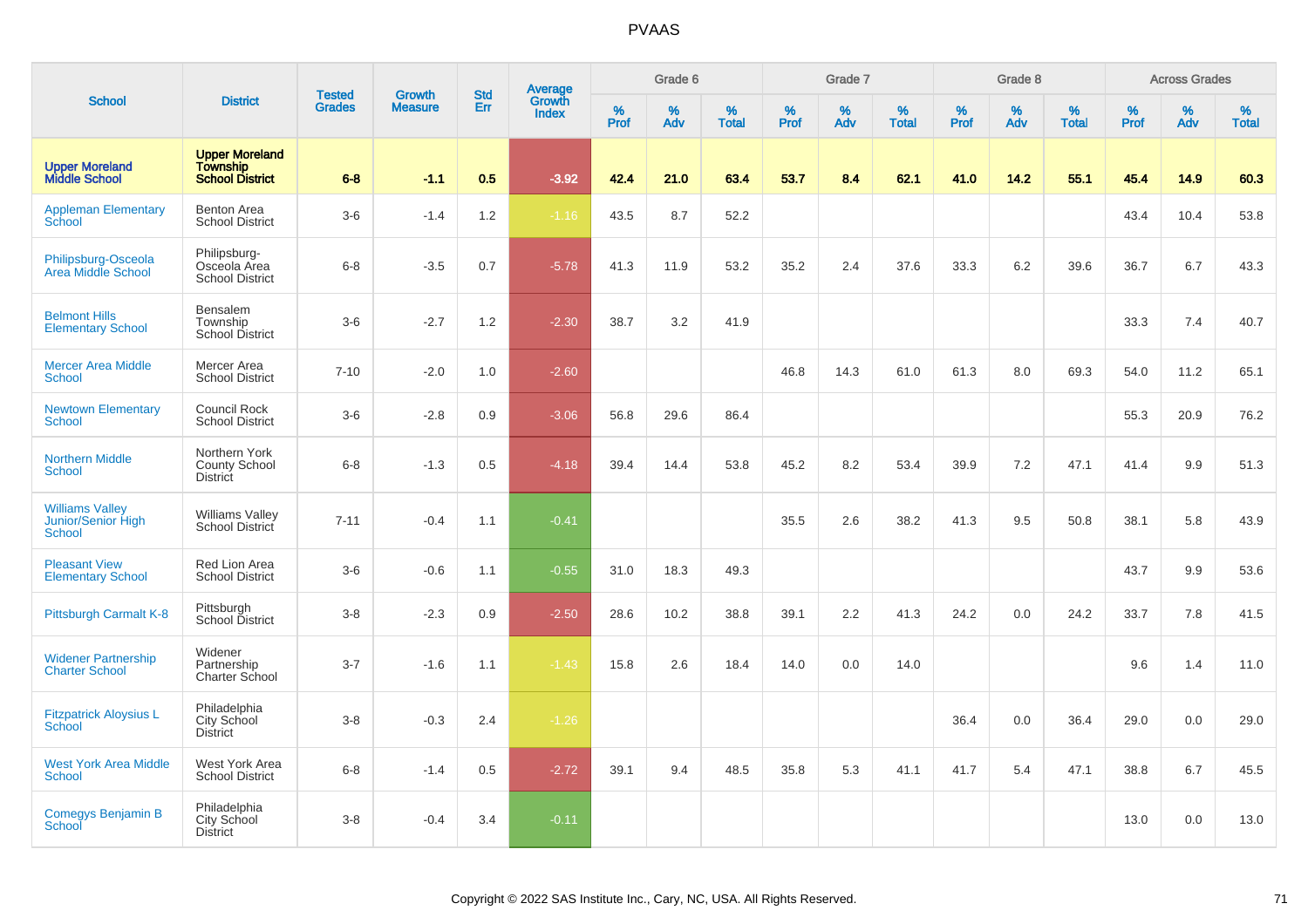|                                                                             |                                                                    | <b>Tested</b> | <b>Growth</b>  | <b>Std</b> |                                          |                  | Grade 6     |                   |           | Grade 7  |                   |              | Grade 8  |                   |              | <b>Across Grades</b> |                   |
|-----------------------------------------------------------------------------|--------------------------------------------------------------------|---------------|----------------|------------|------------------------------------------|------------------|-------------|-------------------|-----------|----------|-------------------|--------------|----------|-------------------|--------------|----------------------|-------------------|
| <b>School</b>                                                               | <b>District</b>                                                    | <b>Grades</b> | <b>Measure</b> | Err        | <b>Average</b><br>Growth<br><b>Index</b> | %<br><b>Prof</b> | $\%$<br>Adv | %<br><b>Total</b> | %<br>Prof | %<br>Adv | %<br><b>Total</b> | $\%$<br>Prof | %<br>Adv | %<br><b>Total</b> | $\%$<br>Prof | $\%$<br>Adv          | %<br><b>Total</b> |
| <b>Upper Moreland</b><br><b>Middle School</b>                               | <b>Upper Moreland</b><br><b>Township</b><br><b>School District</b> | $6 - 8$       | $-1.1$         | 0.5        | $-3.92$                                  | 42.4             | 21.0        | 63.4              | 53.7      | 8.4      | 62.1              | 41.0         | 14.2     | 55.1              | 45.4         | 14.9                 | 60.3              |
| <b>East Forest</b><br>Junior/Senior High<br>School                          | Forest Area<br><b>School District</b>                              | $7 - 11$      | $-0.5$         | 3.7        | $-0.12$                                  |                  |             |                   |           |          |                   | 54.6         | 0.0      | 54.6              | 50.0         | 5.6                  | 55.6              |
| <b>Lakeland Elementary</b><br>School - Scott Campus                         | Lakeland<br><b>School District</b>                                 | $3-6$         | $-0.1$         | 1.2        | $-0.90$                                  | 37.5             | 19.6        | 57.1              |           |          |                   |              |          |                   | 42.2         | 13.7                 | 55.9              |
| <b>Ambridge Area Middle</b><br>School                                       | Ambridge Area<br>School District                                   | $6 - 8$       | $-1.2$         | 0.7        | $-2.22$                                  | 37.2             | 12.8        | 50.0              | 35.2      | 8.8      | 44.0              | 37.8         | 6.7      | 44.5              | 36.7         | 9.2                  | 46.0              |
| <b>Deep Roots Charter</b><br><b>School</b>                                  | Deep Roots<br>Charter School                                       | $3 - 6$       | $-2.5$         | 1.4        | $-1.72$                                  | 19.0             | 2.4         | 21.4              |           |          |                   |              |          |                   | 19.2         | 0.7                  | 19.9              |
| <b>Downingtown Middle</b><br>School                                         | Downingtown<br>Area School<br><b>District</b>                      | $7 - 8$       | $-1.1$         | 1.0        | $-1.74$                                  |                  |             |                   | 60.7      | 18.0     | 78.7              | 47.2         | 26.4     | 73.6              | 56.6         | 20.6                 | 77.1              |
| <b>Clarion-Limestone</b><br><b>Area Junior/Senior</b><br><b>High School</b> | Clarion-<br>Limestone Area<br><b>School District</b>               | $7 - 12$      | $-0.7$         | 1.3        | $-0.58$                                  |                  |             |                   | 41.7      | 16.7     | 58.3              | 44.7         | 12.8     | 57.4              | 43.2         | 14.7                 | 57.9              |
| <b>Springhouse Middle</b><br>School                                         | Parkland<br><b>School District</b>                                 | $6 - 8$       | $-2.2$         | 0.4        | $-5.23$                                  | 44.6             | 33.3        | 78.0              | 51.9      | 18.7     | 70.6              | 48.5         | 17.8     | 66.3              | 48.4         | 23.5                 | 71.9              |
| <b>Richboro Elementary</b><br><b>School</b>                                 | Council Rock<br><b>School District</b>                             | $3-6$         | $-0.9$         | 1.2        | $-0.76$                                  | 54.6             | 18.2        | 72.7              |           |          |                   |              |          |                   | 52.1         | 13.3                 | 65.4              |
| J T Lambert<br><b>Intermediate School</b>                                   | East<br>Stroudsburg<br>Area School<br><b>District</b>              | $6 - 8$       | $-2.8$         | 0.8        | $-3.61$                                  | 42.2             | 9.5         | 51.7              | 41.4      | 2.9      | 44.2              | 23.4         | 9.1      | 32.5              | 37.0         | 7.1                  | 44.1              |
| <b>Tilden William T</b><br><b>Middle School</b>                             | Philadelphia<br>City School<br>District                            | $6 - 8$       | $-0.5$         | 3.3        | $-0.15$                                  |                  |             |                   |           |          |                   | 11.8         | 0.0      | 11.8              | 17.1         | 2.9                  | 20.0              |
| <b>Kissel Hill Elementary</b><br><b>School</b>                              | <b>Warwick School</b><br><b>District</b>                           | $3-6$         | $-0.7$         | 1.1        | $-0.66$                                  | 35.7             | 24.3        | 60.0              |           |          |                   |              |          |                   | 42.9         | 14.6                 | 57.5              |
| <b>Austin Area</b><br><b>Elementary School</b>                              | Austin Area<br><b>School District</b>                              | $3-6$         | $-0.4$         | 2.4        | $-0.54$                                  | 61.5             | 0.0         | 61.5              |           |          |                   |              |          |                   | 39.5         | 4.6                  | 44.2              |
| California Area<br><b>Intermediate Middle</b><br>School                     | California Area<br><b>School District</b>                          | $5-6$         | $-0.2$         | 1.2        | $-1.22$                                  | 40.0             | 9.2         | 49.2              |           |          |                   |              |          |                   | 45.4         | 6.7                  | 52.1              |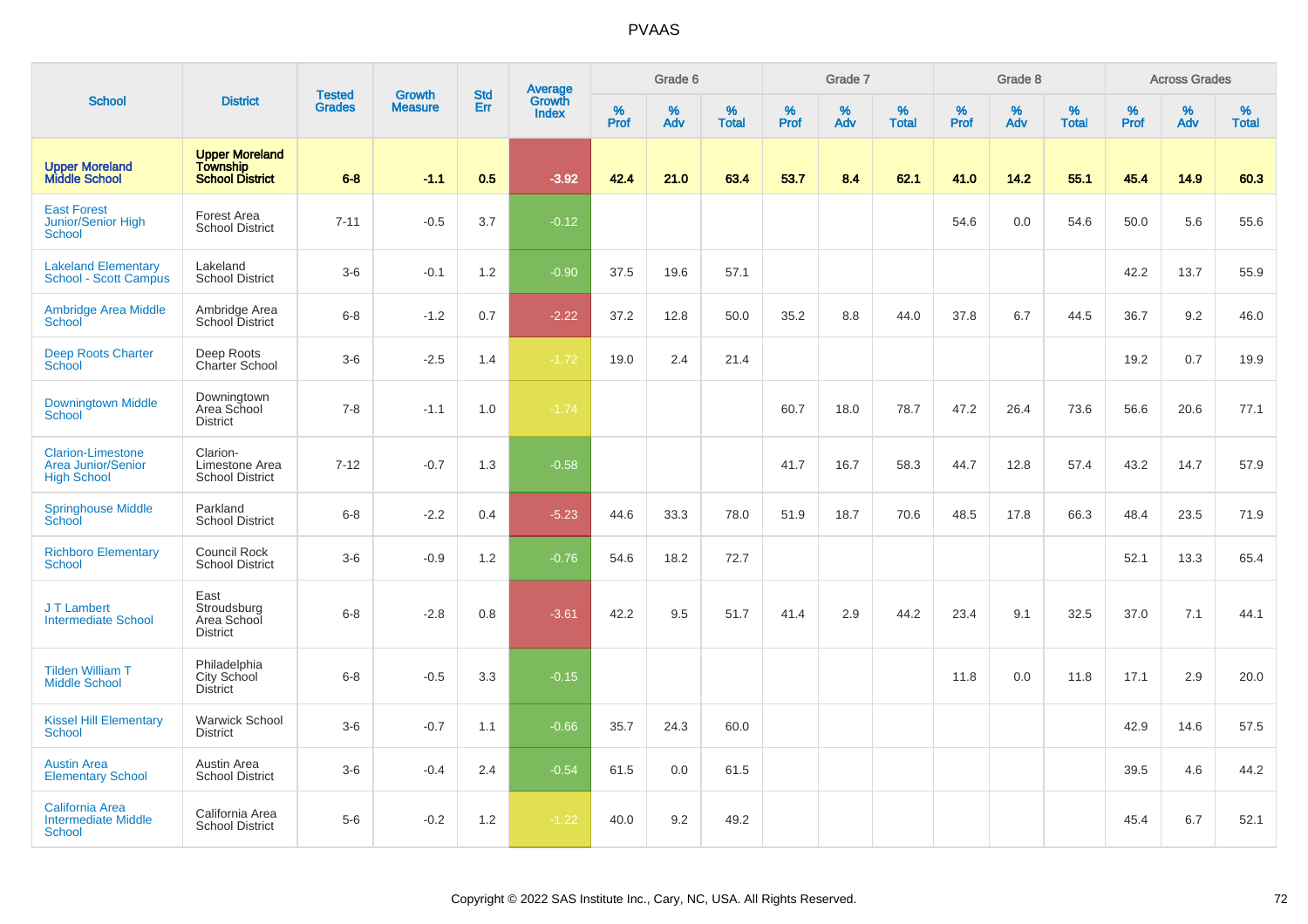|                                                                            |                                                                        |                                |                                 | <b>Std</b> |                                          |                  | Grade 6  |                   |           | Grade 7  |                   |           | Grade 8  |                   |           | <b>Across Grades</b> |                   |
|----------------------------------------------------------------------------|------------------------------------------------------------------------|--------------------------------|---------------------------------|------------|------------------------------------------|------------------|----------|-------------------|-----------|----------|-------------------|-----------|----------|-------------------|-----------|----------------------|-------------------|
| <b>School</b>                                                              | <b>District</b>                                                        | <b>Tested</b><br><b>Grades</b> | <b>Growth</b><br><b>Measure</b> | Err        | <b>Average</b><br>Growth<br><b>Index</b> | %<br><b>Prof</b> | %<br>Adv | %<br><b>Total</b> | %<br>Prof | %<br>Adv | %<br><b>Total</b> | %<br>Prof | %<br>Adv | %<br><b>Total</b> | %<br>Prof | %<br>Adv             | %<br><b>Total</b> |
| <b>Upper Moreland</b><br><b>Middle School</b>                              | <b>Upper Moreland</b><br><b>Township</b><br><b>School District</b>     | $6 - 8$                        | $-1.1$                          | 0.5        | $-3.92$                                  | 42.4             | 21.0     | 63.4              | 53.7      | 8.4      | 62.1              | 41.0      | 14.2     | 55.1              | 45.4      | 14.9                 | 60.3              |
| <b>Munoz-Marin Luis</b>                                                    | Philadelphia<br>City School<br><b>District</b>                         | $3 - 8$                        | $-0.7$                          | 3.7        | $-0.18$                                  |                  |          |                   |           |          |                   |           |          |                   | 10.0      | 0.0                  | 10.0              |
| <b>Propel Charter School-</b><br><b>Montour</b>                            | <b>Propel Charter</b><br>School-Montour                                | $3 - 10$                       | $-1.8$                          | 0.8        | $-2.37$                                  | 22.7             | 3.0      | 25.8              | 21.5      | 0.0      | 21.5              | 23.4      | 3.1      | 26.6              | 21.5      | 3.2                  | 24.7              |
| <b>Mastery Charter</b><br>School - Mann<br>Campus                          | <b>Mastery Charter</b><br>School-Mann<br>Campus                        | $3-6$                          | $-2.7$                          | 1.7        | $-1.60$                                  | 27.8             | 0.0      | 27.8              |           |          |                   |           |          |                   | 18.4      | 0.0                  | 18.4              |
| <b>Moniteau</b><br>Junior/Senior High<br>School                            | Moniteau<br><b>School District</b>                                     | $7 - 11$                       | $-2.0$                          | 1.0        | $-2.59$                                  |                  |          |                   | 32.1      | 6.0      | 38.1              | 44.6      | 1.4      | 46.0              | 38.0      | 3.8                  | 41.8              |
| Pittsburgh Milliones 6-<br>12 <sup>2</sup>                                 | Pittsburgh<br>School District                                          | $6 - 11$                       | $-4.4$                          | 1.6        | $-3.59$                                  | 4.6              | 0.0      | 4.6               | 0.0       | 0.0      | 0.0               | 14.3      | 0.0      | 14.3              | 6.4       | 0.0                  | 6.4               |
| <b>Sandburg Middle</b><br>School                                           | Neshaminy<br><b>School District</b>                                    | $5-8$                          | $-3.3$                          | 0.6        | $-6.49$                                  | 47.7             | 13.1     | 60.8              | 39.2      | 7.2      | 46.4              | 45.3      | 10.2     | 55.5              | 43.2      | 8.3                  | 51.5              |
| <b>Hillcrest Elementary</b><br><b>School</b>                               | Council Rock<br><b>School District</b>                                 | $3-6$                          | $-1.4$                          | 1.1        | $-1.25$                                  | 40.0             | 30.0     | 70.0              |           |          |                   |           |          |                   | 50.2      | 20.1                 | 70.3              |
| Pennsylvania<br><b>Leadership Charter</b><br>School                        | Pennsylvania<br>Leadership<br><b>Charter School</b>                    | $3 - 11$                       | $-1.6$                          | 0.5        | $-3.16$                                  | 51.3             | 16.2     | 67.5              | 43.2      | 14.2     | 57.4              | 48.7      | 11.8     | 60.5              | 49.6      | 15.0                 | 64.6              |
| Pocono Mountain<br><b>West Junior High</b><br><b>School</b>                | Pocono<br>Mountain<br><b>School District</b>                           | $7 - 8$                        | $-1.2$                          | 1.2        | $-1.12$                                  |                  |          |                   | 38.6      | 1.8      | 40.4              | 23.6      | 1.8      | 25.4              | 31.2      | 1.8                  | 33.0              |
| Carlynton<br>Junior/Senior High<br>School                                  | Carlynton<br>School District                                           | $7 - 11$                       | $-0.5$                          | 0.9        | $-0.54$                                  |                  |          |                   | 30.8      | 7.5      | 38.3              | 40.8      | 7.9      | 48.7              | 35.0      | 7.6                  | 42.6              |
| <b>Mount Carmel Area</b><br><b>Elementary School</b>                       | <b>Mount Carmel</b><br>Area School<br><b>District</b>                  | $3-6$                          | $-1.6$                          | 0.8        | $-1.89$                                  | 31.9             | 8.0      | 39.8              |           |          |                   |           |          |                   | 34.6      | 6.1                  | 40.7              |
| <b>Mastery Charter</b><br>School-Francis D.<br><b>Pastorius Elementary</b> | <b>Mastery Charter</b><br>School-Francis<br>D. Pastorius<br>Elementary | $3 - 8$                        | $-1.7$                          | 1.5        | $-1.76$                                  | 28.6             | 3.6      | 32.1              | 22.7      | 0.0      | 22.7              |           |          |                   | 14.3      | 0.8                  | 15.1              |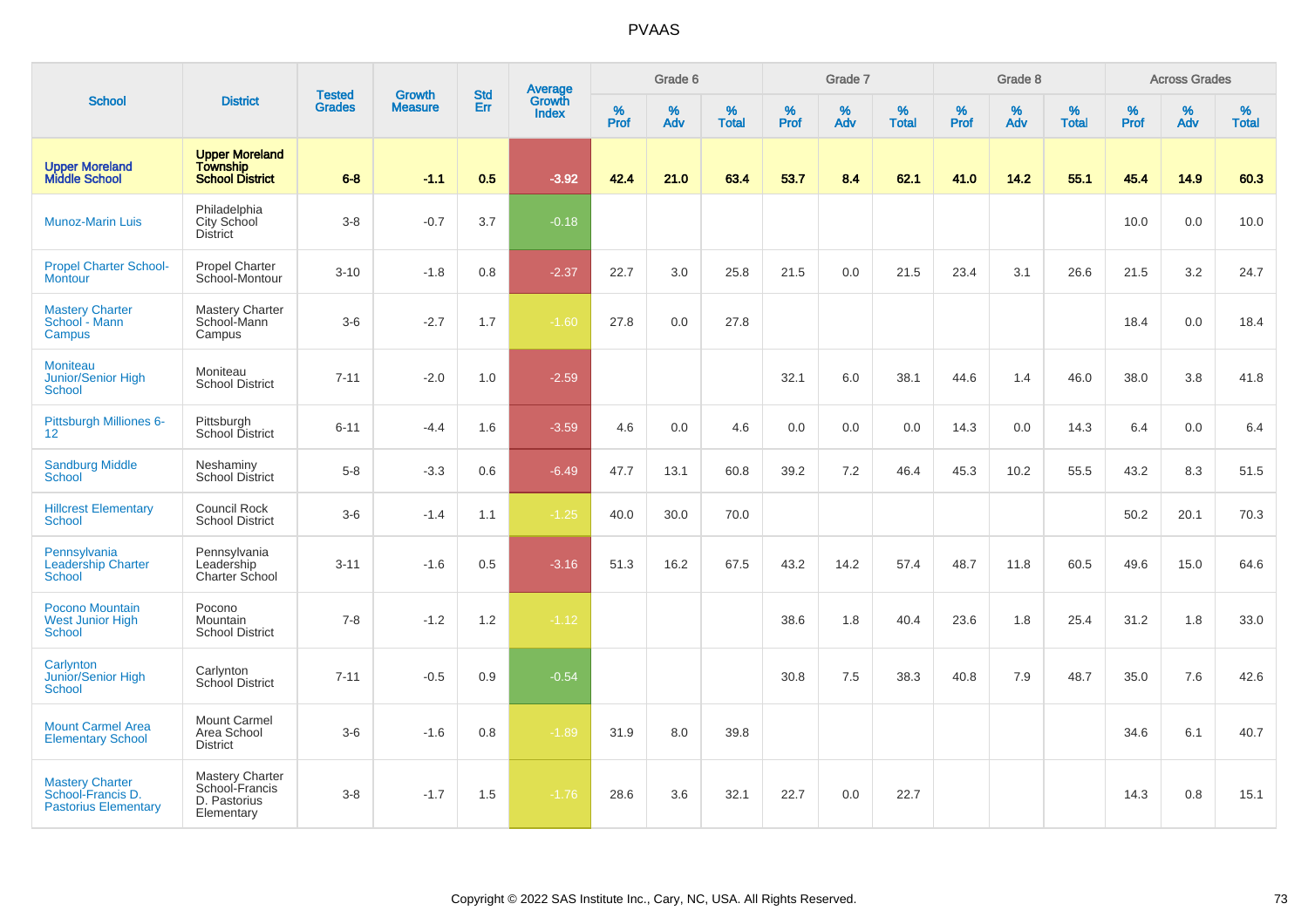|                                                            |                                                                    |                                |                                 | <b>Std</b> |                                   |                     | Grade 6     |                   |              | Grade 7     |                   |              | Grade 8  |                   |              | <b>Across Grades</b> |                   |
|------------------------------------------------------------|--------------------------------------------------------------------|--------------------------------|---------------------------------|------------|-----------------------------------|---------------------|-------------|-------------------|--------------|-------------|-------------------|--------------|----------|-------------------|--------------|----------------------|-------------------|
| <b>School</b>                                              | <b>District</b>                                                    | <b>Tested</b><br><b>Grades</b> | <b>Growth</b><br><b>Measure</b> | Err        | Average<br>Growth<br><b>Index</b> | $\%$<br><b>Prof</b> | $\%$<br>Adv | %<br><b>Total</b> | $\%$<br>Prof | $\%$<br>Adv | %<br><b>Total</b> | $\%$<br>Prof | %<br>Adv | %<br><b>Total</b> | $\%$<br>Prof | $\%$<br>Adv          | %<br><b>Total</b> |
| <b>Upper Moreland<br/>Middle School</b>                    | <b>Upper Moreland</b><br><b>Township</b><br><b>School District</b> | $6 - 8$                        | $-1.1$                          | 0.5        | $-3.92$                           | 42.4                | 21.0        | 63.4              | 53.7         | 8.4         | 62.1              | 41.0         | 14.2     | 55.1              | 45.4         | 14.9                 | 60.3              |
| Larry J. Macaluso<br><b>Elementary School</b>              | Red Lion Area<br><b>School District</b>                            | $3-6$                          | $-3.0$                          | 1.0        | $-2.90$                           | 43.1                | 8.3         | 51.4              |              |             |                   |              |          |                   | 41.0         | 7.4                  | 48.4              |
| <b>Southern Middle</b><br>School                           | Southern York<br>County School<br><b>District</b>                  | $7 - 8$                        | $-1.2$                          | 0.6        | $-2.47$                           |                     |             |                   | 42.2         | 9.2         | 51.5              | 49.0         | 8.5      | 57.5              | 45.6         | 8.9                  | 54.4              |
| <b>Independence Charter</b><br><b>School</b>               | Independence<br>Charter School                                     | $3 - 8$                        | $-2.1$                          | 0.7        | $-2.90$                           | 39.0                | 18.3        | 57.3              | 38.3         | 11.1        | 49.4              | 50.9         | 7.0      | 57.9              | 35.6         | 11.9                 | 47.5              |
| <b>Lehigh Valley Dual</b><br>Language Charter<br>School    | Lehigh Valley<br>Dual Language<br>Charter School                   | $3 - 8$                        | $-0.8$                          | 2.5        | $-1.32$                           | 58.3                | 0.0         | 58.3              |              |             |                   |              |          |                   | 34.3         | 0.0                  | 34.3              |
| <b>Bell Avenue School</b>                                  | <b>William Penn</b><br><b>School District</b>                      | $3-6$                          | $-2.0$                          | 1.8        | $-1.16$                           | 31.6                | 5.3         | 36.8              |              |             |                   |              |          |                   | 12.4         | 1.0                  | 13.3              |
| <b>Neshannock</b><br>Junior/Senior High<br><b>School</b>   | Neshannock<br>Township<br>School District                          | $7 - 10$                       | $-2.1$                          | 0.9        | $-2.64$                           |                     |             |                   | 62.0         | 14.0        | 76.0              | 51.3         | 6.4      | 57.7              | 57.3         | 10.7                 | 68.0              |
| <b>Port Allegany</b><br><b>Elementary School</b>           | Port Allegany<br>School District                                   | $3-6$                          | $-2.4$                          | 1.0        | $-2.26$                           | 31.9                | 2.9         | 34.8              |              |             |                   |              |          |                   | 34.2         | 6.5                  | 40.8              |
| <b>Martin Meylin Middle</b><br>School                      | Lampeter-<br>Strasburg<br>School District                          | $6 - 8$                        | $-1.2$                          | 0.5        | $-3.03$                           | 48.3                | 27.6        | 75.9              | 56.8         | 10.2        | 67.0              | 49.8         | 10.2     | 59.9              | 51.6         | 16.1                 | 67.7              |
| <b>Liberty Elementary</b><br><b>School</b>                 | Southern Tioga<br>School District                                  | $3-6$                          | $-0.7$                          | 1.9        | $-0.74$                           | 50.0                | 5.6         | 55.6              |              |             |                   |              |          |                   | 40.0         | 7.1                  | 47.1              |
| Daniel J Flood<br><b>Elementary School</b>                 | Wilkes-Barre<br>Area School<br><b>District</b>                     | $3-6$                          | $-1.4$                          | 1.5        | $-0.89$                           | 22.6                | 3.2         | 25.8              |              |             |                   |              |          |                   | 25.6         | 2.5                  | 28.1              |
| <b>Lakeview Middle-High</b><br>School                      | Lakeview<br><b>School District</b>                                 | $6 - 11$                       | $-3.6$                          | 0.9        | $-4.08$                           | 46.5                | 16.9        | 63.4              | 37.1         | 8.1         | 45.2              | 43.1         | 9.2      | 52.3              | 42.4         | 11.6                 | 54.0              |
| La Academia<br><b>Partnership Charter</b><br><b>School</b> | La Academia<br>Partnership<br>Charter School                       | $6 - 11$                       | $-4.8$                          | 1.8        | $-2.67$                           | 14.3                | 0.0         | 14.3              | 4.2          | 0.0         | 4.2               | 0.0          | 0.0      | 0.0               | 5.6          | 0.0                  | 5.6               |
| <b>Dover Area Middle</b><br>School                         | Dover Area<br><b>School District</b>                               | $6 - 8$                        | $-0.9$                          | 0.5        | $-2.32$                           | 42.2                | 17.6        | 59.8              | 49.0         | 6.8         | 55.8              | 45.3         | 5.8      | 51.1              | 45.5         | 10.2                 | 55.7              |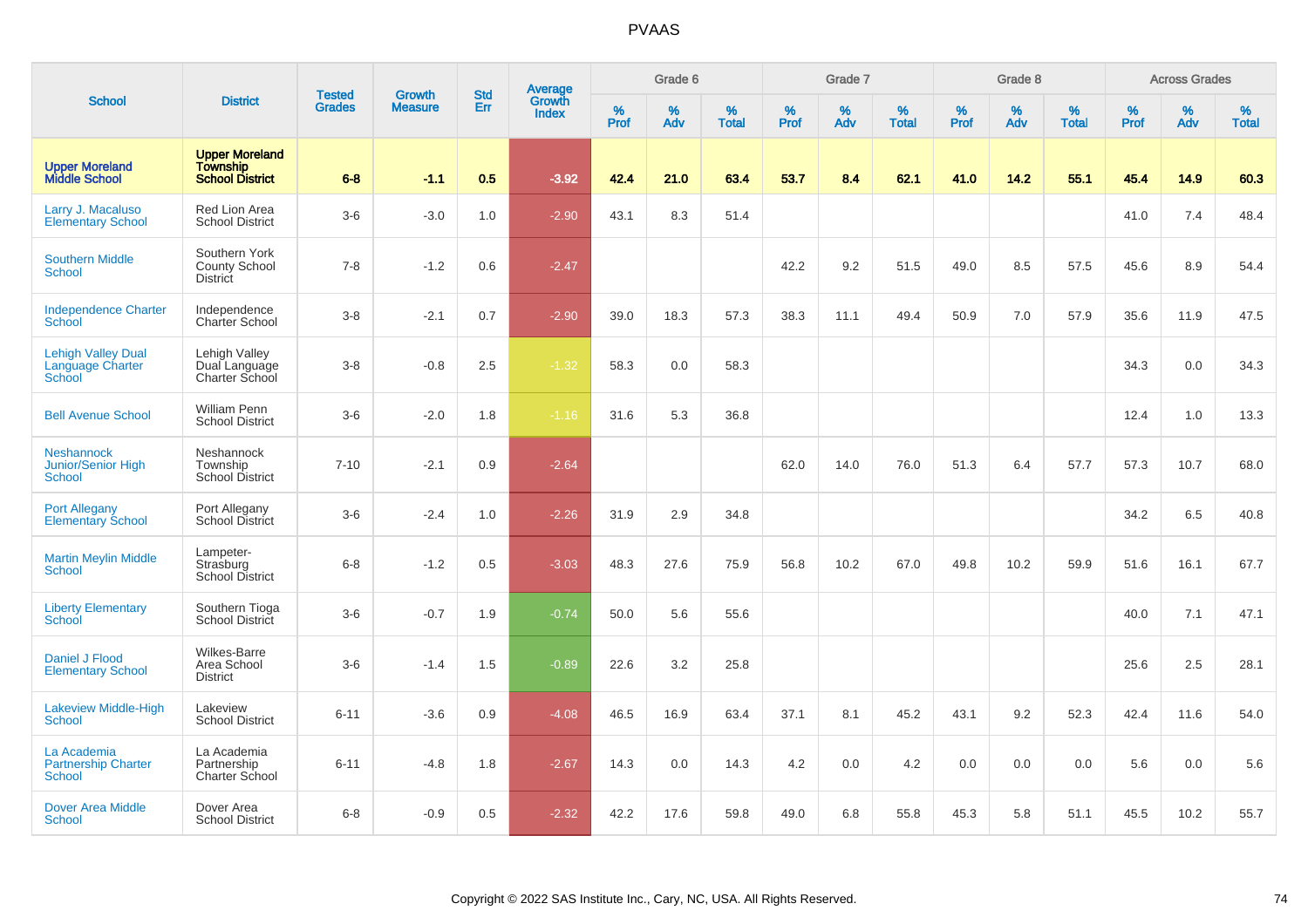|                                                                 |                                                                    |                                |                                 | <b>Std</b> |                                          |                  | Grade 6  |                   |           | Grade 7  |                   |           | Grade 8  |                   |           | <b>Across Grades</b> |                   |
|-----------------------------------------------------------------|--------------------------------------------------------------------|--------------------------------|---------------------------------|------------|------------------------------------------|------------------|----------|-------------------|-----------|----------|-------------------|-----------|----------|-------------------|-----------|----------------------|-------------------|
| <b>School</b>                                                   | <b>District</b>                                                    | <b>Tested</b><br><b>Grades</b> | <b>Growth</b><br><b>Measure</b> | Err        | <b>Average</b><br>Growth<br><b>Index</b> | %<br><b>Prof</b> | %<br>Adv | %<br><b>Total</b> | %<br>Prof | %<br>Adv | %<br><b>Total</b> | %<br>Prof | %<br>Adv | %<br><b>Total</b> | %<br>Prof | %<br>Adv             | %<br><b>Total</b> |
| <b>Upper Moreland</b><br>Middle School                          | <b>Upper Moreland</b><br><b>Township</b><br><b>School District</b> | $6 - 8$                        | $-1.1$                          | 0.5        | $-3.92$                                  | 42.4             | 21.0     | 63.4              | 53.7      | 8.4      | 62.1              | 41.0      | 14.2     | 55.1              | 45.4      | 14.9                 | 60.3              |
| Tobyhanna<br><b>Elementary Center</b>                           | Pocono<br>Mountain<br><b>School District</b>                       | $3-6$                          | $-0.8$                          | 2.0        | $-0.41$                                  | 70.6             | 0.0      | 70.6              |           |          |                   |           |          |                   | 65.3      | 7.4                  | 72.6              |
| <b>Iroquois Elementary</b><br>School                            | Iroquois School<br><b>District</b>                                 | $3-6$                          | $-0.9$                          | 1.0        | $-0.92$                                  | 40.0             | 18.8     | 58.8              |           |          |                   |           |          |                   | 43.2      | 15.6                 | 58.8              |
| <b>Mill Creek Elementary</b><br>School                          | <b>Central Bucks</b><br><b>School District</b>                     | $3-6$                          | $-2.6$                          | 0.9        | $-2.97$                                  | 43.5             | 23.2     | 66.7              |           |          |                   |           |          |                   | 48.2      | 17.2                 | 65.4              |
| Dr David W Kistler<br><b>Elementary School</b>                  | <b>Wilkes-Barre</b><br>Area School<br><b>District</b>              | $3-6$                          | $-0.6$                          | 1.4        | $-0.76$                                  | 42.5             | 2.5      | 45.0              |           |          |                   |           |          |                   | 25.4      | 5.7                  | 31.1              |
| Maplewood<br>Junior/Senior High<br><b>School</b>                | Penncrest<br><b>School District</b>                                | $7 - 11$                       | $-0.7$                          | 1.1        | $-0.64$                                  |                  |          |                   | 38.5      | 4.6      | 43.1              | 25.7      | 8.1      | 33.8              | 31.6      | 6.5                  | 38.1              |
| Commonwealth<br><b>Charter Academy</b><br><b>Charter School</b> | Commonwealth<br>Charter<br>Academy<br>Charter School               | $3 - 10$                       | $-3.1$                          | 0.9        | $-3.43$                                  | 56.0             | 12.0     | 68.0              | 49.1      | 8.8      | 57.9              | 39.6      | 4.2      | 43.8              | 45.3      | 10.1                 | 55.4              |
| <b>Disston Hamilton</b><br><b>School</b>                        | Philadelphia<br>City School<br>District                            | $3-8$                          | $-1.5$                          | 3.3        | $-0.45$                                  | 7.7              | 0.0      | 7.7               |           |          |                   |           |          |                   | 18.6      | 0.0                  | 18.6              |
| <b>Penndale Middle</b><br><b>School</b>                         | North Penn<br><b>School District</b>                               | $7 - 9$                        | $-1.5$                          | 0.5        | $-3.55$                                  |                  |          |                   | 51.6      | 13.2     | 64.8              | 45.2      | 17.2     | 62.4              | 48.8      | 14.9                 | 63.8              |
| <b>Greater Johnstown</b><br><b>Middle School</b>                | Greater<br>Johnstown<br><b>School District</b>                     | $5 - 7$                        | $-1.4$                          | 0.6        | $-3.20$                                  | 21.0             | 2.7      | 23.6              | 26.7      | 0.6      | 27.3              |           |          |                   | 23.3      | 1.1                  | 24.4              |
| <b>Emory H Markle</b><br>Middle School                          | South Western<br><b>School District</b>                            | $6 - 8$                        | $-1.4$                          | 0.4        | $-4.58$                                  | 38.6             | 21.7     | 60.3              | 37.6      | 5.8      | 43.3              | 46.6      | 7.6      | 54.2              | 40.8      | 12.1                 | 52.9              |
| <b>Russell C Struble</b><br><b>Elementary School</b>            | <b>Bensalem</b><br>Township<br><b>School District</b>              | $3-6$                          | $-1.1$                          | 1.2        | $-0.88$                                  | 43.6             | 16.1     | 59.7              |           |          |                   |           |          |                   | 41.4      | 9.6                  | 51.0              |
| <b>Dickson Prep STEAM</b><br>Academy                            | <b>Woodland Hills</b><br><b>School District</b>                    | $6-8$                          | $-1.9$                          | 0.6        | $-4.06$                                  | 13.8             | 3.4      | 17.2              | 32.5      | 2.6      | 35.1              | 24.2      | 2.0      | 26.3              | 23.6      | 2.8                  | 26.4              |
| <b>New Day Charter</b><br><b>School</b>                         | New Day<br>Charter School                                          | $7 - 11$                       | $-1.7$                          | 3.2        | $-0.53$                                  |                  |          |                   |           |          |                   | 11.1      | 0.0      | 11.1              | 11.1      | 0.0                  | 11.1              |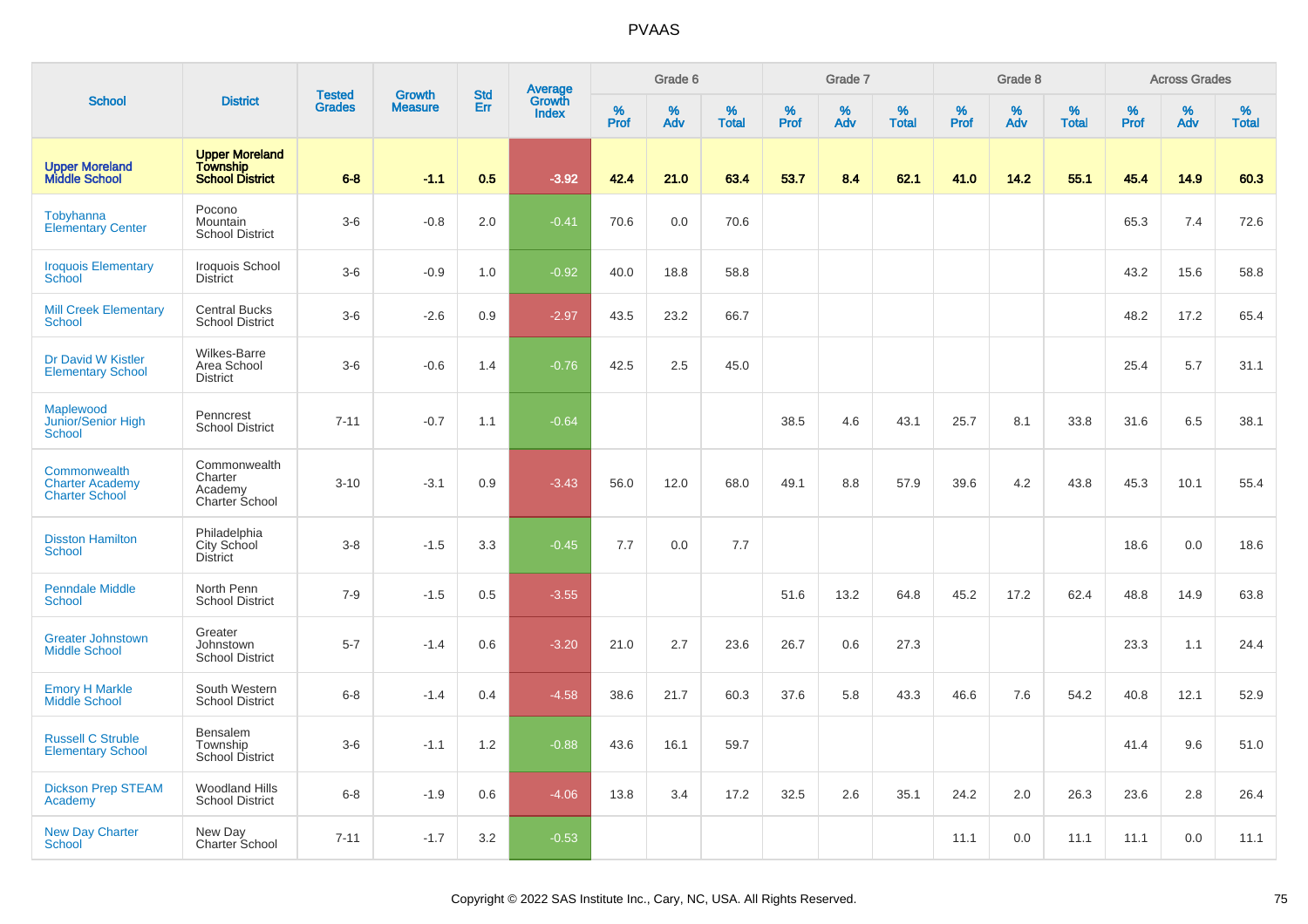|                                                   |                                                                    | <b>Tested</b> | <b>Growth</b>  | <b>Std</b> |                                   |           | Grade 6  |                   |           | Grade 7  |                   |           | Grade 8  |                   |           | <b>Across Grades</b> |                   |
|---------------------------------------------------|--------------------------------------------------------------------|---------------|----------------|------------|-----------------------------------|-----------|----------|-------------------|-----------|----------|-------------------|-----------|----------|-------------------|-----------|----------------------|-------------------|
| <b>School</b>                                     | <b>District</b>                                                    | <b>Grades</b> | <b>Measure</b> | Err        | Average<br>Growth<br><b>Index</b> | %<br>Prof | %<br>Adv | %<br><b>Total</b> | %<br>Prof | %<br>Adv | %<br><b>Total</b> | %<br>Prof | %<br>Adv | %<br><b>Total</b> | %<br>Prof | %<br>Adv             | %<br><b>Total</b> |
| <b>Upper Moreland</b><br><b>Middle School</b>     | <b>Upper Moreland</b><br><b>Township</b><br><b>School District</b> | $6 - 8$       | $-1.1$         | 0.5        | $-3.92$                           | 42.4      | 21.0     | 63.4              | 53.7      | 8.4      | 62.1              | 41.0      | 14.2     | 55.1              | 45.4      | 14.9                 | 60.3              |
| <b>Southern Lehigh</b><br>Middle School           | Southern<br>Lehigh School<br>District                              | $7 - 8$       | $-2.2$         | 0.6        | $-4.56$                           |           |          |                   | 55.9      | 17.1     | 73.0              | 56.2      | 16.8     | 73.0              | 56.1      | 16.9                 | 73.0              |
| <b>Northern Lehigh</b><br><b>Middle School</b>    | Northern Lehigh<br>School District                                 | $7 - 8$       | $-1.1$         | 0.9        | $-1.22$                           |           |          |                   | 37.0      | 4.2      | 41.2              | 42.9      | 5.7      | 48.6              | 39.2      | 4.8                  | 43.9              |
| Mahantongo<br><b>Elementary School</b>            | Tri-Valley<br><b>School District</b>                               | $3-6$         | $-1.1$         | 1.9        | $-1.09$                           | 50.0      | 10.0     | 60.0              |           |          |                   |           |          |                   | 55.3      | 11.8                 | 67.1              |
| <b>Ross Elementary</b><br>School                  | Lake-Lehman<br><b>School District</b>                              | $3-6$         | $-2.2$         | 1.7        | $-1.32$                           | 36.4      | 4.6      | 40.9              |           |          |                   |           |          |                   | 40.7      | 11.1                 | 51.8              |
| Washington Junior<br>High School                  | Washington<br>School District                                      | $7 - 8$       | $-1.2$         | 1.0        | $-1.13$                           |           |          |                   | 28.0      | 1.2      | 29.3              | 23.5      | 1.5      | 25.0              | 26.0      | 1.3                  | 27.3              |
| <b>Solomon/Plains Middle</b><br>School            | Wilkes-Barre<br>Area School<br><b>District</b>                     | $7 - 8$       | $-3.6$         | 1.0        | $-4.60$                           |           |          |                   | 28.0      | 1.2      | 29.3              | 18.8      | 3.5      | 22.4              | 23.4      | 2.4                  | 25.8              |
| <b>Baldi C C A Middle</b><br>School               | Philadelphia<br>City School<br><b>District</b>                     | $6 - 8$       | $-3.3$         | 1.4        | $-2.41$                           | 36.1      | 5.6      | 41.7              | 49.2      | 17.0     | 66.1              |           |          |                   | 46.7      | 12.4                 | 59.0              |
| <b>Fell D Newlin School</b>                       | Philadelphia<br>City School<br><b>District</b>                     | $3-8$         | $-2.3$         | 3.4        | $-0.67$                           |           |          |                   |           |          |                   |           |          |                   | 13.6      | 3.4                  | 17.0              |
| Hughesville<br>Junior/Senior High<br>School       | East Lycoming<br>School District                                   | $7 - 11$      | $-3.1$         | 0.8        | $-4.81$                           |           |          |                   | 57.8      | 10.7     | 68.6              | 43.0      | 12.4     | 55.4              | 50.4      | 11.6                 | 62.0              |
| Montgomery<br>Junior/Senior High<br><b>School</b> | Montgomery<br>Area School<br><b>District</b>                       | $7 - 11$      | $-4.5$         | 1.1        | $-5.38$                           |           |          |                   | 34.7      | 4.2      | 38.9              | 50.0      | 6.9      | 56.9              | 41.5      | 5.4                  | 46.9              |
| J R Fugett Middle<br>School                       | <b>West Chester</b><br>Area School<br><b>District</b>              | $6 - 8$       | $-1.8$         | 0.7        | $-3.49$                           | 51.3      | 29.0     | 80.3              | 54.3      | 18.1     | 72.4              | 55.2      | 15.2     | 70.5              | 53.3      | 21.8                 | 75.1              |
| <b>Stem At Showalter</b>                          | Chester-Upland<br><b>School District</b>                           | $7 - 10$      | $-3.3$         | 2.2        | $-1.48$                           |           |          |                   | 35.7      | 0.0      | 35.7              | 15.0      | 0.0      | 15.0              | 23.5      | 0.0                  | 23.5              |
| <b>Brentwood Middle</b><br>School                 | Brentwood<br>Borough School<br><b>District</b>                     | $6 - 8$       | $-1.8$         | 0.8        | $-2.20$                           | 36.1      | 12.0     | 48.2              | 33.3      | 4.6      | 37.9              | 48.6      | 6.9      | 55.6              | 39.4      | 8.1                  | 47.5              |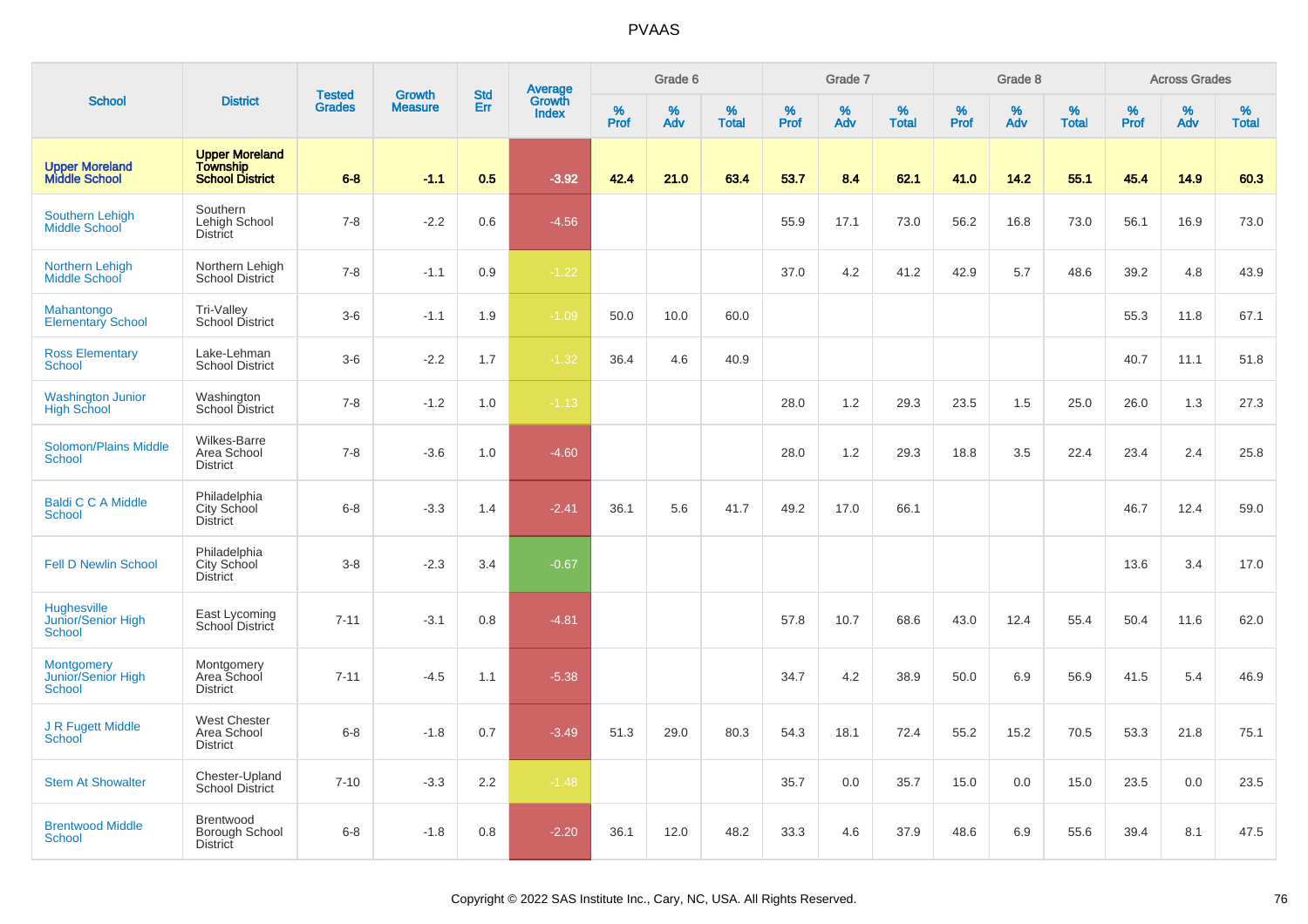|                                                        |                                                      | <b>Tested</b> | <b>Growth</b>  | <b>Std</b> |                                          |                     | Grade 6     |                      |                     | Grade 7     |                      |                     | Grade 8  |                      |              | <b>Across Grades</b> |                   |
|--------------------------------------------------------|------------------------------------------------------|---------------|----------------|------------|------------------------------------------|---------------------|-------------|----------------------|---------------------|-------------|----------------------|---------------------|----------|----------------------|--------------|----------------------|-------------------|
| <b>School</b>                                          | <b>District</b>                                      | <b>Grades</b> | <b>Measure</b> | <b>Err</b> | <b>Average</b><br>Growth<br><b>Index</b> | $\%$<br><b>Prof</b> | $\%$<br>Adv | $\%$<br><b>Total</b> | $\%$<br><b>Prof</b> | $\%$<br>Adv | $\%$<br><b>Total</b> | $\%$<br><b>Prof</b> | %<br>Adv | $\%$<br><b>Total</b> | $\%$<br>Prof | $\%$<br>Adv          | %<br><b>Total</b> |
| <b>Upper Moreland<br/>Middle School</b>                | <b>Upper Moreland</b><br>Township<br>School District | $6 - 8$       | $-1.1$         | 0.5        | $-3.92$                                  | 42.4                | 21.0        | 63.4                 | 53.7                | 8.4         | 62.1                 | 41.0                | 14.2     | 55.1                 | 45.4         | 14.9                 | 60.3              |
| <b>Achievement House</b><br><b>Charter School</b>      | Achievement<br><b>House Charter</b><br>School        | $7 - 11$      | $-3.1$         | 1.6        | $-1.91$                                  |                     |             |                      | 52.0                | 0.0         | 52.0                 | 48.8                | 7.0      | 55.8                 | 50.0         | 4.4                  | 54.4              |
| <b>L B Morris Elementary</b><br>School                 | Jim Thorpe<br>Area School<br><b>District</b>         | $3 - 8$       | $-3.5$         | 0.8        | $-6.78$                                  | 35.5                | 9.7         | 45.2                 | 31.6                | 6.3         | 38.0                 | 42.0                | 4.4      | 46.4                 | 39.7         | 8.0                  | 47.7              |
| <b>Mapletown</b><br>Junior/Senior High<br>School       | Southeastern<br>Greene School<br><b>District</b>     | $7 - 10$      | $-3.1$         | 1.3        | $-2.66$                                  |                     |             |                      | 36.7                | 6.1         | 42.9                 | 48.8                | 2.3      | 51.2                 | 42.4         | 4.4                  | 46.7              |
| <b>Sto-Rox Junior/Senior</b><br><b>High School</b>     | Sto-Rox School<br><b>District</b>                    | $7 - 10$      | $-2.2$         | 1.6        | $-1.38$                                  |                     |             |                      | 0.0                 | 0.0         | 0.0                  | 2.9                 | 0.0      | 2.9                  | 1.6          | 0.0                  | 1.6               |
| Saegertown<br>Junior/Senior High<br><b>School</b>      | Penncrest<br><b>School District</b>                  | $7 - 11$      | $-2.4$         | 1.1        | $-2.41$                                  |                     |             |                      | 40.6                | 7.2         | 47.8                 | 42.6                | 17.6     | 60.3                 | 41.6         | 12.4                 | 54.0              |
| <b>West Forest</b><br><b>Elementary School</b>         | Forest Area<br><b>School District</b>                | $3-6$         | $-2.0$         | 2.2        | $-0.88$                                  | 33.3                | 5.6         | 38.9                 |                     |             |                      |                     |          |                      | 46.6         | 5.2                  | 51.7              |
| <b>Southern Fulton</b><br>Junior/Senior High<br>School | Southern Fulton<br><b>School District</b>            | $7 - 11$      | $-1.6$         | 1.2        | $-1.32$                                  |                     |             |                      | 40.4                | 0.0         | 40.4                 | 32.0                | 8.0      | 40.0                 | 36.4         | 3.7                  | 40.2              |
| <b>Shade Junior/Senior</b><br><b>High School</b>       | Shade-Central<br>City School<br>District             | $7 - 11$      | $-4.7$         | 1.9        | $-2.74$                                  |                     |             |                      | 25.0                | 0.0         | 25.0                 | 30.4                | 0.0      | 30.4                 | 27.9         | 0.0                  | 27.9              |
| <b>MaST Community</b><br><b>Charter School III</b>     | MaST<br>Community<br>Charter School<br>III           | $3-6$         | $-0.7$         | 0.8        | $-0.88$                                  | 30.0                | 6.9         | 36.9                 |                     |             |                      |                     |          |                      | 28.3         | 6.5                  | 34.8              |
| <b>Crestwood Secondary</b><br>Campus                   | Crestwood<br><b>School District</b>                  | $7 - 11$      | $-1.1$         | 0.8        | $-1.47$                                  |                     |             |                      | 52.2                | 5.2         | 57.5                 | 49.6                | 13.0     | 62.6                 | 50.9         | 9.2                  | 60.1              |
| <b>Avonworth Elementary</b><br><b>School</b>           | Avonworth<br><b>School District</b>                  | $3-6$         | $-0.9$         | 0.7        | $-1.21$                                  | 49.6                | 25.6        | 75.2                 |                     |             |                      |                     |          |                      | 48.0         | 24.6                 | 72.6              |
| <b>Mid Valley Secondary</b><br>Center                  | Mid Valley<br><b>School District</b>                 | $7 - 10$      | $-3.5$         | 0.8        | $-5.90$                                  |                     |             |                      | 38.6                | 2.4         | 40.9                 | 26.2                | 2.7      | 28.9                 | 31.9         | 2.5                  | 34.4              |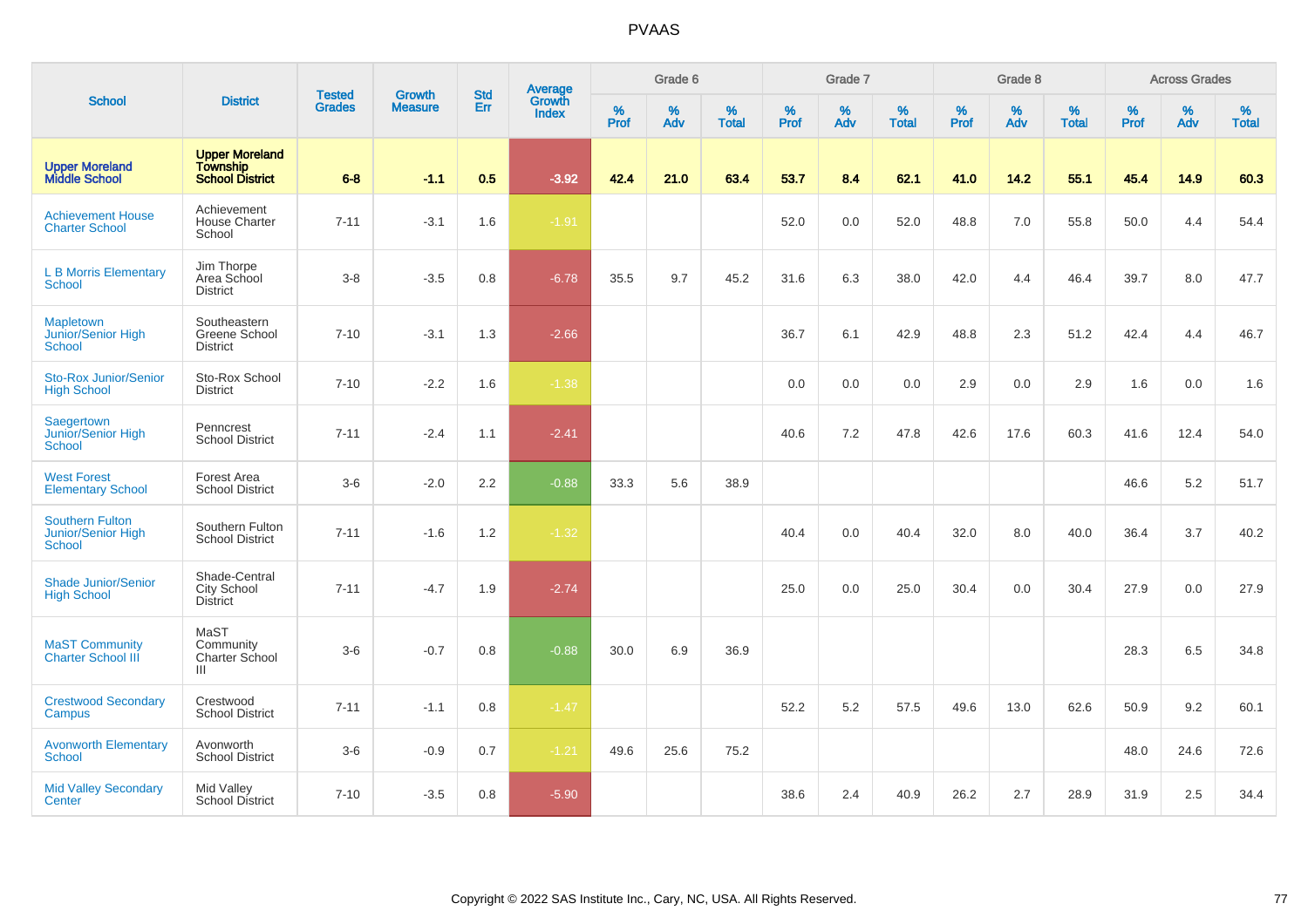|                                                                    |                                                                    |                                |                          | <b>Std</b> |                                   |                     | Grade 6     |                   |                  | Grade 7     |                   |              | Grade 8  |                   |              | <b>Across Grades</b> |                   |
|--------------------------------------------------------------------|--------------------------------------------------------------------|--------------------------------|--------------------------|------------|-----------------------------------|---------------------|-------------|-------------------|------------------|-------------|-------------------|--------------|----------|-------------------|--------------|----------------------|-------------------|
| <b>School</b>                                                      | <b>District</b>                                                    | <b>Tested</b><br><b>Grades</b> | Growth<br><b>Measure</b> | Err        | <b>Average</b><br>Growth<br>Index | $\%$<br><b>Prof</b> | $\%$<br>Adv | %<br><b>Total</b> | %<br><b>Prof</b> | $\%$<br>Adv | %<br><b>Total</b> | $\%$<br>Prof | %<br>Adv | %<br><b>Total</b> | $\%$<br>Prof | $\%$<br>Adv          | %<br><b>Total</b> |
| <b>Upper Moreland<br/>Middle School</b>                            | <b>Upper Moreland</b><br><b>Township</b><br><b>School District</b> | $6 - 8$                        | $-1.1$                   | 0.5        | $-3.92$                           | 42.4                | 21.0        | 63.4              | 53.7             | 8.4         | 62.1              | 41.0         | 14.2     | 55.1              | 45.4         | 14.9                 | 60.3              |
| <b>Whitehall-Coplay</b><br>Middle School                           | Whitehall-<br>Coplay School<br><b>District</b>                     | $6 - 8$                        | $-0.9$                   | 0.4        | $-2.01$                           | 43.2                | 10.8        | 53.9              | 41.5             | 7.8         | 49.3              | 38.2         | 7.1      | 45.4              | 40.8         | 8.5                  | 49.3              |
| <b>Octorara Area</b><br><b>Junior/Senior High</b><br><b>School</b> | Octorara Area<br><b>School District</b>                            | $7 - 11$                       | $-2.4$                   | 0.8        | $-3.49$                           |                     |             |                   | 29.1             | 5.2         | 34.3              | 40.5         | 6.0      | 46.6              | 34.4         | 5.6                  | 40.0              |
| <b>Hanover Area</b><br><b>Junior/Senior High</b><br>School         | Hanover Area<br><b>School District</b>                             | $7 - 11$                       | $-3.3$                   | 1.3        | $-2.98$                           |                     |             |                   | 15.5             | 0.0         | 15.5              | 14.3         | 2.4      | 16.7              | 15.0         | 1.0                  | 16.0              |
| <b>Butler Area Ihs</b>                                             | <b>Butler Area</b><br><b>School District</b>                       | $7 - 9$                        | $-1.7$                   | 0.4        | $-4.97$                           |                     |             |                   | 44.8             | 9.5         | 54.3              | 48.1         | 8.2      | 56.2              | 46.4         | 8.8                  | 55.2              |
| <b>Towanda Area</b><br><b>Junior/Senior High</b><br><b>School</b>  | Towanda Area<br><b>School District</b>                             | $7 - 11$                       | $-1.8$                   | 0.8        | $-2.23$                           |                     |             |                   | 37.3             | 5.9         | 43.2              | 40.9         | 7.8      | 48.7              | 39.1         | 6.9                  | 45.9              |
| <b>Pittsburgh South</b><br>Brook 6-8                               | Pittsburgh<br>School District                                      | $6 - 8$                        | $-1.9$                   | 0.8        | $-2.41$                           | 32.0                | 6.4         | 38.5              | 40.0             | 3.2         | 43.2              | 29.5         | 4.9      | 34.4              | 34.6         | 4.7                  | 39.3              |
| <b>Purchase Line</b><br><b>Junior/Senior High</b><br><b>School</b> | Purchase Line<br><b>School District</b>                            | $7 - 12$                       | $-3.1$                   | 1.1        | $-2.88$                           |                     |             |                   | 39.4             | 3.0         | 42.4              | 30.9         | 3.6      | 34.6              | 35.5         | 3.3                  | 38.8              |
| <b>Agora Cyber Charter</b><br>School                               | Agora Cyber<br>Charter School                                      | $3 - 11$                       | $-2.5$                   | 0.6        | $-4.31$                           | 30.1                | 7.0         | 37.1              | 29.0             | 2.8         | 31.7              | 28.3         | 2.0      | 30.3              | 30.7         | 4.8                  | 35.5              |
| <b>Bethel Elementary</b><br>School                                 | Tulpehocken<br>Area School<br><b>District</b>                      | $3-6$                          | $-1.3$                   | 1.4        | $-0.91$                           | 27.9                | 11.6        | 39.5              |                  |             |                   |              |          |                   | 39.3         | 10.7                 | 50.0              |
| Palmyra Area Middle<br>School                                      | Palmyra Area<br>School District                                    | $6 - 8$                        | $-1.8$                   | 0.5        | $-3.95$                           | 44.9                | 24.2        | 69.1              | 58.9             | 12.6        | 71.5              | 53.4         | 10.9     | 64.3              | 52.3         | 16.1                 | 68.4              |
| <b>Neil Armstrong 5-6</b><br>Middle School                         | <b>Bethel Park</b><br><b>School District</b>                       | $5-6$                          | $-1.9$                   | 0.6        | $-3.10$                           | 44.4                | 30.4        | 74.8              |                  |             |                   |              |          |                   | 51.8         | 22.7                 | 74.5              |
| <b>Science Leadership</b><br><b>Academy Middle</b><br>School       | Philadelphia<br>City School<br><b>District</b>                     | $5-8$                          | $-2.9$                   | 1.5        | $-2.00$                           | 25.0                | 0.0         | 25.0              | 23.5             | 0.0         | 23.5              | 8.3          | 8.3      | 16.7              | 26.3         | 1.3                  | 27.6              |
| <b>Wheatland Middle</b><br>School                                  | Lancaster<br><b>School District</b>                                | $6 - 8$                        | $-4.1$                   | 0.6        | $-6.78$                           | 23.4                | 5.8         | 29.2              | 28.8             | 1.4         | 30.1              | 12.3         | 2.8      | 15.1              | 22.4         | 3.4                  | 25.9              |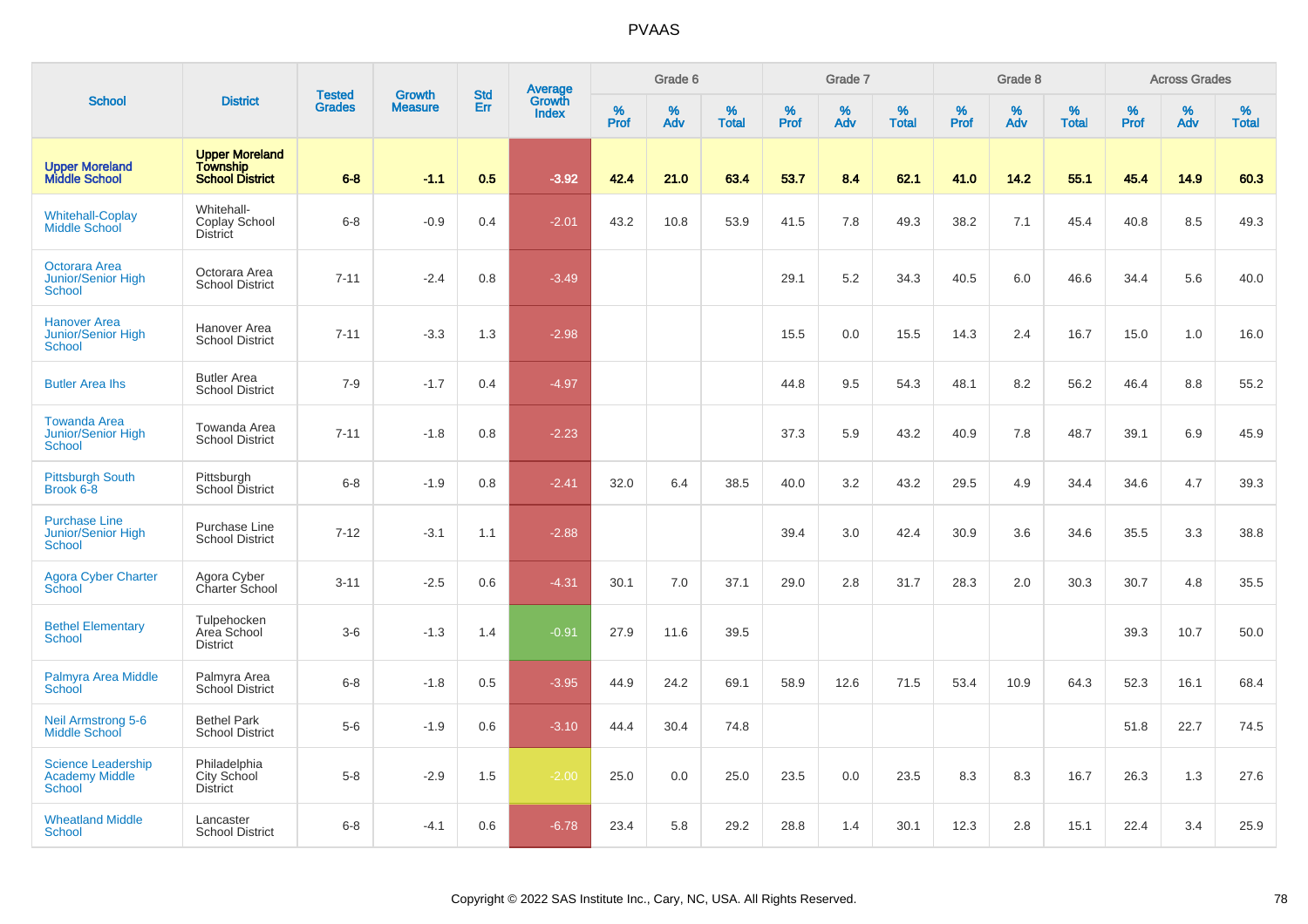| <b>School</b>                                       |                                                                    |                                |                                 | <b>Std</b> |                                          |                  | Grade 6  |                   |           | Grade 7  |                   |           | Grade 8     |                   |           | <b>Across Grades</b> |                   |
|-----------------------------------------------------|--------------------------------------------------------------------|--------------------------------|---------------------------------|------------|------------------------------------------|------------------|----------|-------------------|-----------|----------|-------------------|-----------|-------------|-------------------|-----------|----------------------|-------------------|
|                                                     | <b>District</b>                                                    | <b>Tested</b><br><b>Grades</b> | <b>Growth</b><br><b>Measure</b> | Err        | <b>Average</b><br>Growth<br><b>Index</b> | %<br><b>Prof</b> | %<br>Adv | %<br><b>Total</b> | %<br>Prof | %<br>Adv | %<br><b>Total</b> | %<br>Prof | $\%$<br>Adv | %<br><b>Total</b> | %<br>Prof | %<br>Adv             | %<br><b>Total</b> |
| <b>Upper Moreland</b><br><b>Middle School</b>       | <b>Upper Moreland</b><br><b>Township</b><br><b>School District</b> | $6 - 8$                        | $-1.1$                          | 0.5        | $-3.92$                                  | 42.4             | 21.0     | 63.4              | 53.7      | 8.4      | 62.1              | 41.0      | 14.2        | 55.1              | 45.4      | 14.9                 | 60.3              |
| <b>Shikellamy Middle</b><br>School (8372)           | Shikellamy<br><b>School District</b>                               | $6 - 8$                        | $-4.0$                          | 0.5        | $-7.82$                                  | 29.1             | 9.8      | 38.9              | 41.5      | 8.5      | 50.0              | 35.8      | 7.4         | 43.2              | 35.3      | 8.6                  | 43.9              |
| Keystone<br>Junior/Senior High<br><b>School</b>     | Keystone<br>School District                                        | $7 - 11$                       | $-2.6$                          | 1.1        | $-2.45$                                  |                  |          |                   | 50.0      | 16.2     | 66.2              | 46.8      | 9.7         | 56.4              | 48.5      | 13.2                 | 61.8              |
| <b>Northwest Area</b><br><b>Intermediate School</b> | Northwest Area<br><b>School District</b>                           | $3-6$                          | $-2.7$                          | 1.2        | $-2.23$                                  | 26.7             | 8.3      | 35.0              |           |          |                   |           |             |                   | 32.9      | 3.8                  | 36.6              |
| <b>Tunkhannock High</b><br>School                   | Tunkhannock<br>Area School<br><b>District</b>                      | $8 - 11$                       | $-1.0$                          | 1.0        | $-0.96$                                  |                  |          |                   |           |          |                   | 40.1      | 8.2         | 48.3              | 40.1      | 8.2                  | 48.3              |
| <b>Canton Junior/Senior</b><br><b>High School</b>   | Canton Area<br><b>School District</b>                              | $7 - 11$                       | $-3.8$                          | 1.2        | $-3.75$                                  |                  |          |                   | 40.0      | 0.0      | 40.0              | 37.5      | 3.1         | 40.6              | 38.7      | 1.7                  | 40.3              |
| <b>Johnsonburg Area</b><br><b>High School</b>       | Johnsonburg<br>Area School<br><b>District</b>                      | $7 - 11$                       | $-3.3$                          | 1.3        | $-2.58$                                  |                  |          |                   | 41.9      | 9.3      | 51.2              | 44.2      | 2.3         | 46.5              | 43.0      | 5.8                  | 48.8              |
| <b>Northwest Area High</b><br>School                | Northwest Area<br><b>School District</b>                           | $7 - 10$                       | $-1.7$                          | 1.2        | $-1.42$                                  |                  |          |                   | 28.0      | 0.0      | 28.0              | 37.7      | 3.8         | 41.5              | 33.0      | 1.9                  | 35.0              |
| <b>Universal Bluford</b><br><b>Charter School</b>   | Universal<br><b>Bluford Charter</b><br>School                      | $3 - 6$                        | $-2.8$                          | 1.2        | $-2.37$                                  | 23.3             | 0.0      | 23.3              |           |          |                   |           |             |                   | 22.3      | 1.8                  | 24.1              |
| <b>Forest Hills</b><br><b>Elementary School</b>     | <b>Forest Hills</b><br><b>School District</b>                      | $3-6$                          | $-0.8$                          | 0.8        | $-1.03$                                  | 48.3             | 6.7      | 55.0              |           |          |                   |           |             |                   | 45.6      | 10.0                 | 55.6              |
| <b>Lebanon Middle</b><br>School                     | Lebanon<br><b>School District</b>                                  | $6 - 8$                        | $-1.1$                          | 0.4        | $-2.70$                                  | 21.7             | 5.5      | 27.2              | 20.0      | 2.5      | 22.5              | 21.9      | 1.2         | 23.0              | 21.2      | 3.0                  | 24.2              |
| South Side Middle<br><b>School</b>                  | South Side<br>Area School<br><b>District</b>                       | $6 - 8$                        | $-2.9$                          | 0.9        | $-3.27$                                  | 33.9             | 8.1      | 41.9              | 57.6      | 6.1      | 63.6              | 49.3      | 8.4         | 57.8              | 47.2      | 7.5                  | 54.8              |
| <b>Penn Treaty School</b>                           | Philadelphia<br>City School<br><b>District</b>                     | $6 - 11$                       | $-3.6$                          | 3.5        | $-1.03$                                  |                  |          |                   | 8.3       | 0.0      | 8.3               |           |             |                   | 3.4       | 0.0                  | 3.4               |
| <b>Pittsburgh Manchester</b><br>$K-8$               | Pittsburgh<br>School District                                      | $3 - 8$                        | $-3.0$                          | 2.8        | $-1.05$                                  | 12.5             | 0.0      | 12.5              |           |          |                   |           |             |                   | 15.2      | 3.0                  | 18.2              |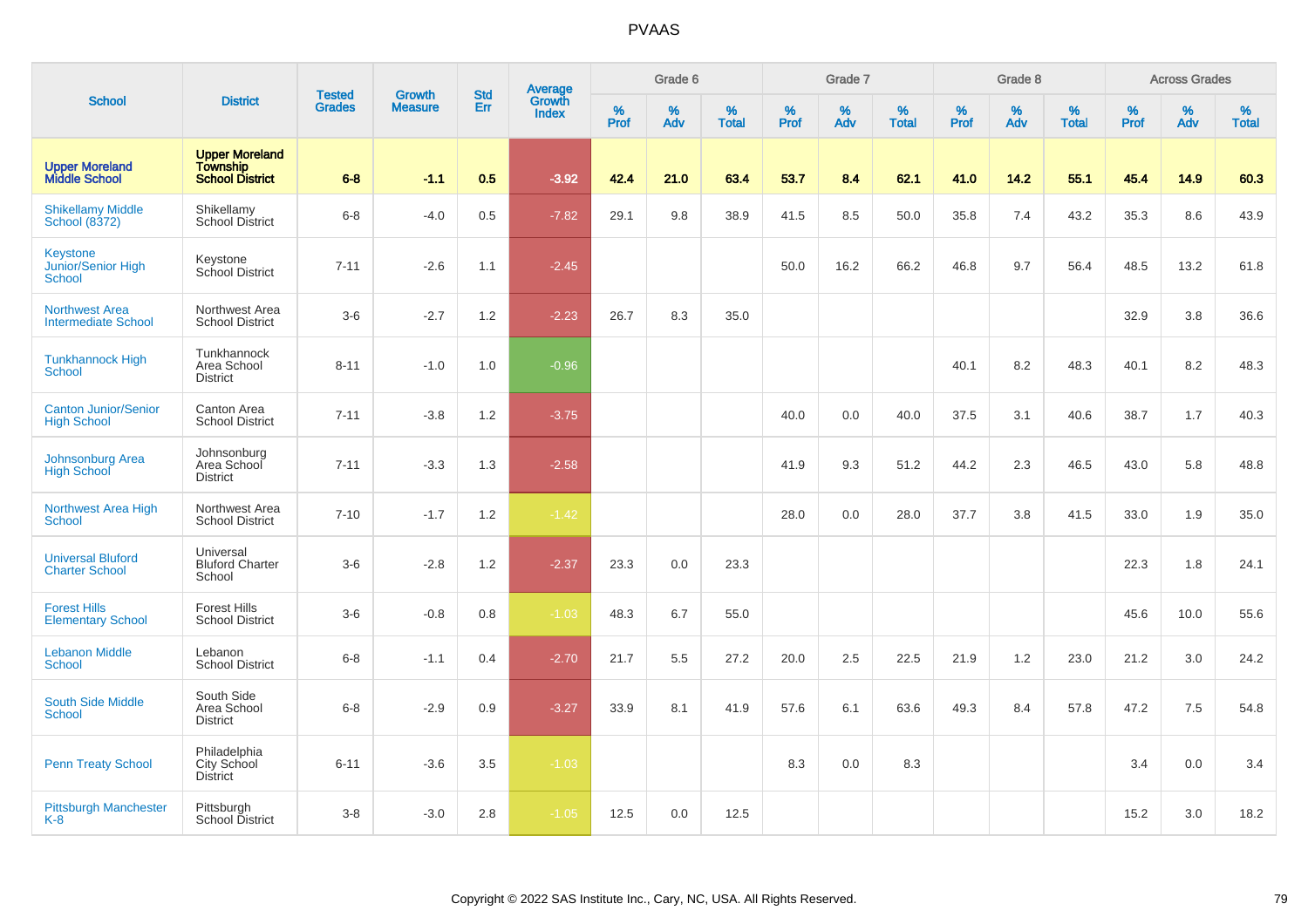|                                                    |                                                                    |                                |                          | <b>Std</b> |                                          |           | Grade 6  |                   |           | Grade 7  |                   |           | Grade 8  |                   |           | <b>Across Grades</b> |                   |
|----------------------------------------------------|--------------------------------------------------------------------|--------------------------------|--------------------------|------------|------------------------------------------|-----------|----------|-------------------|-----------|----------|-------------------|-----------|----------|-------------------|-----------|----------------------|-------------------|
| <b>School</b>                                      | <b>District</b>                                                    | <b>Tested</b><br><b>Grades</b> | Growth<br><b>Measure</b> | Err        | <b>Average</b><br>Growth<br><b>Index</b> | %<br>Prof | %<br>Adv | %<br><b>Total</b> | %<br>Prof | %<br>Adv | %<br><b>Total</b> | %<br>Prof | %<br>Adv | %<br><b>Total</b> | %<br>Prof | %<br>Adv             | %<br><b>Total</b> |
| <b>Upper Moreland<br/>Middle School</b>            | <b>Upper Moreland</b><br><b>Township</b><br><b>School District</b> | $6 - 8$                        | $-1.1$                   | 0.5        | $-3.92$                                  | 42.4      | 21.0     | 63.4              | 53.7      | 8.4      | 62.1              | 41.0      | 14.2     | 55.1              | 45.4      | 14.9                 | 60.3              |
| <b>West Forest</b><br>Junior/Senior High<br>School | Forest Area<br><b>School District</b>                              | $7 - 11$                       | $-3.1$                   | 1.9        | $-1.66$                                  |           |          |                   | 19.2      | 11.5     | 30.8              | 15.0      | 5.0      | 20.0              | 17.4      | 8.7                  | 26.1              |
| <b>Beaver Falls Middle</b><br><b>School</b>        | <b>Big Beaver</b><br>Falls Area<br><b>School District</b>          | $6 - 8$                        | $-2.3$                   | 0.7        | $-3.18$                                  | 30.8      | 1.9      | 32.7              | 29.7      | 5.0      | 34.6              | 27.8      | 2.1      | 29.9              | 29.5      | 3.0                  | 32.5              |
| <b>Doyle Elementary</b><br>School                  | <b>Central Bucks</b><br><b>School District</b>                     | $3-6$                          | $-1.3$                   | 1.2        | $-3.06$                                  | 49.0      | 34.7     | 83.7              |           |          |                   |           |          |                   | 49.1      | 26.1                 | 75.2              |
| <b>Hickory Grove</b><br><b>Elementary School</b>   | <b>Brookville Area</b><br>School District                          | $3-6$                          | $-2.0$                   | 0.9        | $-2.24$                                  | 37.1      | 12.4     | 49.4              |           |          |                   |           |          |                   | 41.0      | 11.6                 | 52.6              |
| <b>Laurel Elementary</b><br><b>School</b>          | Laurel School<br><b>District</b>                                   | $3-6$                          | $-2.0$                   | 1.0        | $-1.93$                                  | 35.7      | 21.4     | 57.1              |           |          |                   |           |          |                   | 47.9      | 16.8                 | 64.7              |
| <b>Hopkinson Francis</b><br>School                 | Philadelphia<br>City School<br><b>District</b>                     | $3 - 8$                        | $-4.1$                   | 3.6        | $-1.13$                                  |           |          |                   |           |          |                   |           |          |                   | 15.2      | 2.2                  | 17.4              |
| <b>Pine Run Elementary</b><br><b>School</b>        | <b>Central Bucks</b><br><b>School District</b>                     | $3-6$                          | $-1.4$                   | 1.2        | $-2.04$                                  | 35.4      | 39.6     | 75.0              |           |          |                   |           |          |                   | 50.0      | 28.2                 | 78.2              |
| Lackawanna Trail<br><b>Elementary Center</b>       | Lackawanna<br><b>Trail School</b><br><b>District</b>               | $3-6$                          | $-1.9$                   | 1.1        | $-1.68$                                  | 38.8      | 14.9     | 53.7              |           |          |                   |           |          |                   | 47.0      | 13.2                 | 60.2              |
| <b>Nitschmann Middle</b><br><b>School</b>          | Bethlehem Area<br><b>School District</b>                           | $6 - 8$                        | $-2.3$                   | 0.7        | $-3.23$                                  | 31.3      | 9.6      | 40.9              | 44.5      | 5.9      | 50.4              | 35.5      | 9.2      | 44.7              | 37.4      | 8.1                  | 45.5              |
| <b>Union Area Middle</b><br><b>School</b>          | Union Area<br><b>School District</b>                               | $6 - 8$                        | $-2.5$                   | 1.0        | $-2.47$                                  | 41.4      | 15.5     | 56.9              | 44.6      | 5.4      | 50.0              | 55.6      | 8.9      | 64.4              | 46.5      | 10.1                 | 56.6              |
| <b>Lenape Middle School</b>                        | <b>Central Bucks</b><br><b>School District</b>                     | $7 - 9$                        | $-4.4$                   | 0.6        | $-9.11$                                  |           |          |                   | 55.0      | 20.0     | 75.0              | 56.1      | 17.0     | 73.1              | 55.6      | 18.5                 | 74.1              |
| <b>Amy At Martin</b>                               | Philadelphia<br>City School<br><b>District</b>                     | $6 - 8$                        | $-6.4$                   | 1.9        | $-3.39$                                  | 31.2      | 0.0      | 31.2              | 0.0       | 0.0      | 0.0               | 9.1       | 0.0      | 9.1               | 13.3      | 0.0                  | 13.3              |
| Cook-Wissahickon<br><b>School</b>                  | Philadelphia<br><b>City School</b><br>District                     | $3 - 8$                        | $-3.8$                   | 3.2        | $-1.20$                                  | 50.0      | 6.2      | 56.2              |           |          |                   |           |          |                   | 44.8      | 12.5                 | 57.3              |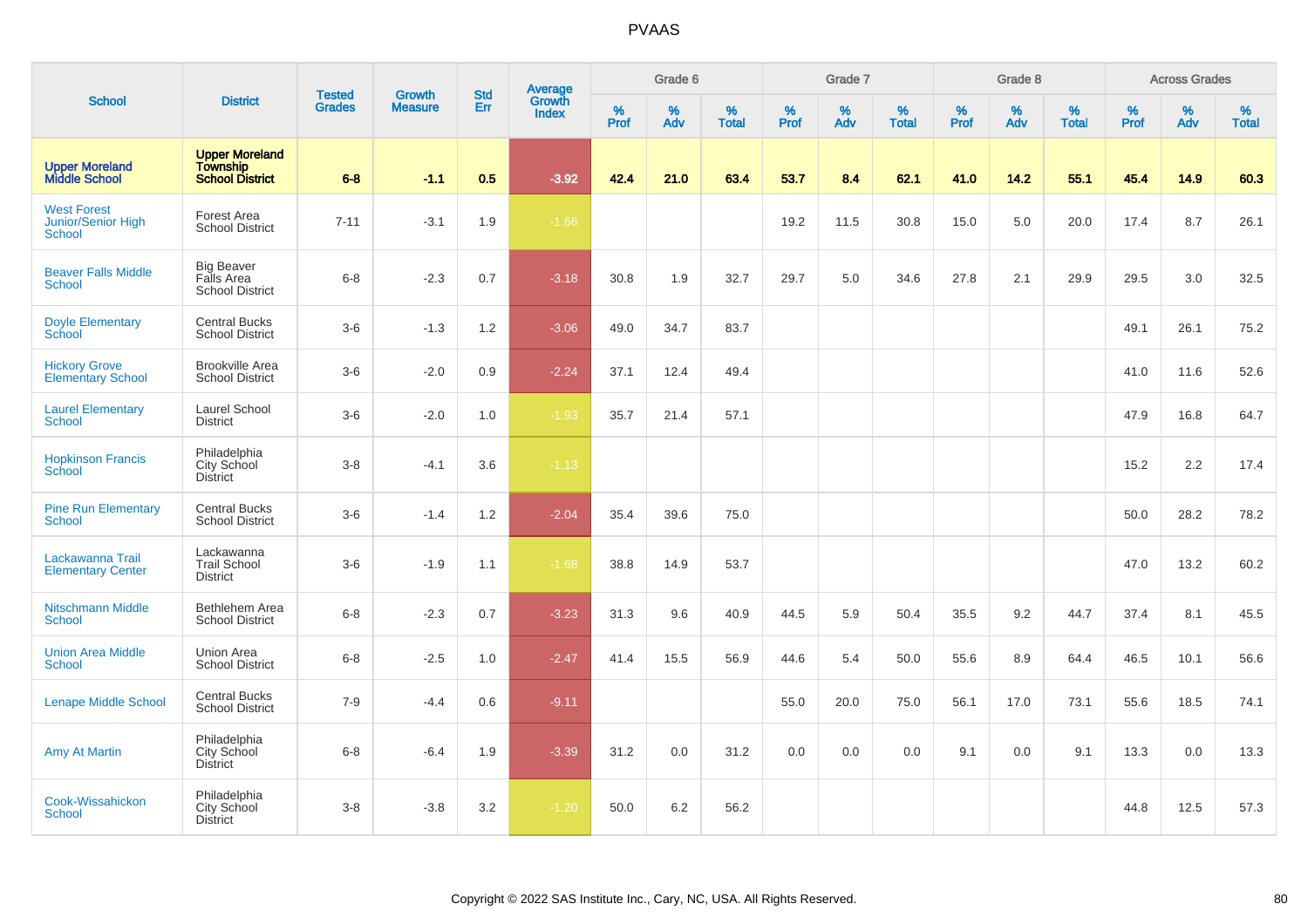|                                                     |                                                                    |                                |                                 | <b>Std</b> |                                          |           | Grade 6  |                   |           | Grade 7  |                   |           | Grade 8  |                   |           | <b>Across Grades</b> |                   |
|-----------------------------------------------------|--------------------------------------------------------------------|--------------------------------|---------------------------------|------------|------------------------------------------|-----------|----------|-------------------|-----------|----------|-------------------|-----------|----------|-------------------|-----------|----------------------|-------------------|
| <b>School</b>                                       | <b>District</b>                                                    | <b>Tested</b><br><b>Grades</b> | <b>Growth</b><br><b>Measure</b> | Err        | <b>Average</b><br>Growth<br><b>Index</b> | %<br>Prof | %<br>Adv | %<br><b>Total</b> | %<br>Prof | %<br>Adv | %<br><b>Total</b> | %<br>Prof | %<br>Adv | %<br><b>Total</b> | %<br>Prof | %<br>Adv             | %<br><b>Total</b> |
| <b>Upper Moreland<br/>Middle School</b>             | <b>Upper Moreland</b><br><b>Township</b><br><b>School District</b> | $6 - 8$                        | $-1.1$                          | 0.5        | $-3.92$                                  | 42.4      | 21.0     | 63.4              | 53.7      | 8.4      | 62.1              | 41.0      | 14.2     | 55.1              | 45.4      | 14.9                 | 60.3              |
| <b>Baden Academy</b><br><b>Charter School</b>       | Baden<br>Academy<br>Charter School                                 | $3-6$                          | $-1.3$                          | 1.1        | $-1.32$                                  | 46.6      | 10.3     | 56.9              |           |          |                   |           |          |                   | 42.3      | 7.1                  | 49.4              |
| Salisbury-Elk Lick<br><b>Elementary School</b>      | Salisbury-Elk<br>Lick School<br><b>District</b>                    | $3-6$                          | $-3.6$                          | 1.8        | $-2.02$                                  | 50.0      | 0.0      | 50.0              |           |          |                   |           |          |                   | 48.8      | 3.8                  | 52.5              |
| Salisbury-Elk Lick<br>Junior/Senior High<br>School  | Salisbury-Elk<br>Lick School<br><b>District</b>                    | $7 - 11$                       | $-4.2$                          | 1.9        | $-2.19$                                  |           |          |                   | 30.0      | 0.0      | 30.0              | 28.6      | 4.8      | 33.3              | 29.3      | 2.4                  | 31.7              |
| Portage Area<br>Junior/Senior High<br><b>School</b> | Portage Area<br>School District                                    | $7 - 10$                       | $-3.1$                          | 1.1        | $-2.74$                                  |           |          |                   | 54.0      | 3.2      | 57.1              | 49.1      | 7.6      | 56.6              | 51.7      | 5.2                  | 56.9              |
| <b>Forrest Edwin School</b>                         | Philadelphia<br>City School<br><b>District</b>                     | $3-6$                          | $-2.5$                          | 2.0        | $-1.28$                                  | 21.4      | 0.0      | 21.4              |           |          |                   |           |          |                   | 15.0      | 0.0                  | 15.0              |
| <b>Avon Grove</b><br><b>Intermediate School</b>     | Avon Grove<br><b>School District</b>                               | $3-6$                          | $-0.6$                          | 0.5        | $-5.64$                                  | 44.6      | 18.7     | 63.3              |           |          |                   |           |          |                   | 43.3      | 15.3                 | 58.6              |
| Lehman Intermediate<br>School                       | East<br>Stroudsburg<br>Area School<br><b>District</b>              | $5-8$                          | $-3.2$                          | 0.9        | $-3.71$                                  | 37.8      | 9.5      | 47.3              | 40.0      | 4.6      | 44.6              | 40.7      | 1.2      | 42.0              | 39.6      | 5.0                  | 44.6              |
| <b>Intermediate School</b>                          | Governor Mifflin<br><b>School District</b>                         | $5-6$                          | $-2.7$                          | 0.6        | $-4.62$                                  | 31.4      | 11.7     | 43.1              |           |          |                   |           |          |                   | 34.7      | 7.7                  | 42.4              |
| <b>Fort Cherry</b><br><b>Elementary Center</b>      | Fort Cherry<br><b>School District</b>                              | $3-6$                          | $-3.9$                          | 1.1        | $-3.37$                                  | 31.6      | 33.3     | 64.9              |           |          |                   |           |          |                   | 48.1      | 15.0                 | 63.1              |
| Yough<br>Intermediate/Middle<br><b>School</b>       | Yough School<br><b>District</b>                                    | $5-8$                          | $-4.7$                          | 0.6        | $-8.25$                                  | 39.6      | 15.7     | 55.2              | 42.3      | 8.2      | 50.5              | 36.7      | 5.8      | 42.5              | 39.0      | 7.9                  | 46.9              |
| <b>Maple Point Middle</b><br>School                 | Neshaminy<br><b>School District</b>                                | $5-8$                          | $-2.4$                          | 0.4        | $-5.49$                                  | 45.8      | 16.9     | 62.7              | 46.4      | 9.4      | 55.7              | 42.7      | 10.0     | 52.8              | 46.4      | 10.7                 | 57.0              |
| <b>E N Peirce Middle</b><br><b>School</b>           | <b>West Chester</b><br>Area School<br><b>District</b>              | $6 - 8$                        | $-2.4$                          | 0.5        | $-5.74$                                  | 53.8      | 16.0     | 69.8              | 53.1      | 16.1     | 69.2              | 56.0      | 14.0     | 70.0              | 54.2      | 15.4                 | 69.6              |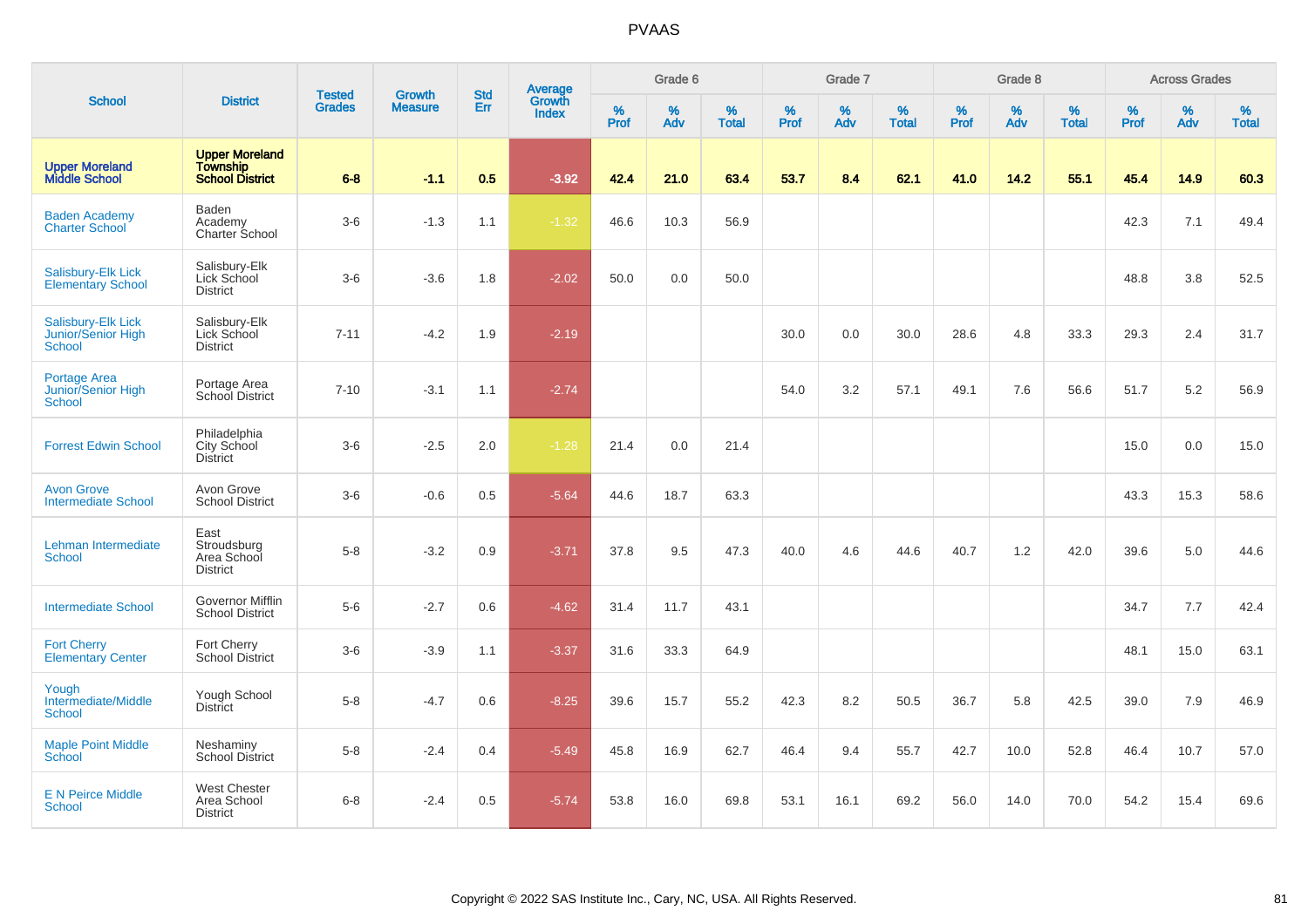|                                                                   |                                                        |                                |                                 | <b>Std</b> |                                          |           | Grade 6     |                      |                  | Grade 7  |                   |                     | Grade 8  |                   |                     | <b>Across Grades</b> |                   |
|-------------------------------------------------------------------|--------------------------------------------------------|--------------------------------|---------------------------------|------------|------------------------------------------|-----------|-------------|----------------------|------------------|----------|-------------------|---------------------|----------|-------------------|---------------------|----------------------|-------------------|
| <b>School</b>                                                     | <b>District</b>                                        | <b>Tested</b><br><b>Grades</b> | <b>Growth</b><br><b>Measure</b> | Err        | <b>Average</b><br>Growth<br><b>Index</b> | %<br>Prof | $\%$<br>Adv | $\%$<br><b>Total</b> | %<br><b>Prof</b> | %<br>Adv | %<br><b>Total</b> | $\%$<br><b>Prof</b> | %<br>Adv | %<br><b>Total</b> | $\%$<br><b>Prof</b> | $\%$<br>Adv          | %<br><b>Total</b> |
| <b>Upper Moreland<br/>Middle School</b>                           | <b>Upper Moreland</b><br>Township<br>School District   | $6-8$                          | $-1.1$                          | 0.5        | $-3.92$                                  | 42.4      | 21.0        | 63.4                 | 53.7             | 8.4      | 62.1              | 41.0                | 14.2     | 55.1              | 45.4                | 14.9                 | 60.3              |
| <b>Executive Education</b><br><b>Academy Charter</b><br>School    | Executive<br>Education<br>Academy<br>Charter School    | $3 - 10$                       | $-5.5$                          | 1.6        | $-3.40$                                  | 12.5      | 6.2         | 18.8                 |                  |          |                   | 38.1                | 0.0      | 38.1              | 31.4                | 2.9                  | 34.3              |
| <b>Penrose School</b>                                             | Philadelphia<br>City School<br><b>District</b>         | $3 - 8$                        | $-4.5$                          | 3.2        | $-1.39$                                  |           |             |                      |                  |          |                   |                     |          |                   | 14.8                | 0.0                  | 14.8              |
| <b>Reynolds Middle</b><br>School                                  | Lancaster<br><b>School District</b>                    | $6 - 8$                        | $-3.0$                          | 0.7        | $-4.12$                                  | 18.0      | 9.8         | 27.8                 | 28.6             | 3.6      | 32.1              | 28.4                | 2.7      | 31.1              | 24.1                | 6.0                  | 30.1              |
| <b>Wilson Southern</b><br><b>Middle School</b>                    | Wilson School<br><b>District</b>                       | $6-8$                          | $-4.3$                          | 0.9        | $-4.88$                                  | 51.1      | 14.8        | 65.9                 | 47.6             | 11.1     | 58.7              | 44.2                | 11.5     | 55.8              | 48.3                | 12.8                 | 61.1              |
| <b>Hamilton Andrew</b><br><b>School</b>                           | Philadelphia<br>City School<br>District                | $3-8$                          | $-5.0$                          | 3.5        | $-1.43$                                  | 0.0       | 7.7         | 7.7                  |                  |          |                   |                     |          |                   | 7.8                 | 2.0                  | 9.8               |
| East Allegheny<br>Junior/Senior High<br>School                    | East Allegheny<br>School District                      | $7 - 11$                       | $-2.7$                          | 0.9        | $-2.85$                                  |           |             |                      | 30.8             | 2.6      | 33.3              | 22.6                | 3.9      | 26.5              | 26.1                | 3.3                  | 29.4              |
| Coatesville<br>Intermediate High<br>School                        | Coatesville<br>Area School<br><b>District</b>          | $8-9$                          | $-1.3$                          | 0.9        | $-1.44$                                  |           |             |                      |                  |          |                   | 26.4                | 3.0      | 29.4              | 26.4                | 3.0                  | 29.4              |
| <b>First Philadelphia</b><br><b>Preparatory Charter</b><br>School | First<br>Philadelphia<br>Preparatory<br>Charter School | $3 - 8$                        | $-3.5$                          | 0.7        | $-5.28$                                  | 22.8      | 1.1         | 23.9                 | 7.6              | 0.0      | 7.6               | 18.9                | 4.0      | 23.0              | 16.4                | 1.6                  | 17.9              |
| Solomon/Plains<br><b>Elementary School</b>                        | Wilkes-Barre<br>Area School<br><b>District</b>         | $3-6$                          | $-2.3$                          | 1.1        | $-1.98$                                  | 39.4      | 22.7        | 62.1                 |                  |          |                   |                     |          |                   | 40.4                | 11.7                 | 52.1              |
| <b>Penn Alexander</b><br><b>School</b>                            | Philadelphia<br>City School<br><b>District</b>         | $3 - 8$                        | $-3.3$                          | 1.4        | $-2.43$                                  | 60.5      | 21.0        | 81.6                 | 69.6             | 21.7     | 91.3              |                     |          |                   | 46.6                | 36.5                 | 83.2              |
| <b>Spruance Gilbert</b><br>School                                 | Philadelphia<br>City School<br><b>District</b>         | $3-8$                          | $-4.0$                          | 2.8        | $-1.46$                                  |           |             |                      |                  |          |                   |                     |          |                   | 12.5                | 1.4                  | 13.9              |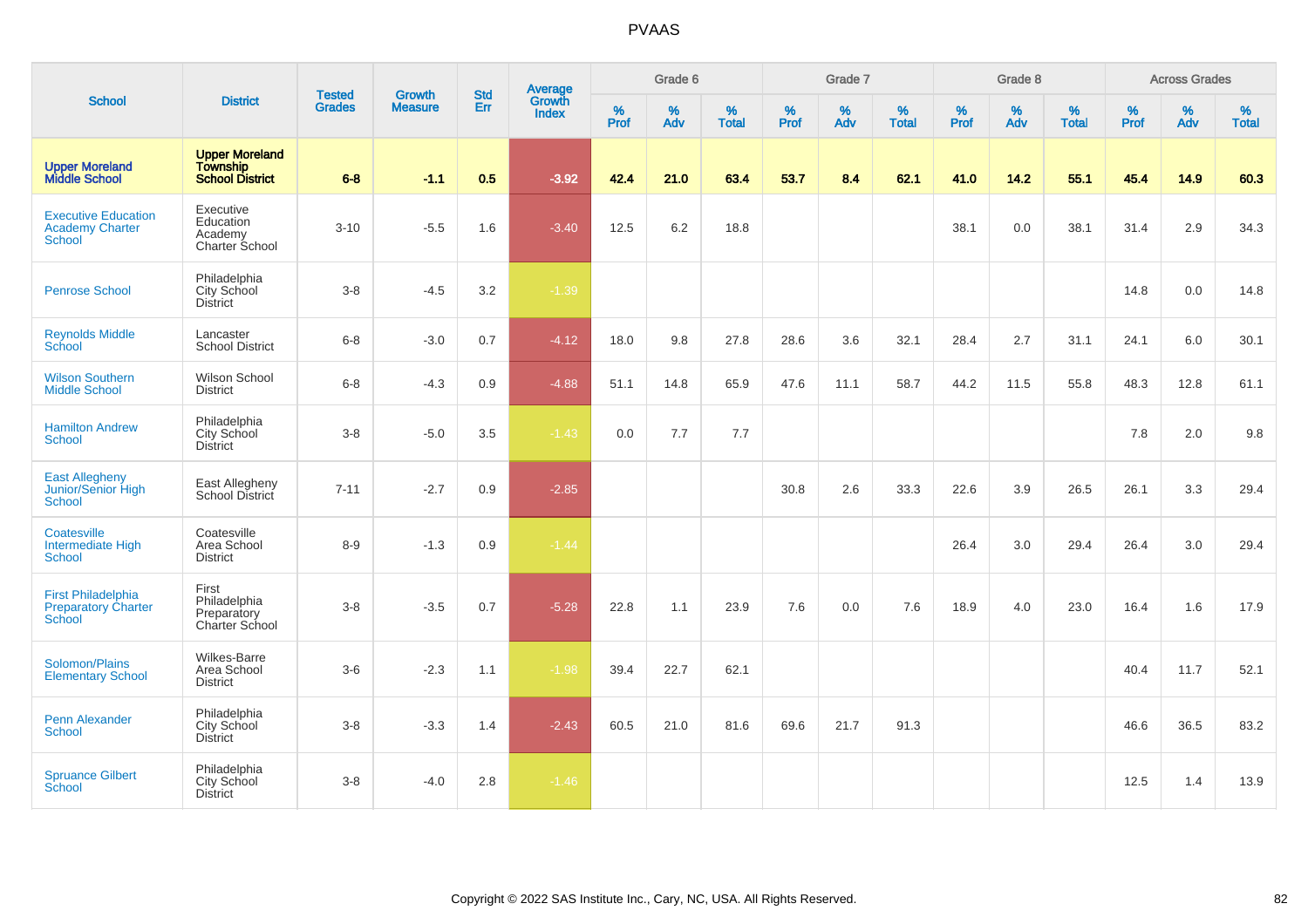|                                                     |                                                                    | <b>Tested</b> | <b>Growth</b>  | <b>Std</b> |                                   |                  | Grade 6  |                   |           | Grade 7  |                   |              | Grade 8  |                   |              | <b>Across Grades</b> |                   |
|-----------------------------------------------------|--------------------------------------------------------------------|---------------|----------------|------------|-----------------------------------|------------------|----------|-------------------|-----------|----------|-------------------|--------------|----------|-------------------|--------------|----------------------|-------------------|
| <b>School</b>                                       | <b>District</b>                                                    | <b>Grades</b> | <b>Measure</b> | <b>Err</b> | Average<br>Growth<br><b>Index</b> | %<br><b>Prof</b> | %<br>Adv | %<br><b>Total</b> | %<br>Prof | %<br>Adv | %<br><b>Total</b> | $\%$<br>Prof | %<br>Adv | %<br><b>Total</b> | $\%$<br>Prof | %<br>Adv             | %<br><b>Total</b> |
| <b>Upper Moreland</b><br><b>Middle School</b>       | <b>Upper Moreland</b><br><b>Township</b><br><b>School District</b> | $6 - 8$       | $-1.1$         | 0.5        | $-3.92$                           | 42.4             | 21.0     | 63.4              | 53.7      | 8.4      | 62.1              | 41.0         | 14.2     | 55.1              | 45.4         | 14.9                 | 60.3              |
| <b>Kirkbride Eliza B</b><br><b>School</b>           | Philadelphia<br>City School<br><b>District</b>                     | $3 - 8$       | $-4.7$         | 2.4        | $-1.97$                           |                  |          |                   | 25.0      | 0.0      | 25.0              |              |          |                   | 22.7         | 2.3                  | 25.0              |
| <b>Cocalico Middle</b><br><b>School</b>             | Cocalico School<br><b>District</b>                                 | $6-8$         | $-3.2$         | 0.5        | $-6.61$                           | 45.9             | 22.8     | 68.7              | 50.9      | 7.0      | 57.9              | 35.9         | 14.1     | 50.0              | 44.6         | 14.7                 | 59.3              |
| <b>Annville-Cleona Middle</b><br><b>School</b>      | Annville-Cleona<br><b>School District</b>                          | $6 - 8$       | $-3.3$         | 0.9        | $-4.00$                           |                  |          |                   | 54.6      | 12.7     | 67.3              | 32.4         | 17.6     | 50.0              | 43.6         | 15.1                 | 58.7              |
| <b>Holicong Middle</b><br><b>School</b>             | <b>Central Bucks</b><br><b>School District</b>                     | $7 - 9$       | $-3.1$         | 0.5        | $-6.50$                           |                  |          |                   | 55.4      | 15.9     | 71.3              | 54.8         | 12.4     | 67.2              | 55.1         | 14.2                 | 69.3              |
| <b>Meehan Austin Middle</b><br><b>School</b>        | Philadelphia<br>City School<br><b>District</b>                     | $7 - 8$       | $-4.5$         | 1.7        | $-2.64$                           |                  |          |                   | 11.8      | 2.9      | 14.7              | 38.5         | 3.8      | 42.3              | 23.3         | 3.3                  | 26.7              |
| <b>Neil A Armstrong</b><br><b>Middle School</b>     | <b>Bristol</b><br>Township<br>School District                      | $6 - 8$       | $-3.2$         | 0.7        | $-4.73$                           | 32.8             | 6.2      | 39.1              | 33.9      | 2.5      | 36.4              | 21.6         | 3.4      | 25.0              | 29.6         | 4.1                  | 33.7              |
| <b>Strath Haven Middle</b><br><b>School</b>         | Wallingford-<br>Swarthmore<br><b>School District</b>               | $6 - 8$       | $-1.8$         | 0.5        | $-3.52$                           | 42.2             | 32.8     | 75.0              | 46.2      | 21.9     | 68.0              | 47.0         | 22.8     | 69.8              | 44.9         | 26.4                 | 71.3              |
| <b>Schuylkill Haven</b><br>Senior High School       | Schuylkill<br>Haven Area<br><b>School District</b>                 | $8 - 11$      | $-2.2$         | 1.4        | $-1.58$                           |                  |          |                   |           |          |                   | 46.5         | 3.5      | 50.0              | 46.5         | 3.5                  | 50.0              |
| <b>Linton Middle School</b>                         | Penn Hills<br><b>School District</b>                               | $6-8$         | $-4.1$         | 0.6        | $-8.35$                           | 17.4             | 6.2      | 23.6              | 13.7      | 1.6      | 15.3              | 20.5         | 4.4      | 24.8              | 17.0         | 3.9                  | 20.9              |
| <b>Mount Carmel Area JH</b>                         | <b>Mount Carmel</b><br>Area School<br><b>District</b>              | $7 - 8$       | $-3.4$         | 0.9        | $-4.02$                           |                  |          |                   | 30.6      | 0.0      | 30.6              | 29.0         | 2.6      | 31.6              | 29.8         | 1.3                  | 31.1              |
| <b>Charles W Longer</b><br><b>Elementary School</b> | Hollidaysburg<br>Area School<br><b>District</b>                    | $3-6$         | $-1.8$         | 1.1        | $-2.15$                           | 37.5             | 14.1     | 51.6              |           |          |                   |              |          |                   | 46.3         | 12.7                 | 59.0              |
| <b>Hegins-Hubley</b><br><b>Elementary School</b>    | Tri-Valley<br>School District                                      | $3-6$         | $-2.4$         | 1.4        | $-2.04$                           | 27.6             | 3.4      | 31.0              |           |          |                   |              |          |                   | 36.0         | 8.1                  | 44.2              |
| <b>Beaver Area Middle</b><br>School                 | Beaver Area<br><b>School District</b>                              | $7 - 8$       | $-3.9$         | 0.8        | $-5.01$                           |                  |          |                   | 66.4      | 13.3     | 79.6              | 53.6         | 16.1     | 69.6              | 60.0         | 14.7                 | 74.7              |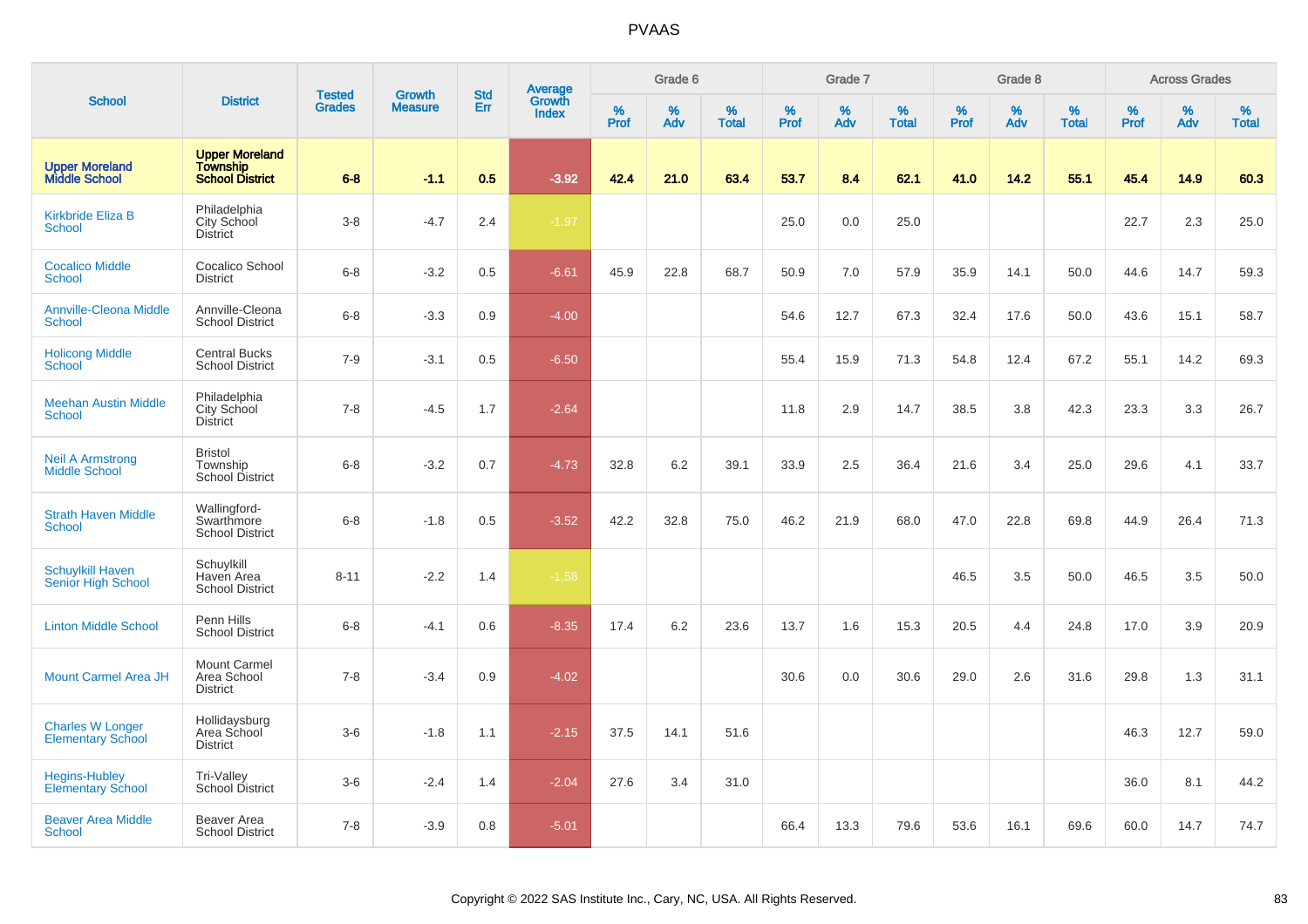|                                                                |                                                                    | <b>Tested</b> | <b>Growth</b>  | <b>Std</b> |                                   |                  | Grade 6  |                   |           | Grade 7  |                   |           | Grade 8     |                   |                  | <b>Across Grades</b> |                   |
|----------------------------------------------------------------|--------------------------------------------------------------------|---------------|----------------|------------|-----------------------------------|------------------|----------|-------------------|-----------|----------|-------------------|-----------|-------------|-------------------|------------------|----------------------|-------------------|
| <b>School</b>                                                  | <b>District</b>                                                    | <b>Grades</b> | <b>Measure</b> | Err        | Average<br>Growth<br><b>Index</b> | %<br><b>Prof</b> | %<br>Adv | %<br><b>Total</b> | %<br>Prof | %<br>Adv | %<br><b>Total</b> | %<br>Prof | $\%$<br>Adv | %<br><b>Total</b> | %<br><b>Prof</b> | %<br>Adv             | %<br><b>Total</b> |
| <b>Upper Moreland</b><br><b>Middle School</b>                  | <b>Upper Moreland</b><br><b>Township</b><br><b>School District</b> | $6 - 8$       | $-1.1$         | 0.5        | $-3.92$                           | 42.4             | 21.0     | 63.4              | 53.7      | 8.4      | 62.1              | 41.0      | 14.2        | 55.1              | 45.4             | 14.9                 | 60.3              |
| Masterman Julia R<br><b>Sec School</b>                         | Philadelphia<br>City School<br><b>District</b>                     | $5 - 10$      | $-7.1$         | 1.3        | $-5.33$                           | 15.6             | 78.1     | 93.8              | 25.0      | 75.0     | 100.0             | 45.8      | 50.0        | 95.8              | 41.1             | 55.1                 | 96.3              |
| <b>Arts Academy Charter</b><br><b>School</b>                   | Arts Academy<br>Charter School                                     | $5-8$         | $-3.5$         | 1.1        | $-3.11$                           | 46.7             | 2.2      | 48.9              | 49.1      | 1.9      | 50.9              | 45.2      | 3.2         | 48.4              | 46.6             | 2.0                  | 48.6              |
| <b>Collegium Charter</b><br>School                             | Collegium<br>Charter School                                        | $3 - 10$      | $-4.5$         | 0.5        | $-9.56$                           | 26.2             | 4.2      | 30.4              | 26.3      | 1.1      | 27.4              | 25.0      | 3.4         | 28.4              | 31.5             | 3.2                  | 34.7              |
| <b>Minersville Area</b><br>Junior/Senior High<br><b>School</b> | Minersville Area<br><b>School District</b>                         | $7 - 11$      | $-3.3$         | 1.1        | $-3.09$                           |                  |          |                   | 40.0      | 4.0      | 44.0              | 46.6      | 1.4         | 48.0              | 43.2             | 2.7                  | 46.0              |
| <b>Strong Vincent Middle</b><br>School                         | Erie City School<br><b>District</b>                                | $6 - 8$       | $-3.4$         | 0.5        | $-6.67$                           | 20.5             | 6.0      | 26.5              | 21.4      | 2.3      | 23.7              | 24.0      | 5.0         | 29.0              | 22.0             | 4.4                  | 26.3              |
| <b>Mars Area Middle</b><br><b>School</b>                       | Mars Area<br><b>School District</b>                                | $7 - 8$       | $-2.2$         | 0.6        | $-3.74$                           |                  |          |                   | 51.8      | 17.4     | 69.3              | 56.1      | 9.4         | 65.6              | 54.0             | 13.5                 | 67.4              |
| <b>Wyoming Area</b><br><b>Intermediate Center</b>              | Wyoming Area<br>School District                                    | $4-6$         | $-2.5$         | 0.9        | $-2.87$                           | 38.8             | 2.9      | 41.8              |           |          |                   |           |             |                   | 43.1             | 6.3                  | 49.4              |
| <b>Williamsport Area</b><br>Middle School                      | Williamsport<br>Area School<br><b>District</b>                     | $7 - 8$       | $-3.0$         | 0.5        | $-6.70$                           |                  |          |                   | 34.9      | 4.8      | 39.7              | 26.4      | 5.9         | 32.3              | 30.7             | 5.4                  | 36.1              |
| <b>Centerville Elementary</b><br><b>School</b>                 | Hempfield<br><b>School District</b>                                | $3-6$         | $-2.7$         | 1.2        | $-2.21$                           | 51.6             | 14.5     | 66.1              |           |          |                   |           |             |                   | 55.7             | 17.2                 | 72.8              |
| <b>Central Manor</b><br><b>Elementary School</b>               | Penn Manor<br><b>School District</b>                               | $3-6$         | $-2.6$         | 0.9        | $-2.80$                           | 54.4             | 11.1     | 65.6              |           |          |                   |           |             |                   | 47.6             | 20.2                 | 67.8              |
| <b>Northwestern Middle</b><br>School                           | Northwestern<br><b>School District</b>                             | $6 - 8$       | $-4.7$         | 0.7        | $-6.63$                           | 41.4             | 16.1     | 57.5              | 41.9      | 1.9      | 43.8              | 36.4      | 6.4         | 42.7              | 39.7             | 7.6                  | 47.4              |
| <b>Aliquippa Elementary</b><br>School                          | Aliquippa<br>School District                                       | $3-6$         | $-3.0$         | 1.2        | $-2.54$                           | 12.5             | 3.1      | 15.6              |           |          |                   |           |             |                   | 14.3             | 0.8                  | 15.1              |
| <b>West Greene</b><br><b>Elementary Center</b>                 | West Greene<br><b>School District</b>                              | $3-6$         | $-4.2$         | 1.5        | $-2.88$                           | 36.8             | 15.8     | 52.6              |           |          |                   |           |             |                   | 50.3             | 12.6                 | 62.9              |
| <b>Chartiers Valley</b><br><b>Middle School</b>                | <b>Chartiers Valley</b><br><b>School District</b>                  | $6 - 8$       | $-2.5$         | 0.5        | $-5.05$                           | 46.2             | 15.4     | 61.5              | 46.5      | 8.7      | 55.2              | 42.9      | 7.6         | 50.5              | 45.2             | 10.5                 | 55.7              |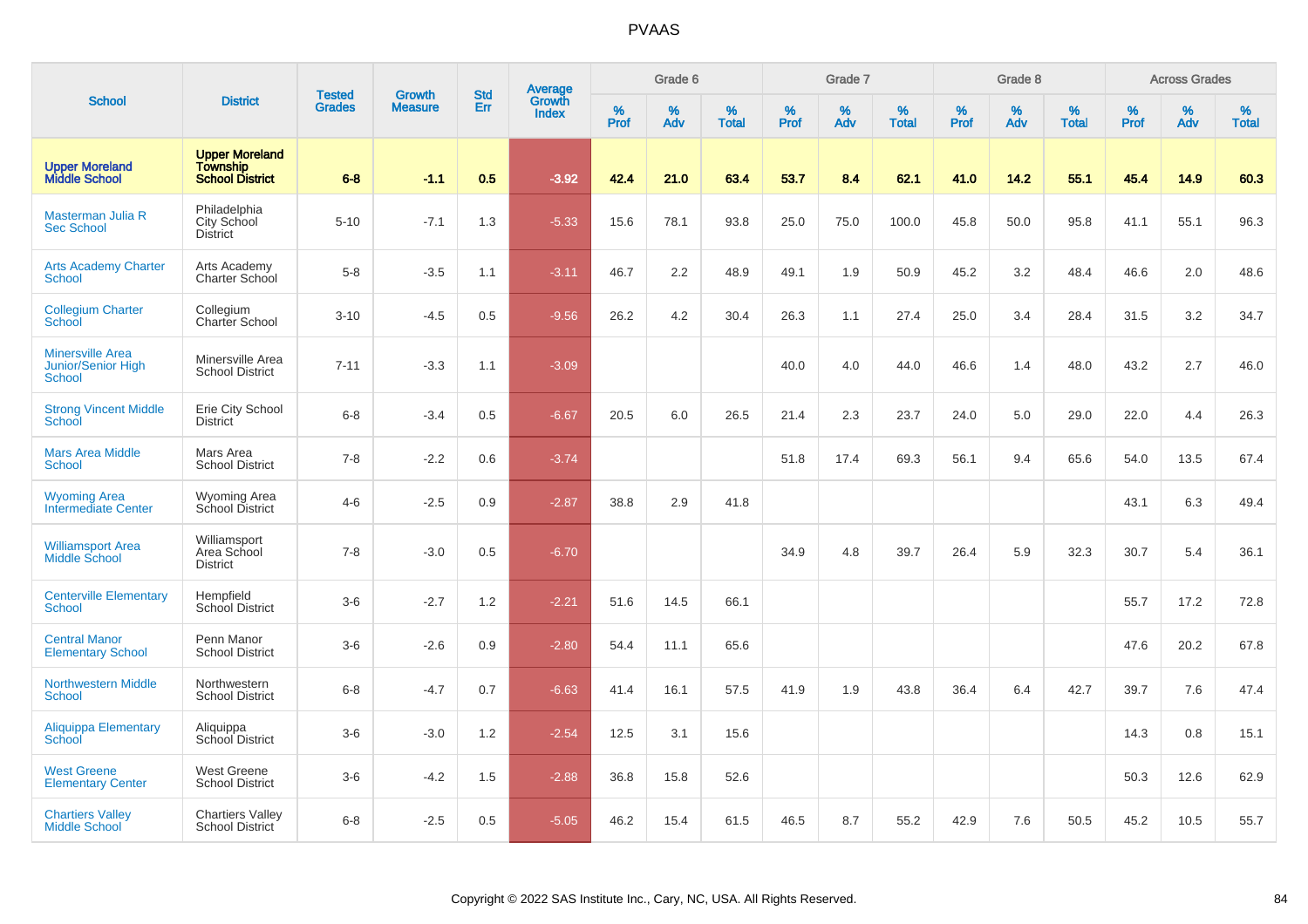|                                                                        |                                                                    | <b>Tested</b> | <b>Growth</b>  | <b>Std</b> |                                   |                  | Grade 6     |                   |           | Grade 7  |                   |              | Grade 8  |                   |              | <b>Across Grades</b> |                   |
|------------------------------------------------------------------------|--------------------------------------------------------------------|---------------|----------------|------------|-----------------------------------|------------------|-------------|-------------------|-----------|----------|-------------------|--------------|----------|-------------------|--------------|----------------------|-------------------|
| <b>School</b>                                                          | <b>District</b>                                                    | <b>Grades</b> | <b>Measure</b> | <b>Err</b> | Average<br>Growth<br><b>Index</b> | %<br><b>Prof</b> | $\%$<br>Adv | %<br><b>Total</b> | %<br>Prof | %<br>Adv | %<br><b>Total</b> | $\%$<br>Prof | %<br>Adv | %<br><b>Total</b> | $\%$<br>Prof | $\%$<br>Adv          | %<br><b>Total</b> |
| <b>Upper Moreland</b><br><b>Middle School</b>                          | <b>Upper Moreland</b><br><b>Township</b><br><b>School District</b> | $6 - 8$       | $-1.1$         | 0.5        | $-3.92$                           | 42.4             | 21.0        | 63.4              | 53.7      | 8.4      | 62.1              | 41.0         | 14.2     | 55.1              | 45.4         | 14.9                 | 60.3              |
| <b>Tunkhannock Stem</b><br>Academy                                     | Tunkhannock<br>Area School<br><b>District</b>                      | $7 - 7$       | $-2.1$         | 1.1        | $-1.93$                           |                  |             |                   | 33.3      | 3.1      | 36.4              |              |          |                   | 33.3         | 3.1                  | 36.4              |
| <b>Rolling Hills</b><br><b>Elementary School</b>                       | Council Rock<br><b>School District</b>                             | $3-6$         | $-2.3$         | 1.2        | $-3.34$                           | 42.9             | 10.7        | 53.6              |           |          |                   |              |          |                   | 49.6         | 14.1                 | 63.6              |
| <b>Forest City Regional</b><br><b>Elementary School</b>                | <b>Forest City</b><br>Regional<br>School District                  | $3-6$         | $-5.0$         | 1.3        | $-3.88$                           | 36.7             | 6.1         | 42.9              |           |          |                   |              |          |                   | 42.8         | 9.6                  | 52.4              |
| <b>West Hempfield</b><br>Middle School                                 | <b>Hempfield Area</b><br>School District                           | $6 - 8$       | $-3.0$         | 0.6        | $-4.81$                           | 39.2             | 17.7        | 56.9              | 46.4      | 10.9     | 57.2              | 48.4         | 11.5     | 59.8              | 44.6         | 13.3                 | 58.0              |
| <b>Ringgold Middle</b><br>School                                       | Ringgold<br>School District                                        | $5-8$         | $-6.9$         | 0.5        | $-14.61$                          | 29.5             | 0.6         | 30.1              | 21.8      | 3.5      | 25.3              | 31.7         | 4.3      | 36.0              | 26.6         | 2.5                  | 29.0              |
| <b>Dobson James School</b>                                             | Philadelphia<br>City School<br><b>District</b>                     | $3 - 8$       | $-6.5$         | 3.3        | $-1.98$                           |                  |             |                   |           |          |                   |              |          |                   | 47.5         | 10.0                 | 57.5              |
| <b>South Allegheny</b><br>Middle School                                | South<br>Allegheny<br>School District                              | $6 - 8$       | $-5.7$         | 1.1        | $-5.15$                           | 33.3             | 6.2         | 39.6              | 31.6      | 5.3      | 36.8              | 41.5         | 12.2     | 53.7              | 35.4         | 7.9                  | 43.3              |
| <b>Great Valley Middle</b><br>School                                   | <b>Great Valley</b><br>School District                             | $6 - 8$       | $-2.2$         | 0.4        | $-4.89$                           | 43.6             | 32.2        | 75.8              | 52.8      | 16.7     | 69.6              | 57.2         | 18.6     | 75.8              | 51.2         | 22.6                 | 73.8              |
| New Brighton Area<br><b>Middle School</b>                              | New Brighton<br>Area School<br><b>District</b>                     | $6 - 8$       | $-4.2$         | 0.7        | $-5.88$                           | 37.0             | 7.0         | 44.0              | 33.0      | 5.0      | 38.0              | 27.6         | 3.8      | 31.4              | 32.5         | 5.2                  | 37.7              |
| <b>Warwick Middle</b><br>School                                        | <b>Warwick School</b><br><b>District</b>                           | $7 - 8$       | $-2.3$         | 0.5        | $-4.52$                           |                  |             |                   | 46.4      | 8.0      | 54.4              | 50.5         | 9.6      | 60.1              | 48.6         | 8.9                  | 57.4              |
| <b>Willow Hill School</b>                                              | Abington<br>School District                                        | $3-6$         | $-3.2$         | 1.4        | $-2.26$                           | 50.0             | 17.6        | 67.6              |           |          |                   |              |          |                   | 47.8         | 12.4                 | 60.2              |
| <b>Propel Charter School-</b><br><b>Mckeesport</b>                     | Propel Charter<br>School-<br>Mckeesport                            | $3-8$         | $-7.2$         | 1.0        | $-7.15$                           | 32.4             | 0.0         | 32.4              | 34.2      | 2.6      | 36.8              | 29.7         | 2.7      | 32.4              | 32.1         | 1.4                  | 33.5              |
| <b>Lincoln Park</b><br><b>Performing Arts</b><br><b>Charter School</b> | Lincoln Park<br>Performing Arts<br><b>Charter School</b>           | $7 - 11$      | $-3.9$         | 1.1        | $-3.56$                           |                  |             |                   | 66.1      | 5.4      | 71.4              | 59.8         | 17.2     | 77.0              | 62.2         | 12.6                 | 74.8              |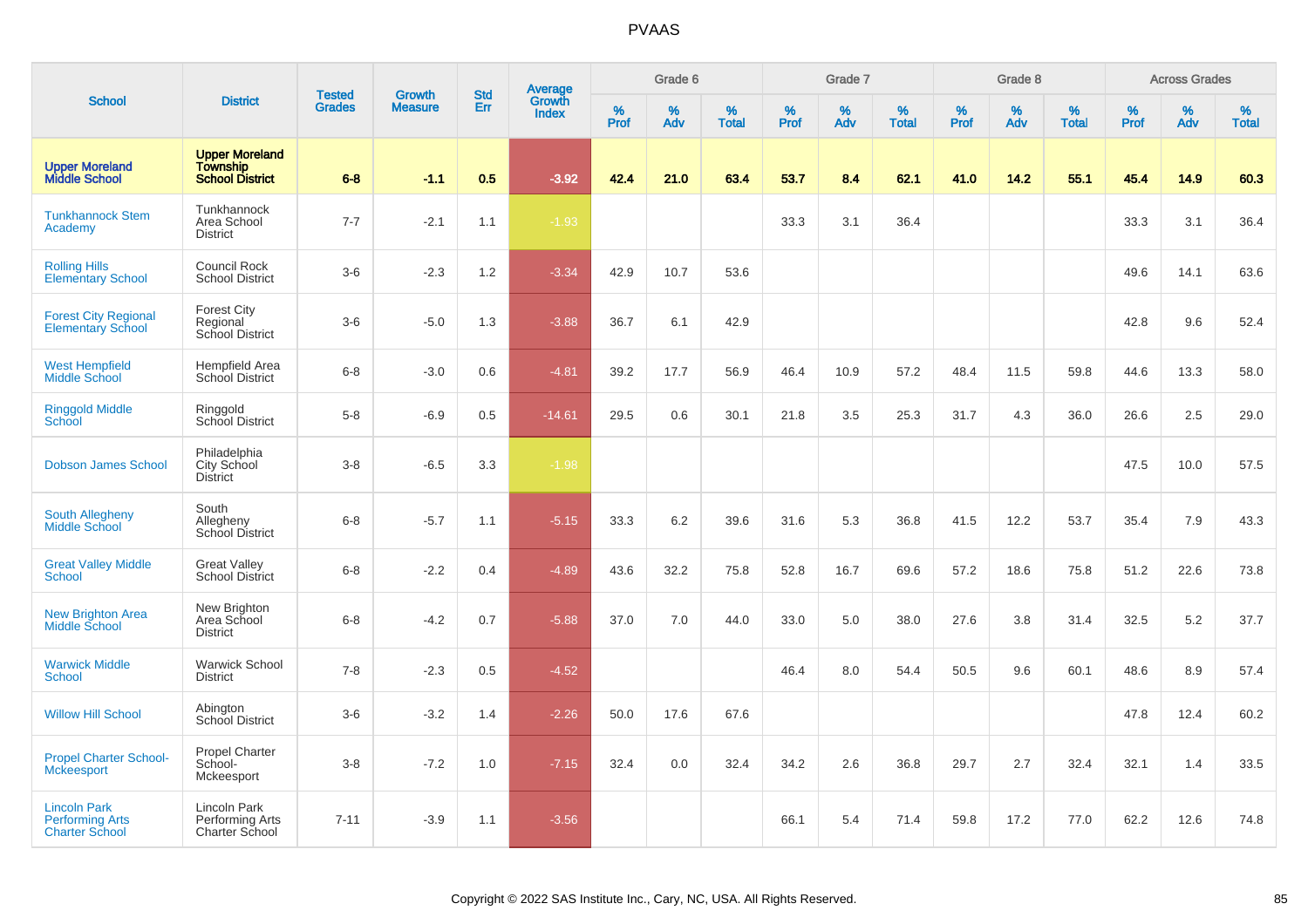|                                                         |                                                                    | <b>Tested</b> | <b>Growth</b>  | <b>Std</b> |                                   |           | Grade 6  |                   |           | Grade 7  |                   |           | Grade 8  |                   |           | <b>Across Grades</b> |                   |
|---------------------------------------------------------|--------------------------------------------------------------------|---------------|----------------|------------|-----------------------------------|-----------|----------|-------------------|-----------|----------|-------------------|-----------|----------|-------------------|-----------|----------------------|-------------------|
| <b>School</b>                                           | <b>District</b>                                                    | <b>Grades</b> | <b>Measure</b> | Err        | Average<br>Growth<br><b>Index</b> | %<br>Prof | %<br>Adv | %<br><b>Total</b> | %<br>Prof | %<br>Adv | %<br><b>Total</b> | %<br>Prof | %<br>Adv | %<br><b>Total</b> | %<br>Prof | %<br>Adv             | %<br><b>Total</b> |
| <b>Upper Moreland</b><br><b>Middle School</b>           | <b>Upper Moreland</b><br><b>Township</b><br><b>School District</b> | $6 - 8$       | $-1.1$         | 0.5        | $-3.92$                           | 42.4      | 21.0     | 63.4              | 53.7      | 8.4      | 62.1              | 41.0      | 14.2     | 55.1              | 45.4      | 14.9                 | 60.3              |
| <b>Pottstown Middle</b><br><b>School</b>                | Pottstown<br><b>School District</b>                                | $5-8$         | $-5.4$         | 0.5        | $-10.65$                          | 20.1      | 2.1      | 22.2              | 16.9      | 0.6      | 17.5              | 16.5      | 1.6      | 18.1              | 19.2      | 1.4                  | 20.5              |
| <b>Tamanend Middle</b><br><b>School</b>                 | <b>Central Bucks</b><br><b>School District</b>                     | $7-9$         | $-3.1$         | 0.6        | $-5.41$                           |           |          |                   | 54.2      | 13.4     | 67.6              | 53.8      | 20.1     | 74.0              | 54.0      | 16.2                 | 70.3              |
| <b>Valley Elementary</b><br>School                      | Bensalem<br>Township<br>School District                            | $3-6$         | $-3.1$         | 1.0        | $-3.06$                           | 29.9      | 3.9      | 33.8              |           |          |                   |           |          |                   | 24.5      | 4.8                  | 29.3              |
| <b>Ephrata Middle School</b>                            | Ephrata Area<br>School District                                    | $6-9$         | $-1.9$         | 0.5        | $-3.57$                           |           |          |                   | 41.0      | 5.2      | 46.2              | 39.6      | 7.4      | 47.0              | 39.8      | 6.2                  | 46.0              |
| <b>Coudersport Area</b><br>Junior/Senior High<br>School | Coudersport<br>Area School<br><b>District</b>                      | $7 - 11$      | $-3.7$         | 1.2        | $-3.07$                           |           |          |                   | 35.8      | 3.8      | 39.6              | 30.2      | 0.0      | 30.2              | 33.0      | 1.9                  | 34.9              |
| Montessori Regional<br><b>Charter School</b>            | Montessori<br>Regional<br>Charter School                           | $3-6$         | $-3.8$         | 1.1        | $-3.39$                           | 37.3      | 8.5      | 45.8              |           |          |                   |           |          |                   | 32.2      | 4.5                  | 36.7              |
| <b>Dunmore</b><br>Junior/Senior High<br>School          | Dunmore<br><b>School District</b>                                  | $7 - 11$      | $-3.9$         | 0.9        | $-4.28$                           |           |          |                   | 45.9      | 1.8      | 47.7              | 34.5      | 6.0      | 40.5              | 40.9      | 3.6                  | 44.6              |
| <b>Troy Intermediate</b><br>School                      | <b>Troy Area</b><br>School District                                | $3-6$         | $-3.1$         | 0.9        | $-3.57$                           | 25.5      | 5.9      | 31.4              |           |          |                   |           |          |                   | 37.2      | 5.6                  | 42.8              |
| <b>Lincoln Junior/Senior</b><br><b>High School</b>      | <b>Ellwood City</b><br>Area School<br><b>District</b>              | $7 - 11$      | $-2.6$         | 0.8        | $-3.13$                           |           |          |                   | 43.3      | 10.8     | 54.2              | 41.3      | 8.3      | 49.5              | 42.4      | 9.6                  | 52.0              |
| <b>Stetser Elementary</b><br><b>School</b>              | Chester-Upland<br><b>School District</b>                           | $3-6$         | $-6.0$         | 2.8        | $-2.16$                           | 15.0      | 0.0      | 15.0              |           |          |                   |           |          |                   | 25.0      | 3.1                  | 28.1              |
| Gamp                                                    | Philadelphia<br>City School<br><b>District</b>                     | $5 - 10$      | $-5.6$         | 1.9        | $-3.00$                           | 58.8      | 29.4     | 88.2              | 64.3      | 7.1      | 71.4              |           |          |                   | 61.7      | 19.2                 | 80.8              |
| <b>Central Cambria</b><br><b>Middle School</b>          | Central<br>Cambria School<br><b>District</b>                       | $6-8$         | $-3.6$         | 0.7        | $-5.43$                           | 33.6      | 13.3     | 46.9              | 48.2      | 4.4      | 52.6              | 38.9      | 4.8      | 43.6              | 40.2      | 7.4                  | 47.6              |
| <b>Stanton Edwin M</b><br><b>School</b>                 | Philadelphia<br>City School<br><b>District</b>                     | $3 - 7$       | $-5.2$         | 2.3        | $-2.39$                           |           |          |                   | 6.7       | 0.0      | 6.7               |           |          |                   | 12.1      | 4.6                  | 16.7              |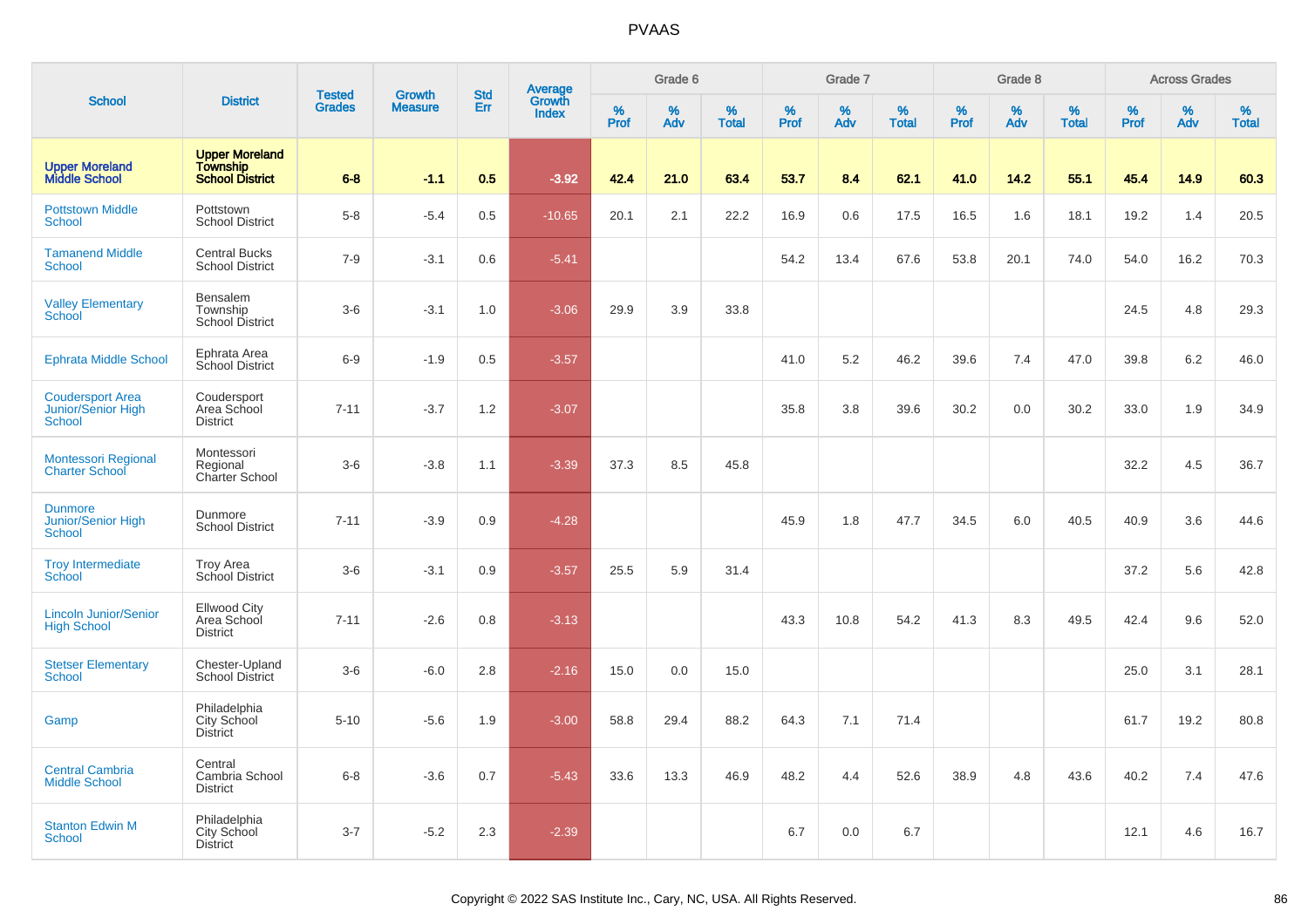|                                                              |                                                                    | <b>Tested</b> | Growth         | <b>Std</b> | Average<br>Growth |           | Grade 6  |                   |           | Grade 7  |                   |           | Grade 8  |                   |           | <b>Across Grades</b> |                   |
|--------------------------------------------------------------|--------------------------------------------------------------------|---------------|----------------|------------|-------------------|-----------|----------|-------------------|-----------|----------|-------------------|-----------|----------|-------------------|-----------|----------------------|-------------------|
| <b>School</b>                                                | <b>District</b>                                                    | <b>Grades</b> | <b>Measure</b> | Err        | <b>Index</b>      | %<br>Prof | %<br>Adv | %<br><b>Total</b> | %<br>Prof | %<br>Adv | %<br><b>Total</b> | %<br>Prof | %<br>Adv | %<br><b>Total</b> | %<br>Prof | %<br>Adv             | %<br><b>Total</b> |
| <b>Upper Moreland</b><br><b>Middle School</b>                | <b>Upper Moreland</b><br><b>Township</b><br><b>School District</b> | $6 - 8$       | $-1.1$         | 0.5        | $-3.92$           | 42.4      | 21.0     | 63.4              | 53.7      | 8.4      | 62.1              | 41.0      | 14.2     | 55.1              | 45.4      | 14.9                 | 60.3              |
| <b>Waynesburg Central</b><br><b>Elementary School</b>        | <b>Central Greene</b><br><b>School District</b>                    | $3-6$         | $-1.9$         | 0.9        | $-2.70$           | 40.4      | 9.6      | 50.0              |           |          |                   |           |          |                   | 37.0      | 6.2                  | 43.3              |
| <b>Propel Charter School-</b><br>Pitcairn                    | <b>Propel Charter</b><br>School-Pitcairn                           | $3 - 8$       | $-5.3$         | 1.2        | $-4.63$           | 29.6      | 11.1     | 40.7              | 18.2      | 0.0      | 18.2              | 16.7      | 0.0      | 16.7              | 17.3      | 2.5                  | 19.8              |
| <b>Elkins Park School</b>                                    | Cheltenham<br><b>School District</b>                               | $5-6$         | $-2.4$         | 0.8        | $-2.83$           | 50.0      | 17.9     | 67.9              |           |          |                   |           |          |                   | 46.7      | 15.3                 | 62.0              |
| <b>Cameron County</b><br>Junior/Senior High<br><b>School</b> | Cameron<br><b>County School</b><br><b>District</b>                 | $7 - 12$      | $-4.7$         | 1.4        | $-3.33$           |           |          |                   | 39.0      | 0.0      | 39.0              | 43.2      | 5.4      | 48.6              | 41.0      | 2.6                  | 43.6              |
| <b>Sullivan Co</b><br><b>Elementary School</b><br>(8180)     | <b>Sullivan County</b><br>School District                          | $3-6$         | $-5.3$         | 1.3        | $-4.00$           | 62.0      | 6.0      | 68.0              |           |          |                   |           |          |                   | 39.8      | 6.6                  | 46.4              |
| <b>Poquessing Middle</b><br>School                           | Neshaminy<br><b>School District</b>                                | $5-8$         | $-2.7$         | 0.5        | $-5.65$           | 45.4      | 11.4     | 56.8              | 44.1      | 5.6      | 49.7              | 38.7      | 7.1      | 45.8              | 45.4      | 7.8                  | 53.2              |
| <b>Orefield Middle School</b>                                | Parkland<br><b>School District</b>                                 | $6 - 8$       | $-4.1$         | 0.5        | $-8.09$           | 39.1      | 25.9     | 65.0              | 48.1      | 16.0     | 64.2              | 44.4      | 11.1     | 55.6              | 43.6      | 18.0                 | 61.6              |
| <b>Pennridge South</b><br>Middle School                      | Pennridge<br>School District                                       | $6 - 8$       | $-4.8$         | 0.7        | $-6.90$           | 37.3      | 15.4     | 52.7              | 38.2      | 4.9      | 43.1              | 40.6      | 7.6      | 48.1              | 38.7      | 9.4                  | 48.1              |
| <b>Brookville</b><br><b>Junior/Senior High</b><br>School     | <b>Brookville Area</b><br><b>School District</b>                   | $7 - 11$      | $-4.7$         | 0.8        | $-5.92$           |           |          |                   | 34.4      | 0.8      | 35.2              | 45.0      | 7.3      | 52.3              | 39.3      | 3.8                  | 43.2              |
| <b>Logan Elementary</b><br>School                            | East Allegheny<br>School District                                  | $3-6$         | $-3.3$         | 0.9        | $-3.45$           | 26.2      | 7.1      | 33.3              |           |          |                   |           |          |                   | 27.4      | 4.4                  | 31.8              |
| <b>Cedarbrook Middle</b><br>School                           | Cheltenham<br><b>School District</b>                               | $7 - 8$       | $-3.0$         | 0.8        | $-3.57$           |           |          |                   | 48.3      | 9.4      | 57.7              | 35.2      | 7.7      | 42.9              | 43.2      | 8.7                  | 51.9              |
| <b>Jackson Middle School</b>                                 | Lancaster<br><b>School District</b>                                | $6 - 8$       | $-3.4$         | 0.7        | $-5.05$           | 19.0      | 0.9      | 19.8              | 6.5       | 0.0      | 6.5               | 12.8      | 0.0      | 12.8              | 12.6      | 0.3                  | 12.9              |
| <b>Fred S Engle Middle</b><br>School                         | Avon Grove<br><b>School District</b>                               | $7 - 8$       | $-2.4$         | 0.5        | $-4.57$           |           |          |                   | 59.7      | 14.8     | 74.5              | 47.3      | 17.0     | 64.3              | 53.8      | 15.9                 | 69.7              |
| <b>Strayer Middle School</b>                                 | Quakertown<br>Community<br><b>School District</b>                  | $6 - 8$       | $-3.5$         | 0.5        | $-7.99$           |           |          |                   | 40.4      | 7.5      | 47.8              | 42.6      | 17.3     | 59.9              | 41.5      | 12.4                 | 53.9              |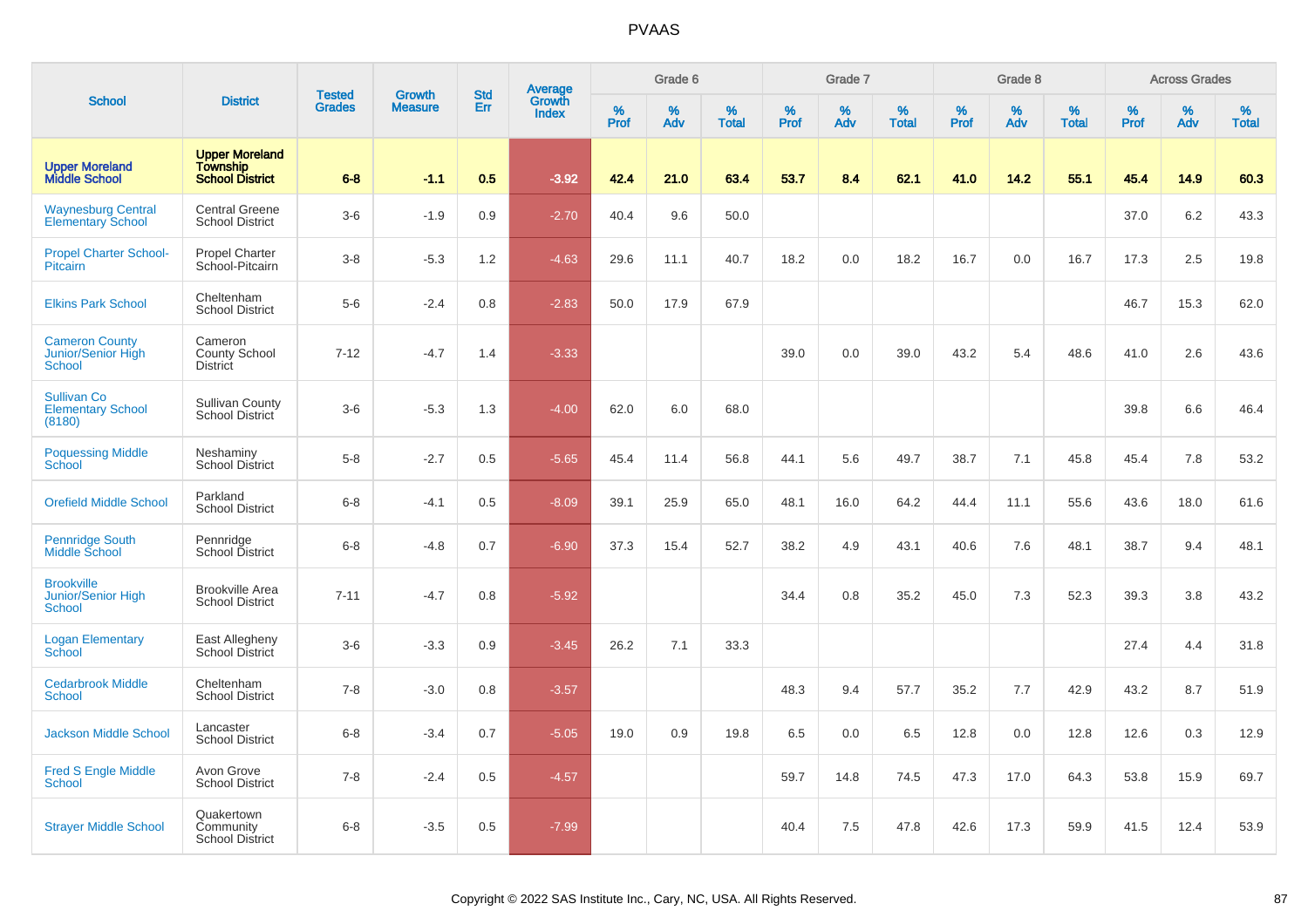|                                                            |                                                                    | <b>Tested</b> | <b>Growth</b>  | <b>Std</b> | <b>Average</b><br>Growth |           | Grade 6  |                   |           | Grade 7  |                   |           | Grade 8  |                   |           | <b>Across Grades</b> |                   |
|------------------------------------------------------------|--------------------------------------------------------------------|---------------|----------------|------------|--------------------------|-----------|----------|-------------------|-----------|----------|-------------------|-----------|----------|-------------------|-----------|----------------------|-------------------|
| <b>School</b>                                              | <b>District</b>                                                    | <b>Grades</b> | <b>Measure</b> | <b>Err</b> | <b>Index</b>             | %<br>Prof | %<br>Adv | %<br><b>Total</b> | %<br>Prof | %<br>Adv | %<br><b>Total</b> | %<br>Prof | %<br>Adv | %<br><b>Total</b> | %<br>Prof | %<br>Adv             | %<br><b>Total</b> |
| <b>Upper Moreland<br/>Middle School</b>                    | <b>Upper Moreland</b><br><b>Township</b><br><b>School District</b> | $6 - 8$       | $-1.1$         | 0.5        | $-3.92$                  | 42.4      | 21.0     | 63.4              | 53.7      | 8.4      | 62.1              | 41.0      | 14.2     | 55.1              | 45.4      | 14.9                 | 60.3              |
| <b>Steelton-Highspire</b><br><b>High School</b>            | Steelton-<br>Highspire<br>School District                          | $7 - 11$      | $-3.8$         | 0.9        | $-4.17$                  |           |          |                   | 3.8       | 0.0      | 3.8               | 5.9       | 0.0      | 5.9               | 4.8       | 0.0                  | 4.8               |
| <b>Cornwells Elementary</b><br>School                      | Bensalem<br>Township<br><b>School District</b>                     | $3-6$         | $-3.3$         | 1.3        | $-2.58$                  | 24.1      | 5.2      | 29.3              |           |          |                   |           |          |                   | 27.7      | 6.1                  | 33.8              |
| <b>Paxon Hollow Middle</b><br><b>School</b>                | Marple<br>Newtown<br><b>School District</b>                        | $6 - 8$       | $-3.8$         | 0.5        | $-7.22$                  | 48.1      | 22.9     | 71.0              | 51.1      | 9.4      | 60.6              | 52.8      | 7.4      | 60.2              | 50.4      | 14.0                 | 64.4              |
| <b>Mcmurray Elementary</b><br><b>School</b>                | Peters<br>Township<br><b>School District</b>                       | $4 - 6$       | $-2.7$         | 0.5        | $-5.10$                  | 48.1      | 33.6     | 81.7              |           |          |                   |           |          |                   | 48.4      | 37.4                 | 85.8              |
| <b>Anderson Add B</b><br><b>School</b>                     | Philadelphia<br>City School<br><b>District</b>                     | $3 - 8$       | $-8.8$         | 1.8        | $-4.94$                  | 7.1       | 0.0      | 7.1               |           |          |                   | 5.9       | 0.0      | 5.9               | 8.0       | 1.3                  | 9.3               |
| <b>Charles A Huston</b><br><b>Middle School</b>            | <b>Burrell School</b><br><b>District</b>                           | $6 - 8$       | $-4.9$         | 0.9        | $-5.70$                  | 46.2      | 7.7      | 53.8              | 46.8      | 6.5      | 53.2              | 40.0      | 5.0      | 45.0              | 44.6      | 6.5                  | 51.2              |
| <b>Pennbrook Middle</b><br><b>School</b>                   | North Penn<br><b>School District</b>                               | $6 - 9$       | $-3.2$         | 0.6        | $-5.06$                  |           |          |                   | 58.5      | 13.7     | 72.2              | 49.7      | 18.4     | 68.1              | 54.4      | 15.9                 | 70.3              |
| <b>West Middlesex Area</b><br>Junior/Senior High<br>School | West Middlesex<br>Area School<br><b>District</b>                   | $7 - 10$      | $-7.7$         | 1.3        | $-6.12$                  |           |          |                   | 44.4      | 5.6      | 50.0              | 35.7      | 4.8      | 40.5              | 40.6      | 5.2                  | 45.8              |
| <b>Mountain View</b><br><b>Elementary School</b>           | Greater Latrobe<br><b>School District</b>                          | $3-6$         | $-2.8$         | 1.0        | $-3.19$                  | 46.3      | 20.7     | 67.1              |           |          |                   |           |          |                   | 52.4      | 17.2                 | 69.6              |
| <b>Bridesburg School</b>                                   | Philadelphia<br>City School<br><b>District</b>                     | $3 - 8$       | $-6.7$         | 1.4        | $-4.63$                  |           |          |                   | 30.4      | 4.4      | 34.8              | 15.6      | 3.1      | 18.8              | 24.4      | 1.6                  | 26.0              |
| Pennridge North<br>Middle School                           | Pennridge<br>School District                                       | $6 - 8$       | $-3.3$         | 0.6        | $-5.98$                  | 48.7      | 21.3     | 70.0              | 53.1      | 10.1     | 63.1              | 52.8      | 16.4     | 69.2              | 51.6      | 15.6                 | 67.2              |
| <b>Rostraver Elementary</b><br><b>School</b>               | <b>Belle Vernon</b><br>Area School<br><b>District</b>              | $3-6$         | $-4.3$         | 1.2        | $-3.56$                  | 43.1      | 7.8      | 51.0              |           |          |                   |           |          |                   | 50.2      | 8.1                  | 58.3              |
| <b>Baggaley Elementary</b><br><b>School</b>                | Greater Latrobe<br><b>School District</b>                          | $3-6$         | $-8.2$         | 1.0        | $-8.29$                  | 37.7      | 23.4     | 61.0              |           |          |                   |           |          |                   | 44.9      | 14.9                 | 59.8              |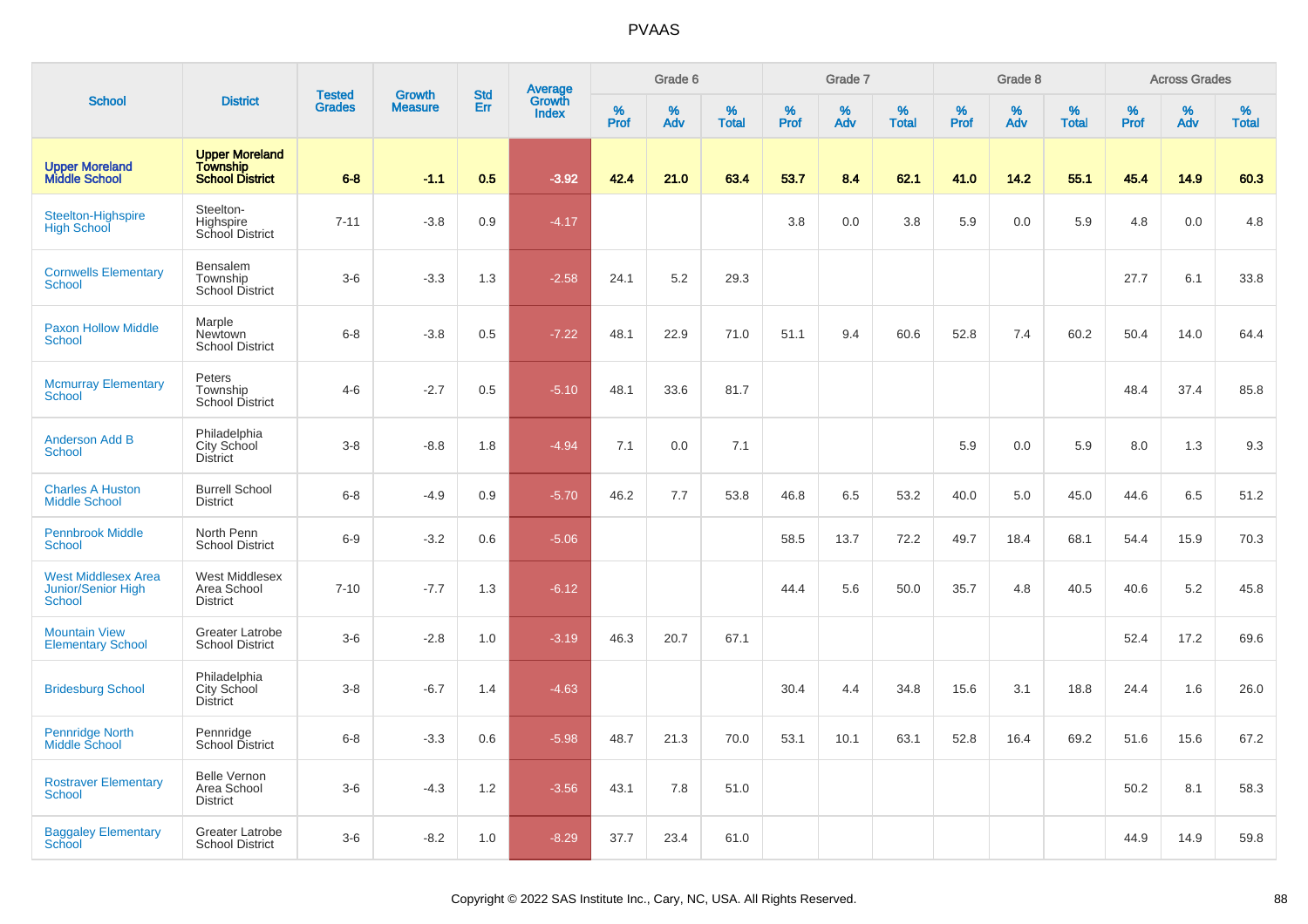|                                                         |                                                                    |                                | <b>Growth</b>  | <b>Std</b> |                                          |                  | Grade 6     |                   |              | Grade 7     |                      |              | Grade 8  |                   |              | <b>Across Grades</b> |                   |
|---------------------------------------------------------|--------------------------------------------------------------------|--------------------------------|----------------|------------|------------------------------------------|------------------|-------------|-------------------|--------------|-------------|----------------------|--------------|----------|-------------------|--------------|----------------------|-------------------|
| <b>School</b>                                           | <b>District</b>                                                    | <b>Tested</b><br><b>Grades</b> | <b>Measure</b> | Err        | <b>Average</b><br>Growth<br><b>Index</b> | %<br><b>Prof</b> | $\%$<br>Adv | %<br><b>Total</b> | $\%$<br>Prof | $\%$<br>Adv | $\%$<br><b>Total</b> | $\%$<br>Prof | %<br>Adv | %<br><b>Total</b> | $\%$<br>Prof | $\%$<br>Adv          | %<br><b>Total</b> |
| <b>Upper Moreland<br/>Middle School</b>                 | <b>Upper Moreland</b><br><b>Township</b><br><b>School District</b> | $6 - 8$                        | $-1.1$         | 0.5        | $-3.92$                                  | 42.4             | 21.0        | 63.4              | 53.7         | 8.4         | 62.1                 | 41.0         | 14.2     | 55.1              | 45.4         | 14.9                 | 60.3              |
| <b>Latrobe Elementary</b><br>School                     | <b>Greater Latrobe</b><br><b>School District</b>                   | $3-6$                          | $-5.3$         | 1.0        | $-5.41$                                  | 43.2             | 19.8        | 63.0              |              |             |                      |              |          |                   | 42.9         | 15.1                 | 58.0              |
| <b>Sol Feinstone</b><br><b>Elementary School</b>        | Council Rock<br><b>School District</b>                             | $3-6$                          | $-4.8$         | 0.9        | $-5.60$                                  | 51.6             | 29.5        | 81.0              |              |             |                      |              |          |                   | 56.1         | 24.2                 | 80.3              |
| <b>North Salem</b><br><b>Elementary School</b>          | Dover Area<br><b>School District</b>                               | $3-6$                          | $-4.6$         | 1.5        | $-2.94$                                  |                  |             |                   |              |             |                      |              |          |                   | 50.0         | 10.7                 | 60.7              |
| <b>Mount Pleasant Area</b><br><b>Junior High School</b> | Mount Pleasant<br>Area School<br><b>District</b>                   | $7 - 8$                        | $-3.6$         | 0.8        | $-4.70$                                  |                  |             |                   | 42.2         | 2.8         | 45.1                 | 38.7         | 6.4      | 45.2              | 40.6         | 4.5                  | 45.1              |
| Northampton Area<br><b>Middle School</b>                | Northampton<br>Area School<br><b>District</b>                      | $6 - 8$                        | $-5.3$         | 0.8        | $-6.32$                                  | 34.5             | 19.5        | 54.0              | 26.8         | 7.0         | 33.8                 | 42.1         | 5.3      | 47.4              | 34.0         | 12.4                 | 46.5              |
| <b>Woodrow Wilson</b><br><b>Middle School</b>           | Erie City School<br><b>District</b>                                | $6-8$                          | $-3.9$         | 0.5        | $-7.39$                                  | 14.4             | 2.1         | 16.6              | 18.0         | 2.2         | 20.2                 | 19.3         | 1.1      | 20.4              | 17.2         | 1.8                  | 19.0              |
| Carbondale<br><b>Elementary School</b>                  | Carbondale<br>Area School<br><b>District</b>                       | $3-6$                          | $-3.3$         | 0.9        | $-3.50$                                  | 23.3             | 2.2         | 25.6              |              |             |                      |              |          |                   | 26.4         | 2.4                  | 28.7              |
| <b>Karns City High</b><br>School                        | Karns City Area<br>School District                                 | $7 - 11$                       | $-4.0$         | 0.8        | $-4.85$                                  |                  |             |                   | 47.8         | 1.7         | 49.6                 | 41.1         | 1.9      | 43.0              | 44.6         | 1.8                  | 46.4              |
| <b>Maritime Academy</b><br><b>Charter School</b>        | Maritime<br>Academy<br>Charter School                              | $3 - 10$                       | $-6.3$         | 0.7        | $-9.48$                                  | 18.1             | 2.4         | 20.5              | 24.1         | 3.4         | 27.6                 | 22.7         | 0.0      | 22.7              | 19.4         | 1.9                  | 21.3              |
| <b>Tunkhannock Area</b><br><b>Intermediate School</b>   | Tunkhannock<br>Area School<br><b>District</b>                      | $3-6$                          | $-5.3$         | 0.8        | $-7.07$                                  | 35.9             | 12.5        | 48.4              |              |             |                      |              |          |                   | 35.9         | 7.3                  | 43.2              |
| <b>North Wales</b><br><b>Elementary School</b>          | North Penn<br><b>School District</b>                               | $3-6$                          | $-4.1$         | 1.3        | $-5.67$                                  | 45.0             | 10.0        | 55.0              |              |             |                      |              |          |                   | 48.4         | 20.3                 | 68.7              |
| <b>Acmetonia Elementary</b><br><b>School</b>            | Allegheny<br>Valley School<br><b>District</b>                      | $3-6$                          | $-3.9$         | 1.2        | $-3.31$                                  | 44.4             | 9.3         | 53.7              |              |             |                      |              |          |                   | 48.1         | 8.6                  | 56.6              |
| <b>Kiski Area Upper</b><br><b>Elementary School</b>     | Kiski Area<br><b>School District</b>                               | $5-6$                          | $-3.3$         | 0.6        | $-5.51$                                  | 41.2             | 18.5        | 59.7              |              |             |                      |              |          |                   | 45.9         | 11.5                 | 57.4              |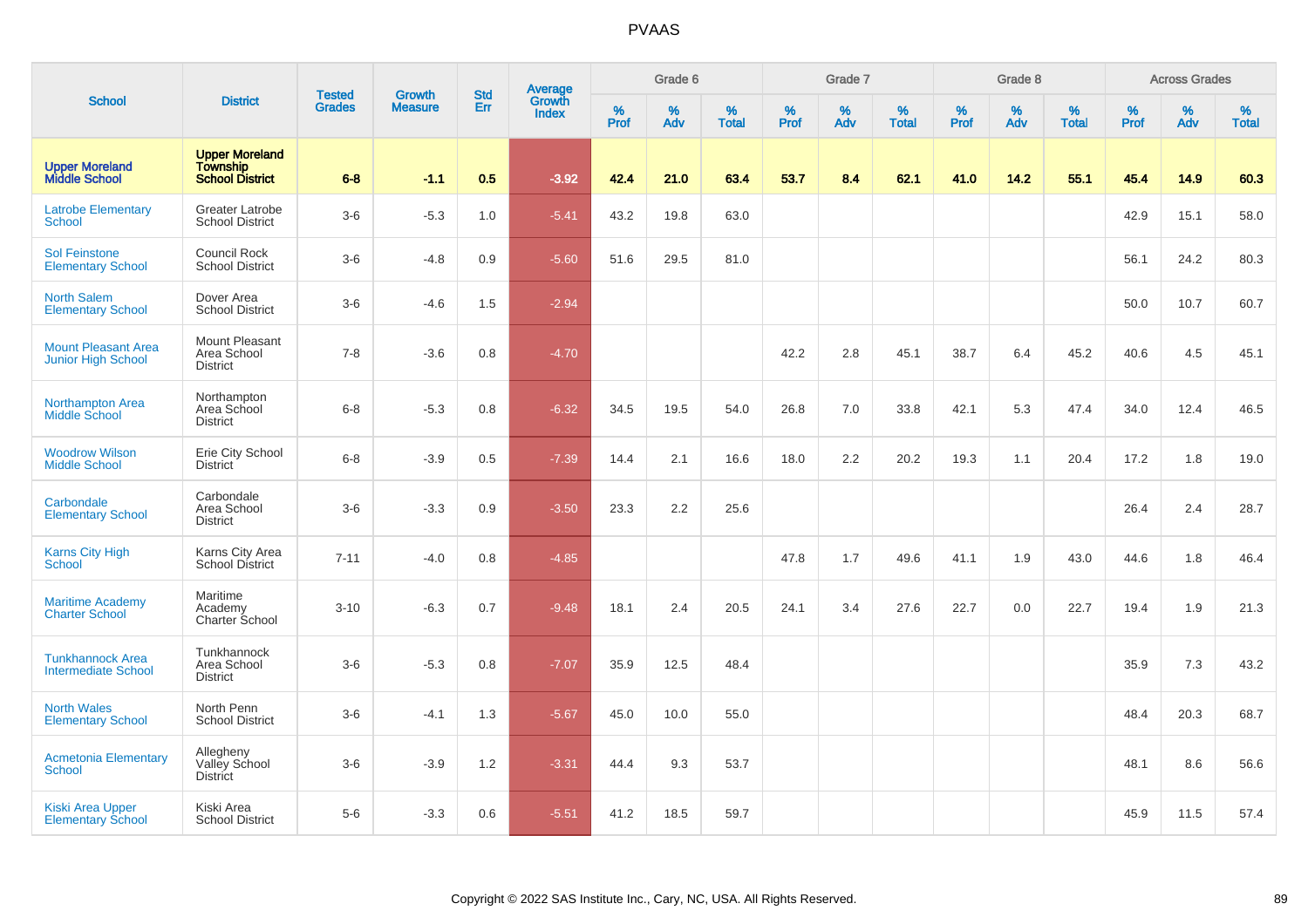|                                                           |                                                                    |                                | <b>Growth</b>  | <b>Std</b> |                                          |                  | Grade 6  |                   |              | Grade 7  |                   |                  | Grade 8  |                   |                     | <b>Across Grades</b> |                   |
|-----------------------------------------------------------|--------------------------------------------------------------------|--------------------------------|----------------|------------|------------------------------------------|------------------|----------|-------------------|--------------|----------|-------------------|------------------|----------|-------------------|---------------------|----------------------|-------------------|
| <b>School</b>                                             | <b>District</b>                                                    | <b>Tested</b><br><b>Grades</b> | <b>Measure</b> | Err        | <b>Average</b><br>Growth<br><b>Index</b> | %<br><b>Prof</b> | %<br>Adv | %<br><b>Total</b> | $\%$<br>Prof | %<br>Adv | %<br><b>Total</b> | %<br><b>Prof</b> | %<br>Adv | %<br><b>Total</b> | $\%$<br><b>Prof</b> | $\%$<br>Adv          | %<br><b>Total</b> |
| <b>Upper Moreland<br/>Middle School</b>                   | <b>Upper Moreland</b><br><b>Township</b><br><b>School District</b> | $6 - 8$                        | $-1.1$         | 0.5        | $-3.92$                                  | 42.4             | 21.0     | 63.4              | 53.7         | 8.4      | 62.1              | 41.0             | 14.2     | 55.1              | 45.4                | 14.9                 | 60.3              |
| <b>Boyertown Area</b><br>Middle School-East               | Boyertown Area<br>School District                                  | $6-8$                          | $-3.6$         | 0.6        | $-6.46$                                  | 39.6             | 15.2     | 54.8              | 47.1         | 14.9     | 62.0              | 45.0             | 8.5      | 53.5              | 44.0                | 13.4                 | 57.4              |
| <b>Unami Middle School</b>                                | <b>Central Bucks</b><br><b>School District</b>                     | $7 - 9$                        | $-4.3$         | 0.6        | $-7.26$                                  |                  |          |                   | 56.0         | 17.9     | 73.9              | 42.5             | 16.9     | 59.4              | 49.1                | 17.4                 | 66.4              |
| <b>Roberto Clemente</b><br><b>Charter School</b>          | Roberto<br>Clemente<br>Charter School                              | $3 - 12$                       | $-5.1$         | 1.0        | $-5.25$                                  | 23.1             | 5.1      | 28.2              | 11.6         | 0.0      | 11.6              | 12.2             | 0.0      | 12.2              | 15.5                | 1.7                  | 17.2              |
| <b>Stetson Middle School</b>                              | <b>West Chester</b><br>Area School<br><b>District</b>              | $6-8$                          | $-3.8$         | 0.6        | $-6.20$                                  | 50.0             | 29.9     | 79.9              | 53.6         | 9.8      | 63.4              | 63.4             | 12.9     | 76.3              | 54.1                | 18.5                 | 72.6              |
| <b>Riverview</b><br>Junior/Senior High<br>School          | <b>Riverview</b><br><b>School District</b>                         | $7 - 11$                       | $-5.7$         | 1.1        | $-5.28$                                  |                  |          |                   | 55.7         | 1.6      | 57.4              | 38.2             | 10.5     | 48.7              | 46.0                | 6.6                  | 52.6              |
| <b>Mastery Charter</b><br>School-Smedley<br><b>Campus</b> | Mastery Charter<br>School-<br>Smedley<br>Campus                    | $3-6$                          | $-4.0$         | 1.3        | $-3.20$                                  | 31.0             | 1.7      | 32.8              |              |          |                   |                  |          |                   | 21.4                | 2.2                  | 23.6              |
| C E Cole Intermediate<br>School                           | Muhlenberg<br><b>School District</b>                               | $4 - 6$                        | $-1.9$         | 0.6        | $-5.81$                                  | 23.8             | 0.9      | 24.7              |              |          |                   |                  |          |                   | 29.8                | 4.5                  | 34.3              |
| <b>Robert K Shafer</b><br><b>Middle School</b>            | Bensalem<br>Township<br><b>School District</b>                     | $6 - 8$                        | $-3.4$         | 0.6        | $-5.30$                                  |                  |          |                   | 30.3         | 5.6      | 35.9              | 26.8             | 10.0     | 36.8              | 28.6                | 7.8                  | 36.4              |
| <b>Marsh Creek Sixth</b><br><b>Grade Center</b>           | Downingtown<br>Area School<br><b>District</b>                      | $6-6$                          | $-2.4$         | 0.7        | $-3.37$                                  | 42.9             | 39.9     | 82.8              |              |          |                   |                  |          |                   | 42.9                | 39.9                 | 82.8              |
| <b>Manheim Township</b><br><b>Middle School</b>           | Manheim<br>Township<br><b>School District</b>                      | $6 - 8$                        | $-2.9$         | 0.5        | $-6.03$                                  |                  |          |                   | 51.0         | 15.4     | 66.4              | 42.6             | 17.7     | 60.2              | 47.0                | 16.5                 | 63.5              |
| <b>Allison Park</b><br><b>Elementary School</b>           | Chartiers-<br><b>Houston School</b><br><b>District</b>             | $3-6$                          | $-3.3$         | 1.0        | $-3.61$                                  | 55.8             | 18.2     | 74.0              |              |          |                   |                  |          |                   | 54.0                | 17.6                 | 71.6              |
| <b>Bobtown Elementary</b><br>School                       | Southeastern<br>Greene School<br><b>District</b>                   | $3-6$                          | $-6.1$         | 1.6        | $-3.88$                                  | 42.4             | 12.1     | 54.6              |              |          |                   |                  |          |                   | 40.3                | 20.9                 | 61.2              |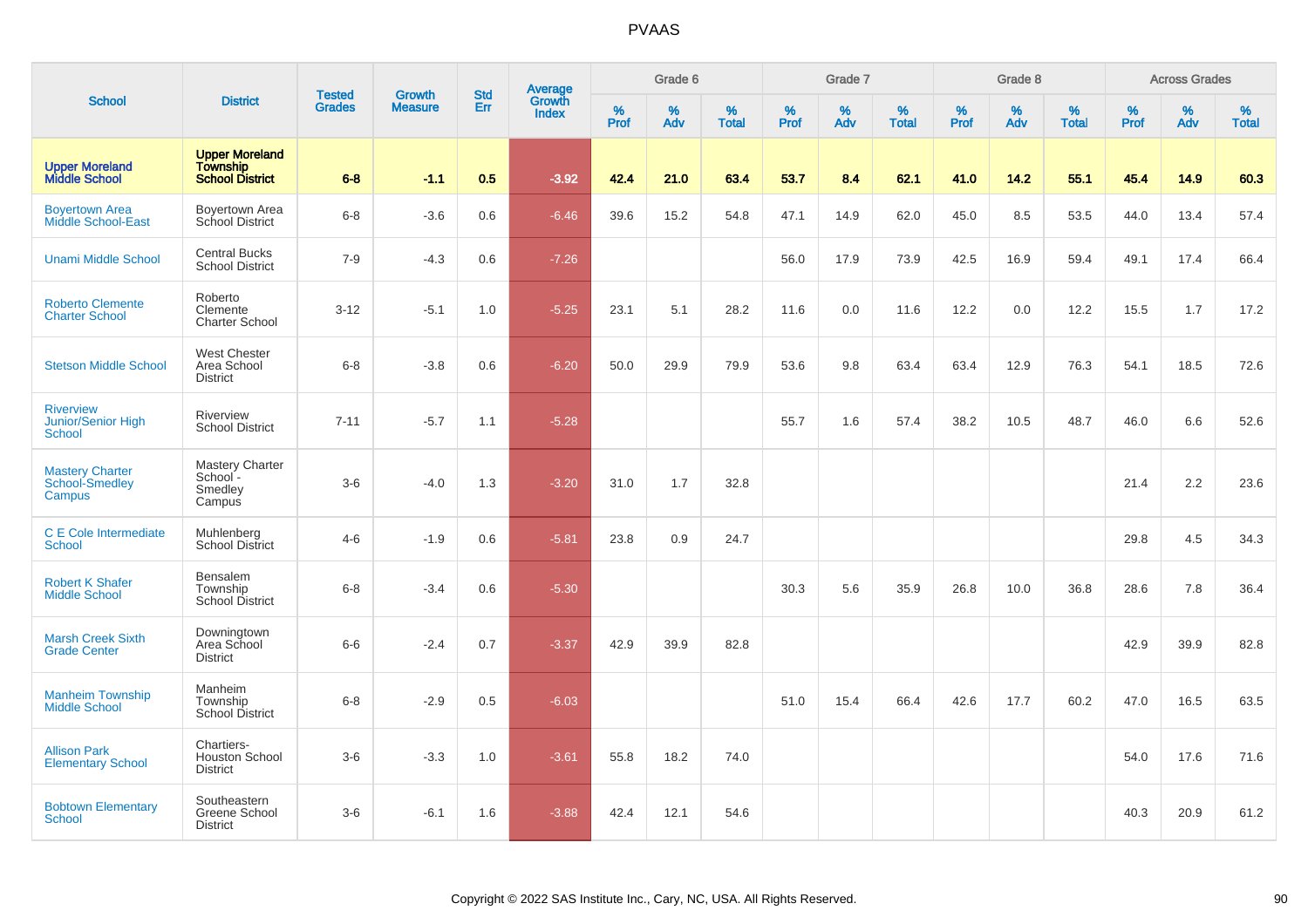|                                                                   |                                                                    | <b>Tested</b> | <b>Growth</b>  | <b>Std</b> |                                   |           | Grade 6     |                   |           | Grade 7     |                   |           | Grade 8  |                   |              | <b>Across Grades</b> |                   |
|-------------------------------------------------------------------|--------------------------------------------------------------------|---------------|----------------|------------|-----------------------------------|-----------|-------------|-------------------|-----------|-------------|-------------------|-----------|----------|-------------------|--------------|----------------------|-------------------|
| <b>School</b>                                                     | <b>District</b>                                                    | <b>Grades</b> | <b>Measure</b> | Err        | Average<br>Growth<br><b>Index</b> | %<br>Prof | $\%$<br>Adv | %<br><b>Total</b> | %<br>Prof | $\%$<br>Adv | %<br><b>Total</b> | %<br>Prof | %<br>Adv | %<br><b>Total</b> | $\%$<br>Prof | %<br>Adv             | %<br><b>Total</b> |
| <b>Upper Moreland</b><br><b>Middle School</b>                     | <b>Upper Moreland</b><br><b>Township</b><br><b>School District</b> | $6 - 8$       | $-1.1$         | 0.5        | $-3.92$                           | 42.4      | 21.0        | 63.4              | 53.7      | 8.4         | 62.1              | 41.0      | 14.2     | 55.1              | 45.4         | 14.9                 | 60.3              |
| <b>Perkiomen Valley</b><br>Middle School-East                     | Perkiomen<br><b>Valley School</b><br><b>District</b>               | $6 - 8$       | $-4.7$         | 0.5        | $-9.26$                           | 55.8      | 22.1        | 77.9              | 49.5      | 13.2        | 62.7              | 49.4      | 10.6     | 60.0              | 51.6         | 15.3                 | 66.8              |
| <b>Muhlenberg Middle</b><br>School                                | Muhlenberg<br><b>School District</b>                               | $7-9$         | $-3.7$         | 0.5        | $-7.04$                           |           |             |                   | 27.9      | 2.0         | 29.9              | 26.4      | 1.4      | 27.8              | 27.1         | 1.7                  | 28.8              |
| <b>Evans City Middle</b><br><b>School</b>                         | Seneca Valley<br>School District                                   | $5-6$         | $-4.6$         | 0.6        | $-8.08$                           | 45.2      | 23.4        | 68.6              |           |             |                   |           |          |                   | 49.5         | 13.6                 | 63.0              |
| <b>Perkiomen Valley</b><br><b>Middle School-West</b>              | Perkiomen<br><b>Valley School</b><br><b>District</b>               | $6 - 8$       | $-4.3$         | 0.6        | $-7.71$                           | 49.2      | 20.9        | 70.2              | 53.1      | 11.7        | 64.8              | 48.0      | 14.3     | 62.3              | 50.0         | 16.1                 | 66.1              |
| <b>Ryan Gloyer Middle</b><br>School                               | Seneca Valley<br>School District                                   | $7 - 8$       | $-2.9$         | 0.4        | $-7.40$                           |           |             |                   | 53.1      | 9.9         | 63.0              | 51.5      | 14.6     | 66.0              | 52.3         | 12.1                 | 64.4              |
| <b>Key Francis Scott</b><br>School                                | Philadelphia<br>City School<br><b>District</b>                     | $3-6$         | $-6.5$         | 1.7        | $-3.75$                           | 8.3       | 0.0         | 8.3               |           |             |                   |           |          |                   | 11.7         | 0.0                  | 11.7              |
| <b>Mahanoy Area</b><br><b>Junior/Senior High</b><br><b>School</b> | Mahanoy Area<br>School District                                    | $7 - 10$      | $-6.3$         | 1.2        | $-5.42$                           |           |             |                   | 20.0      | 2.0         | 22.0              | 14.9      | 1.5      | 16.4              | 17.1         | 1.7                  | 18.8              |
| <b>Roosevelt Middle</b><br><b>School</b>                          | <b>Bristol</b><br>Township<br><b>School District</b>               | $6 - 8$       | $-4.6$         | 0.6        | $-8.17$                           | 27.9      | 4.8         | 32.7              | 27.3      | 2.0         | 29.2              | 25.9      | 2.4      | 28.2              | 27.0         | 3.1                  | 30.1              |
| Lackawanna Trail<br><b>Junior/Senior High</b><br><b>School</b>    | Lackawanna<br><b>Trail School</b><br><b>District</b>               | $7 - 10$      | $-5.9$         | 1.0        | $-5.78$                           |           |             |                   | 45.1      | 5.6         | 50.7              | 31.6      | 4.0      | 35.5              | 38.1         | 4.8                  | 42.9              |
| <b>Wyomissing Area</b><br>Junior/Senior High<br><b>School</b>     | Wyomissing<br>Area School<br><b>District</b>                       | $7 - 12$      | $-4.9$         | 0.8        | $-6.10$                           |           |             |                   | 47.3      | 11.6        | 58.9              | 46.8      | 13.8     | 60.6              | 47.1         | 12.6                 | 59.7              |
| <b>Dallas Middle School</b>                                       | <b>Dallas School</b><br><b>District</b>                            | $6 - 8$       | $-6.8$         | 0.6        | $-10.74$                          | 50.7      | 12.7        | 63.4              | 49.2      | 3.2         | 52.4              | 48.7      | 14.3     | 63.0              | 49.6         | 10.1                 | 59.7              |
| <b>Wyoming Area Sec</b><br>Center                                 | Wyoming Area<br>School District                                    | $7 - 10$      | $-5.7$         | 0.9        | $-6.55$                           |           |             |                   | 50.0      | 3.3         | 53.3              | 35.8      | 9.4      | 45.3              | 42.4         | 6.6                  | 49.0              |
| <b>Harbor Creek Junior</b><br><b>High School</b>                  | <b>Harbor Creek</b><br><b>School District</b>                      | $7 - 8$       | $-5.4$         | 0.7        | $-7.47$                           |           |             |                   | 55.9      | 13.3        | 69.2              | 45.4      | 12.3     | 57.8              | 50.5         | 12.8                 | 63.3              |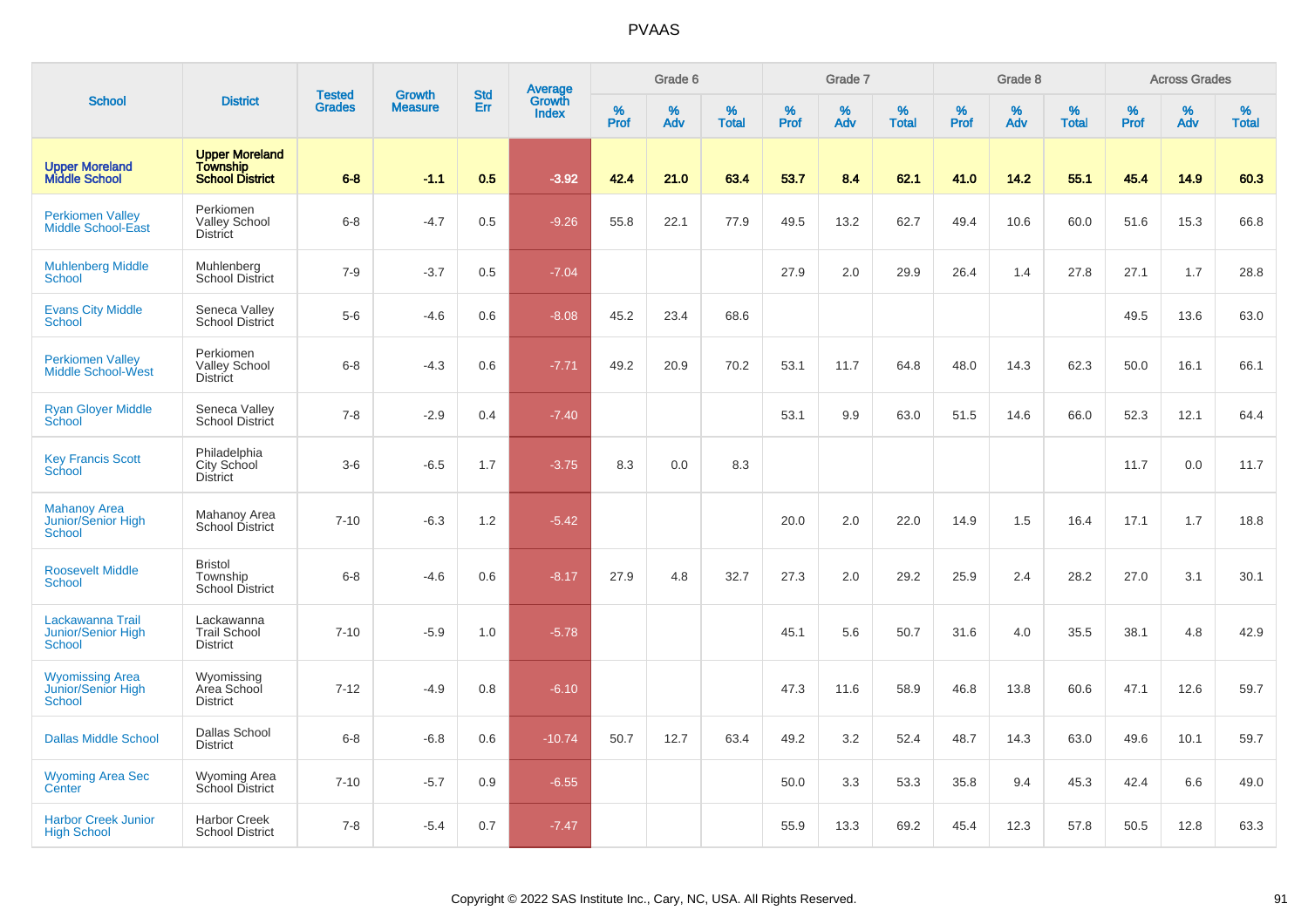|                                                        |                                                                    |                                |                                 | <b>Std</b>    |                                          |           | Grade 6  |                   |           | Grade 7  |                   |           | Grade 8  |                   |           | <b>Across Grades</b> |                   |
|--------------------------------------------------------|--------------------------------------------------------------------|--------------------------------|---------------------------------|---------------|------------------------------------------|-----------|----------|-------------------|-----------|----------|-------------------|-----------|----------|-------------------|-----------|----------------------|-------------------|
| <b>School</b>                                          | <b>District</b>                                                    | <b>Tested</b><br><b>Grades</b> | <b>Growth</b><br><b>Measure</b> | Err           | <b>Average</b><br>Growth<br><b>Index</b> | %<br>Prof | %<br>Adv | %<br><b>Total</b> | %<br>Prof | %<br>Adv | %<br><b>Total</b> | %<br>Prof | %<br>Adv | %<br><b>Total</b> | %<br>Prof | $\%$<br>Adv          | %<br><b>Total</b> |
| <b>Upper Moreland<br/>Middle School</b>                | <b>Upper Moreland</b><br><b>Township</b><br><b>School District</b> | $6 - 8$                        | $-1.1$                          | 0.5           | $-3.92$                                  | 42.4      | 21.0     | 63.4              | 53.7      | 8.4      | 62.1              | 41.0      | 14.2     | 55.1              | 45.4      | 14.9                 | 60.3              |
| <b>Boyertown Area</b><br><b>Middle School-West</b>     | Boyertown Area<br>School District                                  | $6 - 8$                        | $-4.9$                          | 0.6           | $-7.95$                                  | 37.4      | 12.1     | 49.4              | 45.8      | 9.9      | 55.6              | 39.6      | 8.5      | 48.1              | 40.8      | 10.4                 | 51.2              |
| <b>Nazareth Area</b><br><b>Intermediate School</b>     | Nazareth Area<br><b>School District</b>                            | $4 - 6$                        | $-3.3$                          | 0.5           | $-6.13$                                  | 44.1      | 23.4     | 67.5              |           |          |                   |           |          |                   | 44.6      | 19.3                 | 63.9              |
| <b>Wilson Area</b><br><b>Intermediate School</b>       | <b>Wilson Area</b><br><b>School District</b>                       | $5-8$                          | $-5.9$                          | 0.5           | $-11.16$                                 | 40.8      | 18.3     | 59.2              | 28.8      | 6.9      | 35.6              | 38.6      | 8.3      | 47.0              | 40.5      | 11.0                 | 51.4              |
| <b>Garnet Valley Middle</b><br><b>School</b>           | <b>Garnet Valley</b><br>School District                            | $6 - 8$                        | $-4.5$                          | $0.4^{\circ}$ | $-10.16$                                 | 51.3      | 23.0     | 74.4              | 53.8      | 10.5     | 64.3              | 53.4      | 12.2     | 65.6              | 52.8      | 15.4                 | 68.2              |
| Landis Run<br><b>Intermediate School</b>               | Manheim<br>Township<br><b>School District</b>                      | $5-6$                          | $-2.7$                          | $0.4^{\circ}$ | $-6.04$                                  | 40.3      | 34.9     | 75.2              |           |          |                   |           |          |                   | 44.0      | 26.5                 | 70.5              |
| <b>Penn's Grove School</b>                             | Oxford Area<br><b>School District</b>                              | $7 - 8$                        | $-6.1$                          | 0.6           | $-9.88$                                  |           |          |                   | 44.6      | 7.0      | 51.6              | 30.2      | 3.9      | 34.2              | 37.6      | 5.5                  | 43.1              |
| <b>Neshannock Memorial</b><br><b>Elementary School</b> | Neshannock<br>Township<br><b>School District</b>                   | $3-6$                          | $-4.3$                          | 1.0           | $-4.67$                                  | 57.4      | 20.6     | 77.9              |           |          |                   |           |          |                   | 54.4      | 15.0                 | 69.4              |
| <b>Reynolds Elementary</b><br>School                   | Reynolds<br>School District                                        | $3-6$                          | $-7.6$                          | 1.0           | $-7.34$                                  | 44.2      | 1.3      | 45.4              |           |          |                   |           |          |                   | 41.3      | 3.3                  | 44.6              |
| <b>Bellevue Elementary</b><br>School                   | Northgate<br>School District                                       | $3-6$                          | $-7.4$                          | 1.6           | $-7.07$                                  | 53.3      | 10.0     | 63.3              |           |          |                   |           |          |                   | 52.7      | 10.9                 | 63.6              |
| <b>New Castle Junior</b><br><b>High School</b>         | New Castle<br>Area School<br><b>District</b>                       | $6 - 8$                        | $-5.5$                          | 0.5           | $-11.02$                                 | 18.2      | 4.2      | 22.4              | 18.0      | 0.0      | 18.0              | 21.7      | 1.0      | 22.7              | 19.3      | 1.8                  | 21.1              |
| <b>Dallastown Area</b><br><b>Middle School</b>         | Dallastown<br>Area School<br><b>District</b>                       | $7 - 8$                        | $-4.0$                          | 0.5           | $-8.39$                                  |           |          |                   | 45.9      | 9.5      | 55.4              | 44.2      | 11.2     | 55.4              | 45.2      | 10.3                 | 55.4              |
| <b>Lincoln Middle School</b>                           | Lancaster<br><b>School District</b>                                | $6 - 8$                        | $-7.7$                          | 0.7           | $-11.59$                                 | 17.6      | 4.4      | 22.1              | 14.9      | 1.5      | 16.4              | 17.7      | 3.1      | 20.8              | 16.7      | 3.0                  | 19.7              |
| <b>Holme Thomas School</b>                             | Philadelphia<br>City School<br><b>District</b>                     | $3-6$                          | $-14.3$                         | 2.8           | $-5.02$                                  |           |          |                   |           |          |                   |           |          |                   | 21.5      | 4.6                  | 26.2              |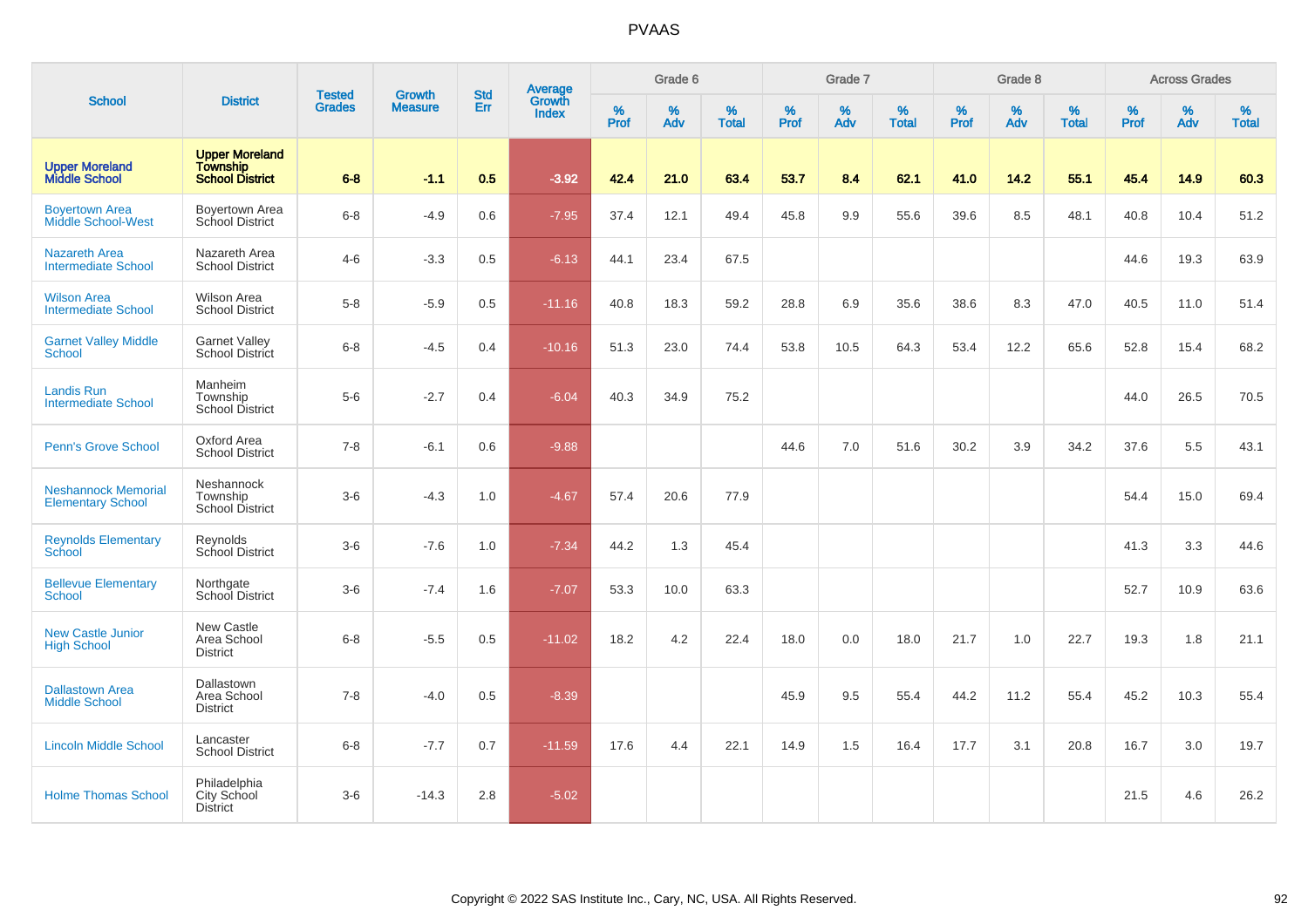|                                                                   |                                                                    | <b>Tested</b> | <b>Growth</b>  | <b>Std</b> |                                          |                  | Grade 6     |                   |                     | Grade 7     |                   |           | Grade 8  |                   |                     | <b>Across Grades</b> |                   |
|-------------------------------------------------------------------|--------------------------------------------------------------------|---------------|----------------|------------|------------------------------------------|------------------|-------------|-------------------|---------------------|-------------|-------------------|-----------|----------|-------------------|---------------------|----------------------|-------------------|
| <b>School</b>                                                     | <b>District</b>                                                    | <b>Grades</b> | <b>Measure</b> | Err        | <b>Average</b><br>Growth<br><b>Index</b> | %<br><b>Prof</b> | $\%$<br>Adv | %<br><b>Total</b> | $\%$<br><b>Prof</b> | $\%$<br>Adv | %<br><b>Total</b> | %<br>Prof | %<br>Adv | %<br><b>Total</b> | $\%$<br><b>Prof</b> | $\%$<br>Adv          | %<br><b>Total</b> |
| <b>Upper Moreland</b><br>Middle School                            | <b>Upper Moreland</b><br><b>Township</b><br><b>School District</b> | $6 - 8$       | $-1.1$         | 0.5        | $-3.92$                                  | 42.4             | 21.0        | 63.4              | 53.7                | 8.4         | 62.1              | 41.0      | 14.2     | 55.1              | 45.4                | 14.9                 | 60.3              |
| <b>Holiday Park</b><br><b>Elementary School</b>                   | Plum Borough<br>School District                                    | $5-6$         | $-4.7$         | 0.6        | $-8.20$                                  | 45.8             | 25.1        | 70.9              |                     |             |                   |           |          |                   | 49.3                | 16.6                 | 65.9              |
| <b>Elizabethtown Area</b><br><b>Middle School</b>                 | Elizabethtown<br>Area School<br><b>District</b>                    | $7 - 8$       | $-5.1$         | 0.6        | $-8.70$                                  |                  |             |                   | 46.4                | 4.7         | 51.2              | 44.1      | 10.0     | 54.2              | 45.2                | 7.5                  | 52.7              |
| Abington Junior High<br><b>School</b>                             | Abington<br>School District                                        | $7 - 9$       | $-5.2$         | $0.5\,$    | $-10.79$                                 |                  |             |                   | 49.6                | 11.6        | 61.3              | 41.4      | 10.4     | 51.8              | 46.2                | 11.1                 | 57.4              |
| <b>Pennridge Central</b><br>Middle School                         | Pennridge<br>School District                                       | $6-8$         | $-6.2$         | 0.6        | $-10.91$                                 | 40.5             | 18.2        | 58.8              | 53.2                | 8.2         | 61.4              | 43.5      | 5.6      | 49.2              | 45.8                | 10.4                 | 56.1              |
| <b>Moss Side Middle</b><br><b>School</b>                          | Gateway<br>School District                                         | $5-6$         | $-3.9$         | 0.6        | $-6.64$                                  | 42.9             | 10.8        | 53.8              |                     |             |                   |           |          |                   | 46.5                | 8.2                  | 54.6              |
| <b>Jamison Elementary</b><br><b>School</b>                        | <b>Central Bucks</b><br><b>School District</b>                     | $3-6$         | $-6.0$         | 1.0        | $-6.13$                                  | 54.0             | 17.1        | 71.0              |                     |             |                   |           |          |                   | 55.0                | 16.0                 | 71.0              |
| <b>Forest Hills</b><br><b>Junior/Senior High</b><br><b>School</b> | <b>Forest Hills</b><br><b>School District</b>                      | $7 - 11$      | $-9.0$         | 0.8        | $-11.40$                                 |                  |             |                   | 30.9                | 3.2         | 34.2              | 22.3      | 2.5      | 24.8              | 26.6                | 2.9                  | 29.5              |
| Octorara Intermediate<br><b>School</b>                            | Octorara Area<br><b>School District</b>                            | $5-6$         | $-5.5$         | 0.8        | $-6.77$                                  | 53.8             | 8.4         | 62.2              |                     |             |                   |           |          |                   | 50.0                | 8.8                  | 58.8              |
| <b>Eden Hall Upper</b><br><b>Elementary School</b>                | Pine-Richland<br><b>School District</b>                            | $4 - 6$       | $-4.6$         | 0.5        | $-9.45$                                  | 56.2             | 26.5        | 82.7              |                     |             |                   |           |          |                   | 51.2                | 28.5                 | 79.8              |
| <b>Haine Middle School</b>                                        | Seneca Valley<br>School District                                   | $5-6$         | $-3.9$         | 0.6        | $-7.13$                                  | 44.3             | 31.4        | 75.6              |                     |             |                   |           |          |                   | 47.6                | 24.1                 | 71.7              |
| <b>Westmont Hilltop</b><br><b>Elementary School</b>               | Westmont<br><b>Hilltop School</b><br><b>District</b>               | $3-6$         | $-6.4$         | 0.9        | $-7.65$                                  | 36.4             | 12.1        | 48.5              |                     |             |                   |           |          |                   | 37.2                | 12.4                 | 49.6              |
| <b>Oblock Junior High</b><br><b>School</b>                        | Plum Borough<br>School District                                    | $7 - 8$       | $-6.8$         | 0.6        | $-11.40$                                 |                  |             |                   | 50.0                | 6.0         | 56.0              | 49.2      | 5.7      | 54.9              | 49.6                | 5.9                  | 55.5              |
| <b>Holland Middle School</b><br>(8447)                            | <b>Council Rock</b><br><b>School District</b>                      | $7 - 8$       | $-5.6$         | 0.5        | $-12.15$                                 |                  |             |                   | 51.1                | 6.2         | 57.3              | 41.8      | 9.7      | 51.5              | 46.5                | 8.0                  | 54.5              |
| <b>Owen J Roberts</b><br><b>Middle School</b>                     | Owen J Roberts<br><b>School District</b>                           | $7 - 8$       | $-7.0$         | 0.5        | $-14.38$                                 |                  |             |                   | 56.3                | 10.6        | 67.0              | 51.6      | 11.0     | 62.6              | 54.1                | 10.8                 | 64.9              |